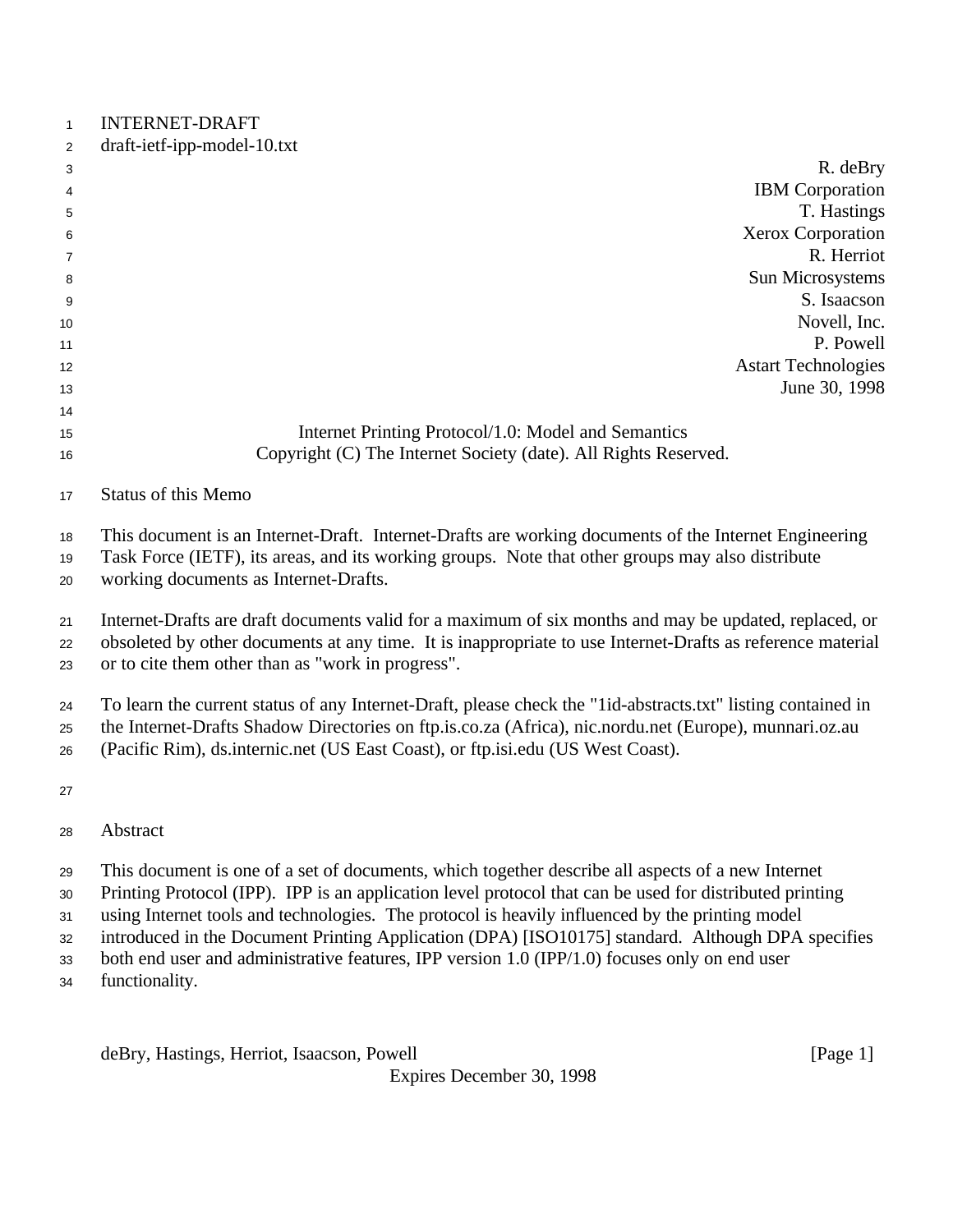- The full set of IPP documents includes:
- Design Goals for an Internet Printing Protocol [IPP-REQ] (informational)
- Rationale for the Structure and Model and Protocol for the Internet Printing Protocol [IPP-RAT] (informational)
- Internet Printing Protocol/1.0: Model and Semantics (this document)
- Internet Printing Protocol/1.0: Encoding and Transport [IPP-PRO]
- Mapping between LPD and IPP Protocols [IPP LPD] (informational)
- 

The design goals document, "Design Goals for an Internet Printing Protocol", takes a broad look at

- distributed printing functionality, and it enumerates real-life scenarios that help to clarify the features that
- need to be included in a printing protocol for the Internet. It identifies requirements for three types of users: end users, operators, and administrators. The design goals document calls out a subset of end user
- requirements that are satisfied in IPP/1.0. Operator and administrator requirements are out of scope for
- version 1.0. The rationale document, "Rationale for the Structure and Model and Protocol for the
- Internet Printing Protocol", describes IPP from a high level view, defines a roadmap for the various
- documents that form the suite of IPP specifications, and gives background and rationale for the IETF
- working group's major decisions. The model and semantics document, "Internet Printing Protocol/1.0:
- Model and Semantics", describes a simplified model with abstract objects, their attributes, and their
- operations. The model introduces a Printer and a Job. The Job supports multiple documents per Job.
- The model document also addresses how security, internationalization, and directory issues are
- addressed. The protocol specification, "Internet Printing Protocol/1.0: Encoding and Transport", is a
- formal mapping of the abstract operations and attributes defined in the model document onto HTTP/1.1.
- The protocol specification defines the encoding rules for a new Internet media type called
- "application/ipp". The LPD mapping document, "Mapping between LPD and IPP Protocols", gives some
- advice to implementers of gateways between IPP and LPD (Line Printer Daemon) implementations.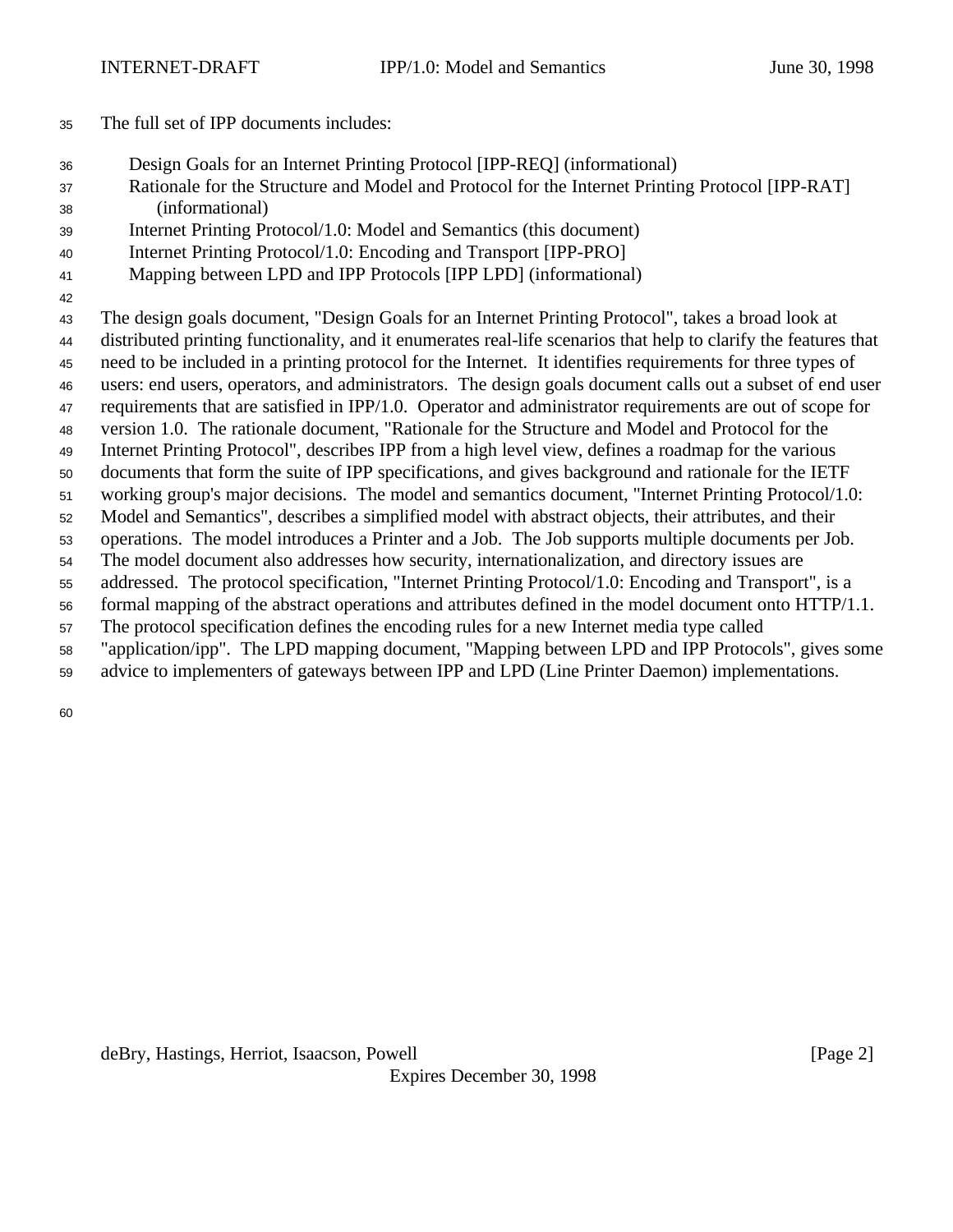#### Table of Contents 61

| 62 | 1.      |  |
|----|---------|--|
| 63 | 1.1     |  |
| 64 | 2.      |  |
| 65 | 2.1     |  |
| 66 | 2.2     |  |
| 67 | 2.3     |  |
| 68 | 2.4     |  |
| 69 | 3.      |  |
| 70 | 3.1     |  |
| 71 | 3.1.1   |  |
| 72 | 3.1.2   |  |
| 73 | 3.1.3   |  |
| 74 | 3.1.4   |  |
| 75 | 3.1.4.1 |  |
| 76 | 3.1.4.2 |  |
| 77 | 3.1.5   |  |
| 78 | 3.1.6   |  |
| 79 | 3.1.7   |  |
| 80 | 3.1.8   |  |
| 81 | 3.2     |  |
| 82 | 3.2.1   |  |
| 83 | 3.2.1.1 |  |
| 84 | 3.2.1.2 |  |
| 85 | 3.2.2   |  |
| 86 | 3.2.3   |  |
| 87 | 3.2.4   |  |
| 88 | 3.2.5   |  |
| 89 | 3.2.5.1 |  |
| 90 | 3.2.5.2 |  |
| 91 | 3.2.6   |  |
| 92 | 3.2.6.1 |  |
| 93 | 3.2.6.2 |  |
| 94 | 3.3     |  |
| 95 | 3.3.1   |  |
| 96 | 3.3.1.1 |  |
| 97 | 3.3.1.2 |  |
| 98 | 3.3.2   |  |
| 99 | 3.3.3   |  |

deBry, Hastings, Herriot, Isaacson, Powell

Expires December 30, 1998

[Page  $3$ ]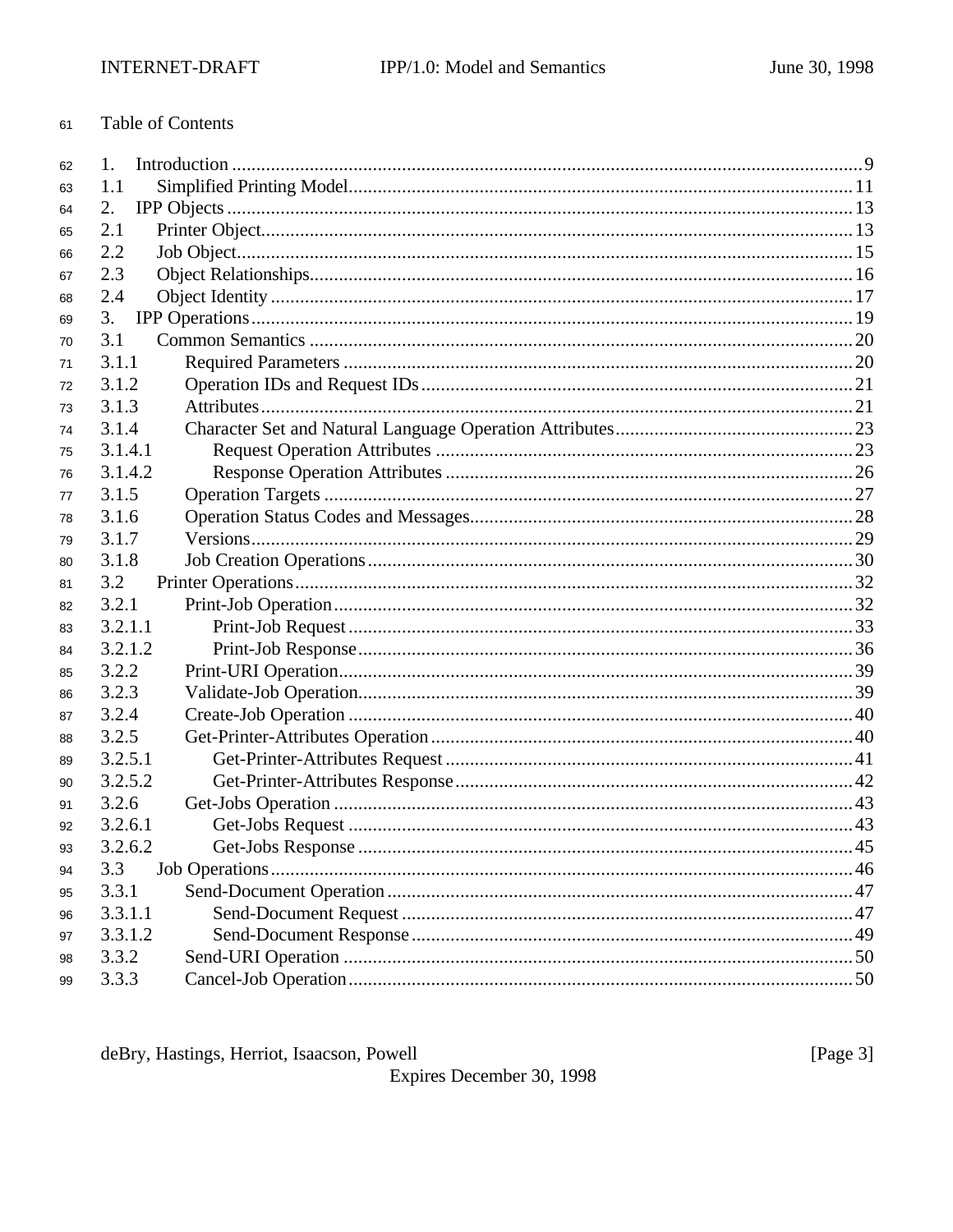| 100 | 3.3.3.1 |  |
|-----|---------|--|
| 101 | 3.3.3.2 |  |
| 102 | 3.3.4   |  |
| 103 | 3.3.4.1 |  |
| 104 | 3.3.4.2 |  |
| 105 | 4.      |  |
| 106 | 4.1     |  |
| 107 | 4.1.1   |  |
| 108 | 4.1.1.1 |  |
| 109 | 4.1.1.2 |  |
| 110 | 4.1.2   |  |
| 111 | 4.1.2.1 |  |
| 112 | 4.1.2.2 |  |
| 113 | 4.1.3   |  |
| 114 | 4.1.4   |  |
| 115 | 4.1.5   |  |
| 116 | 4.1.6   |  |
| 117 | 4.1.7   |  |
| 118 | 4.1.8   |  |
| 119 | 4.1.9   |  |
| 120 | 4.1.10  |  |
| 121 | 4.1.11  |  |
| 122 | 4.1.12  |  |
| 123 | 4.1.13  |  |
| 124 | 4.1.14  |  |
| 125 | 4.1.15  |  |
| 126 | 4.1.16  |  |
| 127 | 4.2     |  |
| 128 | 4.2.1   |  |
| 129 | 4.2.2   |  |
| 130 | 4.2.3   |  |
| 131 | 4.2.4   |  |
| 132 | 4.2.5   |  |
| 133 | 4.2.6   |  |
| 134 | 4.2.7   |  |
| 135 | 4.2.8   |  |
| 136 | 4.2.9   |  |
| 137 | 4.2.10  |  |
| 138 | 4.2.11  |  |
| 139 | 4.2.12  |  |

deBry, Hastings, Herriot, Isaacson, Powell

Expires December 30, 1998

[Page 4]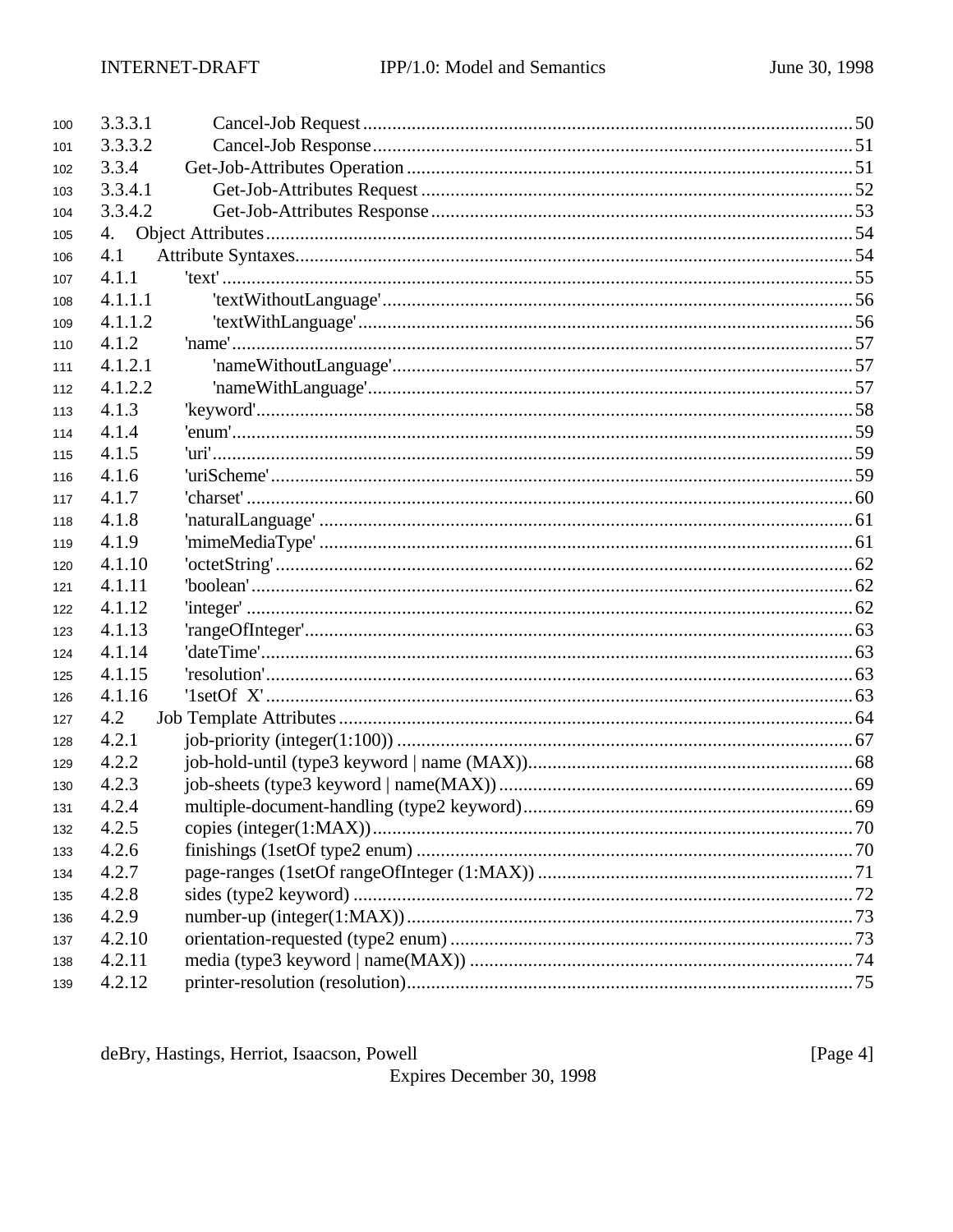| 140 | 4.2.13 |  |
|-----|--------|--|
| 141 | 4.3    |  |
| 142 | 4.3.1  |  |
| 143 | 4.3.2  |  |
| 144 | 4.3.3  |  |
| 145 | 4.3.4  |  |
| 146 | 4.3.5  |  |
| 147 | 4.3.6  |  |
| 148 | 4.3.7  |  |
| 149 | 4.3.8  |  |
| 150 | 4.3.9  |  |
| 151 | 4.3.10 |  |
| 152 | 4.3.11 |  |
| 153 | 4.3.12 |  |
| 154 | 4.3.13 |  |
| 155 | 4.3.14 |  |
| 156 | 4.3.15 |  |
| 157 | 4.3.16 |  |
| 158 | 4.3.17 |  |
| 159 | 4.3.18 |  |
| 160 | 4.3.19 |  |
| 161 | 4.3.20 |  |
| 162 | 4.3.21 |  |
| 163 | 4.3.22 |  |
| 164 | 4.3.23 |  |
| 165 | 4.3.24 |  |
| 166 | 4.4    |  |
| 167 | 4.4.1  |  |
| 168 | 4.4.2  |  |
| 169 | 4.4.3  |  |
| 170 | 4.4.4  |  |
| 171 | 4.4.5  |  |
| 172 | 4.4.6  |  |
| 173 | 4.4.7  |  |
| 174 | 4.4.8  |  |
| 175 | 4.4.9  |  |
| 176 | 4.4.10 |  |
| 177 | 4.4.11 |  |
| 178 | 4.4.12 |  |
| 179 | 4.4.13 |  |

deBry, Hastings, Herriot, Isaacson, Powell

Expires December 30, 1998

[Page  $5$ ]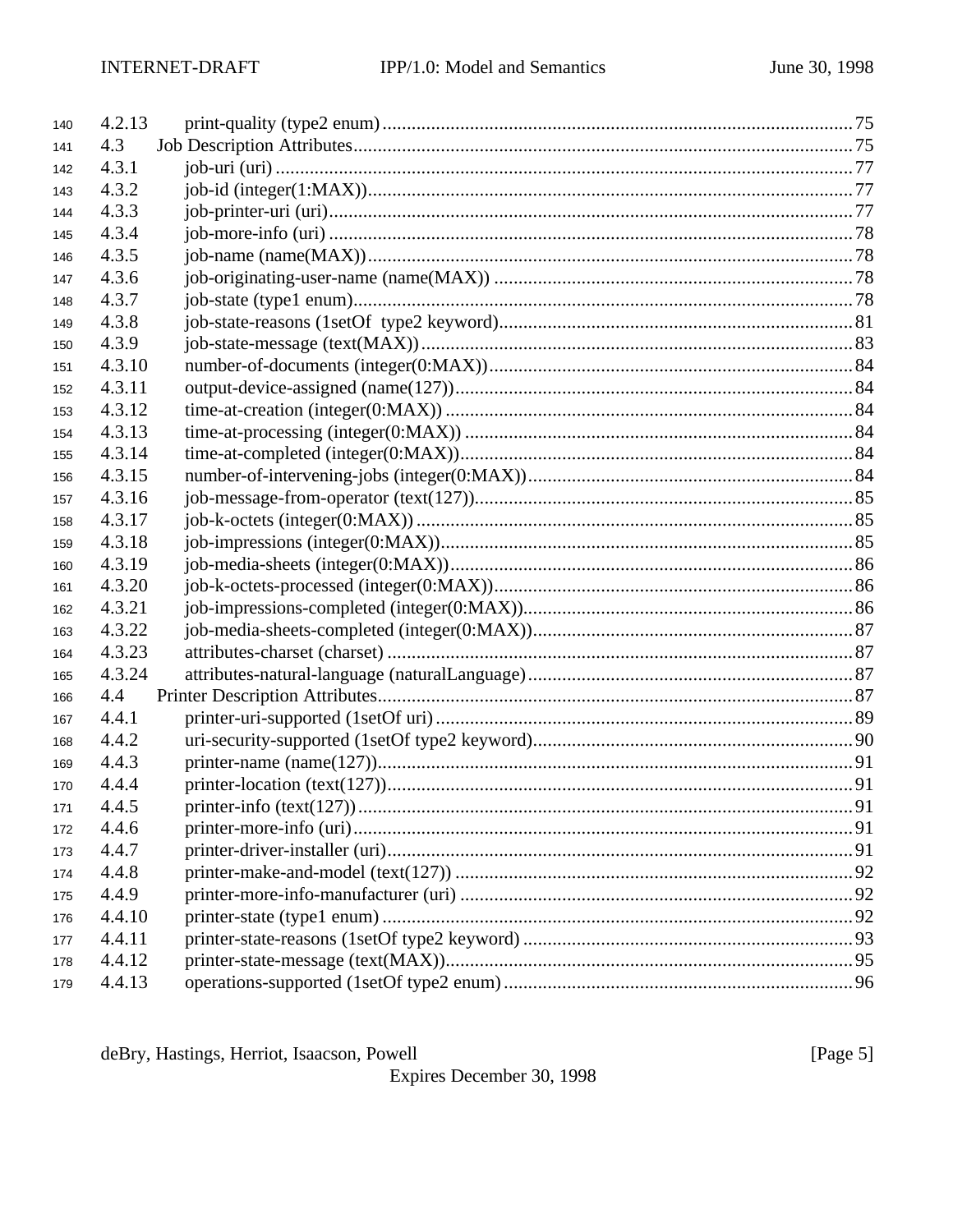| 180 | 4.4.14 |  |
|-----|--------|--|
| 181 | 4.4.15 |  |
| 182 | 4.4.16 |  |
| 183 | 4.4.17 |  |
| 184 | 4.4.18 |  |
| 185 | 4.4.19 |  |
| 186 | 4.4.20 |  |
| 187 | 4.4.21 |  |
| 188 | 4.4.22 |  |
| 189 | 4.4.23 |  |
| 190 | 4.4.24 |  |
| 191 | 4.4.25 |  |
| 192 | 4.4.26 |  |
| 193 | 4.4.27 |  |
| 194 | 4.4.28 |  |
| 195 | 4.4.29 |  |
| 196 | 4.4.30 |  |
| 197 | 4.4.31 |  |
| 198 | 4.4.32 |  |
| 199 | 5.     |  |
| 200 | 5.1    |  |
| 201 | 5.2    |  |
| 202 | 5.2.1  |  |
| 203 | 5.2.2  |  |
| 204 | 5.2.3  |  |
| 205 | 5.2.4  |  |
| 206 | 5.2.5  |  |
| 207 | 5.3    |  |
| 208 | 5.4    |  |
| 209 | 6.     |  |
| 210 | 6.1    |  |
| 211 | 6.2    |  |
| 212 | 6.3    |  |
| 213 | 6.4    |  |
| 214 | 6.5    |  |
| 215 | 6.6    |  |
| 216 | 6.7    |  |
| 217 | 7.     |  |
| 218 | 8.     |  |
| 219 | 8.1    |  |

deBry, Hastings, Herriot, Isaacson, Powell [Page 6]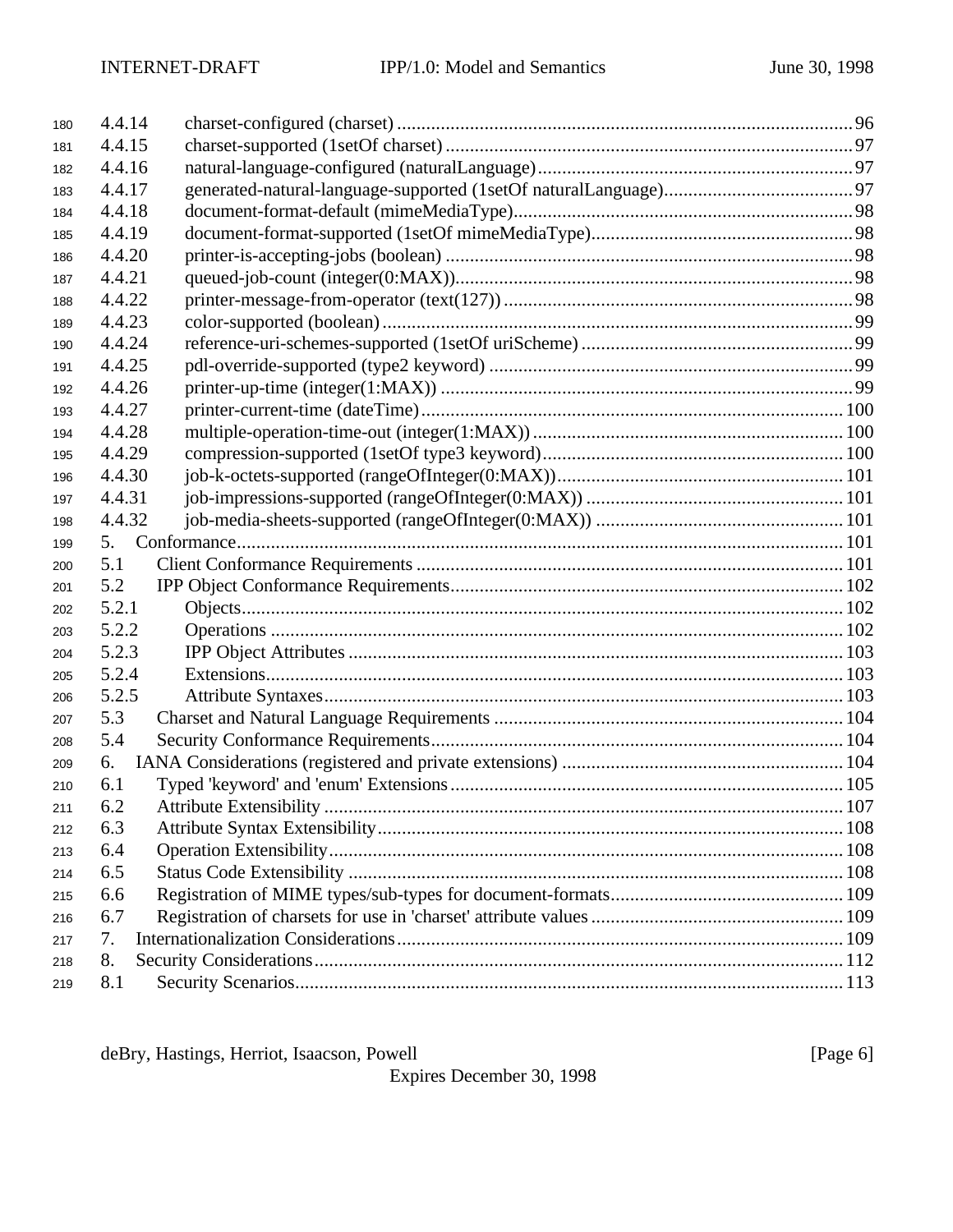| 220 | 8.1.1    |  |
|-----|----------|--|
| 221 | 8.1.2    |  |
| 222 | 8.1.3    |  |
| 223 | 8.2      |  |
| 224 | 8.3      |  |
| 225 | 8.4      |  |
| 226 | 8.5      |  |
| 227 | 9.       |  |
| 228 | 10.      |  |
| 229 |          |  |
| 230 |          |  |
| 231 | 12.1     |  |
| 232 | 12.2     |  |
| 233 | 12.3     |  |
| 234 | 12.4     |  |
| 235 | 12.5     |  |
| 236 | 12.6     |  |
| 237 | 12.7     |  |
| 238 | 12.8     |  |
| 239 |          |  |
| 240 | 13.1     |  |
| 241 | 13.1.1   |  |
| 242 | 13.2     |  |
| 243 | 13.2.1   |  |
| 244 | 13.2.2   |  |
| 245 | 13.2.2.1 |  |
| 246 | 13.2.2.2 |  |
| 247 | 13.2.2.3 |  |
| 248 | 13.2.2.4 |  |
| 249 | 13.2.3   |  |
| 250 | 13.2.4   |  |
| 251 | 13.2.5   |  |
| 252 |          |  |
| 253 | 14.1     |  |
| 254 | 14.1.1   |  |
| 255 | 14.1.2   |  |
| 256 | 14.1.2.1 |  |
| 257 | 14.1.2.2 |  |
| 258 | 14.1.2.3 |  |
| 259 | 14.1.3   |  |

deBry, Hastings, Herriot, Isaacson, Powell

Expires December 30, 1998

[Page  $7$ ]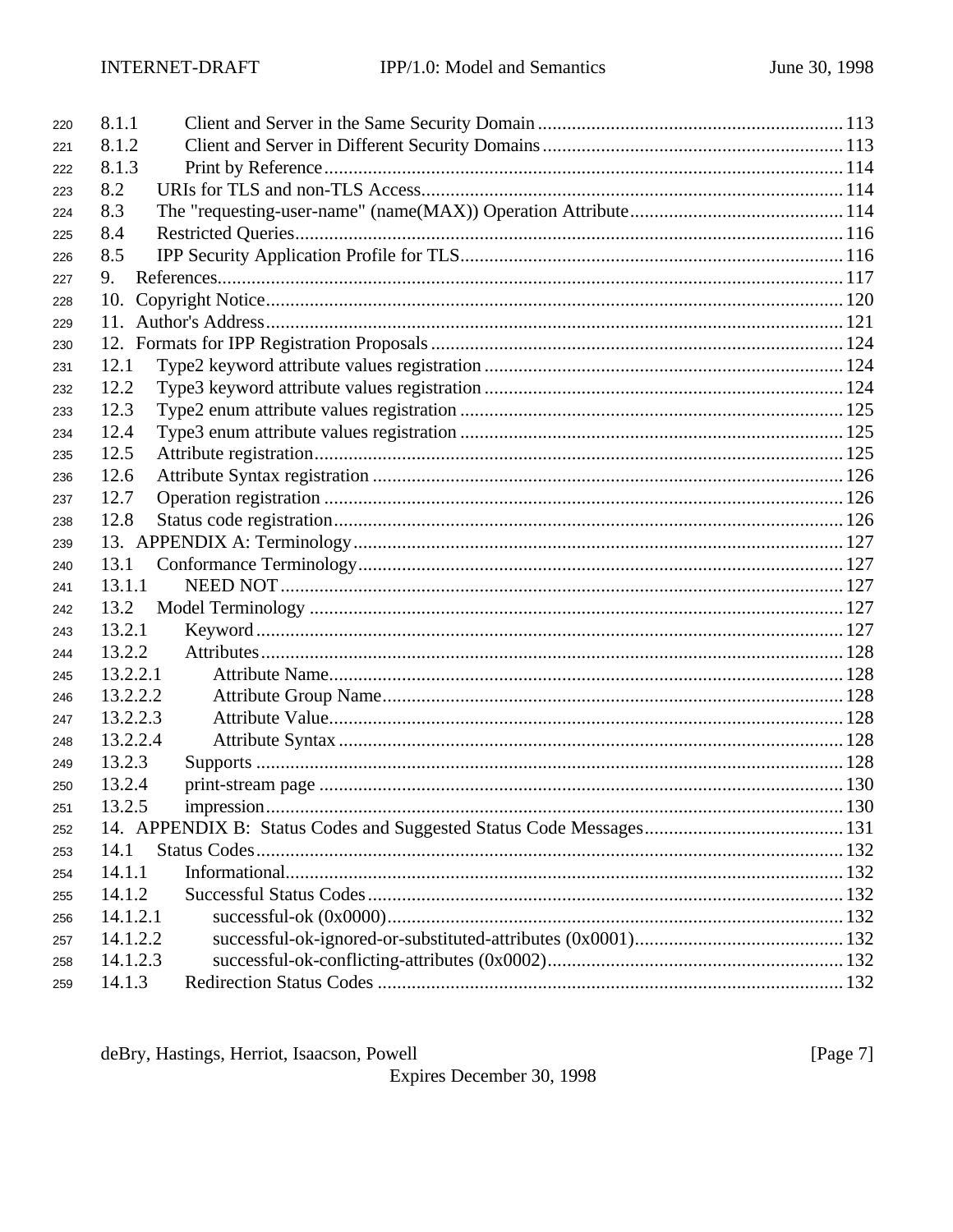| 260 | 14.1.4    |                                                                                   |  |
|-----|-----------|-----------------------------------------------------------------------------------|--|
| 261 | 14.1.4.1  |                                                                                   |  |
| 262 | 14.1.4.2  |                                                                                   |  |
| 263 | 14.1.4.3  |                                                                                   |  |
| 264 | 14.1.4.4  |                                                                                   |  |
| 265 | 14.1.4.5  |                                                                                   |  |
| 266 | 14.1.4.6  |                                                                                   |  |
| 267 | 14.1.4.7  |                                                                                   |  |
| 268 | 14.1.4.8  |                                                                                   |  |
| 269 | 14.1.4.9  |                                                                                   |  |
| 270 | 14.1.4.10 |                                                                                   |  |
| 271 | 14.1.4.11 |                                                                                   |  |
| 272 | 14.1.4.12 |                                                                                   |  |
| 273 | 14.1.4.13 |                                                                                   |  |
| 274 | 14.1.4.14 |                                                                                   |  |
| 275 | 14.1.4.15 |                                                                                   |  |
| 276 | 14.1.5    |                                                                                   |  |
| 277 | 14.1.5.1  |                                                                                   |  |
| 278 | 14.1.5.2  |                                                                                   |  |
| 279 | 14.1.5.3  |                                                                                   |  |
| 280 | 14.1.5.4  |                                                                                   |  |
| 281 | 14.1.5.5  |                                                                                   |  |
| 282 | 14.1.5.6  |                                                                                   |  |
| 283 | 14.1.5.7  |                                                                                   |  |
| 284 | 14.1.5.8  |                                                                                   |  |
| 285 | 14.2      |                                                                                   |  |
| 286 |           |                                                                                   |  |
| 287 |           |                                                                                   |  |
| 288 | 16.1      |                                                                                   |  |
| 289 | 16.2      |                                                                                   |  |
| 290 | 16.3      |                                                                                   |  |
| 291 |           |                                                                                   |  |
| 292 | 16.3.2    |                                                                                   |  |
| 293 | 16.3.3    |                                                                                   |  |
| 294 | 16.3.4    |                                                                                   |  |
| 295 | 16.3.4.1  |                                                                                   |  |
| 296 | 16.3.4.2  |                                                                                   |  |
| 297 | 16.3.4.3  | Validate the presence of a single occurrence of required Operation attributes 149 |  |
| 298 | 16.3.5    |                                                                                   |  |
| 299 | 16.3.6    |                                                                                   |  |

deBry, Hastings, Herriot, Isaacson, Powell [Page 8]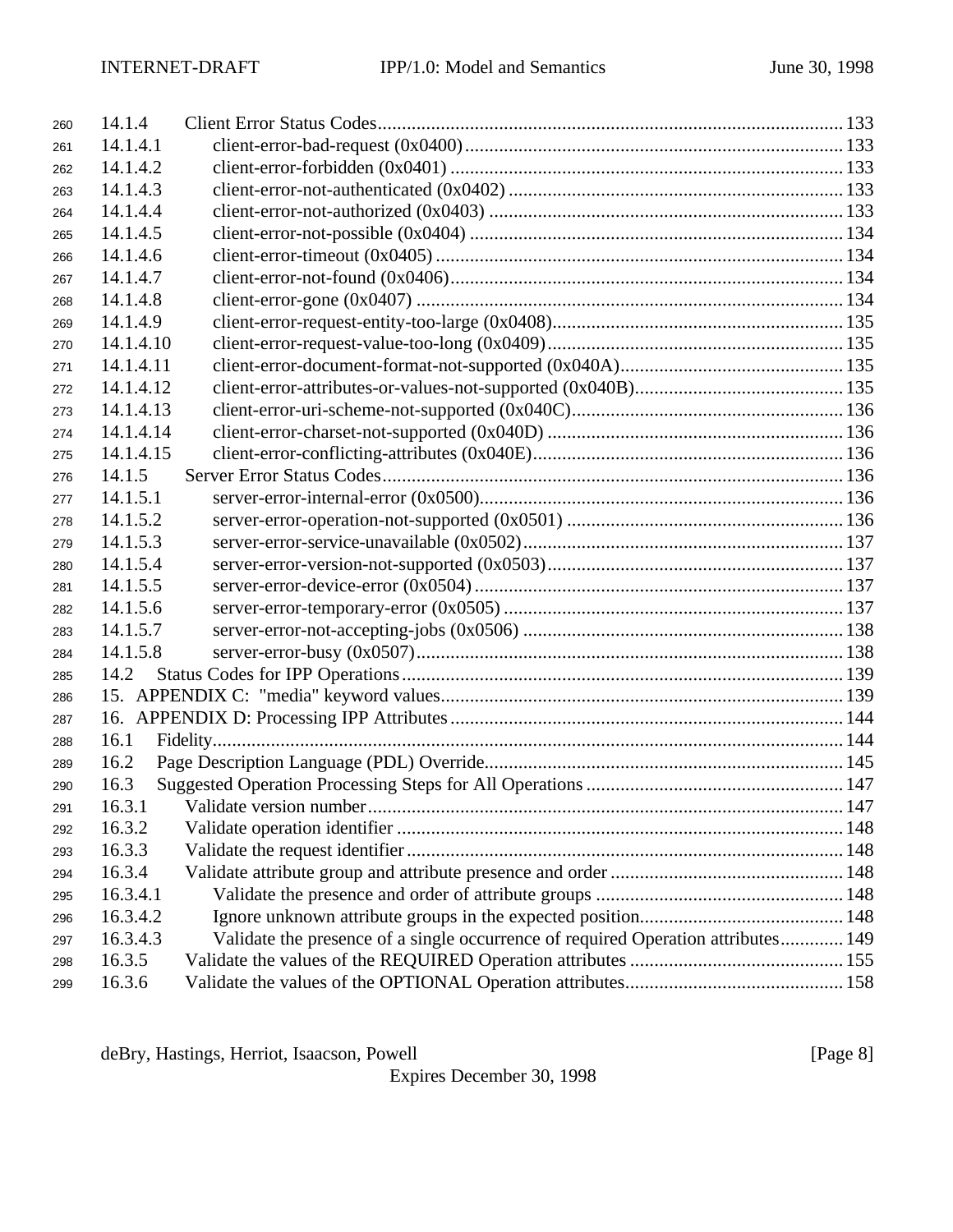| 300 | 16.4    | Suggested Additional Processing Steps for Operations that Create/Validate Jobs and |  |
|-----|---------|------------------------------------------------------------------------------------|--|
| 301 |         |                                                                                    |  |
| 302 | 16.4.1  |                                                                                    |  |
| 303 | 16.4.2  |                                                                                    |  |
| 304 | 16.4.3  |                                                                                    |  |
| 305 | 16.4.4  |                                                                                    |  |
| 306 | 16.4.5  |                                                                                    |  |
| 307 | 16.4.6  | For the Validate-Job operation, RETURN one of the success status codes  165        |  |
| 308 | 16.4.7  |                                                                                    |  |
| 309 | 16.4.8  |                                                                                    |  |
| 310 | 16.4.9  |                                                                                    |  |
| 311 | 16.4.10 |                                                                                    |  |
| 312 | 16.4.11 |                                                                                    |  |
| 313 | 16.4.12 |                                                                                    |  |
| 314 | 16.4.13 |                                                                                    |  |
| 315 | 16.5    |                                                                                    |  |
| 316 |         |                                                                                    |  |

1. Introduction

The Internet Printing Protocol (IPP) is an application level protocol that can be used for distributed

- printing using Internet tools and technologies. IPP version 1.0 (IPP/1.0) focuses only on end user
- functionality. This document is just one of a suite of documents that fully define IPP. The full set of IPP documents includes:
- Design Goals for an Internet Printing Protocol [IPP-REQ] (informational)
- Rationale for the Structure and Model and Protocol for the Internet Printing Protocol [IPP-RAT] (informational)
- Internet Printing Protocol/1.0: Model and Semantics (this document)
- Internet Printing Protocol/1.0: Encoding and Transport [IPP-PRO]
- Mapping between LPD and IPP Protocols [IPP-LPD] (informational)
- Anyone reading this document for the first time is strongly encouraged to read the IPP documents in the following order:

 1. The design goals document, "Design Goals for an Internet Printing Protocol". That document takes a broad look at distributed printing functionality, and it enumerates real-life scenarios that help to clarify the features that need to be included in a printing protocol for the Internet. It identifies requirements for three types of users: end users, operators, and administrators. The

deBry, Hastings, Herriot, Isaacson, Powell [Page 9]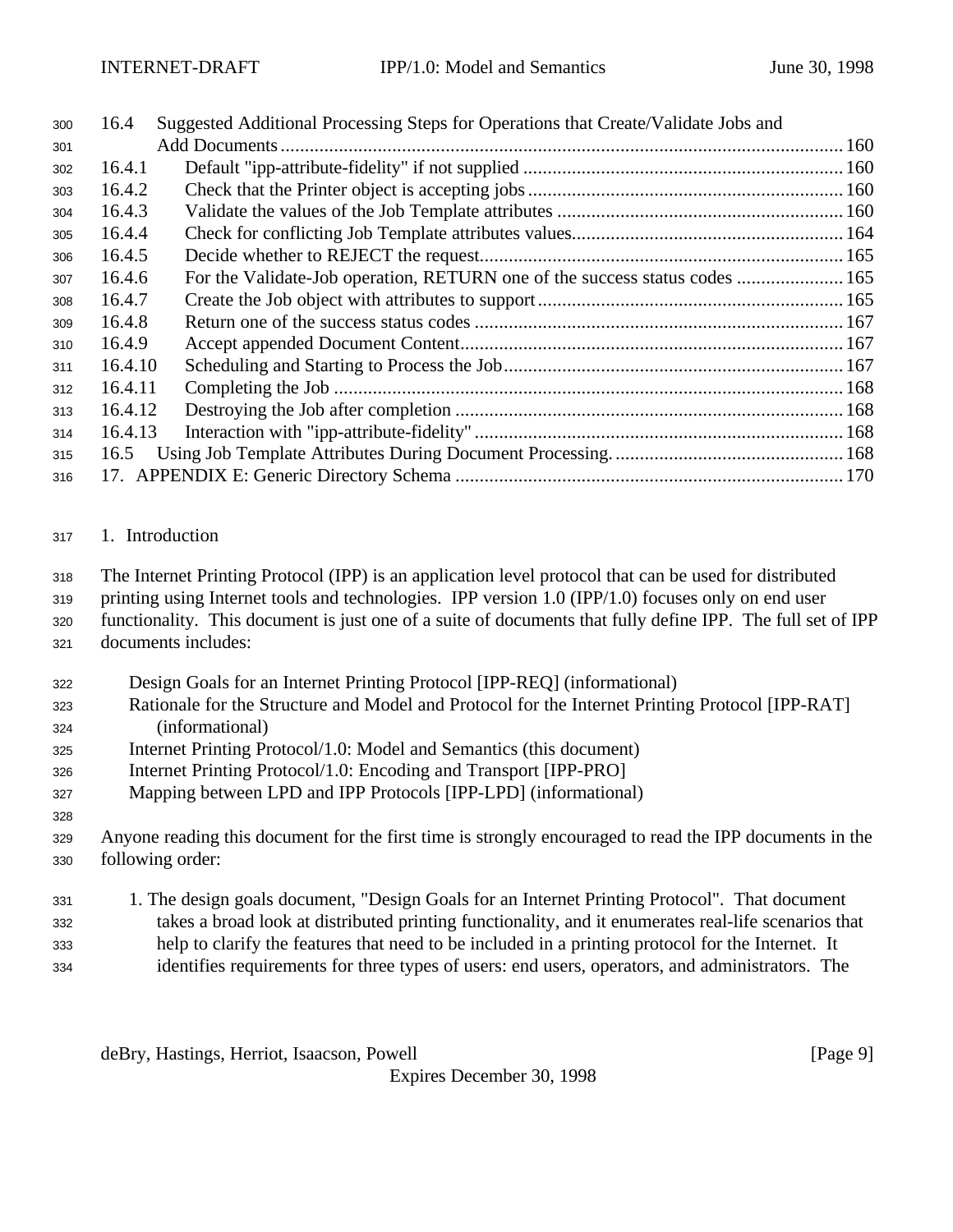| 335        | design goals document calls out a subset of end user requirements that are satisfied in $IPP/1.0$ .                                                                                         |
|------------|---------------------------------------------------------------------------------------------------------------------------------------------------------------------------------------------|
| 336        | Operator and administrator requirements are out of scope for version 1.0.                                                                                                                   |
| 337        | 2. The rationale document, "Rationale for the Structure and Model and Protocol for the Internet                                                                                             |
| 338        | Printing Protocol". That document describes IPP from a high level view, defines a roadmap for                                                                                               |
| 339        | the various documents that form the suite of IPP specifications, and gives background and                                                                                                   |
| 340        | rationale for the IETF working group's major decisions.                                                                                                                                     |
| 341        | 3. This document, the "Internet Printing Protocol/1.0: Model and Semantics" document. This                                                                                                  |
| 342        | document describes a simplified model with abstract objects, their attributes, and their operations.                                                                                        |
| 343        | The model introduces a Printer and a Job. A Job optionally supports multiple documents per Job.                                                                                             |
| 344        | The model document also describes how security, internationalization, and directory issues are                                                                                              |
| 345        | addressed.                                                                                                                                                                                  |
| 346        | 4. The protocol specification, "Internet Printing Protocol/1.0: Encoding and Transport". That                                                                                               |
| 347        | document defines the encoding rules for a new Internet media type called "application/ipp" and                                                                                              |
| 348        | shows a formal mapping of the abstract operations and attributes defined in the model document                                                                                              |
| 349        | onto HTTP/1.1.                                                                                                                                                                              |
| 350        |                                                                                                                                                                                             |
| 351        | The LPD mapping document, "Mapping between LPD and IPP Protocols", is an informational document                                                                                             |
| 352        | that recommends a mapping between the commands and operands of IPP. The LPD mapping document                                                                                                |
| 353        | gives some advice to implementers of gateways between IPP and LPD (Line Printer Daemon)                                                                                                     |
| 354        | implementations.                                                                                                                                                                            |
|            |                                                                                                                                                                                             |
| 355        | This document is laid out as follows:                                                                                                                                                       |
|            |                                                                                                                                                                                             |
| 356        | - The rest of Section 1 is an introduction to the IPP simplified model for distributed printing.                                                                                            |
| 357        | - Section 2 introduces the object types covered in the model with their basic behaviors, attributes, and                                                                                    |
| 358        | interactions.                                                                                                                                                                               |
| 359        | - Section 3 defines the operations included in IPP/1.0. IPP operations are synchronous, therefore, for                                                                                      |
| 360        | each operation, there is a both request and a response.                                                                                                                                     |
| 361        | - Section 4 defines the attributes (and their syntaxes) that are used in the model.                                                                                                         |
| 362        | - Sections 5 - 6 summarizes the implementation conformance requirements for objects that support                                                                                            |
| 363        | the protocol and IANA considerations, respectively.                                                                                                                                         |
| 364<br>365 | - Sections 7 - 11 cover the Internationalization and Security considerations as well as References,                                                                                         |
| 366        | Copyright Notice, and Author contact information.                                                                                                                                           |
| 367        | - Sections 12 - 14 are appendices that cover Terminology, Status Codes and Messages, and "media"                                                                                            |
| 368        | keyword values. This document uses terms such as "attributes", "keywords", and "support".<br>These terms have special meaning and are defined in the model terminology section. Capitalized |
| 369        | terms, such as MUST and OPTIONAL, have special meaning relating to conformance. These                                                                                                       |
| 370        | terms are defined in the section on conformance terminology, most of which is taken from RFC                                                                                                |
| 371        | 2119 [RFC2119].                                                                                                                                                                             |

deBry, Hastings, Herriot, Isaacson, Powell [Page 10]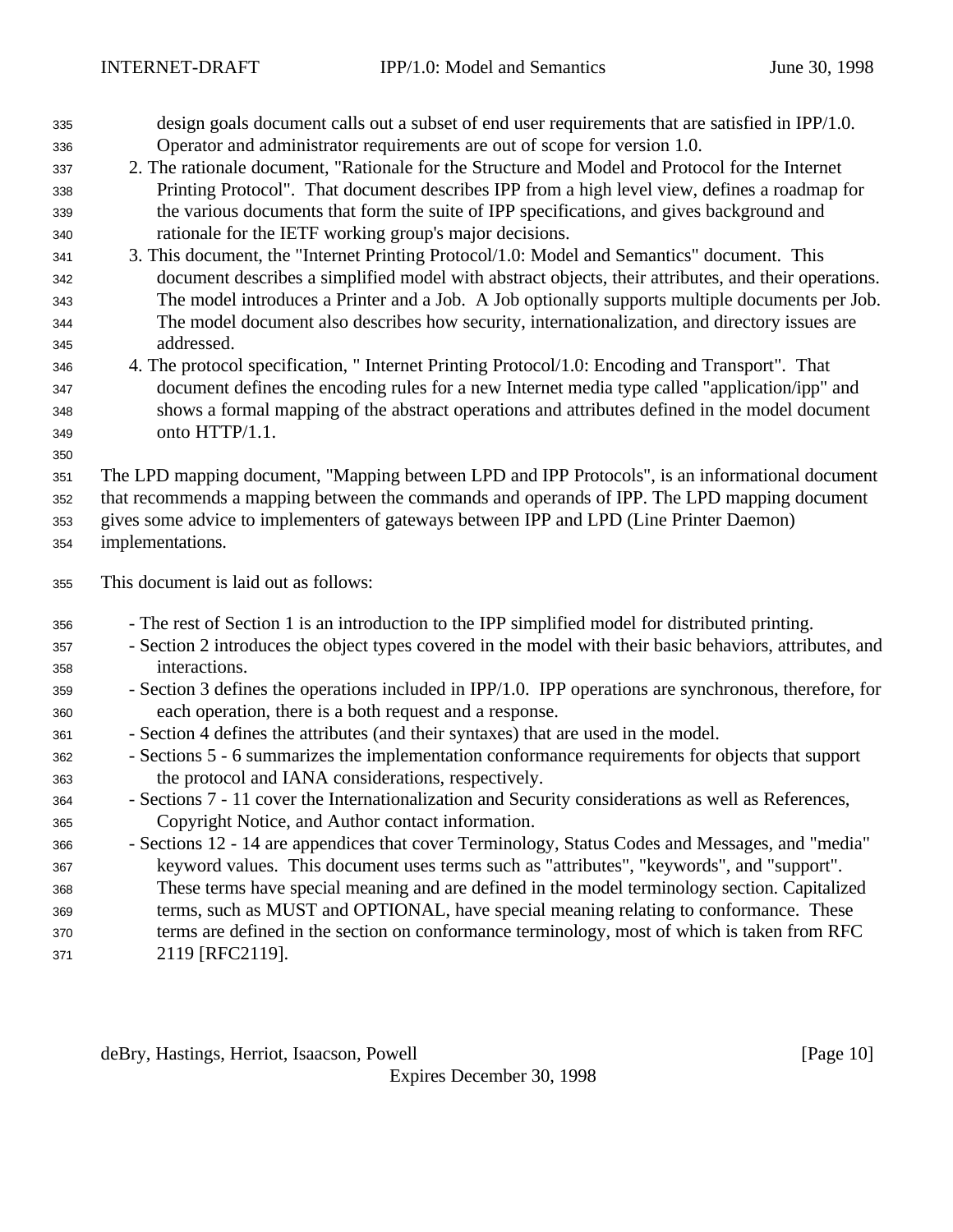- Section 15 is an appendix that defines the rules and suggested techniques for the processing of attributes in client requests by IPP objects. This section helps to clarify the effects of interactions between related attributes and their values.
- Section 16 is an appendix that enumerates the subset of Printer attributes that form a generic directory schema. These attributes are useful when registering a Printer so that a client can find the Printer not just by name, but by filtered searches as well.
- 1.1 Simplified Printing Model

 In order to achieve its goal of realizing a workable printing protocol for the Internet, the Internet Printing Protocol (IPP) is based on a simplified printing model that abstracts the many components of real world printing solutions. The Internet is a distributed computing environment where requesters of print services (clients, applications, printer drivers, etc.) cooperate and interact with print service providers. This model and semantics document describes a simple, abstract model for IPP even though the underlying configurations may be complex "n-tier" client/server systems. An important simplifying step in the IPP model is to expose only the key objects and interfaces required for printing. The model described in this model document does not include features, interfaces, and relationships that are beyond the scope of the first version of IPP (IPP/1.0). IPP/1.0 incorporates many of the relevant ideas and lessons learned from other specification and development efforts [HTPP] [ISO10175] [LDPA] [P1387.4] [PSIS] [RFC1179] [SWP].

The IPP/1.0 model encapsulates the important components of distributed printing into two object types:

- Printer (Section 2.1)
- Job (Section 2.2)

### 

Each object type has an associated set of operations (see section 3) and attributes (see section 4).

 It is important, however, to understand that in real system implementations (which lie underneath the abstracted IPP/1.0 model), there are other components of a print service which are not explicitly defined in the IPP/1.0 model. The following figure illustrates where IPP/1.0 fits with respect to these other

components.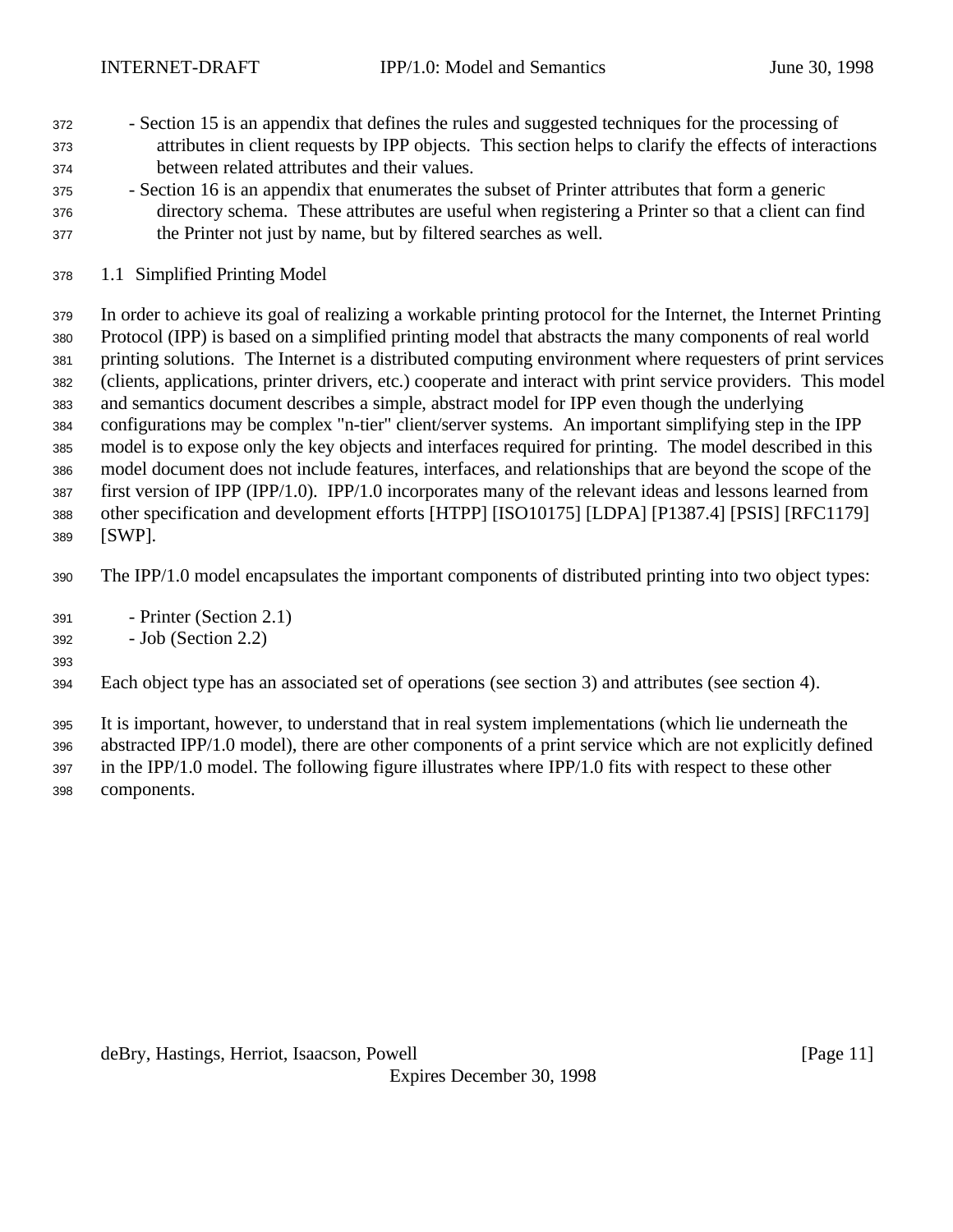

 An IPP Printer object encapsulates the functions normally associated with physical output devices along with the spooling, scheduling and multiple device management functions often associated with a print server. Printer objects are optionally registered as entries in a directory where end users find and select them based on some sort of filtered and context based searching mechanism (see section 17). The directory is used to store relatively static information about the Printer, allowing end users to search for and find Printers that match their search criteria, for example: name, context, printer capabilities, etc. The more dynamic information, such as state, currently loaded and ready media, number of jobs at the Printer, errors, warnings, and so forth, is directly associated with the Printer object itself rather than with the entry in the directory which only represents the Printer object.

 IPP clients implement the IPP protocol on the client side and give end users (or programs running on behalf of end users) the ability to query Printer objects and submit and manage print jobs. An IPP server is just that part of the Printer object that implements the server-side protocol. The rest of the Printer

deBry, Hastings, Herriot, Isaacson, Powell **Example 20** (Page 12)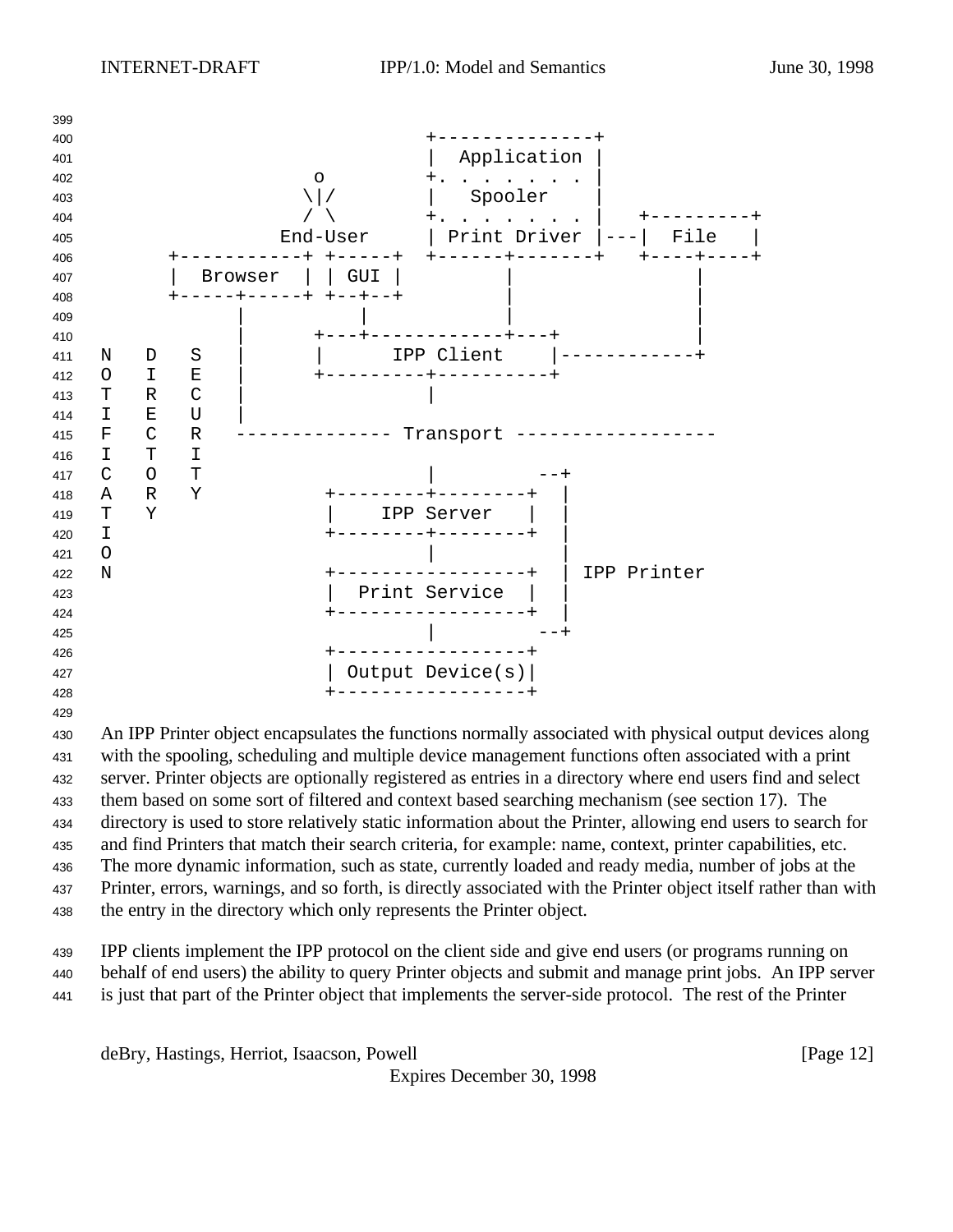object implements (or gateways into) the application semantics of the print service itself. The Printer

 objects may be embedded in an output device or may be implemented on a host on the network that communicates with an output device.

 When a job is submitted to the Printer object and the Printer object validates the attributes in the submission request, the Printer object creates a new Job object. The end user then interacts with this new Job object to query its status and monitor the progress of the job. End users may also cancel the print job by using the Job object's Cancel-Job operation. The notification service is out of scope for IPP/1.0, but using such a notification service, the end user is able to register for and receive Printer specific and Job specific events. An end user can query the status of Printer objects and can follow the progress of Job objects by polling using the Get-Printer-Attributes, Get-Jobs, and Get-Job-Attributes operations.

## 2. IPP Objects

The IPP/1.0 model introduces objects of type Printer and Job. Each type of object models relevant

aspects of a real-world entity such as a real printer or real print job. Each object type is defined as a set

of possible attributes that may be supported by instances of that object type. For each object (instance),

the actual set of supported attributes and values describe a specific implementation. The object's

attributes and values describe its state, capabilities, realizable features, job processing functions, and

 default behaviors and characteristics. For example, the Printer object type is defined as a set of attributes that each Printer object potentially supports. In the same manner, the Job object type is defined as a set

of attributes that are potentially supported by each Job object.

Each attribute included in the set of attributes defining an object type is labeled as:

- "REQUIRED": each object MUST support the attribute.
- "OPTIONAL": each object MAY support the attribute.
- There is no such similar labeling of attribute values. However, if an implementation supports an attribute, it MUST support at least one of the possible values for that attribute.
- 2.1 Printer Object

 The major component of the IPP/1.0 model is the Printer object. A Printer object implements the server- side of the IPP/1.0 protocol. Using the protocol, end users may query the attributes of the Printer object and submit print jobs to the Printer object. The actual implementation components behind the Printer abstraction may take on different forms and different configurations. However, the model abstraction allows the details of the configuration of real components to remain opaque to the end user. Section 3 describes each of the Printer operations in detail.

deBry, Hastings, Herriot, Isaacson, Powell [Page 13]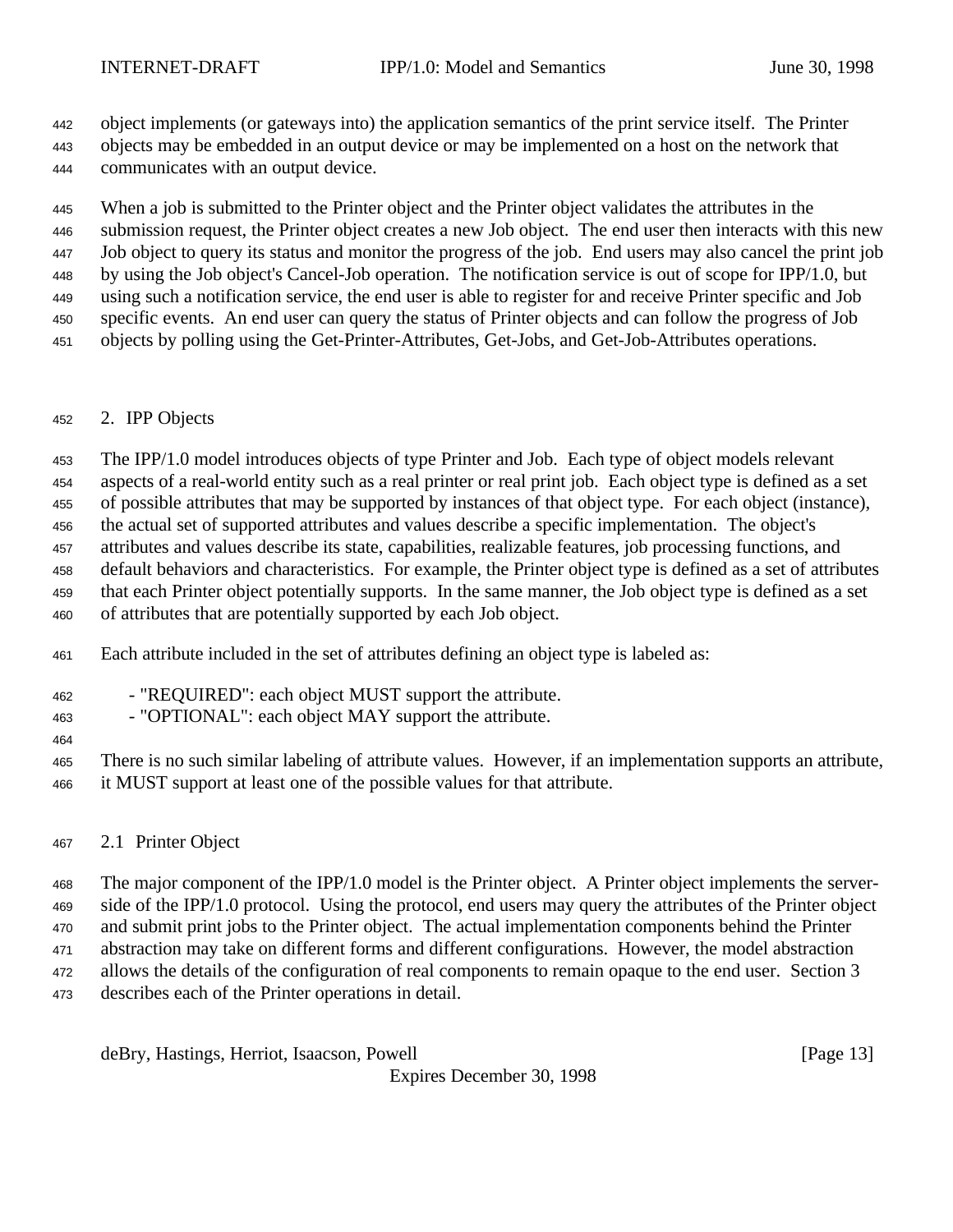- The capabilities and state of a Printer object are described by its attributes. Printer attributes are divided into two groups:
- "job-template" attributes: These attributes describe supported job processing capabilities and defaults for the Printer object. (See section 4.2)
- "printer-description" attributes: These attributes describe the Printer object's identification, state,
- location, references to other sources of information about the Printer object, etc. (see section 4.4)
- 

Since a Printer object is an abstraction of a generic document output device and print service provider, a

Printer object could be used to represent any real or virtual device with semantics consistent with the

Printer object, such as a fax device, an imager, or even a CD writer.

- Some examples of configurations supporting a Printer object include:
- 1) An output device with no spooling capabilities
- 2) An output device with a built-in spooler
- 3) A print server supporting IPP with one or more associated output devices
- 3a) The associated output devices may or may not be capable of spooling jobs
- 3b) The associated output devices may or may not support IPP
- The following figures show some examples of how Printer objects can be realized on top of various
- distributed printing configurations. The embedded case below represents configurations 1 and 2. The
- hosted and fan-out figures below represent configurations 3a and 3b.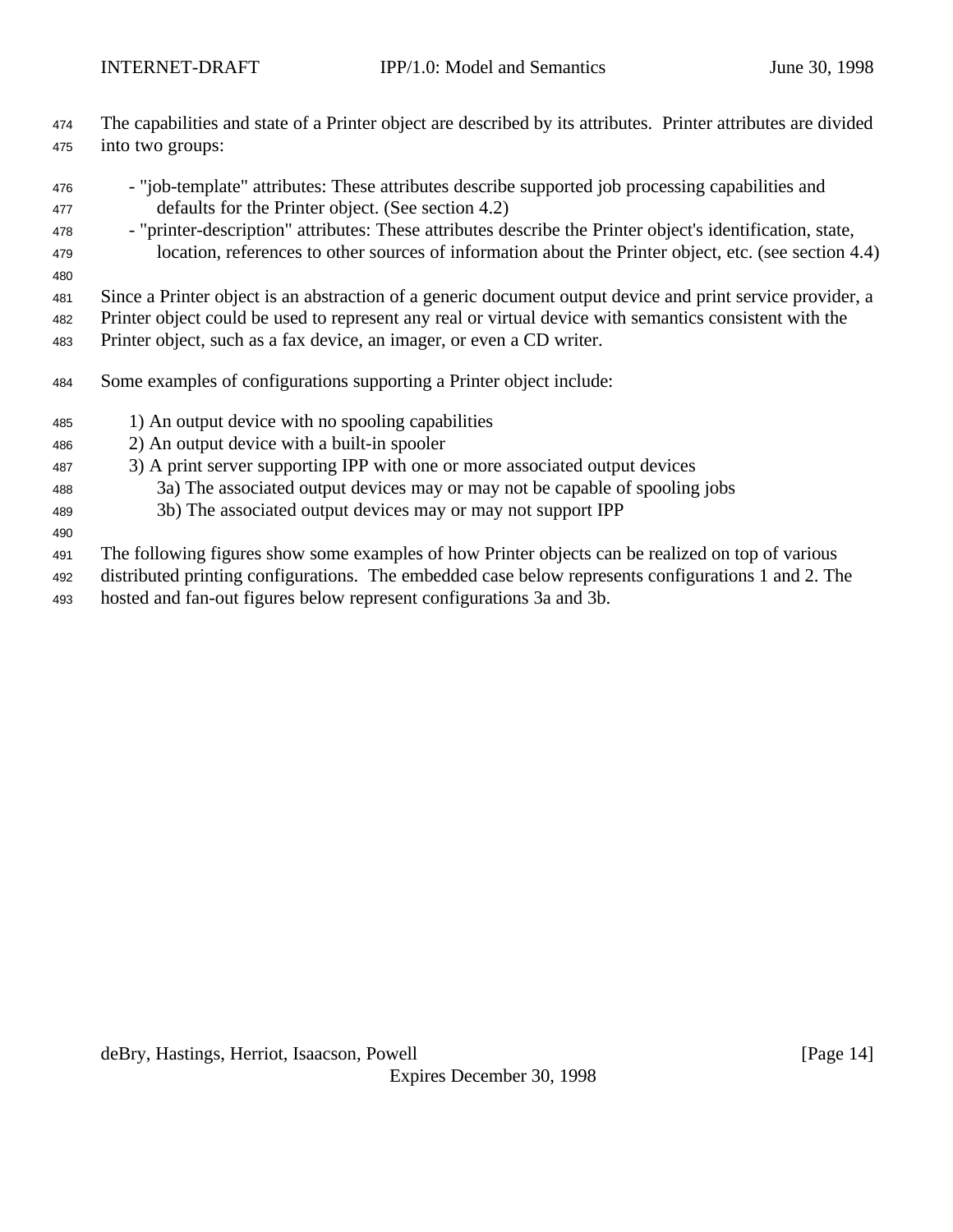INTERNET-DRAFT IPP/1.0: Model and Semantics June 30, 1998

 Legend: ##### indicates a Printer object which is either embedded in an output device or is hosted in a server. The Printer object might or might not be capable of queuing/spooling. any indicates any network protocol or direct connect, including IPP embedded printer: output device +---------------+ O +--------+ | ########### | /|\ | client |------------IPP------------># Printer # | / \ +--------+ | # Object # | | ########### | +---------------+ hosted printer: +---------------+ O +--------+ ########### | | /|\ | client |--IPP--># Printer #-any->| output device | / \ +--------+ # Object # | | ########### +---------------+ +---------------+ fan out: +-->| output device | any/  $\vert$  O +--------+ ########### / +---------------+ /|\ | client |-IPP-># Printer #--\* / \ +--------+ # Object # \ +---------------+  $\# \# \# \# \# \# \# \# \# \# \# \# \text{ any } \setminus$  +-->| output device |  $\frac{1}{2}$  533 +---------------+ 

2.2 Job Object

deBry, Hastings, Herriot, Isaacson, Powell [Page 15]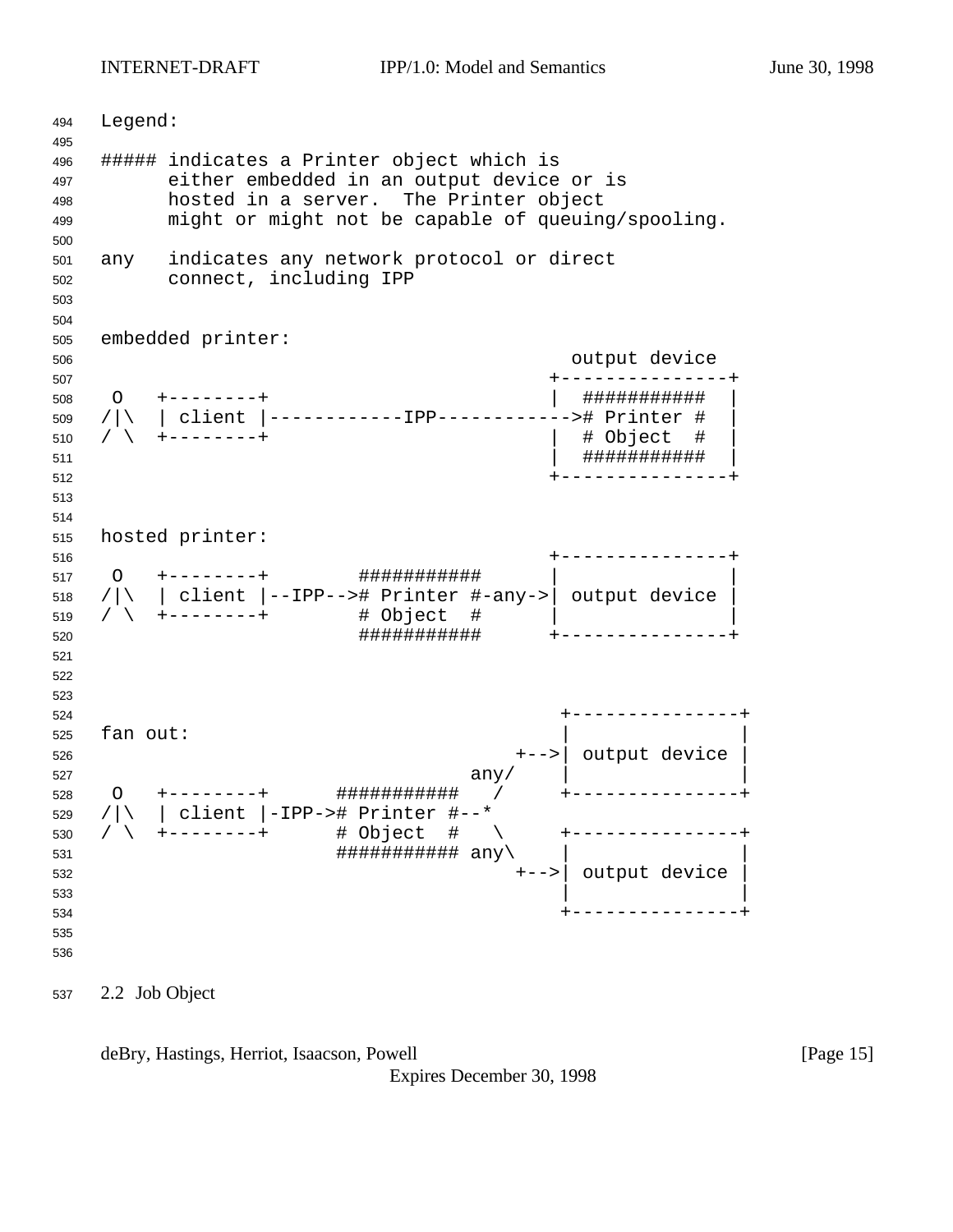A Job object is used to model a print job. A Job can contain one or more documents. The information

required to create a Job object is sent in a create request from the end user via an IPP Client to the Printer

object. The Printer object validates the create request, and if the Printer object accepts the request, the

Printer object creates the new Job object. Section 3 describes each of the Job operations in detail.

- The characteristics and state of a Job object are described by its attributes. Job attributes are grouped into two groups as follows:
- "job-template" attributes: These attributes can be supplied by the client or end user and include job processing instructions which are intended to override any Printer object defaults and/or instructions embedded within the document data. (See section 4.2)
- "job-description" attributes: These attributes describe the Job object's identification, state, size, etc. The client supplies some of these attributes, and the Printer object generates others. (See section 4.3)
- 

- A Job object contains at least one document, but may contain multiple documents. A document is either:
- a stream of document data in a format supported by the Printer object (typically a Page Description Language - PDL), or
- a reference to such a stream of document data

In IPP/1.0, a document is not modeled as an IPP object, therefore it has no object identifier or associated

 attributes. All job processing instructions are modeled as Job object attributes. These attributes are called Job Template attributes and they apply equally to all documents within a Job object.

2.3 Object Relationships

 IPP objects have relationships that are maintained persistently along with the persistent storage of the object attributes.

A Printer object can represent either one or more physical output devices or a logical device which

"processes" jobs but never actually uses a physical output device to put marks on paper. Examples of

logical devices include a Web page publisher or a gateway into an online document archive or repository.

A Printer object contains zero or more Job objects.

 A Job object is contained by exactly one Printer object, however the identical document data associated with a Job object could be sent to either the same or a different Printer object. In this case, a second Job

object would be created which would be almost identical to the first Job object, however it would have

new (different) Job object identifiers (see section 2.4).

deBry, Hastings, Herriot, Isaacson, Powell [Page 16]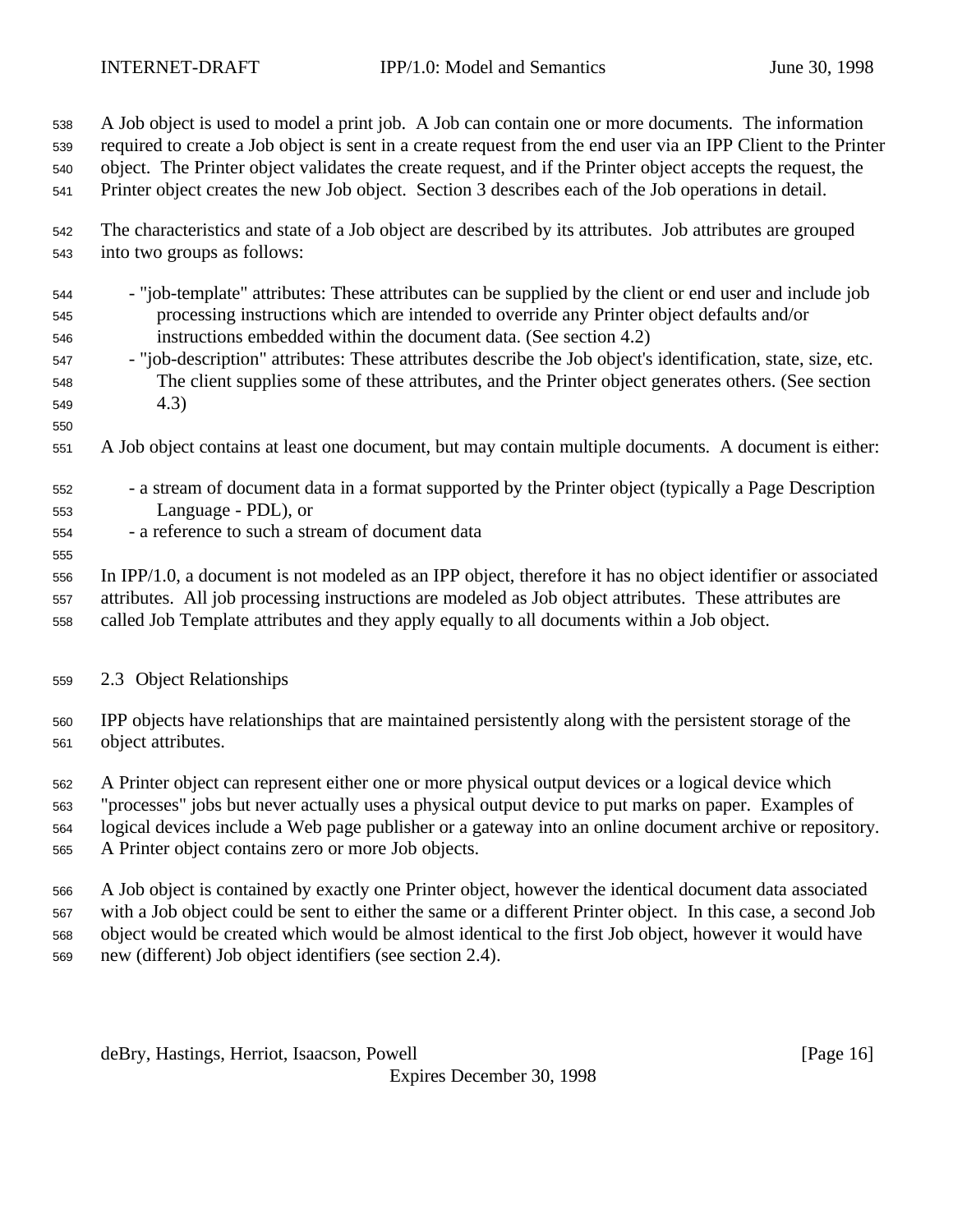A Job object contains one or more documents. If the contained document is a stream of document data,

that stream can be contained in only one document. However, there can be identical copies of the stream

 in other documents in the same or different Job objects. If the contained document is just a reference to a stream of document data, other documents (in the same or different Job object(s)) may contain the same

reference.

# 2.4 Object Identity

 All Printer and Job objects are identified by a Uniform Resource Identifier (URI) [RFC1630] so that they can be persistently and unambiguously referenced. The notion of a URI is a useful concept, however, until the notion of URI is more stable (i.e., defined more completely and deployed more widely), it is expected that the URIs used for IPP objects will actually be URLs [RFC1738] [RFC1808]. Since every URL is a specialized form of a URI, even though the more generic term URI is used throughout the rest of this document, its usage is intended to cover the more specific notion of URL as well.

An administrator configures Printer objects to either support or not support authentication and/or

message privacy using TLS [TLS] (the mechanism for security configuration is outside the scope of

IPP/1.0). In some situations, both types of connections (both authenticated and unauthenticated) can be

 established using a single communication channel that has some sort of negotiation mechanism. In other situations, multiple communication channels are used, one for each type of security configuration.

Section 8 provides a full description of all security considerations and configurations. ,

 If a Printer object supports more than one communication channel, some or all of those channels might support and/or require different security mechanisms. In such cases, an administrator could expose the simultaneous support for these multiple communication channels as multiple URIs for a single Printer object where each URI represents one of the communication channels to the Printer object. To support this flexibility, the IPP Printer object type defines a multi-valued identification attribute called the "printer-uri-supported" attribute. It MUST contain at least one URI. It MAY contain more than one URI. That is, every Printer object will have at least one URI that identifies at least one communication channel to the Printer object, but it may have more than one URI where each URI identifies a different communication channel to the Printer object. The "printer-uri-supported" attribute has a companion attribute, the "uri-security-supported" attribute, that has the same cardinality as "printer-uri-supported". The purpose of the "uri-security-supported" attribute is to indicate the security mechanisms (if any) used for each URI listed in "printer-uri-supported". These two attributes are fully described in sections 4.4.1 and 4.4.2.

When a job is submitted to the Printer object via a create request, the client supplies only a single Printer

 object URI. The client supplied Printer object URI MUST be one of the values in the "printer-uri-supported" Printer attribute.

deBry, Hastings, Herriot, Isaacson, Powell [Page 17]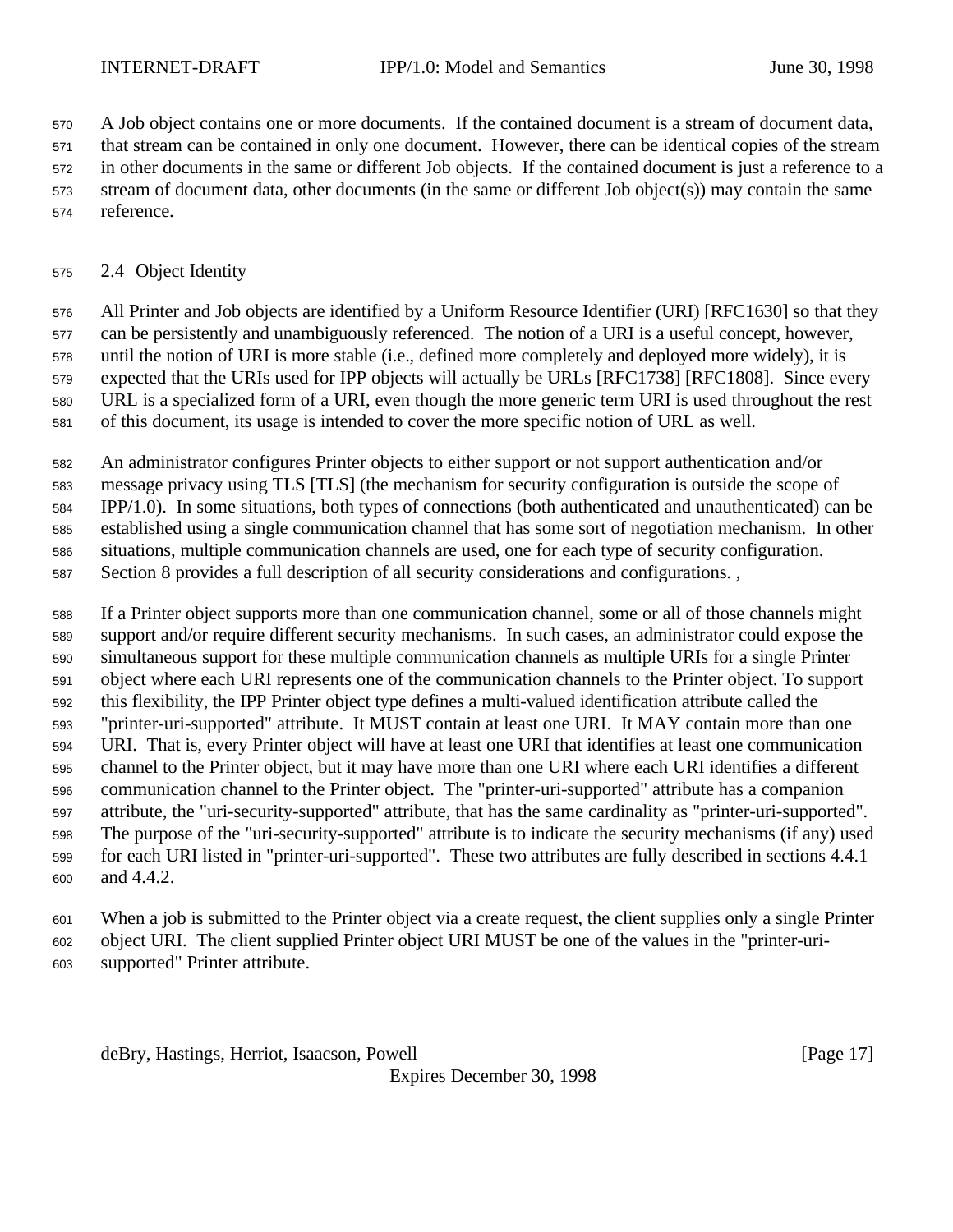Note: IPP/1.0 does not specify how the client obtains the client supplied URI, but it is

RECOMMENDED that a Printer object be registered as an entry in a directory service. End-users and

programs can then interrogate the directory searching for Printers. Section 17 defines a generic schema

 for Printer object entries in the directory service and describes how the entry acts as a bridge to the actual IPP Printer object. The entry in the directory that represents the IPP Printer object includes the possibly

many URIs for that Printer object as values in one its attributes.

 When a client submits a create request to the Printer object, the Printer object validates the request and creates a new Job object. The Printer object assigns the new Job object a URI which is stored in the

"job-uri" Job attribute. This URI is then used by clients as the target for subsequent Job operations. The

Printer object generates a Job URI based on its configured security policy and the URI used by the client

in the create request.

For example, consider a Printer object that supports both a communication channel secured by the use of

TLS (using a standard URI indicating the use of HTTP over TLS) and another open communication

channel that is not secured with TLS (using an simple "http" schemed URI). If a client were to submit a

job using the secure URI, the Printer object would assign the new Job object a secure URI as well. If a

client were to submit a job using the open-channel URI, the Printer would assign the new Job object an

open-channel URI.

 In addition, the Printer object also populates the Job object's "job-printer-uri" attribute. This is a reference back to the Printer object that created the Job object. If a client only has access to a Job object's "job-uri" identifier, the client can query the Job's "job-printer-uri" attribute in order to determine which Printer object created the Job object. If the Printer object supports more than one URI, the Printer object picks the one URI supplied by the client when creating the job to build the value for and to populate the Job's "job-printer-uri" attribute.

 Allowing Job objects to have URIs allows for flexibility and scalability. For example, in some implementations, the Printer object might create Jobs that are processed in the same local environment as the Printer object itself. In this case, the Job URI might just be a composition of the Printer's URI and some unique component for the Job object, such as the unique 32-bit positive integer mentioned later in this paragraph. In other implementations, the Printer object might be a central clearing-house for validating all Job object creation requests, but the Job object itself might be created in some environment that is remote from the Printer object. In this case, the Job object's URI may have no physical-location relationship at all to the Printer object's URI. Again, the fact that Job objects have URIs allows for flexibility and scalability, however, many existing printing systems have local models or interface constraints that force print jobs to be identified using only a 32-bit positive integer rather than an independent URI. This numeric Job ID is only unique within the context of the Printer object to which the create request was originally submitted. Therefore, in order to allow both types of client access to IPP Job objects (either by Job URI or by numeric Job ID), when the Printer object successfully processes a create request and creates a new Job object, the Printer object MUST generate both a Job URI and a

deBry, Hastings, Herriot, Isaacson, Powell [Page 18]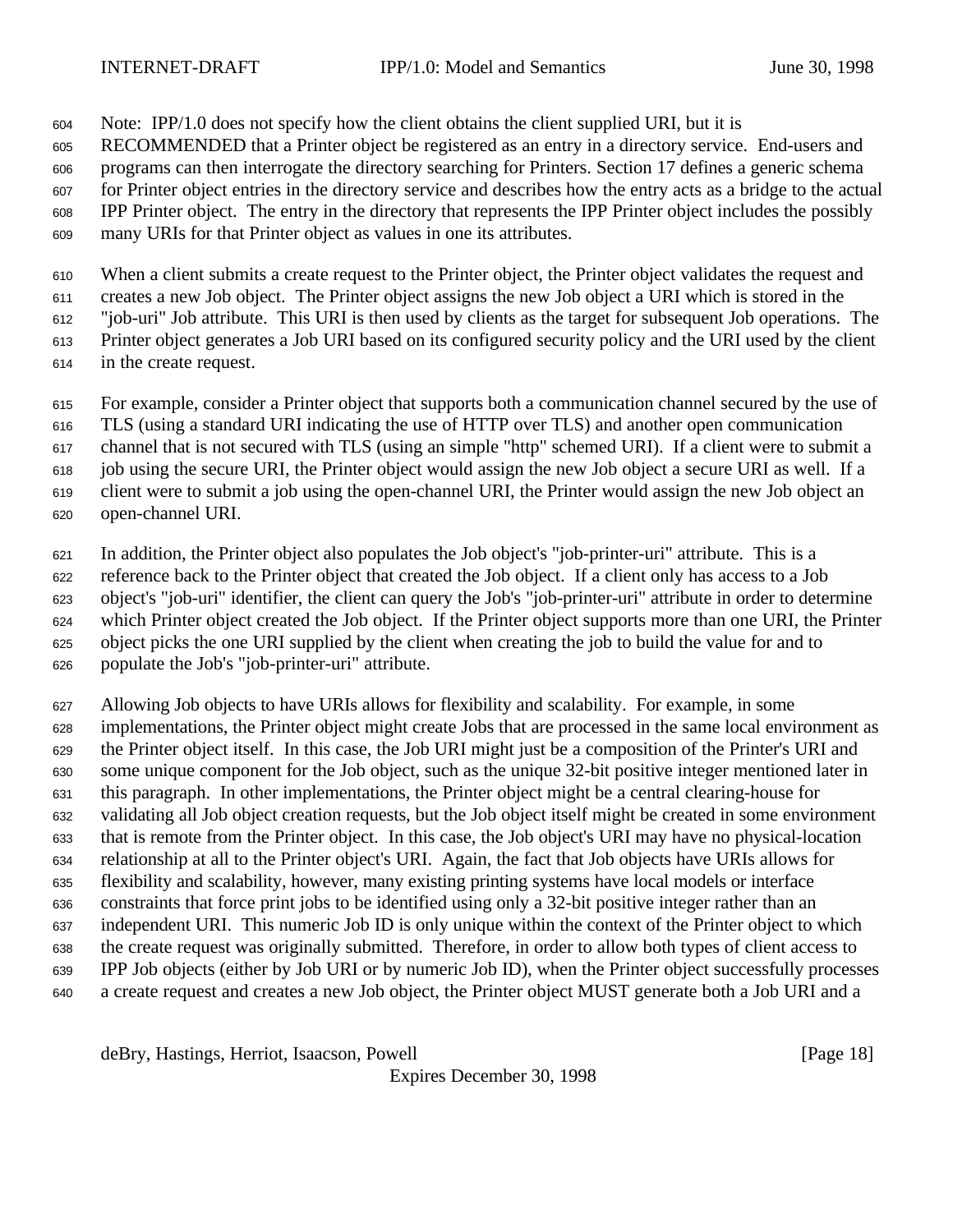Job ID. The Job ID (stored in the "job-id" attribute) only has meaning in the context of the Printer object

to which the create request was originally submitted. This requirement to support both Job URIs and Job

 IDs allows all types of clients to access Printer objects and Job objects no matter the local constraints imposed on the client implementation.

In addition to identifiers, Printer objects and Job objects have names ("printer-name" and "job-name").

An object name NEED NOT be unique across all instances of all objects. A Printer object's name is

chosen and set by an administrator through some mechanism outside the scope of IPP/1.0. A Job object's

name is optionally chosen and supplied by the IPP client submitting the job. If the client does not supply

a Job object name, the Printer object generates a name for the new Job object. In all cases, the name only

- has local meaning.
- To summarize:
- Each Printer object is identified with one or more URIs. The Printer's "printer-uri-supported" attribute contains the URI(s).
- The Printer object's "uri-security-supported" attribute identifies the communication channel security protocols that may or may not have been configured for the various Printer object URIs (e.g., 'tls' or 'none').
- Each Job object is identified with a Job URI. The Job's "job-uri" attribute contains the URI.
- Each Job object is also identified with Job ID which is a 32-bit, positive integer. The Job's "job-id" attribute contains the Job ID. The Job ID is only unique within the context of the Printer object which created the Job object.
- Each Job object has a "job-printer-uri" attribute which contains the URI of the Printer object that was used to create the Job object. This attribute is used to determine the Printer object that created a Job object when given only the URI for the Job object. This linkage is necessary to determine the languages, charsets, and operations which are supported on that Job (the basis for such support comes from the creating Printer object).
- Each Printer object has a name (which is not necessarily unique). The administrator chooses and sets this name through some mechanism outside the scope of IPP/1.0 itself. The Printer object's "printer-name" attribute contains the name.
- Each Job object has a name (which is not necessarily unique). The client optionally supplies this name in the create request. If the client does not supply this name, the Printer object generates a name for the Job object. The Job object's "job-name" attribute contains the name.
- 3. IPP Operations
- IPP objects support operations. An operation consists of a request and a response. When a client
- communicates with an IPP object, the client issues an operation request to the URI for that object.
- Operation requests and responses have parameters that identify the operation. Operations also have

deBry, Hastings, Herriot, Isaacson, Powell [Page 19]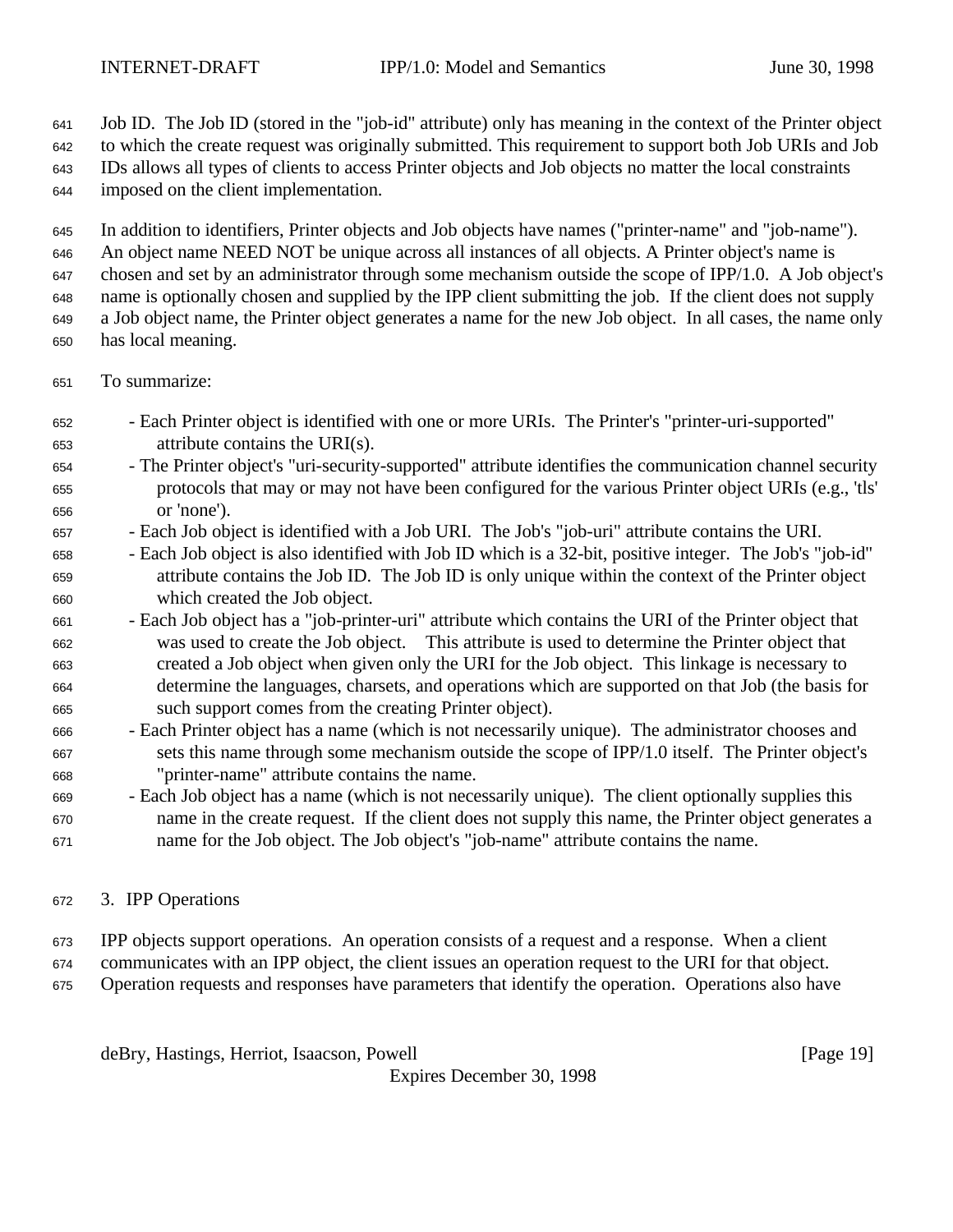attributes that affect the run-time characteristics of the operation (the intended target, localization

information, etc.). These operation-specific attributes are called operation attributes (as compared to

object attributes such as Printer object attributes or Job object attributes). Each request carries along

 with it any operation attributes, object attributes, and/or document data required to perform the operation. Each request requires a response from the object. Each response indicates success or failure

of the operation with a status code as a response parameter. The response contains any operation

- attributes, object attributes, and/or status messages generated during the execution of the operation
- request.

 This section describes the semantics of the IPP operations, both requests and responses, in terms of the parameters, attributes, and other data associated with each operation.

- The IPP/1.0 Printer operations are:
- Print-Job (section 3.2.1)
- Print-URI (section 3.2.2)
- Validate-Job (section 3.2.3)
- Create-Job (section 3.2.4)
- Get-Printer-Attributes (section 3.2.5)
- Get-Jobs (section 3.2.6)
- 
- The Job operations are:
- Send-Document (section 3.3.1)
- Send-URI (section 3.3.2)
- Cancel-Job (section 3.3.3)
- Get-Job-Attributes (section 3.3.4)
- 

 The Send-Document and Send-URI Job operations are used to add a new document to an existing multi-document Job object created using the Create-Job operation.

- 3.1 Common Semantics
- All IPP operations require some common parameters and operation attributes. These common elements and their semantic characteristics are defined and described in more detail in the following sections.
- 3.1.1 Required Parameters
- Every operation request contains the following REQUIRED parameters:

deBry, Hastings, Herriot, Isaacson, Powell [Page 20]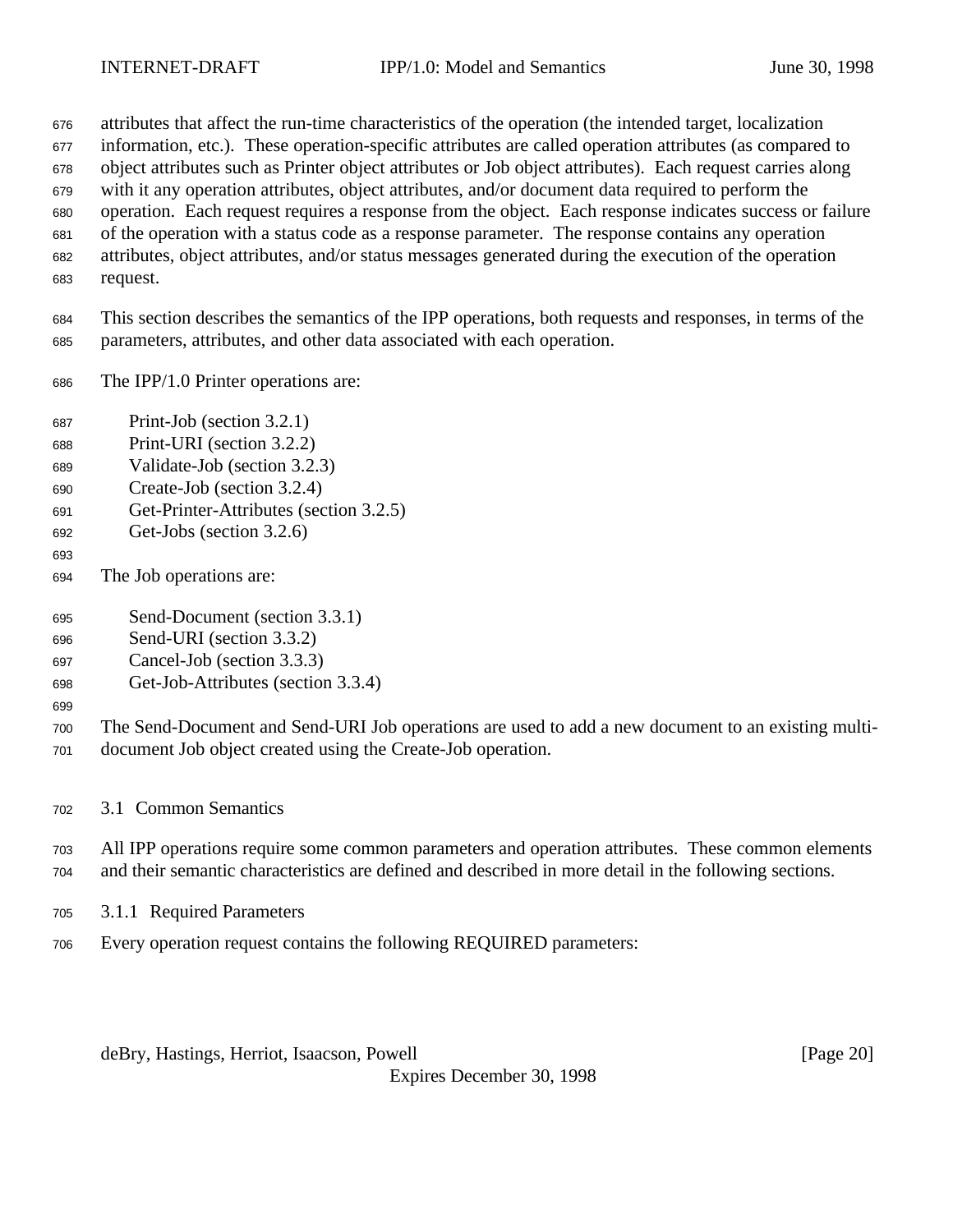| 707 | - a "version-number",                                                                                       |
|-----|-------------------------------------------------------------------------------------------------------------|
| 708 | - an "operation-id",                                                                                        |
| 709 | - a "request-id", and                                                                                       |
| 710 | - the attributes that are REQUIRED for that type of request.                                                |
| 711 |                                                                                                             |
| 712 | Every operation response contains the following REQUIRED parameters:                                        |
| 713 | - a "version-number",                                                                                       |
| 714 | - a "status-code",                                                                                          |
| 715 | - the "request-id" that was supplied in the corresponding request, and                                      |
| 716 | - the attributes that are REQUIRED for that type of response.                                               |
| 717 |                                                                                                             |
| 718 | The encoding and transport document [IPP-PRO] defines special rules for the encoding of these               |
| 719 | parameters. All other operation elements are represented using the more generic encoding rules for          |
| 720 | attributes and groups of attributes.                                                                        |
| 721 | 3.1.2 Operation IDs and Request IDs                                                                         |
| 722 | Each IPP operation request includes an identifying "operation-id" value. Valid values are defined in the    |
| 723 | "operations-supported" Printer attribute section (see section 4.4.13). The client specifies which operation |
| 724 | is being requested by supplying the correct "operation-id" value.                                           |
|     |                                                                                                             |

 In addition, every invocation of an operation is identified by a "request-id" value. For each request, the client chooses the "request-id" which is an integer (possibly unique depending on client requirements) in the range from 1 to 2\*\*31 - 1 (inclusive). This "request-id" allows clients to manage multiple outstanding requests. The receiving IPP object copies the client supplied "request-id" attribute into the response so that the client can match the response with the correct outstanding request.

 Note: In some cases, the transport protocol underneath IPP might be a connection oriented protocol that would make it impossible for a client to receive responses in any order other than the order in which the corresponding requests were sent. In such cases, the "request-id" attribute would not be essential for correct protocol operation. However, in other mappings, the operation responses can come back in any order. In these cases, the "request-id" would be essential.

3.1.3 Attributes

 Operation requests and responses are both composed of groups of attributes and/or document data. The attributes groups are:

 - Operation Attributes: These attributes are passed in the operation and affect the IPP object's behavior while processing the operation request and may affect other attributes or groups of

deBry, Hastings, Herriot, Isaacson, Powell [Page 21]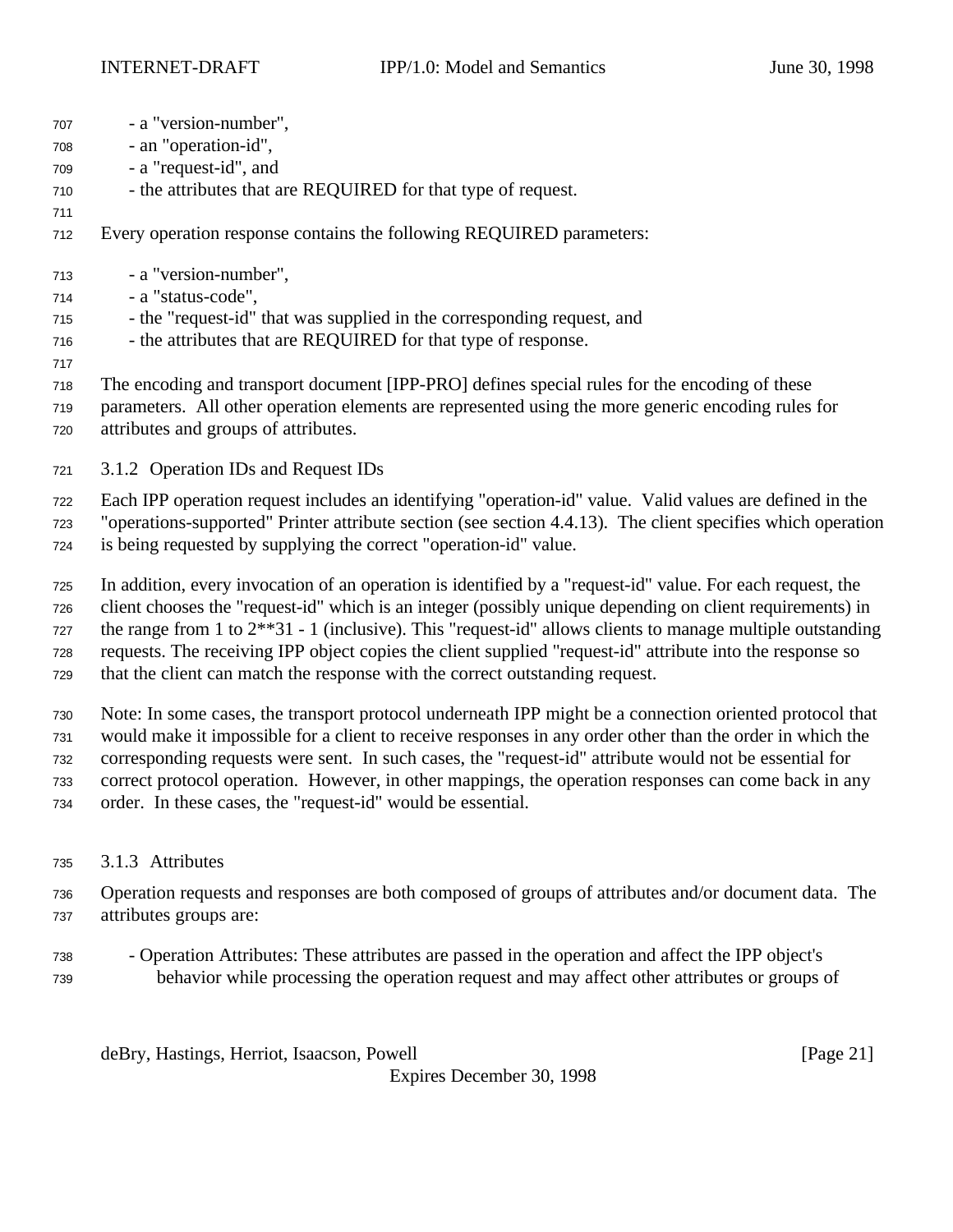attributes. Some operation attributes describe the document data associated with the print job and are associated with new Job objects, however most operation attributes do not persist beyond the life of the operation. The description of each operation attribute includes conformance statements indicating which operation attributes are REQUIRED and which are OPTIONAL for an IPP object to support and which attributes a client MUST supply in a request and an IPP object MUST supply in a response.

- Job Template Attributes: These attributes affect the processing of a job. A client OPTIONALLY supplies Job Template Attributes in a create request, and the receiving object MUST be prepared to receive all supported attributes. The Job object can later be queried to find out what Job Template attributes were originally requested in the create request, and such attributes are returned in the response as Job Object Attributes. The Printer object can be queried about its Job Template attributes to find out what type of job processing capabilities are supported and/or what the default job processing behaviors are, though such attributes are returned in the response as Printer Object Attributes. The "ipp-attribute-fidelity" operation attribute affects processing of all client-supplied Job Template attributes (see section 16 for a full description of "ipp-attribute-fidelity" and its relationship to other attributes).
- Job Object Attributes: These attributes are returned in response to a query operation directed at a Job object.
- Printer Object Attributes: These attributes are returned in response to a query operation directed at a Printer object.
- Unsupported Attributes: In a create request, the client supplies a set of Operation and Job Template attributes. If any of these attributes or their values is unsupported by the Printer object, the Printer object returns the set of unsupported attributes in the response. Section 16 gives a full description of how Job Template attributes supplied by the client in a create request are processed by the Printer object and how unsupported attributes are returned to the client. Because of extensibility, any IPP object might receive a request that contains new or unknown attributes or values for which it has no support. In such cases, the IPP object processes what it can and returns the unsupported attributes in the response.
- 

 Later in this section, each operation is formally defined by identifying the allowed and expected groups of attributes for each request and response. The model identifies a specific order for each group in each

- request or response, but the attributes within each group may be in any order, unless specified otherwise.
- Each attribute specification includes the attribute's name followed by the name of its attribute syntax(es)
- in parenthesizes. In addition, each 'integer' attribute is followed by the allowed range in parentheses,
- (m:n), for values of that attribute. Each 'text' or 'name' attribute is followed by the maximum size in
- octets in parentheses, (size), for values of that attribute. For more details on attribute syntax notation, see
- the descriptions of these attributes syntaxes in section 4.1.

deBry, Hastings, Herriot, Isaacson, Powell **Example 20** (Page 22)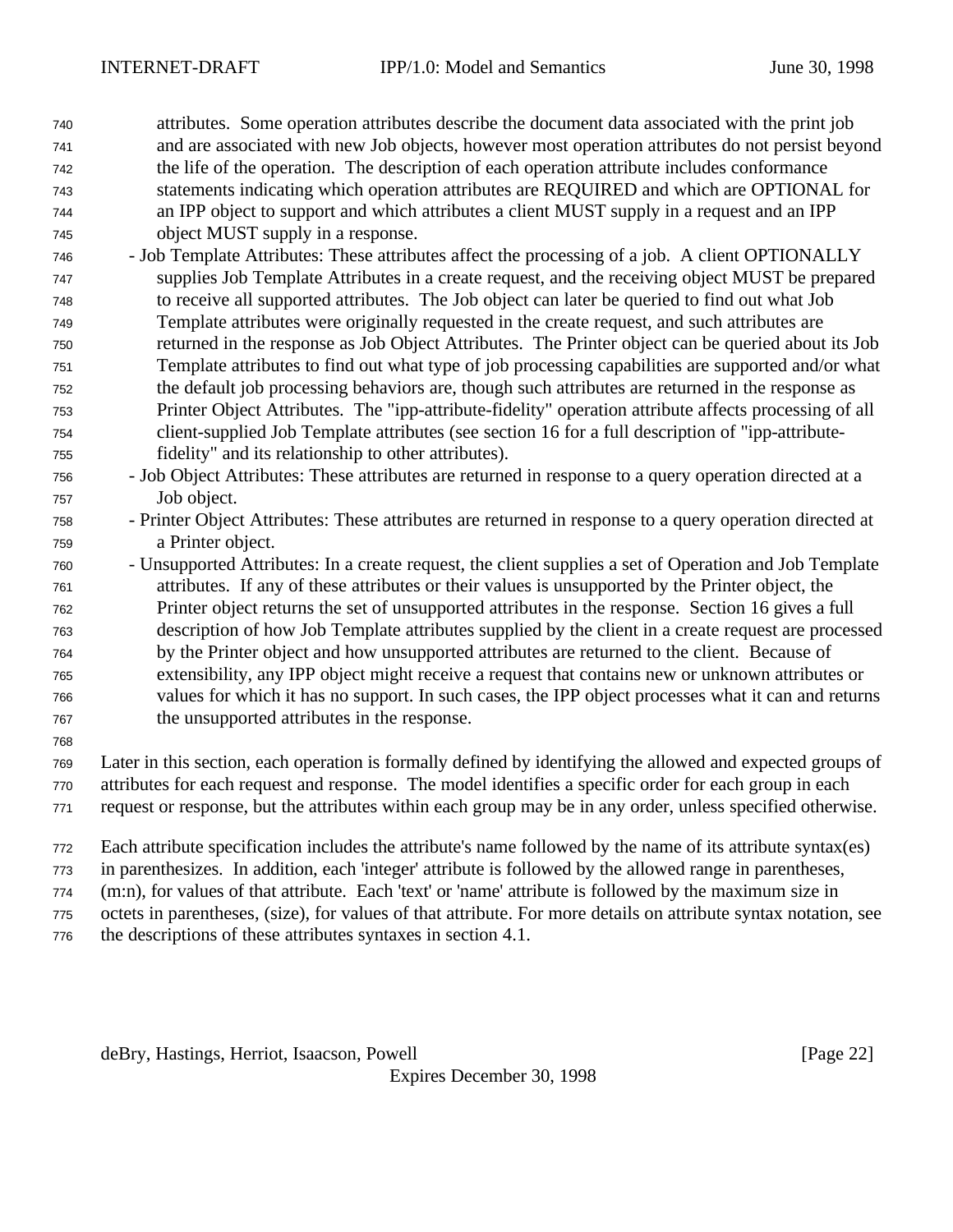Note: Document data included in the operation is not strictly an attribute, but it is treated as a special

attribute group for ordering purposes. The only operations that support supplying the document data

 within an operation request are Print-Job and Send-Document. There are no operation responses that include document data.

 Note: Some operations are REQUIRED for IPP objects to support; the others are OPTIONAL (see section 5.2.2). Therefore, before using an OPTIONAL operation, a client SHOULD first use the REQUIRED Get-Printer-Attributes operation to query the Printer's "operations-supported" attribute in order to determine which OPTIONAL Printer and Job operations are actually supported. The client SHOULD NOT use an OPTIONAL operation that is not supported. When an IPP object receives a request to perform an operation it does not support, it returns the 'server-error-operation-not-supported' status code (see section 14.1.5.2). An IPP object is non-conformant if it does not support a REQUIRED operation.

3.1.4 Character Set and Natural Language Operation Attributes

 Some Job and Printer attributes have values that are text strings and names intended for human understanding rather than machine understanding (see the 'text' and 'name' attribute syntax descriptions in section 4.1). The following sections describe two special Operation Attributes called "attributes-charset" and "attributes-natural-language". These attributes are always part of the Operation Attributes group. For most attribute groups, the order of the attributes within the group is not important. However, for these two attributes within the Operation Attributes group, the order is critical. The "attributes-charset" attribute MUST be the first attribute in the group and the "attributes-natural-language" attribute MUST be the second attribute in the group. In other words, these attributes MUST be supplied in every IPP request and response, they MUST come first in the group, and MUST come in the specified order. For job creation operations, the IPP Printer implementation saves these two attributes with the new Job object as Job Description attributes. For the sake of brevity in this document, these operation attribute descriptions are not repeated with every operation request and response, but have a reference back to this section instead.

3.1.4.1 Request Operation Attributes

 The client MUST supply and the Printer object MUST support the following REQUIRED operation attributes in every IPP/1.0 operation request:

"attributes-charset" (charset):

 This operation attribute identifies the charset (coded character set and encoding method) used by any 'text' and 'name' attributes that the client is supplying in this request. It also identifies the charset that the Printer object MUST use (if supported) for all 'text' and 'name' attributes and

deBry, Hastings, Herriot, Isaacson, Powell [Page 23]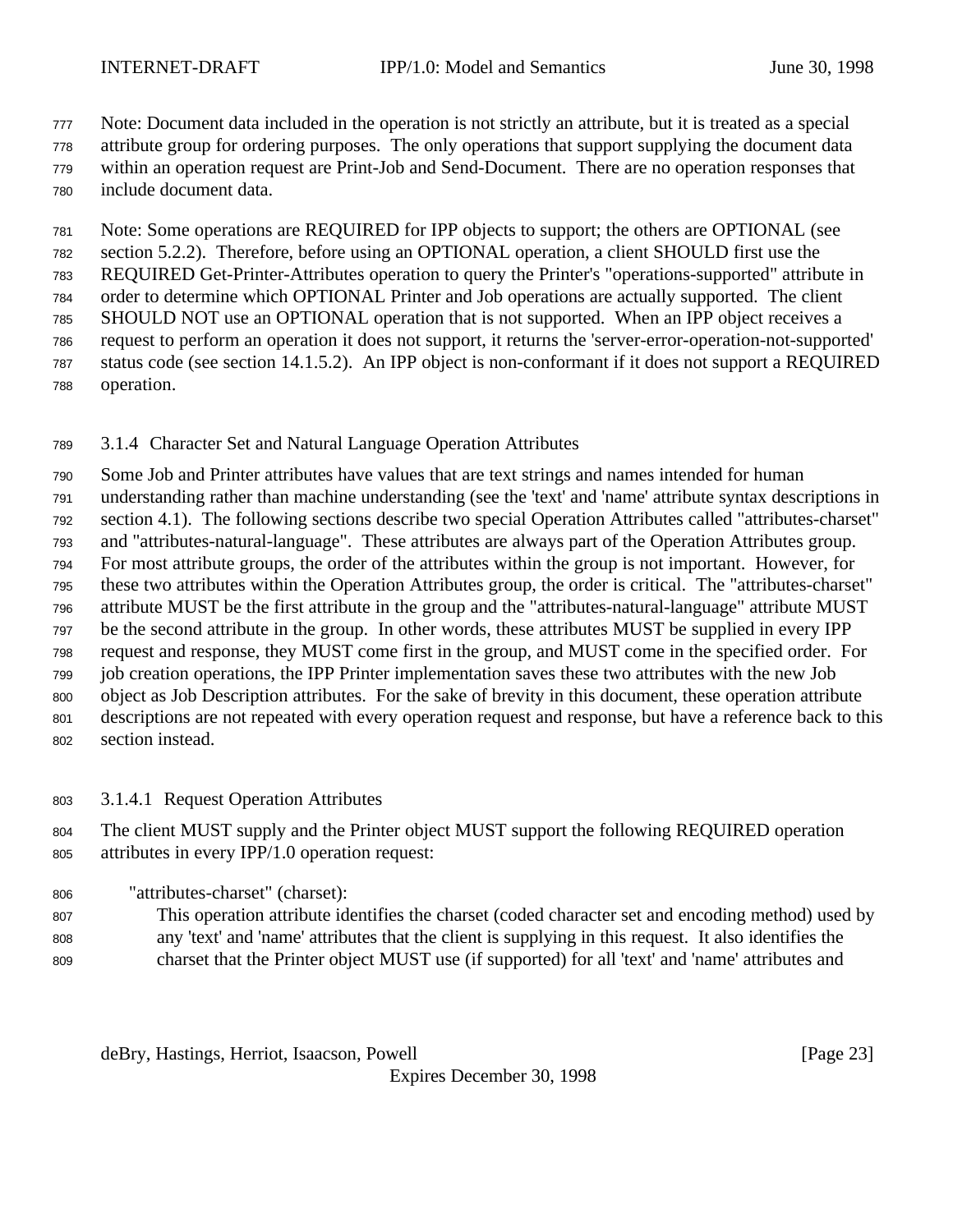- status messages that the Printer object returns in the response to this request. See Sections 4.1.1 and 4.1.2 for the specification of the 'text' and 'name' attribute syntaxes.
- All IPP objects MUST support the 'utf-8' charset [RFC2044] and MAY support additional charsets provided that they are registered with IANA [IANA-CS]. If the Printer object does not support the client supplied charset value, the Printer object MUST reject the request and return the 'client-error-charset-not-supported' status code. The Printer object MUST indicate the charset(s) supported as the values of the "charset-supported" Printer attribute (see Section 4.4.15), so that the client can query to determine which charset(s) are supported.
- Note to client implementers: Since IPP objects are only required to support the 'utf-8' charset, in order to maximize interoperability with multiple IPP object implementations, a client may want to supply 'utf-8' in the "attributes-charset" operation attribute, even though the client is only passing and able to present a simpler charset, such as US-ASCII or ISO-8859-1. Then the client will have to filter out (or charset convert) those characters that are returned in the response that it cannot present to its user. On the other hand, if both the client and the IPP objects also support a charset in common besides utf-8, the client may want to use that charset in order to avoid charset conversion or data loss.
- See the 'charset' attribute syntax description in Section 4.1.7 for the syntax and semantic interpretation of the values of this attribute and for example values.
- "attributes-natural-language" (naturalLanguage):
- This operation attribute identifies the natural language used by any 'text' and 'name' attributes that the client is supplying in this request. This attribute also identifies the natural language that the Printer object SHOULD use for all 'text' and 'name' attributes and status messages that the Printer object returns in the response to this request.
- There are no REQUIRED natural languages required for the Printer object to support. However, the Printer object's "generated-natural-language-supported" attribute identifies the natural languages supported by the Printer object and any contained Job objects for all text strings generated by the IPP object. A client MAY query this attribute to determine which natural language(s) are supported for generated messages.
- For any of the attributes for which the Printer object generates text, i.e., for the "job-state- message", "printer-state-message", and status messages (see Section 3.1.6), the Printer object MUST be able to generate these text strings in any of its supported natural languages. If the client requests a natural language that is not supported, the Printer object MUST return these generated messages in the Printer's configured natural language as specified by the Printer's "natural-language-configured" attribute" (see Section 4.4.16).

deBry, Hastings, Herriot, Isaacson, Powell **Example 24** and the same control in the same control of  $\alpha$  and  $\beta$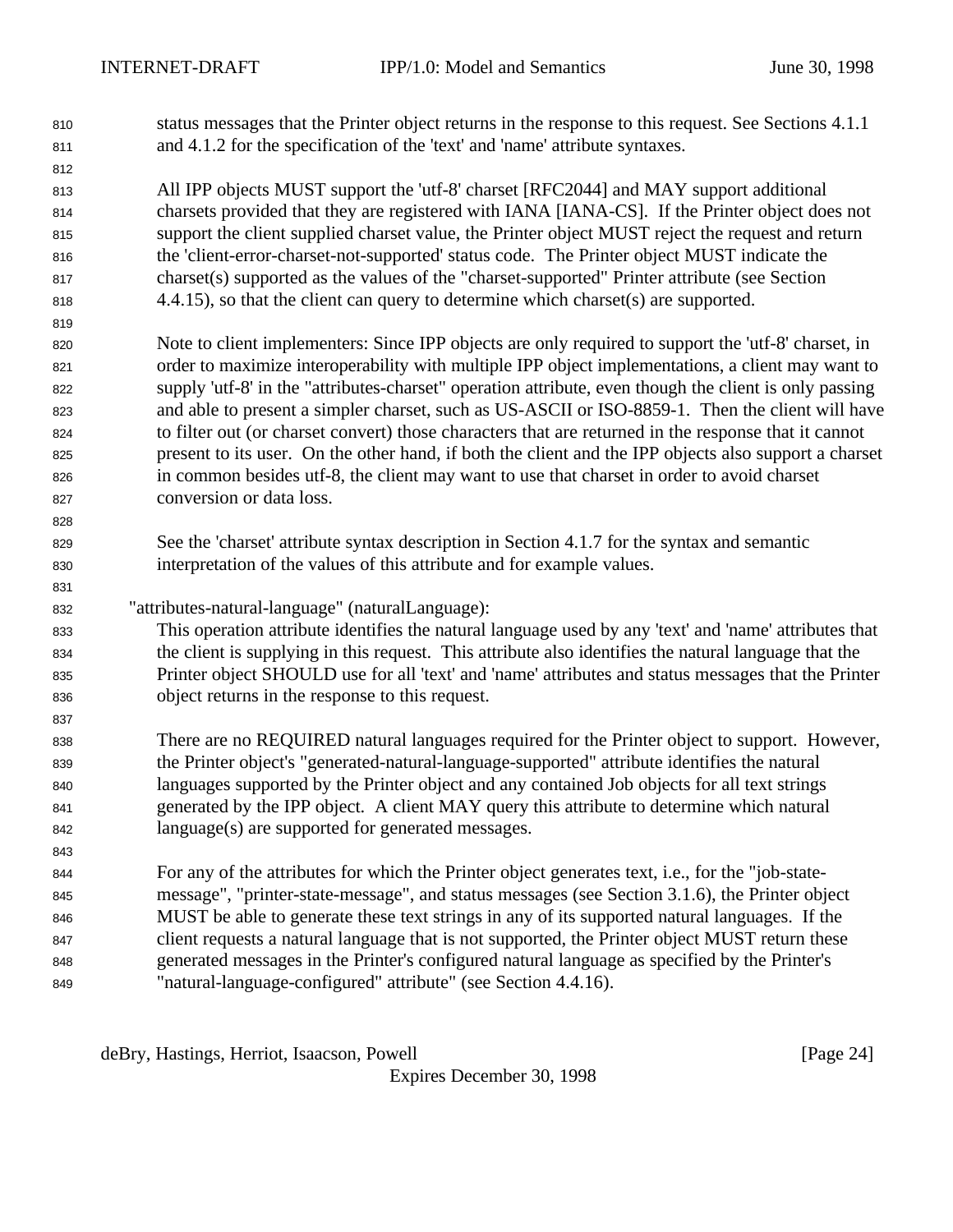For other 'text' and 'name' attributes supplied by the client, authentication system, operator, system administrator, or manufacturer (i.e., for "job-originating-user-name", "printer-name" (name), "printer-location" (text), "printer-info" (text), and "printer-make-and-model" (text)), the Printer object is only required to support the configured natural language of the Printer identified by the Printer object's "natural-language-configured" attribute, though support of additional natural languages for these attributes is permitted.

 For any 'text' or 'name' attribute in the request that is in a different natural language than the value supplied in the "attributes-natural-language", the client MUST use the Natural Language Override mechanism (see sections 4.1.1.2 and 4.1.2.2) for each such attribute value supplied.

 The IPP object MUST accept any natural language and any Natural Language Override, whether the IPP object supports that natural language or not (and independent of the value of the "ipp- attribute-fidelity" Operation attribute). That is the IPP object accepts all client supplied values no matter what the values are in the Printer object's "generated-natural-language-supported" attribute. That attribute, "generated-natural-language-supported", only applies to generated messages, not client supplied messages. The IPP object MUST remember that natural language for all client-supplied attributes, and when returning those attributes in response to a query, the IPP object MUST indicate that natural language.

 For example, the "job-name" attribute MAY be supplied by the client in a create request. The text value for this attribute will be in the natural language identified by the "attribute-natural-language" attribute, or if different, as identified by the Natural Language Override mechanism. If supplied, the IPP object will use the value of the "job-name" attribute to populate the Job object's "job- name" attribute. Whenever any client queries the Job object's "job-name" attribute, the IPP object returns the attribute as stored and uses the Natural Language Override mechanism to specify the natural language, if it is different from that reported in the "attributes-natural-language" operation attribute of the response. An IPP object MUST NOT reject a request based on a supplied natural language in an "attributes-natural-language" Operation attribute or in any attribute that uses the Natural Language Override.

 See the 'naturalLanguage' attribute syntax description in section 4.1.8 for the syntax and semantic interpretation of the values of this attribute and for example values.

 Clients SHOULD NOT supply 'text' or 'name' attributes that use an illegal combination of natural language and charset. For example, suppose a Printer object supports charsets 'utf-8', 'iso-8859-1', and

 'iso-8859-7'. Suppose also, that it supports natural languages 'en' (English), 'fr' (French), and 'el' (Greek). Although the Printer object supports the charset 'iso-8859-1' and natural language 'el', it probably does

deBry, Hastings, Herriot, Isaacson, Powell **Example 26** (Page 25)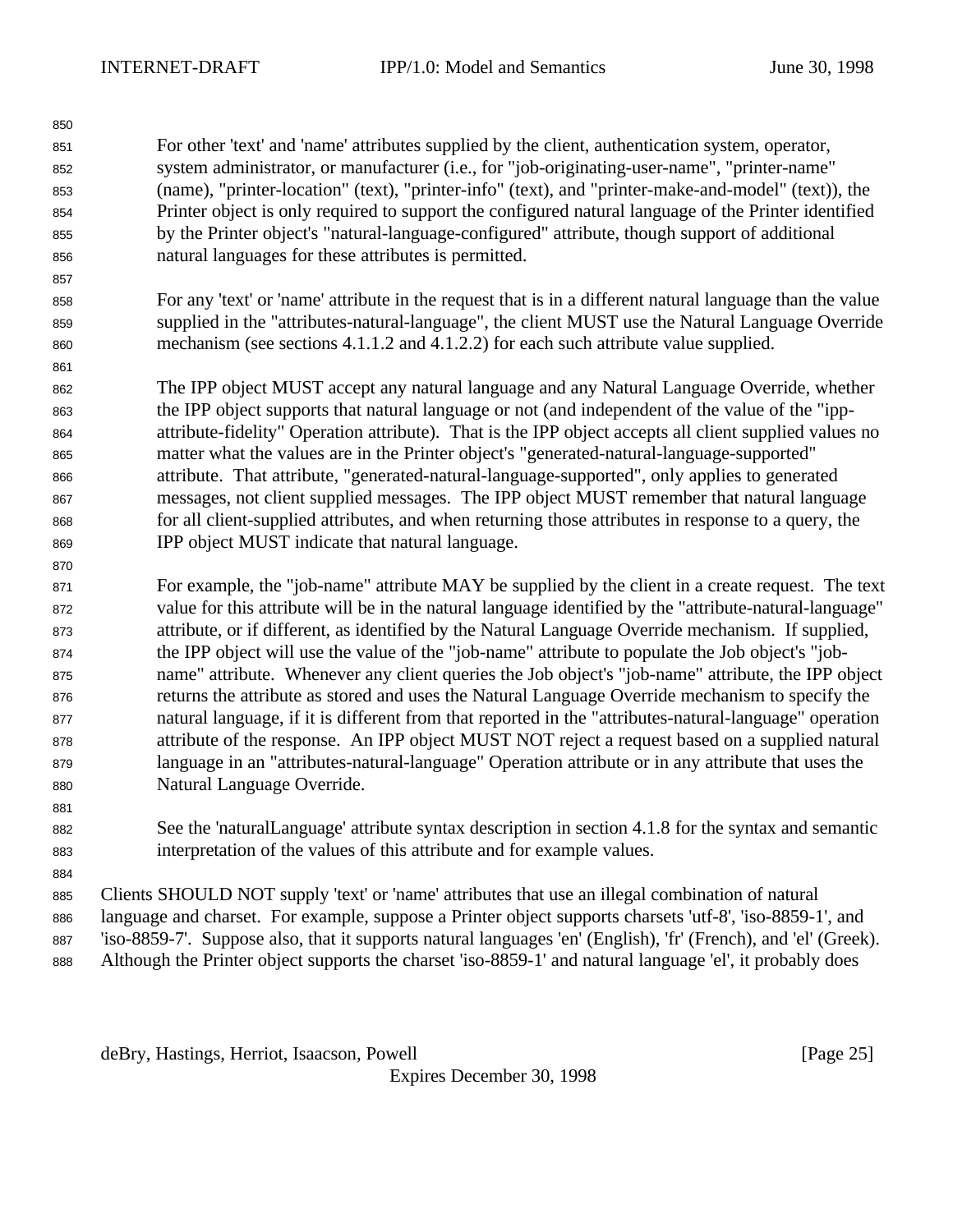not support the combination of Greek text strings using the 'iso-8859-1' charset. The Printer object handles this apparent incompatibility differently depending on the context in which it occurs:

- In a create request: If the client supplies a text or name attribute (for example, the "job-name" operation attribute) that uses an apparently incompatible combination, it is a client choice that does not affect the Printer object or its correct operation. Therefore, the Printer object simply accepts the client supplied value, stores it with the Job object, and responds back with the same combination whenever the client (or any client) queries for that attribute.
- -In a query-type operation, like Get-Printer-Attributes: If the client requests an apparently incompatible combination, the Printer object responds (as described in section 3.1.4.2) using the Printer's configured natural language rather than the natural language requested by the client.
- 

In either case, the Printer object does not reject the request because of the apparent incompatibility. The

potential incompatible combination of charset and natural language can occur either at the global

operation level or at the Natural Language Override attribute-by-attribute level. In addition, since the

response always includes explicit charset and natural language information, there is never any question or

- ambiguity in how the client interprets the response.
- 3.1.4.2 Response Operation Attributes

 The Printer object MUST supply and the client MUST support the following REQUIRED operation attributes in every IPP/1.0 operation response:

"attributes-charset" (charset):

 This operation attribute identifies the charset used by any 'text' and 'name' attributes that the Printer object is returning in this response. The value in this response MUST be the same value as the "attributes-charset" operation attribute supplied by the client in the request. If this is not possible (i.e., the charset requested is not supported), the request would have been rejected. See "attributes-charset" described in Section 3.1.4.1 above.

 If the Printer object supports more than just the 'utf-8' charset, the Printer object MUST be able to code convert between each of the charsets supported on a highest fidelity possible basis in order to return the 'text' and 'name' attributes in the charset requested by the client. However, some information loss MAY occur during the charset conversion depending on the charsets involved. For example, the Printer object may convert from a UTF-8 'a' to a US-ASCII 'a' (with no loss of information), from an ISO Latin 1 CAPITAL LETTER A WITH ACUTE ACCENT to US- ASCII 'A' (losing the accent), or from a UTF-8 Japanese Kanji character to some ISO Latin 1 error character indication such as '?', decimal code equivalent, or to the absence of a character, depending on implementation.

deBry, Hastings, Herriot, Isaacson, Powell **compared and Contact and Contact Contact (Page 26**)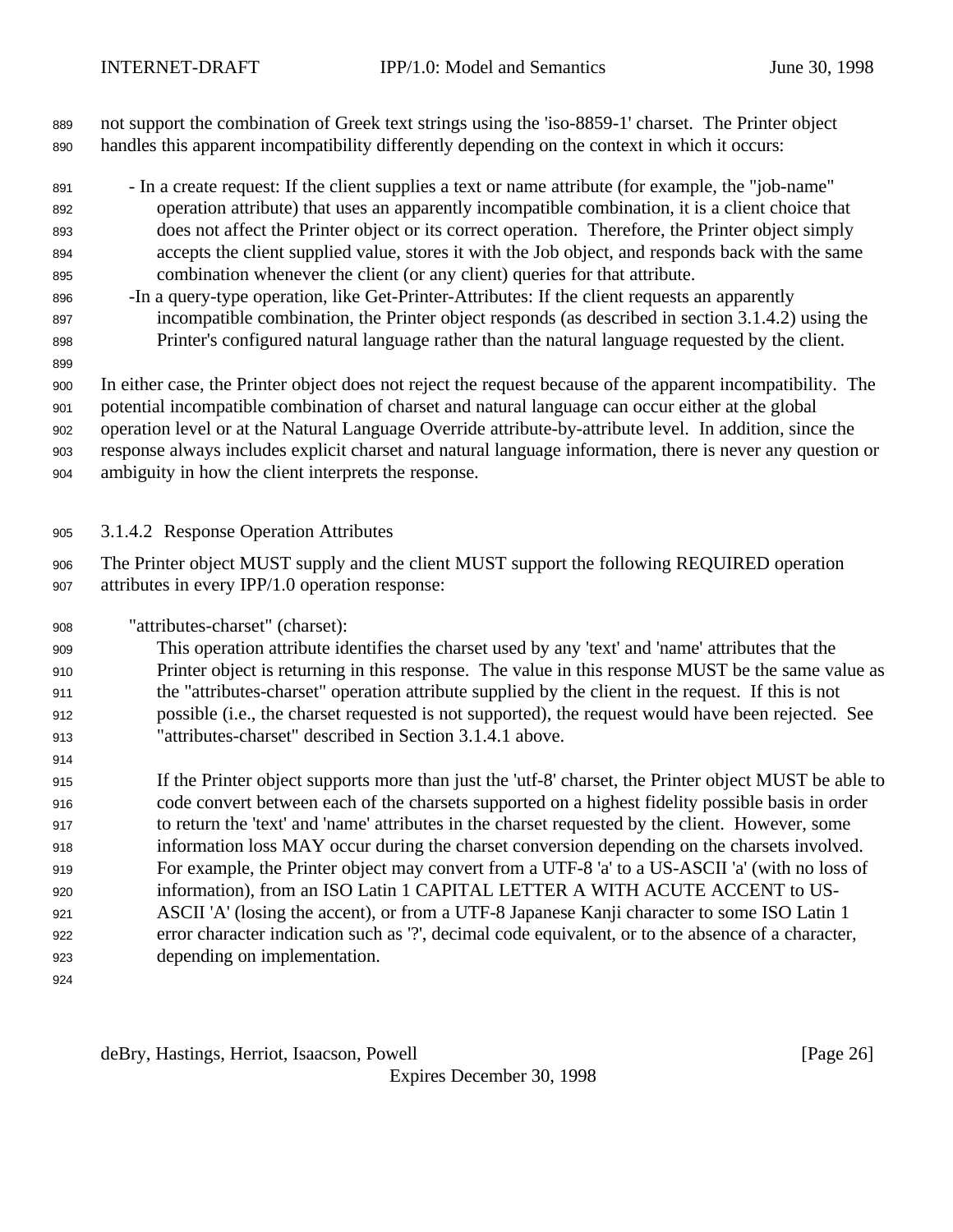Note: Whether an implementation that supports more than one charset stores the data in the charset supplied by the client or code converts to one of the other supported charsets, depends on implementation. The strategy should try to minimize loss of information during code conversion. On each response, such an implementation converts from its internal charset to that requested.

"attributes-natural-language" (naturalLanguage):

 This operation attribute identifies the natural language used by any 'text' and 'name' attributes that the IPP object is returning in this response. Unlike the "attributes-charset" operation attribute, the IPP object NEED NOT return the same value as that supplied by the client in the request. The IPP object MAY return the natural language of the Job object or the Printer's configured natural language as identified by the Printer object's "natural-language-configured" attribute, rather than the natural language supplied by the client. For any 'text' or 'name' attribute or status message in the response that is in a different natural language than the value returned in the "attributes- natural-language" operation attribute, the IPP object MUST use the Natural Language Override mechanism (see sections 4.1.1.2 and 4.1.2.2) on each attribute value returned.

3.1.5 Operation Targets

 All IPP operations are directed at IPP objects. For Printer operations, the operation is always directed at a Printer object using one of its URIs (i.e., one of the values in the Printer object's "printer-uri-supported" attribute). Even if the Printer object supports more than one URI, the client supplies only one URI as the target of the operation. The client identifies the target object by supplying the correct URI in the "printer-uri (uri)" operation attribute.

For Job operations, the operation is directed at either:

- The Job object itself using the Job object's URI. In this case, the client identifies the target object by supplying the correct URI in the "job-uri (uri)" operation attribute.
- The Printer object that created the Job object using both the Printer objects URI and the Job object's Job ID. Since the Printer object that created the Job object generated the Job ID, it MUST be able to correctly associate the client supplied Job ID with the correct Job object. The client supplies the Printer object's URI in the "printer-uri (uri)" operation attribute and the Job object's Job ID in the "job-id (integer(1:MAX))" operation attribute.
- If the operation is directed at the Job object directly using the Job object's URI, the client MUST NOT include the redundant "job-id" operation attribute.

 The operation target attributes are REQUIRED operation attributes that MUST be included in every operation request. Like the charset and natural language attributes (see section 3.1.4), the operation target attributes are specially ordered operation attributes. In all cases, the operation target attributes

deBry, Hastings, Herriot, Isaacson, Powell **Example 20** is a state of the state of the state of the state of the state of the state of the state of the state of the state of the state of the state of the state of the state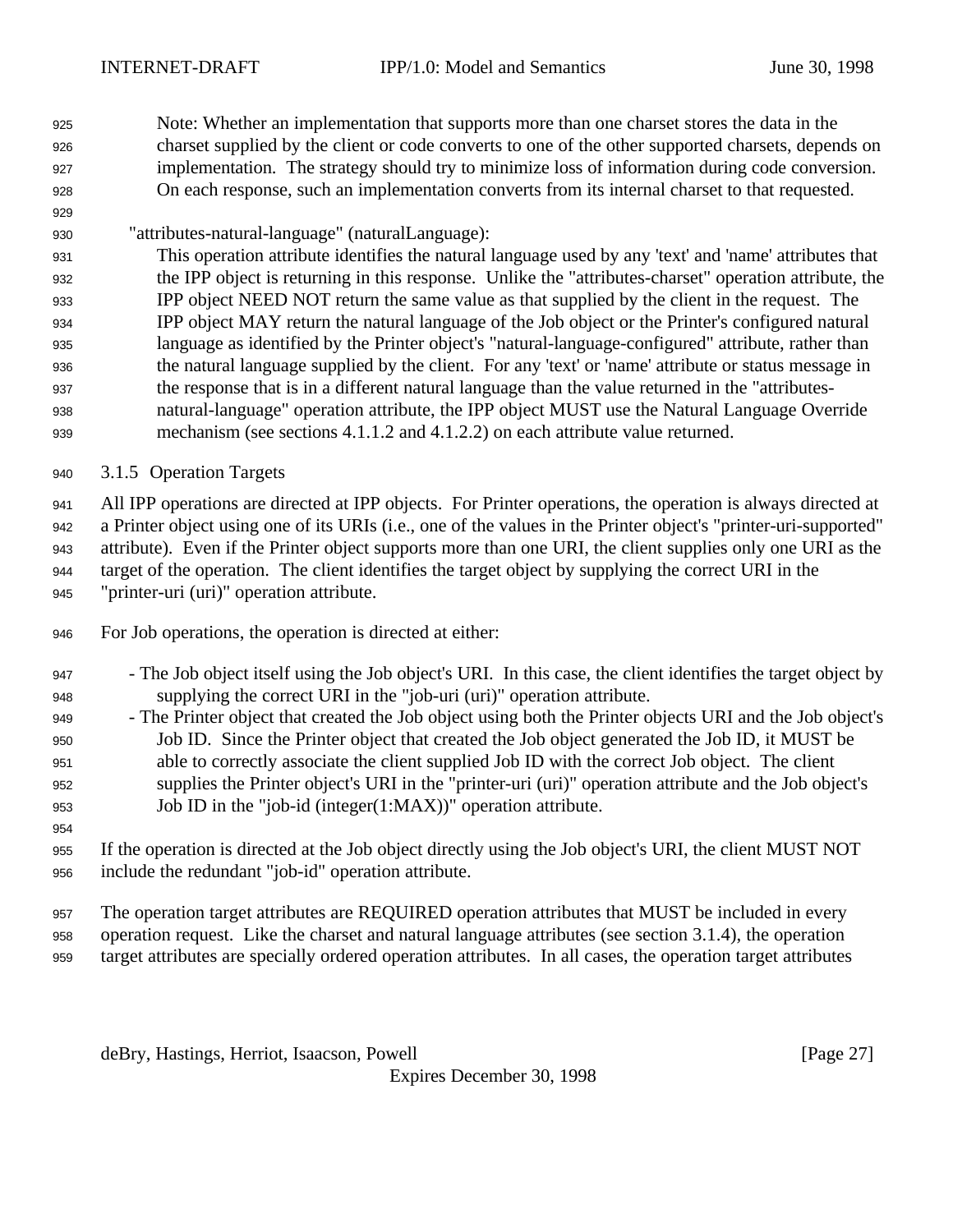| 960<br>961               | immediately follow the "attributes-charset" and "attributes-natural-language" attributes within the<br>operation attribute group, however the specific ordering rules are:                                                                                                        |
|--------------------------|-----------------------------------------------------------------------------------------------------------------------------------------------------------------------------------------------------------------------------------------------------------------------------------|
| 962<br>963<br>964        | - In the case where there is only one operation target attribute (i.e., either only the "printer-uri"<br>attribute or only the "job-uri" attribute), that attribute MUST be the third attribute in the<br>operation attributes group.                                             |
| 965<br>966<br>967        | - In the case where Job operations use two operation target attributes (i.e., the "printer-uri" and "job-<br>id" attributes), the "printer-uri" attribute MUST be the third attribute and the "job-id" attribute<br>MUST be the fourth attribute.                                 |
| 968<br>969<br>970<br>971 | In all cases, the target URIs contained within the body of IPP operation requests and responses must be<br>in absolute format rather than relative format (a relative URL identifies a resource with the scope of the<br>HTTP server, but does not include scheme, host or port). |
| 972                      | The following rules apply to the use of port numbers in URIs that identify IPP objects:                                                                                                                                                                                           |
| 973<br>974<br>975        | 1. If the URI scheme allows the port number to be explicitly included in the URI string, and a port<br>number is specified within the URI, then that port number MUST be used by the client to contact<br>the IPP object.                                                         |
| 976<br>977<br>978<br>979 | 2. If the URI scheme allows the port number to be explicitly included in the URI string, and a port<br>number is not specified within the URI, then default port number implied by that URI scheme<br>MUST be used by the client to contact the IPP object.                       |
| 980<br>981<br>982<br>983 | 3. If the URI scheme does not allow an explicit port number to be specified within the URI, then the<br>default port number implied by that URI MUST be used by the client to contact the IPP object.                                                                             |
| 984<br>985               | Note: The IPP encoding and transport document [IPP-PRO] shows a mapping of IPP onto HTTP/1.1<br>and defines a new default port number for using IPP over HTTP/1.1.                                                                                                                |
| 986                      | 3.1.6 Operation Status Codes and Messages                                                                                                                                                                                                                                         |
| 987                      | Every operation response includes a REQUIRED "status-code" parameter and an OPTIONAL "status-<br>research anomatica studiente. The "status sode" nuevides informatica ou the nuescening of a neguest. A                                                                           |

 message" operation attribute. The "status-code" provides information on the processing of a request. A "status-message" attribute provides a short textual description of the status of the operation. The status code is intended for use by automata, and the status message is intended for the human end user. If a response does include a "status-message" attribute, an IPP client NEED NOT examine or display the message, however it SHOULD do so in some implementation specific manner.

 The "status-code" value is a numeric value that has semantic meaning. The "status-code" syntax is similar to a "type2 enum" (see section 4.1 on "Attribute Syntaxes") except that values can range only

deBry, Hastings, Herriot, Isaacson, Powell [Page 28]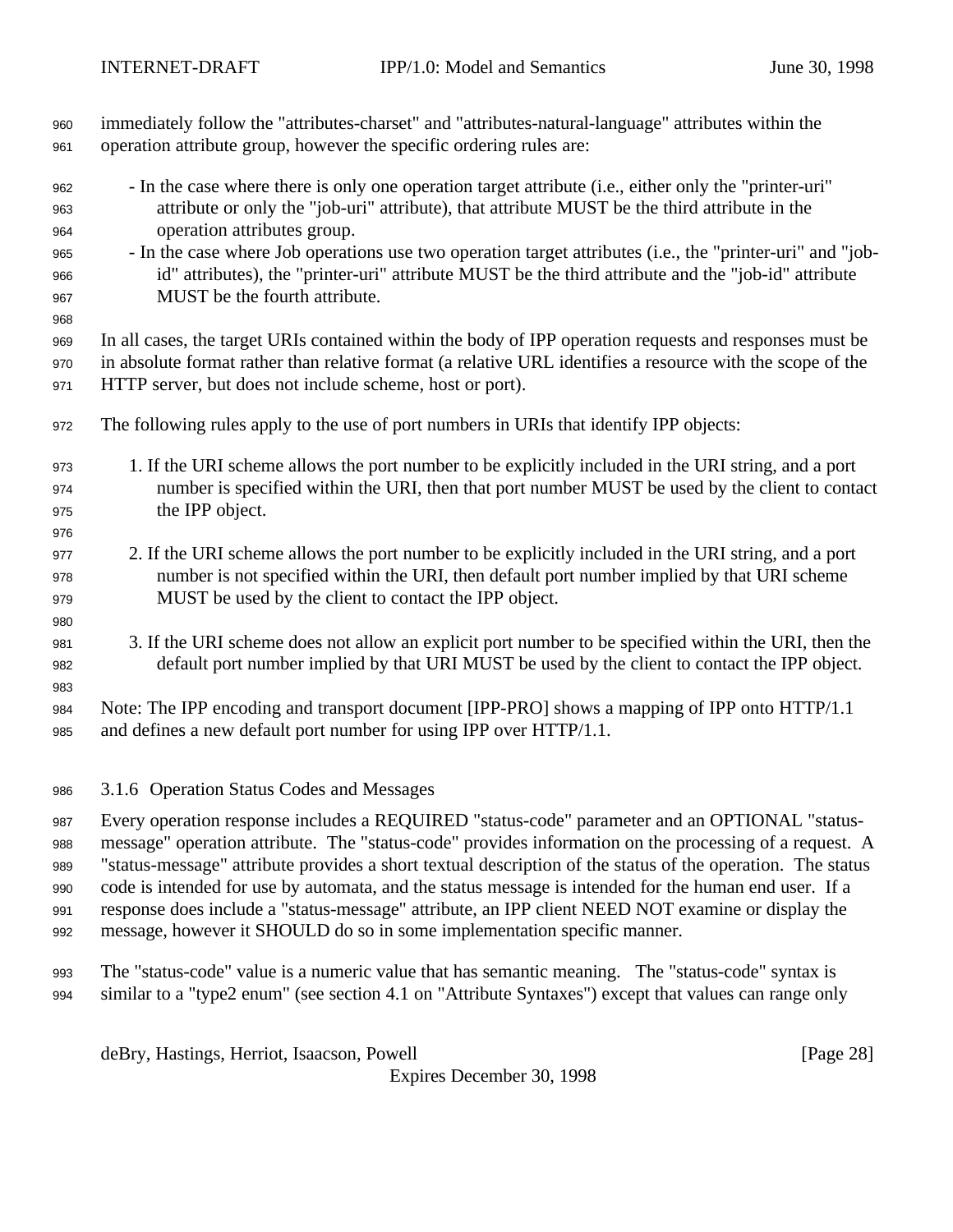from 0x0000 to 0x7FFF. Section 14 describes the status codes, assigns the numeric values, and suggests a corresponding status message for each status code. The "status-message" attribute's syntax is "text(255)".

 A client implementation of IPP SHOULD convert status code values into any localized message that has semantic meaning to the end user. If the Printer object supports the status message, the Printer object MUST be able to generate this message in any of the natural languages identified by the Printer object's "generated-natural-language-supported" attribute (see the "attributes-natural-language" operation attribute specified in section 3.1.4.1). As described in section 3.1.4.1 for any returned 'text' attribute, if there is a choice for generating this message, the Printer object uses the natural language indicated by the value of the "attributes-natural-language" in the client request if supported, otherwise the Printer object uses the value in the Printer object's own "natural-language-configured" attribute.

3.1.7 Versions

 Each operation request and response carries with it a "version-number" parameter. Each value of the 1008 "version-number" is in the form "X.Y" where X is the major version number and Y is the minor version number. By including a version number in the client request, it allows the client to identify which version of IPP it is interested in using. If the IPP object does not support that version, the object responds with a status code of 'server-error-version-not-supported' along with the closest version number that is supported (see section 14.1.5.4).

 There is no version negotiation per se. However, if after receiving a 'server-error-version-not-supported' status code from an IPP object, there is nothing that prevents a client from trying again with a different version number. In order to conform to IPP/1.0, an implementation MUST support at least version '1.0'.

 There is only one notion of "version number" that covers both IPP Model and IPP Protocol changes. Thus the version number MUST change when introducing a new version of the Model document or a new version of the Protocol document.

 Changes to the major version number indicate structural or syntactic changes that make it impossible for older version of IPP clients and Printer objects to correctly parse and process the new or changed attributes, operations and responses. If the major version number changes, the minor version numbers is set to zero. As an example, adding the "ipp-attribute-fidelity" attribute (if it had not been part of version '1.0'), would have required a change to the major version number. Items that might affect the changing of the major version number include any changes to the protocol specification itself, such as:

- reordering of ordered attributes or attribute sets
- changes to the syntax of existing attributes
- changing Operation or Job Template attributes from OPTIONAL to REQUIRED and vice versa
- adding REQUIRED (for an IPP object to support) operation attributes

deBry, Hastings, Herriot, Isaacson, Powell [Page 29]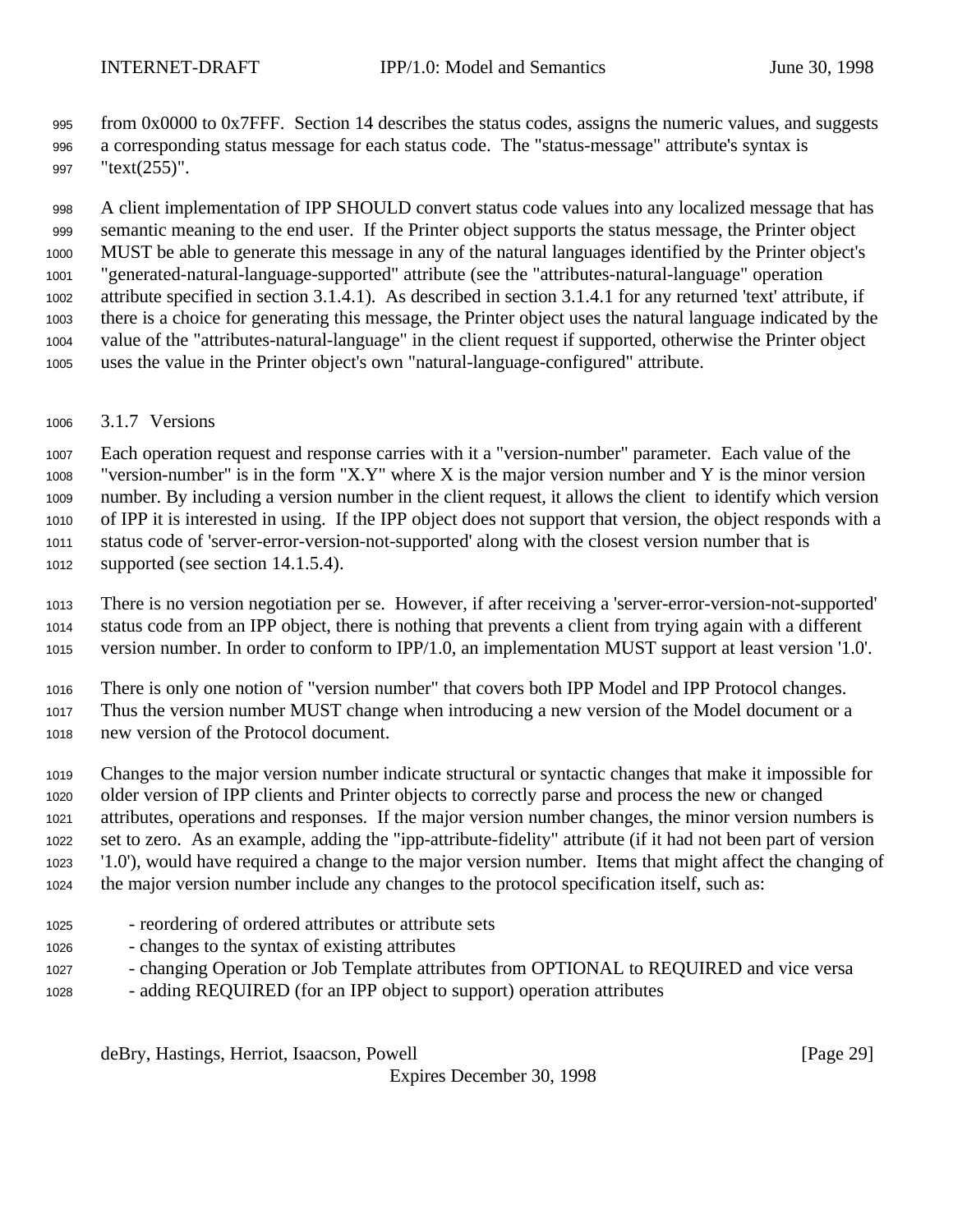| 1029 | - adding REQUIRED (for an IPP object to support) operation attribute groups                                |
|------|------------------------------------------------------------------------------------------------------------|
| 1030 | - adding values to existing operation attributes                                                           |
| 1031 | - adding REQUIRED operations                                                                               |
| 1032 |                                                                                                            |
| 1033 | Changes to the minor version number indicate the addition of new features, attributes and attribute values |
| 1034 | that may not be understood by all IPP objects, but which can be ignored if not understood. Items that      |
| 1035 | might affect the changing of the minor version number include any changes to the model objects and         |
| 1036 | attributes but not the encoding and transport rules [IPP-PRO] (except adding attribute syntaxes).          |
| 1037 | Examples of such changes are:                                                                              |
|      |                                                                                                            |
| 1038 | - grouping all extensions not included in a previous version into a new version                            |
| 1039 | - adding new attribute values                                                                              |
| 1040 | - adding new object attributes                                                                             |
| 1041 | - adding OPTIONAL (for an IPP object to support) operation attributes (i.e., those attributes that an      |
| 1042 | IPP object can ignore without confusing clients)                                                           |
| 1043 | - adding OPTIONAL (for an IPP object to support) operation attribute groups (i.e., those attributes        |
| 1044 | that an IPP object can ignore without confusing clients)                                                   |
| 1045 | - adding new attribute syntaxes                                                                            |
| 1046 | - adding OPTIONAL operations                                                                               |
| 1047 | - changing Job Description attributes or Printer Description attributes from OPTIONAL to                   |
| 1048 | REQUIRED or vice versa.                                                                                    |
| 1049 |                                                                                                            |

 The encoding of the "operation-id", the "version-number", the "status-code", and the "request-id" MUST NOT change over any version number (either major or minor). This rule guarantees that all future versions will be backwards compatible with all previous versions (at least for checking the "operation-id", the "version-number", and the "request-id"). In addition, any protocol elements (attributes, error codes, tags, etc.) that are not carried forward from one version to the next are deprecated so that they can never be reused with new semantics.

 Implementations that support a certain major version NEED NOT support ALL previous versions. As each new major version is defined (through the release of a new specification), that major version will specify which previous major versions MUST be supported in compliant implementations.

### 3.1.8 Job Creation Operations

 In order to "submit a print job" and create a new Job object, a client issues a create request. A create request is any one of following three operation requests:

 - The Print-Job Request: A client that wants to submit a print job with only a single document uses the Print-Job operation. The operation allows for the client to "push" the document data to the Printer object by including the document data in the request itself.

deBry, Hastings, Herriot, Isaacson, Powell [Page 30]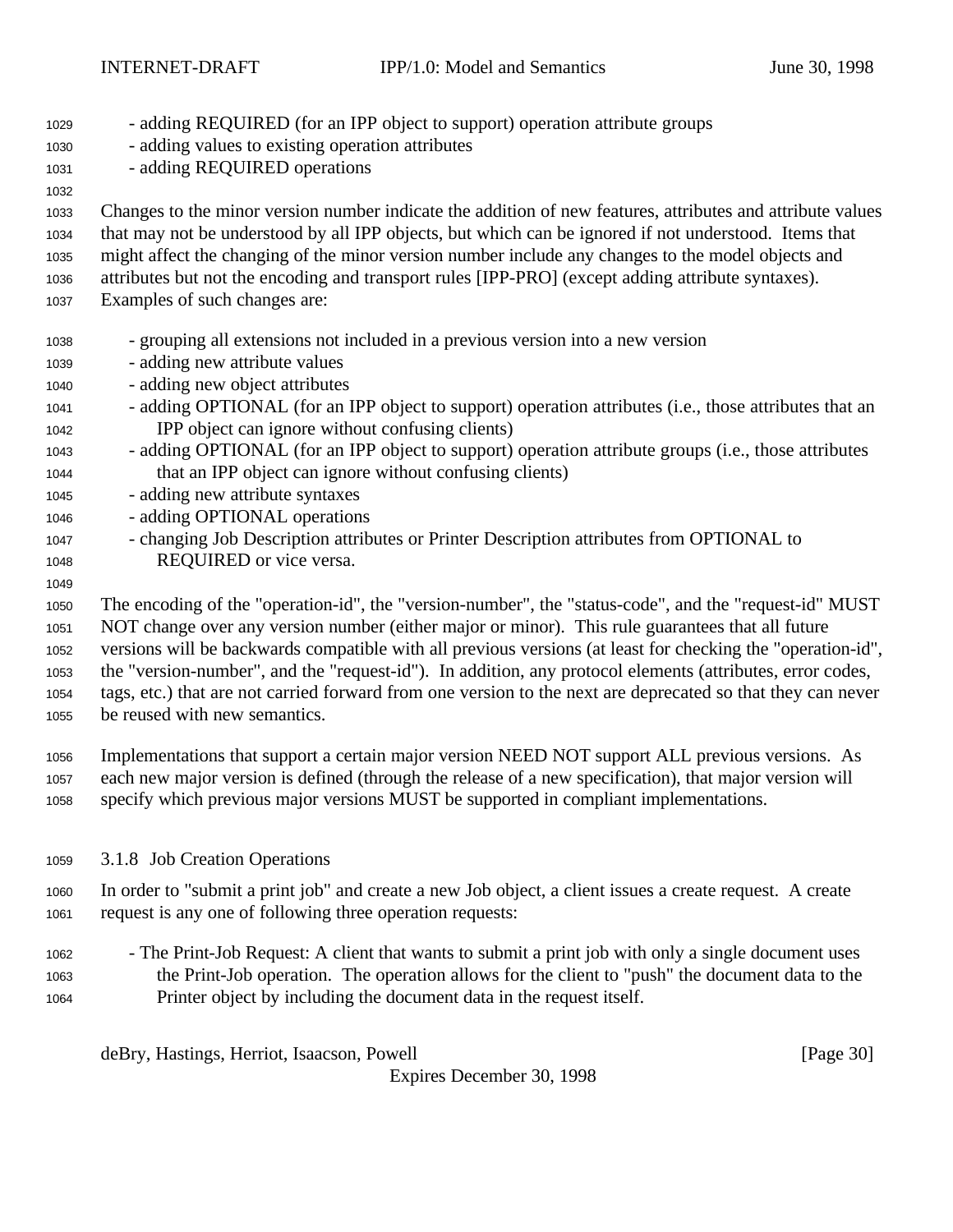- The Print-URI Request: A client that wants to submit a print job with only a single document (where the Printer object "pulls" the document data instead of the client "pushing" the data to the Printer object) uses the Print-URI operation. In this case, the client includes in the request only a URI reference to the document data (not the document data itself).
- The Create-Job Request: A client that wants to submit a print job with multiple documents uses the Create-Job operation. This operation is followed by an arbitrary number of Send-Document and/or Send-URI operations (each creating another document for the newly create Job object). The Send-Document operation includes the document data in the request (the client "pushes" the document data to the printer), and the Send-URI operation includes only a URI reference to the document data in the request (the Printer "pulls" the document data from the referenced location). The last Send-Document or Send-URI request for a given Job object includes a "last-document" operation attribute set to 'true' indicating that this is the last request.
- Throughout this model specification, the term "create request" is used to refer to any of these three operation requests.

 A Create-Job operation followed by only one Send-Document operation is semantically equivalent to a Print-Job operation, however, for performance reasons, the client SHOULD use the Print-Job operation for all single document jobs. Also, Print-Job is a REQUIRED operation (all implementations MUST support it) whereas Create-Job is an OPTIONAL operation, hence some implementations might not support it.

 Job submission time is the point in time when a client issues a create request. The initial state of every Job object is the 'pending' or 'pending-held' state. Later, the Printer object begins processing the print job. At this point in time, the Job object's state moves to 'processing'. This is known as job processing time. There are validation checks that must be done at job submission time and others that must be performed at job processing time.

- At job submission time and at the time a Validate-Job operation is received, the Printer MUST do the following:
- 1. Process the client supplied attributes and either accept or reject the request
- 2. Validate the syntax of and support for the scheme of any client supplied URI
- 

 Section 16 describes the rules and issues surrounding the processing of client supplied attributes. Section 16.3 presents suggested steps for an IPP object to either accept or reject any request. Section 16.4

presents suggested additional steps for processing create requests.

deBry, Hastings, Herriot, Isaacson, Powell **Example 20** (Page 31)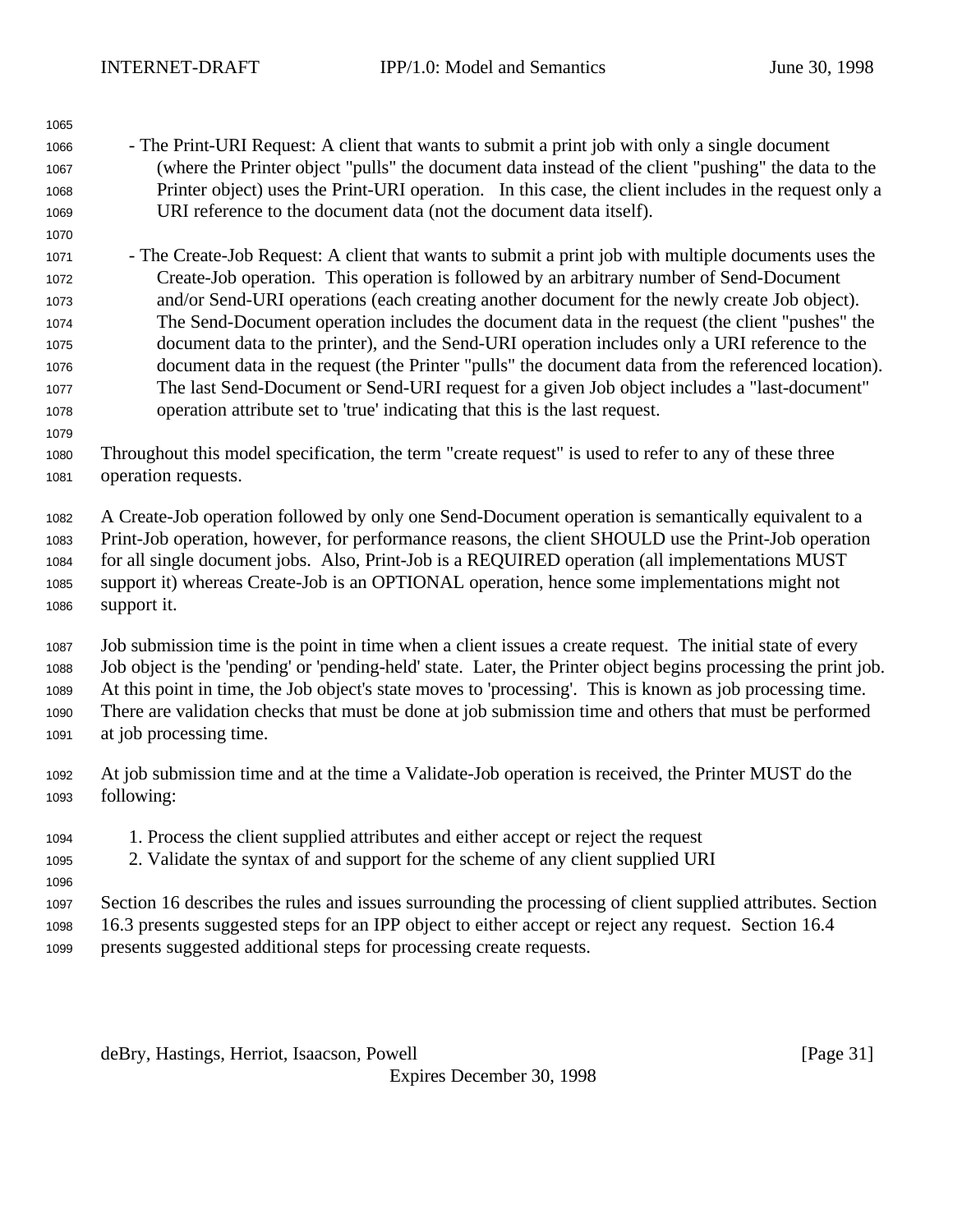At job submission time the Printer NEED NOT perform the validation checks reserved for job processing 1101 time such as:

- 1. Validating the document data
- 2. Validating the actual contents of any client supplied URI (resolve the reference and follow the link to the document data)
- 

 At job submission time, these additional job processing time validation checks are essentially useless, since they require actually parsing and interpreting the document data, are not guaranteed to be 100% accurate, and MUST be done, yet again, at job processing time. Also, in the case of a URI, checking for availability at job submission time does not guarantee availability at job processing time. In addition, at job processing time, the Printer object might discover any of the following conditions that were not detectable at job submission time:

- runtime errors in the document data,
- nested document data that is in an unsupported format,
- the URI reference is no longer valid (i.e., the server hosting the document might be down), or
- any other job processing error
- 

 At job processing time, since the Printer object has already responded with a successful status code in the response to the create request, if the Printer object detects an error, the Printer object is unable to inform the end user of the error with an operation status code. In this case, the Printer, depending on the error, can set the "job-state", "job-state-reasons", or "job-state-message" attributes to the appropriate value(s) so that later queries can report the correct job status.

- Note: Asynchronous notification of events is outside the scope of IPP/1.0.
- 3.2 Printer Operations
- All Printer operations are directed at Printer objects. A client MUST always supply the "printer-uri"
- operation attribute in order to identify the correct target of the operation.
- 3.2.1 Print-Job Operation
- This REQUIRED operation allows a client to submit a print job with only one document and supply the
- document data (rather than just a reference to the data). See Section 16 for the suggested steps for
- processing create operations and their Operation and Job Template attributes.

deBry, Hastings, Herriot, Isaacson, Powell [Page 32]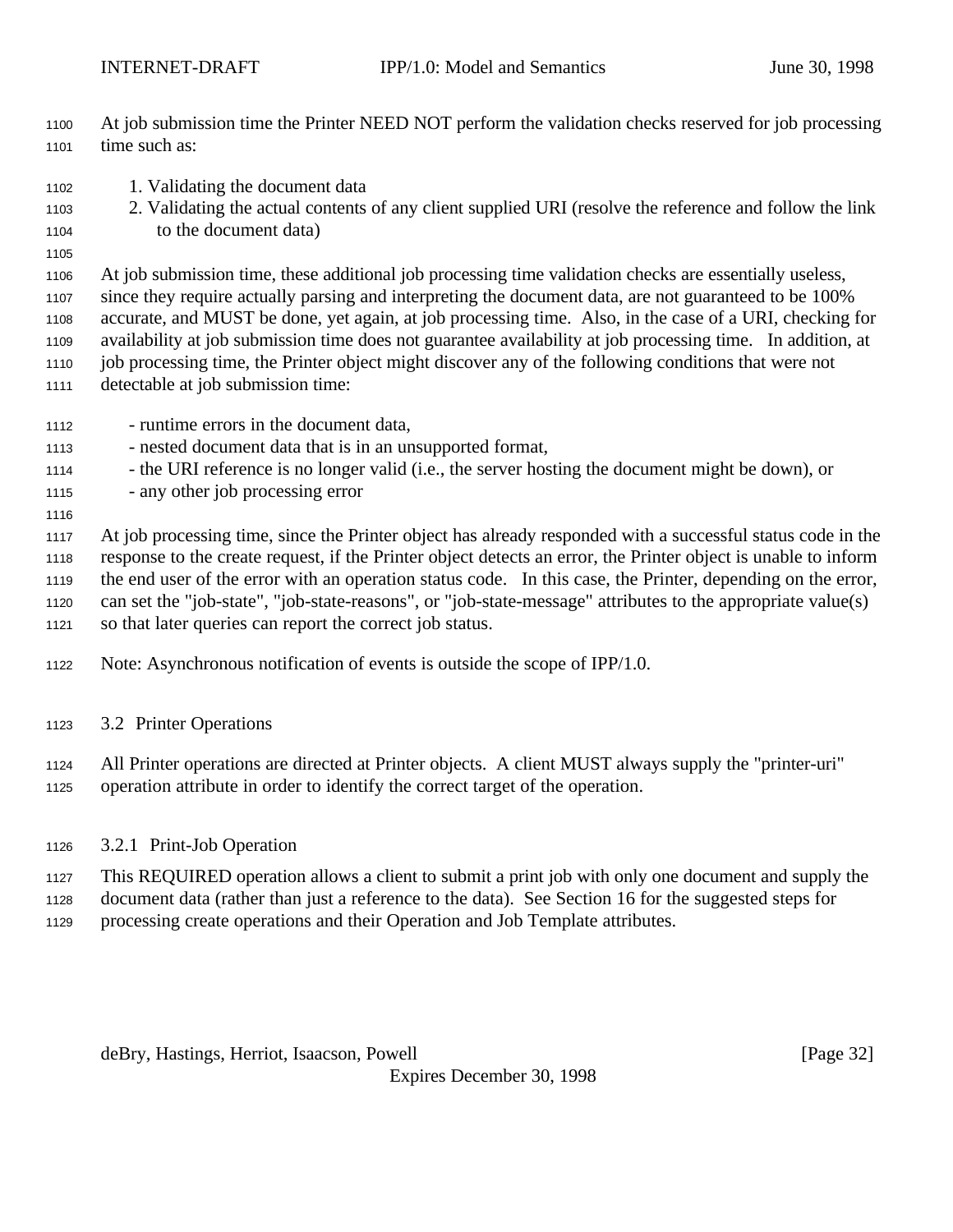| 1130 | 3.2.1.1 Print-Job Request                                                                                                                                                                            |
|------|------------------------------------------------------------------------------------------------------------------------------------------------------------------------------------------------------|
| 1131 | The following groups of attributes are supplied as part of the Print-Job Request:                                                                                                                    |
| 1132 | Group 1: Operation Attributes                                                                                                                                                                        |
| 1133 | Natural Language and Character Set:                                                                                                                                                                  |
| 1134 | The "attributes-charset" and "attributes-natural-language" attributes as described in section                                                                                                        |
| 1135 | 3.1.4.1. The Printer object MUST copy these values to the corresponding Job Description                                                                                                              |
| 1136 | attributes described in sections 4.3.23 and 4.3.24.                                                                                                                                                  |
| 1137 |                                                                                                                                                                                                      |
| 1138 | Target:                                                                                                                                                                                              |
| 1139 | The "printer-uri" (uri) operation attribute which is the target for this operation as described in                                                                                                   |
| 1140 | section 3.1.5.                                                                                                                                                                                       |
| 1141 |                                                                                                                                                                                                      |
| 1142 | <b>Requesting User Name:</b>                                                                                                                                                                         |
| 1143 | The "requesting-user-name" (name(MAX)) attribute SHOULD be supplied by the client as                                                                                                                 |
| 1144 | described in section 8.3.                                                                                                                                                                            |
| 1145 |                                                                                                                                                                                                      |
| 1146 | "job-name" (name(MAX)):                                                                                                                                                                              |
| 1147 | The client OPTIONALLY supplies this attribute. The Printer object MUST support this                                                                                                                  |
| 1148 | attribute. It contains the client supplied Job name. If this attribute is supplied by the client, its                                                                                                |
| 1149 | value is used for the "job-name" attribute of the newly created Job object. The client MAY                                                                                                           |
| 1150 | automatically include any information that will help the end-user distinguish amongst his/her jobs,                                                                                                  |
| 1151 | such as the name of the application program along with information from the document, such as                                                                                                        |
| 1152 | the document name, document subject, or source file name. If this attribute is not supplied by the                                                                                                   |
| 1153 | client, the Printer generates a name to use in the "job-name" attribute of the newly created Job                                                                                                     |
| 1154 | object (see Section 4.3.5).                                                                                                                                                                          |
| 1155 |                                                                                                                                                                                                      |
| 1156 | "ipp-attribute-fidelity" (boolean):                                                                                                                                                                  |
| 1157 | The client OPTIONALLY supplies this attribute. The Printer object MUST support this                                                                                                                  |
| 1158 | attribute. The value 'true' indicates that total fidelity to client supplied Job Template attributes                                                                                                 |
| 1159 | and values is required, else the Printer object MUST reject the Print-Job request. The value 'false'                                                                                                 |
| 1160 | indicates that a reasonable attempt to print the Job object is acceptable and the Printer object                                                                                                     |
| 1161 | MUST accept the Print-job request. If not supplied, the Printer object assumes the value is 'false'.                                                                                                 |
| 1162 | All Printer objects MUST support both types of job processing. See section 16 for a full<br>description of "ipp-attribute-fidelity" and its relationship to other attributes, especially the Printer |
| 1163 | object's "pdl-override-supported" attribute.                                                                                                                                                         |
| 1164 |                                                                                                                                                                                                      |
| 1165 |                                                                                                                                                                                                      |

deBry, Hastings, Herriot, Isaacson, Powell [Page 33]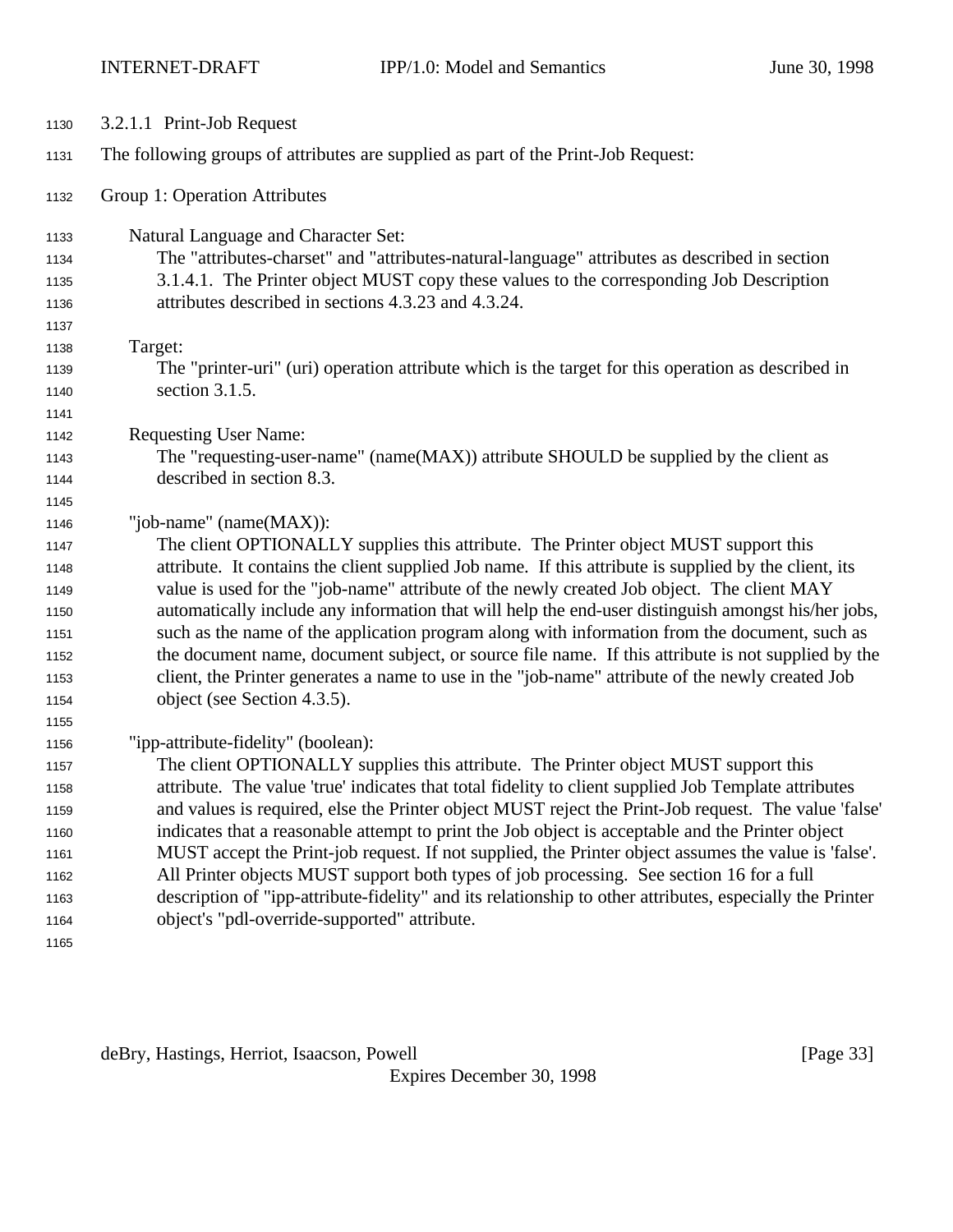| 1166 | "document-name" (name(MAX)):                                                                            |
|------|---------------------------------------------------------------------------------------------------------|
| 1167 | The client OPTIONALLY supplies this attribute. The Printer object MUST support this                     |
| 1168 | attribute. It contains the client supplied document name. The document name MAY be different            |
| 1169 | than the Job name. Typically, the client software automatically supplies the document name on           |
| 1170 | behalf of the end user by using a file name or an application generated name. If this attribute is      |
| 1171 | supplied, its value can be used in a manner defined by each implementation. Examples include:           |
| 1172 | printed along with the Job (job start sheet, page adornments, etc.), used by accounting or              |
| 1173 | resource tracking management tools, or even stored along with the document as a document level          |
| 1174 | attribute. IPP/1.0 does not support the concept of document level attributes.                           |
| 1175 |                                                                                                         |
| 1176 | "document-format" (mimeMediaType) :                                                                     |
| 1177 | The client OPTIONALLY supplies this attribute. The Printer object MUST support this                     |
| 1178 | attribute. The value of this attribute identifies the format of the supplied document data. If the      |
| 1179 | client does not supply this attribute, the Printer object assumes that the document data is in the      |
| 1180 | format defined by the Printer object's "document-format-default" attribute. If the client supplies      |
| 1181 | this attribute, but the value is not supported by the Printer object, i.e., the value is not one of the |
| 1182 | values of the Printer object's "document-format-supported" attribute, the Printer object MUST           |
| 1183 | reject the request and return the 'client-error-document-format-not-supported' status code.             |
| 1184 |                                                                                                         |
| 1185 | "document-natural-language" (naturalLanguage):                                                          |
| 1186 | The client OPTIONALLY supplies this attribute. The Printer object OPTIONALLY supports                   |
| 1187 | this attribute. This attribute specifies the natural language of the document for those document-       |
| 1188 | formats that require a specification of the natural language in order to image the document             |
| 1189 | unambiguously. There are no particular values required for the Printer object to support.               |
| 1190 |                                                                                                         |
| 1191 | "compression" (type3 keyword)                                                                           |
| 1192 | The client OPTIONALLY supplies this attribute. The Printer object OPTIONALLY supports                   |
| 1193 | this attribute and the "compression-supported" attribute (see section 4.4.29). The client supplied      |
| 1194 | "compression" operation attribute identifies the compression algorithm used on the document             |
| 1195 | data. If the client omits this attribute, the Printer object MUST assume that the data is not           |
| 1196 | compressed. If the client supplies the attribute and the Printer object supports the attribute, the     |
| 1197 | Printer object uses the corresponding decompression algorithm on the document data. If the client       |
| 1198 | supplies this attribute, but the value is not supported by the Printer object, i.e., the value is not   |
| 1199 | one of the values of the Printer object's "compression-supported" attribute, the Printer object         |
| 1200 | MUST copy the attribute and its value to the Unsupported Attributes response group, reject the          |
| 1201 | request, and return the 'client-error-attributes-or-values-not-supported' status code.                  |
| 1202 |                                                                                                         |
| 1203 | "job-k-octets" (integer(0:MAX))                                                                         |
| 1204 | The client OPTIONALLY supplies this attribute. The Printer object OPTIONALLY supports                   |
| 1205 | this attribute and the "job-k-octets-supported" attribute (see section 4.4.30). The client supplied     |

deBry, Hastings, Herriot, Isaacson, Powell [Page 34]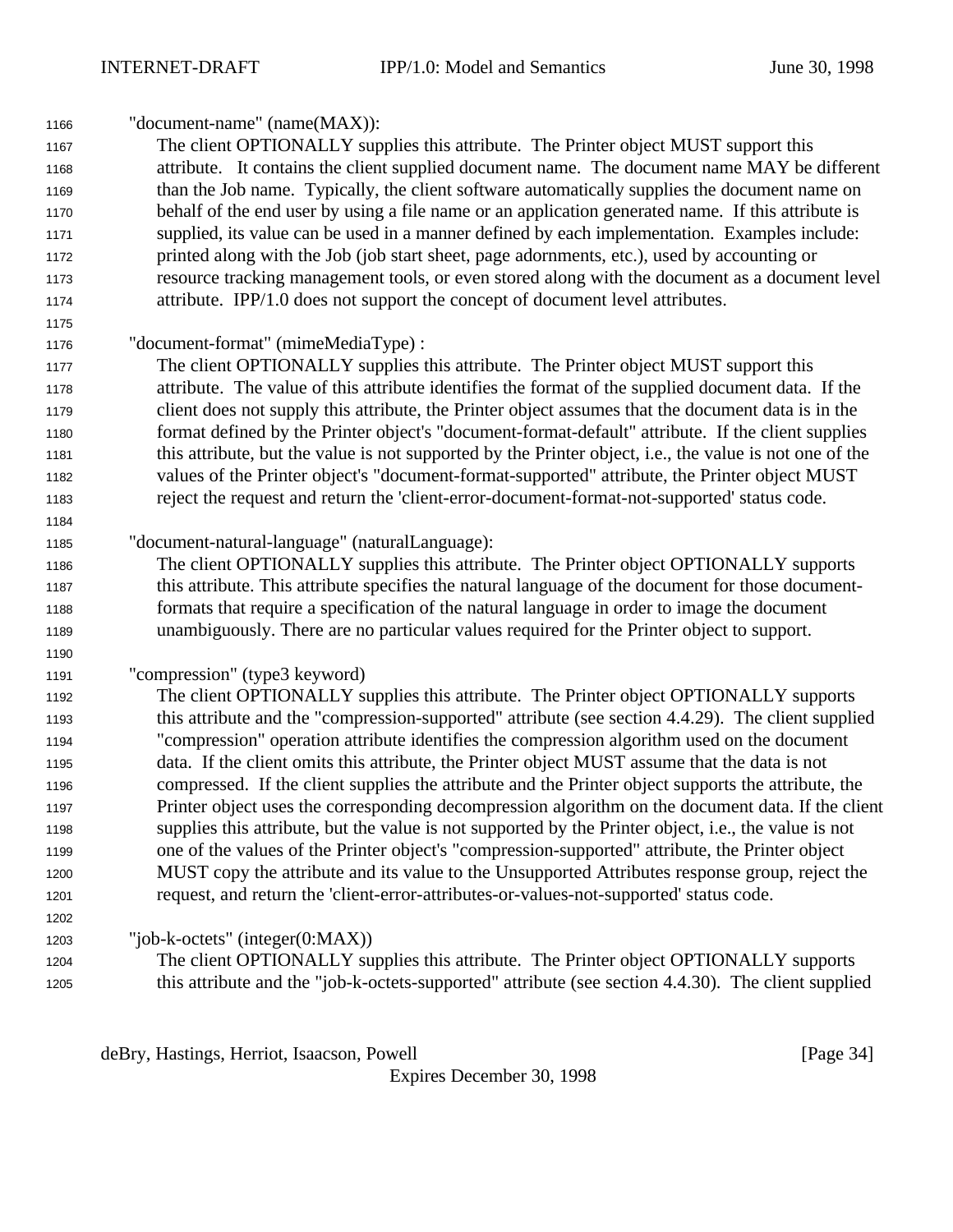"job-k-octets" operation attribute identifies the total size of the document(s) in K octets being submitted (see section 4.3.17 for the complete semantics). If the client supplies the attribute and the Printer object supports the attribute, the value of the attribute is used to populate the Job object's "job-k-octets" Job Description attribute.

 Note: For this attribute and the following two attributes ("job-impressions", and "job-media- sheets"), if the client supplies the attribute, but the Printer object does not support the attribute, the Printer object ignores the client-supplied value. If the client supplies the attribute and the Printer supports the attribute, and the value is within the range of the corresponding Printer object's "xxx-supported" attribute, the Printer object MUST use the value to populate the Job object's "xxx" attribute. If the client supplies the attribute and the Printer supports the attribute, but the value is outside the range of the corresponding Printer object's "xxx-supported" attribute, the Printer object MUST copy the attribute and its value to the Unsupported Attributes response group, reject the request, and return the 'client-error-attributes-or-values-not-supported' status code. If the client does not supply the attribute, the Printer object MAY choose to populate the corresponding Job object attribute depending on whether the Printer object supports the attribute and is able to calculate or discern the correct value.

"job-impressions" (integer(0:MAX))

 The client OPTIONALLY supplies this attribute. The Printer object OPTIONALLY supports this attribute and the "job-impressions-supported" attribute (see section 4.4.31). The client supplied "job-impressions" operation attribute identifies the total size in number of impressions of the document(s) being submitted (see section 4.3.18 for the complete semantics).

- See note under "job-k-octets".
- "job-media-sheets" (integer(0:MAX))

 The client OPTIONALLY supplies this attribute. The Printer object OPTIONALLY supports this attribute and the "job-media-sheets-supported" attribute (see section 4.4.32). The client supplied "job-media-sheets" operation attribute identifies the total number of media sheets to be produced for this job (see section 4.3.19 for the complete semantics).

- See note under "job-k-octets".
- Group 2: Job Template Attributes
- The client OPTIONALLY supplies a set of Job Template attributes as defined in section 4.2.
- Group 3: Document Content

deBry, Hastings, Herriot, Isaacson, Powell [Page 35]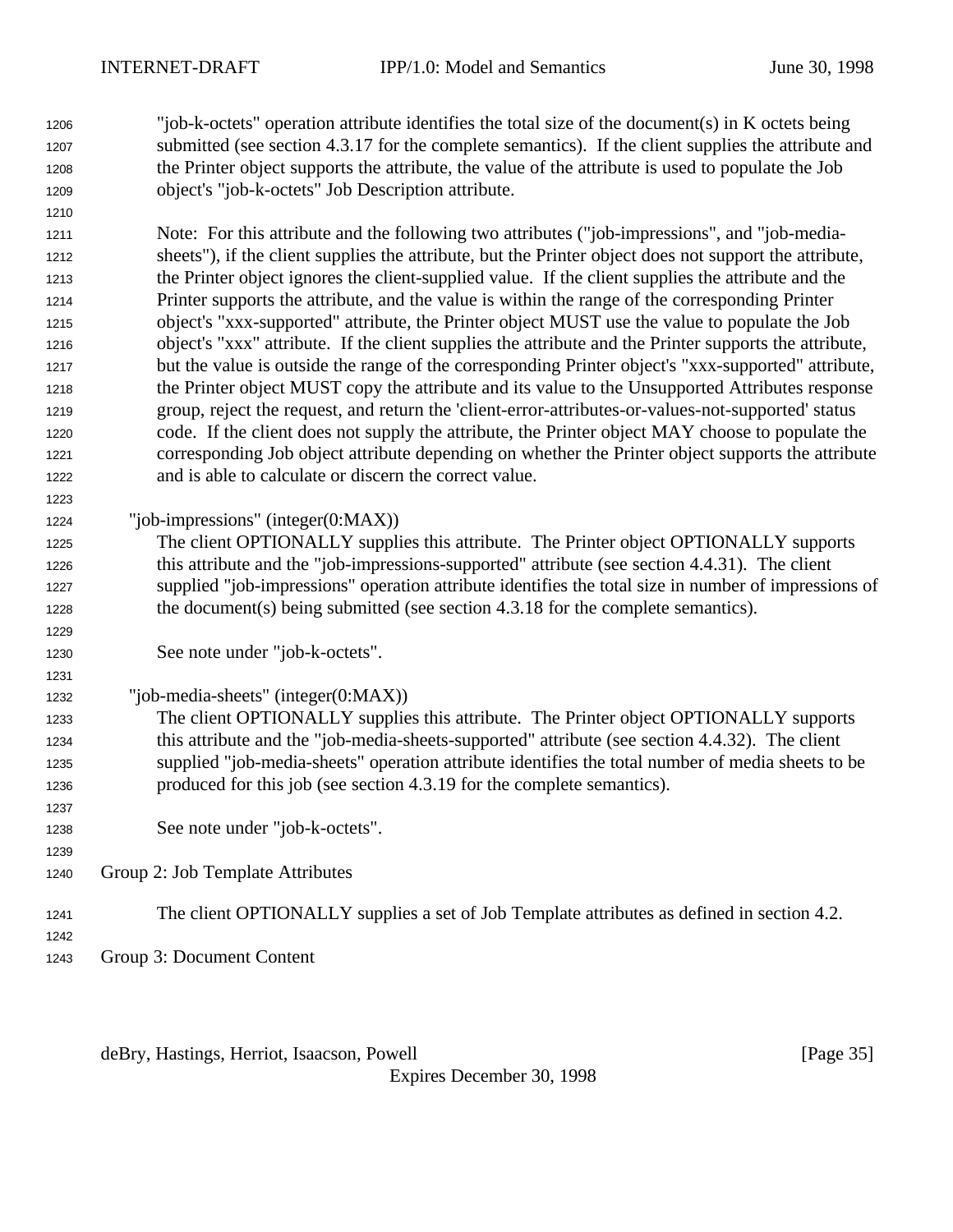- The client MUST supply the document data to be processed.
- 

 Note: In addition to the MANDTORY parameters required for every operation request, the simplest Print-Job Request consists of just the "attributes-charset" and "attributes-natural-language" operation attributes; the "printer-uri" target operation attribute; the Document Content and nothing else. In this simple case, the Printer object:

- creates a new Job object (the Job object contains a single document),
- stores a generated Job name in the "job-name" attribute in the natural language and charset requested (see Section 3.1.4.1) (if those are supported, otherwise using the Printer object's default natural language and charset), and
- at job processing time, uses its corresponding default value attributes for the supported Job Template attributes that were not supplied by the client as IPP attribute or embedded instructions in the document data.
- 
- 3.2.1.2 Print-Job Response
- The Printer object MUST return to the client the following sets of attributes as part of the Print-Job Response:
- Group 1: Operation Attributes
- Status Message:
- In addition to the REQUIRED status code returned in every response, the response OPTIONALLY includes a "status-message" (text) operation attribute as described in section 3.1.6. If the client supplies unsupported or conflicting Job Template attributes or values, the Printer object MUST reject or accept the Print-Job request depending on the whether the client supplied a 'true' or 'false' value for the "ipp-attribute-fidelity" operation attribute. See section 16 for a complete description of the suggested steps for processing a create request.
- Natural Language and Character Set:
- The "attributes-charset" and "attributes-natural-language" attributes as described in section 3.1.4.2.
- 
- Group 2: Unsupported Attributes
- This is a set of Operation and Job Template attributes supplied by the client (in the request) that are not supported by the Printer object or that conflict with one another (see sections 16.3 and 1277  $16.4$ ).
- 

deBry, Hastings, Herriot, Isaacson, Powell **compared as a set of the Second Contract Convention** [Page 36]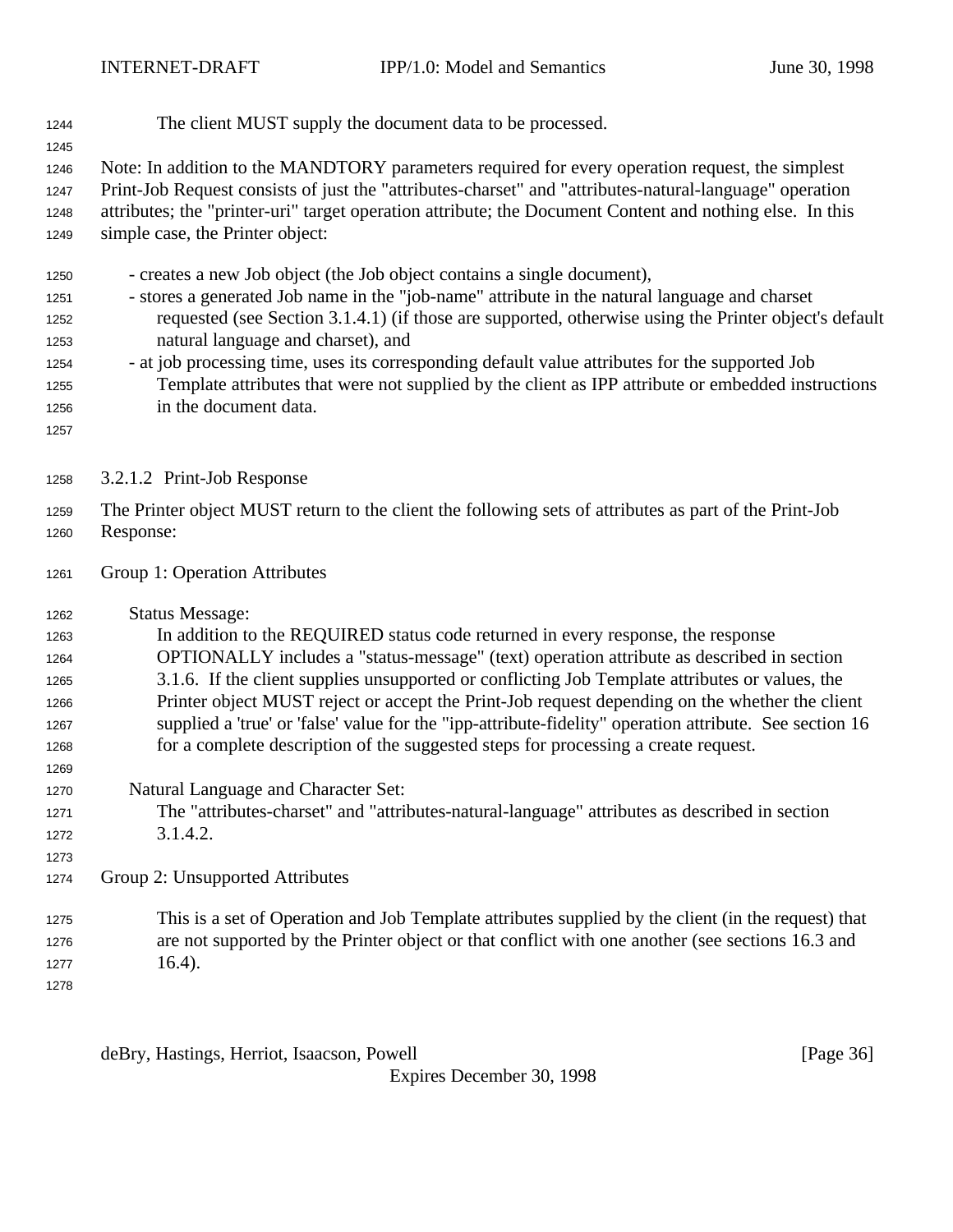| 1279 | Unsupported attributes fall into three categories:                                                     |
|------|--------------------------------------------------------------------------------------------------------|
| 1280 |                                                                                                        |
| 1281 | 1. The Printer object does not support the named attribute (no matter what the value).                 |
| 1282 | 2. The Printer object does support the attribute, but does not support some or all of the particular   |
| 1283 | values supplied by the client (i.e., the Printer object does not have those values in the              |
| 1284 | corresponding supported values attribute).                                                             |
| 1285 | 3. The Printer object does support the attributes and values supplied, but the particular values are   |
| 1286 | in conflict with one another, because they violate a constraint, such as not being able to             |
| 1287 | staple transparencies.                                                                                 |
| 1288 |                                                                                                        |
| 1289 | In the case of an unsupported attribute name, the Printer object returns the client-supplied           |
| 1290 | attribute with a substituted "out-of-band" value of 'unsupported' indicating no support for the        |
| 1291 | attribute itself (see the beginning of section 4.1).                                                   |
| 1292 |                                                                                                        |
| 1293 | In the case of a supported attribute with one or more unsupported values, the Printer object           |
| 1294 | simply returns the client-supplied attribute with the unsupported values as supplied by the client.    |
| 1295 | This indicates support for the attribute, but no support for that particular value. If the client      |
| 1296 | supplies a multi-valued attribute with more than one value and the Printer object supports the         |
| 1297 | attribute but only supports a subset of the client supplied values, the Printer object MUST return     |
| 1298 | only those values that are unsupported.                                                                |
| 1299 |                                                                                                        |
| 1300 | In the case of two (or more) supported attribute values that are in conflict with one another          |
| 1301 | (although each is supported independently, the values conflict when requested together within the      |
| 1302 | same job), the Printer object MUST return all the values that it ignores or substitutes to resolve     |
| 1303 | the conflict, but not any of the values that it is still using. The choice for exactly how to resolve  |
| 1304 | the conflict is implementation dependent. See Section 16.4.4 for an example.                           |
| 1305 |                                                                                                        |
| 1306 | In these three cases, the value of the "ipp-attribute-fidelity" supplied by the client does not affect |
| 1307 | what the Printer object returns. The value of "ipp-attribute-fidelity" only affects whether the        |
| 1308 | Print-Job operation is accepted or rejected. If the job is accepted, the client may query the job      |
| 1309 | using the Get-Job-Attributes operation requesting the unsupported attributes that were returned in     |
| 1310 | the create response to see which attributes were ignored (not stored on the Job object) and which      |
| 1311 | attributes were stored with other (substituted) values.                                                |
| 1312 |                                                                                                        |
| 1313 | Group 3: Job Object Attributes                                                                         |
| 1314 | "job-uri" $(i)$ :                                                                                      |
| 1315 | The Printer object MUST return the Job object's URI by returning the contents of the                   |
| 1316 | REQUIRED "job-uri" Job object attribute. The client uses the Job object's URI when directing           |
| 1317 | operations at the Job object. The Printer object always uses its configured security policy when       |

deBry, Hastings, Herriot, Isaacson, Powell [Page 37]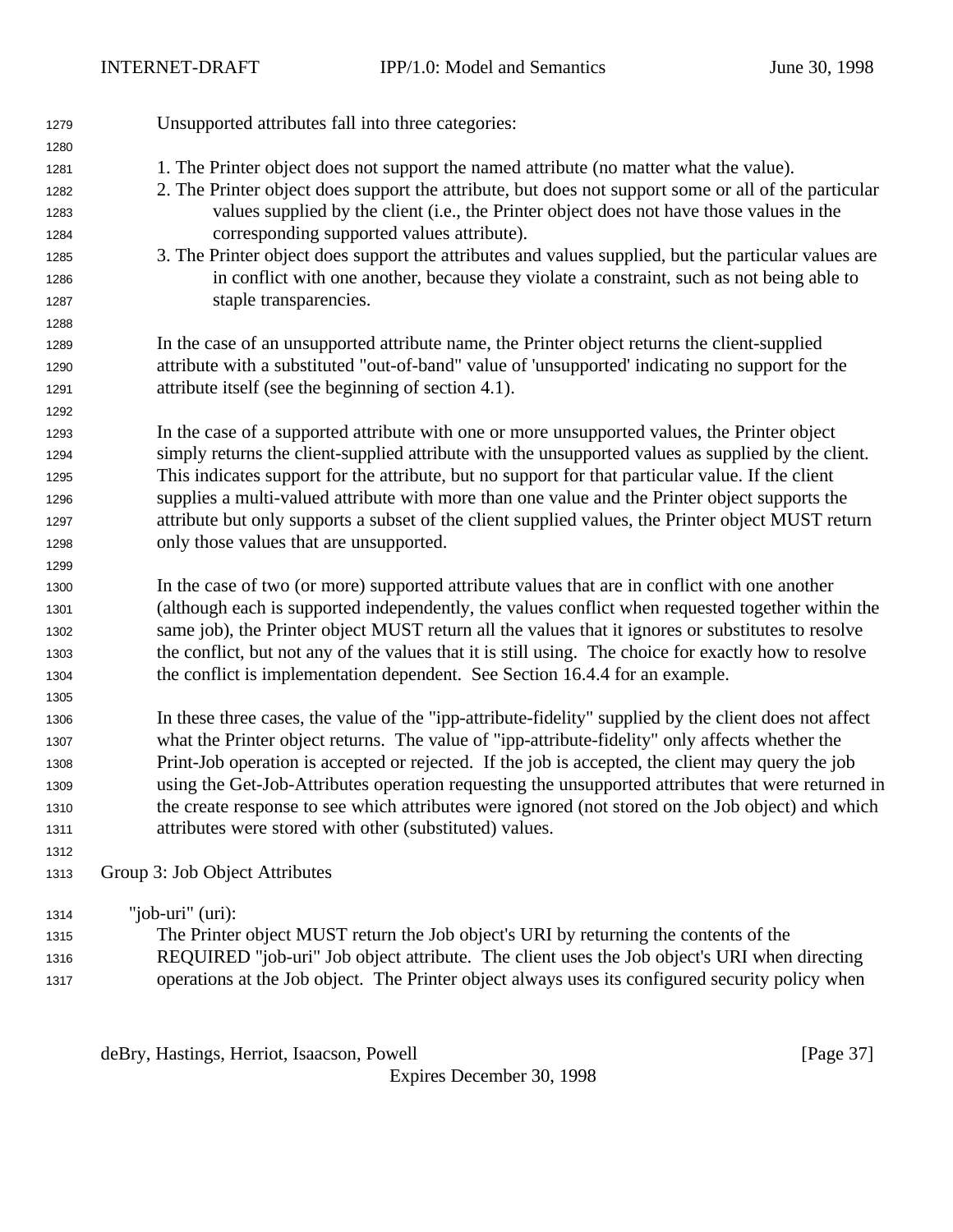| 1318 | creating the new URI. However, if the Printer object supports more than one URI, the Printer          |
|------|-------------------------------------------------------------------------------------------------------|
| 1319 | object also uses information about which URI was used in the Print-Job Request to generated the       |
| 1320 | new URI so that the new URI references the correct access channel. In other words, if the Print-      |
| 1321 | Job Request comes in over a secure channel, the Printer object MUST generate a Job URI that           |
| 1322 | uses the secure channel as well.                                                                      |
| 1323 |                                                                                                       |
| 1324 | "job-id" (integer $(1:MAX)$ ):                                                                        |
| 1325 | The Printer object MUST return the Job object's Job ID by returning the REQUIRED "job-id"             |
| 1326 | Job object attribute. The client uses this "job-id" attribute in conjunction with the "printer-uri"   |
| 1327 | attribute used in the Print-Job Request when directing Job operations at the Printer object.          |
| 1328 |                                                                                                       |
| 1329 | "job-state":                                                                                          |
| 1330 | The Printer object MUST return the Job object's REQUIRED "job-state" attribute. The value of          |
| 1331 | this attribute (along with the value of the next attribute "job-state-reasons") is taken from a       |
| 1332 | "snapshot" of the new Job object at some meaningful point in time (implementation defined)            |
| 1333 | between when the Printer object receives the Print-Job Request and when the Printer object            |
| 1334 | returns the response.                                                                                 |
| 1335 |                                                                                                       |
| 1336 | "job-state-reasons":                                                                                  |
| 1337 | The Printer object OPTIONALLY returns the Job object's OPTIONAL "job-state-reasons"                   |
| 1338 | attribute. If the Printer object supports this attribute then it MUST be returned in the response.    |
| 1339 | If this attribute is not returned in the response, the client can assume that the "job-state-reasons" |
| 1340 | attribute is not supported and will not be returned in a subsequent Job object query.                 |
| 1341 |                                                                                                       |
| 1342 | "job-state-message":                                                                                  |
| 1343 | The Printer object OPTIONALLY returns the Job object's OPTIONAL "job-state-message"                   |
| 1344 | attribute. If the Printer object supports this attribute then it MUST be returned in the response.    |
| 1345 | If this attribute is not returned in the response, the client can assume that the "job-state-message" |
| 1346 | attribute is not supported and will not be returned in a subsequent Job object query.                 |
| 1347 |                                                                                                       |
| 1348 | "number-of-intervening-jobs":                                                                         |
| 1349 | The Printer object OPTIONALLY returns the Job object's OPTIONAL "number-of-intervening-               |
| 1350 | jobs" attribute. If the Printer object supports this attribute then it MUST be returned in the        |
| 1351 | response. If this attribute is not returned in the response, the client can assume that the "number-  |
| 1352 | of-intervening-jobs" attribute is not supported and will not be returned in a subsequent Job object   |
| 1353 | query.                                                                                                |
| 1354 |                                                                                                       |
| 1355 | Note: Since any printer state information which affects a job's state is reflected in the "job-state" |
| 1356 | and "job-state-reasons" attributes, it is sufficient to return only these attributes and no specific  |
| 1357 | printer status attributes.                                                                            |

deBry, Hastings, Herriot, Isaacson, Powell [Page 38]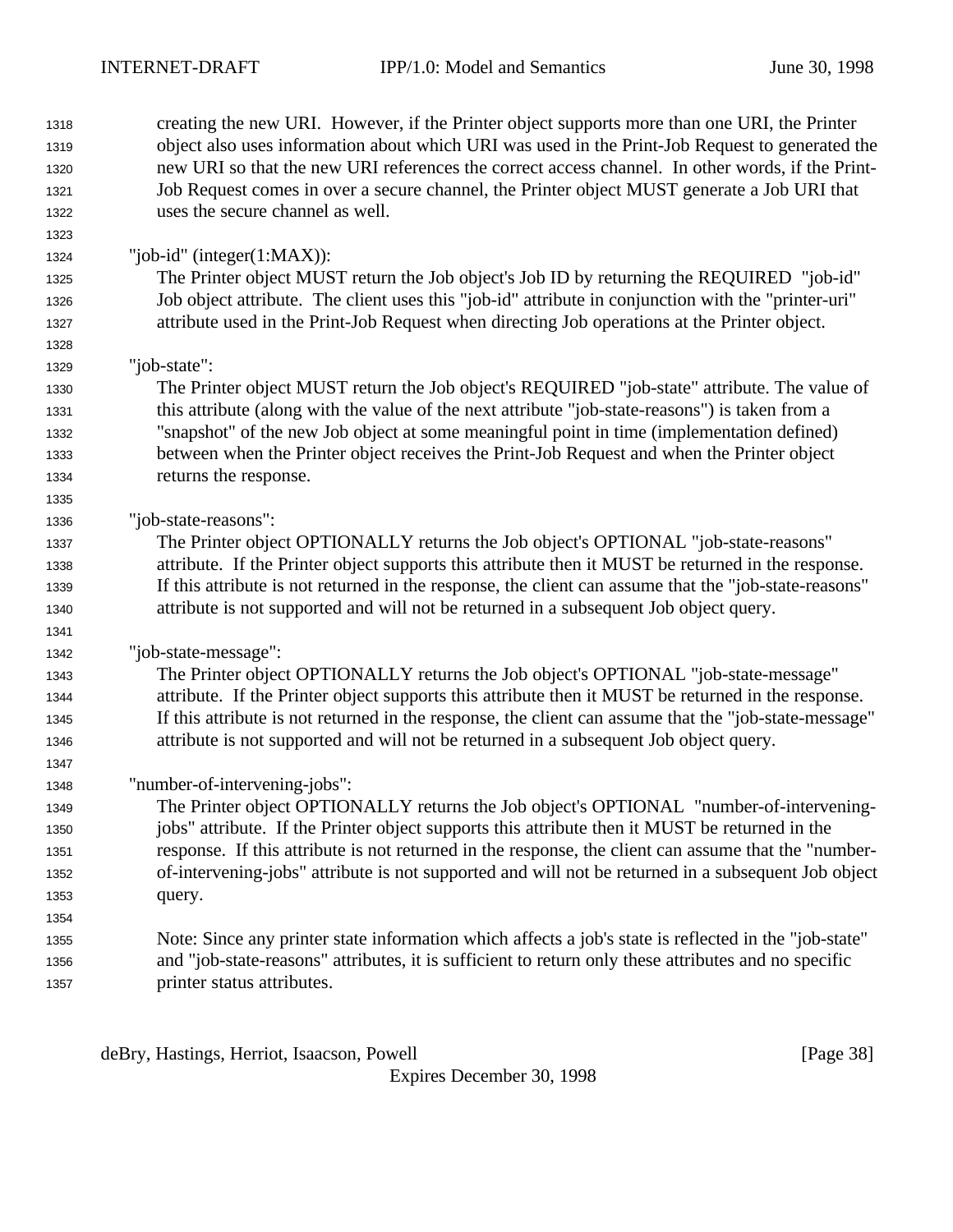Note: In addition to the MANDTORY parameters required for every operation response, the simplest response consists of the just the "attributes-charset" and "attributes-natural-language" operation attributes and the "job-uri", "job-id", and "job-state" Job Object Attributes. In this simplest case, the status code is "successful-ok" and there is no "status-message" operation attribute.

### 3.2.2 Print-URI Operation

 This OPTIONAL operation is identical to the Print-Job operation (section 3.2.1) except that a client supplies a URI reference to the document data using the "document-uri" (uri) operation attribute (in Group 1) rather than including the document data itself. Before returning the response, the Printer MUST validate that the Printer supports the retrieval method (e.g., http, ftp, etc.) implied by the URI, and MUST check for valid URI syntax. If the client-supplied URI scheme is not supported, i.e. the value is not in the Printer object's "referenced-uri-scheme-supported" attribute, the Printer object MUST reject the request and return the 'client-error-uri-scheme-not-supported' status code. See Section 16.3.5 for suggested additional checks. The Printer NEED NOT follow the reference and validate the contents of the reference.

 If the Printer object supports this operation, it MUST support the "reference-uri-schemes-supported" Printer attribute (see section 4.4.24).

 It is up to the IPP object to interpret the URI and subsequently "pull" the document from the source referenced by the URI string.

### 3.2.3 Validate-Job Operation

 This REQUIRED operation is similar to the Print-Job operation (section 3.2.1) except that a client supplies no document data and the Printer allocates no resources (i.e., it does not create a new Job object). This operation is used only to verify capabilities of a printer object against whatever attributes are supplied by the client in the Validate-Job request. By using the Validate-Job operation a client can validate that an identical Print-Job operation (with the document data) would be accepted. The Validate- Job operation also performs the same security negotiation as the Print-Job operation (see section 8), so that a client can check that the client and Printer object security requirements can be met before performing a Print-Job operation.

 Note: The Validate-Job operation does not accept a "document-uri" attribute in order to allow a client to check that the same Print-URI operation will be accepted, since the client doesn't send the data with the Print-URI operation. The client SHOULD just issue the Print-URI request.

deBry, Hastings, Herriot, Isaacson, Powell [Page 39]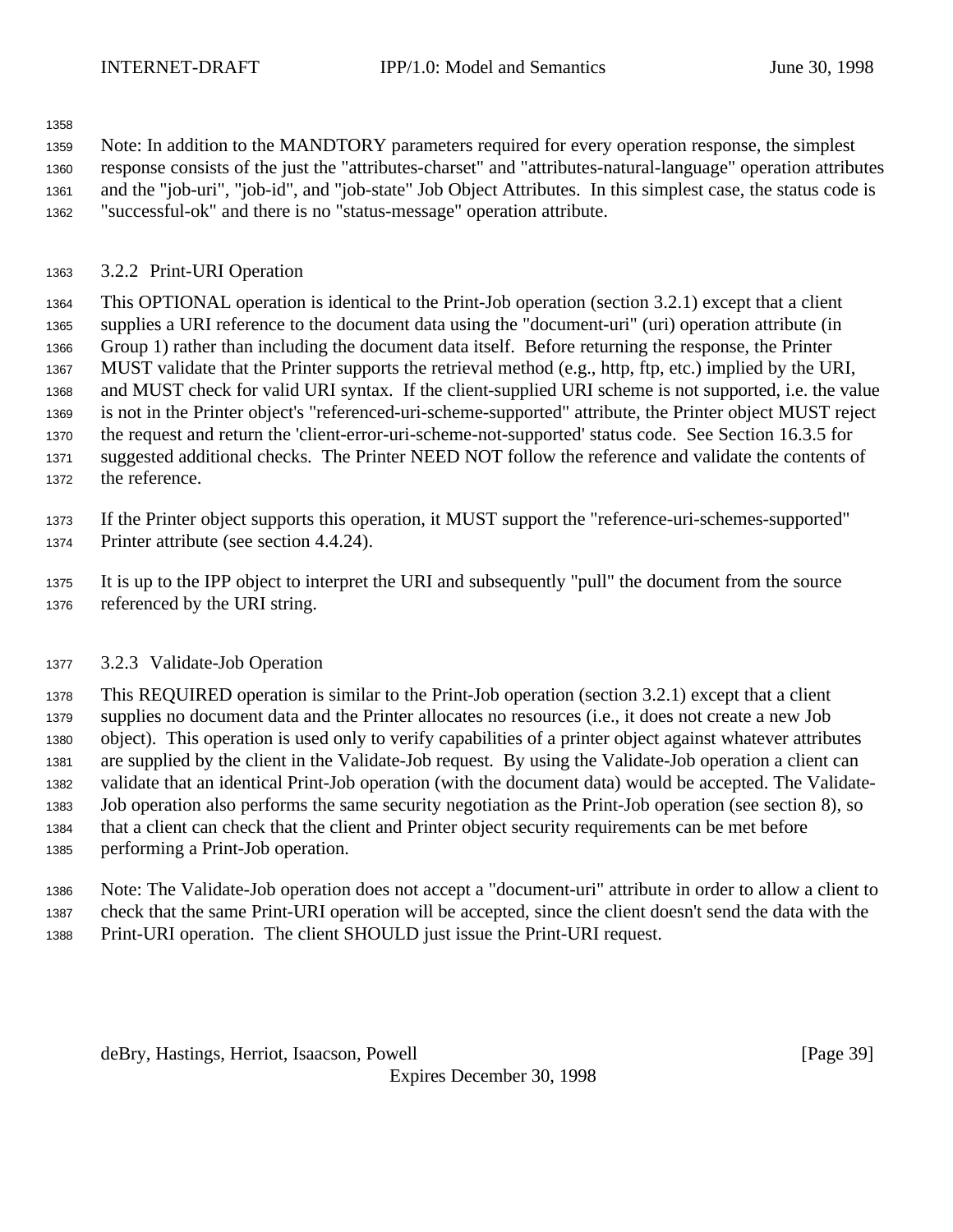The Printer object returns the same status codes, Operation Attributes (Group 1) and Unsupported

 Attributes (Group 2) as the Print-Job operation. However, no Job Object Attributes (Group 3) are returned, since no Job object is created.

# 3.2.4 Create-Job Operation

 This OPTIONAL operation is similar to the Print-Job operation (section 3.2.1) except that in the Create- Job request, a client does not supply document data or any reference to document data. Also, the client does not supply any of the "document-name", "document-format", "compression", or "document-natural- language" operation attributes. This operation is followed by one or more Send-Document or Send-URI operations. In each of those operation requests, the client OPTIONALLY supplies the "document- name", "document-format", and "document-natural-language" attributes for each document in the multi- document Job object. If a Printer object supports the Create-Job operation, it MUST also support the Send-Document operation and also MAY support the Send-URI operation.

# 3.2.5 Get-Printer-Attributes Operation

 This REQUIRED operation allows a client to request the values of the attributes of a Printer object. In the request, the client supplies the set of Printer attribute names and/or attribute group names in which the requester is interested. In the response, the Printer object returns a corresponding attribute set with

the appropriate attribute values filled in.

- For Printer objects, the possible names of attribute groups are:
- 'job-template': all of the Job Template attributes that apply to a Printer object (the last two columns of the table in Section 4.2).
- 'printer-description': the attributes specified in Section 4.4.
- 'all': the special group 'all' that includes all supported attributes.

 Since a client MAY request specific attributes or named groups, there is a potential that there is some overlap. For example, if a client requests, 'printer-name' and 'all', the client is actually requesting the "printer-name" attribute twice: once by naming it explicitly, and once by inclusion in the 'all' group. In such cases, the Printer object NEED NOT return each attribute only once in the response even if it is requested multiple times. The client SHOULD NOT request the same attribute in multiple ways.

 It is NOT REQUIRED that a Printer object support all attributes belonging to a group (since some attributes are OPTIONAL). However, it is REQUIRED that each Printer object support all group names.

deBry, Hastings, Herriot, Isaacson, Powell [Page 40]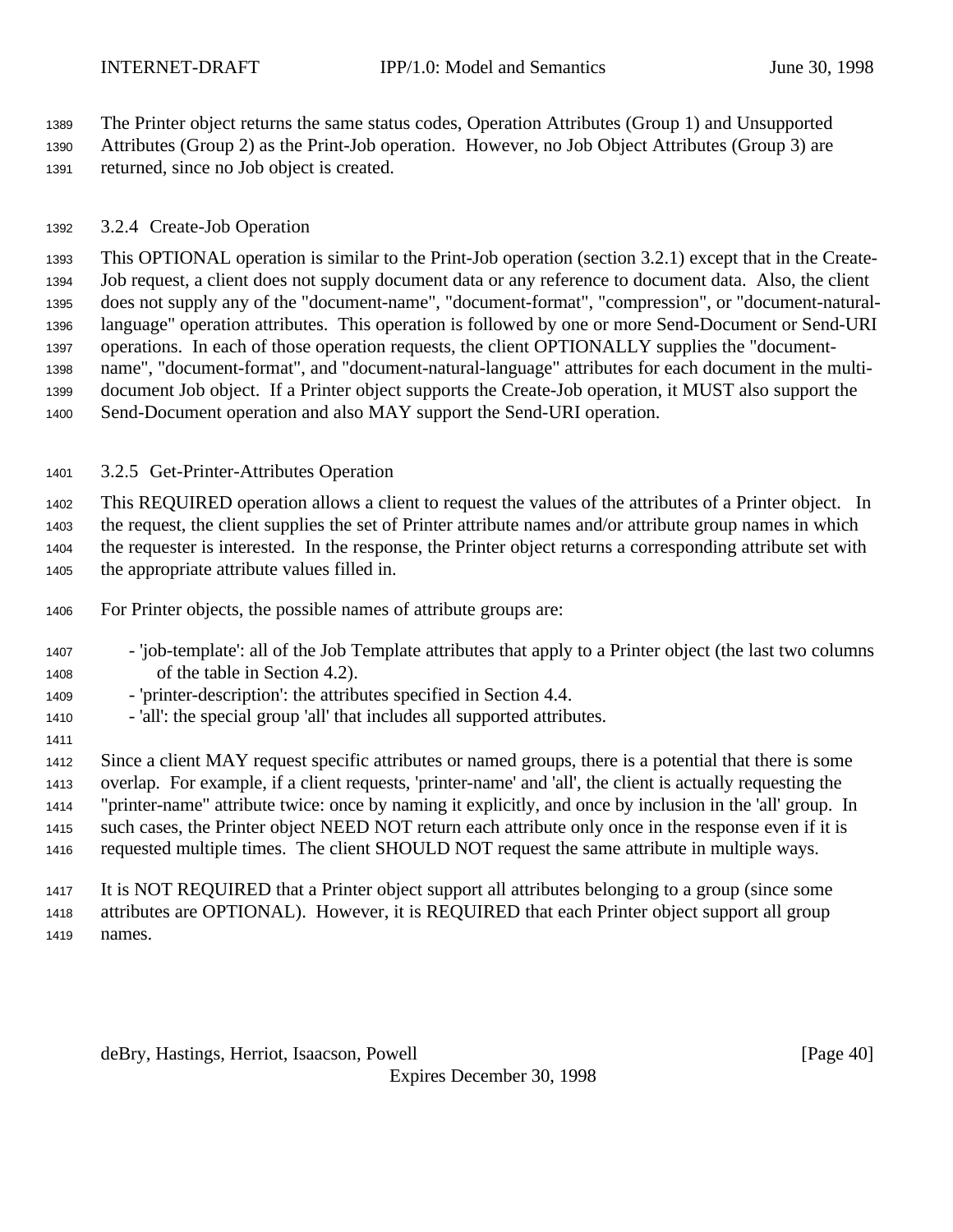| 1420         | 3.2.5.1 Get-Printer-Attributes Request                                                                          |
|--------------|-----------------------------------------------------------------------------------------------------------------|
| 1421         | The following sets of attributes are part of the Get-Printer-Attributes Request:                                |
| 1422         | Group 1: Operation Attributes                                                                                   |
| 1423         | Natural Language and Character Set:                                                                             |
| 1424         | The "attributes-charset" and "attributes-natural-language" attributes as described in section                   |
| 1425         | 3.1.4.1.                                                                                                        |
| 1426         |                                                                                                                 |
| 1427         | Target:                                                                                                         |
| 1428         | The "printer-uri" (uri) operation attribute which is the target for this operation as described in              |
| 1429         | section 3.1.5.                                                                                                  |
| 1430         |                                                                                                                 |
| 1431         | <b>Requesting User Name:</b>                                                                                    |
| 1432         | The "requesting-user-name" (name(MAX)) attribute SHOULD be supplied by the client as                            |
| 1433         | described in section 8.3.                                                                                       |
| 1434         |                                                                                                                 |
| 1435         | "requested-attributes" (1setOf keyword) :                                                                       |
| 1436         | The client OPTIONALLY supplies a set of attribute names and/or attribute group names in whose                   |
| 1437         | values the requester is interested. The Printer object MUST support this attribute. If the client               |
| 1438         | omits this attribute, the Printer MUST respond as if this attribute had been supplied with a value<br>of 'all'. |
| 1439         |                                                                                                                 |
| 1440         | "document-format" (mimeMediaType) :                                                                             |
| 1441<br>1442 | The client OPTIONALLY supplies this attribute. The Printer object MUST support this                             |
| 1443         | attribute. This attribute is useful for a Printer object to determine the set of supported attribute            |
| 1444         | values that relate to the requested document format. The Printer object MUST return the                         |
| 1445         | attributes and values that it uses to validate a job on a create or Validate-Job operation in which             |
| 1446         | this document format is supplied. The Printer object SHOULD return only (1) those attributes                    |
| 1447         | that are supported for the specified format and (2) the attribute values that are supported for the             |
| 1448         | specified document format. By specifying the document format, the client can get the Printer                    |
| 1449         | object to eliminate the attributes and values that are not supported for a specific document format.            |
| 1450         | For example, a Printer object might have multiple interpreters to support both                                  |
| 1451         | 'application/postscript' (for PostScript) and 'text/plain' (for text) documents. However, for only              |
| 1452         | one of those interpreters might the Printer object be able to support "number-up" with values of                |
| 1453         | '1', '2', and '4'. For the other interpreter it might be able to only support "number-up" with a value          |
| 1454         | of '1'. Thus a client can use the Get-Printer-Attributes operation to obtain the attributes and values          |
| 1455         | that will be used to accept/reject a create job operation.                                                      |
| 1456         |                                                                                                                 |
|              |                                                                                                                 |

deBry, Hastings, Herriot, Isaacson, Powell [Page 41]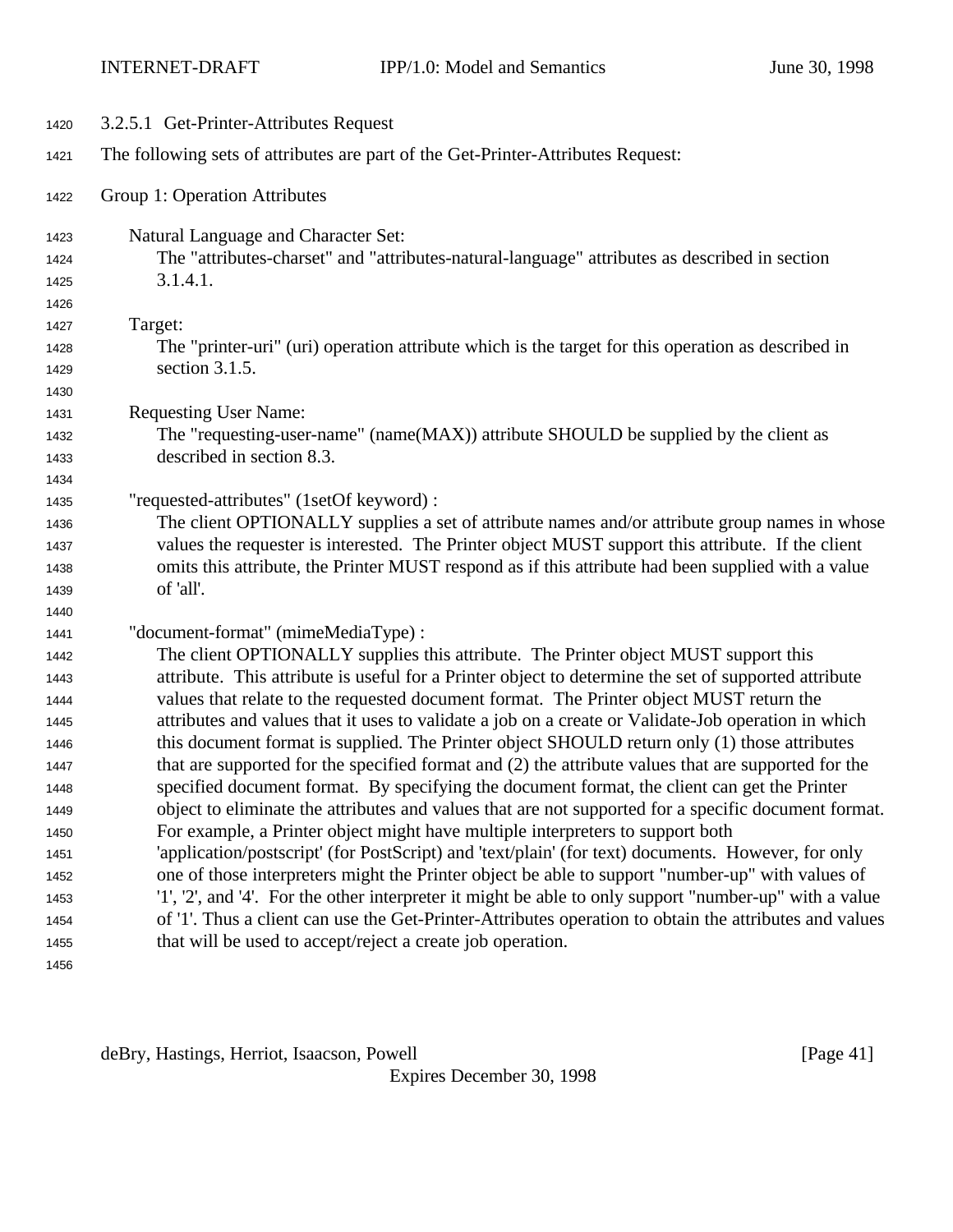If the Printer object does not distinguish between different sets of supported values for each different document format when validating jobs in the create and Validate-Job operations, it MUST NOT distinguish between different document formats in the Get-Printer-Attributes operation. If the Printer object does distinguish between different sets of supported values for each different document format specified by the client, this specialization applies only to the following Printer object attributes: - Printer attributes that are Job Template attributes ("xxx-default" "xxx-supported", and "xxx- ready" in the Table in Section 4.2), - "pdl-override-supported", - "compression-supported", - "job-k-octets-supported", - "job-impressions-supported, - "job-media-sheets-supported" 1471 - "printer-driver-installer", 1472 - "color-supported", and - "reference-uri-schemes-supported" The values of all other Printer object attributes (including "document-format-supported") remain invariant with respect to the client supplied document format (except for new Printer description attribute as registered according to section 6.2). If the client omits this "document-format" operation attribute, the Printer object MUST respond as if the attribute had been supplied with the value of the Printer object's "document-format- default" attribute. It is recommended that the client always supply a value for "document-format", since the Printer object's "document-format-default" may be 'application/octet-stream', in which case the returned attributes and values are for the union of the document formats that the Printer can automatically sense. For more details, see the description of the 'mimeMediaType' attribute syntax in section 4.1.9. If the client supplies a value for the "document-format" Operation attribute that is not supported by the Printer, i.e., is not among the values of the Printer object's "document-format-supported" attribute, the Printer object MUST reject the operation and return the 'client-error-document- format-not-supported' status code. 3.2.5.2 Get-Printer-Attributes Response The Printer object returns the following sets of attributes as part of the Get-Printer-Attributes Response: Group 1: Operation Attributes

deBry, Hastings, Herriot, Isaacson, Powell [Page 42]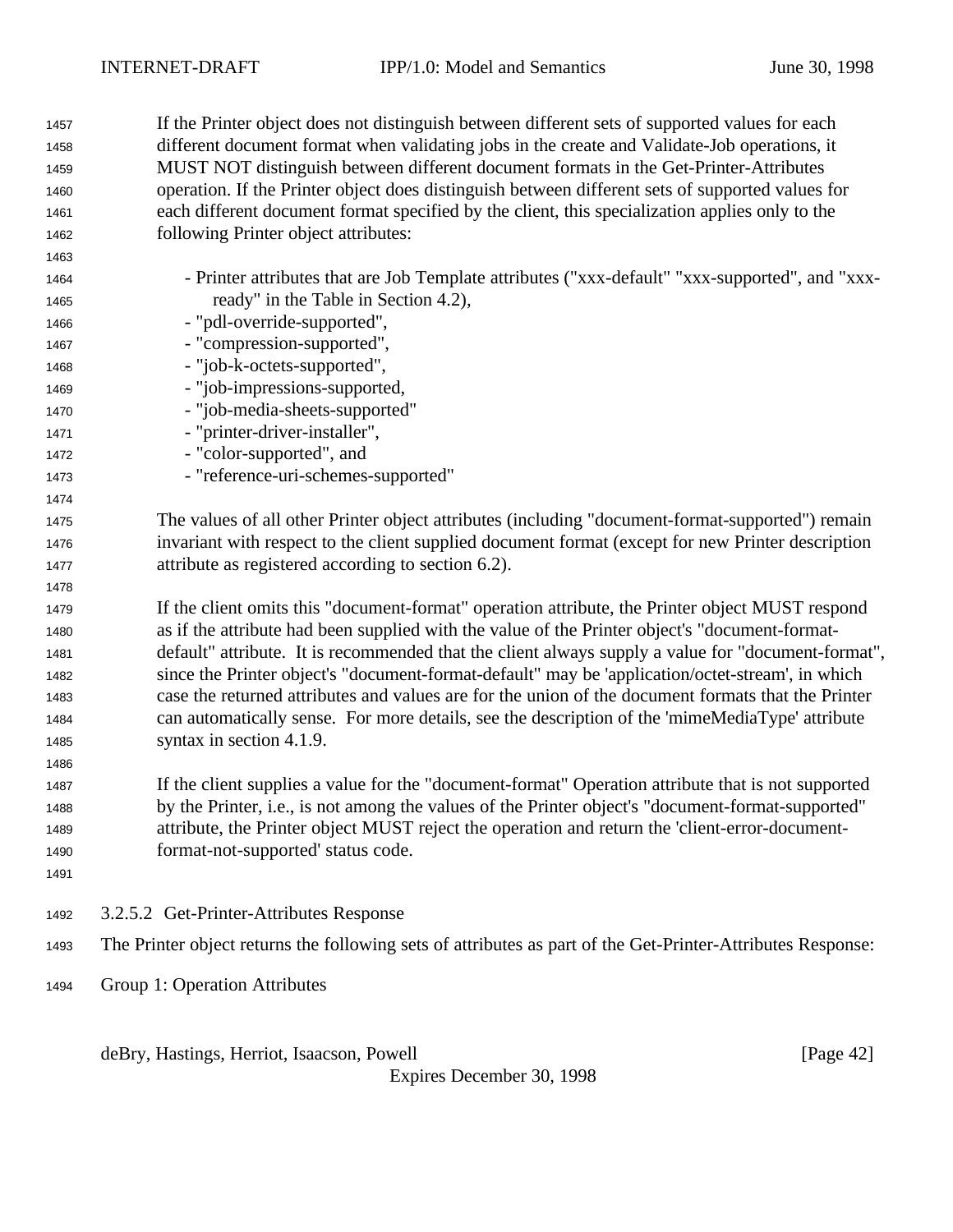| 1495         | <b>Status Message:</b>                                                                                                                                                                     |  |  |  |
|--------------|--------------------------------------------------------------------------------------------------------------------------------------------------------------------------------------------|--|--|--|
| 1496         | In addition to the REQUIRED status code returned in every response, the response                                                                                                           |  |  |  |
| 1497         | OPTIONALLY includes a "status-message" (text) operation attribute as described in section                                                                                                  |  |  |  |
| 1498         | 3.1.5.                                                                                                                                                                                     |  |  |  |
| 1499<br>1500 | Natural Language and Character Set:                                                                                                                                                        |  |  |  |
| 1501         | The "attributes-charset" and "attributes-natural-language" attributes as described in section                                                                                              |  |  |  |
| 1502         | 3.1.4.2.                                                                                                                                                                                   |  |  |  |
| 1503         |                                                                                                                                                                                            |  |  |  |
| 1504         | Group 2: Unsupported Attributes                                                                                                                                                            |  |  |  |
| 1505         | This is a set of Operation attributes supplied by the client (in the request) that are not supported                                                                                       |  |  |  |
| 1506         | by the Printer object or that conflict with one another (see sections 3.2.1.2 and 16).                                                                                                     |  |  |  |
| 1507         |                                                                                                                                                                                            |  |  |  |
| 1508         | Group 3: Printer Object Attributes                                                                                                                                                         |  |  |  |
| 1509         | This is the set of requested attributes and their current values. The Printer object ignores (does                                                                                         |  |  |  |
| 1510         | not respond with) any requested attribute which is not supported. The Printer object MAY                                                                                                   |  |  |  |
| 1511         | respond with a subset of the supported attributes and values, depending on the security policy in                                                                                          |  |  |  |
| 1512         | force. However, the Printer object MUST respond with the 'unknown' value for any supported                                                                                                 |  |  |  |
| 1513         | attribute (including all REQUIRED attributes) for which the Printer object does not know the                                                                                               |  |  |  |
| 1514         | value. Also the Printer object MUST respond with the 'no-value' for any supported attribute<br>(including all REQUIRED attributes) for which the system administrator has not configured a |  |  |  |
| 1515<br>1516 | value. See the description of the "out-of-band" values in the beginning of Section 4.1.                                                                                                    |  |  |  |
| 1517         |                                                                                                                                                                                            |  |  |  |
|              |                                                                                                                                                                                            |  |  |  |
| 1518         | 3.2.6 Get-Jobs Operation                                                                                                                                                                   |  |  |  |
| 1519         | This REQUIRED operation allows a client to retrieve the list of Job objects belonging to the target                                                                                        |  |  |  |
| 1520         | Printer object. The client may also supply a list of Job attribute names and/or attribute group names. A                                                                                   |  |  |  |
| 1521         | group of Job object attributes will be returned for each Job object that is returned.                                                                                                      |  |  |  |
| 1522         | This operation is similar to the Get-Job-Attributes operation, except that this Get-Jobs operation returns                                                                                 |  |  |  |
| 1523         | attributes from possibly more than one object (see the description of Job attribute group names in section                                                                                 |  |  |  |
| 1524         | $3.3.4$ ).                                                                                                                                                                                 |  |  |  |
| 1525         | 3.2.6.1 Get-Jobs Request                                                                                                                                                                   |  |  |  |
|              |                                                                                                                                                                                            |  |  |  |
| 1526         | The client submits the Get-Jobs request to a Printer object.                                                                                                                               |  |  |  |
| 1527         | The following groups of attributes are part of the Get-Jobs Request:                                                                                                                       |  |  |  |
|              | deBry, Hastings, Herriot, Isaacson, Powell<br>[Page $43$ ]<br>Evnires December 30 1008                                                                                                     |  |  |  |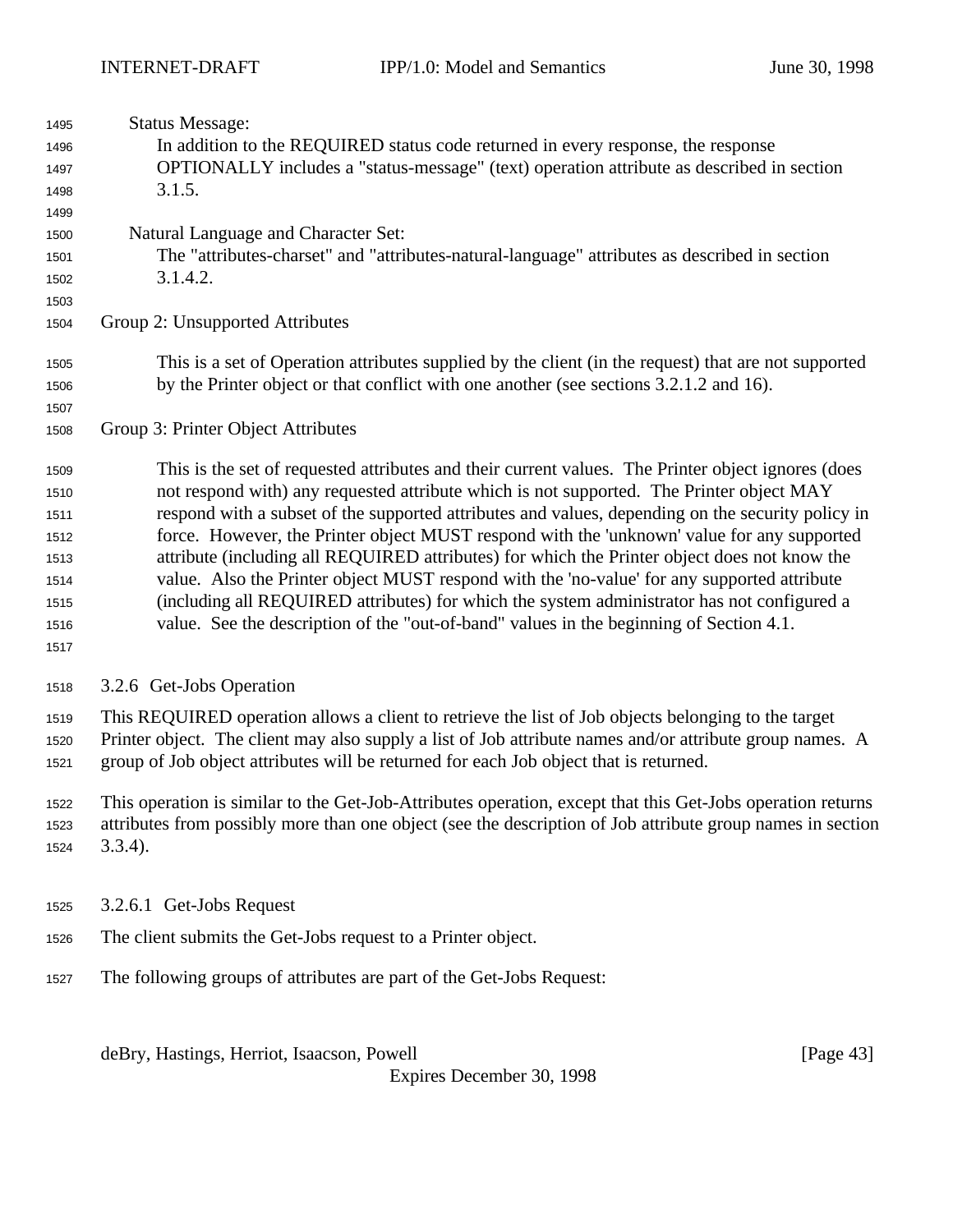| 1528 | Group 1: Operation Attributes                                                                                 |
|------|---------------------------------------------------------------------------------------------------------------|
| 1529 | Natural Language and Character Set:                                                                           |
| 1530 | The "attributes-charset" and "attributes-natural-language" attributes as described in section                 |
| 1531 | 3.1.4.1.                                                                                                      |
| 1532 |                                                                                                               |
| 1533 | Target:                                                                                                       |
| 1534 | The "printer-uri" (uri) operation attribute which is the target for this operation as described in            |
| 1535 | section $3.1.5$ .                                                                                             |
| 1536 |                                                                                                               |
| 1537 | <b>Requesting User Name:</b>                                                                                  |
| 1538 | The "requesting-user-name" (name(MAX)) attribute SHOULD be supplied by the client as                          |
| 1539 | described in section 8.3.                                                                                     |
| 1540 |                                                                                                               |
| 1541 | "limit" (integer $(1:MAX)$ ):                                                                                 |
| 1542 | The client OPTIONALLY supplies this attribute. The Printer object MUST support this                           |
| 1543 | attribute. It is an integer value that indicates a limit to the number of Job objects returned. The           |
| 1544 | limit is a "stateless limit" in that if the value supplied by the client is 'N', then only the first 'N' jobs |
| 1545 | are returned in the Get-Jobs Response. There is no mechanism to allow for the next 'M' jobs after             |
| 1546 | the first 'N' jobs. If the client does not supply this attribute, the Printer object responds with all        |
| 1547 | applicable jobs.                                                                                              |
| 1548 |                                                                                                               |
| 1549 | "requested-attributes" (1setOf keyword):                                                                      |
| 1550 | The client OPTIONALLY supplies this attribute. The Printer object MUST support this                           |
| 1551 | attribute. It is a set of Job attribute names and/or attribute groups names in whose values the               |
| 1552 | requester is interested. This set of attributes is returned for each Job object that is returned. The         |
| 1553 | allowed attribute group names are the same as those defined in the Get-Job-Attributes operation               |
| 1554 | in section 3.3.4. If the client does not supply this attribute, the Printer MUST respond as if the            |
| 1555 | client had supplied this attribute with two values: 'job-uri' and 'job-id'.                                   |
| 1556 |                                                                                                               |
| 1557 | "which-jobs" (keyword):                                                                                       |
| 1558 | The client OPTIONALLY supplies this attribute. The Printer object MUST support this                           |
| 1559 | attribute. It indicates which Job objects MUST be returned by the Printer object. The values for              |
| 1560 | this attribute are:                                                                                           |
| 1561 |                                                                                                               |
| 1562 | 'completed': This includes any Job object whose state is 'completed', 'canceled', or 'aborted'.               |
| 1563 | 'not-completed': This includes any Job object whose state is 'pending', 'processing',                         |
| 1564 | 'processing-stopped', or 'pending-held'.                                                                      |
| 1565 |                                                                                                               |

deBry, Hastings, Herriot, Isaacson, Powell [Page 44]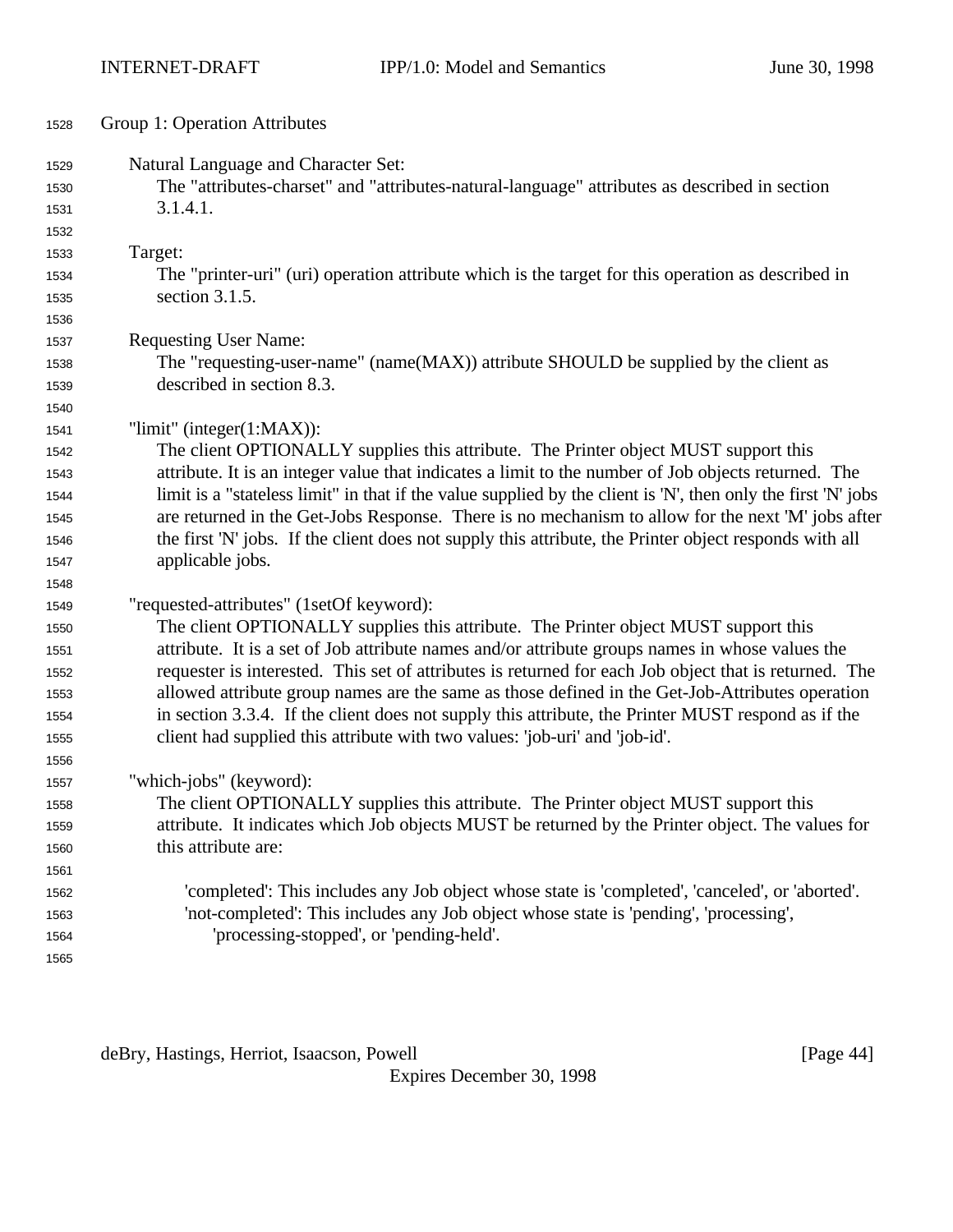- A Printer object MUST support both values. However, if the implementation does not keep jobs in the 'completed', 'canceled', and 'aborted' states, then it returns no jobs when the 'completed' value is supplied.
- If a client supplies some other value, the Printer object MUST copy the attribute and the unsupported value to the Unsupported Attributes response group, reject the request, and return the 'client-error-attributes-or-values-not-supported' status code.
- If the client does not supply this attribute, the Printer object MUST respond as if the client had supplied the attribute with a value of 'not-completed'.
- "my-jobs" (boolean):

 The client OPTIONALLY supplies this attribute. The Printer object MUST support this attribute. It indicates whether all jobs or just the jobs submitted by the requesting user of this request MUST be returned by the Printer object. If the client does not supply this attribute, the Printer object MUST respond as if the client had supplied the attribute with a value of 'false', i.e., all jobs. The means for authenticating the requesting user and matching the jobs is described in section 8.

3.2.6.2 Get-Jobs Response

 The Printer object returns all of the Job objects that match the criteria as defined by the attribute values supplied by the client in the request. It is possible that no Job objects are returned since there may literally be no Job objects at the Printer, or there may be no Job objects that match the criteria supplied by the client. If the client requests any Job attributes at all, there is a set of Job Object Attributes returned for each Job object.

- Group 1: Operation Attributes
- Status Message: In addition to the REQUIRED status code returned in every response, the response OPTIONALLY includes a "status-message" (text) operation attribute as described in section 3.1.5. Natural Language and Character Set: The "attributes-charset" and "attributes-natural-language" attributes as described in section 3.1.4.2. Group 2: Unsupported Attributes

deBry, Hastings, Herriot, Isaacson, Powell **Example 20** (Page 45)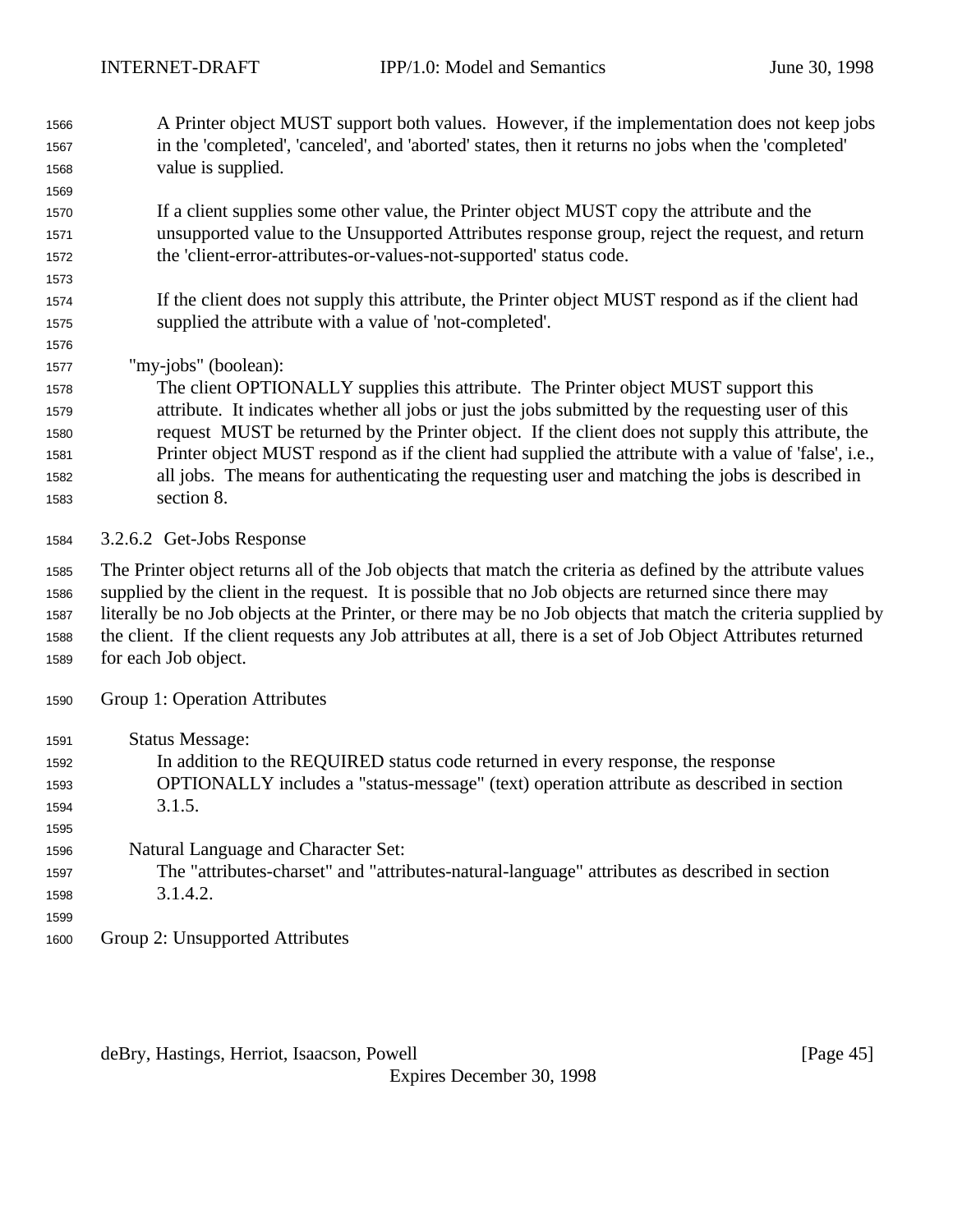This is a set of Operation attributes supplied by the client (in the request) that are not supported by the Printer object or that conflict with one another (see sections 3.2.1.2 and 16.3).

Groups 3 to N: Job Object Attributes

 The Printer object responds with one set of Job Object Attributes for each returned Job object. The Printer object ignores (does not respond with) any requested attribute or value which is not supported or which is restricted by the security policy in force, including whether the requesting user is the user that submitted the job (job originating user) or not (see section 8). However, the Printer object MUST respond with the 'unknown' value for any supported attribute (including all REQUIRED attributes) for which the Printer object does not know the value, unless it would violate the security policy. See the description of the "out-of-band" values in the beginning of Section 4.1.

 For any job submitted in a different natural language than the natural language that the Printer object is returning in the "attributes-natural-language" operation attribute in the Get-Jobs response, the Printer MUST indicate the submitted natural language by returning the Job object's "attributes-natural-language" as the first Job object attribute, which overrides the "attributes- natural-language" operation attribute value being returned by the Printer object. If any returned 'text' or 'name' attribute includes a Natural Language Override as described in the sections 4.1.1.2 and 4.1.2.2, the Natural Language Override overrides the Job object's "attributes-natural-language" value and/or the "attributes-natural-language" operation attribute value.

- Jobs are returned in the following order:
- If the client requests all 'completed' Jobs (Jobs in the 'completed', 'aborted', or 'canceled' states), then the Jobs are returned newest to oldest (with respect to actual completion time)
- If the client requests all 'not-completed' Jobs (Jobs in the 'pending', 'processing', 'pending- held', and 'processing-stopped' states), then Jobs are returned in relative chronological order of expected time to complete (based on whatever scheduling algorithm is configured for the Printer object).

### 3.3 Job Operations

 All Job operations are directed at Job objects. A client MUST always supply some means of identifying the Job object in order to identify the correct target of the operation. That job identification MAY either be a single Job URI or a combination of a Printer URI with a Job ID. The IPP object implementation MUST support both forms of identification for every job.

deBry, Hastings, Herriot, Isaacson, Powell **compared and Contract and Contract Contract (Page 46**)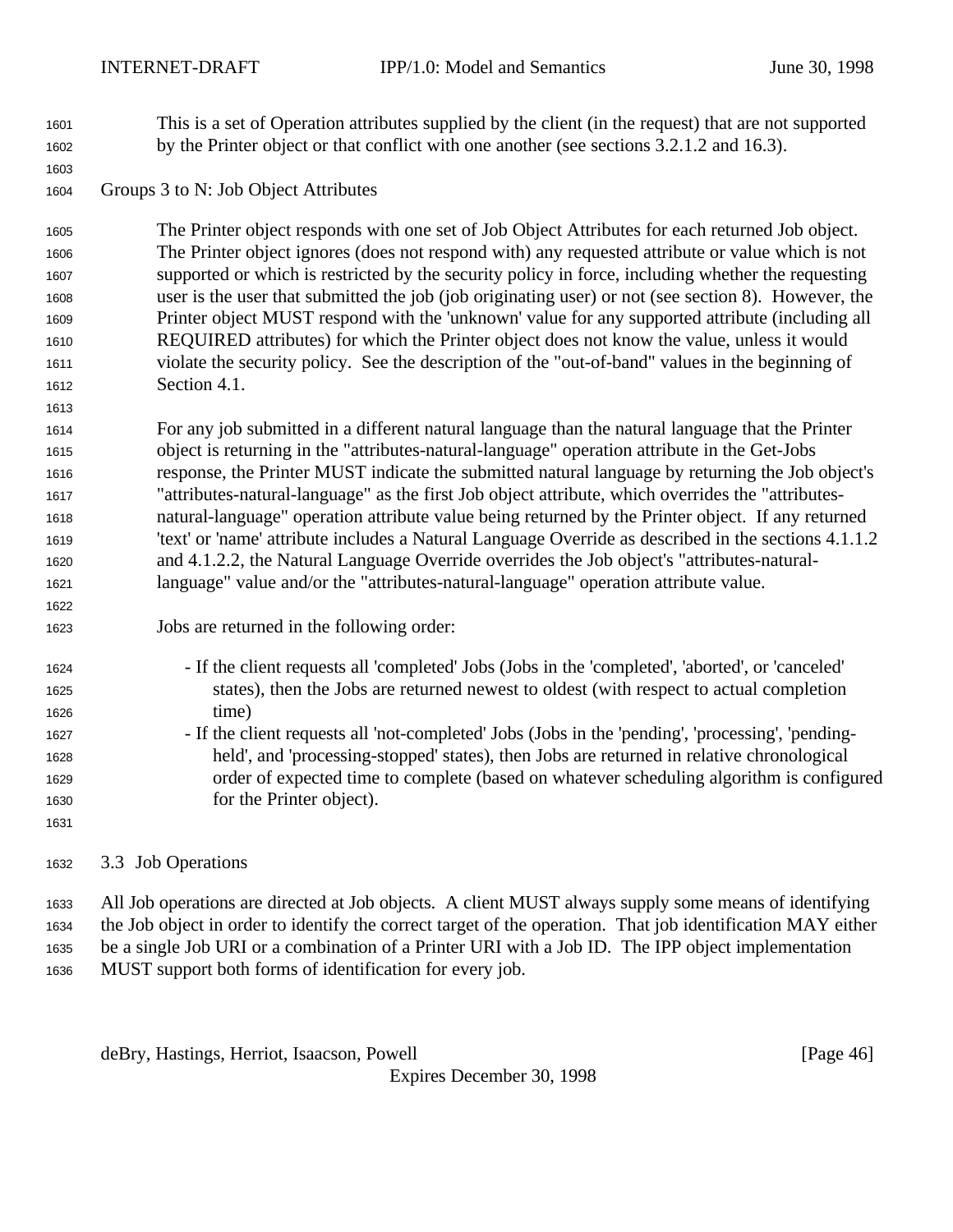3.3.1 Send-Document Operation

 This OPTIONAL operation allows a client to create a multi-document Job object that is initially "empty" (contains no documents). In the Create-Job response, the Printer object returns the Job object's URI (the "job-uri" attribute) and the Job object's 32-bit identifier (the "job-id" attribute). For each new document that the client desires to add, the client uses a Send-Document operation. Each Send-Document Request contains the entire stream of document data for one document.

 Since the Create-Job and the send operations (Send-Document or Send-URI operations) that follow can occur over arbitrarily long periods of time, each Printer object must decide how long to "wait" for the next send operation. The Printer object OPTIONALLY supports the "multiple-operation-timeout" attribute. This attribute indicates the maximum number of seconds the Printer object will wait for the next send operation. If the Printer object times-out waiting for the next send operation, the Printer object MAY decide on any of the following semantic actions:

- 1. Assume that the Job is an invalid job, start the process of changing the job state to 'aborted', and clean up all resources associated with the Job. In this case, if another send operation is finally received, the Printer responds with an "client-error-not-possible" or "client-error-not-found" depending on whether or not the Job object is still around when it finally arrives.
- 2. Assume that the last send operation received was in fact the last document (as if the "last- document" flag had been set to 'true'), close the Job object, and proceed to process it (i.e., move the Job's state to 'pending').
- 3. Assume that the last send operation received was in fact the last document, close the Job, but move it to the 'pending-held' to allow an operator to determine whether or not to continue processing the Job by moving it back to the 'pending' state.
- Each implementation is free to decide the "best" action to take depending on local policy, the value of "ipp-attribute-fidelity", and/or any other piece of information available to it. If the choice is to abort the Job object, it is possible that the Job object may already have been processed to the point that some media sheet pages have been printed.
- 3.3.1.1 Send-Document Request
- The following attribute sets are part of the Send-Document Request:
- Group 1: Operation Attributes
- Natural Language and Character Set:
- The "attributes-charset" and "attributes-natural-language" attributes as described in section 3.1.4.1.
- 

deBry, Hastings, Herriot, Isaacson, Powell [Page 47]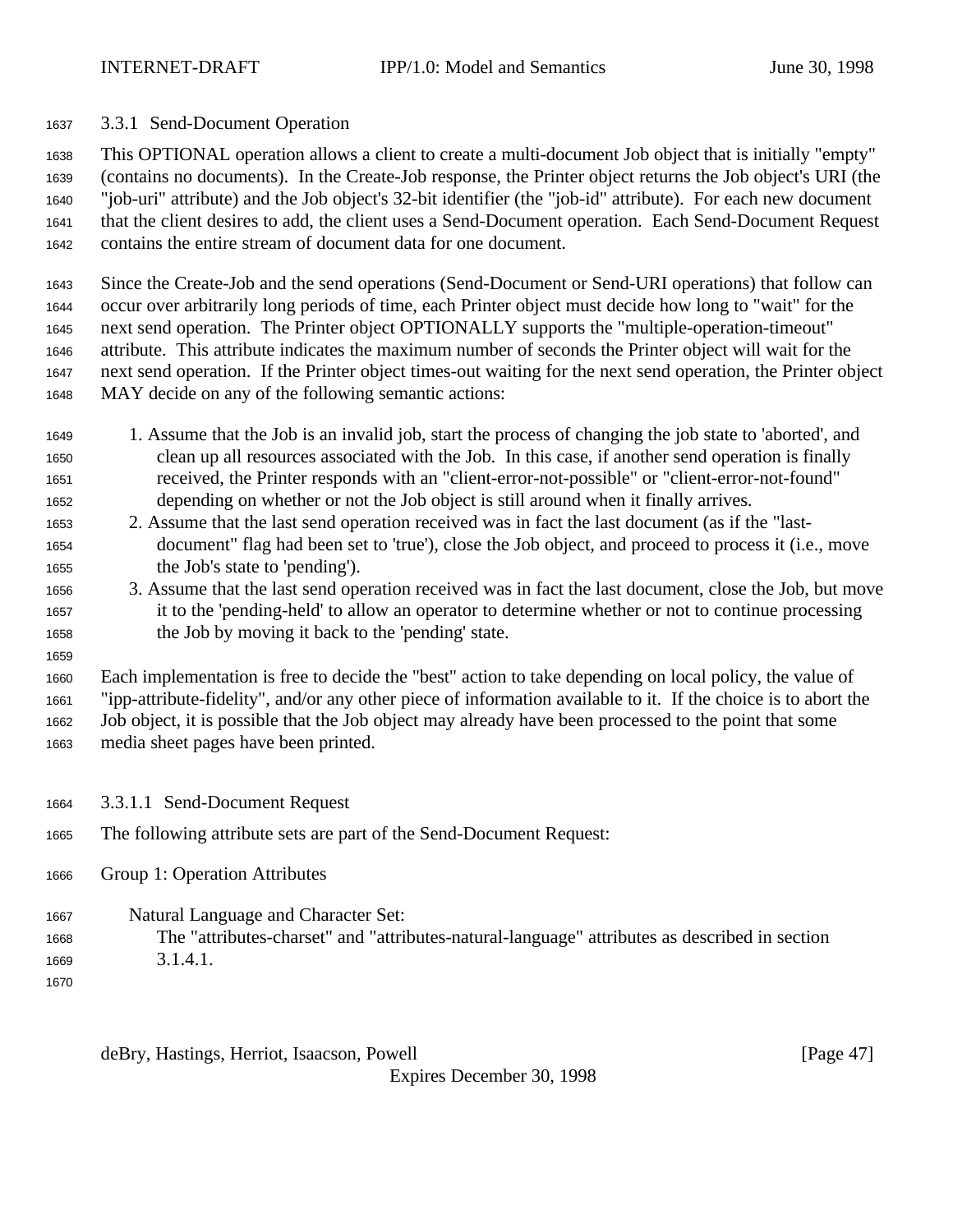| 1671 | Target:                                                                                                        |  |  |
|------|----------------------------------------------------------------------------------------------------------------|--|--|
| 1672 | Either $(1)$ the "printer-uri" (uri) plus "job-id" (integer $(1:MAX)$ ) or $(2)$ the "job-uri" (uri) operation |  |  |
| 1673 | $attribute(s)$ which define the target for this operation as described in section 3.1.5.                       |  |  |
| 1674 |                                                                                                                |  |  |
| 1675 | <b>Requesting User Name:</b>                                                                                   |  |  |
| 1676 | The "requesting-user-name" (name(MAX)) attribute SHOULD be supplied by the client as                           |  |  |
| 1677 | described in section 8.3.                                                                                      |  |  |
| 1678 |                                                                                                                |  |  |
| 1679 | "document-name" (name(MAX)):                                                                                   |  |  |
| 1680 | The client OPTIONALLY supplies this attribute. The Printer object MUST support this                            |  |  |
| 1681 | attribute. It contains the client supplied document name. The document name MAY be different                   |  |  |
| 1682 | than the Job name. It might be helpful, but NEED NOT be unique across multiple documents in                    |  |  |
| 1683 | the same Job. Typically, the client software automatically supplies the document name on behalf                |  |  |
| 1684 | of the end user by using a file name or an application generated name. See the description of the              |  |  |
| 1685 | "document-name" operation attribute in the Print-Job Request (section 3.2.1.1) for more                        |  |  |
| 1686 | information about this attribute.                                                                              |  |  |
| 1687 |                                                                                                                |  |  |
| 1688 | "document-format" (mimeMediaType) :                                                                            |  |  |
| 1689 | The client OPTIONALLY supplies this attribute. The Printer object MUST support this                            |  |  |
| 1690 | attribute. The value of this attribute identifies the format of the supplied document data. If the             |  |  |
| 1691 | client does not supply this attribute, the Printer object assumes that the document data is in the             |  |  |
| 1692 | format defined by the Printer object's "document-format-default" attribute. If the client supplies             |  |  |
| 1693 | this attribute, but the value is not supported by the Printer object, i.e., the value is not one of the        |  |  |
| 1694 | values of the Printer object's "document-format-supported" attribute, the Printer object MUST                  |  |  |
| 1695 | reject the request and return the 'client-error-document-format-not-supported' status code.                    |  |  |
| 1696 |                                                                                                                |  |  |
| 1697 | "document-natural-language" (naturalLanguage):                                                                 |  |  |
| 1698 | The client OPTIONALLY supplies this attribute. The Printer object OPTIONALLY supports                          |  |  |
| 1699 | this attribute. This attribute specifies the natural language of the document for those document-              |  |  |
| 1700 | formats that require a specification of the natural language in order to image the document                    |  |  |
| 1701 | unambiguously. There are no particular values required for the Printer object to support.                      |  |  |
| 1702 |                                                                                                                |  |  |
| 1703 | "compression" (type3 keyword)                                                                                  |  |  |
| 1704 | The client OPTIONALLY supplies this attribute. The Printer object OPTIONALLY supports                          |  |  |
| 1705 | this attribute and the "compression-supported" attribute (see section 4.4.29). The client supplied             |  |  |
| 1706 | "compression" operation attribute identifies the compression algorithm used on the document                    |  |  |
| 1707 | data. If the client omits this attribute, the Printer object MUST assume that the data is not                  |  |  |
| 1708 | compressed. If the client supplies the attribute and the Printer object supports the attribute, the            |  |  |
| 1709 | Printer object MUST use the corresponding decompression algorithm on the document data. If                     |  |  |
| 1710 | the client supplies this attribute, but the value is not supported by the Printer object, i.e., the value      |  |  |

deBry, Hastings, Herriot, Isaacson, Powell [Page 48]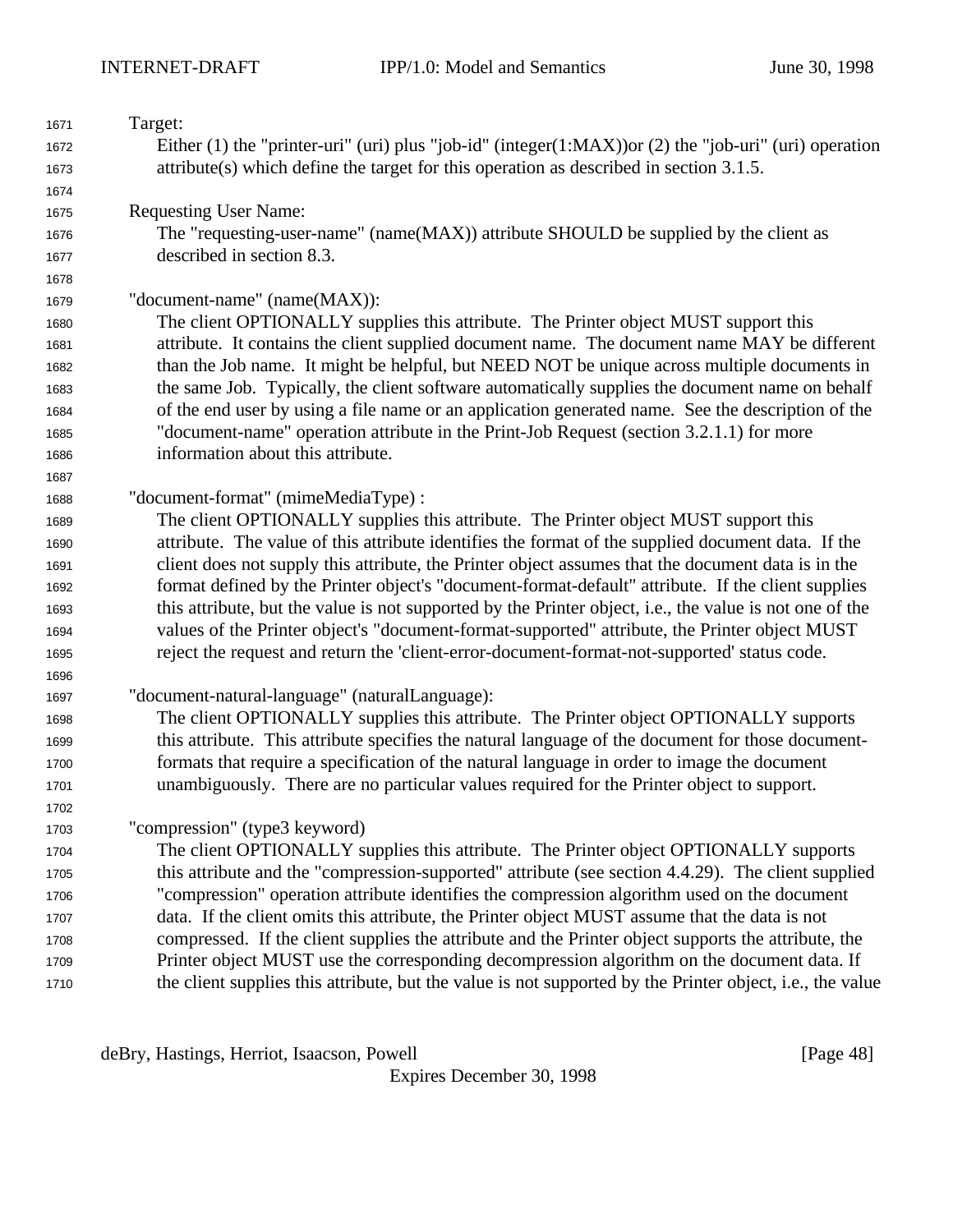| 1711 | is not one of the values of the Printer object's "compression-supported" attribute, the Printer      |
|------|------------------------------------------------------------------------------------------------------|
| 1712 | object MUST copy the attribute and its value to the Unsupported Attributes response group,           |
| 1713 | reject the request, and return the 'client-error-attributes-or-values-not-supported' status code.    |
| 1714 |                                                                                                      |
| 1715 | "last-document" (boolean):                                                                           |
| 1716 | The client MUST supply this attribute. The Printer object MUST support this attribute. It is a       |
| 1717 | boolean flag that is set to 'true' if this is the last document for the Job, 'false' otherwise.      |
| 1718 |                                                                                                      |
| 1719 | Group 2: Document Content                                                                            |
| 1720 | The client MUST supply the document data if the "last-document" flag is set to 'false'. However,     |
| 1721 | since a client might not know that the previous document sent with a Send-Document (or Send-         |
| 1722 | URI) operation was the last document (i.e., the "last-document" attribute was set to 'false'), it is |
| 1723 | legal to send a Send-Document request with no document data where the "last-document" flag is        |
| 1724 | set to 'true'. Such a request MUST NOT increment the value of the Job object's "number-of-           |
| 1725 | documents" attribute, since no real document was added to the job.                                   |
| 1726 | 3.3.1.2 Send-Document Response                                                                       |
| 1727 | The following sets of attributes are part of the Send-Document Response:                             |
| 1728 | Group 1: Operation Attributes                                                                        |
| 1729 | <b>Status Message:</b>                                                                               |
| 1730 | In addition to the REQUIRED status code returned in every response, the response                     |
| 1731 | OPTIONALLY includes a "status-message" (text) operation attribute as described in section            |
| 1732 | 3.1.5.                                                                                               |
| 1733 |                                                                                                      |
| 1734 | Natural Language and Character Set:                                                                  |
| 1735 | The "attributes-charset" and "attributes-natural-language" attributes as described in section        |
| 1736 | 3.1.4.2.                                                                                             |
| 1737 |                                                                                                      |
| 1738 | Group 2: Unsupported Attributes                                                                      |
| 1739 | This is a set of Operation attributes supplied by the client (in the request) that are not supported |
| 1740 | by the Printer object or that conflict with one another (see sections 3.2.1.2 and 16.3).             |
| 1741 |                                                                                                      |
| 1742 | Group 3: Job Object Attributes                                                                       |
| 1743 | This is the same set of attributes as described in the Print-Job response (see section 3.2.1.2).     |
| 1744 |                                                                                                      |

deBry, Hastings, Herriot, Isaacson, Powell [Page 49]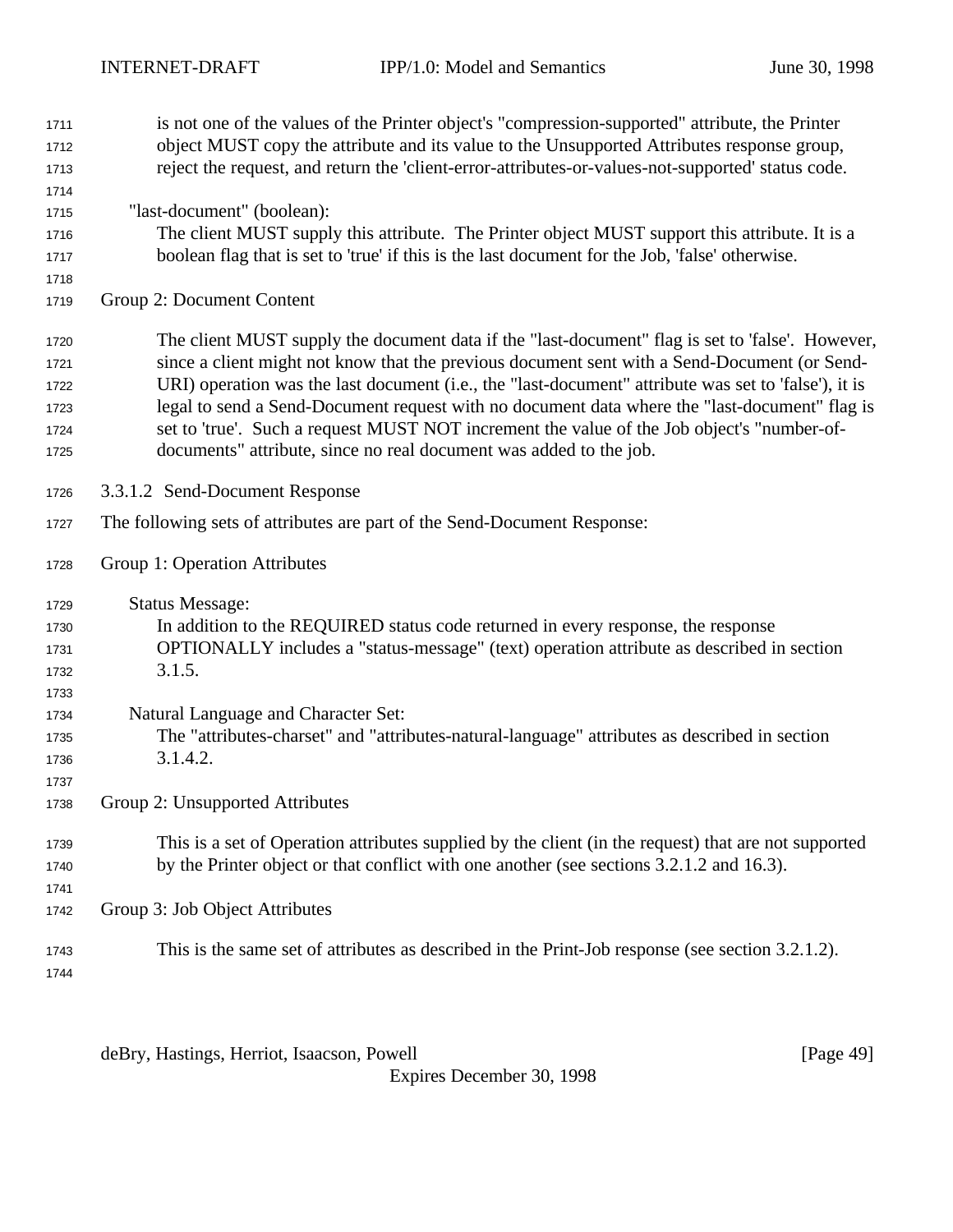3.3.2 Send-URI Operation

 This OPTIONAL operation is identical to the Send-Document operation (see section 3.3.1) except that a client MUST supply a URI reference ("document-uri" operation attribute) rather than the document data itself. If a Printer object supports this operation, clients can use both Send-URI or Send-Document operations to add new documents to an existing multi-document Job object. However, if a client needs to indicate that the previous Send-URI or Send-Document was the last document, the client MUST use the Send-Document operation with no document data and the "last-document" flag set to 'true' (rather than using a Send-URI operation with no "document-uri" operation attribute). If a Printer object supports this operation, it MUST also support the Print-URI operation (see section 3.2.2).

- The Printer object MUST validate the syntax and URI scheme of the supplied URI before returning a response, just as in the Print-URI operation.
- 3.3.3 Cancel-Job Operation

This REQUIRED operation allows a client to cancel a Print Job any time after a create job operation.

 Since a Job might already be printing by the time a Cancel-Job is received, some media sheet pages might be printed before the job is actually terminated.

- 3.3.3.1 Cancel-Job Request
- The following groups of attributes are part of the Cancel-Job Request:
- Group 1: Operation Attributes

- Natural Language and Character Set:
- The "attributes-charset" and "attributes-natural-language" attributes as described in section 3.1.4.1.
- Target: Either (1) the "printer-uri" (uri) plus "job-id" (integer(1:MAX))or (2) the "job-uri" (uri) operation attribute(s) which define the target for this operation as described in section 3.1.5.
- Requesting User Name: The "requesting-user-name" (name(MAX)) attribute SHOULD be supplied by the client as described in section 8.3.

 "message" (text(127)): The client OPTIONALLY supplies this attribute. The Printer object OPTIONALLY supports this attribute. It is a message to the operator. This "message" attribute is not the same as the "job-

deBry, Hastings, Herriot, Isaacson, Powell [Page 50]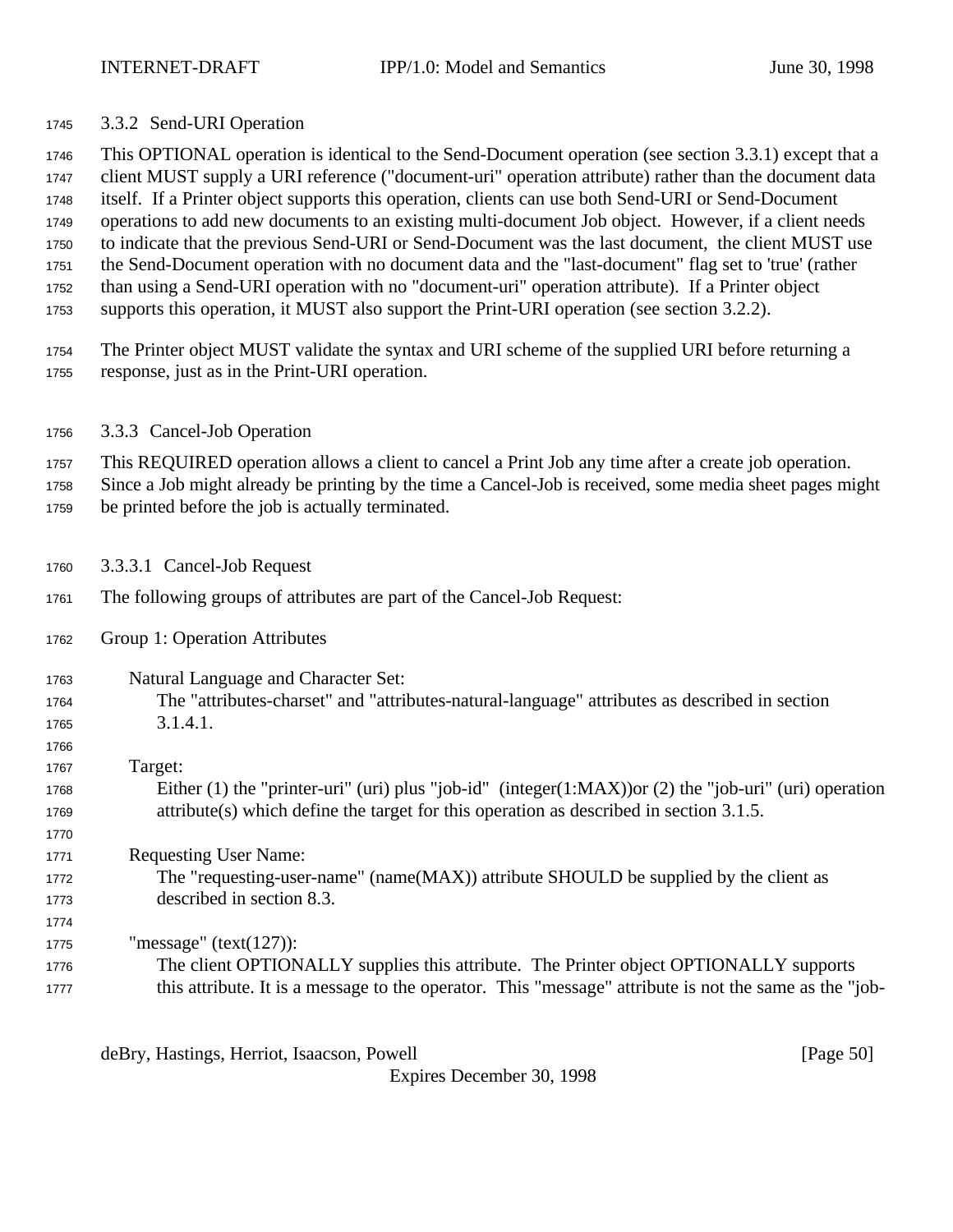| 1778<br>1779<br>1780<br>1781<br>1782 | message-from-operator" attribute. That attribute is used to report a message from the operator to<br>the end user that queries that attribute. This "message" operation attribute is used to send a<br>message from the client to the operator along with the operation request. It is an implementation<br>decision of how or where to display this message to the operator (if at all). |
|--------------------------------------|-------------------------------------------------------------------------------------------------------------------------------------------------------------------------------------------------------------------------------------------------------------------------------------------------------------------------------------------------------------------------------------------|
| 1783                                 | 3.3.3.2 Cancel-Job Response                                                                                                                                                                                                                                                                                                                                                               |
| 1784                                 | The following sets of attributes are part of the Cancel-Job Response:                                                                                                                                                                                                                                                                                                                     |
| 1785                                 | Group 1: Operation Attributes                                                                                                                                                                                                                                                                                                                                                             |
| 1786                                 | <b>Status Message:</b>                                                                                                                                                                                                                                                                                                                                                                    |
| 1787                                 | In addition to the REQUIRED status code returned in every response, the response                                                                                                                                                                                                                                                                                                          |
| 1788                                 | OPTIONALLY includes a "status-message" (text) operation attribute as described in section                                                                                                                                                                                                                                                                                                 |
| 1789                                 | 3.1.5.                                                                                                                                                                                                                                                                                                                                                                                    |
| 1790                                 |                                                                                                                                                                                                                                                                                                                                                                                           |
| 1791                                 | If the job is already in the 'completed', 'aborted', or 'canceled' state, or the 'process-to-stop-point'                                                                                                                                                                                                                                                                                  |
| 1792                                 | value is set in the Job's "job-state-reasons" attribute, the Printer object MUST reject the request                                                                                                                                                                                                                                                                                       |
| 1793                                 | and return the 'client-error-not-possible' error status code.                                                                                                                                                                                                                                                                                                                             |
| 1794                                 |                                                                                                                                                                                                                                                                                                                                                                                           |
| 1795                                 | Natural Language and Character Set:                                                                                                                                                                                                                                                                                                                                                       |
| 1796                                 | The "attributes-charset" and "attributes-natural-language" attributes as described in section                                                                                                                                                                                                                                                                                             |
| 1797                                 | 3.1.4.2.                                                                                                                                                                                                                                                                                                                                                                                  |
| 1798                                 |                                                                                                                                                                                                                                                                                                                                                                                           |
| 1799                                 | Group 2: Unsupported Attributes                                                                                                                                                                                                                                                                                                                                                           |
| 1800                                 | This is a set of Operation attributes supplied by the client (in the request) that are not supported                                                                                                                                                                                                                                                                                      |
| 1801                                 | by the Printer object or that conflict with one another (see sections 3.2.1.2 and 16.3).                                                                                                                                                                                                                                                                                                  |
| 1802                                 |                                                                                                                                                                                                                                                                                                                                                                                           |
| 1803                                 | Once a successful response has been sent, the implementation guarantees that the Job will eventually end                                                                                                                                                                                                                                                                                  |
| 1804                                 | up in the 'canceled' state. Between the time of the Cancel-Job operation is accepted and when the job                                                                                                                                                                                                                                                                                     |
| 1805                                 | enters the 'canceled' job-state (see section 4.3.7), the "job-state-reasons" attribute SHOULD contain the '                                                                                                                                                                                                                                                                               |
| 1806                                 | processing-to-stop-point 'value which indicates to later queries that although the Job might still be                                                                                                                                                                                                                                                                                     |
| 1807                                 | 'processing', it will eventually end up in the 'canceled' state, not the 'completed' state.                                                                                                                                                                                                                                                                                               |
|                                      |                                                                                                                                                                                                                                                                                                                                                                                           |
| 1808                                 | 3.3.4 Get-Job-Attributes Operation                                                                                                                                                                                                                                                                                                                                                        |

 This REQUIRED operation allows a client to request the values of attributes of a Job object and it is almost identical to the Get-Printer-Attributes operation (see section 3.2.5). The only differences are that

deBry, Hastings, Herriot, Isaacson, Powell [Page 51]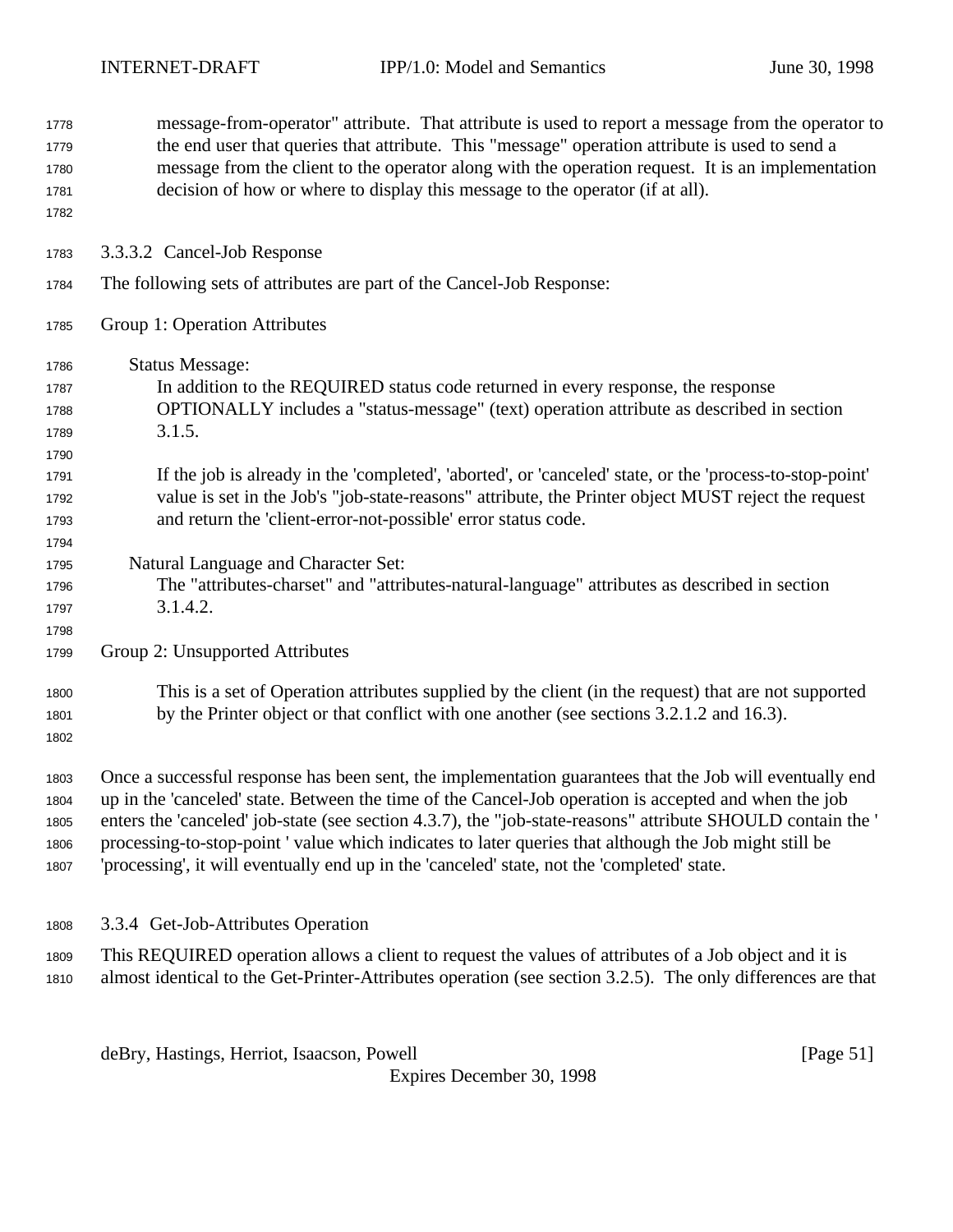the operation is directed at a Job object rather than a Printer object, there is no "document-format"

operation attribute used when querying a Job object, and the returned attribute group is a set of Job

object attributes rather than a set of Printer object attributes.

- For Jobs, the possible names of attribute groups are:
- 'job-template': all of the Job Template attributes that apply to a Job object (the first column of the table in Section 4.2).
- 'job-description': all of the Job Description attributes specified in Section 4.3.
- 'all': the special group 'all' that includes all supported attributes.
- 

 Since a client MAY request specific attributes or named groups, there is a potential that there is some overlap. For example, if a client requests, 'job-name' and 'job-description', the client is actually requesting the "job-name" attribute once by naming it explicitly, and once by inclusion in the 'job-description' group. In such cases, the Printer object NEED NOT return the attribute only once in the response even if it is

requested multiple times. The client SHOULD NOT request the same attribute in multiple ways.

 It is NOT REQUIRED that a Job object support all attributes belonging to a group (since some attributes are OPTIONAL). However it is REQUIRED that each Job object support all group names.

- 3.3.4.1 Get-Job-Attributes Request
- The following groups of attributes are part of the Get-Job-Attributes Request when the request is directed at a Job object:
- Group 1: Operation Attributes
- Natural Language and Character Set: The "attributes-charset" and "attributes-natural-language" attributes as described in section
- 3.1.4.1.

 Target: Either (1) the "printer-uri" (uri) plus "job-id" (integer(1:MAX)) or (2) the "job-uri" (uri) operation attribute(s) which define the target for this operation as described in section 3.1.5.

 Requesting User Name: The "requesting-user-name" (name(MAX)) attribute SHOULD be supplied by the client as described in section 8.3.

deBry, Hastings, Herriot, Isaacson, Powell [Page 52]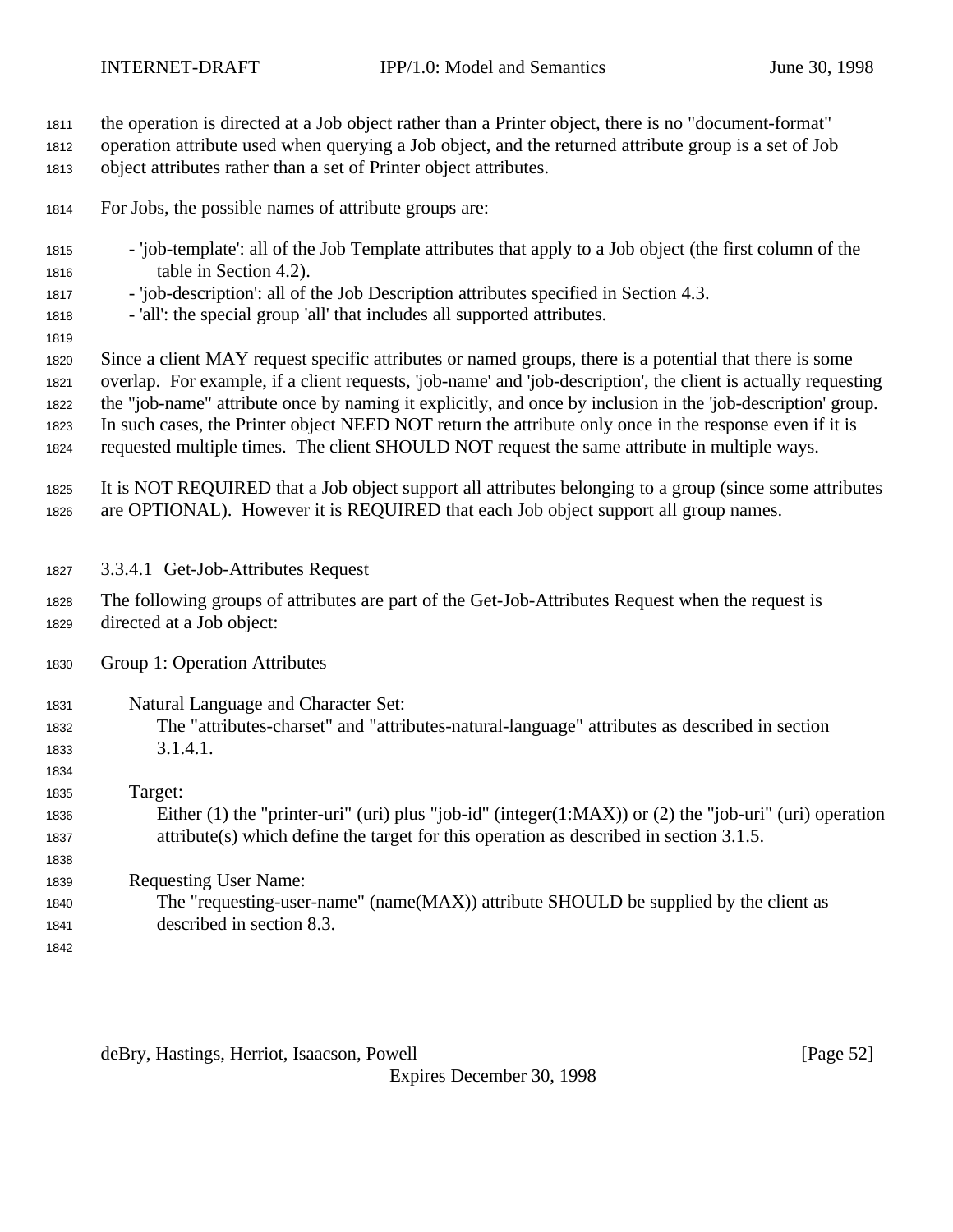| 1843 | "requested-attributes" (1setOf keyword) :                                                               |  |  |
|------|---------------------------------------------------------------------------------------------------------|--|--|
| 1844 | The client OPTIONALLY supplies this attribute. The IPP object MUST support this attribute.              |  |  |
| 1845 | It is a set of attribute names and/or attribute group names in whose values the requester is            |  |  |
| 1846 | interested. If the client omits this attribute, the IPP object MUST respond as if this attribute had    |  |  |
| 1847 | been supplied with a value of 'all'.                                                                    |  |  |
| 1848 |                                                                                                         |  |  |
| 1849 | 3.3.4.2 Get-Job-Attributes Response                                                                     |  |  |
| 1850 | The Printer object returns the following sets of attributes as part of the Get-Job-Attributes Response: |  |  |
| 1851 | Group 1: Operation Attributes                                                                           |  |  |
| 1852 | <b>Status Message:</b>                                                                                  |  |  |
| 1853 | In addition to the REQUIRED status code returned in every response, the response                        |  |  |
| 1854 | OPTIONALLY includes a "status-message" (text) operation attribute as described in section               |  |  |
| 1855 | 3.1.5.                                                                                                  |  |  |
| 1856 |                                                                                                         |  |  |
| 1857 | Natural Language and Character Set:                                                                     |  |  |
| 1858 | The "attributes-charset" and "attributes-natural-language" attributes as described in section           |  |  |
| 1859 | 3.1.4.2. The "attributes-natural-language" MAY be the natural language of the Job object, rather        |  |  |
| 1860 | than the one requested.                                                                                 |  |  |
| 1861 |                                                                                                         |  |  |
| 1862 | Group 2: Unsupported Attributes                                                                         |  |  |
| 1863 | This is a set of Operation attributes supplied by the client (in the request) that are not supported    |  |  |
| 1864 | by the Printer object or that conflict with one another (see sections 3.2.1.2 and 16.3).                |  |  |
| 1865 |                                                                                                         |  |  |
| 1866 | Group 3: Job Object Attributes                                                                          |  |  |
| 1867 | This is the set of requested attributes and their current values. The IPP object ignores (does not      |  |  |
| 1868 | respond with) any requested attribute or value which is not supported or which is restricted by the     |  |  |
| 1869 | security policy in force, including whether the requesting user is the user that submitted the job      |  |  |
| 1870 | (job originating user) or not (see section 8). However, the IPP object MUST respond with the            |  |  |
| 1871 | 'unknown' value for any supported attribute (including all REQUIRED attributes) for which the           |  |  |
| 1872 | IPP object does not know the value, unless it would violate the security policy. See the                |  |  |
| 1873 | description of the "out-of-band" values in the beginning of Section 4.1.                                |  |  |

deBry, Hastings, Herriot, Isaacson, Powell [Page 53]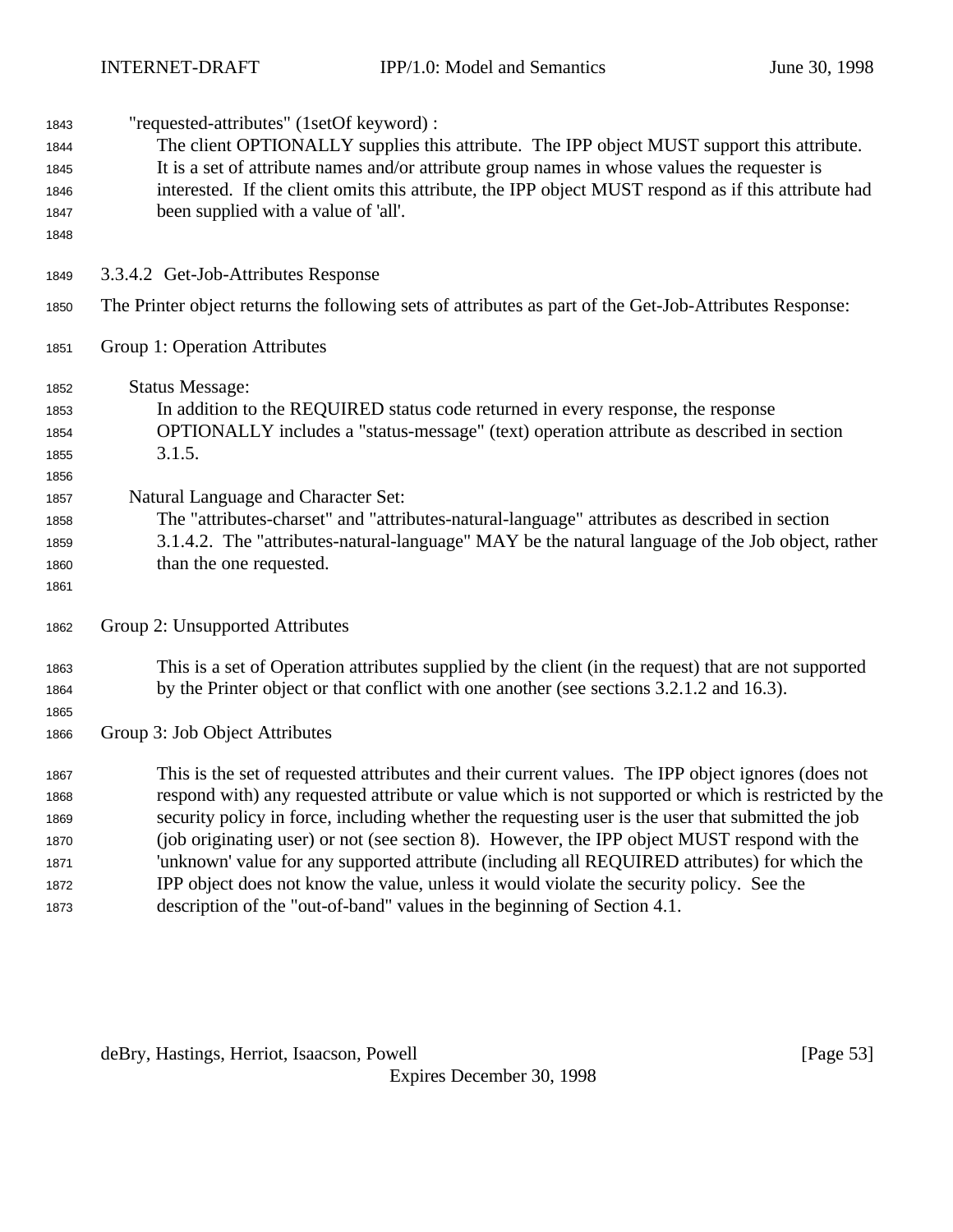4. Object Attributes

 This section describes the attributes with their corresponding attribute syntaxes and values that are part of the IPP model. The sections below show the objects and their associated attributes which are included within the scope of this protocol. Many of these attributes are derived from other relevant specifications:

- Document Printing Application (DPA) [ISO10175]
- RFC 1759 Printer MIB [RFC1759]
- 

 Each attribute is uniquely identified in this document using a "keyword" (see section 13.2.1) which is the name of the attribute. The keyword is included in the section header describing that attribute.

 Note: Not only are keywords used to identify attributes, but one of the attribute syntaxes described below is "keyword" so that some attributes have keyword values. Therefore, these attributes are defined as having an attribute syntax that is a set of keywords.

4.1 Attribute Syntaxes

 This section defines the basic attribute syntax types that all clients and IPP objects MUST be able to accept in responses and accept in requests, respectively. Each attribute description in sections 3 and 4 includes the name of attribute syntax(es) in the heading (in parentheses). A conforming implementation of an attribute MUST include the semantics of the attribute syntax(es) so identified. Section 6.3 describes how the protocol can be extended with new attribute syntaxes.

 The attribute syntaxes are specified in the following sub-sections, where the sub-section heading is the keyword name of the attribute syntax inside the single quotes. In operation requests and responses each attribute value MUST be represented as one of the attribute syntaxes specified in the sub-section heading for the attribute. In addition, the value of an attribute in a response (but not in a request) MAY be one of the "out-of-band" values. Standard "out-of-band" values are:

- 'unknown': The attribute is supported by the IPP object, but the value is unknown to the IPP object for some reason.
- 'unsupported': The attribute is unsupported by the IPP object. This value MUST be returned only as the value of an attribute in the Unsupported Attributes Group.
- 'no-value': The attribute is supported by the Printer object, but the system administrator has not yet configured a value.
- 
- The protocol specification defines mechanisms for passing "out-of-band" values. All attributes in a request MUST have one or more values as defined in Sections 4.2 to 4.4. Thus clients MUST NOT

deBry, Hastings, Herriot, Isaacson, Powell [Page 54]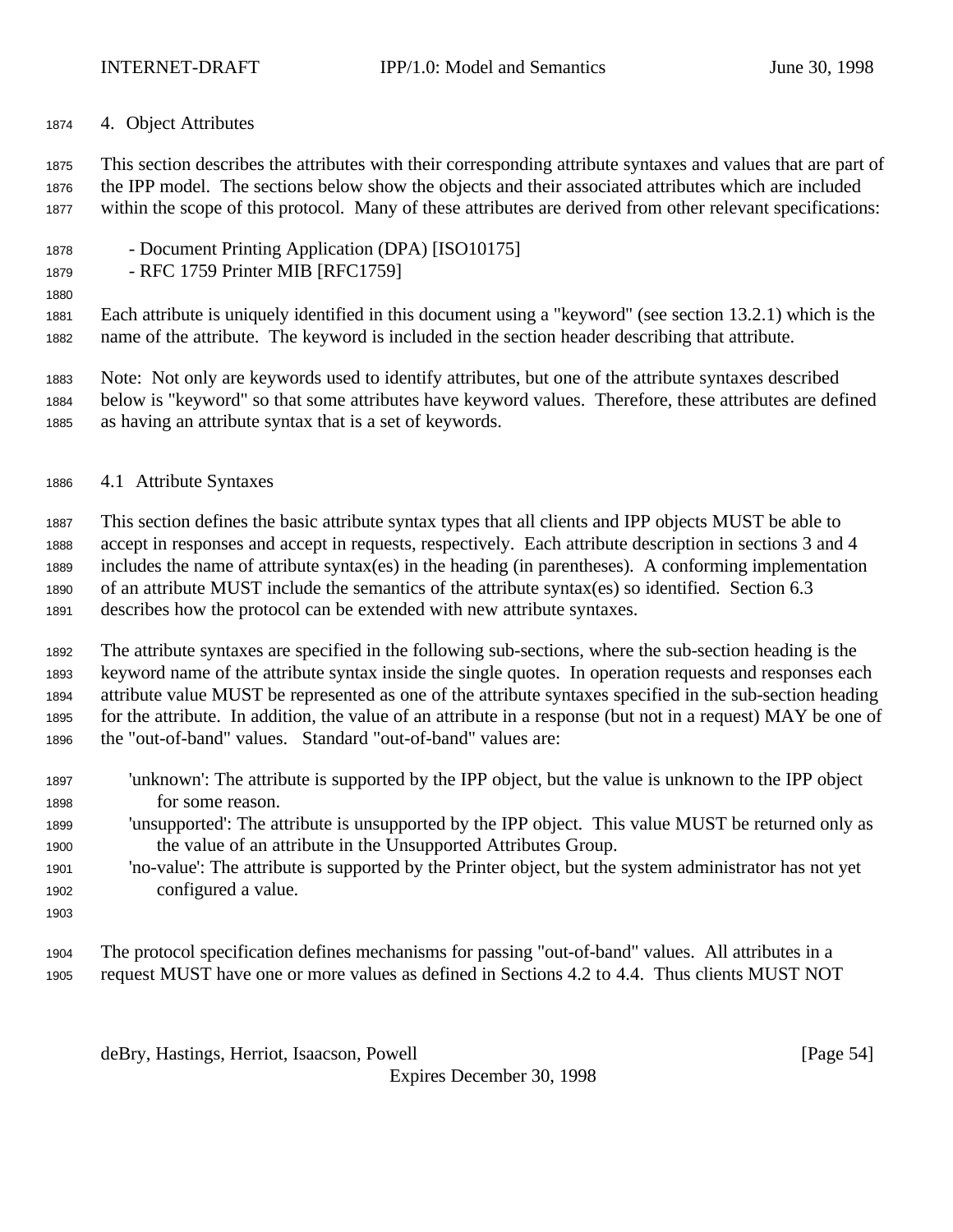supply attributes with "out-of-band" values. All attribute in a response MUST have one or more values as defined in Sections 4.2 to 4.4 or a single "out-of-band" value.

 Most attributes are defined to have a single attribute syntax. However, a few attributes (e.g., "job-sheet", "media", "job-hold-until") are defined to have several attribute syntaxes, depending on the value. These multiple attribute syntaxes are separated by the "|" character in the sub-section heading to indicate the choice. Since each value MUST be tagged as to its attribute syntax in the protocol, a single-valued attribute instance may have any one of its attribute syntaxes and a multi-valued attribute instance may have a mixture of its defined attribute syntaxes.

4.1.1 'text'

 A text attribute is an attribute whose value is a sequence of zero or more characters encoded in a maximum of 1023 ('MAX') octets. MAX is the maximum length for each value of any text attribute. However, if an attribute will always contain values whose maximum length is much less than MAX, the definition of that attribute will include a qualifier that defines the maximum length for values of that attribute. For example: the "printer-location" attribute is specified as "printer-location (text(127))". In this case, text values for "printer-location" MUST NOT exceed 127 octets; if supplied with a longer text string via some external interface (other than the protocol), implementations are free to truncate to this shorter length limitation.

 In this specification, all text attributes are defined using the 'text' syntax. However, 'text' is used only for brevity; the formal interpretation of 'text' is: 'textWithoutLanguage | textWithLanguage'. That is, for any attribute defined in this specification using the 'text' attribute syntax, all IPP objects and clients MUST support both the 'textWithoutLanguage' and 'textWithLanguage' attribute syntaxes. However, in actual usage and protocol execution, objects and clients accept and return only one of the two syntax per attribute. The syntax 'text' never appears "on-the-wire".

 Both 'textWithoutLanguage' and 'textWithLanguage' are needed to support the real world needs of interoperability between sites and systems that use different natural languages as the basis for human communication. Generally, one natural language applies to all text attributes in a given request or response. The language is indicated by the "attributes-natural-language" operation attribute defined in section 3.1.4 or "attributes-natural-language" job attribute defined in section 4.3.24, and there is no need to identify the natural language for each text string on a value-by-value basis. In these cases, the attribute syntax 'textWithoutLanguage' is used for text attributes. In other cases, the client needs to supply or the Printer object needs to return a text value in a natural language that is different from the rest of the text values in the request or response. In these cases, the client or Printer object uses the attribute syntax 'textWithLanguage' for text attributes (this is the Natural Language Override mechanism described in section 3.1.4).

deBry, Hastings, Herriot, Isaacson, Powell [Page 55]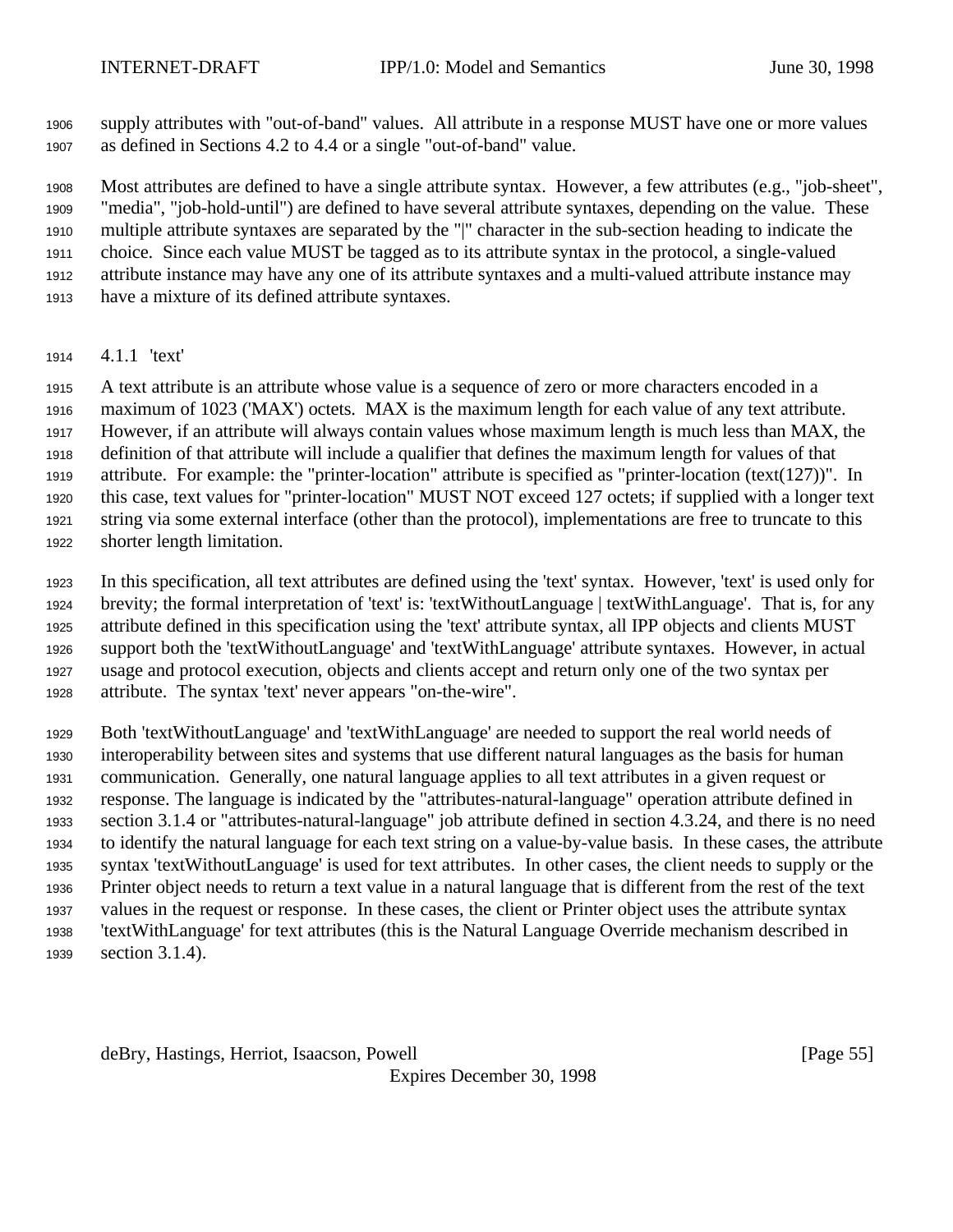The 'textWithoutLanguage' and 'textWithLanguage' attribute syntaxes are described in more detail in the following sections.

4.1.1.1 'textWithoutLanguage'

 The 'textWithoutLanguage' syntax indicates a value that is sequence of zero or more characters. Text strings are encoded using the rules of some charset. The Printer object MUST support the UTF-8 charset [RFC2044] and MAY support additional charsets to represent 'text' values, provided that the charsets are registered with IANA [IANA-CS]. See Section 4.1.7 for the specification of the 'charset' attribute syntax, including restricted semantics and examples of charsets.

4.1.1.2 'textWithLanguage'

 The 'textWithLanguage' attribute syntax is a compound attribute syntax consisting of two parts: a 'textWithoutLanguage' part plus an additional 'naturalLanguage' (see section 4.1.8) part that overrides the natural language in force. The 'naturalLanguage' part explicitly identifies the natural language that applies to the text part of that value and that value alone. For any give text attribute, the 'textWithoutLanguage' part is limited to the maximum length defined for that attribute, , but the 'naturalLanguage' part is always limited to 63 octets. Using the 'textWithLanguage' attribute syntax rather than the normal 'textWithoutLanguage' syntax is the so-called Natural Language Override mechanism and MUST be supported by all IPP objects and clients.

 If the attribute is multi-valued (1setOf text), then the 'textWithLanguage' attribute syntax MUST be used to explicitly specify each attribute value whose natural language needs to be overridden. Other values in a multi-valued 'text' attribute in a request or a response revert to the natural language of the operation attribute or to the "attributes-natural-language" Job attribute, if present, in the case of a Get-Jobs response.

 In a create request, the Printer object MUST accept and store with the Job object any natural language in the "attributes-natural-language" operation attribute, whether the Printer object supports that natural language or not. Furthermore, the Printer object MUST accept and store any 'textWithLanguage' attribute value, whether the Printer object supports that natural language or not. These requirements are independent of the value of the "ipp-attribute-fidelity" operation attribute that the client MAY supply.

 Example: If the client supplies the "attributes-natural-language" operation attribute with the value: 'en' indicating English, but the value of the "job-name" attribute is in French, the client MUST use the 'textWithLanguage' attribute syntax with the following two values:

- 'fr': Natural Language Override indicating French
- 'Rapport Mensuel': the job name in French
- 

deBry, Hastings, Herriot, Isaacson, Powell [Page 56]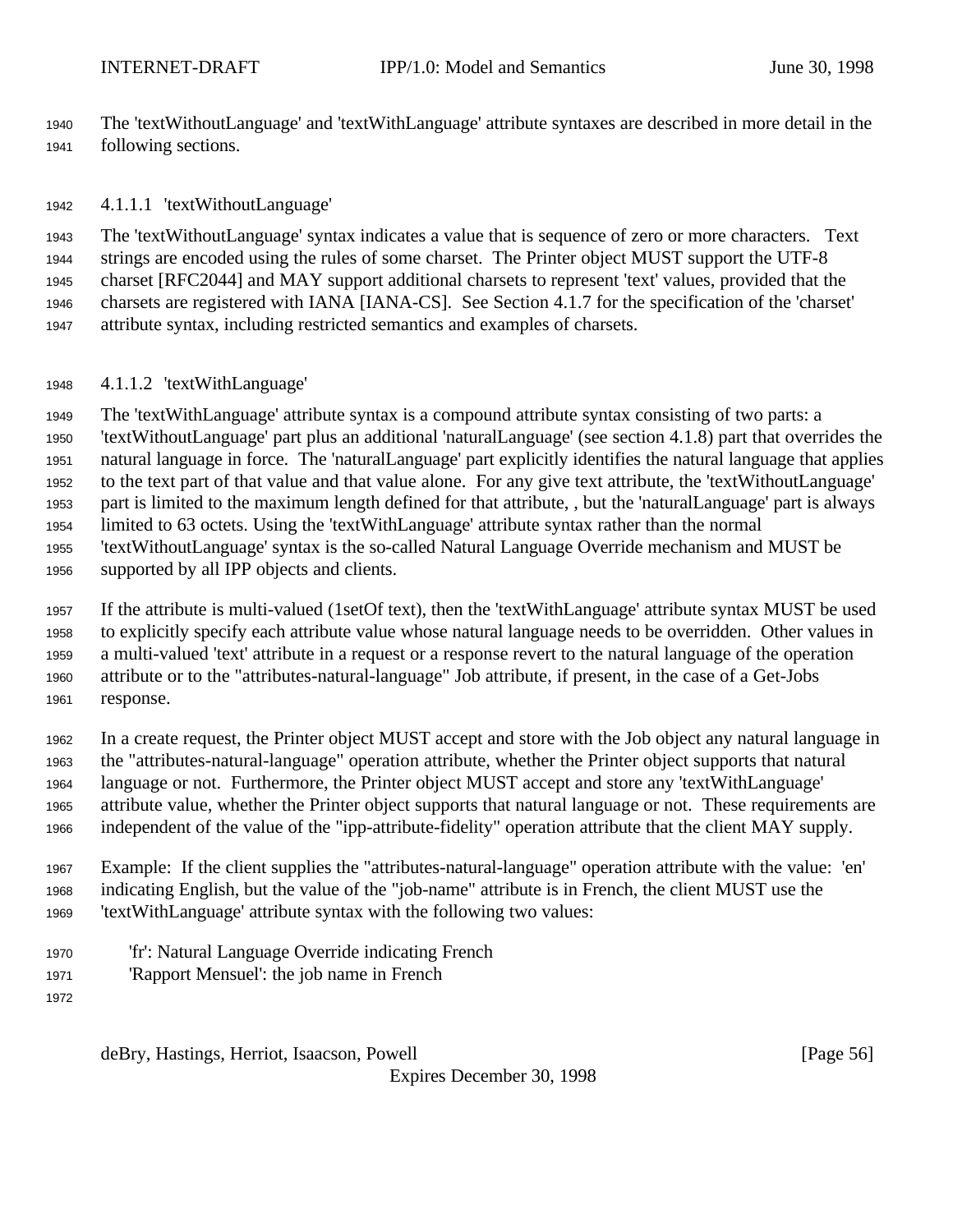- See the Protocol document [IPP-PRO] for a detailed example of the 'textWithLanguage' attribute syntax.
- 4.1.2 'name'

 This syntax type is used for user-friendly strings, such as a Printer name, that, for humans, are more meaningful than identifiers. Names are usually never translated from one natural language to another. The 'name' attribute syntax is essentially the same as 'text', including the REQUIRED support of UTF-8 except that the sequence of characters is limited so that its encoded form MUST NOT exceed 255 (MAX) octets.

- Also like 'text', 'name' is really an abbreviated notation for either 'nameWithoutLanguage' or
- 'nameWithLanguage'. That is, all IPP objects and clients MUST support both the
- 'nameWithoutLanguage' and 'nameWithLanguage' attribute syntaxes. However, in actual usage and
- protocol execution, objects and clients accept and return only one of the two syntax per attribute. The
- syntax 'name' never appears "on-the-wire".
- Note: Only the 'text' and 'name' attribute syntaxes permit the Natural Language Override mechanism.
- Some attributes are defined as 'type3 keyword | name'. These attributes support values that are either
- type3 keywords or names. This dual-syntax mechanism enables a site administrator to extend these
- attributes to legally include values that are locally defined by the site administrator. Such names are not registered with IANA.
- 4.1.2.1 'nameWithoutLanguage'
- The nameWithoutLanguage' syntax indicates a value that is sequence of zero or more characters so that its encoded form does not exceed MAX octets.
- 4.1.2.2 'nameWithLanguage'

 The 'nameWithLanguage' attribute syntax is a compound attribute syntax consisting of two parts: a 'nameWithoutLanguage' part plus an additional 'naturalLanguage' (see section 4.1.8) part that overrides the natural language in force. The 'naturalLanguage' part explicitly identifies the natural language that applies to that name value and that name value alone.

 The 'nameWithLanguage' attribute syntax behaves the same as the 'textWithLanguage' syntax. If a name is in a language that is different than the rest of the object or operation, then this 'nameWithLanguage' syntax is used rather than the generic 'nameWithoutLanguage' syntax.

deBry, Hastings, Herriot, Isaacson, Powell [Page 57]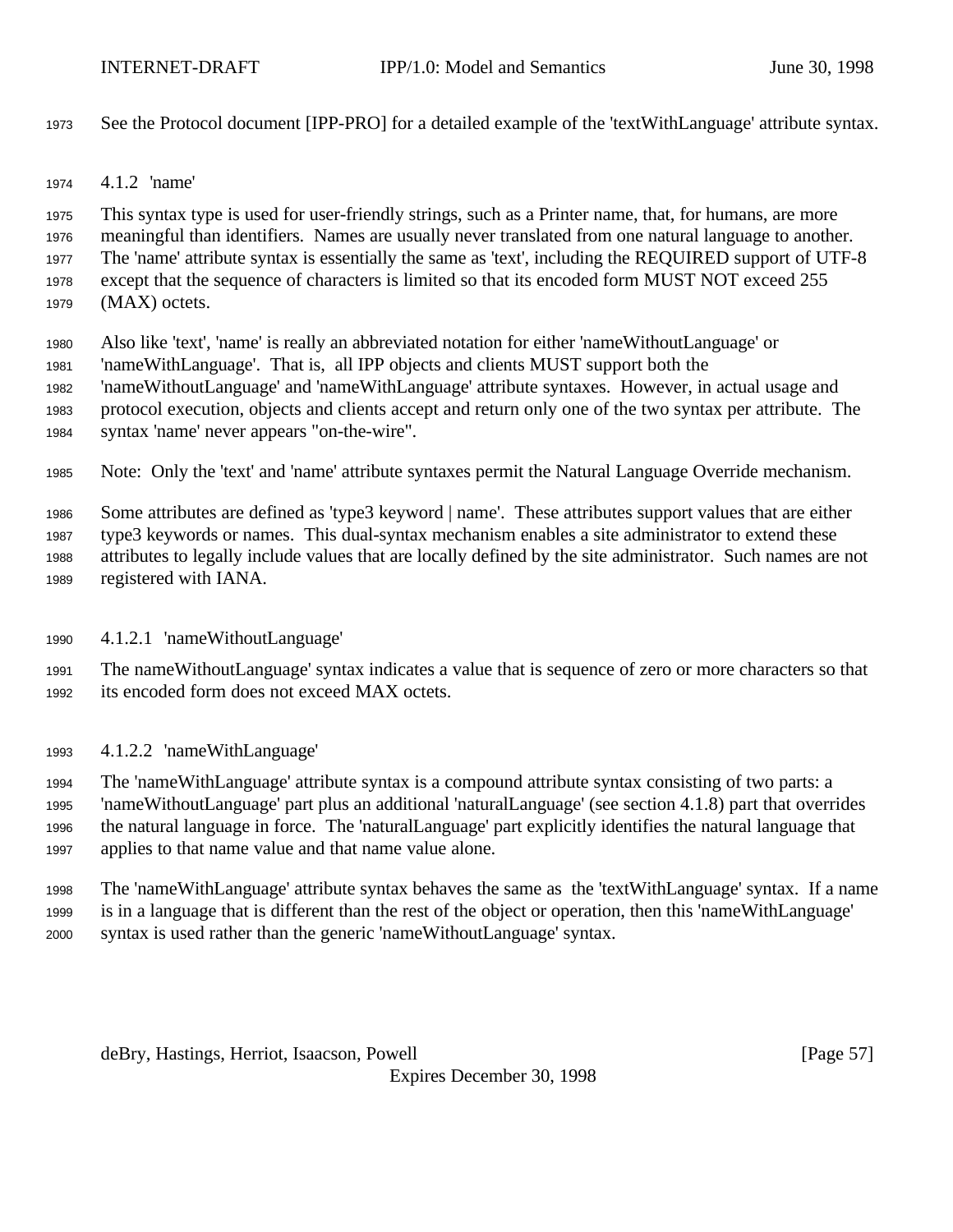Example: If the client supplies the "attributes-natural-language" operation attribute with the value: 'en' indicating English, but the "printer-name" attribute is in German, the client MUST use the

- 'nameWithLanguage' attribute syntax as follows:
- 'de': Natural Language Override indicating German
- 'Farbdrucker': the Printer name in German
- 
- 4.1.3 'keyword'

 The 'keyword' attribute syntax is a sequence of characters, length: 1 to 255, containing only the US- ASCII [ASCII] encoded values for lowercase letters ("a" - "z"), digits ("0" - "9"), hyphen ("-"), dot ("."), and underscore ("\_"). The first character MUST be a lowercase letter. Furthermore, keywords MUST be in U.S. English.

 This syntax type is used for enumerating semantic identifiers of entities in the abstract protocol, i.e., entities identified in this document. Keywords are used as attribute names or values of attributes. Unlike 'text' and 'name' attribute values, 'keyword' values MUST NOT use the Natural Language Override mechanism, since they MUST always be US-ASCII and U.S. English.

 Keywords are for use in the protocol. A user interface will likely provide a mapping between protocol keywords and displayable user-friendly words and phrases which are localized to the natural language of the user. While the keywords specified in this document MAY be displayed to users whose natural language is U.S. English, they MAY be mapped to other U.S. English words for U.S. English users, since the user interface is outside the scope of this document.

 In the definition for each attribute of this syntax type, the full set of defined keyword values for that attribute are listed.

 When a keyword is used to represent an attribute (its name), it MUST be unique within the full scope of all IPP objects and attributes. When a keyword is used to represent a value of an attribute, it MUST be unique just within the scope of that attribute. That is, the same keyword MUST NOT be used for two different values within the same attribute to mean two different semantic ideas. However, the same keyword MAY be used across two or more attributes, representing different semantic ideas for each attribute. Section 6.1 describes how the protocol can be extended with new keyword values. Examples of attribute name keywords:

- "job-name" "attributes-charset"
- 

 Note: This document uses "type1", "type2", and "type3" prefixes to the "keyword" basic syntax to indicate different levels of review for extensions (see section 6.1).

deBry, Hastings, Herriot, Isaacson, Powell [Page 58]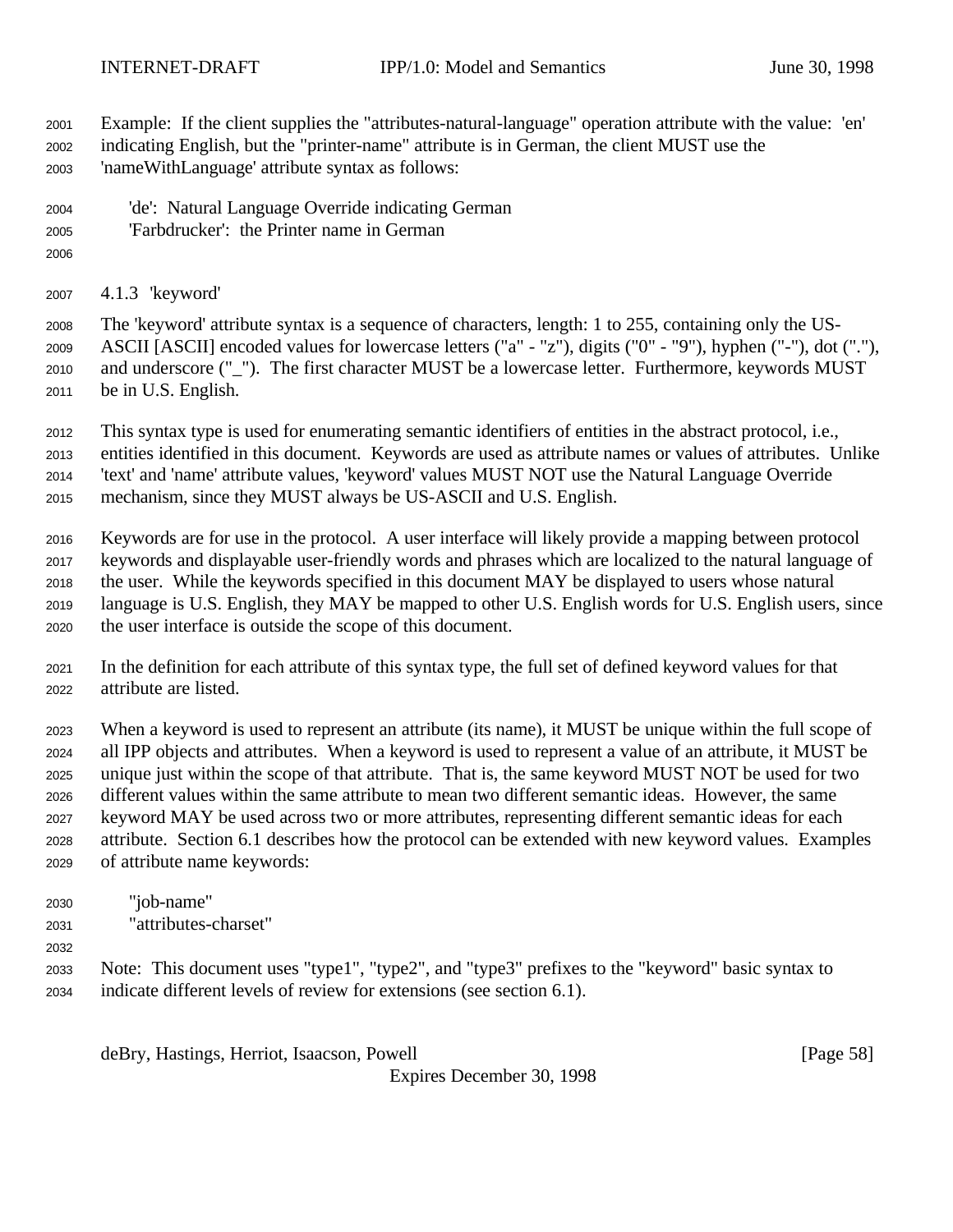4.1.4 'enum'

The 'enum' attribute syntax is an enumerated integer value that is in the range from 1 to 2\*\*31 - 1

 (MAX). Each value has an associated 'keyword' name. In the definition for each attribute of this syntax type, the full set of possible values for that attribute are listed. This syntax type is used for attributes for which there are enum values assigned by other standards, such as SNMP MIBs. A number of attribute enum values in this specification are also used for corresponding attributes in other standards [RFC1759]. This syntax type is not used for attributes to which the system administrator may assign values. Section 6.1 describes how the protocol can be extended with new enum values.

 Enum values are for use in the protocol. A user interface will provide a mapping between protocol enum values and displayable user-friendly words and phrases which are localized to the natural language of the user. While the enum symbols specified in this document MAY be displayed to users whose natural language is U.S. English, they MAY be mapped to other U.S. English words for U.S. English users, since the user interface is outside the scope of this document.

 Note: SNMP MIBs use '2' for 'unknown' which corresponds to the IPP "out-of-band" value 'unknown'. See the description of the "out-of-band" values at the beginning of Section 4.1. Therefore, attributes of type 'enum' start at '3'.

 Note: This document uses "type1", "type2", and "type3" prefixes to the "enum" basic syntax to indicate different levels of review for extensions (see section 6.1).

4.1.5 'uri'

 The 'uri' attribute syntax is any valid Uniform Resource Identifier or URI [RFC1630]. Most often, URIs are simply Uniform Resource Locators or URLs [RFC1738] [RFC1808]. The maximum length of URIs used within IPP is 1023 octets. Although most other IPP syntax types allow for only lower-cased values, this syntax type allows for mixed-case values. The URI and URL standards allow for mixed-case values that are case-sensitive.

4.1.6 'uriScheme'

 The 'uriScheme' attribute syntax is a sequence of characters representing a URI scheme according to RFC 1738 [RFC1738]. Though RFC 1736 requires that the values be case-insensitive, IPP requires all lower case to simplify comparing by IPP clients and Printer objects. Standard values for this syntax type are the following keywords:

- 'http': for HTTP schemed URIs (e.g., "http:…")
- 'https': for use with HTTPS schemed URIs (e.g., "https:...") (not on standards track)
- 'ftp': for FTP schemed URIs (e.g., "ftp:...")

deBry, Hastings, Herriot, Isaacson, Powell [Page 59]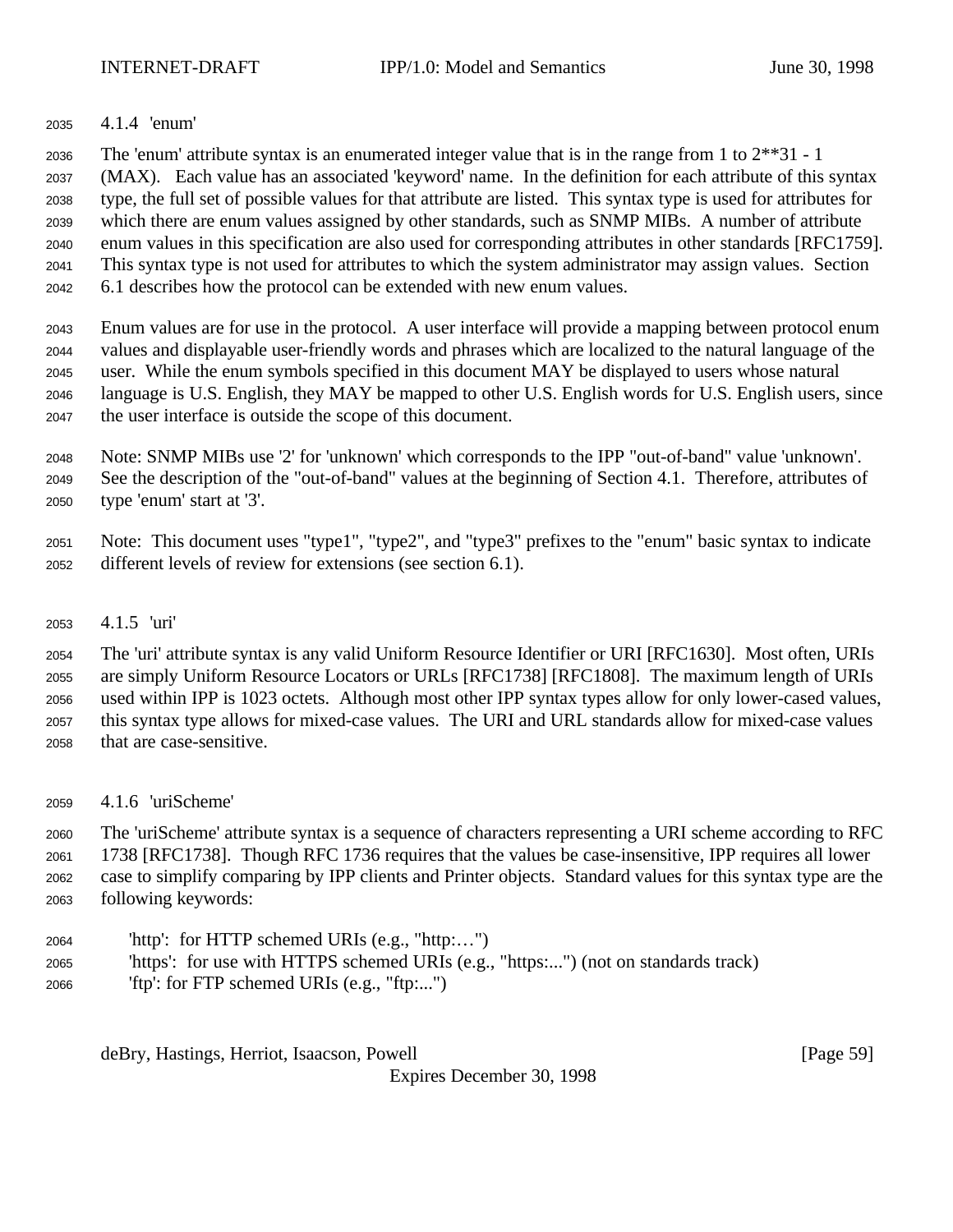- 'mailto': for SMTP schemed URIs (e.g., "mailto:...")
- 'file': for file schemed URIs (e.g., "file:...")
- 

 A Printer object MAY support any URI scheme that has been registered with IANA [IANA-MT]. The maximum length of URI schemes used within IPP is 63 octets.

4.1.7 'charset'

 The 'charset' attribute syntax is a standard identifier for a charset. A charset is a coded character set and encoding scheme. Charsets are used for labeling certain document contents and 'text' and 'name' attribute values. The syntax and semantics of this attribute syntax are specified in RFC 2046 [RFC2046] and contained in the IANA character-set Registry [IANA-CS] according to the IANA procedures [RFC2278]. Though RFC 2046 requires that the values be case-insensitive US-ASCII, IPP requires all lower case to simplify comparing by IPP clients and Printer objects. When a character-set in the IANA registry has more than one name (alias), the name labeled as "(preferred MIME name)", if present, MUST be used.

- The maximum length of charset values used within IPP is 63 octets.
- Some examples are:
- 'utf-8': ISO 10646 Universal Multiple-Octet Coded Character Set (UCS) represented as the UTF-8 [RFC2279] transfer encoding scheme in which US-ASCII is a subset charset. 'us-ascii': 7-bit American Standard Code for Information Interchange (ASCII), ANSI X3.4-1986 [ASCII]. That standard defines US-ASCII, but RFC 2045 [46] eliminates most of the control
- characters from conformant usage in MIME and IPP.
- 'iso-8859-1': 8-bit One-Byte Coded Character Set, Latin Alphabet Nr 1 [ISO8859-1]. That standard defines a coded character set that is used by Latin languages in the Western Hemisphere and Western Europe. US-ASCII is a subset charset.
- 'iso-10646-ucs-2': ISO 10646 Universal Multiple-Octet Coded Character Set (UCS) represented as two octets (UCS-2), with the high order octet of each pair coming first (so-called Big Endian integer).
- Some attribute descriptions MAY place additional requirements on charset values that may be used, such as REQUIRED values that MUST be supported or additional restrictions, such as requiring that the

charset have US-ASCII as a subset charset.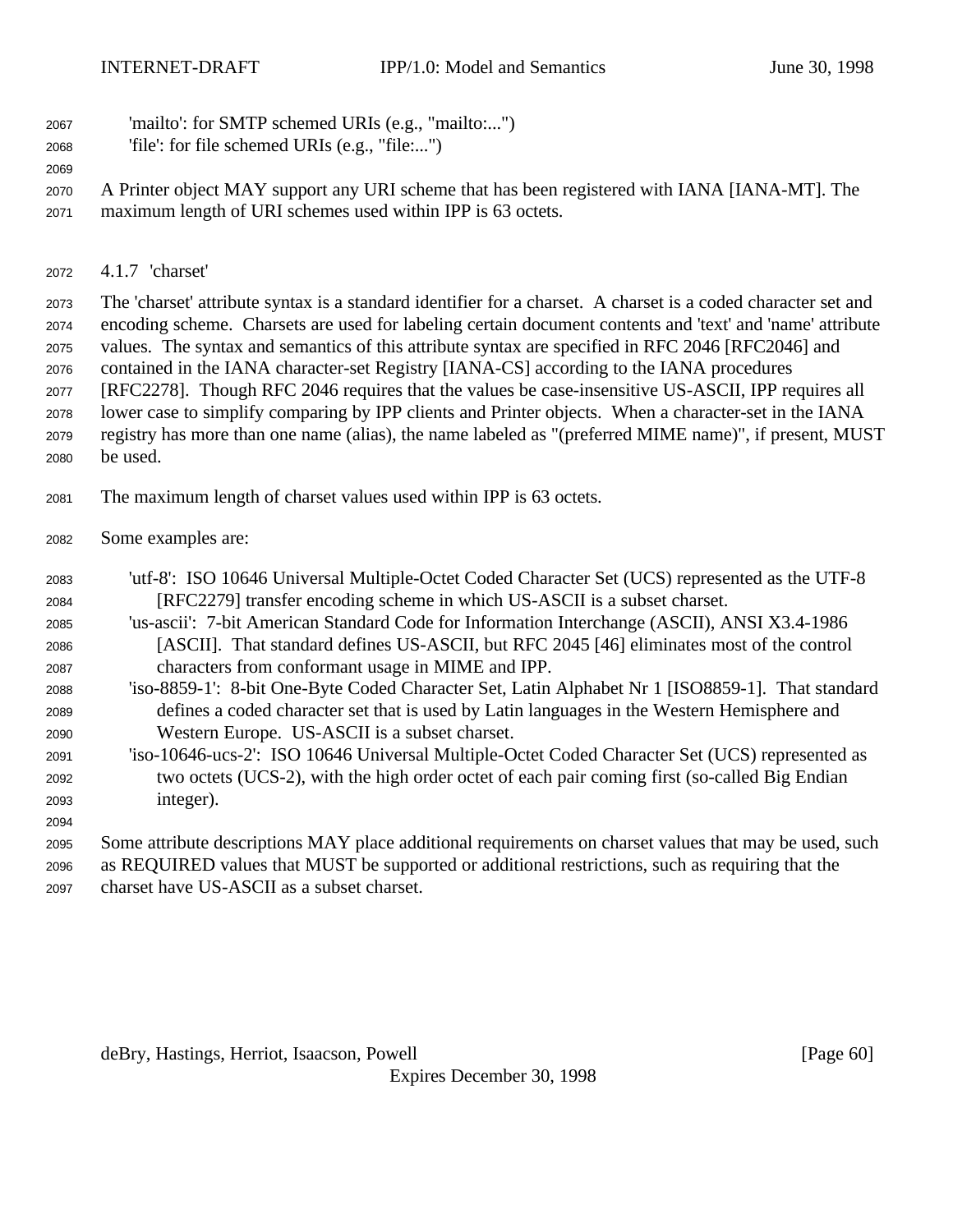4.1.8 'naturalLanguage'

 The 'naturalLanguage' attribute syntax is a standard identifier for a natural language and optionally a country. The values for this syntax type are defined by RFC 1766 [RFC1766]. Though RFC 1766 requires that the values be case-insensitive US-ASCII, IPP requires all lower case to simplify comparing by IPP clients and Printer objects. Examples include:

- 'en': for English 'en-us': for US English
- 'fr': for French
- 'de': for German
- 
- 

The maximum length of naturalLanguage values used within IPP is 63 octets.

4.1.9 'mimeMediaType'

The 'mimeMediaType' attribute syntax is the Internet Media Type (sometimes called MIME type) as

defined by RFC 2046 [RFC2046] and registered according to the procedures of RFC 2048 [RFC2048]

for identifying a document format. The value MAY include a charset parameter, depending on the

specification of the Media Type in the IANA Registry [IANA-MT]. Although most other IPP syntax

 types allow for only lower-cased values, this syntax type allows for mixed-case values which are case-insensitive.

- Examples are:
- 'text/html': An HTML document
- 'text/plain': A plain text document in US-ASCII (RFC 2046 indicates that in the absence of the charset parameter MUST mean US-ASCII rather than simply unspecified) [RFC2046].
- 'text/plain; charset=US-ASCII': A plain text document in US-ASCII [52, 56].
- 'text/plain; charset=ISO-8859-1': A plain text document in ISO 8859-1 (Latin 1) [ISO8859-1].
- 'text/plain; charset=utf-8': A plain text document in ISO 10646 represented as UTF-8 [RFC2044]
- 'text/plain, charset=iso-10646-ucs-2': A plain text document in ISO 10646 represented in two octets (UCS-2) [ISO10646-1]
- 'application/postscript': A PostScript document [RFC2046]
- 'application/vnd.hp-PCL': A PCL document [IANA-MT] (charset escape sequence embedded in the document data)
- 'application/octet-stream': Auto-sense see below
- One special type is 'application/octet-stream'. If the Printer object supports this value, the Printer object
- MUST be capable of auto-sensing the format of the document data. If the Printer object's default value
- attribute "document-format-default" is set to 'application/octet-stream', the Printer object not only

deBry, Hastings, Herriot, Isaacson, Powell [Page 61]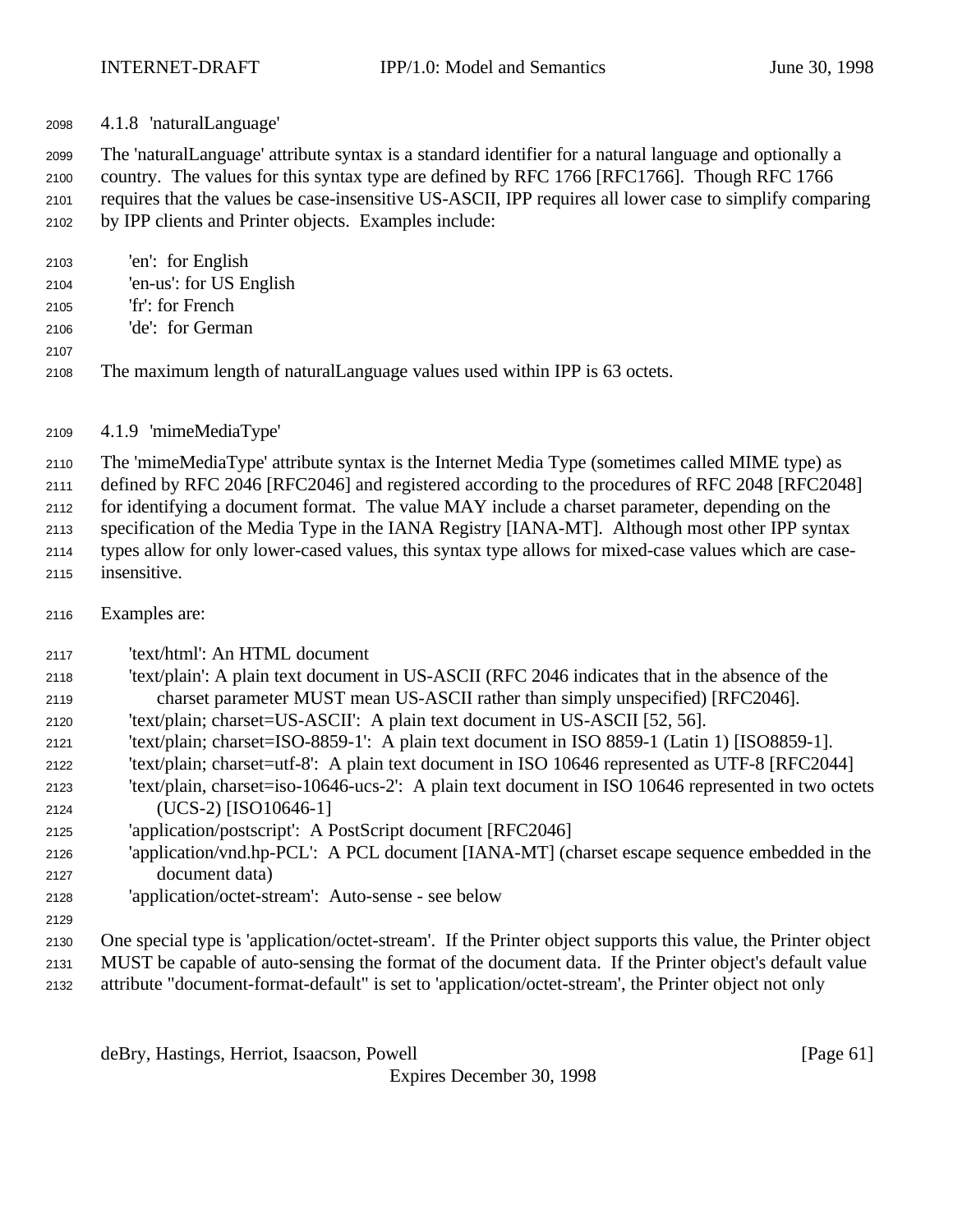supports auto-sensing of the document format, but will depend on the result of applying its auto-sensing when the client does not supply the "document-format" attribute. If the client supplies a document format value, the Printer MUST rely on the supplied attribute, rather than trust its auto-sensing algorithm. To summarize:

- 1. If the client does not supply a document format value, the Printer MUST rely on its default value setting (which may be 'application/octet-stream' indicating an auto-sensing mechanism).
- 2. If the client supplies a value other than 'application/octet-stream', the client is supplying valid information about the format of the document data and the Printer object MUST trust the client supplied value more than the outcome of applying an automatic format detection mechanism. For example, the client may be requesting the printing of a PostScript file as a 'text/plain' document. The Printer object MUST print a text representation of the PostScript commands rather than interpret the stream of PostScript commands and print the result.
- 3. If the client supplies a value of 'application/octet-stream', the client is indicating that the Printer object MUST use its auto-sensing mechanism on the client supplied document data whether auto-sensing is the Printer object's default or not.
- 

 Note: Since the auto-sensing algorithm is probabilistic, if the client requests both auto-sensing ("document-format" set to 'application/octet-stream') and true fidelity ("ipp-attribute-fidelity" set to

'true'), the Printer object might not be able to guarantee exactly what the end user intended (the auto-

 sensing algorithm might mistake one document format for another ), but it is able to guarantee that its auto-sensing mechanism be used.

The maximum length of a 'mimeMediaType' value in IPP is 255 octets.

4.1.10 'octetString'

The 'octetString' attribute syntax is a sequence of octets encoded in a maximum of 1023 octets which is

 indicated in sub-section headers using the notation: octetString(MAX). This syntax type is used for opaque data.

- 4.1.11 'boolean'
- The 'boolean' attribute syntax is similar to an enum with only two values: 'true' and 'false'.
- 4.1.12 'integer'
- 2162 The 'integer' attribute syntax is an integer value that is in the range from  $-2**31$  (MIN) to  $2**31 1$
- (MAX). Each individual attribute may specify the range constraint explicitly in sub-section headers if the range is different from the full range of possible integer values. For example: job-priority

deBry, Hastings, Herriot, Isaacson, Powell [Page 62]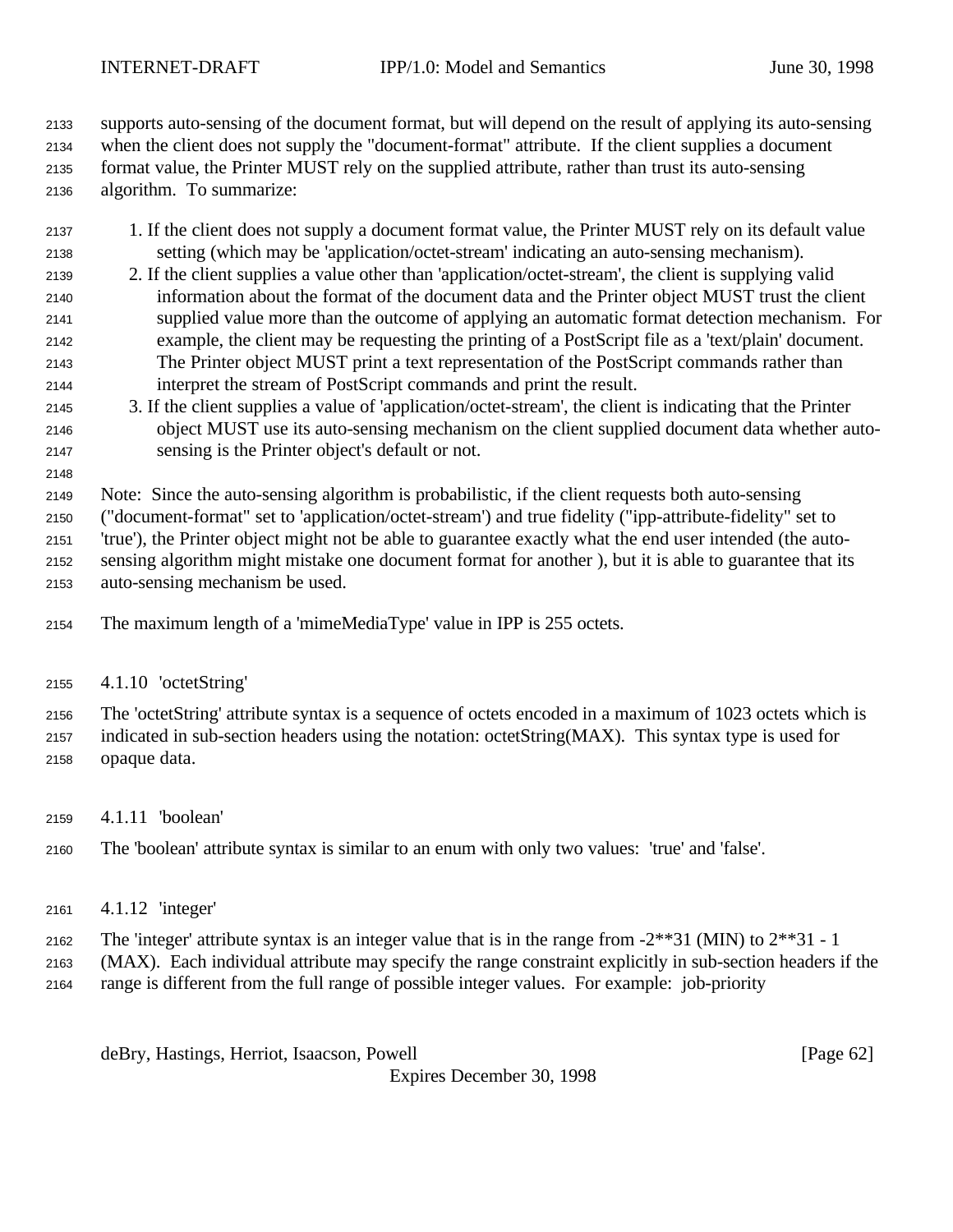(integer(1:100)) for the "job-priority" attribute. However, the enforcement of that additional constraint is up to the IPP objects, not the protocol.

#### 4.1.13 'rangeOfInteger'

 The 'rangeOfInteger' attribute syntax is an ordered pair of integers that defines an inclusive range of integer values. The first integer specifies the lower bound and the second specifies the upper bound. If a range constraint is specified in the header description for an attribute in this document whose attribute 2171 syntax is 'rangeOfInteger' (i.e., 'X:Y' indicating X as a minimum value and Y as a maximum value), then the constraint applies to both integers.

#### 4.1.14 'dateTime'

 The 'dateTime' attribute syntax is a standard, fixed length, 11 octet representation of the "DateAndTime" syntax as defined in RFC 1903 [RFC1903]. RFC 1903 also identifies an 8 octet representation of a

"DateAndTime" value, but IPP objects MUST use the 11 octet representation. A user interface will

provide a mapping between protocol dateTime values and displayable user-friendly words or presentation

values and phrases which are localized to the natural language and date format of the user.

### 4.1.15 'resolution'

 The 'resolution' attribute syntax specifies a two-dimensional resolution in the indicated units. It consists of 3 integers: a cross feed direction resolution (positive integer value), a feed direction resolution (positive integer value), and a units value. The semantics of these three components are taken from the

 Printer MIB [RFC1759] suggested values. That is, the cross feed direction component resolution component is the same as the prtMarkerAddressabilityXFeedDir object in the Printer MIB, the feed direction component resolution component is the same as the prtMarkerAddressabilityFeedDir in the Printer MIB, and the units component is the same as the prtMarkerAddressabilityUnit object in the

- Printer MIB (namely, '3' indicates dots per inch and '4' indicates dots per centimeter). All three values MUST be present even if the first two values are the same. Example: '300', '600', '3' indicates a 300 dpi
- cross-feed direction resolution, a 600 dpi feed direction resolution, since a '3' indicates dots per inch
- (dpi).

### 4.1.16 '1setOf X'

 The '1setOf X' attribute syntax is 1 or more values of attribute syntax type X. This syntax type is used for multi-valued attributes. The syntax type is called '1setOf' rather than just 'setOf' as a reminder that the set of values MUST NOT be empty (i.e., a set of size 0). Sets are normally unordered. However each attribute description of this type may specify that the values MUST be in a certain order for that attribute.

deBry, Hastings, Herriot, Isaacson, Powell [Page 63]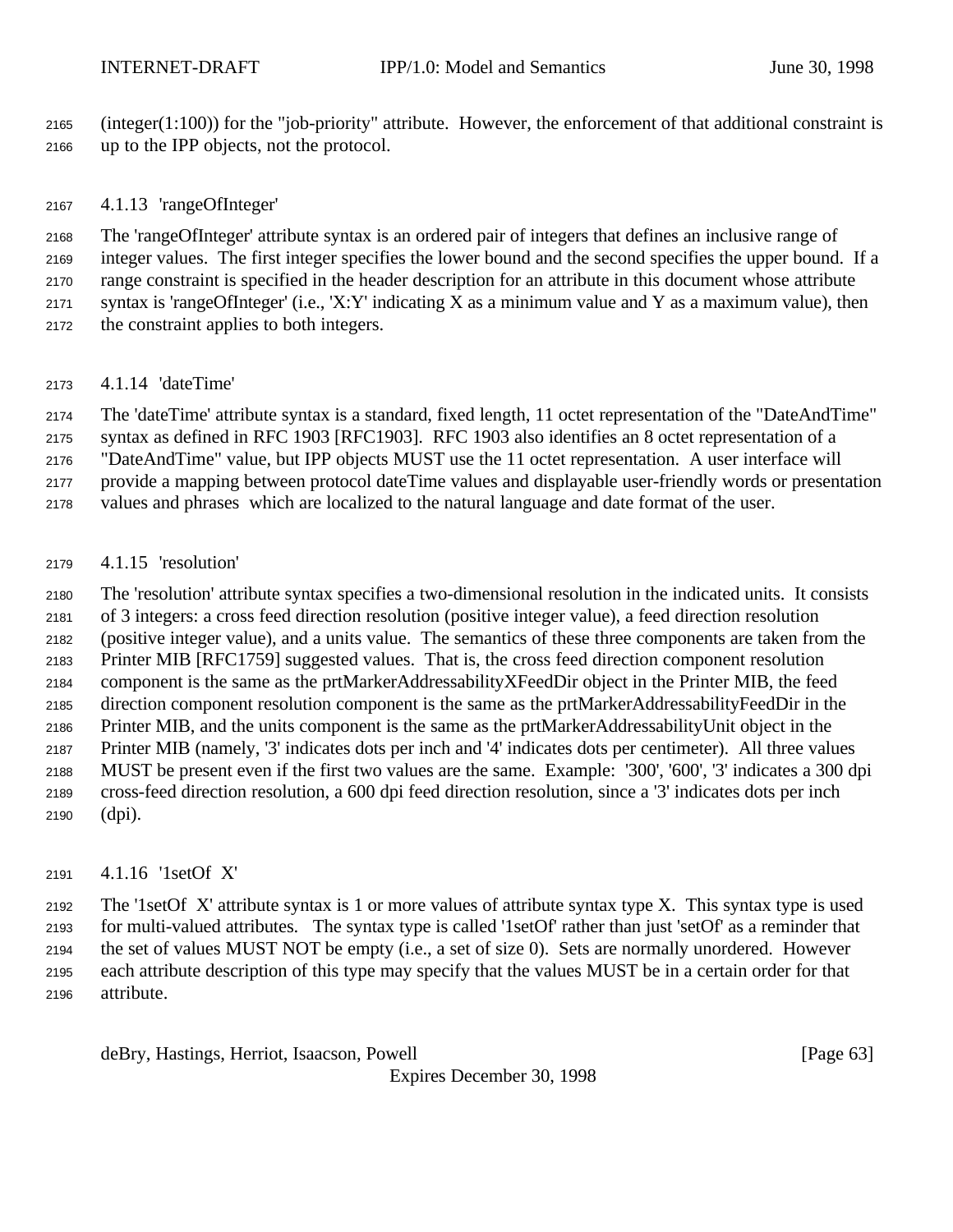4.2 Job Template Attributes

 Job Template attributes describe job processing behavior. Support for Job Template attributes by a Printer object is OPTIONAL (see section 13.2.3 for a description of support for OPTIONAL attributes). Also, clients OPTIONALLY supply Job Template attributes in create requests.

- Job Template attributes conform to the following rules. For each Job Template attribute called "xxx":
- 1. If the Printer object supports "xxx" then it MUST support both a "xxx-default" attribute (unless there is a "No" in the table below) and a "xxx-supported" attribute. If the Printer object doesn't support "xxx", then it MUST support neither an "xxx-default" attribute nor an "xxx-supported" attribute, and it MUST treat an attribute "xxx" supplied by a client as unsupported. An attribute "xxx" may be supported for some document formats and not supported for other document formats. For example, it is expected that a Printer object would only support "orientation- requested" for some document formats (such as 'text/plain' or 'text/html') but not others (such as 'application/postscript').
- 2. "xxx" is OPTIONALLY supplied by the client in a create request. If "xxx" is supplied, the client is indicating a desired job processing behavior for this Job. When "xxx" is not supplied, the client is indicating that the Printer object apply its default job processing behavior at job processing time if the document content does not contain an embedded instruction indicating an xxx-related behavior.
- Note: Since an administrator MAY change the default value attribute after a Job object has been submitted but before it has been processed, the default value used by the Printer object at job processing time may be different that the default value in effect at job submission time.
- 3. The "xxx-supported" attribute is a Printer object attribute that describes which job processing behaviors are supported by that Printer object. A client can query the Printer object to find out what xxx-related behaviors are supported by inspecting the returned values of the "xxx-supported" attribute.
- Note: The "xxx" in each "xxx-supported" attribute name is singular, even though an "xxx- supported" attribute usually has more than one value, such as "job-sheet-supported", unless the "xxx" Job Template attribute is plural, such as "finishings" or "sides". In such cases the "xxx-supported" attribute names are: "finishings-supported" and "sides-supported".
- 4. The "xxx-default" default value attribute describes what will be done at job processing time when no other job processing information is supplied by the client (either explicitly as an IPP attribute in the create request or implicitly as an embedded instruction within the document data).

deBry, Hastings, Herriot, Isaacson, Powell **compared and Contract and Contract Contract Contract Contract Contract Contract Contract Contract Contract Contract Contract Contract Contract Contract Contract Contract Contract**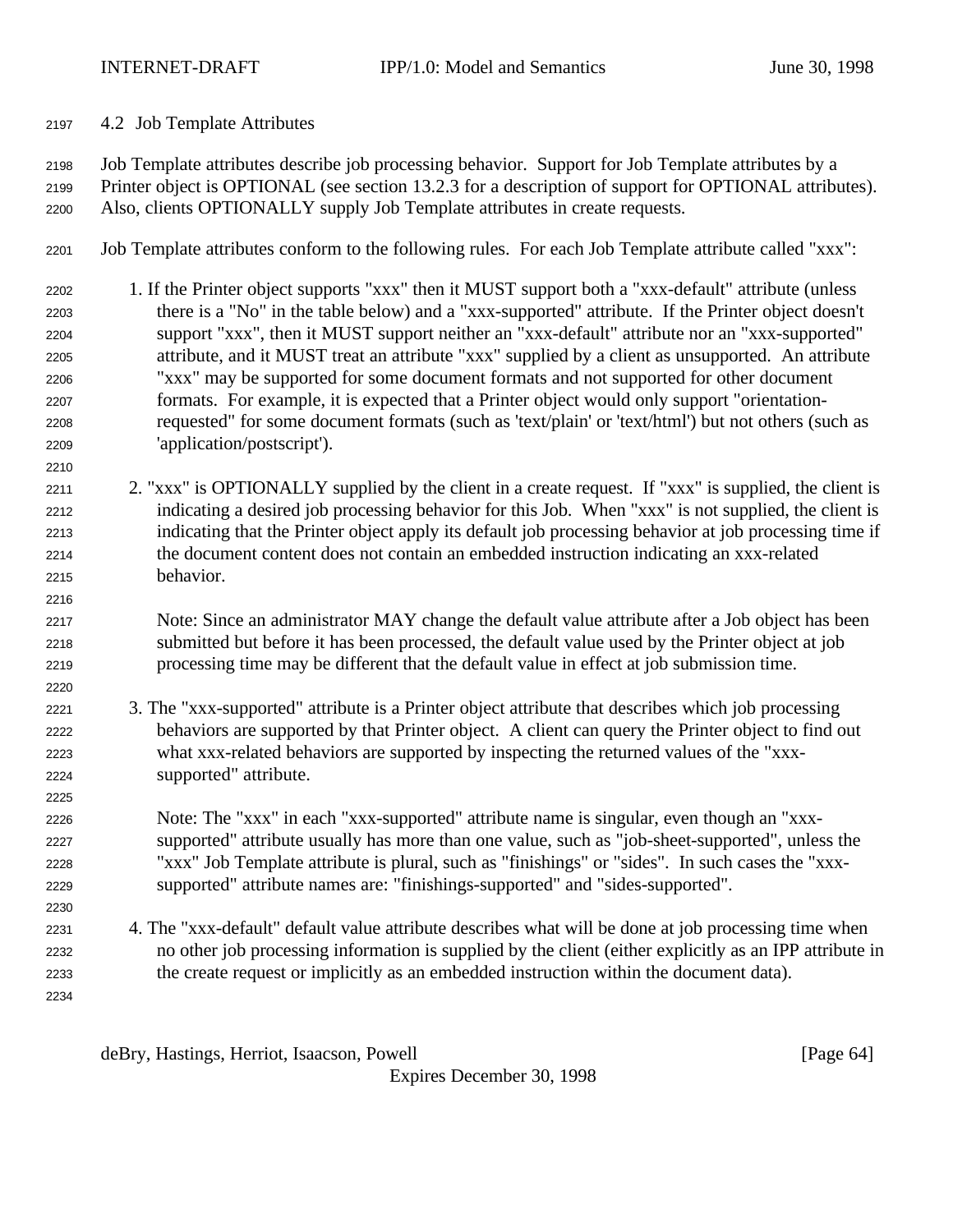If an application wishes to present an end user with a list of supported values from which to choose, the application SHOULD query the Printer object for its supported value attributes. The application SHOULD also query the default value attributes. If the application then limits selectable values to only those value that are supported, the application can guarantee that the values supplied by the client in the create request all fall within the set of supported values at the Printer. When querying the Printer, the client MAY enumerate each attribute by name in the Get-Printer-Attributes Request, or the client MAY just name the "job-template" group in order to get the complete set of supported attributes (both supported and default attributes).

 The "finishings" attribute is an example of a Job Template attribute. It can take on a set of values such as 'staple', 'punch', and/or 'cover'. A client can query the Printer object for the "finishings-supported" attribute and the "finishings-default" attribute. The supported attribute contains a set of supported values. The default value attribute contains the finishing value(s) that will be used for a new Job if the client does not supply a "finishings" attribute in the create request and the document data does not contain any corresponding finishing instructions. If the client does supply the "finishings" attribute in the create request, the IPP object validates the value or values to make sure that they are a subset of the supported values identified in the Printer object's "finishings-supported" attribute. See section 3.2.1.2.

 The table below summarizes the names and relationships for all Job Template attributes. The first column of the table (labeled "Job Attribute") shows the name and syntax for each Job Template attribute in the Job object. These are the attributes that can optionally be supplied by the client in a create request. The last two columns (labeled "Printer: Default Value Attribute" and "Printer: Supported Values Attribute") shows the name and syntax for each Job Template attribute in the Printer object (the default value attribute and the supported values attribute). A "No" in the table means the Printer MUST NOT support the attribute (that is, the attribute is simply not applicable). For brevity in the table, the 'text' and 'name' entries do not show the maximum length for each attribute.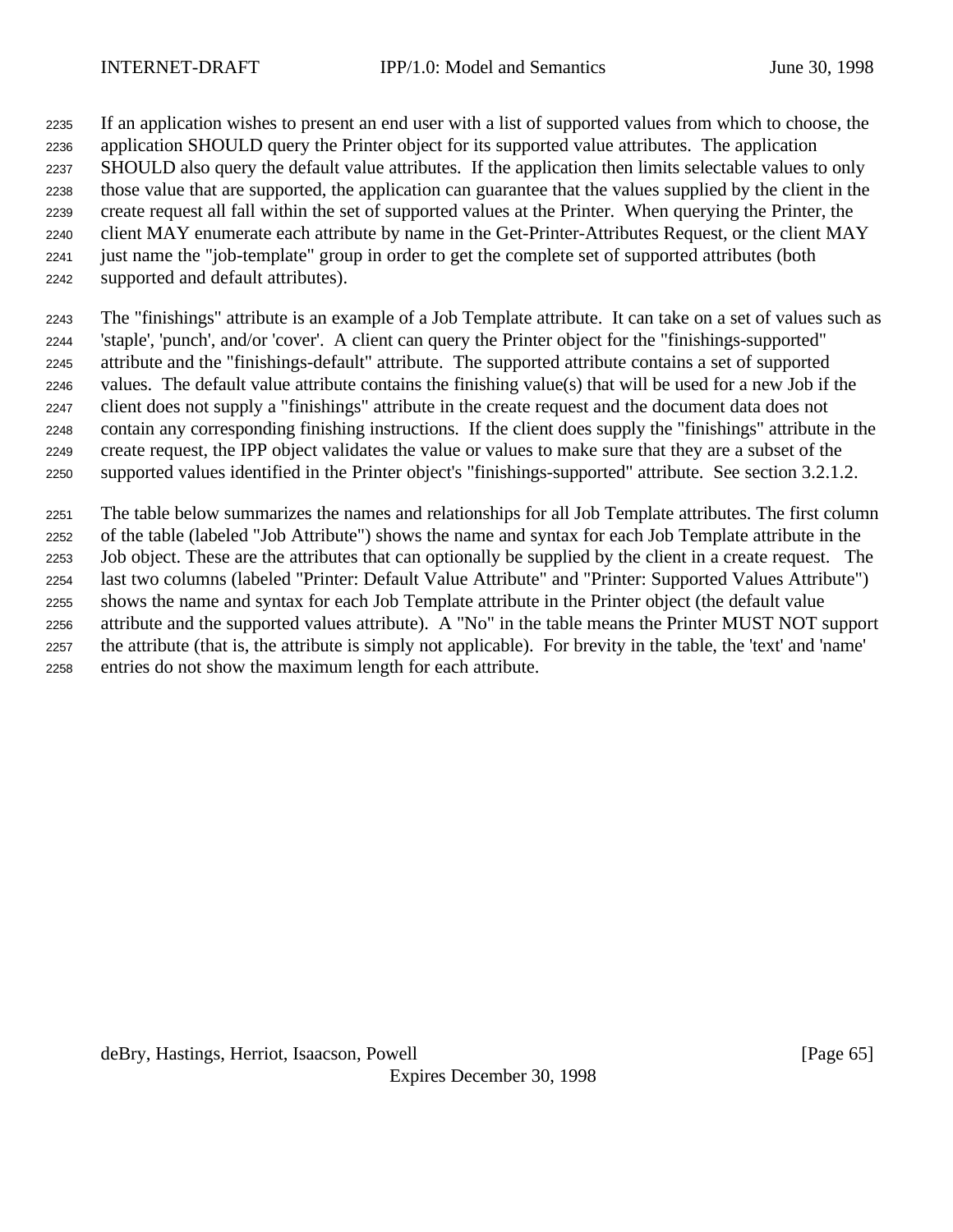| 2259                                         |                                                         |                                                                          |                                                                                    |
|----------------------------------------------|---------------------------------------------------------|--------------------------------------------------------------------------|------------------------------------------------------------------------------------|
| 2260<br>2261<br>2262                         | Job Attribute                                           | Printer: Default Value<br>Attribute                                      | Printer: Supported<br>Values Attribute                                             |
| 2263<br>2264<br>2265                         | job-priority<br>(integer 1:100)                         | job-priority-default<br>(integer 1:100)                                  | job-priority-supported<br>(integer 1:100)                                          |
| 2266<br>2267<br>2268<br>2269                 | job-hold-until<br>(type3 keyword<br>name)               | job-hold-until-<br>default<br>(type3 keyword<br>name)                    | job-hold-until-<br>supported<br>(1setOf<br>type3 keyword<br>name)                  |
| 2270<br>2271<br>2272<br>2273<br>2274         | job-sheets<br>(type3 keyword<br>name)                   | job-sheets-default<br>(type3 keyword<br>name)                            | job-sheets-supported<br>(1setOf<br>type3 keyword<br>name)                          |
| 2275<br>2276<br>2277<br>2278                 | multiple-document-<br>handling<br>(type2 keyword)       | multiple-document-<br>handling-default<br>(type2 keyword)                | multiple-document-<br>handling-supported<br>(1setOf type2 keyword)                 |
| 2279<br>2280<br>2281                         | copies<br>(integer (1:MAX))                             | copies-default<br>(integer (1:MAX))                                      | copies-supported<br>(rangeOfInteger<br>$(1:MAX)$ )                                 |
| 2282<br>2283<br>2284                         | finishings                                              | finishings-default<br>(1setOf type2 enum) (1setOf type2 enum)            | finishings-supported<br>(1setOf type2 enum)                                        |
| 2285<br>2286<br>2287<br>2288<br>2289         | page-ranges<br>(1setOf<br>rangeOfInteger<br>$(1:MAX)$ ) | No                                                                       | page-ranges-<br>supported (boolean)                                                |
| 2290<br>2291<br>2292                         | sides<br>(type2 keyword)                                | sides-default<br>(type2 keyword)                                         | sides-supported<br>(1setOf type2 keyword)                                          |
| 2293<br>2294<br>2295<br>2296<br>2297<br>2298 | number-up<br>(integer (1:MAX))                          | number-up-default<br>(integer (1:MAX))                                   | number-up-supported<br>(1setOf integer<br>(1:MAX)<br>rangeOfInteger<br>$(1:MAX)$ ) |
| 2299<br>2300<br>2301<br>2302<br>2303         | orientation-<br>requested<br>(type2 enum)               | orientation-requested- orientation-requested-<br>default<br>(type2 enum) | supported<br>(1setOf type2 enum)                                                   |

deBry, Hastings, Herriot, Isaacson, Powell [Page 66]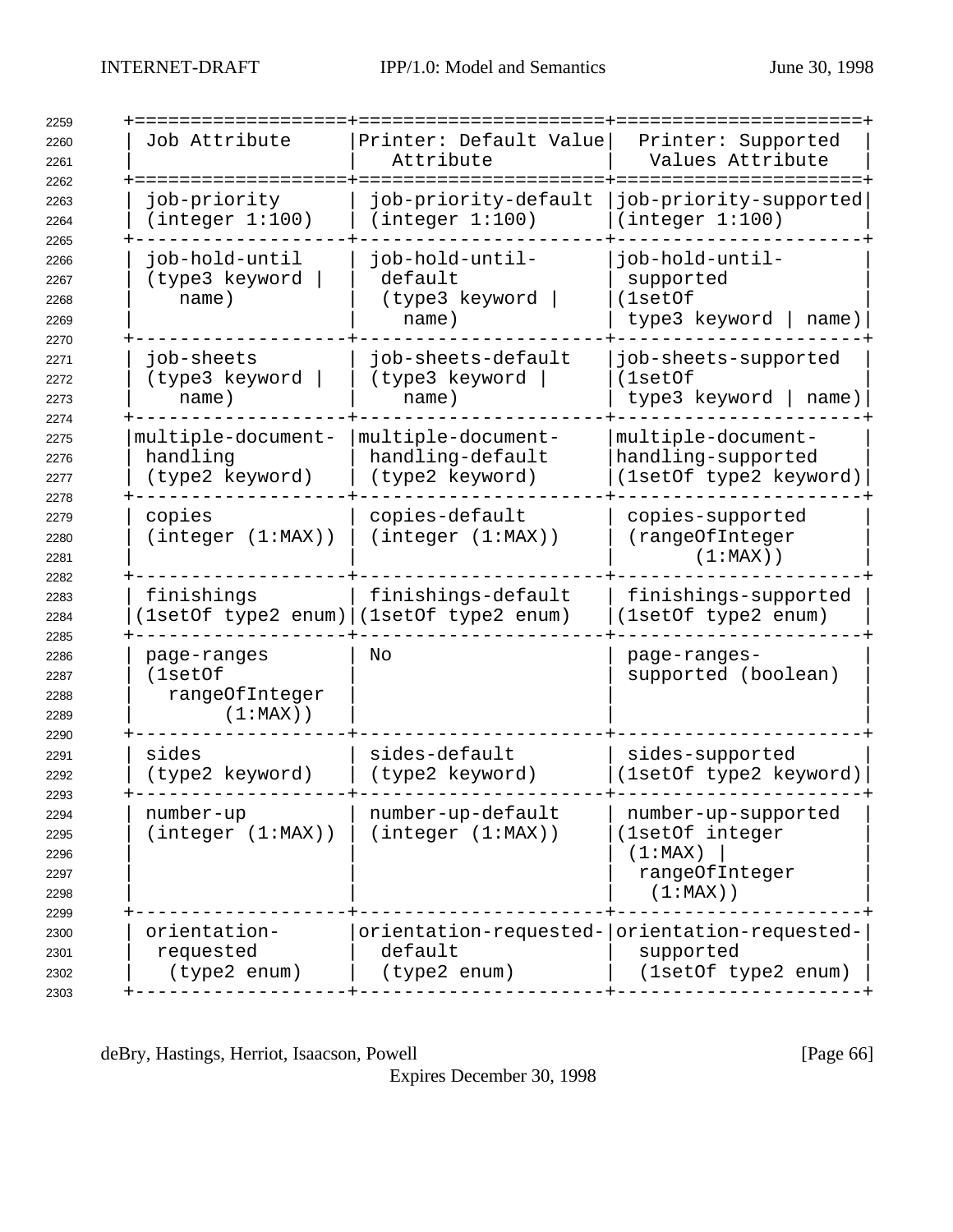| 2304<br>2305 | media<br>(type3 keyword | media-default<br>(type3 keyword | media-supported<br>1setOf) |
|--------------|-------------------------|---------------------------------|----------------------------|
| 2306         | name)                   | name)                           | type3 keyword<br>name)     |
| 2307         |                         |                                 |                            |
| 2308         |                         |                                 | media-ready                |
| 2309         |                         |                                 | (lsetOf                    |
| 2310         |                         |                                 | type3 keyword<br>name)     |
| 2311         |                         |                                 |                            |
| 2312         | printer-resolution      | printer-resolution-             | printer-resolution-        |
| 2313         | (resolution)            | default                         | supported                  |
| 2314         |                         | (resolution)                    | (1setOf resolution)        |
| 2315         |                         |                                 |                            |
| 2316         | print-quality           | print-quality-default           | print-quality-             |
| 2317         | (type2 enum)            | (type2 enum)                    | supported                  |
| 2318         |                         |                                 | (1setOf type2 enum)        |
| 2319         |                         |                                 |                            |
| 2320         |                         |                                 |                            |

2322  $4.2.1$  job-priority (integer $(1:100)$ )

 This attribute specifies a priority for scheduling the Job. A higher value specifies a higher priority. The value 1 indicates the lowest possible priority. The value 100 indicates the highest possible priority. Among those jobs that are ready to print, a Printer MUST print all jobs with a priority value of n before printing those with a priority value of n-1 for all n.

 If the Printer object supports this attribute, it MUST always support the full range from 1 to 100. No administrative restrictions are permitted. This way an end-user can always make full use of the entire range with any Printer object. If privileged jobs are implemented outside IPP/1.0, they MUST have priorities higher than 100, rather than restricting the range available to end-users.

 If the client does not supply this attribute and this attribute is supported by the Printer object, the Printer object MUST use the value of the Printer object's "job-priority-default" at job submission time (unlike most Job Template attributes that are used if necessary at job processing time).

 The syntax for the "job-priority-supported" is also integer(1:100). This single integer value indicates the number of priority levels supported. The Printer object MUST take the value supplied by the client and map it to the closest integer in a sequence of n integers values that are evenly distributed over the range from 1 to 100 using the formula:

- roundToNearestInt( $(100x+50)/n$ )
- where n is the value of "job-priority-supported" and x ranges from 0 through n-1.

deBry, Hastings, Herriot, Isaacson, Powell **Example 20** (Page 67)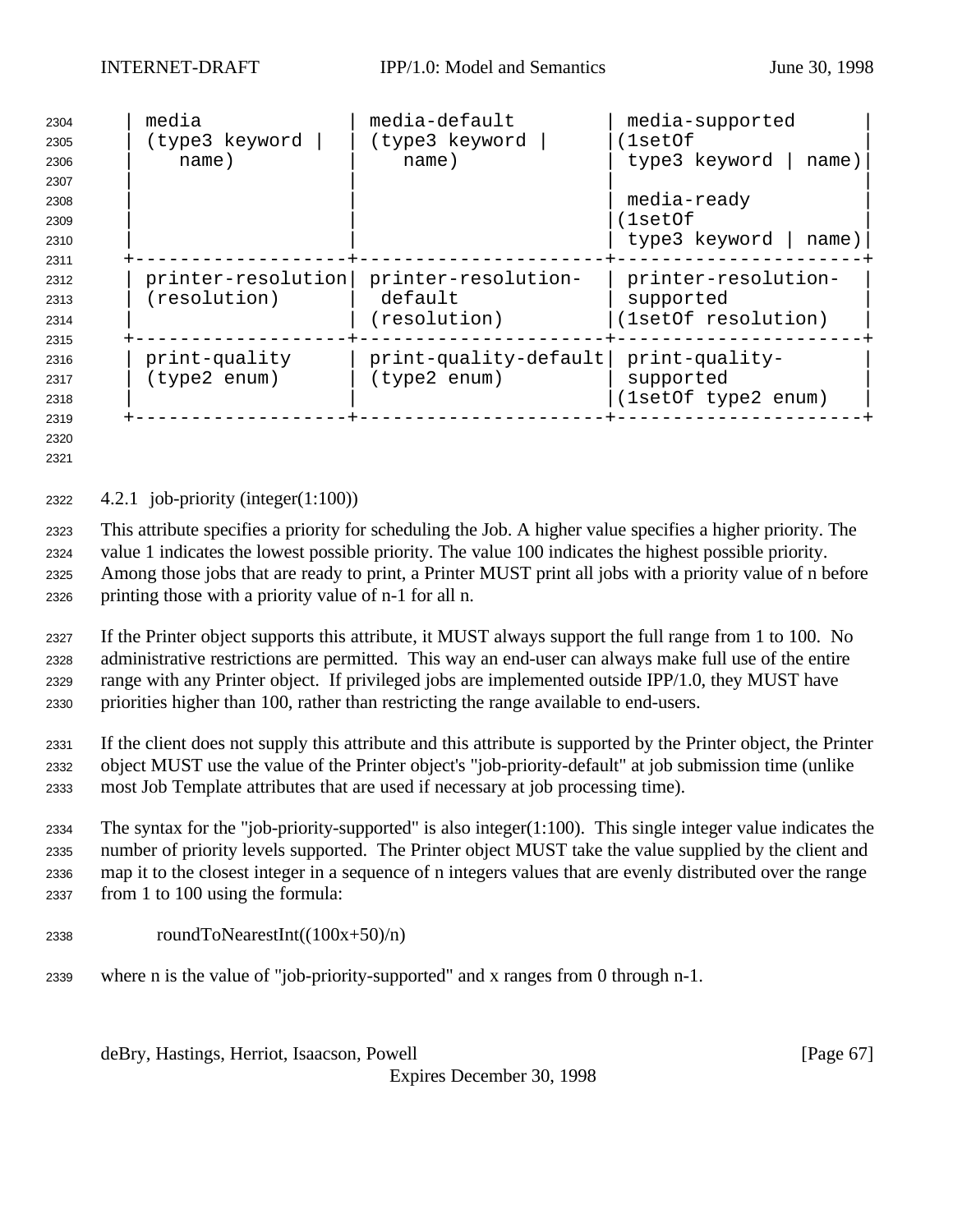- 2340 For example, if n=1 the sequence of values is 50; if n=2, the sequence of values is: 25 and 75; if n = 3, 2341 the sequence of values is: 17, 50 and 83; if  $n = 10$ , the sequence of values is: 5, 15, 25, 35, 45, 55, 65, 2342 75, 85, and 95; if  $n = 100$ , the sequence of values is: 1, 2, 3, ... 100.
- If the value of the Printer object's "job-priority-supported" is 10 and the client supplies values in the range 1 to 10, the Printer object maps them to 5, in the range 11 to 20, the Printer object maps them to 15, etc.
- 4.2.2 job-hold-until (type3 keyword | name (MAX))
- This attribute specifies the named time period during which the Job MUST become a candidate for printing.
- Standard values for named time periods are:
- 'no-hold': immediately, if there are not other reasons to hold the job
- 'day-time': during the day
- 'evening': evening
- 'night': night
- 'weekend': weekend
- 'second-shift': second-shift (after close of business)
- 'third-shift': third-shift (after midnight)
- 

 An administrator MUST associate allowable print times with a named time period (by means outside IPP/1.0). An administrator is encouraged to pick names that suggest the type of time period. An administrator MAY define additional values using the 'name' or 'keyword' attribute syntax, depending on implementation.

 If the value of this attribute specifies a time period that is in the future, the Printer MUST add the 'job- hold-until-specified' value to the job's "job-state-reasons" attribute, move the job to the 'pending-held' state, and MUST NOT schedule the job for printing until the specified time-period arrives. When the specified time period arrives, the Printer MUST remove the 'job-hold-until-specified' value from the job's "job-state-reason" attribute and, if there are no other job state reasons that keep the job in the 'pending- held' state, the Printer MUST consider the job as a candidate for processing by moving the job to the 'pending' state.

- If this job attribute value is the named value 'no-hold', or the specified time period has already started, the job MUST be a candidate for processing immediately.
- If the client does not supply this attribute and this attribute is supported by the Printer object, the Printer object MUST use the value of the Printer object's "job-hold-until-default" at job submission time (unlike most Job Template attributes that are used if necessary at job processing time).

deBry, Hastings, Herriot, Isaacson, Powell [Page 68]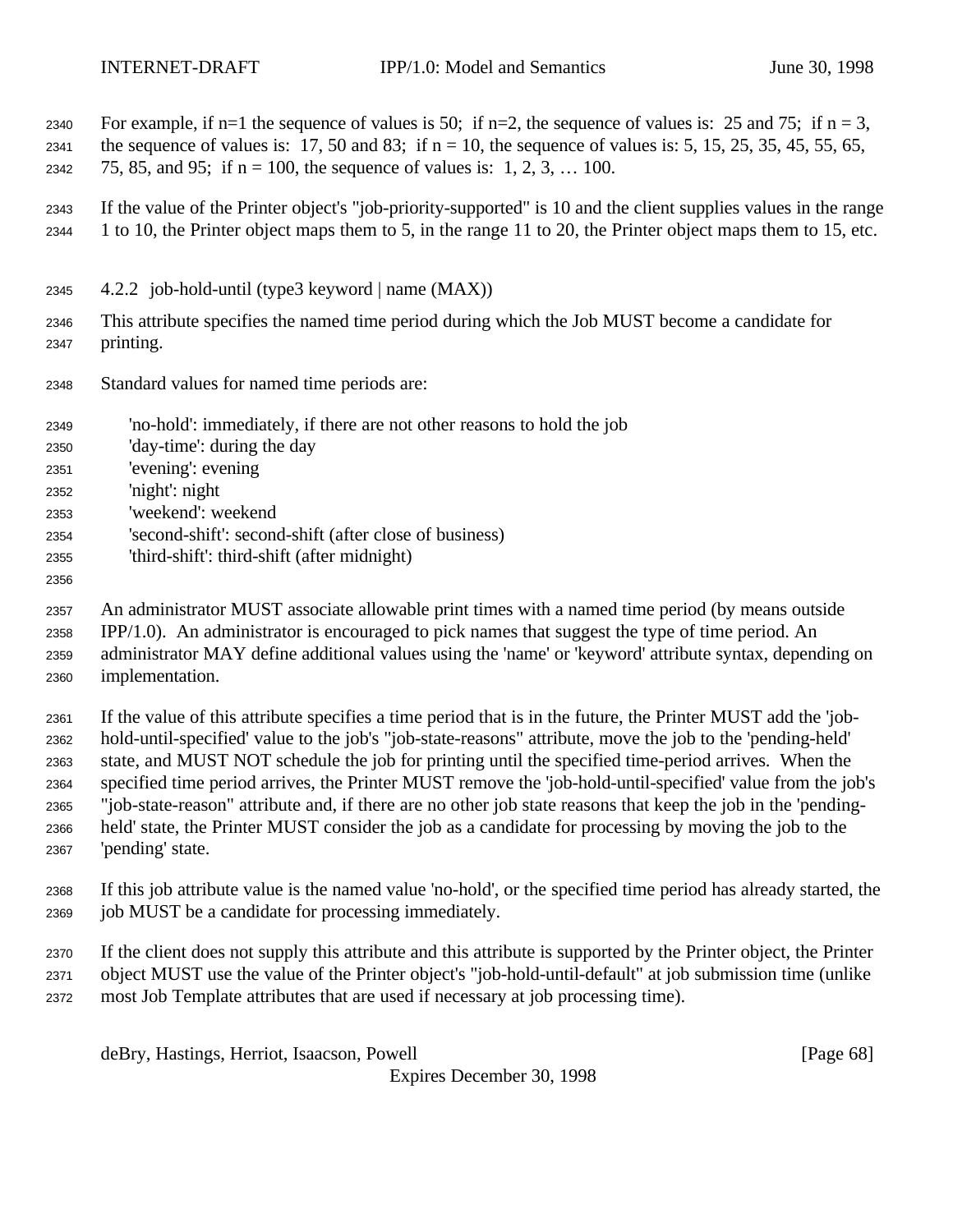- 2373  $4.2.3$  job-sheets (type3 keyword | name(MAX))
- This attribute determines which job start/end sheet(s), if any, MUST be printed with a job.
- Standard values are:

- 'none': no job sheet is printed
- 'standard': one or more site specific standard job sheets are printed, e.g. a single start sheet or both start and end sheet is printed
- An administrator MAY define additional values using the 'name' or 'keyword' attribute syntax, depending on implementation.
- Note: The effect of this attribute on jobs with multiple documents MAY be affected by the "multiple-document-handling" job attribute (section 4.2.4), depending on the job sheet semantics.
- 4.2.4 multiple-document-handling (type2 keyword)

 This attribute is relevant only if a job consists of two or more documents. The attribute controls finishing operations and the placement of one or more print-stream pages into impressions and onto media sheets. When the value of the "copies" attribute exceeds 1, it also controls the order in which the copies that result from processing the documents are produced. For the purposes of this explanations, if "a" represents an instance of document data, then the result of processing the data in document "a" is a 2390 sequence of media sheets represented by " $a(*)$ ".

Standard values are:

| 2392 | single-document: If a Job object has multiple documents, say, the document data is called a and b,        |
|------|-----------------------------------------------------------------------------------------------------------|
| 2393 | then the result of processing all the document data (a and then b) MUST be treated as a single            |
| 2394 | sequence of media sheets for finishing operations; that is, finishing would be performed on the           |
| 2395 | concatenation of the sequences $a(*)$ , $b(*)$ . The Printer object MUST NOT force the data in each       |
| 2396 | document instance to be formatted onto a new print-stream page, nor to start a new impression             |
| 2397 | on a new media sheet. If more than one copy is made, the ordering of the sets of media sheets             |
| 2398 | resulting from processing the document data MUST be $a(*)$ , $b(*)$ , $a(*)$ , $b(*)$ , , and the Printer |
| 2399 | object MUST force each copy $(a(*),b(*))$ to start on a new media sheet.                                  |
| 2400 | 'separate-documents-uncollated-copies': If a Job object has multiple documents, say, the document         |

 data is called a and b, then the result of processing the data in each document instance MUST be 2402 treated as a single sequence of media sheets for finishing operations; that is, the sets  $a(*)$  and  $b(*)$  would each be finished separately. The Printer object MUST force each copy of the result of processing the data in a single document to start on a new media sheet. If more than one copy is

deBry, Hastings, Herriot, Isaacson, Powell [Page 69]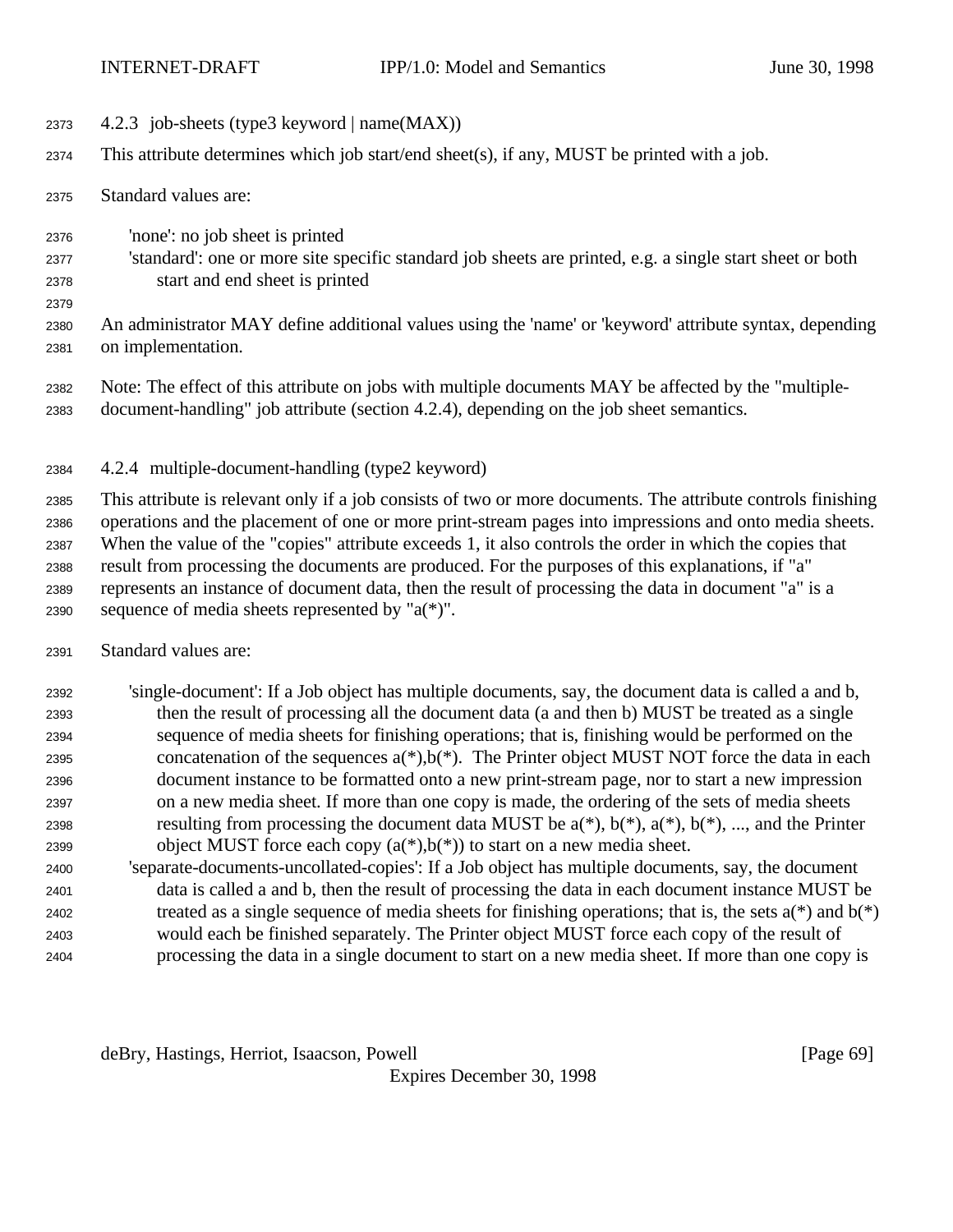made, the ordering of the sets of media sheets resulting from processing the document data 2406 MUST be  $a(*), a(*), ..., b(*), b(*)...$ .

 'separate-documents-collated-copies': If a Job object has multiple documents, say, the document data is called a and b, then the result of processing the data in each document instance MUST be 2409 treated as a single sequence of media sheets for finishing operations; that is, the sets  $a(*)$  and  $b(*)$  would each be finished separately. The Printer object MUST force each copy of the result of processing the data in a single document to start on a new media sheet. If more than one copy is made, the ordering of the sets of media sheets resulting from processing the document data 2413 MUST be  $a^{(*)}$ ,  $b^{(*)}$ ,  $a^{(*)}$ ,  $b^{(*)}$ , ...

 The 'single-document' value is the same as 'separate-documents-collated-copies' with respect to ordering of print-stream pages, but not media sheet generation, since 'single-document' will put the first page of the next document on the back side of a sheet if an odd number of pages have been produced so far for the job, while 'separate-documents-collated-copies' always forces the next document or document copy on to a new sheet. In addition, if the "finishings" attribute specifies 'staple', then with 'single-document', documents a and b are stapled together as a single document, but with 'separate-documents-uncollated-copies' and 'separate-documents-collated-copies', documents a and b are stapled separately.

- Note: None of these values provide means to produce uncollated sheets within a document, i.e., where multiple copies of sheet n are produced before sheet n+1 of the same document.
- The relationship of this attribute and the other attributes that control document processing is described in section 16.5.
- 4.2.5 copies (integer(1:MAX))
- This attribute specifies the number of copies to be printed.
- On many devices the supported number of collated copies will be limited by the number of physical output bins on the device, and may be different from the number of uncollated copies which can be supported.
- Note: The effect of this attribute on jobs with multiple documents is controlled by the "multiple- document-handling" job attribute (section 4.2.4) and the relationship of this attribute and the other attributes that control document processing is described in section 16.5.
- 4.2.6 finishings (1setOf type2 enum)
- This attribute identifies the finishing operations that the Printer uses for each copy of each printed document in the Job. For Jobs with multiple documents, the "multiple-document-handling" attribute determines what constitutes a "copy" for purposes of finishing.

deBry, Hastings, Herriot, Isaacson, Powell [Page 70]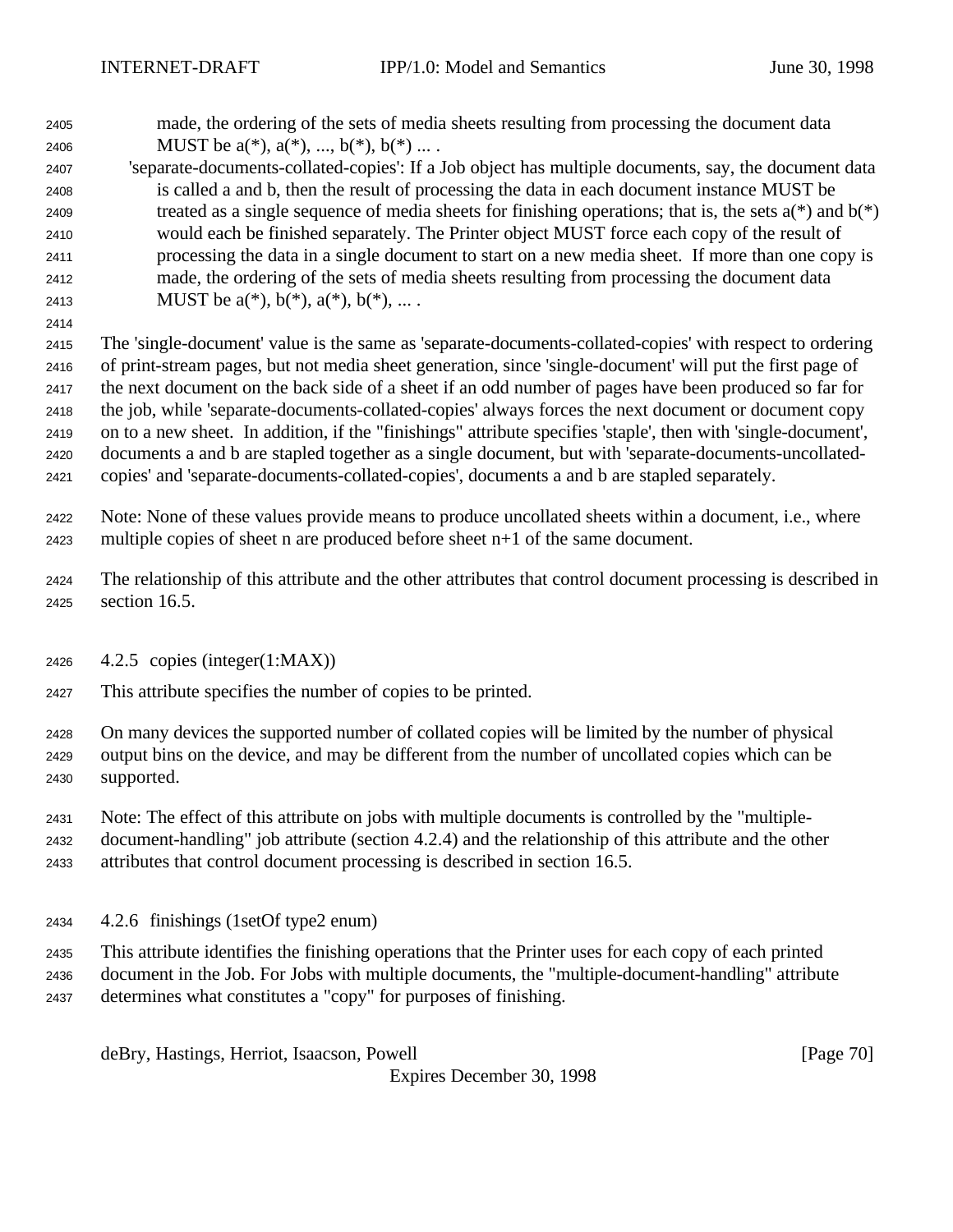| 2438 |  | Standard values are: |
|------|--|----------------------|
|------|--|----------------------|

| 2439 | Value                                                                                                 | Symbolic Name and Description                                                                                  |  |
|------|-------------------------------------------------------------------------------------------------------|----------------------------------------------------------------------------------------------------------------|--|
| 2440 |                                                                                                       |                                                                                                                |  |
| 2441 | '3'                                                                                                   | 'none': Perform no finishing                                                                                   |  |
| 2442 | '4'                                                                                                   | 'staple': Bind the document(s) with one or more staples. The exact number and placement                        |  |
| 2443 |                                                                                                       | of the staples is site-defined.                                                                                |  |
| 2444 | '5'                                                                                                   | 'punch': This value indicates that holes are required in the finished document. The exact                      |  |
| 2445 |                                                                                                       | number and placement of the holes is site-defined. The punch specification MAY                                 |  |
| 2446 |                                                                                                       | be satisfied (in a site- and implementation-specific manner) either by                                         |  |
| 2447 |                                                                                                       | drilling/punching, or by substituting pre-drilled media.                                                       |  |
| 2448 | '6'                                                                                                   | 'cover': This value is specified when it is desired to select a non-printed (or pre-printed)                   |  |
| 2449 |                                                                                                       | cover for the document. This does not supplant the specification of a printed cover                            |  |
| 2450 |                                                                                                       | (on cover stock medium) by the document itself.                                                                |  |
| 2451 | '7'                                                                                                   | "bind": This value indicates that a binding is to be applied to the document; the type and                     |  |
| 2452 |                                                                                                       | placement of the binding is site-defined."                                                                     |  |
| 2453 |                                                                                                       |                                                                                                                |  |
| 2454 | Note: The effect of this attribute on jobs with multiple documents is controlled by the "multiple-    |                                                                                                                |  |
| 2455 | document-handling" job attribute (section 4.2.4) and the relationship of this attribute and the other |                                                                                                                |  |
| 2456 | attributes that control document processing is described in section 16.5.                             |                                                                                                                |  |
| 2457 |                                                                                                       | If the client supplies a value of 'none' along with any other combination of values, it is the same as if only |  |
| 2458 | that other combination of values had been supplied (that is the 'none' value has no effect).          |                                                                                                                |  |

4.2.7 page-ranges (1setOf rangeOfInteger (1:MAX))

 This attribute identifies the range(s) of print-stream pages that the Printer object uses for each copy of each document which are to be printed. Nothing is printed for any pages identified that do not exist in the document(s). Ranges MUST be in ascending order, for example: 1-3, 5-7, 15-19 and MUST NOT overlap, so that a non-spooling Printer object can process the job in a single pass. If the ranges are not ascending or are overlapping, the IPP object MUST reject the request and return the 'client-error-bad- request' status code. The attribute is associated with print-stream pages not application-numbered pages (for example, the page numbers found in the headers and or footers for certain word processing applications).

 For Jobs with multiple documents, the "multiple-document-handling" attribute determines what constitutes a "copy" for purposes of the specified page range(s). When "multiple-document-handling" is

'single-document', the Printer object MUST apply each supplied page range once to the concatenation of

the print-stream pages. For example, if there are 8 documents of 10 pages each, the page-range '41:60'

prints the pages in the 5th and 6th documents as a single document and none of the pages of the other

documents are printed. When "multiple-document-handling" is 'separate-document-uncollated-copies' or

deBry, Hastings, Herriot, Isaacson, Powell [Page 71]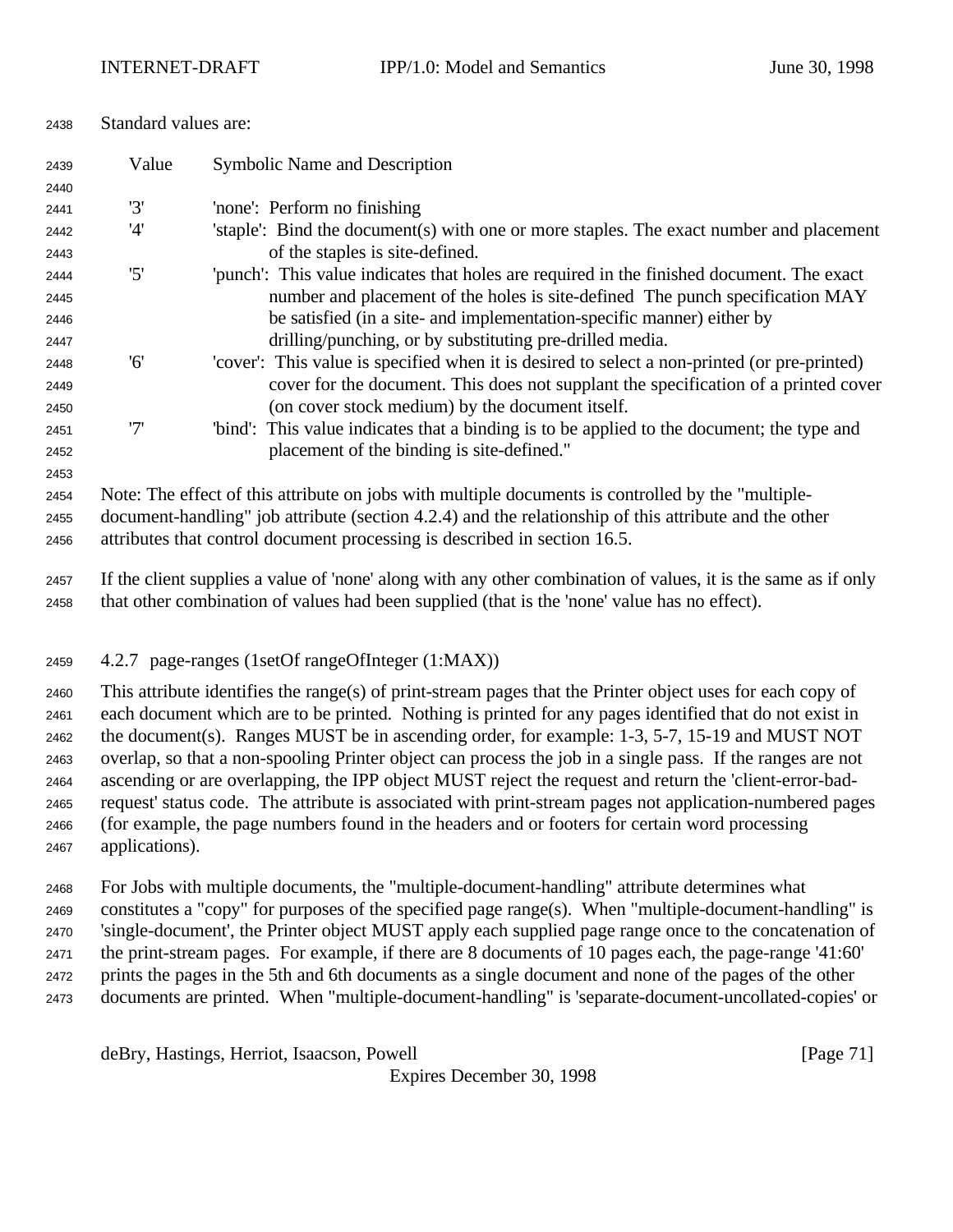'separate-document-collated-copies', the Printer object MUST apply each supplied page range repeatedly to each document copy. For the same job, the page-range '1:3, 10:10' would print the first 3 pages and the 10th page of each of the 8 documents in the Job, as 8 separate documents.

 In most cases, the exact pages to be printed will be generated by a device driver and this attribute would not be required. However, when printing an archived document which has already been formatted, the end user may elect to print just a subset of the pages contained in the document. In this case, if page- range = n.m is specified, the first page to be printed will be page n. All subsequent pages of the document will be printed through and including page m.

 "page-ranges-supported" is a boolean value indicating whether or not the printer is capable of supporting the printing of page ranges. This capability may differ from one PDL to another. There is no "page- ranges-default" attribute. If the "page-ranges" attribute is not supplied by the client, all pages of the document will be printed.

 Note: The effect of this attribute on jobs with multiple documents is controlled by the "multiple- document-handling" job attribute (section 4.2.4) and the relationship of this attribute and the other attributes that control document processing is described in section 16.5.

4.2.8 sides (type2 keyword)

 This attribute specifies how print-stream pages are to be imposed upon the sides of an instance of a selected medium, i.e., an impression.

- The standard values are:
- 'one-sided': imposes each consecutive print-stream page upon the same side of consecutive media sheets.
- 'two-sided-long-edge': imposes each consecutive pair of print-stream pages upon front and back sides of consecutive media sheets, such that the orientation of each pair of print-stream pages on the medium would be correct for the reader as if for binding on the long edge. This imposition is sometimes called 'duplex' or 'head-to-head'.
- 'two-sided-short-edge': imposes each consecutive pair of print-stream pages upon front and back sides of consecutive media sheets, such that the orientation of each pair of print-stream pages on the medium would be correct for the reader as if for binding on the short edge. This imposition is sometimes called 'tumble' or 'head-to-toe'.
- 

 'two-sided-long-edge', 'two-sided-short-edge', 'tumble', and 'duplex' all work the same for portrait or landscape. However 'head-to-toe' is 'tumble' in portrait but 'duplex' in landscape. 'head-to-head' also switches between 'duplex' and 'tumble' when using portrait and landscape modes.

deBry, Hastings, Herriot, Isaacson, Powell [Page 72]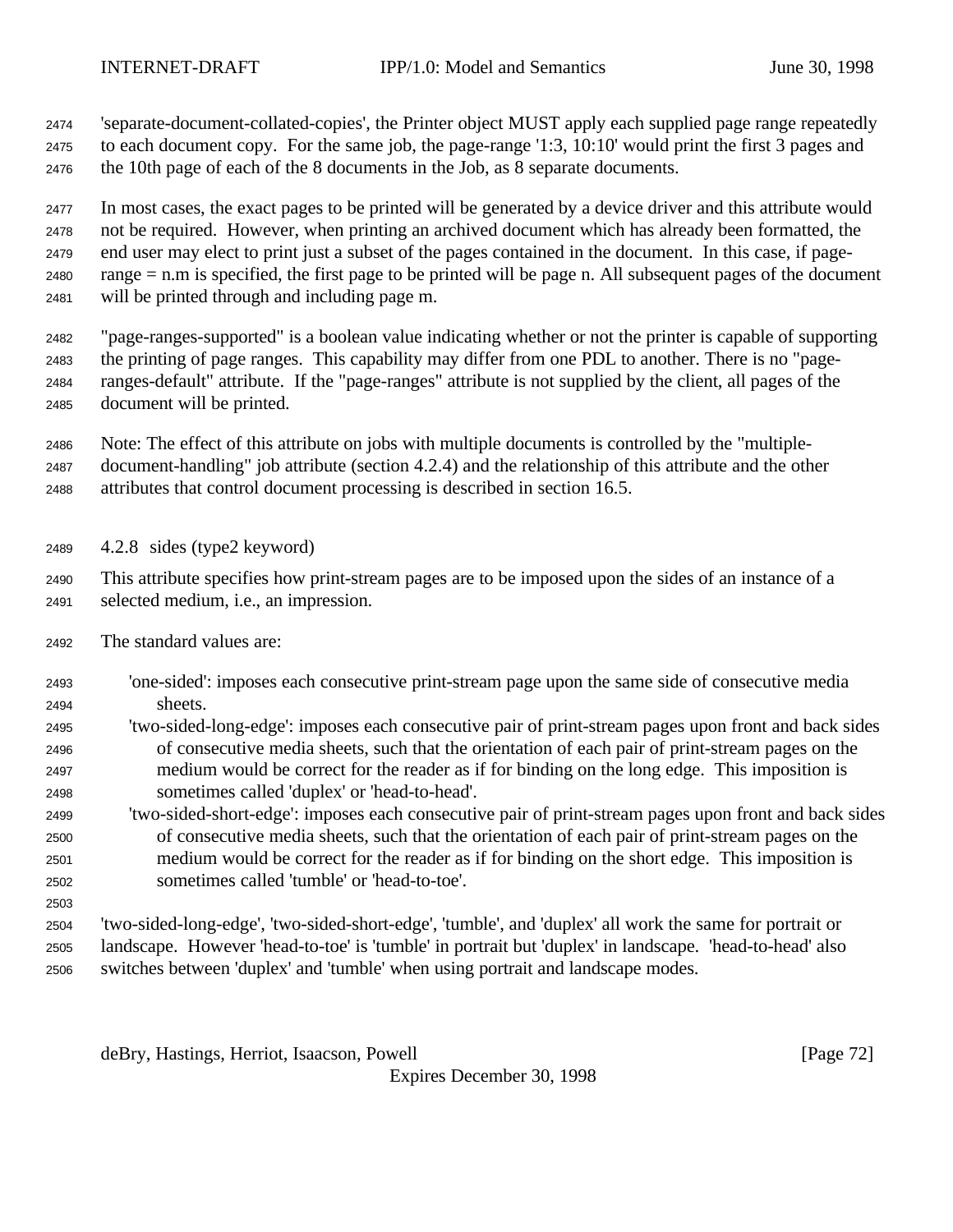| 2507<br>2508<br>2509 |                                                                                                                                                                     | Note: The effect of this attribute on jobs with multiple documents is controlled by the "multiple-<br>document-handling" job attribute (section 4.2.4) and the relationship of this attribute and the other<br>attributes that control document processing is described in section 16.5. |  |  |  |  |
|----------------------|---------------------------------------------------------------------------------------------------------------------------------------------------------------------|------------------------------------------------------------------------------------------------------------------------------------------------------------------------------------------------------------------------------------------------------------------------------------------|--|--|--|--|
| 2510                 |                                                                                                                                                                     | 4.2.9 number-up (integer(1:MAX))                                                                                                                                                                                                                                                         |  |  |  |  |
| 2511<br>2512         | This attribute specifies the number of print-stream pages to impose upon a single side of an instance of a<br>selected medium. For example, if the value is         |                                                                                                                                                                                                                                                                                          |  |  |  |  |
| 2513<br>2514         | Value                                                                                                                                                               | Description                                                                                                                                                                                                                                                                              |  |  |  |  |
| 2515<br>2516         | '1'                                                                                                                                                                 | The Printer MUST place one print-stream page on a single side of an instance of the<br>selected medium (MAY add some sort of translation, scaling, or rotation).                                                                                                                         |  |  |  |  |
| 2517<br>2518         | '2'                                                                                                                                                                 | The Printer MUST place two print-stream pages on a single side of an instance of the<br>selected medium (MAY add some sort of translation, scaling, or rotation).                                                                                                                        |  |  |  |  |
| 2519<br>2520<br>2521 | '4'                                                                                                                                                                 | The Printer MUST place four print-stream pages on a single side of an instance of the<br>selected medium (MAY add some sort of translation, scaling, or rotation).                                                                                                                       |  |  |  |  |
| 2522                 |                                                                                                                                                                     | This attribute primarily controls the translation, scaling and rotation of print-stream pages.                                                                                                                                                                                           |  |  |  |  |
| 2523<br>2524<br>2525 |                                                                                                                                                                     | Note: The effect of this attribute on jobs with multiple documents is controlled by the "multiple-<br>document-handling" job attribute (section 4.2.4) and the relationship of this attribute and the other<br>attributes that control document processing is described in section 16.5. |  |  |  |  |
| 2526                 |                                                                                                                                                                     | 4.2.10 orientation-requested (type2 enum)                                                                                                                                                                                                                                                |  |  |  |  |
| 2527<br>2528         | This attribute indicates the desired orientation for printed print-stream pages; it does not describe the<br>orientation of the client-supplied print-stream pages. |                                                                                                                                                                                                                                                                                          |  |  |  |  |
| 2529                 |                                                                                                                                                                     | For some document formats (such as 'application/postscript'), the desired orientation of the print-stream                                                                                                                                                                                |  |  |  |  |
| 2530                 |                                                                                                                                                                     | pages is specified within the document data. This information is generated by a device driver prior to the                                                                                                                                                                               |  |  |  |  |
| 2531                 |                                                                                                                                                                     | submission of the print job. Other document formats (such as 'text/plain') do not include the notion of                                                                                                                                                                                  |  |  |  |  |
| 2532                 |                                                                                                                                                                     | desired orientation within the document data. In the latter case it is possible for the Printer object to bind                                                                                                                                                                           |  |  |  |  |
| 2533                 |                                                                                                                                                                     | the desired orientation to the document data after it has been submitted. It is expected that a Printer                                                                                                                                                                                  |  |  |  |  |
| 2534                 |                                                                                                                                                                     | object would only support "orientations-requested" for some document formats (e.g., 'text/plain' or                                                                                                                                                                                      |  |  |  |  |
| 2535                 |                                                                                                                                                                     | 'text/html') but not others (e.g., 'application/postscript'). This is no different than any other Job Template                                                                                                                                                                           |  |  |  |  |
| 2536                 |                                                                                                                                                                     | attribute since section 4.2, item 1, points out that a Printer object may support or not support any Job                                                                                                                                                                                 |  |  |  |  |
| 2537                 |                                                                                                                                                                     | Template attribute based on the document format supplied by the client. However, a special mention is                                                                                                                                                                                    |  |  |  |  |
| 2538                 |                                                                                                                                                                     | made here since it is very likely that a Printer object will support "orientation-requested" for only a subset<br>of the supported document formats.                                                                                                                                     |  |  |  |  |
| 2539                 |                                                                                                                                                                     |                                                                                                                                                                                                                                                                                          |  |  |  |  |

deBry, Hastings, Herriot, Isaacson, Powell [Page 73]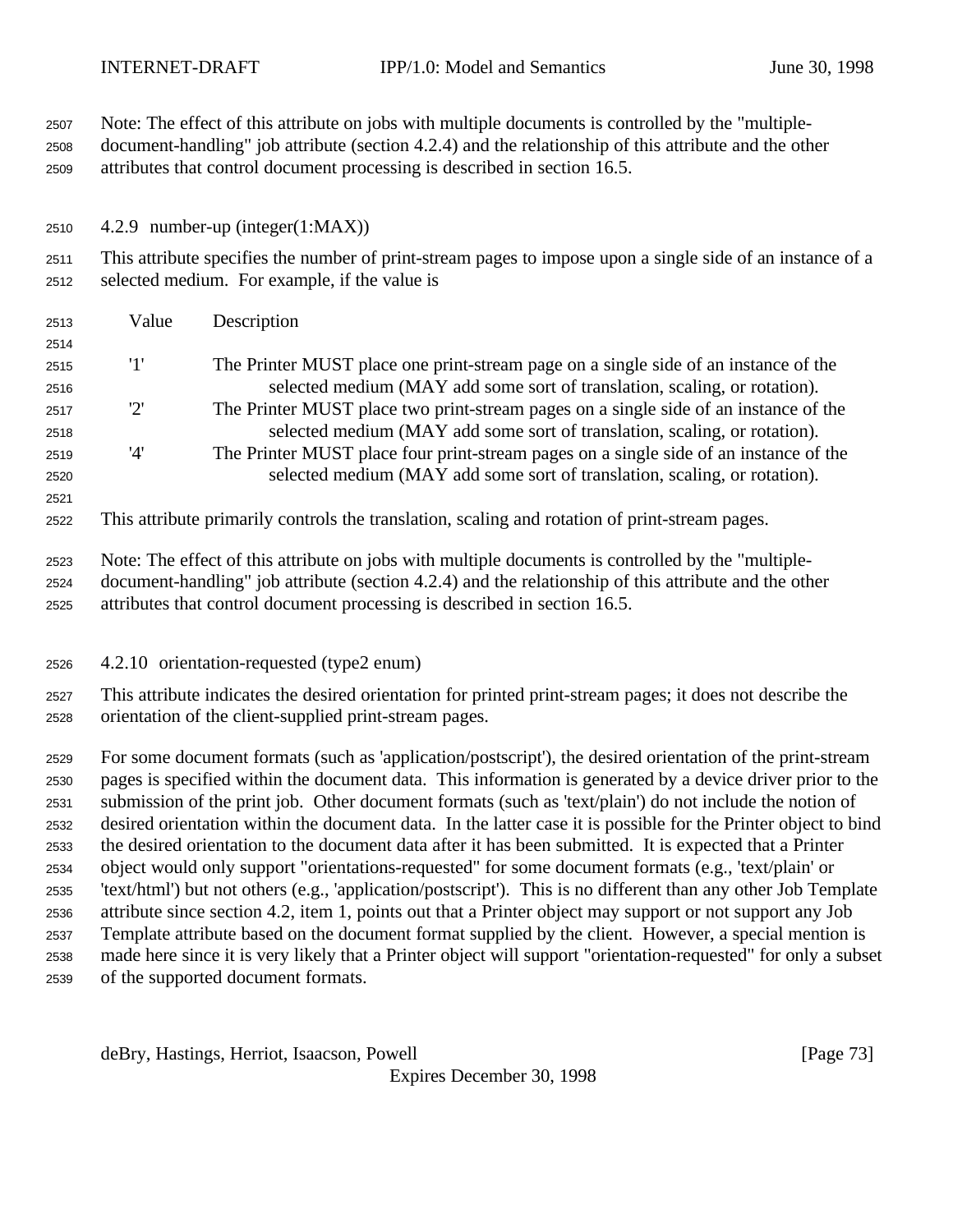| 2541                 | Value | Symbolic Name and Description                                                                                                                                                                                                                                                                                              |  |  |  |  |
|----------------------|-------|----------------------------------------------------------------------------------------------------------------------------------------------------------------------------------------------------------------------------------------------------------------------------------------------------------------------------|--|--|--|--|
| 2542                 |       |                                                                                                                                                                                                                                                                                                                            |  |  |  |  |
| 2543                 | '3'   | 'portrait': The content will be imaged across the short edge of the medium.                                                                                                                                                                                                                                                |  |  |  |  |
| 2544                 | '4'   | 'landscape': The content will be imaged across the long edge of the medium. Landscape is                                                                                                                                                                                                                                   |  |  |  |  |
| 2545                 |       | defined to be a rotation of the print-stream page to be imaged by $+90$ degrees with                                                                                                                                                                                                                                       |  |  |  |  |
| 2546                 |       | respect to the medium (i.e. anti-clockwise) from the portrait orientation. Note:                                                                                                                                                                                                                                           |  |  |  |  |
| 2547                 |       | The $+90$ direction was chosen because simple finishing on the long edge is the                                                                                                                                                                                                                                            |  |  |  |  |
| 2548                 |       | same edge whether portrait or landscape                                                                                                                                                                                                                                                                                    |  |  |  |  |
| 2549                 | '5'   | 'reverse-landscape': The content will be imaged across the long edge of the medium.                                                                                                                                                                                                                                        |  |  |  |  |
| 2550                 |       | Reverse-landscape is defined to be a rotation of the print-stream page to be imaged                                                                                                                                                                                                                                        |  |  |  |  |
| 2551                 |       | by -90 degrees with respect to the medium (i.e. clockwise) from the portrait                                                                                                                                                                                                                                               |  |  |  |  |
| 2552                 |       | orientation. Note: The 'reverse-landscape' value was added because some                                                                                                                                                                                                                                                    |  |  |  |  |
| 2553                 |       | applications rotate landscape -90 degrees from portrait, rather than +90 degrees.                                                                                                                                                                                                                                          |  |  |  |  |
| 2554                 | '6'   | 'reverse-portrait': The content will be imaged across the short edge of the medium.                                                                                                                                                                                                                                        |  |  |  |  |
| 2555                 |       | Reverse-portrait is defined to be a rotation of the print-stream page to be imaged                                                                                                                                                                                                                                         |  |  |  |  |
| 2556                 |       | by 180 degrees with respect to the medium from the portrait orientation. Note:                                                                                                                                                                                                                                             |  |  |  |  |
| 2557                 |       | The 'reverse-portrait' value was added for use with the "finishings" attribute in                                                                                                                                                                                                                                          |  |  |  |  |
| 2558                 |       | cases where the opposite edge is desired for finishing a portrait document on                                                                                                                                                                                                                                              |  |  |  |  |
| 2559                 |       | simple finishing devices that have only one finishing position. Thus a 'text'/plain'                                                                                                                                                                                                                                       |  |  |  |  |
| 2560                 |       | portrait document can be stapled "on the right" by a simple finishing device as is                                                                                                                                                                                                                                         |  |  |  |  |
| 2561                 |       | common use with some middle eastern languages such as Hebrew.                                                                                                                                                                                                                                                              |  |  |  |  |
| 2562                 |       |                                                                                                                                                                                                                                                                                                                            |  |  |  |  |
| 2563                 |       | Note: The effect of this attribute on jobs with multiple documents is controlled by the "multiple-                                                                                                                                                                                                                         |  |  |  |  |
| 2564                 |       | document-handling" job attribute (section 4.2.4) and the relationship of this attribute and the other                                                                                                                                                                                                                      |  |  |  |  |
| 2565                 |       | attributes that control document processing is described in section 16.5.                                                                                                                                                                                                                                                  |  |  |  |  |
| 2566                 |       | 4.2.11 media (type3 keyword   name(MAX))                                                                                                                                                                                                                                                                                   |  |  |  |  |
| 2567                 |       | This attribute identifies the medium that the Printer uses for all impressions of the Job.                                                                                                                                                                                                                                 |  |  |  |  |
| 2568<br>2569<br>2570 |       | The values for "media" include medium-names, medium-sizes, input-trays and electronic forms so that<br>one attribute specifies the media. If a Printer object supports a medium name as a value of this attribute,<br>such a medium name implicitly selects an input-tray that contains the specified medium. If a Printer |  |  |  |  |
| 2571                 |       | object supports a medium size as a value of this attribute, such a medium size implicitly selects a medium                                                                                                                                                                                                                 |  |  |  |  |

 name that in turn implicitly selects an input-tray that contains the medium with the specified size. If a Printer object supports an input-tray as the value of this attribute, such an input-tray implicitly selects the medium that is in that input-tray at the time the job prints. This case includes manual-feed input-trays. If a Printer object supports an electronic form as the value of this attribute, such an electronic form

deBry, Hastings, Herriot, Isaacson, Powell [Page 74]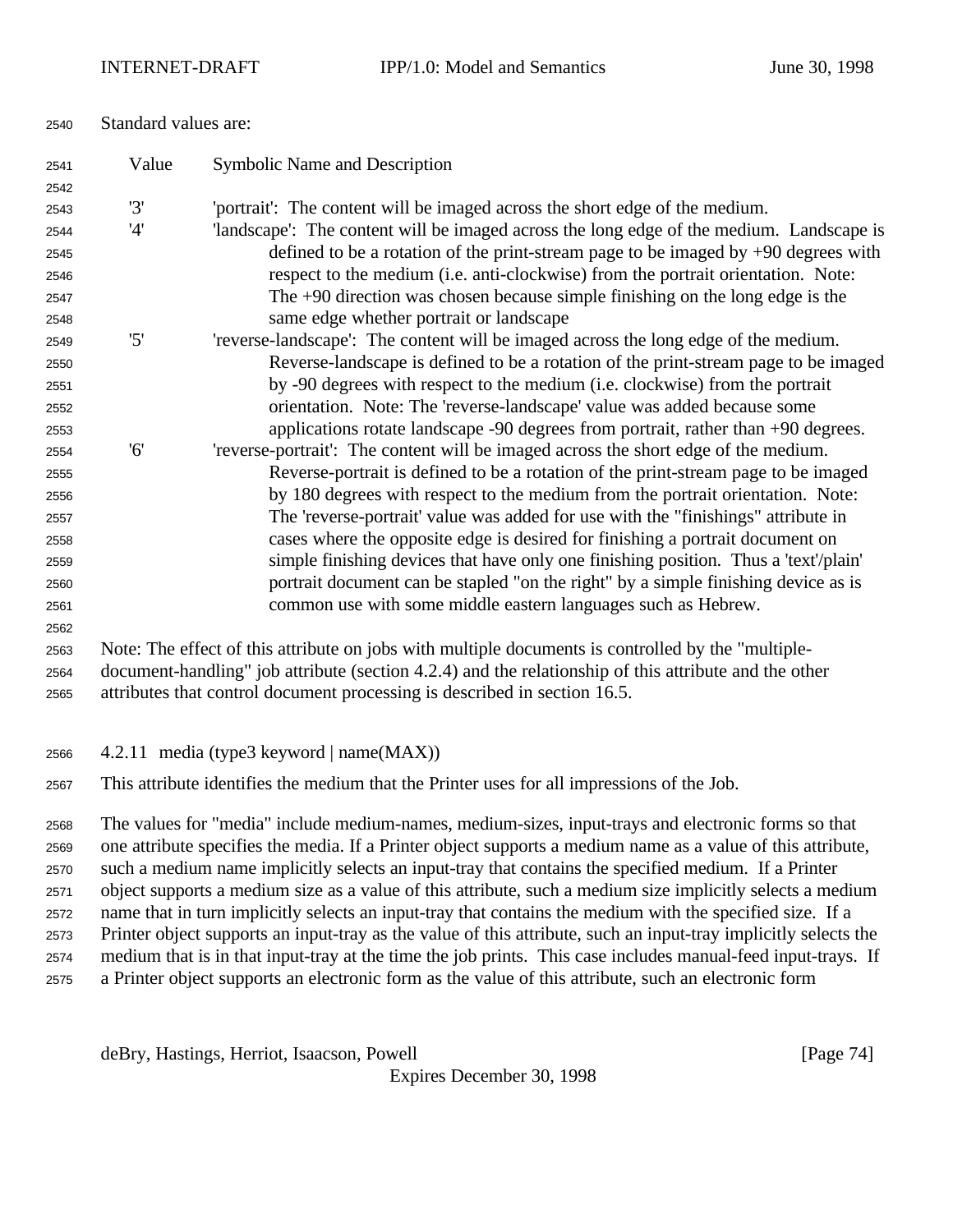implicitly selects a medium-name that in turn implicitly selects an input-tray that contains the medium

 specified by the electronic form. The electronic form also implicitly selects an image that the Printer MUST merge with the document data as its prints each page.

 Standard values are (taken from ISO DPA and the Printer MIB) and are listed in section 15. An administrator MAY define additional values using the 'name' or 'keyword' attribute syntax, depending on implementation.

 There is also an additional Printer attribute named "media-ready" which differs from "media-supported" in that legal values only include the subset of "media-supported" values that are physically loaded and ready for printing with no operator intervention required. If an IPP object supports "media-supported", it NEED NOT support "media-ready".

 The relationship of this attribute and the other attributes that control document processing is described in section 16.5.

4.2.12 printer-resolution (resolution)

- This attribute identifies the resolution that Printer uses for the Job.
- 4.2.13 print-quality (type2 enum)
- This attribute specifies the print quality that the Printer uses for the Job.
- The standard values are:

| 2593 | Value | <b>Symbolic Name and Description</b>                    |
|------|-------|---------------------------------------------------------|
| 2594 |       |                                                         |
| 2595 | '3'   | 'draft': lowest quality available on the printer        |
| 2596 | '4'   | 'normal': normal or intermediate quality on the printer |
| 2597 | '5'   | 'high': highest quality available on the printer        |
| 2598 |       |                                                         |

4.3 Job Description Attributes

 The attributes in this section form the attribute group called "job-description". The following table summarizes these attributes. The third column indicates whether the attribute is a REQUIRED attribute that MUST be supported by Printer objects. If it is not indicated as REQUIRED, then it is OPTIONAL. The maximum size in octets for 'text' and 'name' attributes is indicated in parenthesizes.

deBry, Hastings, Herriot, Isaacson, Powell [Page 75]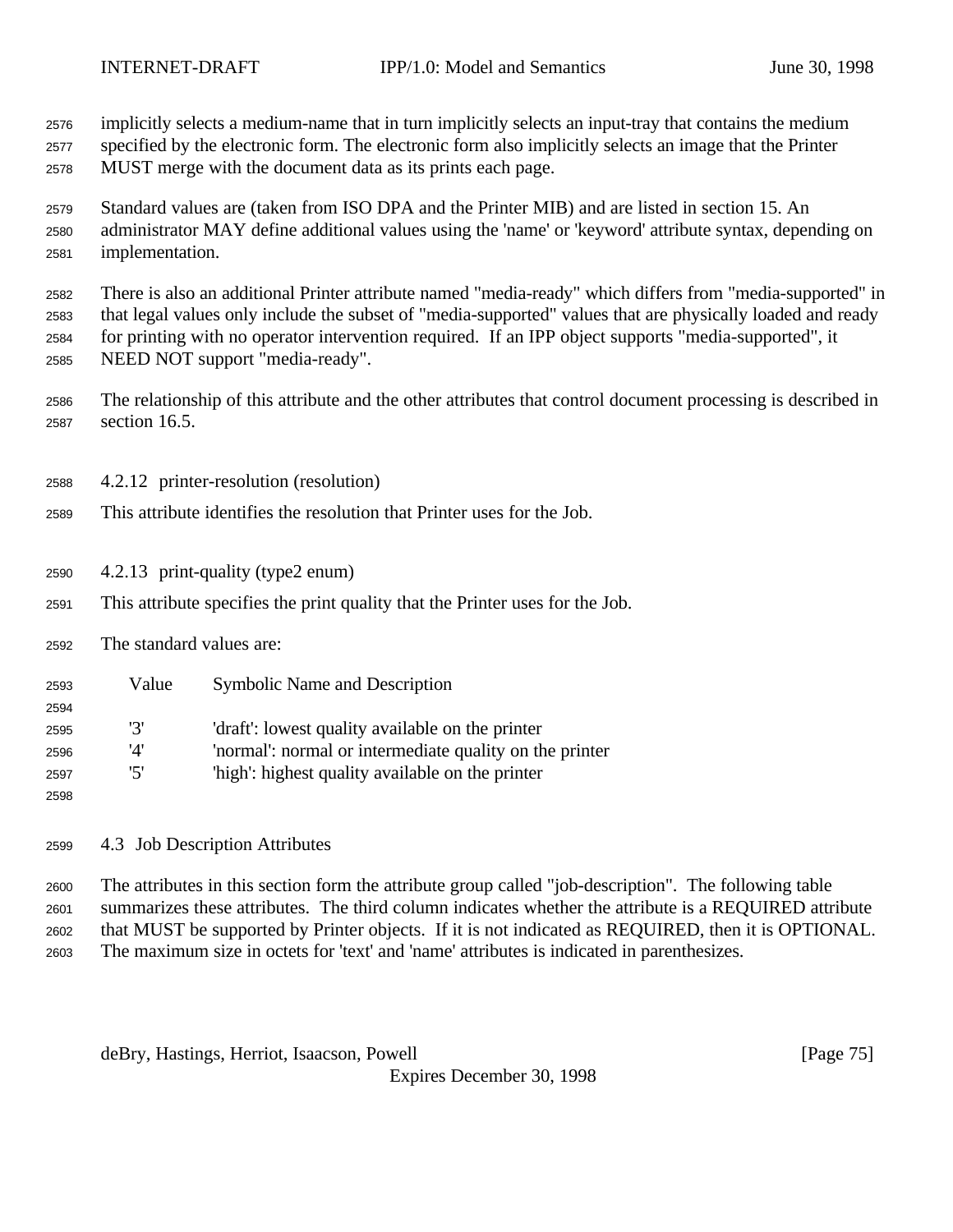| Attribute                  | Syntax               | REQUIRED? |
|----------------------------|----------------------|-----------|
| job-uri                    | uri                  | REQUIRED  |
| job-id                     | integer(1:MAX)       | REQUIRED  |
| job-printer-uri            | uri                  | REQUIRED  |
| job-more-info              | uri                  |           |
| job-name                   | name (MAX)           | REQUIRED  |
| job-originating-user-name  | name (MAX)           | REQUIRED  |
| job-state                  | type1 enum           | REQUIRED  |
| job-state-reasons          | 1setOf type2 keyword |           |
| job-state-message          | text (MAX)           |           |
| number-of-documents        | integer (0:MAX)      |           |
| output-device-assigned     | name (127)           |           |
| time-at-creation           | integer (0:MAX)      |           |
| time-at-processing         | integer (0:MAX)      |           |
| time-at-completed          | integer (0:MAX)      |           |
| number-of-intervening-jobs | integer (0:MAX)      |           |
| job-message-from-operator  | text (127)           |           |
| job-k-octets               | integer (0:MAX)      |           |
| job-impressions            | integer (0:MAX)      |           |
| job-media-sheets           | integer (0:MAX)      |           |
| job-k-octets-processed     | integer (0:MAX)      |           |
| job-impressions-completed  | integer (0:MAX)      |           |
|                            |                      |           |

deBry, Hastings, Herriot, Isaacson, Powell [Page 76]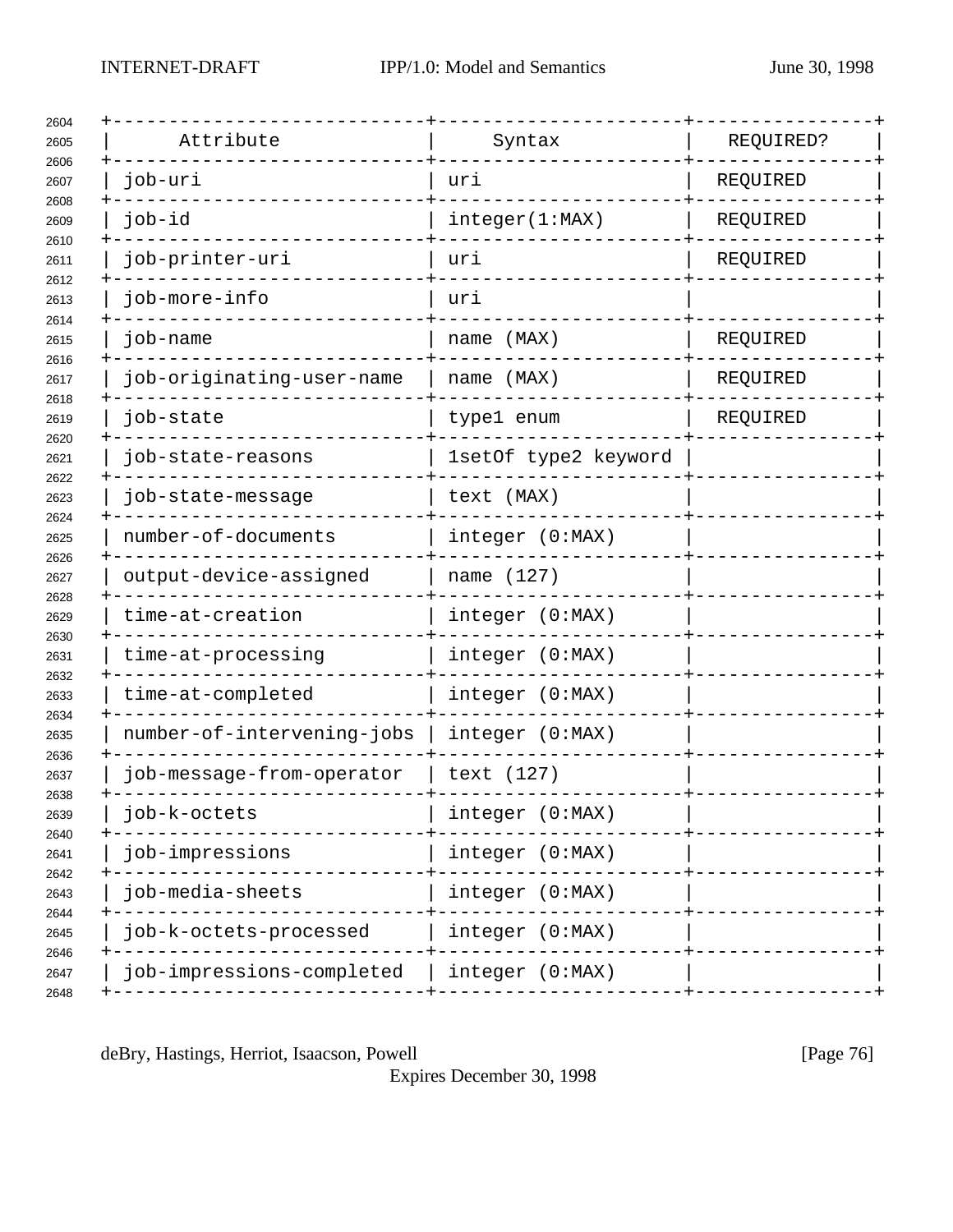| 2649<br>2650 | job-media-sheets-completed                    | integer (0:MAX) |          |
|--------------|-----------------------------------------------|-----------------|----------|
| 2651         | attributes-charset                            | charset         | REQUIRED |
| 2652<br>2653 | attributes-natural-language   naturalLanguage |                 | REQUIRED |
| 2654<br>2655 |                                               |                 |          |

## 4.3.1 job-uri (uri)

 This REQUIRED attribute contains the URI for the job. The Printer object, on receipt of a new job, generates a URI which identifies the new Job. The Printer object returns the value of the "job-uri" attribute as part of the response to a create request. The precise format of a Job URI is implementation dependent. If the Printer object supports more than one URI and there is some relationship between the newly formed Job URI and the Printer object's URI, the Printer object uses the Printer URI supplied by the client in the create request. For example, if the create request comes in over a secure channel, the new Job URI MUST use the same secure channel. This can be guaranteed because the Printer object is responsible for generating the Job URI and the Printer object is aware of its security configuration and policy as well as the Printer URI used in the create request.

 For a description of this attribute and its relationship to "job-id" and "job-printer-uri" attribute, see the discussion in section 2.4 on "Object Identity".

4.3.2 job-id (integer(1:MAX))

 This REQUIRED attribute contains the ID of the job. The Printer, on receipt of a new job, generates an ID which identifies the new Job on that Printer. The Printer returns the value of the "job-id" attribute as part of the response to a create request. The 0 value is not included to allow for compatibility with SNMP index values which also cannot be 0.

- For a description of this attribute and its relationship to "job-uri" and "job-printer-uri" attribute, see the discussion in section 2.4 on "Object Identity".
- 4.3.3 job-printer-uri (uri)

 This REQUIRED attribute identifies the Printer object that created this Job object. When a Printer object creates a Job object, it populates this attribute with the Printer object URI that was used in the create request. This attribute permits a client to identify the Printer object that created this Job object when only the Job object's URI is available to the client. The client queries the creating Printer object to determine

which languages, charsets, operations, are supported for this Job.

deBry, Hastings, Herriot, Isaacson, Powell **Example 20** (Page 77)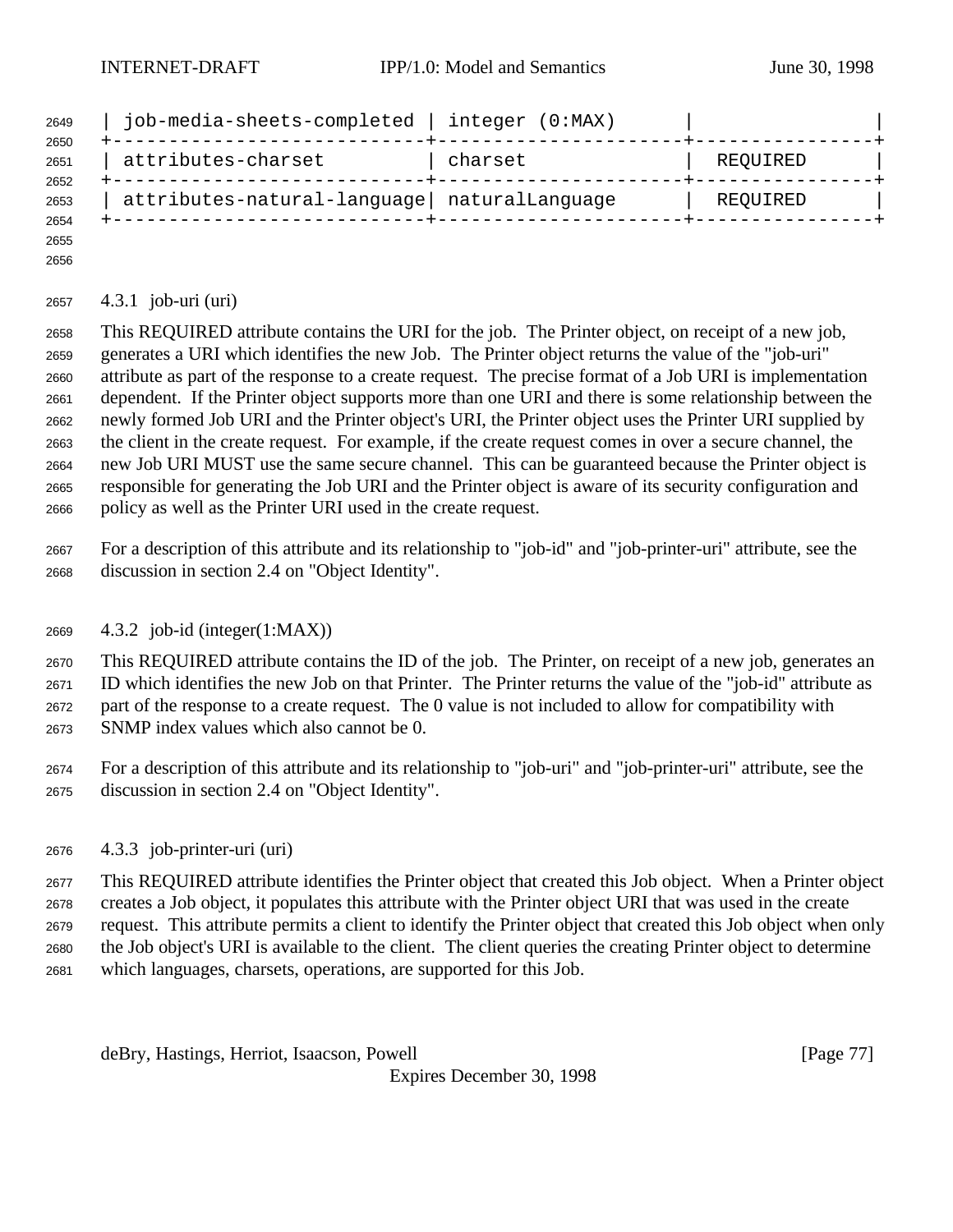For a description of this attribute and its relationship to "job-uri" and "job-id" attribute, see the discussion in section 2.4 on "Object Identity".

4.3.4 job-more-info (uri)

 Similar to "printer-more-info", this attribute contains the URI referencing some resource with more information about this Job object, perhaps an HTML page containing information about the Job.

4.3.5 job-name (name(MAX))

 This REQUIRED attribute is the name of the job. It is a name that is more user friendly than the "job- uri" attribute value. It does not need to be unique between Jobs. The Job's "job-name" attribute is set to the value supplied by the client in the "job-name" operation attribute in the create request (see Section 3.2.1.1). If, however, the "job-name" operation attribute is not supplied by the client in the create request, the Printer object, on creation of the Job, MUST generate a name. The printer SHOULD generate the value of the Job's "job-name" attribute from the first of the following sources that produces a value: 1) the "document-name" operation attribute of the first (or only) document, 2) the "document- URI" attribute of the first (or only) document, or 3) any other piece of Job specific and/or Document Content information.

4.3.6 job-originating-user-name (name(MAX))

 This REQUIRED attribute contains the name of the end user that submitted the print job. The Printer object sets this attribute to the most authenticated printable name that it can obtain from the authentication service over which the IPP operation was received. Only if such is not available, does the Printer object use the value supplied by the client in the "requesting-user-name" operation attribute of the

create operation (see Section 8).

 Note: The Printer object needs to keep an internal originating user id of some form, typically as a credential of a principal, with the Job object. Since such an internal attribute is implementation- dependent and not of interest to clients, it is not specified as a Job Description attribute. This originating user id is used for authorization checks (if any) on all subsequent operation.

4.3.7 job-state (type1 enum)

This REQUIRED attribute identifies the current state of the job. Even though the IPP protocol defines

eight values for job states, implementations only need to support those states which are appropriate for

the particular implementation. In other words, a Printer supports only those job states implemented by

the output device and available to the Printer object implementation.

deBry, Hastings, Herriot, Isaacson, Powell [Page 78]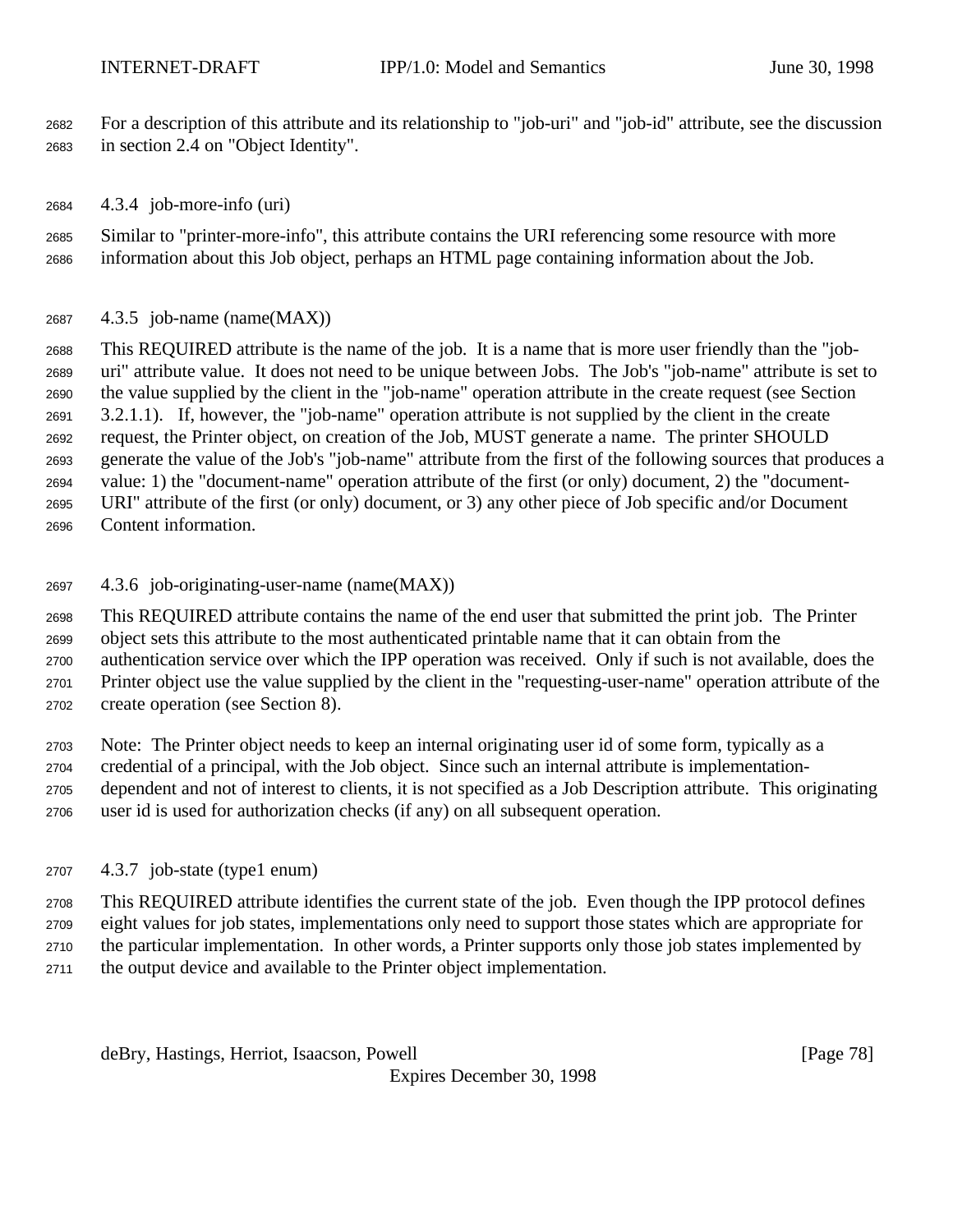| Standard values are:<br>2712 |        |                                                                                                                                                                     |  |
|------------------------------|--------|---------------------------------------------------------------------------------------------------------------------------------------------------------------------|--|
| 2713                         | Values | Symbolic Name and Description                                                                                                                                       |  |
| 2714                         |        |                                                                                                                                                                     |  |
| 2715                         | '3'    | 'pending': The job is a candidate to start processing, but is not yet processing.                                                                                   |  |
| 2716                         |        |                                                                                                                                                                     |  |
| 2717                         | '4'    | 'pending-held': The job is not a candidate for processing for any number of reasons but                                                                             |  |
| 2718<br>2719                 |        | will return to the 'pending' state as soon as the reasons are no longer present. The<br>job's "job-state-reason" attribute MUST indicate why the job is no longer a |  |
| 2720                         |        | candidate for processing.                                                                                                                                           |  |
| 2721                         |        |                                                                                                                                                                     |  |
| 2722                         | '5'    | 'processing': One or more of:                                                                                                                                       |  |
| 2723                         |        |                                                                                                                                                                     |  |
| 2724                         |        | 1. the job is using, or is attempting to use, one or more purely software processes                                                                                 |  |
| 2725                         |        | that are analyzing, creating, or interpreting a PDL, etc.,                                                                                                          |  |
| 2726                         |        | 2. the job is using, or is attempting to use, one or more hardware devices that are                                                                                 |  |
| 2727                         |        | interpreting a PDL, making marks on a medium, and/or performing finishing, such                                                                                     |  |
| 2728                         |        | as stapling, etc.,                                                                                                                                                  |  |
| 2729                         |        | 3. the Printer object has made the job ready for printing, but the output device is                                                                                 |  |
| 2730                         |        | not yet printing it, either because the job hasn't reached the output device or                                                                                     |  |
| 2731                         |        | because the job is queued in the output device or some other spooler, awaiting the                                                                                  |  |
| 2732                         |        | output device to print it.                                                                                                                                          |  |
| 2733                         |        |                                                                                                                                                                     |  |
| 2734                         |        | When the job is in the 'processing' state, the entire job state includes the detailed                                                                               |  |
| 2735                         |        | status represented in the printer's "printer-state", "printer-state-reasons", and                                                                                   |  |
| 2736                         |        | "printer-state-message" attributes.                                                                                                                                 |  |
| 2737                         |        | Implementations MAY, though they NEED NOT, include additional values in the                                                                                         |  |
| 2738                         |        | job's "job-state-reasons" attribute to indicate the progress of the job, such as                                                                                    |  |
| 2739                         |        | adding the 'job-printing' value to indicate when the output device is actually                                                                                      |  |
| 2740                         |        | making marks on paper and/or the 'processing-to-stop-point' value to indicate that                                                                                  |  |
| 2741                         |        | the IPP object is in the process of canceling or aborting the job. Most                                                                                             |  |
| 2742                         |        | implementations won't bother with this nuance.                                                                                                                      |  |
| 2743                         |        |                                                                                                                                                                     |  |
| 2744                         | '6'    | 'processing-stopped': The job has stopped while processing for any number of reasons and                                                                            |  |
| 2745                         |        | will return to the 'processing' state as soon as the reasons are no longer present.                                                                                 |  |
| 2746                         |        |                                                                                                                                                                     |  |
| 2747                         |        | The job's "job-state-reason" attribute MAY indicate why the job has stopped                                                                                         |  |
| 2748                         |        | processing. For example, if the output device is stopped, the 'printer-stopped'                                                                                     |  |
| 2749                         |        | value MAY be included in the job's "job-state-reasons" attribute.                                                                                                   |  |

deBry, Hastings, Herriot, Isaacson, Powell [Page 79]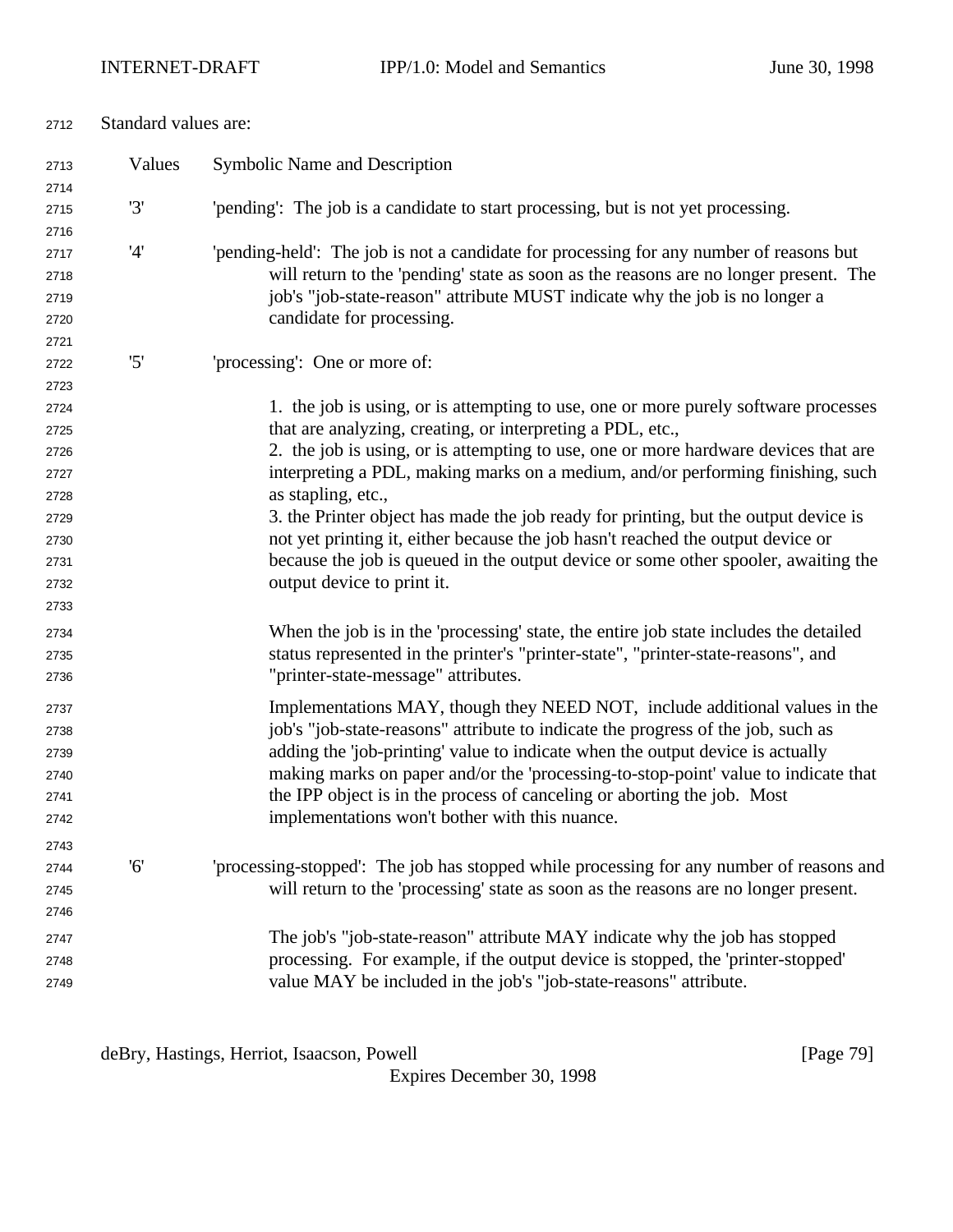| 2750 |     |                                                                                                                                                    |
|------|-----|----------------------------------------------------------------------------------------------------------------------------------------------------|
| 2751 |     | Note: When an output device is stopped, the device usually indicates its condition                                                                 |
| 2752 |     | in human readable form locally at the device. A client can obtain more complete                                                                    |
| 2753 |     | device status remotely by querying the Printer object's "printer-state", "printer-                                                                 |
| 2754 |     | state-reasons" and "printer-state-message" attributes.                                                                                             |
| 2755 |     |                                                                                                                                                    |
| 2756 | '7' | 'canceled': The job has been canceled by a Cancel-Job operation and the Printer object has                                                         |
| 2757 |     | completed canceling the job and all job status attributes have reached their final                                                                 |
| 2758 |     | values for the job. While the Printer object is canceling the job, the job remains in                                                              |
| 2759 |     | its current state, but the job's "job-state-reasons" attribute SHOULD contain the                                                                  |
| 2760 |     | 'processing-to-stop-point' value and one of the 'canceled-by-user', 'canceled-by-                                                                  |
| 2761 |     | operator', or 'canceled-at-device' value. When the job moves to the 'canceled'                                                                     |
| 2762 |     | state, the 'processing-to-stop-point' value, if present, MUST be removed, but the                                                                  |
| 2763 |     | 'canceled-by-xxx', if present, MUST remain.                                                                                                        |
| 2764 |     |                                                                                                                                                    |
| 2765 | '8' | 'aborted': The job has been aborted by the system, usually while the job was in the                                                                |
| 2766 |     | 'processing' or 'processing-stopped' state and the Printer has completed aborting                                                                  |
| 2767 |     | the job and all job status attributes have reached their final values for the job.                                                                 |
| 2768 |     | While the Printer object is aborting the job, the job remains in its current state, but                                                            |
| 2769 |     | the job's "job-state-reasons" attribute SHOULD contain the 'processing-to-stop-                                                                    |
| 2770 |     | point' and 'aborted-by-system' values. When the job moves to the 'aborted' state,                                                                  |
| 2771 |     | the 'processing-to-stop-point' value, if present, MUST be removed, but the                                                                         |
| 2772 |     | 'aborted-by-system' value, if present, MUST remain.                                                                                                |
| 2773 |     |                                                                                                                                                    |
| 2774 | '9' | 'completed': The job has completed successfully or with warnings or errors after                                                                   |
| 2775 |     | processing and all of the job media sheets have been successfully stacked in the                                                                   |
| 2776 |     | appropriate output bin(s) and all job status attributes have reached their final                                                                   |
| 2777 |     | values for the job. The job's "job-state-reasons" attribute SHOULD contain one                                                                     |
| 2778 |     | of: 'completed-successfully', 'completed-with-warnings', or 'completed-with-errors'                                                                |
| 2779 |     | values.                                                                                                                                            |
| 2780 |     |                                                                                                                                                    |
| 2781 |     | The final value for this attribute MUST be one of: 'completed', 'canceled', or 'aborted' before the Printer                                        |
| 2782 |     | removes the job altogether. The length of time that jobs remain in the 'canceled', 'aborted', and<br>'completed' states depends on implementation. |
| 2783 |     |                                                                                                                                                    |
| 2784 |     | The following figure shows the normal job state transitions.                                                                                       |

deBry, Hastings, Herriot, Isaacson, Powell [Page 80]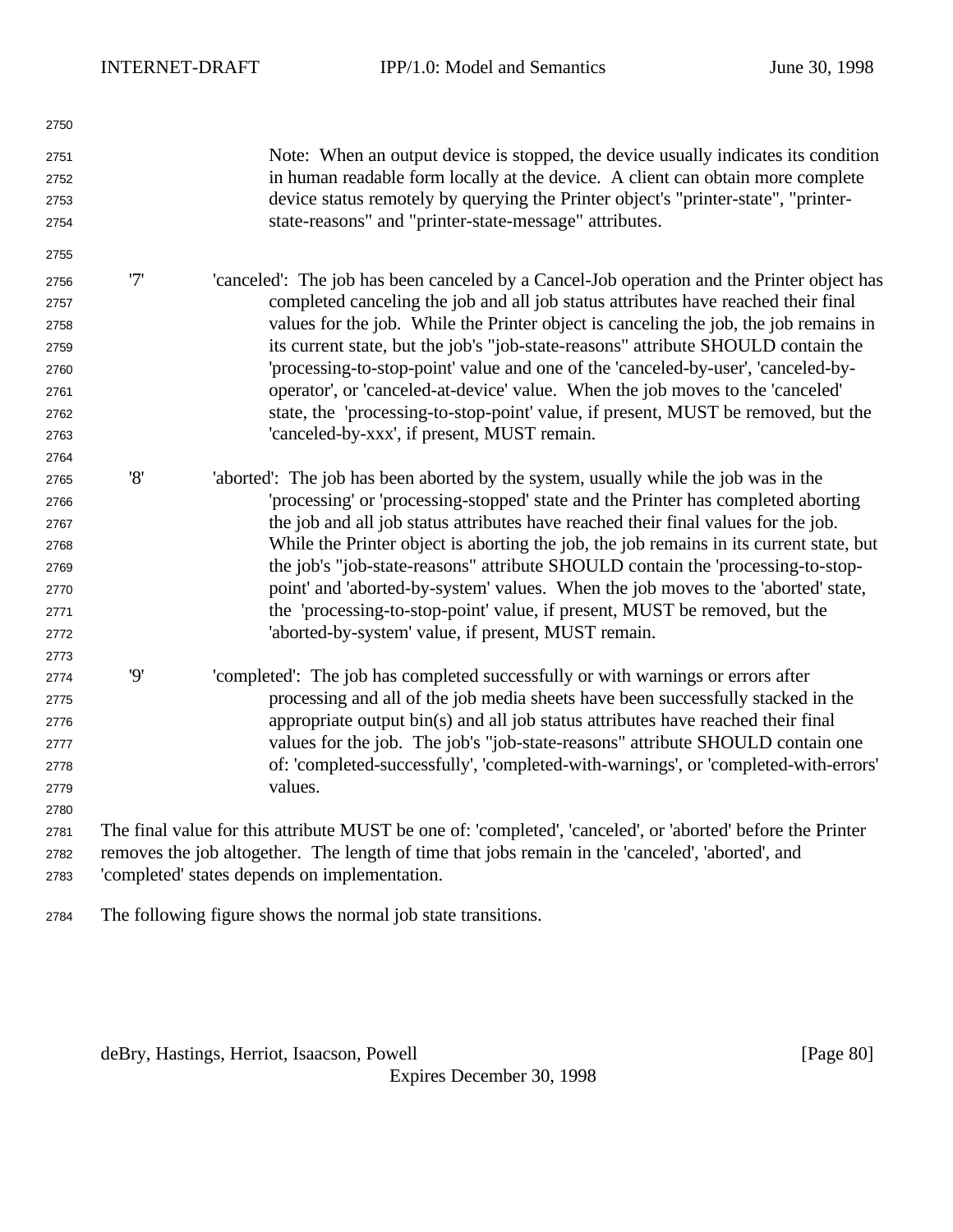| 2785 |                     |                                     |                           | +----> canceled |
|------|---------------------|-------------------------------------|---------------------------|-----------------|
| 2786 |                     |                                     |                           |                 |
| 2787 |                     | $+--->$ pending $----->$ processing | ------+-------> completed |                 |
| 2788 |                     | ㅅ                                   |                           |                 |
| 2789 |                     |                                     |                           | +----> aborted  |
| 2790 |                     |                                     |                           |                 |
| 2791 | +----> pending-held | processing-stopped ---+             |                           |                 |

 Normally a job progresses from left to right. Other state transitions are unlikely, but are not forbidden. Not shown are the transitions to the 'canceled' state from the 'pending', 'pending-held', and 'processing-stopped' states.

 Jobs reach one of the three terminal states: 'completed', 'canceled', or 'aborted', after the jobs have completed all activity, including stacking output media, after the jobs have completed all activity, and all job status attributes have reached their final values for the job.

 Note: As with all other IPP attributes, if the implementation can not determine the correct value for this attribute, it SHOULD respond with the out-of-band value 'unknown' (see section 4.1) rather than try to guess at some possibly incorrect value and give the end user the wrong impression about the state of the Job object. For example, if the implementation is just a gateway into some printing system that does not provide detailed status about the print job, the IPP Job object's state might literally be 'unknown'.

4.3.8 job-state-reasons (1setOf type2 keyword)

 This attribute provides additional information about the job's current state, i.e., information that augments the value of the job's "job-state" attribute.

 Implementation of these values is OPTIONAL, i.e., a Printer NEED NOT implement them, even if (1) the output device supports the functionality represented by the reason and (2) is available to the Printer object implementation. These values MAY be used with any job state or states for which the reason makes sense. Furthermore, when implemented, the Printer MUST return these values when the reason applies and MUST NOT return them when the reason no longer applies whether the value of the Job's "job-state" attribute changed or not. When the Job does not have any reasons for being in its current state, the value of the Job's "job-state-reasons" attribute MUST be 'none'.

 Note: While values cannot be added to the 'job-state' attribute without impacting deployed clients that take actions upon receiving "job-state" values, it is the intent that additional "job-state-reasons" values can be defined and registered without impacting such deployed clients. In other words, the "job-state-reasons" attribute is intended to be extensible.

 The following standard values are defined. For ease of understanding, the values are presented in the order in which the reasons are likely to occur (if implemented), starting with the 'job-incoming' value:

deBry, Hastings, Herriot, Isaacson, Powell [Page 81]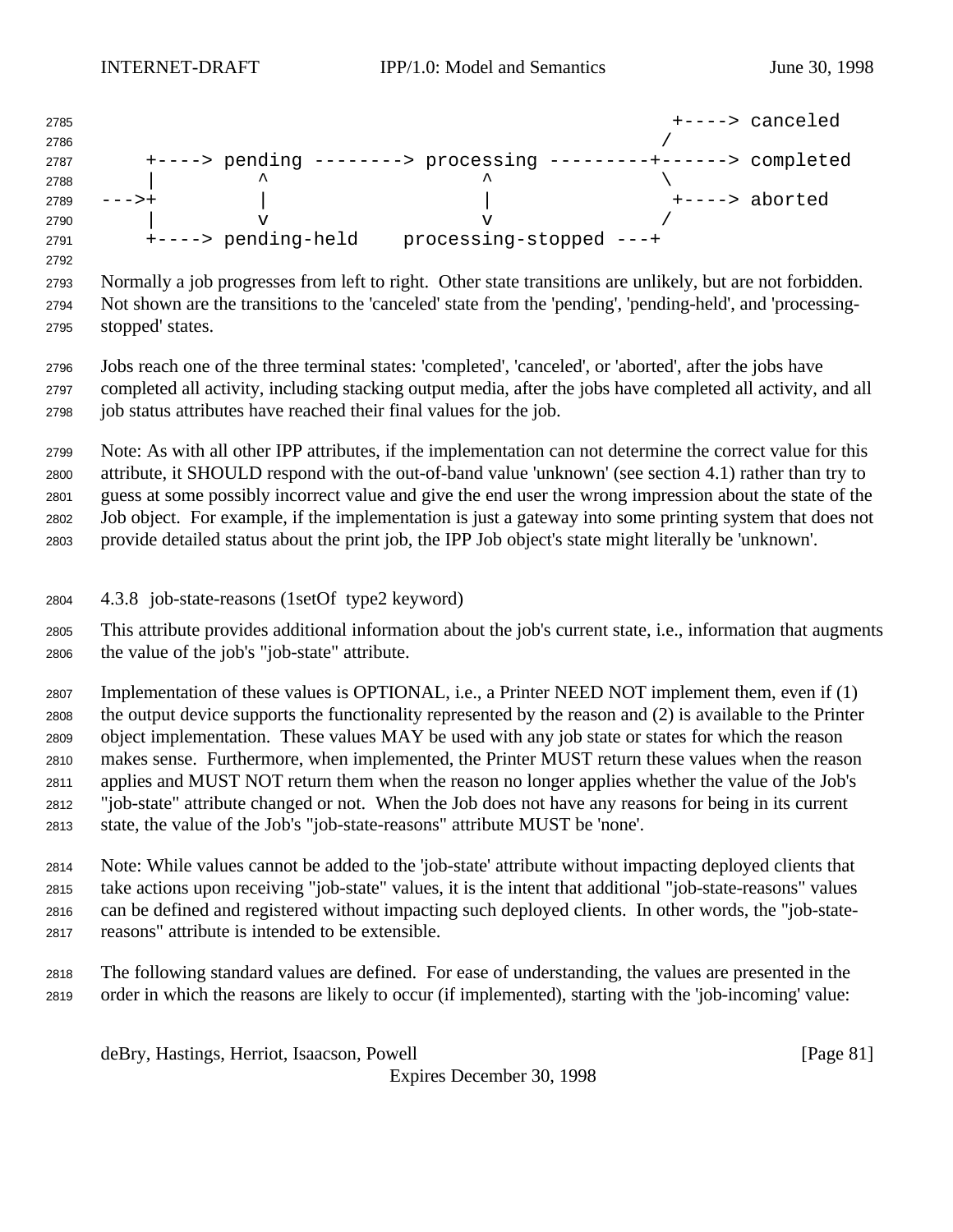| 2820 | 'none': There are no reasons for the job's current state.                                                    |
|------|--------------------------------------------------------------------------------------------------------------|
| 2821 | 'job-incoming': The Create-Job operation has been accepted by the Printer, but the Printer is                |
| 2822 | expecting additional Send-Document and/or Send-URI operations and/or is accessing/accepting                  |
| 2823 | document data.                                                                                               |
| 2824 | 'submission-interrupted': The job was not completely submitted for some unforeseen reason, such as:          |
| 2825 | (1) the Printer has crashed before the job was closed by the client, (2) the Printer or the document         |
| 2826 | transfer method has crashed in some non-recoverable way before the document data was entirely                |
| 2827 | transferred to the Printer, (3) the client crashed or failed to close the job before the time-out            |
| 2828 | period.                                                                                                      |
| 2829 | 'job-outgoing': The Printer is transmitting the job to the output device.                                    |
| 2830 | 'job-hold-until-specified': The value of the job's "job-hold-until" attribute was specified with a time      |
| 2831 | period that is still in the future. The job MUST NOT be a candidate for processing until this                |
| 2832 | reason is removed and there are no other reasons to hold the job.                                            |
| 2833 | 'resources-are-not-ready': At least one of the resources needed by the job, such as media, fonts,            |
| 2834 | resource objects, etc., is not ready on any of the physical printer's for which the job is a candidate.      |
| 2835 | This condition MAY be detected when the job is accepted, or subsequently while the job is                    |
| 2836 | pending or processing, depending on implementation. The job may remain in its current state or               |
| 2837 | be moved to the 'pending-held' state, depending on implementation and/or job scheduling policy.              |
| 2838 | 'printer-stopped-partly': The value of the Printer's "printer-state-reasons" attribute contains the value    |
| 2839 | 'stopped-partly'.                                                                                            |
| 2840 | 'printer-stopped': The value of the Printer's "printer-state" attribute is 'stopped'.                        |
| 2841 | 'job-interpreting': Job is in the 'processing' state, but more specifically, the Printer is interpreting the |
| 2842 | document data.                                                                                               |
| 2843 | 'job-queued': Job is in the 'processing' state, but more specifically, the Printer has queued the            |
| 2844 | document data.                                                                                               |
| 2845 | 'job-transforming': Job is in the 'processing' state, but more specifically, the Printer is interpreting     |
| 2846 | document data and producing another electronic representation.                                               |
| 2847 | 'job-printing': The output device is marking media. This value is useful for Printers which spend a          |
| 2848 | great deal of time processing (1) when no marking is happening and then want to show that                    |
| 2849 | marking is now happening or (2) when the job is in the process of being canceled or aborted while            |
| 2850 | the job remains in the 'processing' state, but the marking has not yet stopped so that impression or         |
| 2851 | sheet counts are still increasing for the job.                                                               |
| 2852 | 'job-canceled-by-user': The job was canceled by the owner of the job using the Cancel-Job request,           |
| 2853 | i.e., by a user whose authenticated identity is the same as the value of the originating user that           |
| 2854 | created the Job object, or by some other authorized end-user, such as a member of the job owner's            |
| 2855 | security group.                                                                                              |
| 2856 | 'job-canceled-by-operator': The job was canceled by the operator using the Cancel-Job request, i.e.,         |
| 2857 | by a user who has been authenticated as having operator privileges (whether local or remote). If             |
| 2858 | the security policy is to allow anyone to cancel anyone's job, then this value may be used when the          |

deBry, Hastings, Herriot, Isaacson, Powell [Page 82]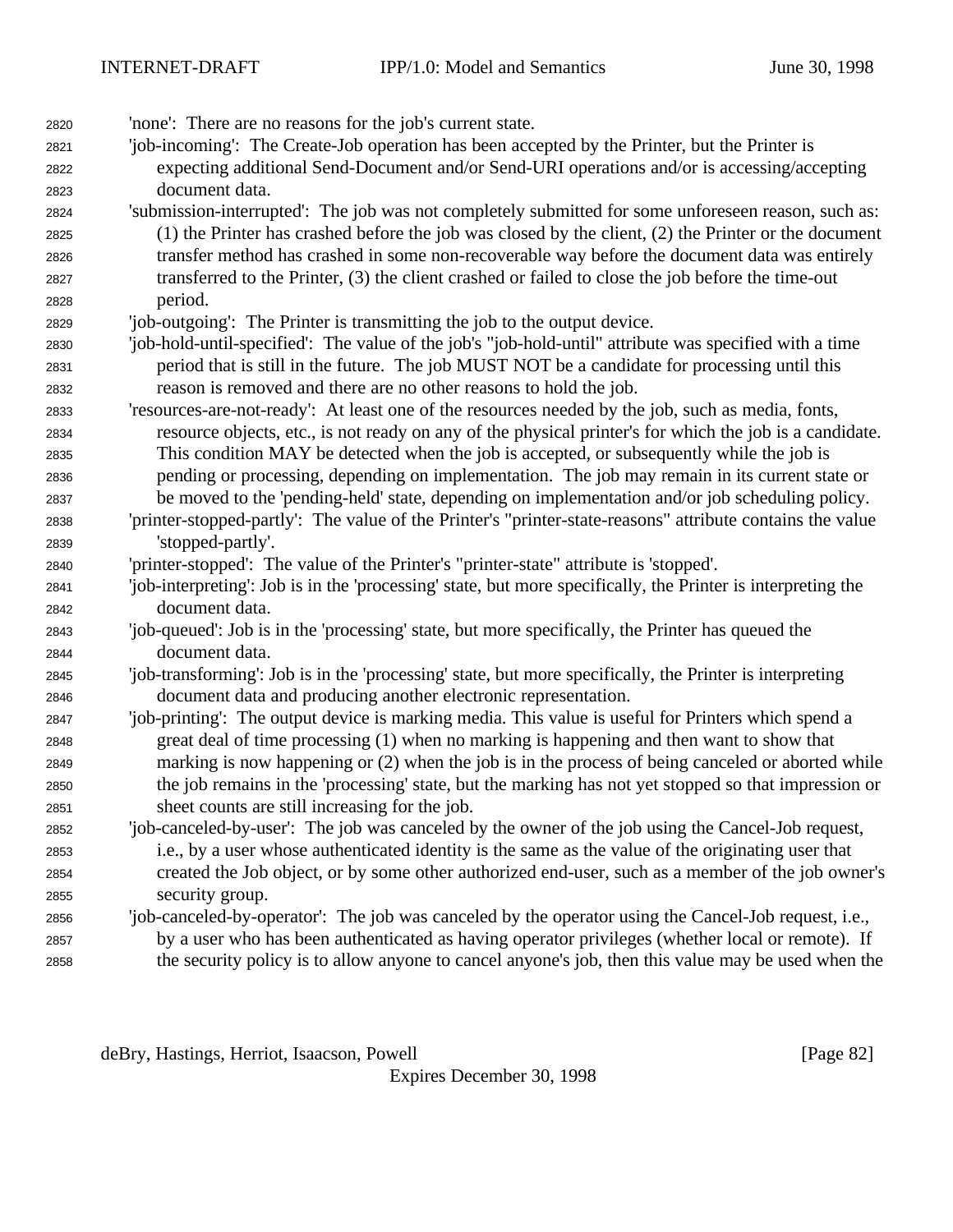job is canceled by other than the owner of the job. For such a security policy, in effect, everyone is an operator as far as canceling jobs with IPP is concerned. 'job-canceled-at-device': The job was canceled by an unidentified local user, i.e., a user at a console at the device. 'aborted-by-system': The job (1) is in the process of being aborted, (2) has been aborted by the system and placed in the 'aborted' state, or (3) has been aborted by the system and placed in the 'pending-held' state, so that a user or operator can manually try the job again. 'processing-to-stop-point': The requester has issued a Cancel-job operation or the Printer object has aborted the job, but is still performing some actions on the job until a specified stop point occurs or job termination/cleanup is completed. This reason is recommended to be used in conjunction with the 'processing' job state to indicate that the Printer object is still performing some actions on the job while the job remains in the 'processing' state. After all the job's job description attributes have stopped incrementing, the Printer object moves the job from the 'processing' state to the 'canceled' or 'aborted' job states. 'service-off-line': The Printer is off-line and accepting no jobs. All 'pending' jobs are put into the 'pending-held' state. This situation could be true if the service's or document transform's input is impaired or broken. 'job-completed-successfully': The job completed successfully. 'job-completed-with-warnings': The job completed with warnings. 'job-completed-with-errors': The job completed with errors (and possibly warnings too). 4.3.9 job-state-message (text(MAX))

 This attribute specifies information about the "job-state" and "job-state-reasons" attributes in human readable text. If the Printer object supports this attribute, the Printer object MUST be able to generate this message in any of the natural languages identified by the Printer's "generated-natural-language- supported" attribute (see the "attributes-natural-language" operation attribute specified in Section 3.1.4.1).

 Note: the value SHOULD NOT contain additional information not contained in the values of the "job- state" and "job-states-reasons" attributes, such as interpreter error information. Otherwise, application programs might attempt to parse the (localized text). For such additional information such as interpreter errors for application program consumption, a new attribute with keyword values, needs to be developed and registered.

deBry, Hastings, Herriot, Isaacson, Powell **Example 20** and the same control in the same control in the same of  $\left[\text{Page } 83\right]$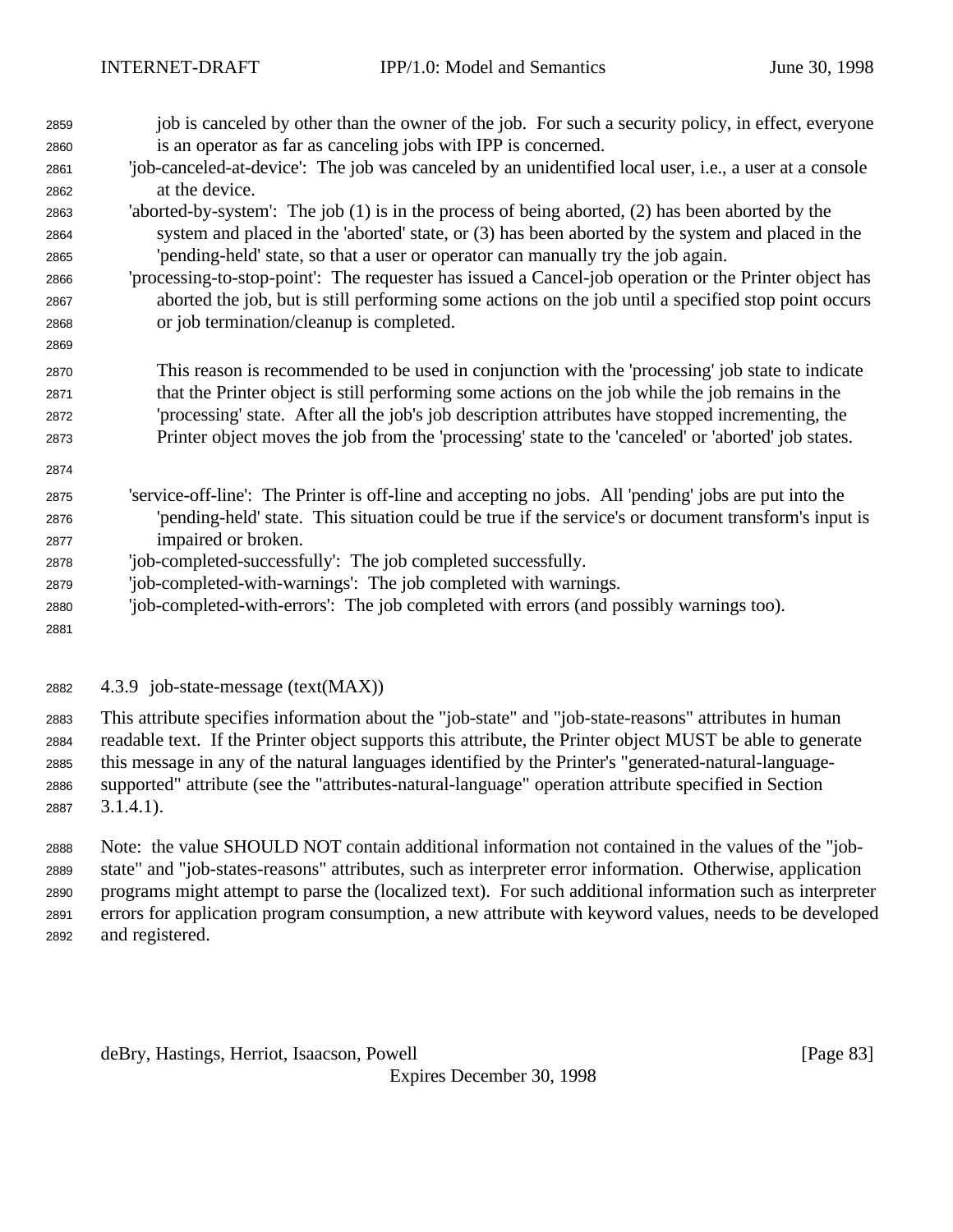- 4.3.10 number-of-documents (integer(0:MAX))
- This attribute indicates the number of documents in the job, i.e., the number of Send-Document, Send-
- URI, Print-Job, or Print-URI operations that the Printer has accepted for this job, regardless of whether the document data has reached the Printer object or not.
- Implementations supporting the OPTIONAL Create-Job/Send-Document/Send-URI operations SHOULD support this attribute so that clients can query the number of documents in each job.
- 4.3.11 output-device-assigned (name(127))

 This attribute identifies the output device to which the Printer object has assigned this job. If an output device implements an embedded Printer object, the Printer object NEED NOT set this attribute. If a print server implements a Printer object, the value MAY be empty (zero-length string) or not returned until the Printer object assigns an output device to the job. This attribute is particularly useful when a single Printer object support multiple devices (so called "fan-out").

4.3.12 time-at-creation (integer(0:MAX))

 This attribute indicates the point in time at which the Job object was created. In order to populate this attribute, the Printer object uses the value in its "printer-up-time" attribute at the time the Job object is created.

4.3.13 time-at-processing (integer(0:MAX))

 This attribute indicates the point in time at which the Job object began processing. In order to populate this attribute, the Printer object uses the value in its "printer-up-time" attribute at the time the Job object is moved into the 'processing' state for the first time.

4.3.14 time-at-completed (integer(0:MAX))

 This attribute indicates the point in time at which the Job object completed (or was cancelled or aborted). In order to populate this attribute, the Printer object uses the value in its "printer-up-time" attribute at the time the Job object is moved into the 'completed' or 'canceled' or 'aborted' state.

4.3.15 number-of-intervening-jobs (integer(0:MAX))

 This attribute indicates the number of jobs that are "ahead" of this job in the relative chronological order of expected time to complete (i.e., the current scheduled order). For efficiency, it is only necessary to

calculate this value when an operation is performed that requests this attribute.

deBry, Hastings, Herriot, Isaacson, Powell **compared and Contract Contract Contract Contract Contract Contract Contract Contract Contract Contract Contract Contract Contract Contract Contract Contract Contract Contract Con**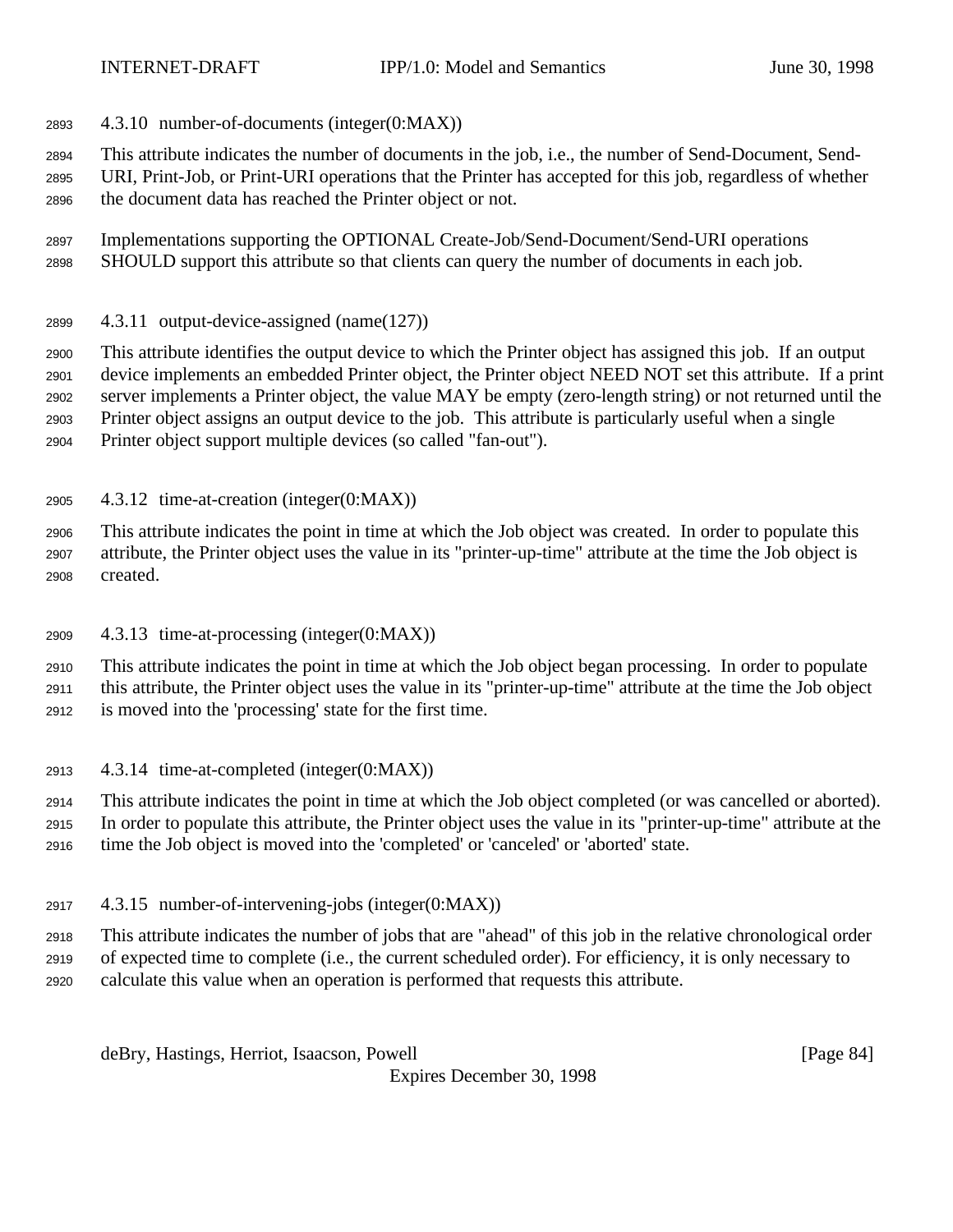- 4.3.16 job-message-from-operator (text(127))
- This attribute provides a message from an operator, system administrator or "intelligent" process to indicate to the end user the reasons for modification or other management action taken on a job.
- 4.3.17 job-k-octets (integer(0:MAX))

 This attribute specifies the total size of the document(s) in K octets, i.e., in units of 1024 octets requested to be processed in the job. The value MUST be rounded up, so that a job between 1 and 1024 octets MUST be indicated as being 1, 1025 to 2048 MUST be 2, etc.

 This value MUST NOT include the multiplicative factors contributed by the number of copies specified by the "copies" attribute, independent of whether the device can process multiple copies without making multiple passes over the job or document data and independent of whether the output is collated or not. Thus the value is independent of the implementation and indicates the size of the document(s) measured in K octets independent of the number of copies.

 This value MUST also not include the multiplicative factor due to a copies instruction embedded in the document data. If the document data actually includes replications of the document data, this value will include such replication. In other words, this value is always the size of the source document data, rather than a measure of the hardcopy output to be produced.

 Note: This attribute and the following two attributes ("job-impressions" and "job-media-sheets") are not intended to be counters; they are intended to be useful routing and scheduling information if known. For these three attributes, the Printer object may try to compute the value if it is not supplied in the create request. Even if the client does supply a value for these three attributes in the create request, the Printer object MAY choose to change the value if the Printer object is able to compute a value which is more accurate than the client supplied value. The Printer object may be able to determine the correct value for these three attributes either right at job submission time or at any later point in time.

4.3.18 job-impressions (integer(0:MAX))

 This attribute specifies the total size in number of impressions of the document(s) being submitted (see the definition of impression in section 13.2.5).

 As with "job-k-octets", this value MUST NOT include the multiplicative factors contributed by the number of copies specified by the "copies" attribute, independent of whether the device can process multiple copies without making multiple passes over the job or document data and independent of whether the output is collated or not. Thus the value is independent of the implementation and reflects the size of the document(s) measured in impressions independent of the number of copies.

deBry, Hastings, Herriot, Isaacson, Powell [Page 85]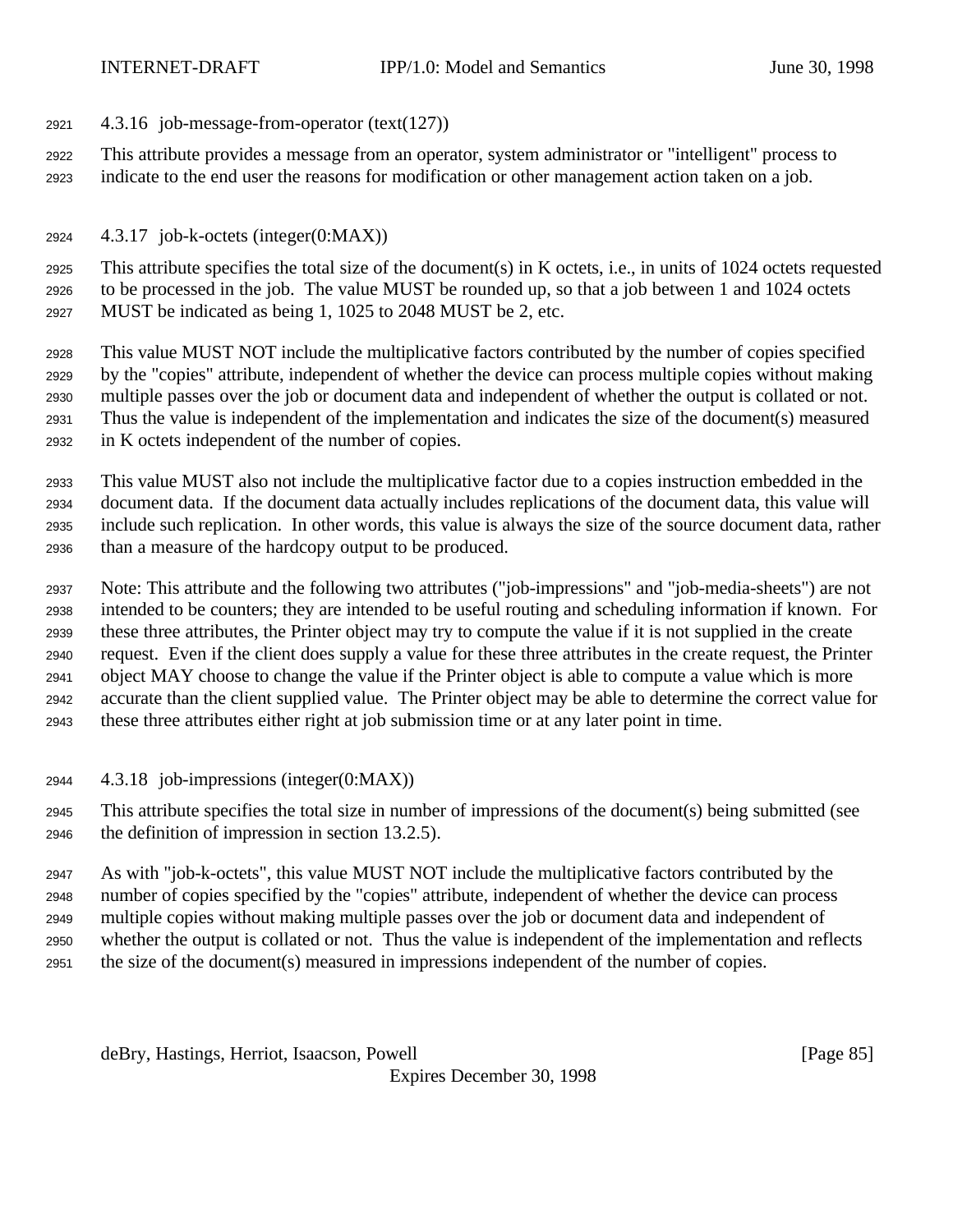As with "job-k-octets", this value MUST also not include the multiplicative factor due to a copies instruction embedded in the document data. If the document data actually includes replications of the document data, this value will include such replication. In other words, this value is always the number of impressions in the source document data, rather than a measure of the number of impressions to be produced by the job.

- See the Note in the "job-k-octets" attribute that also applies to this attribute.
- 4.3.19 job-media-sheets (integer(0:MAX))
- This attribute specifies the total number of media sheets to be produced for this job.

 Unlike the "job-k-octets" and the "job-impressions" attributes, this value MUST include the multiplicative factors contributed by the number of copies specified by the "copies" attribute and a 'number of copies' instruction embedded in the document data, if any. This difference allows the system administrator to control the lower and upper bounds of both (1) the size of the document(s) with "job-k-octets-supported" and "job-impressions-supported" and (2) the size of the job with "job-media-sheets-supported".

- See the Note in the "job-k-octets" attribute that also applies to this attribute.
- 4.3.20 job-k-octets-processed (integer(0:MAX))

 This attribute specifies the total number of octets processed in K octets, i.e., in units of 1024 octets so far. The value MUST be rounded up, so that a job between 1 and 1024 octets inclusive MUST be indicated as being 1, 1025 to 2048 inclusive MUST be 2, etc.

 For implementations where multiple copies are produced by the interpreter with only a single pass over the data, the final value MUST be equal to the value of the "job-k-octets" attribute. For implementations where multiple copies are produced by the interpreter by processing the data for each copy, the final value MUST be a multiple of the value of the "job-k-octets" attribute.

 Note: This attribute and the following two attributes ("job-impressions-completed" and "job-sheets- completed") are intended to be counters. That is, the value for a job that has not started processing MUST be 0. When the job's "job-state" is 'processing' or 'processing-stopped', this value is intended to

contain the amount of the job that has been processed to the time at which the attributes are requested.

4.3.21 job-impressions-completed (integer(0:MAX))

 This job attribute specifies the number of impressions completed for the job so far. For printing devices, the impressions completed includes interpreting, marking, and stacking the output.

deBry, Hastings, Herriot, Isaacson, Powell [Page 86]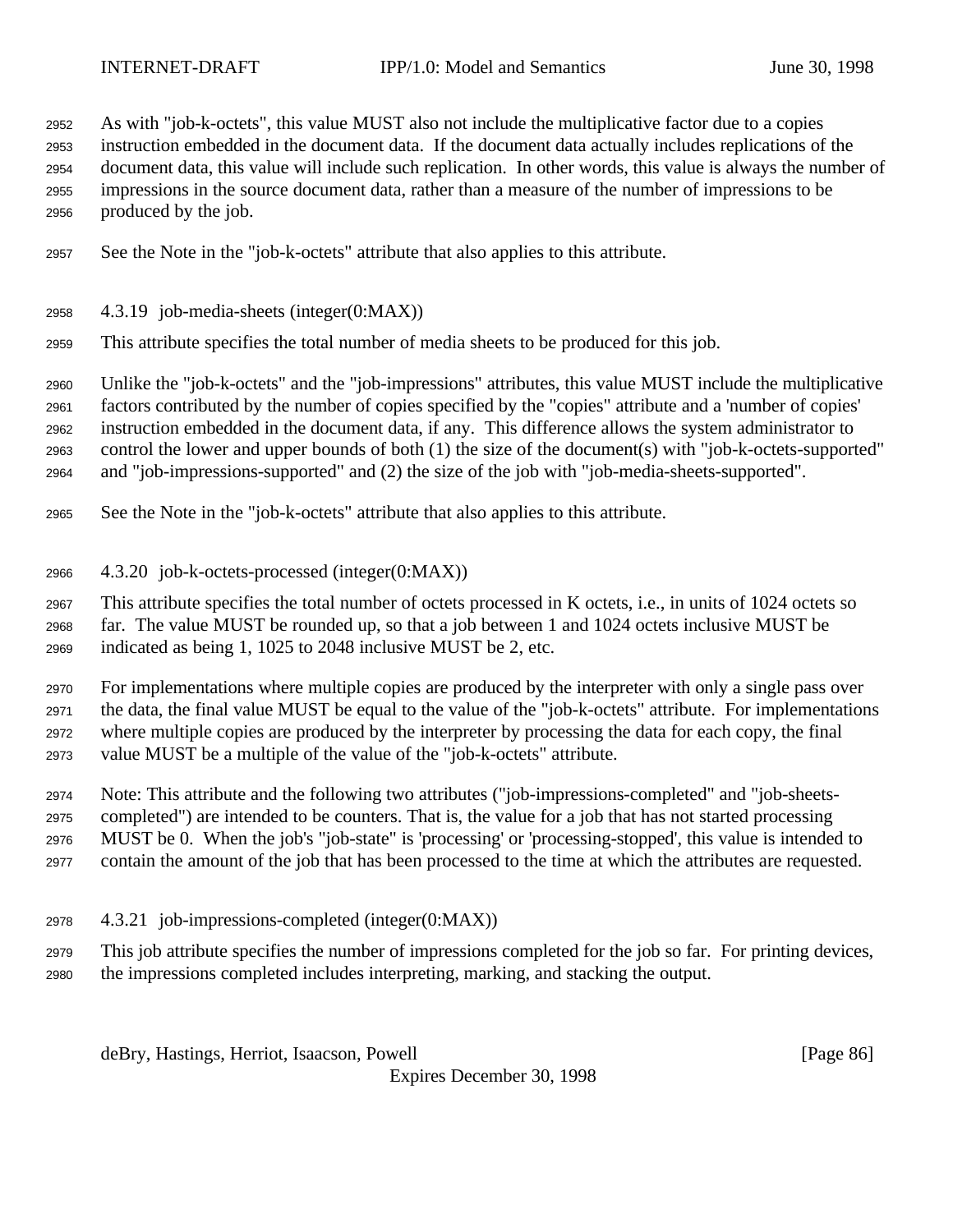- See the note in "job-k-octets-processed" which also applies to this attribute.
- 4.3.22 job-media-sheets-completed (integer(0:MAX))
- This job attribute specifies the media-sheets completed marking and stacking for the entire job so far whether those sheets have been processed on one side or on both.
- See the note in "job-k-octets-processed" which also applies to this attribute.
- 4.3.23 attributes-charset (charset)

 This REQUIRED attribute is populated using the value in the client supplied "attributes-charset" attribute in the create request. It identifies the charset (coded character set and encoding method) used by any Job attributes with attribute syntax 'text' and 'name' that were supplied by the client in the create request. See Section 3.1.4 for a complete description of the "attributes-charset" operation attribute.

 This attribute does not indicate the charset in which the 'text' and 'name' values are stored internally in the Job object. The internal charset is implementation-defined. The IPP object MUST convert from

whatever the internal charset is to that being requested in an operation as specified in Section 3.1.4.

4.3.24 attributes-natural-language (naturalLanguage)

 This REQUIRED attribute is populated using the value in the client supplied "attributes-natural- language" attribute in the create request. It identifies the natural language used for any Job attributes with attribute syntax 'text' and 'name' that were supplied by the client in the create request. See Section 3.1.4 for a complete description of the "attributes-natural-language" operation attribute. See Section 3.2.6 for how this attribute is returned in a Get-Jobs operation when jobs with different natural languages are returned. See Sections 4.1.1.2 and 4.1.2.2 for how a Natural Language Override may be supplied explicitly for each 'text' and 'name' attribute value that differs from the value identified by the "attributes-natural-language" attribute.

4.4 Printer Description Attributes

 These attributes form the attribute group called "printer-description". The following table summarizes these attributes, their syntax, and whether or not they are REQUIRED for a Printer object to support. If they are not indicated as REQUIRED, they are OPTIONAL. The maximum size in octets for 'text' and 'name' attributes is indicated in parenthesizes.

Note: How these attributes are set by an Administrator is outside the scope of this specification.

deBry, Hastings, Herriot, Isaacson, Powell [Page 87]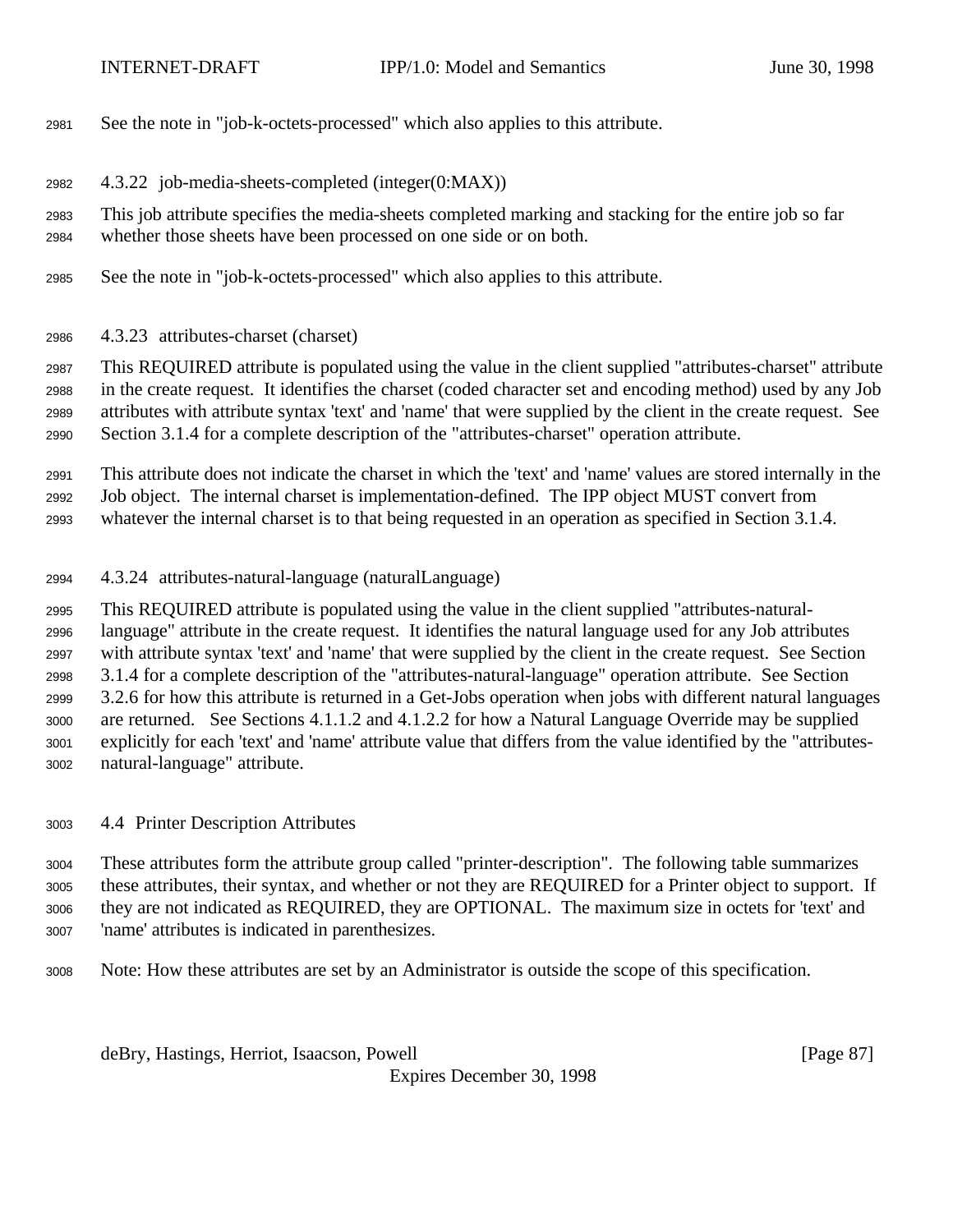| 3009<br>3010         | Attribute                                   | Syntax                    | REQUIRED? |
|----------------------|---------------------------------------------|---------------------------|-----------|
| 3011<br>3012         | printer-uri-supported                       | 1setOf uri                | REQUIRED  |
| 3013<br>3014         | uri-security-supported                      | 1setOf type2 keyword      | REQUIRED  |
| 3015<br>3016         | printer-name                                | name (127)                | REQUIRED  |
| 3017<br>3018         | printer-location                            | text (127)                |           |
| 3019<br>3020         | printer-info                                | text (127)                |           |
| 3021<br>3022         | printer-more-info                           | uri                       |           |
| 3023<br>3024         | printer-driver-installer                    | uri                       |           |
| 3025<br>3026         | printer-make-and-model                      | text (127)                |           |
| 3027<br>3028<br>3029 | printer-more-info-<br>manufacturer          | uri                       |           |
| 3030<br>3031         | printer-state                               | type1 enum                | REQUIRED  |
| 3032<br>3033         | printer-state-reasons                       | 1setOf type2 keyword      |           |
| 3034<br>3035         | printer-state-message                       | text (MAX)                |           |
| 3036<br>3037         | operations-supported                        | 1setOf type2 enum         | REQUIRED  |
| 3038<br>3039         | charset-configured                          | charset                   | REQUIRED  |
| 3040<br>3041         | charset-supported                           | 1setOf charset            | REQUIRED  |
| 3042<br>3043         | natural-language-configured naturalLanguage |                           | REQUIRED  |
| 3044<br>3045<br>3046 | generated-natural-language-<br>supported    | 1setOf<br>naturalLanguage | REQUIRED  |
| 3047<br>3048         | document-format-default                     | mimeMediaType             | REQUIRED  |
| 3049<br>3050<br>3051 | document-format-<br>supported               | 1set0f<br>mimeMediaType   | REQUIRED  |
| 3052<br>3053         | printer-is-accepting-jobs                   | boolean                   | REQUIRED  |

deBry, Hastings, Herriot, Isaacson, Powell [Page 88]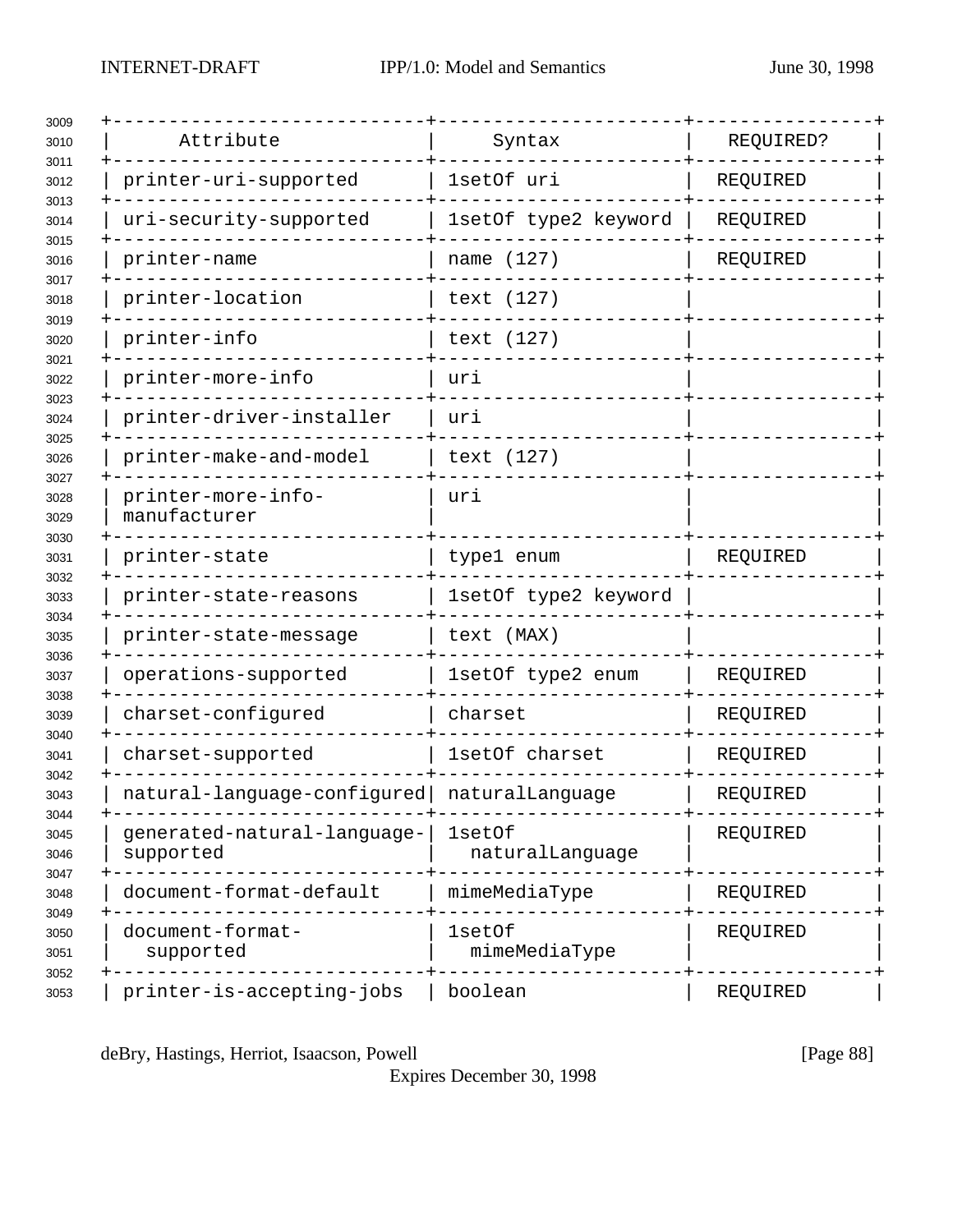| 3054                                                                                         |                                     |                           |          |  |
|----------------------------------------------------------------------------------------------|-------------------------------------|---------------------------|----------|--|
| 3055<br>3056<br>3057<br>3058                                                                 | queued-job-count                    | integer (0:MAX)           |          |  |
|                                                                                              | printer-message-from-<br>operator   | text (127)                |          |  |
| 3059<br>3060<br>3061                                                                         | color-supported                     | boolean                   |          |  |
| 3062<br>3063<br>3064                                                                         | reference-uri-schemes-<br>supported | 1setOf uriScheme          |          |  |
| 3065                                                                                         | pdl-override-supported              | type2 keyword             | REQUIRED |  |
| 3066<br>3067                                                                                 | printer-up-time                     | integer (1:MAX)           | REQUIRED |  |
| 3068<br>3069<br>3070<br>3071<br>3072<br>3073<br>3074<br>3075<br>3076<br>3077<br>3078<br>3079 | printer-current-time                | dateTime                  |          |  |
|                                                                                              | multiple-operation-time-out         | integer (1:MAX)           |          |  |
|                                                                                              | compression-supported               | 1setOf type3 keyword      |          |  |
|                                                                                              | job-k-octets-supported              | rangeOfInteger<br>(0:MAX) |          |  |
|                                                                                              | job-impressions-supported           | rangeOfInteger<br>(0:MAX) |          |  |
| 3080<br>3081<br>3082                                                                         | job-media-sheets-supported          | rangeOfInteger<br>(0:MAX) |          |  |
| 3083<br>3084                                                                                 |                                     |                           |          |  |

4.4.1 printer-uri-supported (1setOf uri)

 This REQUIRED Printer attribute contains at least one URI for the Printer object. It OPTIONALLY contains more than one URI for the Printer object. An administrator determines a Printer object's URI(s) and configures this attribute to contain those URIs by some means outside the scope of IPP/1.0. The precise format of this URI is implementation dependent and depends on the protocol. See the next section for a description "uri-security-supported" which is the REQUIRED companion attribute to this "printer-uri-supported" attribute. See section 2.4 on Printer object identity and section 8.2 on security and URIs for more information.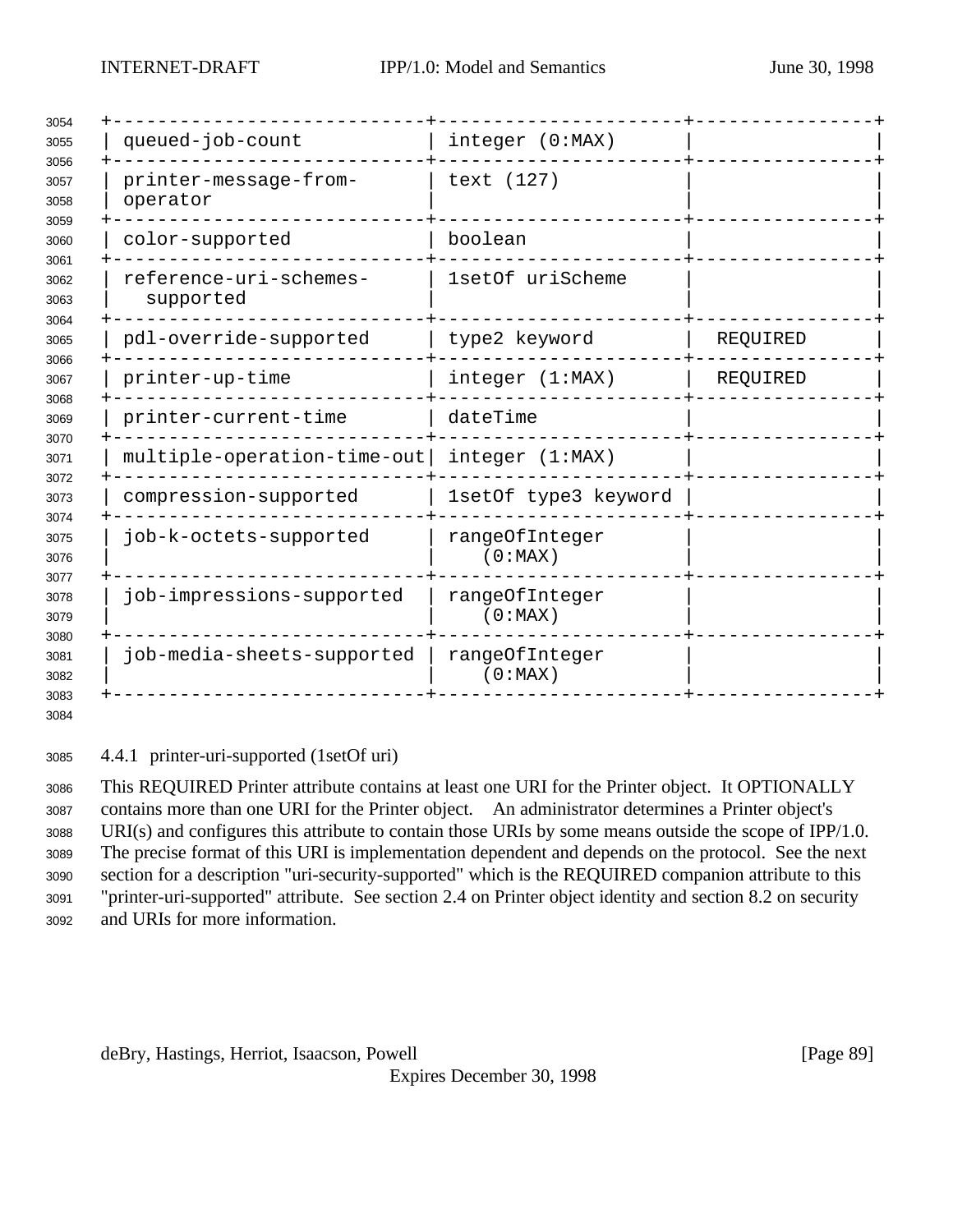4.4.2 uri-security-supported (1setOf type2 keyword)

 This REQUIRED Printer attribute MUST have the same cardinality (contain the same number of values) as the "printer-uri-supported" attribute. This attribute identifies the security mechanisms used for each URI listed in the "printer-uri-supported" attribute. The "i th" value in "uri-security-supported" corresponds to the "i th" value in "printer-uri-supported" and it describes the security mechanisms used

for accessing the Printer object via that URI. The following standard values are defined:

- 'none': There are no secure communication channel protocols in use for the given URI.
- 'tls': TLS 1.0 [TLS] is the secure communications channel protocol in use for the given URI.
- 'ssl3': SSL3 is the secure communications channel protocol in use for the given URI.

 Consider the following example. For a single Printer object, an administrator configures the "printer-uri-supported" and "uri-security-supported" attributes as follows:

- "printer-uri-supported": 'http://acme.com/open-use-printer', 'http://acme.com/restricted-use-printer', 'http://acme.com/private-printer'
- "uri-security-supported": 'none', 'none', 'tls'
- 

- In this case, one Printer object has three URIs.
- For the first URI, 'http://acme.com/open-use-printer', the value 'none' in "uri-security-supported" indicates that there is no secure channel protocol configured to run under HTTP. The name implies that there is no Basic or Digest authentication being used, but it is up to the client to determine that while using HTTP underneath the IPP application protocol.
- For the second URI, 'http://acme.com/restricted-use-printer', the value 'none' in "uri-security- supported" indicates that there is no secure channel protocol configured to run under HTTP. In this case, although the name does imply that there is some sort of Basic or Digest authentication being used within HTTP, it is up to the client to determine that while using HTTP and by processing any '401 Unauthorized' HTTP error messages.
- For the third URI, 'http://acme.com/private-printer', the value 'tls' in "uri-security-supported" indicates that TLS is being used to secure the channel. The client SHOULD be prepared to use TLS framing to negotiate an acceptable ciphersuite to use while communicating with the Printer object. In this case, the name implies the use of a secure communications channel, but the fact is made explicit by the presence of the 'tls' value in "uri-security-supported". The client does not need to resort to understanding which security it must use by following naming conventions or by parsing the URI to determine which security mechanisms are implied.
- It is expected that many IPP Printer objects will be configured to support only one channel (either configured to use TLS access or not), and will therefore only ever have one URI listed in the "printer-uri-

deBry, Hastings, Herriot, Isaacson, Powell [Page 90]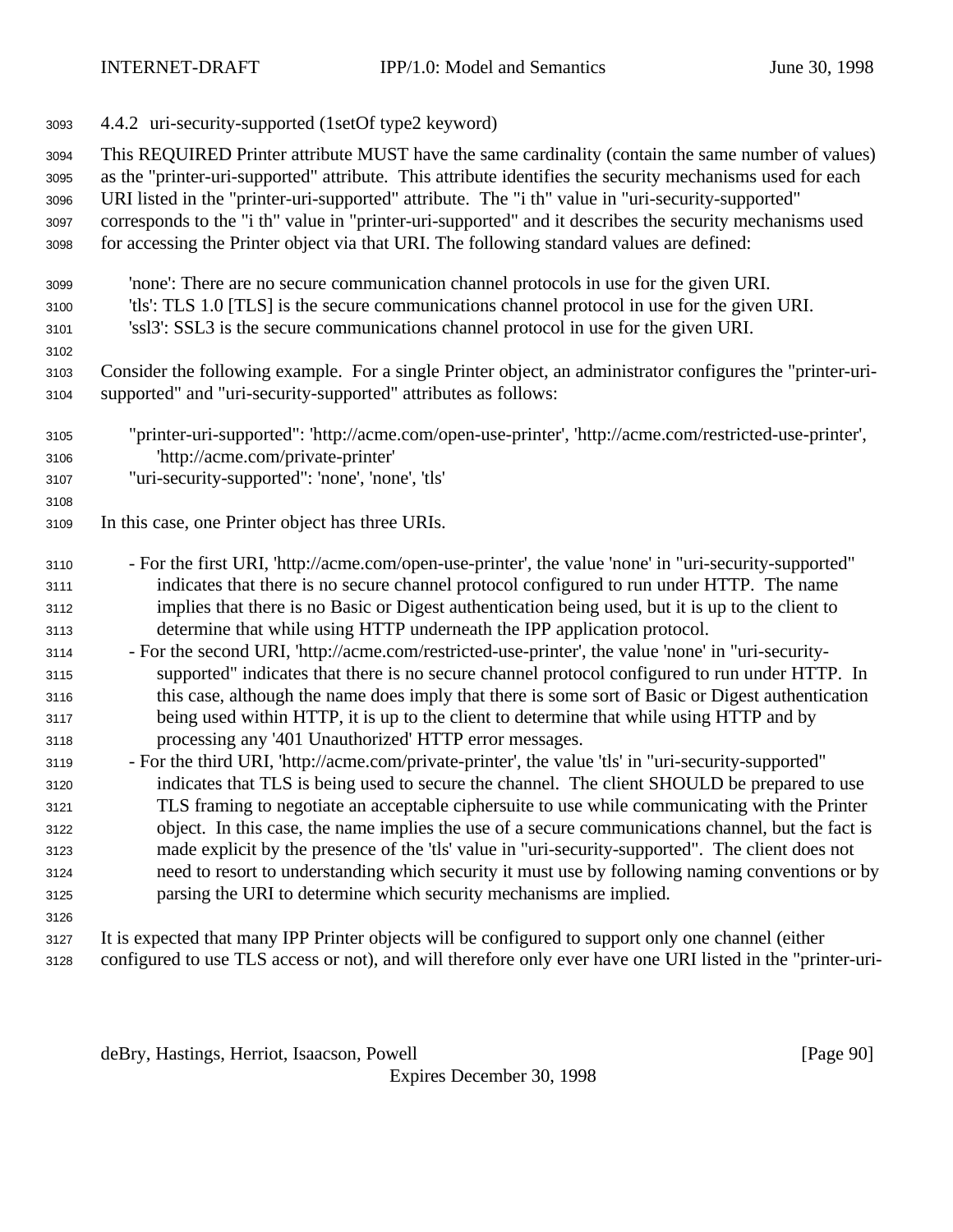supported" attribute. No matter the configuration of the Printer object (whether it has only one URI or more than one URI), a client MUST supply only one URI in the target "printer-uri" operation attribute.

4.4.3 printer-name (name(127))

 This REQUIRED Printer attribute contains the name of the Printer object. It is a name that is more end- user friendly than a URI. An administrator determines a printer's name and sets this attribute to that name. This name may be the last part of the printer's URI or it may be unrelated. In non-US-English locales, a name may contain characters that are not allowed in a URI.

4.4.4 printer-location (text(127))

 This Printer attribute identifies the location of the device. This could include things like: "in Room 123A, second floor of building XYZ".

4.4.5 printer-info (text(127))

 This Printer attribute identifies the descriptive information about this Printer object. This could include things like: "This printer can be used for printing color transparencies for HR presentations", or "Out of courtesy for others, please print only small (1-5 page) jobs at this printer", or even "This printer is going away on July 1, 1997, please find a new printer".

4.4.6 printer-more-info (uri)

 This Printer attribute contains a URI used to obtain more information about this specific Printer object. For example, this could be an HTTP type URI referencing an HTML page accessible to a Web Browser. The information obtained from this URI is intended for end user consumption. Features outside the scope of IPP can be accessed from this URI. The information is intended to be specific to this printer instance and site specific services (e.g. job pricing, services offered, end user assistance). The device manufacturer may initially populate this attribute.

4.4.7 printer-driver-installer (uri)

 This Printer attribute contains a URI to use to locate the driver installer for this Printer object. This attribute is intended for consumption by automata. The mechanics of print driver installation is outside the scope of IPP. The device manufacturer may initially populate this attribute.

deBry, Hastings, Herriot, Isaacson, Powell [Page 91]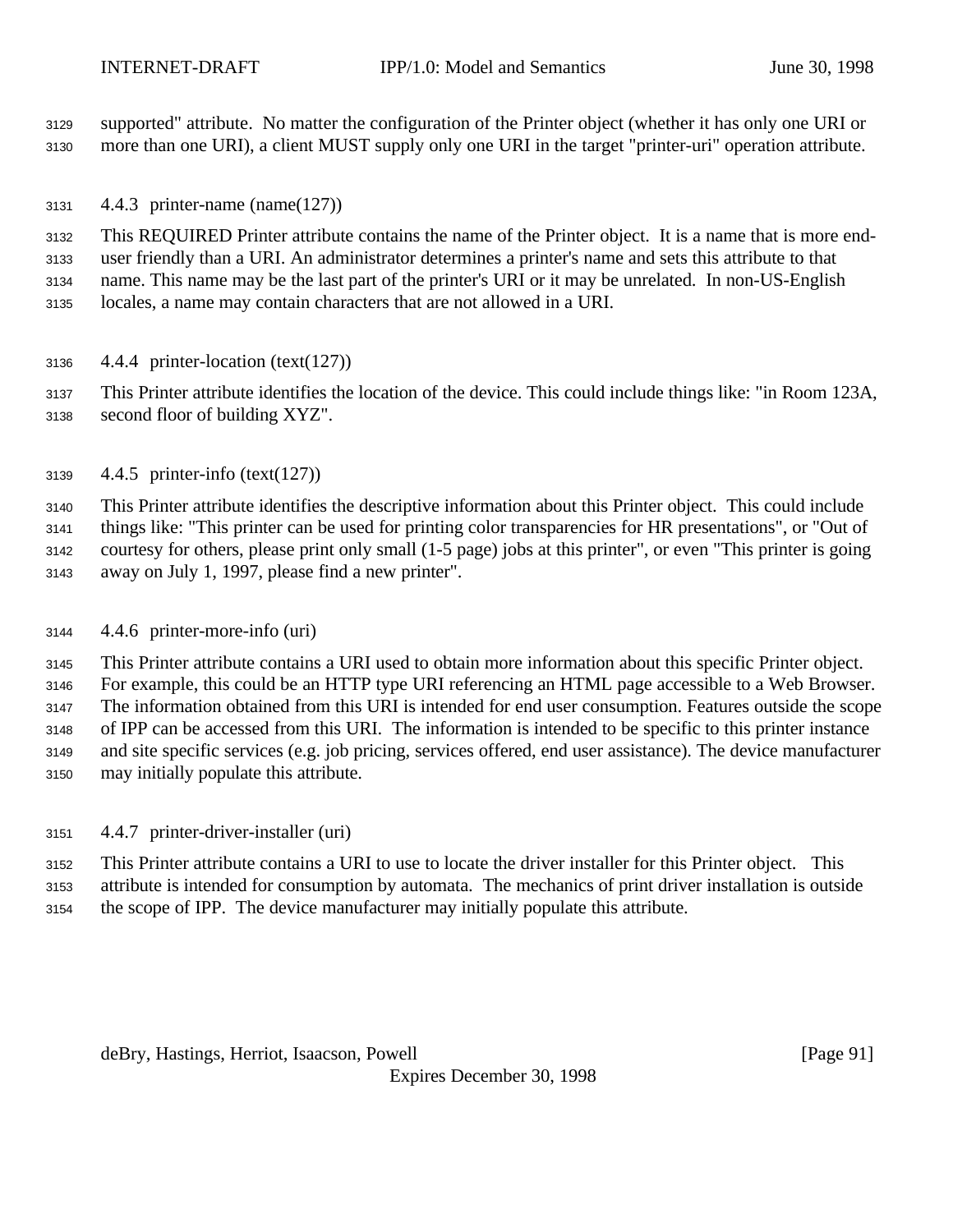4.4.8 printer-make-and-model (text(127))

 This Printer attribute identifies the make and model of the device. The device manufacturer may initially populate this attribute.

4.4.9 printer-more-info-manufacturer (uri)

 This Printer attribute contains a URI used to obtain more information about this type of device. The information obtained from this URI is intended for end user consumption. Features outside the scope of IPP can be accessed from this URI (e.g., latest firmware, upgrades, print drivers, optional features available, details on color support). The information is intended to be germane to this printer without regard to site specific modifications or services. The device manufacturer may initially populate this attribute.

4.4.10 printer-state (type1 enum)

 This REQUIRED Printer attribute identifies the current state of the device. The "printer-state reasons" attribute augments the "printer-state" attribute to give more detailed information about the Printer in the given printer state.

 A Printer object need only update this attribute before responding to an operation which requests the attribute; the Printer object NEED NOT update this attribute continually, since asynchronous event notification is not part of IPP/1.0. A Printer NEED NOT implement all values if they are not applicable to a given implementation.

The following standard values are defined:

| 3174 | Value | <b>Symbolic Name and Description</b>                                                          |
|------|-------|-----------------------------------------------------------------------------------------------|
| 3175 |       |                                                                                               |
| 3176 | '3'   | 'idle': If a Printer receives a job (whose required resources are ready) while in this state, |
| 3177 |       | such a job MUST transit into the processing state immediately. If the printer-                |
| 3178 |       | state-reasons attribute contains any reasons, they MUST be reasons that would not             |
| 3179 |       | prevent a job from transiting into the processing state immediately, e.g., toner-low.         |
| 3180 |       | Note: if a Printer controls more than one output device, the above definition                 |
| 3181 |       | implies that a Printer is idle if at least one output device is idle.                         |
| 3182 |       |                                                                                               |
| 3183 | '4'   | 'processing': If a Printer receives a job (whose required resources are ready) while in this  |
| 3184 |       | state, such a job MUST transit into the pending state immediately. Such a job                 |
| 3185 |       | MUST transit into the processing state only after jobs ahead of it complete. If the           |
| 3186 |       | printer-state-reasons attribute contains any reasons, they MUST be reasons that do            |
| 3187 |       | not prevent the current job from printing, e.g. toner-low. Note: if a Printer                 |

deBry, Hastings, Herriot, Isaacson, Powell [Page 92]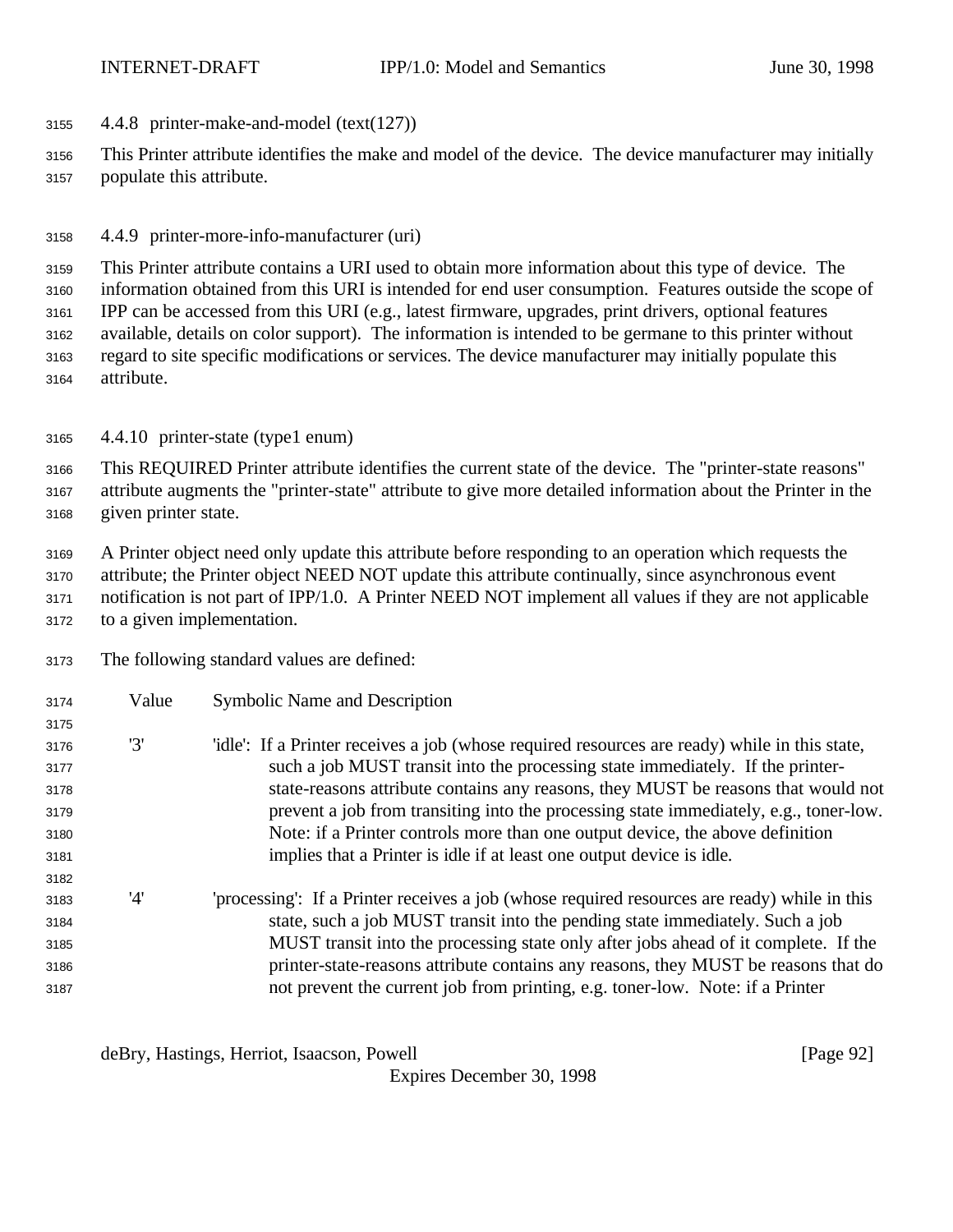| 3188 | controls more than one output device, the above definition implies that a Printer is                        |  |  |  |  |
|------|-------------------------------------------------------------------------------------------------------------|--|--|--|--|
| 3189 | processing if at least one output device is processing, and none is idle.                                   |  |  |  |  |
| 3190 |                                                                                                             |  |  |  |  |
| 3191 | '5'<br>'stopped': If a Printer receives a job (whose required resources are ready) while in this            |  |  |  |  |
| 3192 | state, such a job MUST transit into the pending state immediately. Such a job                               |  |  |  |  |
| 3193 | MUST transit into the processing state only after some human fixes the problem                              |  |  |  |  |
| 3194 | that stopped the printer and after jobs ahead of it complete printing. If supported,                        |  |  |  |  |
| 3195 | the "printer-state-reasons" attribute MUST contain at least one reason, e.g. media-                         |  |  |  |  |
| 3196 | jam, which prevents it from either processing the current job or transitioning a                            |  |  |  |  |
| 3197 | pending job to the processing state.                                                                        |  |  |  |  |
| 3198 |                                                                                                             |  |  |  |  |
| 3199 | Note: if a Printer controls more than one output device, the above definition                               |  |  |  |  |
| 3200 | implies that a Printer is stopped only if all output devices are stopped. Also, it is                       |  |  |  |  |
| 3201 | tempting to define stopped as when a sufficient number of output devices are                                |  |  |  |  |
| 3202 | stopped and leave it to an implementation to define the sufficient number. But                              |  |  |  |  |
| 3203 | such a rule complicates the definition of stopped and processing. For example,                              |  |  |  |  |
| 3204 | with this alternate definition of stopped, a job can move from idle to processing                           |  |  |  |  |
| 3205 | without human intervention, even though the Printer is stopped.                                             |  |  |  |  |
| 3206 |                                                                                                             |  |  |  |  |
|      |                                                                                                             |  |  |  |  |
| 3207 | 4.4.11 printer-state-reasons (1setOf type2 keyword)                                                         |  |  |  |  |
| 3208 | This Printer attribute supplies additional detail about the device's state.                                 |  |  |  |  |
| 3209 | Each keyword value MAY have a suffix to indicate its level of severity. The three levels are: report (least |  |  |  |  |
| 3210 | severe), warning, and error (most severe).                                                                  |  |  |  |  |
|      |                                                                                                             |  |  |  |  |
| 3211 | - '-report': This suffix indicates that the reason is a "report". An implementation may choose to omit      |  |  |  |  |
| 3212 | some or all reports. Some reports specify finer granularity about the printer state; others serve as        |  |  |  |  |
| 3213 | a precursor to a warning. A report MUST contain nothing that could affect the printed output.               |  |  |  |  |
| 3214 | - '-warning': This suffix indicates that the reason is a "warning". An implementation may choose to         |  |  |  |  |
| 3215 | omit some or all warnings. Warnings serve as a precursor to an error. A warning MUST contain                |  |  |  |  |
| 3216 | nothing that prevents a job from completing, though in some cases the output may be of lower                |  |  |  |  |
| 3217 | quality.                                                                                                    |  |  |  |  |
| 3218 | - '-error': This suffix indicates that the reason is an "error". An implementation MUST include all         |  |  |  |  |
| 3219 | errors. If this attribute contains one or more errors, printer MUST be in the stopped state.                |  |  |  |  |
| 3220 |                                                                                                             |  |  |  |  |
| 3221 | If the implementation does not add any one of the three suffixes, all parties MUST assume that the reason   |  |  |  |  |
| 3222 | is an "error".                                                                                              |  |  |  |  |

deBry, Hastings, Herriot, Isaacson, Powell [Page 93]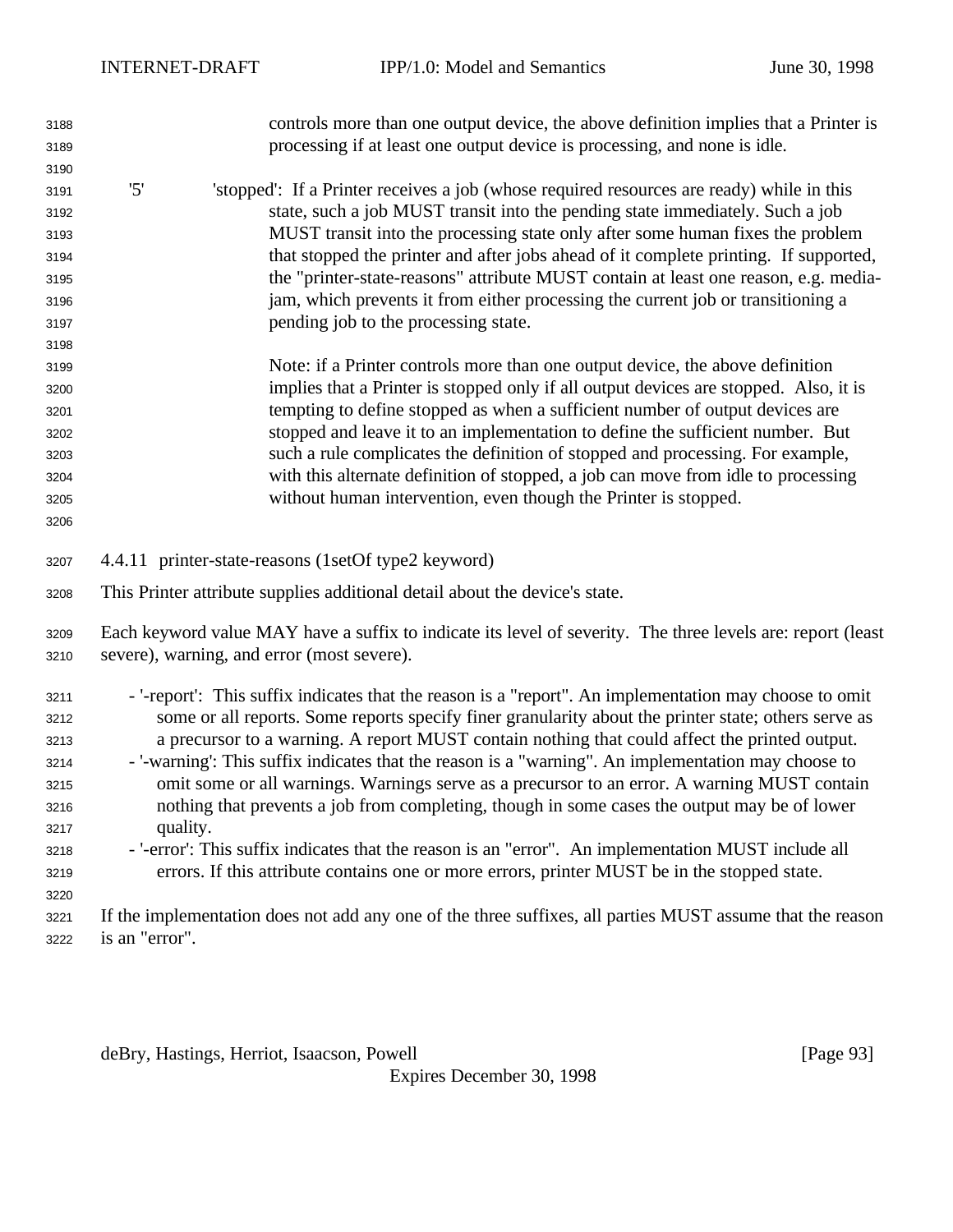If a Printer object controls more than one output device, each value of this attribute MAY apply to one or

more of the output devices. An error on one output device that does not stop the Printer object as a

whole MAY appear as a warning in the Printer's "printer-state-reasons attribute". If the "printer-state"

- for such a Printer has a value of 'stopped', then there MUST be an error reason among the values in the "printer-state-reasons" attribute.
- The following standard values are defined:
- 'other': The device has detected an error other than one listed in this document.
- 'none': There are not reasons. This state reason is semantically equivalent to "printer-state-reasons" without any value.
- 'media-needed': A tray has run out of media.
- 'media-jam': The device has a media jam.
- 'paused': Someone has paused the Printer object. In this state, a Printer MUST NOT produce printed output, but it MUST perform other operations requested by a client. If a Printer had been printing a job when the Printer was paused, the Printer MUST resume printing that job when the Printer is no longer paused and leave no evidence in the printed output of such a pause.
- 'shutdown': Someone has removed a Printer object from service, and the device may be powered down or physically removed. In this state, a Printer object MUST NOT produce printed output, and unless the Printer object is realized by a print server that is still active, the Printer object MUST perform no other operations requested by a client, including returning this value. If a Printer object had been printing a job when it was shutdown, the Printer NEED NOT resume printing that job when the Printer is no longer shutdown. If the Printer resumes printing such a job, it may leave evidence in the printed output of such a shutdown, e.g. the part printed before the shutdown may be printed a second time after the shutdown.
- 'connecting-to-device': The Printer object has scheduled a job on the output device and is in the process of connecting to a shared network output device (and might not be able to actually start printing the job for an arbitrarily long time depending on the usage of the output device by other servers on the network).
- 'timed-out': The server was able to connect to the output device (or is always connected), but was unable to get a response from the output device.
- 'stopping': The Printer object is in the process of stopping the device and will be stopped in a while. When the device is stopped, the Printer object will change the Printer object's state to 'stopped'. The 'stopping-warning' reason is never an error, even for a Printer with a single output device.
- When an output-device ceases accepting jobs, the Printer will have this reason while the output device completes printing.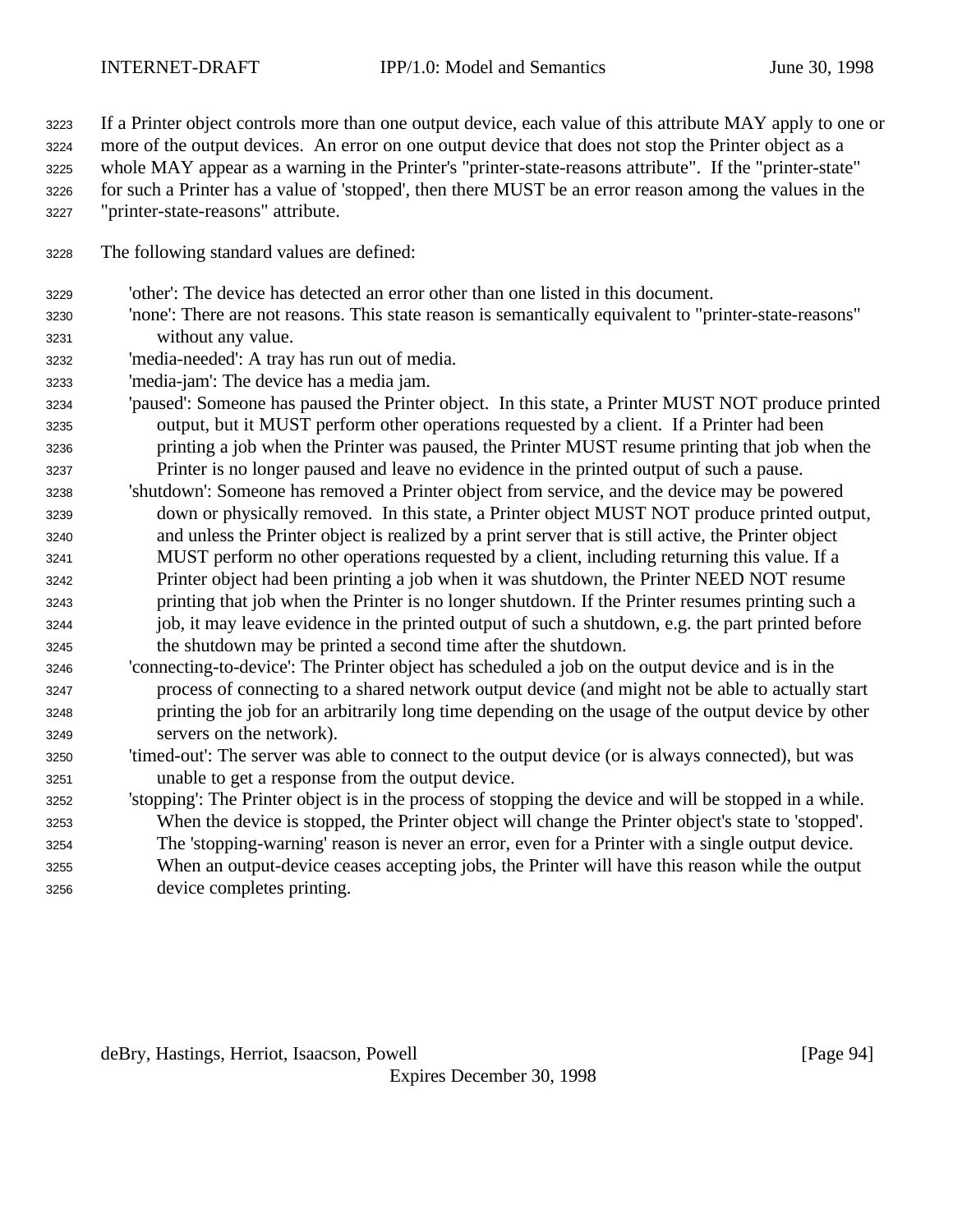- 'stopped-partly': When a Printer object controls more than one output device, this reason indicates that one or more output devices are stopped. If the reason is a report, fewer than half of the output devices are stopped. If the reason is a warning, fewer than all of the output devices are stopped.
- 'toner-low': The device is low on toner.
- 'marker-supply-low': The device is low on marker supply (ink, paint, etc.).
- 'spool-area-full': The limit of persistent storage allocated for spooling has been reached.
- 'cover-open': One or more covers on the device are open.
- 'interlock-open': One or more interlock devices on the printer are unlocked.
- 'door-open': One or more doors on the device are open.
- 'input-tray-missing': One or more input trays are not in the device.
- 'media-low': At least one input tray is low on media.
- 'media-empty': At least one input tray is empty.
- 'output-tray-missing': One or more output trays are not in the device
- 'output-area-almost-full': One or more output area is almost full (e.g. tray, stacker, collator).
- 'output-area-full': One or more output area is full. (e.g. tray, stacker, collator)
- 'marker-supply-low': The device is low on at least one marker supply. (e.g. toner, ink, ribbon)
- 'marker-supply-empty: The device is out of at least one marker supply. (e.g. toner, ink, ribbon)
- 'marker-waste-almost-full': The device marker supply waste receptacle is almost full.
- 'marker-waste-full': The device marker supply waste receptacle is full.
- 'fuser-over-temp': The fuser temperature is above normal.
- 'fuser-under-temp': The fuser temperature is below normal.
- 'opc-near-eol': The optical photo conductor is near end of life.
- 'opc-life-over': The optical photo conductor is no longer functioning.
- 'developer-low': The device is low on developer.
- 'developer-empty: The device is out of developer.
- 'interpreter-resource-unavailable': An interpreter resource is unavailable (i.e. font, form)
- 

4.4.12 printer-state-message (text(MAX))

This Printer attribute specifies the additional information about the printer state and printer state reasons

in human readable text. If the Printer object supports this attribute, the Printer object MUST be able to

generate this message in any of the natural languages identified by the Printer's "generated-natural-

language-supported" attribute (see the "attributes-natural-language" operation attribute specified in

Section 3.1.4.1).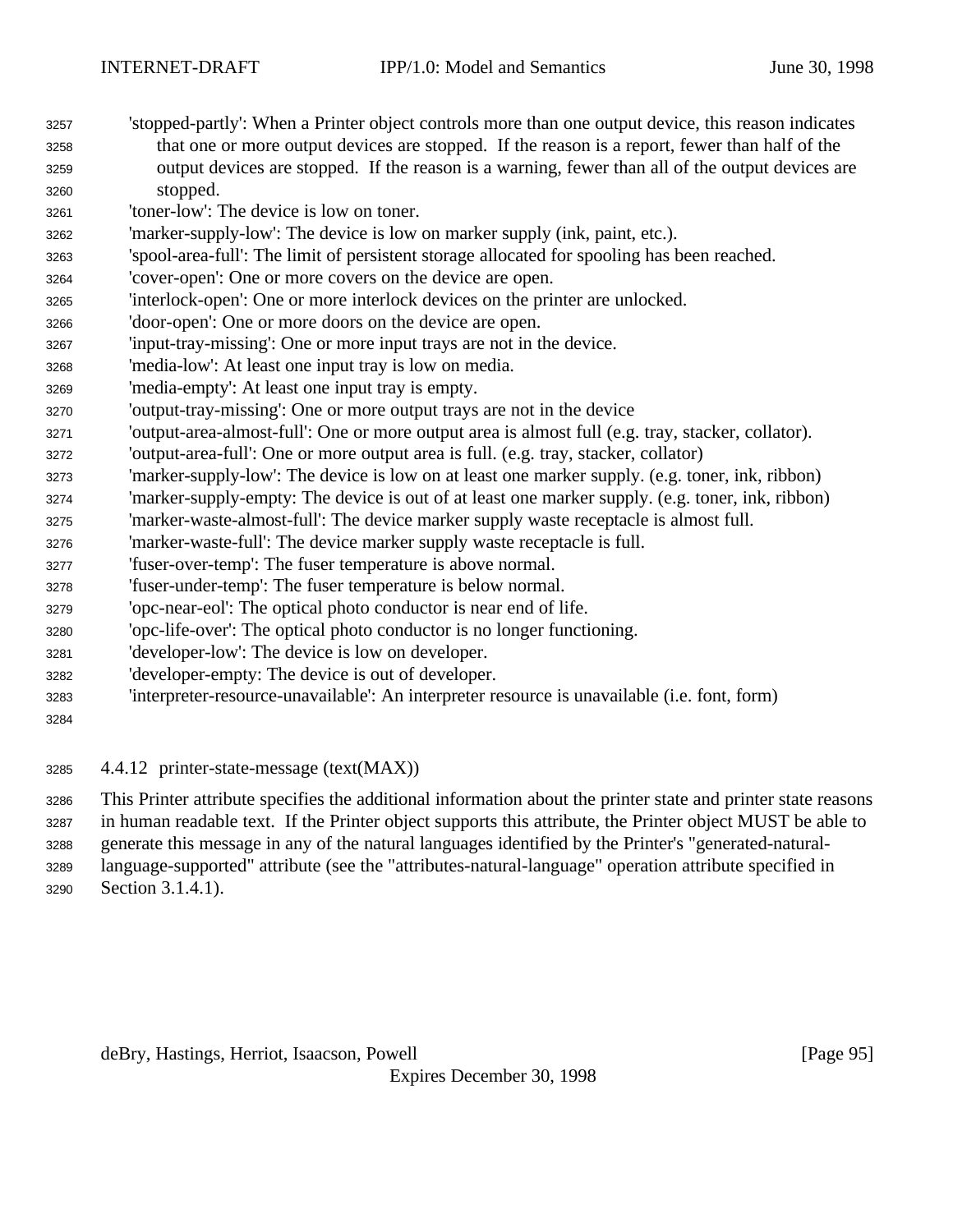4.4.13 operations-supported (1setOf type2 enum)

This REQUIRED Printer attribute specifies the set of supported operations for this Printer object and

 contained Job objects. No 32-bit enum value for this attribute MUST exceed 0x8FFF, since these values are passed in two octets in each Protocol request [IPP-PRO].

The following standard values are defined:

| 3296 | Value            | <b>Operation Name</b>           |
|------|------------------|---------------------------------|
| 3297 |                  |                                 |
| 3298 |                  |                                 |
| 3299 | 0x0000           | reserved, not used              |
| 3300 | 0x0001           | reserved, not used              |
| 3301 | 0x0002           | Print-Job                       |
| 3302 | 0x0003           | Print-URI                       |
| 3303 | 0x0004           | Validate-Job                    |
| 3304 | 0x0005           | Create-Job                      |
| 3305 | 0x0006           | Send-Document                   |
| 3306 | 0x0007           | Send-URI                        |
| 3307 | 0x0008           | Cancel-Job                      |
| 3308 | 0x0009           | Get-Job-Attributes              |
| 3309 | 0x000A           | Get-Jobs                        |
| 3310 | 0x000B           | Get-Printer-Attributes          |
| 3311 | $0x000C-0x3$ FFF | reserved for future operations  |
| 3312 | 0x4000-0x8FFF    | reserved for private extensions |

 This allows for certain vendors to implement private extensions that are guaranteed to not conflict with future registered extensions. However, there is no guarantee that two or more private extensions will not conflict.

4.4.14 charset-configured (charset)

 This REQUIRED Printer attribute identifies the charset that the Printer object has been configured to represent 'text' and 'name' Printer attributes that are set by the operator, system administrator, or

manufacturer, i.e., for "printer-name" (name), "printer-location" (text), "printer-info" (text), and "printer-

make-and-model" (text). Therefore, the value of the Printer object's "charset-configured" attribute

MUST also be among the values of the Printer object's "charset-supported" attribute.

deBry, Hastings, Herriot, Isaacson, Powell [Page 96]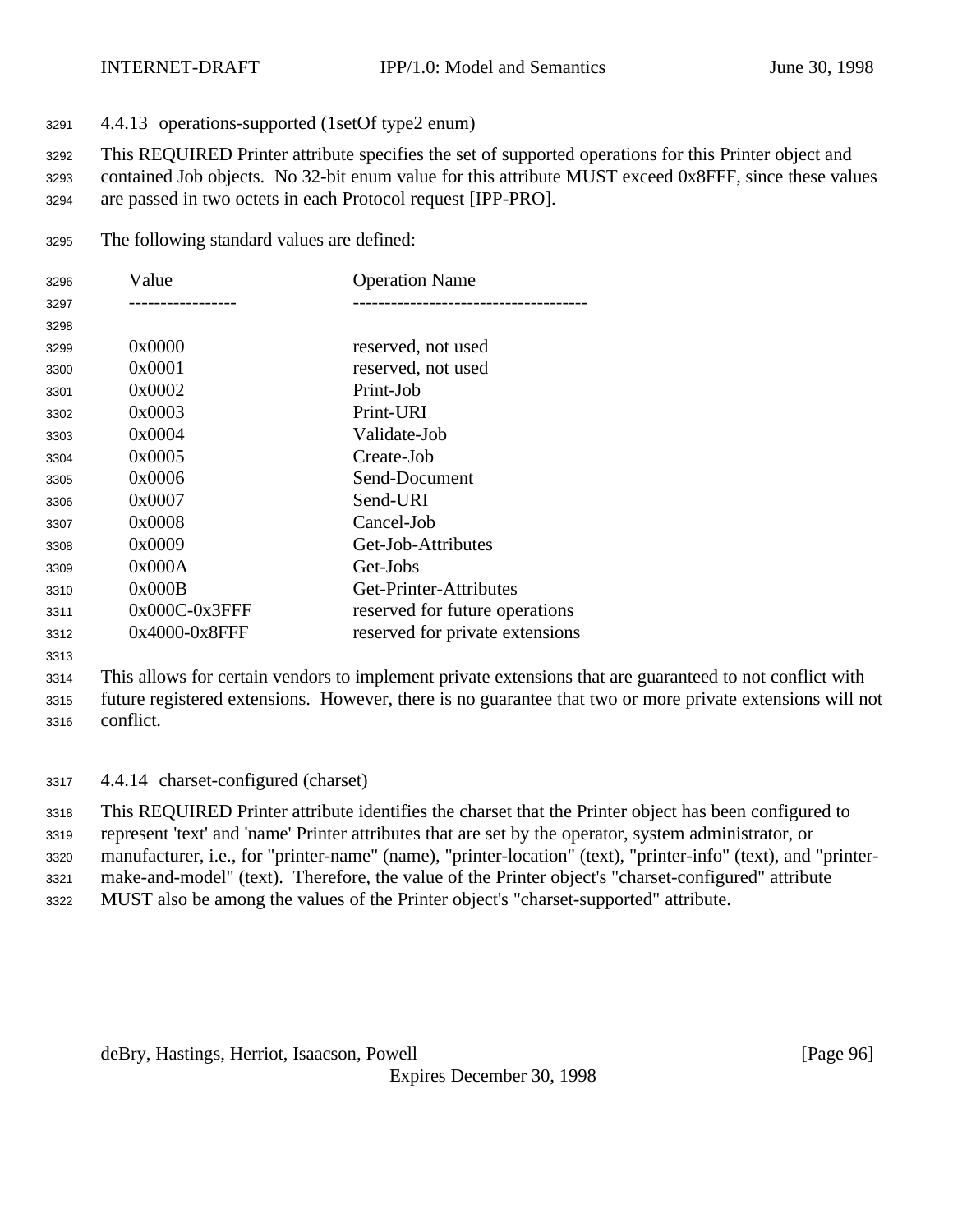4.4.15 charset-supported (1setOf charset)

This REQUIRED Printer attribute identifies the set of charsets that the Printer and contained Job objects

 support in attributes with attribute syntax 'text' and 'name'. At least the value 'utf-8' MUST be present, since IPP objects MUST support the UTF-8 [RFC2044] charset. If a Printer object supports a charset, it means that for all attributes of syntax 'text' and 'name' the IPP object MUST (1) accept the charset in

requests and return the charset in responses as needed.

- If more charsets than UTF-8 are supported, the IPP object MUST perform charset conversion between the charsets as described in Section 3.2.1.2.
- 4.4.16 natural-language-configured (naturalLanguage)

 This REQUIRED Printer attribute identifies the natural language that the Printer object has been configured to represent 'text' and 'name' Printer attributes that are set by the operator, system administrator, or manufacturer, i.e., for "printer-name" (name), "printer-location" (text), "printer-info" (text), and "printer-make-and-model" (text). When returning these Printer attributes, the Printer object MAY return them in the configured natural language specified by this attribute, instead of the natural language requested by the client in the "attributes-natural-language" operation attribute. See Section 3.1.4.1 for the specification of the OPTIONAL multiple natural language support. Therefore, the value of the Printer object's "natural-language-configured" attribute MUST also be among the values of the Printer object's "generated-natural-language-supported" attribute.

- 
- 4.4.17 generated-natural-language-supported (1setOf naturalLanguage)

 This REQUIRED Printer attribute identifies the natural language(s) that the Printer object and contained Job objects support in attributes with attribute syntax 'text' and 'name'. The natural language(s) supported depends on implementation and/or configuration. Unlike charsets, IPP objects MUST accept requests with any natural language or any Natural Language Override whether the natural language is supported or not.

 If a Printer object supports a natural language, it means that for any of the attributes for which the Printer or Job object generates messages, i.e., for the "job-state-message" and "printer-state-message" attributes and Operation Messages (see Section 3.1.5) in operation responses, the Printer and Job objects MUST be able to generate messages in any of the Printer's supported natural languages. See section 3.1.4 for the specification of 'text' and 'name' attributes in operation requests and responses.

 Note: A Printer object that supports multiple natural languages, often has separate catalogs of messages, one for each natural language supported.

deBry, Hastings, Herriot, Isaacson, Powell [Page 97]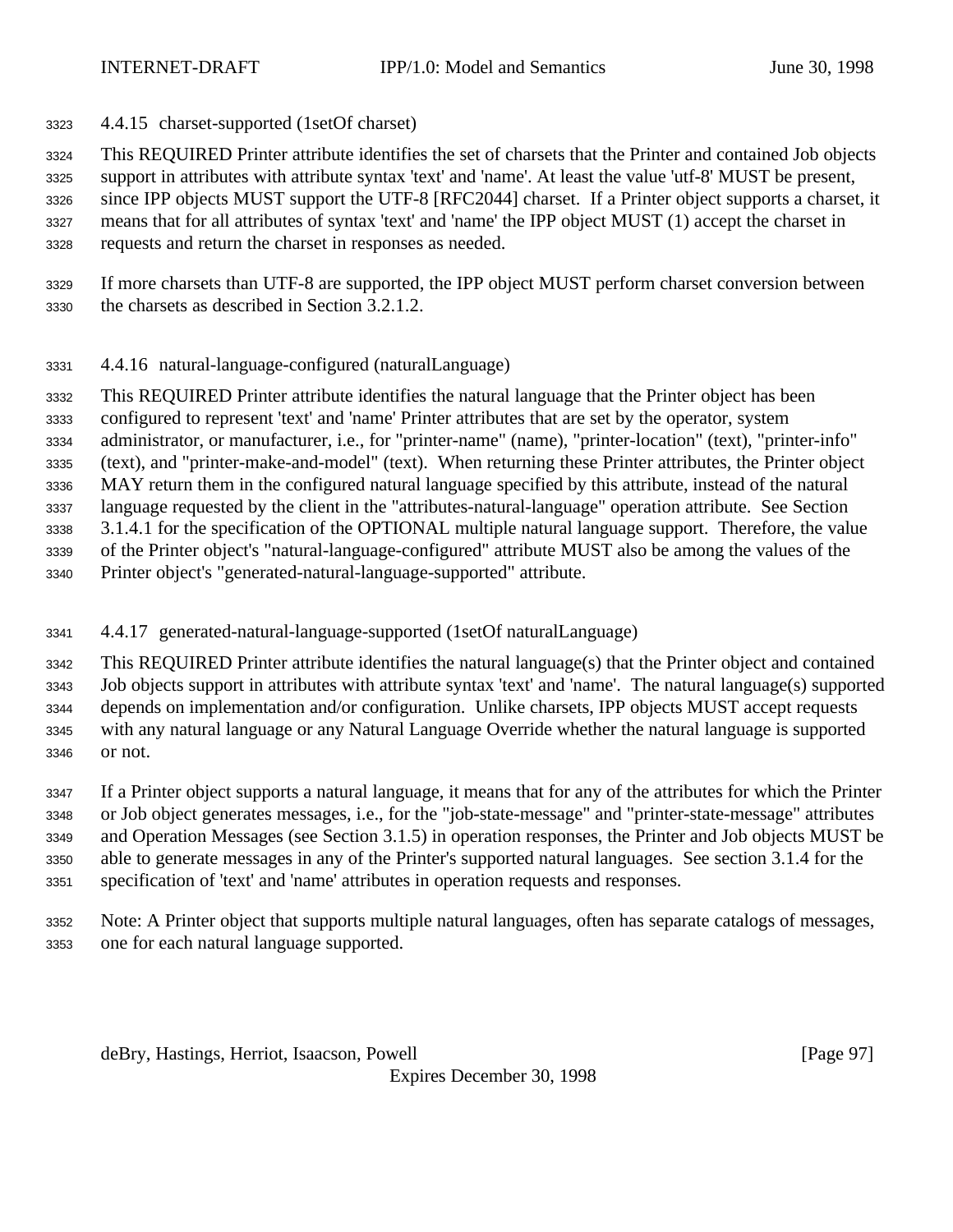4.4.18 document-format-default (mimeMediaType)

 This Printer attribute identifies the document format that the Printer object has been configured to assume if the client does not supply a "document-format" operation attribute in any of the operation requests that supply document data. The standard values for this attribute are Internet Media types (sometimes called MIME types). For further details see the description of the 'mimeMediaType' attribute syntax in Section 4.1.9.

4.4.19 document-format-supported (1setOf mimeMediaType)

 This Printer attribute identifies the set of document formats that the Printer object and contained Job objects can support. For further details see the description of the 'mimeMediaType' attribute syntax in Section 4.1.9.

4.4.20 printer-is-accepting-jobs (boolean)

 This REQUIRED Printer attribute indicates whether the printer is currently able to accept jobs, i.e., is accepting Print-Job, Print-URI, and Create-Job requests. If the value is 'true', the printer is accepting jobs. If the value is 'false', the Printer object is currently rejecting any jobs submitted to it. In this case, the Printer object returns the 'server-error-not-accepting-jobs' status code.

 Note: This value is independent of the "printer-state" and "printer-state-reasons" attributes because its value does not affect the current job; rather it affects future jobs. This attribute may cause the Printer to reject jobs when the "printer-state" is 'idle' or it may cause the Printer object to accepts jobs when the "printer-state" is 'stopped'.

4.4.21 queued-job-count (integer(0:MAX))

This Printer attribute contains a count of the number of jobs that are either 'pending', 'processing',

- 'pending-held', or 'processing-stopped' and is set by the Printer object.
- 4.4.22 printer-message-from-operator (text(127))
- This Printer attribute provides a message from an operator, system administrator or "intelligent" process

to indicate to the end user information or status of the printer, such as why it is unavailable or when it is

expected to be available.

deBry, Hastings, Herriot, Isaacson, Powell [Page 98]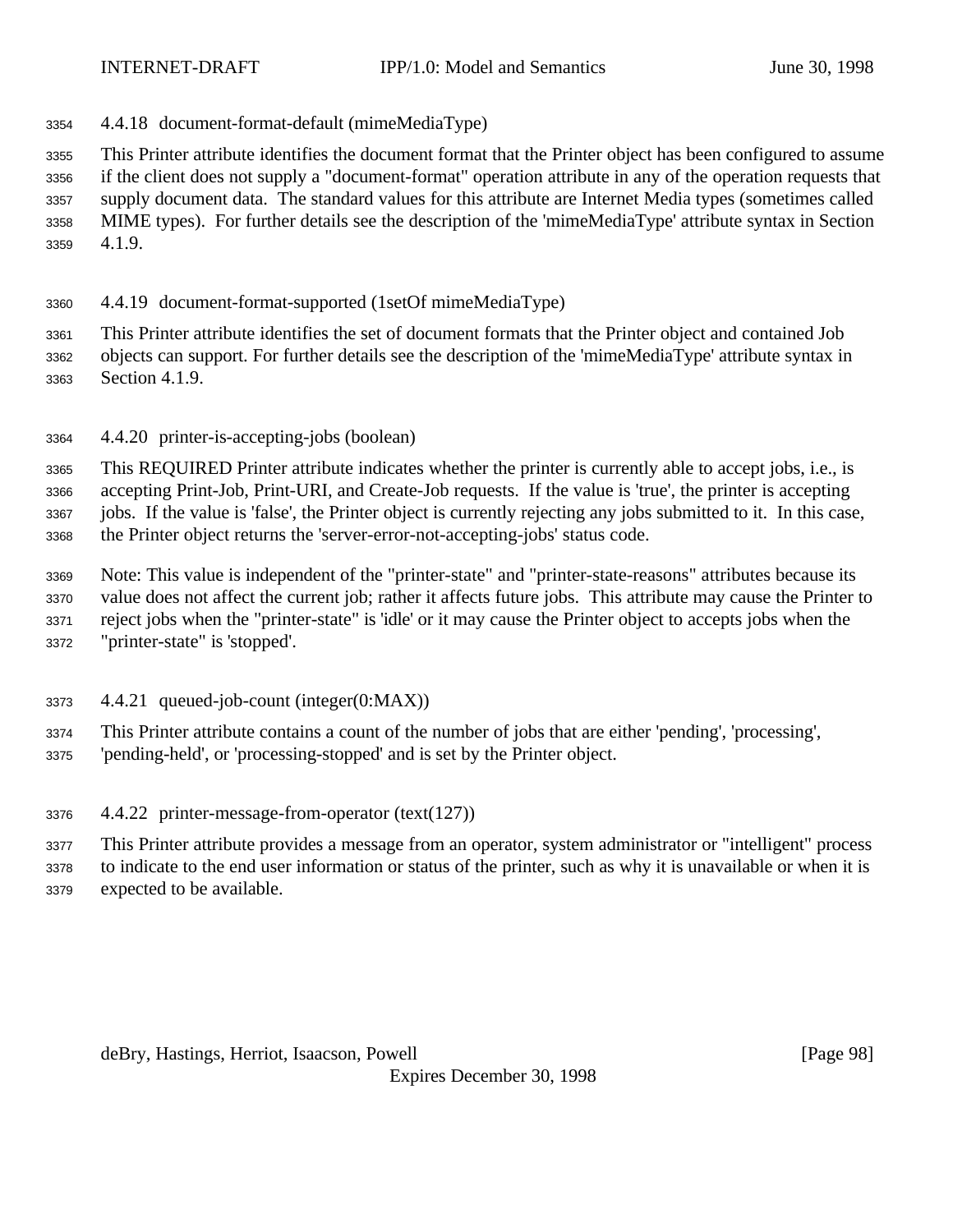4.4.23 color-supported (boolean)

 This Printer attribute identifies whether the device is capable of any type of color printing at all, including highlight color. All document instructions having to do with color are embedded within the document

PDL (none are external IPP attributes in IPP/1.0).

- Note: end-users are able to determine the nature and details of the color support by querying the "printer-more-info-manufacturer" Printer attribute.
- 4.4.24 reference-uri-schemes-supported (1setOf uriScheme)

 This Printer attribute specifies which URI schemes are supported for use in the "document-uri" operation attribute of the Print-URI or Send-URI operation. If a Printer object supports these optional operations, it MUST support the "reference-uri-schemes-supported" Printer attribute with at least the following schemed URI value:

- 'ftp': The Printer object will use an FTP 'get' operation as defined in RFC 2228 [RFC2228] using FTP URLs as defined by [RFC1738] and[RFC2316].
- The Printer object MAY OPTIONALLY support other URI schemes (see section 4.1.6).
- 4.4.25 pdl-override-supported (type2 keyword)

 This REQUIRED Printer attribute expresses the ability for a particular Printer implementation to either attempt to override document data instructions with IPP attributes or not.

- This attribute takes on the following values:
- 'attempted': This value indicates that the Printer object attempts to make the IPP attribute values take precedence over embedded instructions in the document data, however there is no guarantee.
- 'not-attempted': This value indicates that the Printer object makes no attempt to make the IPP attribute values take precedence over embedded instructions in the document data.
- Section 16 contains a full description of how this attribute interacts with and affects other IPP attributes, especially the "ipp-attribute-fidelity" attribute.
- 4.4.26 printer-up-time (integer(1:MAX))

 This REQUIRED Printer attribute indicates the amount of time (in seconds) that this instance of this Printer implementation has been up and running. This value is used to populate the Job attributes "time-at-creation", "time-at-processing", and "time-at-completed". These time values are all measured in

deBry, Hastings, Herriot, Isaacson, Powell [Page 99]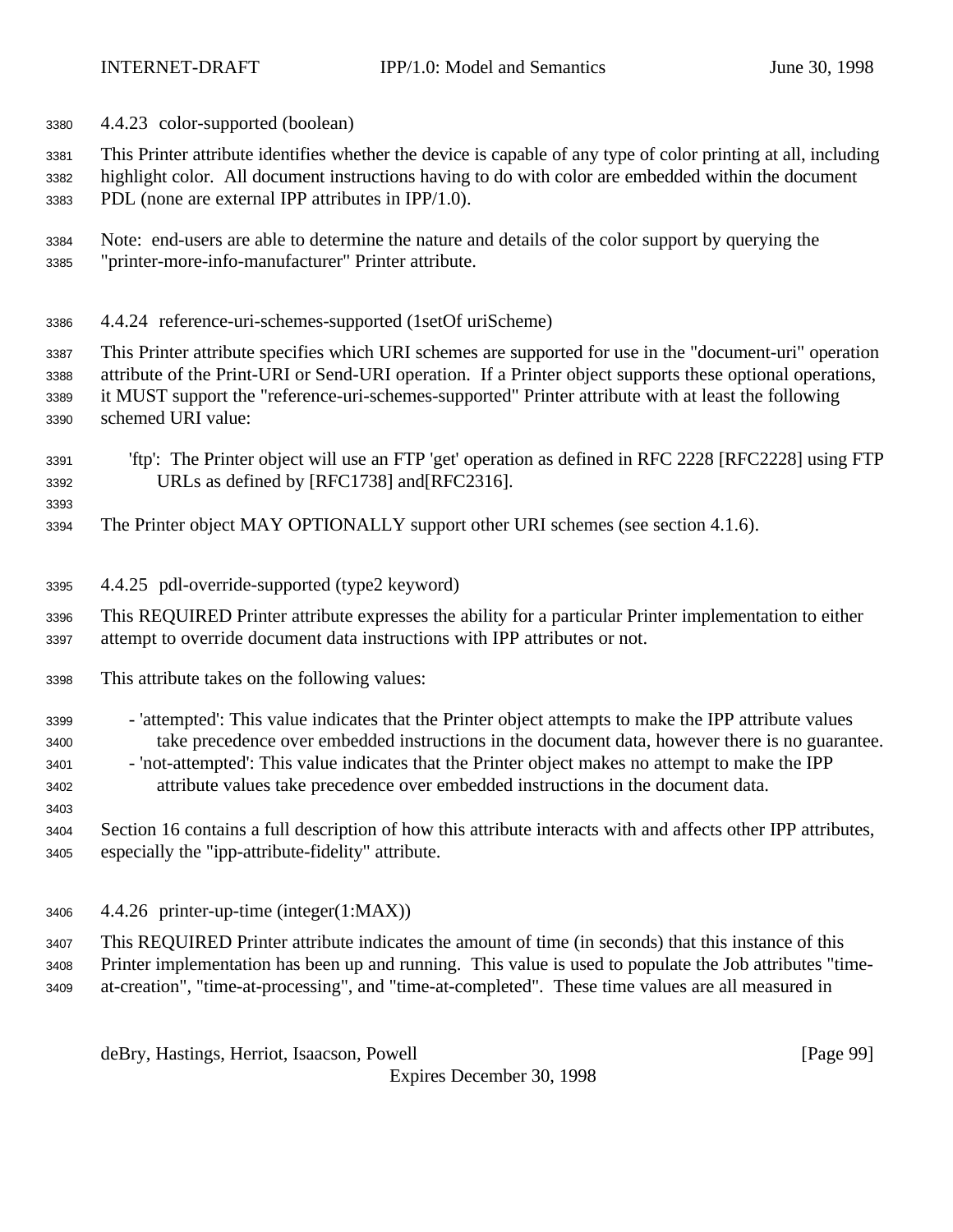- seconds and all have meaning only relative to this attribute, "printer-up-time". The value is a
- monotonically increasing value starting from 1 when the Printer object is started-up (initialized, booted, etc.).
- If the Printer object goes down at some value 'n', and comes back up, the implementation MAY:
- 1. Know how long it has been down, and resume at some value greater than 'n', or
- 2. Restart from 1.
- 

 In the first case, the Printer SHOULD not tweak any existing related Job attributes ("time-at-creation", "time-at-processing", and "time-at-completed"). In the second case, the Printer object SHOULD reset those attributes to 0. If a client queries a time-related Job attribute and finds the value to be 0, the client MUST assume that the Job was submitted in some life other than the Printer's current life.

4.4.27 printer-current-time (dateTime)

This Printer attribute indicates the current absolute wall-clock time. If an implementation supports this

 attribute, then a client could calculate the absolute wall-clock time each Job's "time-at-creation", "time-at-processing", and "time-at-completed" attributes by using both "printer-up-time" and this attribute,

"printer-current-time". If an implementation does not support this attribute, a client can only calculate

the relative time of certain events based on the REQUIRED "printer-up-time" attribute.

4.4.28 multiple-operation-time-out (integer(1:MAX))

 This Printer attributes identifies how long (in seconds) the Printer object waits for additional Send- Document or Send-URI operations to follow a still-open multi-document Job object before taking one of the actions indicated in section 3.3.1.

- 4.4.29 compression-supported (1setOf type3 keyword)
- This Printer attribute identifies the set of supported compression algorithms for document data.

 Compression only applies to the document data; compression does not apply to the encoding of the IPP operation itself. The supported values are used to validate the client supplied "compression" operation

- attributes in Print-Job, Send-Document, and Send-URI requests.
- Standard values are :
- 'none': no compression is used.
- 'deflate': ZIP public domain inflate/deflate) compression technology
- 'gzip' GNU zip compression technology described in RFC 1952 [RFC1952].

deBry, Hastings, Herriot, Isaacson, Powell [Page 100]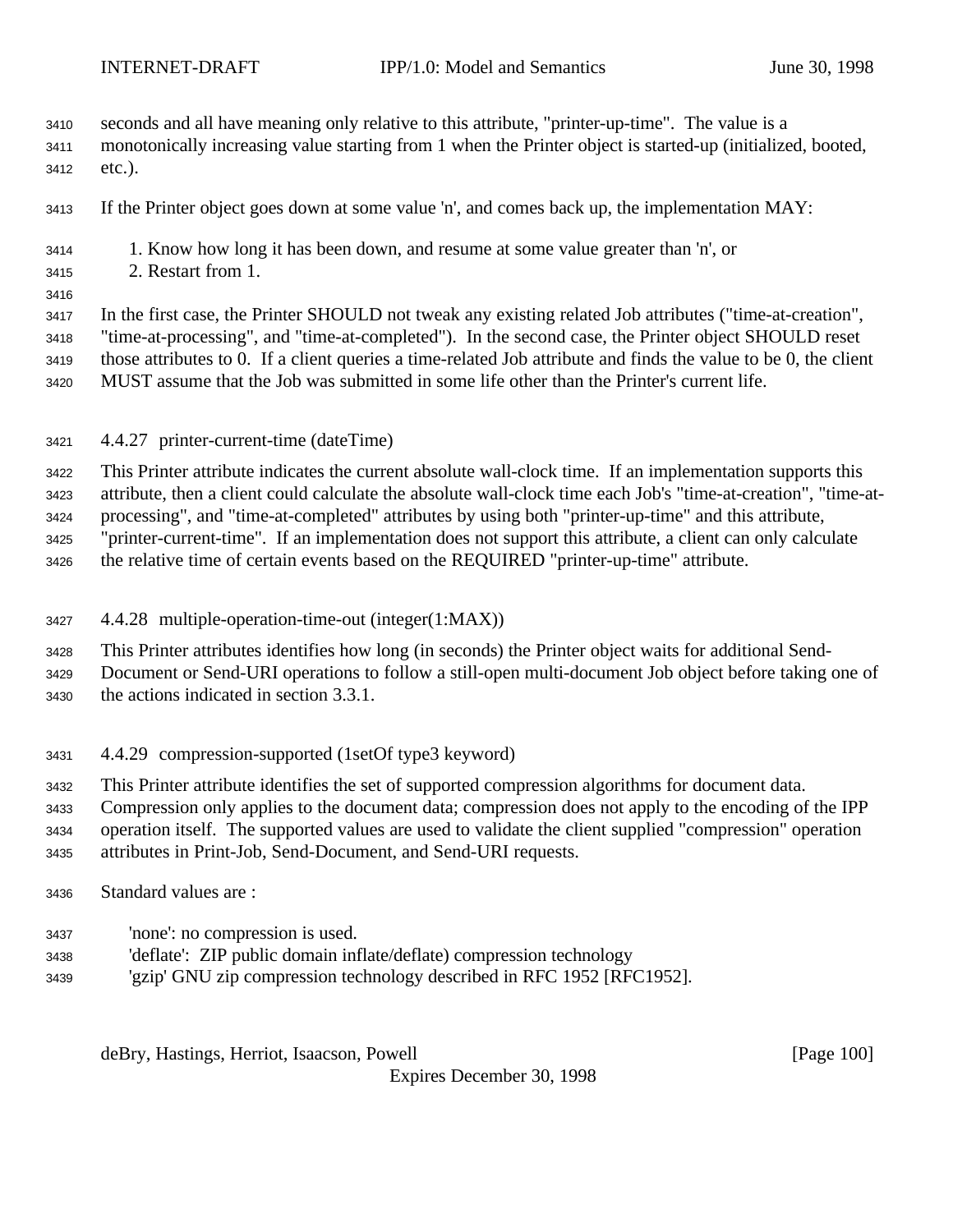- 'compress': UNIX compression technology
- 

4.4.30 job-k-octets-supported (rangeOfInteger(0:MAX))

 This Printer attribute specifies the upper and lower bounds of total sizes of jobs in K octets, i.e., in units of 1024 octets. The supported values are used to validate the client supplied "job-k-octets" operation attributes in create requests. The corresponding job description attribute "job-k-octets" is defined in section 4.3.17.

4.4.31 job-impressions-supported (rangeOfInteger(0:MAX))

 This Printer attribute specifies the upper and lower bounds for the number of impressions per job. The supported values are used to validate the client supplied "job-impressions" operation attributes in create requests. The corresponding job description attribute "job-impressions" is defined in section 4.3.18.

4.4.32 job-media-sheets-supported (rangeOfInteger(0:MAX))

 This Printer attribute specifies the upper and lower bounds for the number of media sheets per job. The supported values are used to validate the client supplied "job-media-sheets" operation attributes in create

requests. The corresponding Job attribute "job-media-sheets" is defined in section 4.3.19.

5. Conformance

 This section describes conformance issues and requirements. This document introduces model entities such as objects, operations, attributes, attribute syntaxes, and attribute values. These conformance sections describe the conformance requirements which apply to these model entities.

5.1 Client Conformance Requirements

 A conforming client MUST support all REQUIRED operations as defined in this document. For each attribute included in an operation request, a conforming client MUST supply a value whose type and value syntax conforms to the requirements of the Model document as specified in Sections 3 and 4. A conforming client MAY supply any registered extensions and/or private extensions in an operation request, as long as they meet the requirements in Section 6.

 Otherwise, there are no conformance requirements placed on the user interfaces provided by IPP clients or their applications. For example, one application might not allow an end user to submit multiple documents per job, while another does. One application might first query a Printer object in order to

deBry, Hastings, Herriot, Isaacson, Powell [Page 101]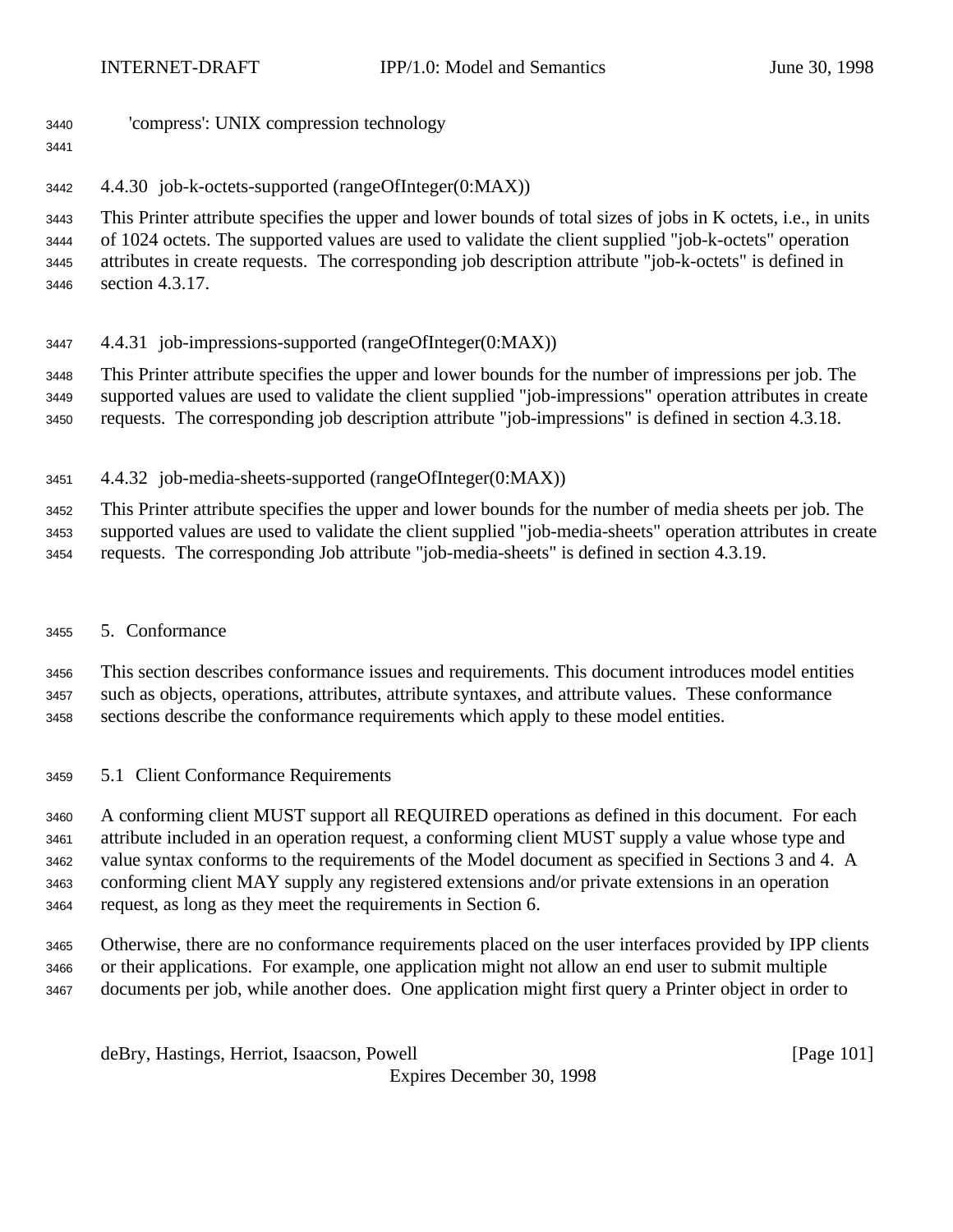supply a graphical user interface (GUI) dialogue box with supported and default values whereas a different implementation might not.

 When sending a request, an IPP client NEED NOT supply any attributes that are indicated as OPTIONALLY supplied by the client.

A client MUST be able to accept any of the attribute syntaxes defined in Section 4.1, including their full

 range, that may be returned to it in a response from a Printer object. For presentation purposes, truncation of long attribute values is not recommended. A recommended approach would be for the client implementation to allow the user to scroll through long attribute values.

 A query response may contain attribute groups, attributes, and values that the client does not expect. Therefore, a client implementation MUST gracefully handle such responses and not refuse to inter- operate with a conforming Printer that is returning extended registered or private attributes and/or attribute values that conform to Section 6. Clients may choose to ignore any parameters, attributes, or values that they do not understand.

5.2 IPP Object Conformance Requirements

 This section specifies the conformance requirements for conforming implementations with respect to objects, operations, and attributes.

5.2.1 Objects

 Conforming implementations MUST implement all of the model objects as defined in this specification in the indicated sections:

- Section 2.1 Printer Object
- Section 2.2 Job Object
- 
- 5.2.2 Operations

 Conforming IPP object implementations MUST implement all of the REQUIRED model operations, including REQUIRED responses, as defined in this specification in the indicated sections:

| <b>REQUIRED</b> |
|-----------------|
| <b>OPTIONAL</b> |
| <b>REQUIRED</b> |
| <b>OPTIONAL</b> |
|                 |

deBry, Hastings, Herriot, Isaacson, Powell [Page 102]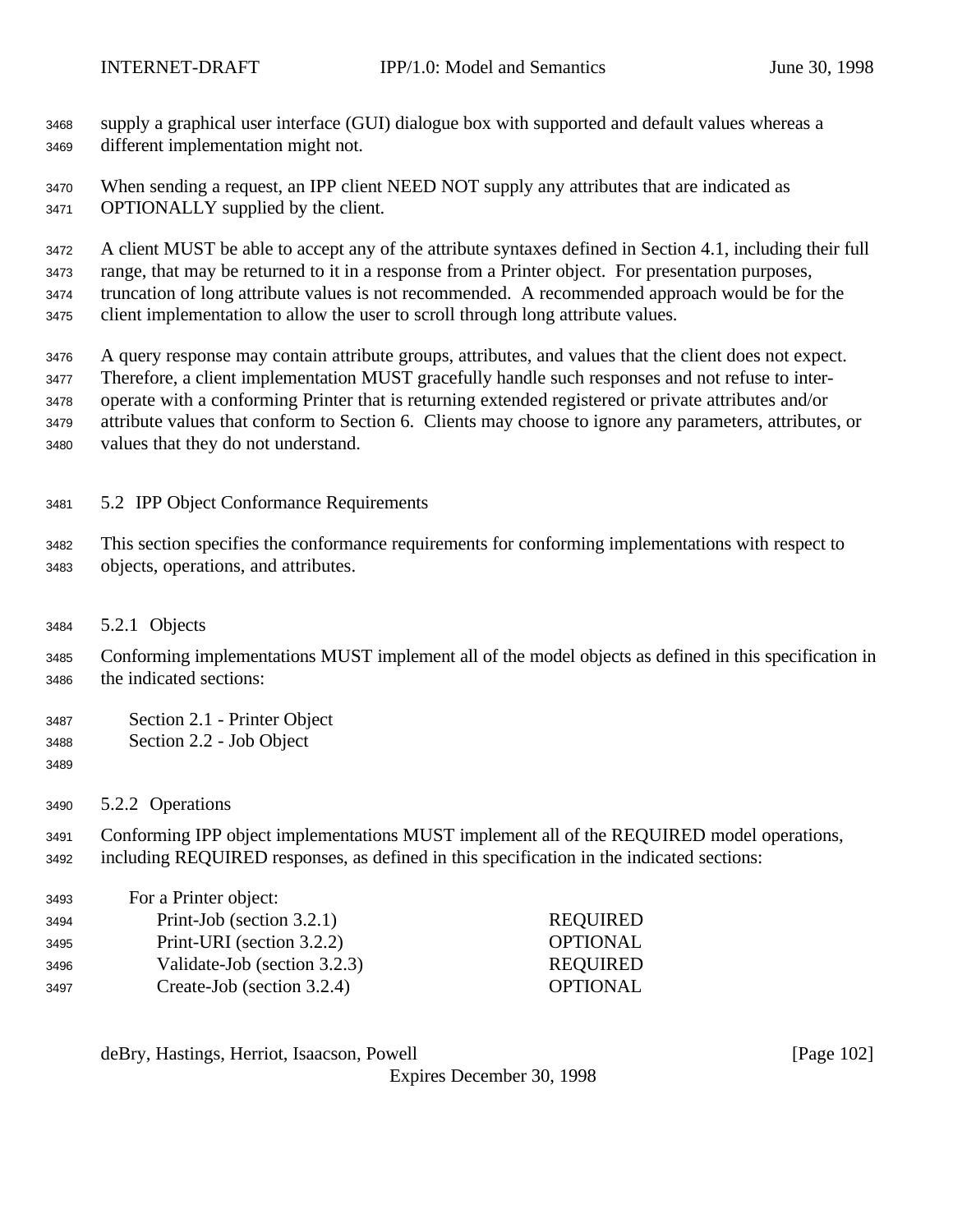| 3498 | Get-Printer-Attributes (section 3.2.5) | <b>REQUIRED</b> |
|------|----------------------------------------|-----------------|
| 3499 | Get-Jobs (section 3.2.6)               | <b>REQUIRED</b> |
| 3500 |                                        |                 |
| 3501 | For a Job object:                      |                 |
| 3502 | Send-Document (section 3.3.1)          | <b>OPTIONAL</b> |
| 3503 | Send-URI (section 3.3.2)               | <b>OPTIONAL</b> |
| 3504 | Cancel-Job (section 3.3.3)             | <b>REQUIRED</b> |
| 3505 | Get-Job-Attributes (section 3.3.4)     | <b>REQUIRED</b> |
|      |                                        |                 |

 Conforming IPP objects MUST support all REQUIRED operation attributes and all values of such attributes if so indicated in the description. Conforming IPP objects MUST ignore all unsupported or unknown operation attributes or operation attribute groups received in a request, but MUST reject a request that contains a supported operation attribute that contains an unsupported value.

The following section on object attributes specifies the support required for object attributes.

5.2.3 IPP Object Attributes

 Conforming IPP objects MUST support all of the REQUIRED object attributes, as defined in this specification in the indicated sections.

If an object supports an attribute, it MUST support only those values specified in this document or

through the extension mechanism described in section 5.2.4. It MAY support any non-empty subset of

- these values. That is, it MUST support at least one of the specified values and at most all of them.
- 5.2.4 Extensions

 A conforming IPP object MAY support registered extensions and private extensions, as long as they meet the requirements specified in Section 6.

 For each attribute included in an operation response, a conforming IPP object MUST return a value whose type and value syntax conforms to the requirement of the Model document as specified in Sections 3 and 4.

- 5.2.5 Attribute Syntaxes
- An IPP object MUST be able to accept any of the attribute syntaxes defined in Section 4.1, including
- their full range, in any operation in which a client may supply attributes or the system administrator may configure attributes (by means outside the scope of IPP/1.0). Furthermore, an IPP object MUST return

deBry, Hastings, Herriot, Isaacson, Powell **compared and Contract and Contract Contract (Page 103**)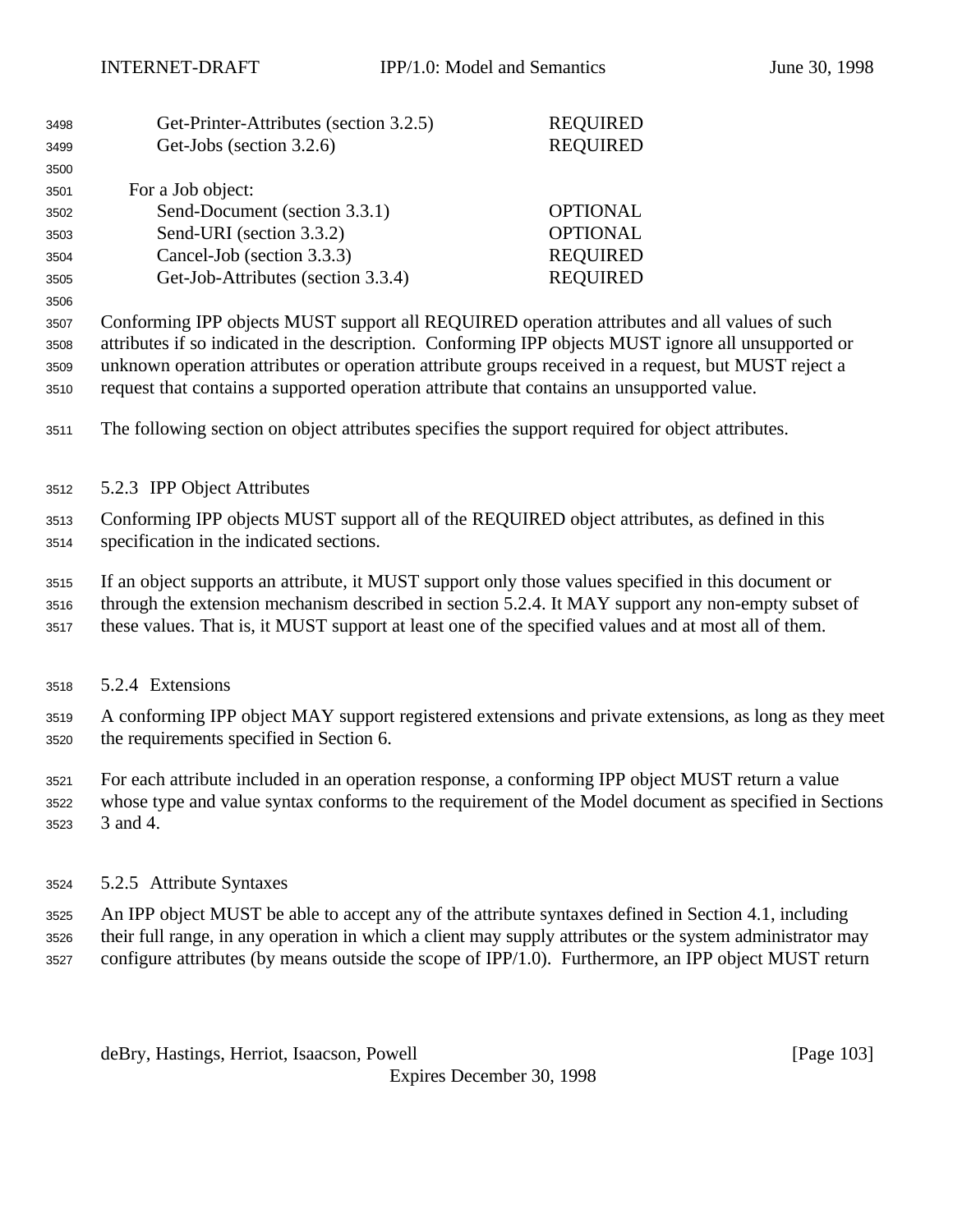attributes to the client in operation responses that conform to the syntax specified in Section 4.1,

- including their full range if supplied previously by a client.
- 5.3 Charset and Natural Language Requirements

All clients and IPP objects MUST support the 'utf-8' charset as defined in section 4.1.7.

 IPP objects MUST be able to accept any client request which correctly uses the "attributes-natural- language" operation attribute or the Natural Language Override mechanism on any individual attribute whether or not the natural language is supported by the IPP object. If an IPP object supports a natural language, then it MUST be able to translate (perhaps by table lookup) all generated 'text' or 'name' attribute values into one of the supported languages (see section 3.1.4). That is, the IPP object that supports a natural language NEED NOT be a general purpose translator of any arbitrary 'text' or 'name' value supplied by the client into that natural language. However, the object MUST be able to translate (automatically generate) any of its own attribute values and messages into that natural language.

5.4 Security Conformance Requirements

 Conforming IPP Printer objects MAY support Transport Layer Security (TLS) access, support access without TLS or support both means of access.

 Conforming IPP clients SHOULD support TLS access and non-TLS access. Note: This client requirement to support both means that conforming IPP clients will be able to inter-operate with any IPP Printer object.

 For a detailed discussion of security considerations and the IPP application security profile required for TLS support, see section 8.

6. IANA Considerations (registered and private extensions)

 This section describes how IPP can be extended to allow the following registered and private extensions to IPP:

- 1. keyword attribute values
- 2. enum attribute values
- 3. attributes
- 4. attribute syntaxes
- 5. operations

deBry, Hastings, Herriot, Isaacson, Powell [Page 104]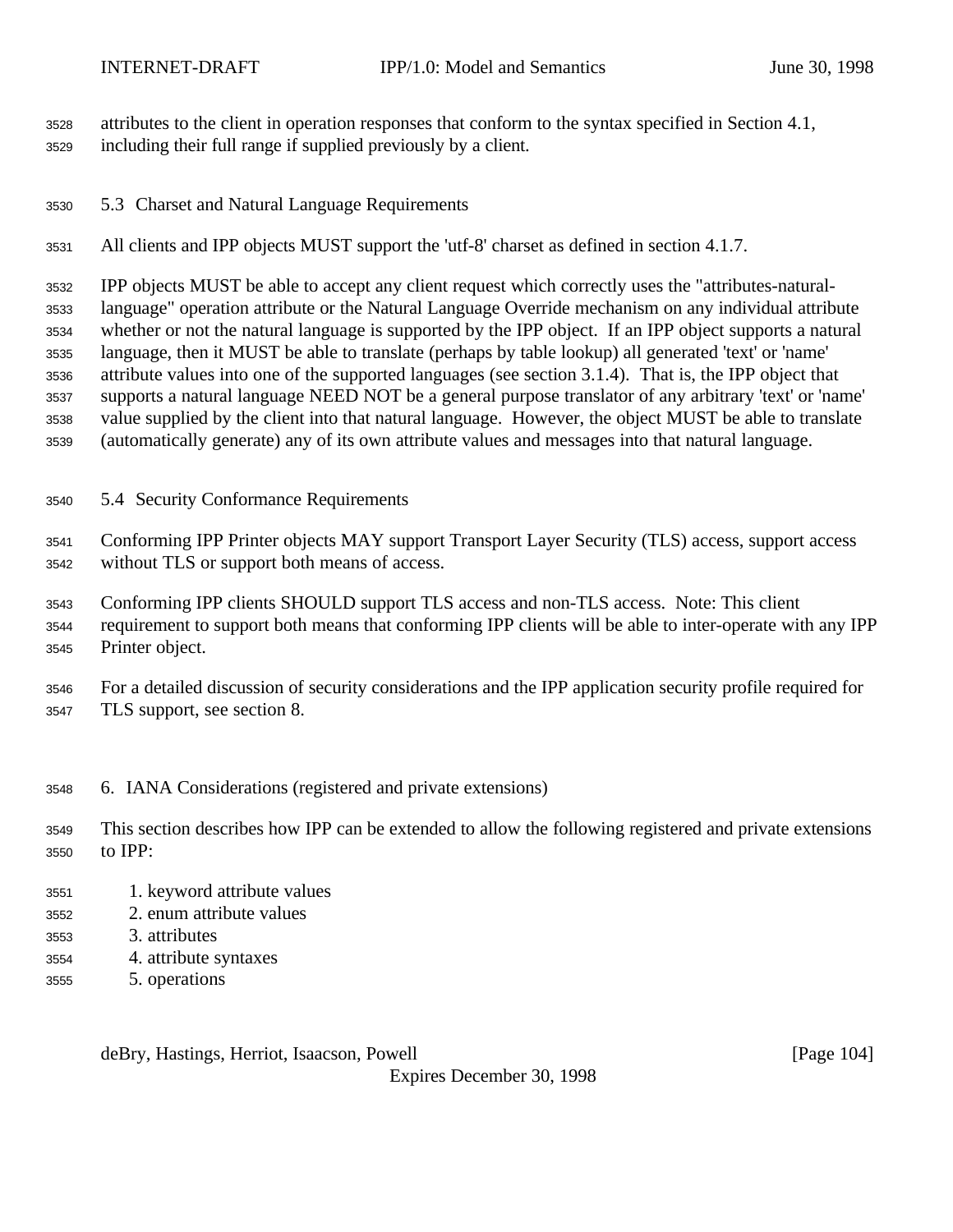6. status codes

 Extensions registered for use with IPP/1.0 are OPTIONAL for client and IPP object conformance to the IPP/1.0 Model specification.

 These extension procedures are aligned with the guidelines as set forth by the IESG [IANA-CON]. Section 12 describes how to propose new registrations for consideration. IANA will reject registration proposals that leave out required information or do not follow the appropriate format described in Section 12. IPP/1.0 may also be extended by an appropriate RFC that specifies any of the above extensions.

6.1 Typed 'keyword' and 'enum' Extensions

 IPP allows for 'keyword' and 'enum' extensions (see sections 4.1.3 and 4.1.4). This document uses prefixes to the 'keyword' and 'enum' basic attribute syntax type in order to communicate extra information to the reader through its name. This extra information is not represented in the protocol because it is unimportant to a client or Printer object. The list below describes the prefixes and their meaning.

- "type1": The IPP specification must be revised to add a new keyword or a new enum. No private keywords or enums are allowed.
- "type2": Implementers can, at any time, add new keyword or enum values by proposing the complete specification to IANA:
- iana@iana.org
- IANA will forward the registration proposal to the IPP Designated Expert who will review the proposal with a mailing list that the Designated Expert keeps for this purpose. Initially, that list will be the mailing list used by the IPP WG:
- ipp@pwg.org
- even after the IPP WG is disbanded as permitted by [IANA-CON]. The IPP Designated Expert is appointed by the IESG Area Director responsible for IPP, according to [IANA-CON].
- When a type2 keyword or enum is approved, the IPP Designated Expert becomes the point of contact for any future maintenance that might be required for that registration.
- "type3": Implementers can, at any time, add new keyword and enum values by submitting the complete specification to IANA as for type2 who will forward the proposal to the IPP Designated

deBry, Hastings, Herriot, Isaacson, Powell **compared and Contract and Contract Contract (Page 105**)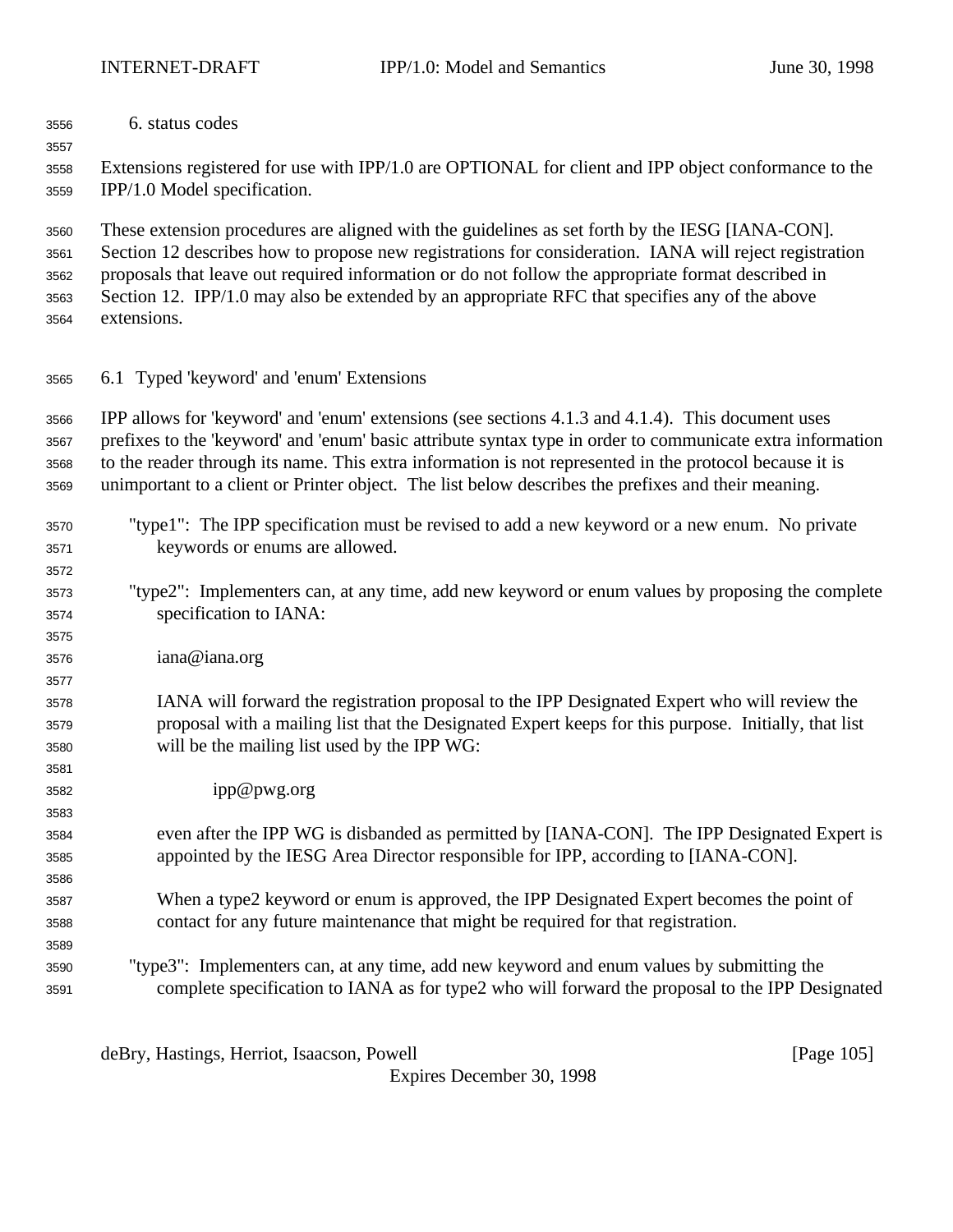- Expert. While no additional technical review is required, the IPP Designated Expert may, at his/her discretion, forward the proposal to the same mailing list as for type2 registrations for advice and comment.
- When a type3 keyword or enum is approved by the IPP Designated Expert, the original proposer becomes the point of contact for any future maintenance that might be required for that registration.
- For type2 and type3 keywords, the proposer includes the name of the keyword in the registration proposal and the name is part of the technical review.
- After type2 and type3 enums specifications are approved, the IPP Designated Expert in consultation with IANA assigns the next available enum number for each enum value.
- IANA will publish approved type2 and type3 keyword and enum attributes value registration specifications in:
- ftp.isi.edu/iana/assignments/ipp/attribute-values/xxx/yyy.txt

 where xxx is the attribute name that specifies the initial values and yyy.txt is a descriptive file name that contains one or more enums or keywords approved at the same time. For example, if several additional enums for stapling are approved for use with the "finishings" attribute (and "finishings-default" and "finishings-supported" attributes), IANA will publish the additional values in the file:

ftp.isi.edu/iana/assignments/ipp/attribute-values/finishings/stapling.txt.

 Note: Some attributes are defined to be: 'type3 keywords' | 'name' which allows for attribute values to be extended by a site administrator with administrator defined names. Such names are not registered with IANA.

 By definition, each of the three types above assert some sort of registry or review process in order for extensions to be considered valid. Each higher numbered level (1, 2, 3) tends to be decreasingly less stringent than the previous level. Therefore, any typeN value MAY be registered using a process for some typeM where M is less than N, however such registration is NOT REQUIRED. For example, a type3 value MAY be registered in a type 1 manner (by being included in a future version of an IPP specification), however, it is NOT REQUIRED.

- This specification defines keyword and enum values for all of the above types, including type3 keywords.
- For private (unregistered) keyword extensions, implementers SHOULD use keywords with a suitable distinguishing prefix, such as "xxx-" where xxx is the (lowercase) fully qualified company name registered

deBry, Hastings, Herriot, Isaacson, Powell [Page 106]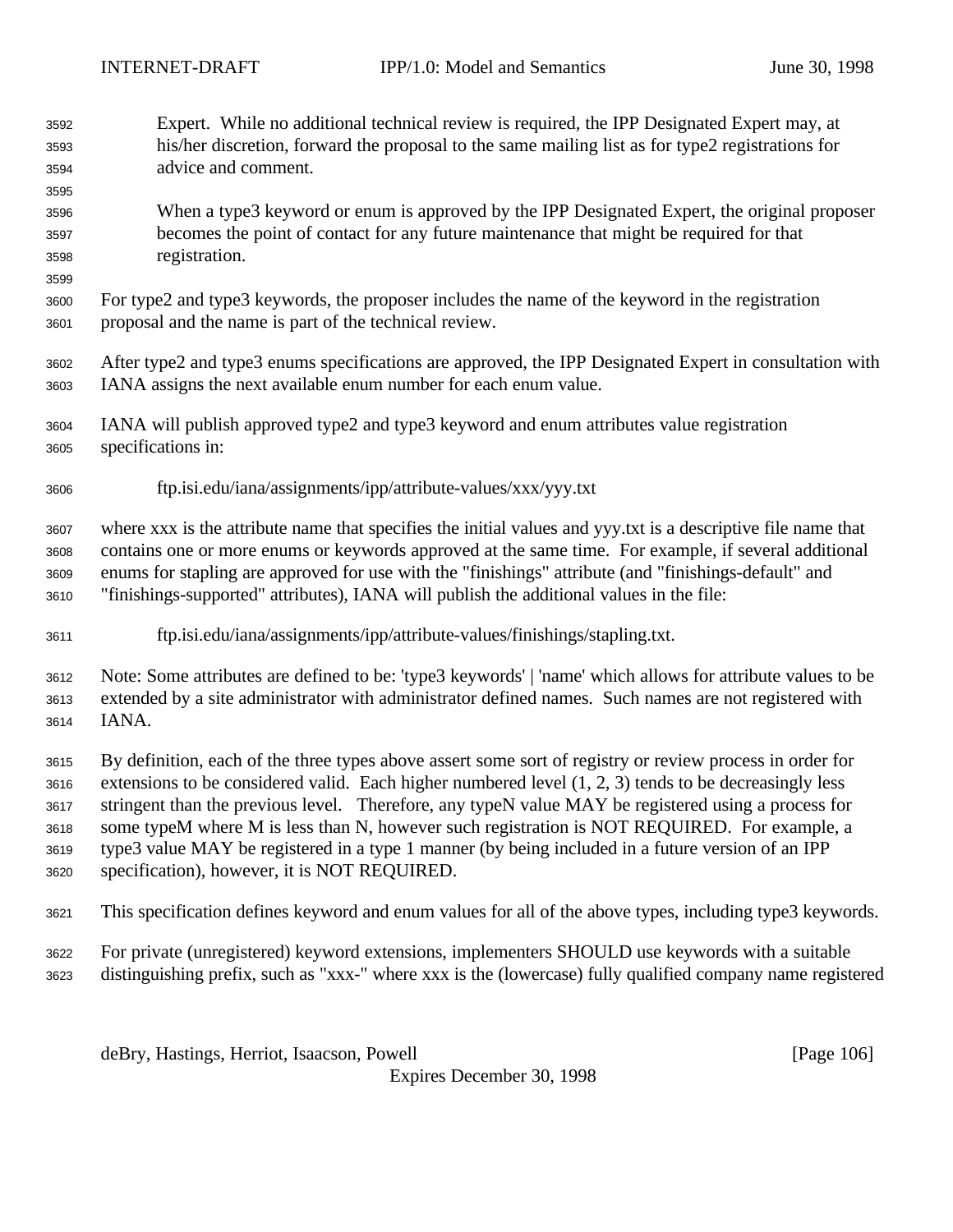with IANA for use in domain names [RFC1035]. For example, if the company XYZ Corp. had obtained the domain name "XYZ.com", then a private keyword 'abc' would be: 'xyz.com-abc'.

 Note: RFC 1035 [RFC1035] indicates that while upper and lower case letters are allowed in domain names, no significance is attached to the case. That is, two names with the same spelling but different case are to be treated as if identical. Also, the labels in a domain name must follow the rules for ARPANET host names: They must start with a letter, end with a letter or digit, and have as interior characters only letters, digits, and hyphen. Labels must be 63 characters or less. Labels are separated by the "." character.

 For private (unregistered) enum extension, implementers MUST use values in the reserved integer range which is 2\*\*30 to 2\*\*31-1.

6.2 Attribute Extensibility

 Attribute names are type2 keywords. Therefore, new attributes may be registered and have the same status as attributes in this document by following the type2 extension rules. For private (unregistered) attribute extensions, implementers SHOULD use keywords with a suitable distinguishing prefix as described in Section 6.1.

- IANA will publish approved attribute registration specifications as separate files:
- ftp.isi.edu/iana/assignments/ipp/attributes/xxx-yyy.txt
- where "xxx-yyy" is the new attribute name.

 If a new Printer object attribute is defined and its values can be affected by a specific document format, its specification needs to contain the following sentence:

 "The value of this attribute returned in a Get-Printer-Attributes response MAY depend on the "document-format" attribute supplied (see Section 3.2.5.1)."

 If the specification does not, then its value in the Get-Printer-Attributes response MUST NOT depend on the "document-format" supplied in the request. When a new Job Template attribute is registered, the value of the Printer attributes MAY vary with "document-format" supplied in the request without the specification having to indicate so.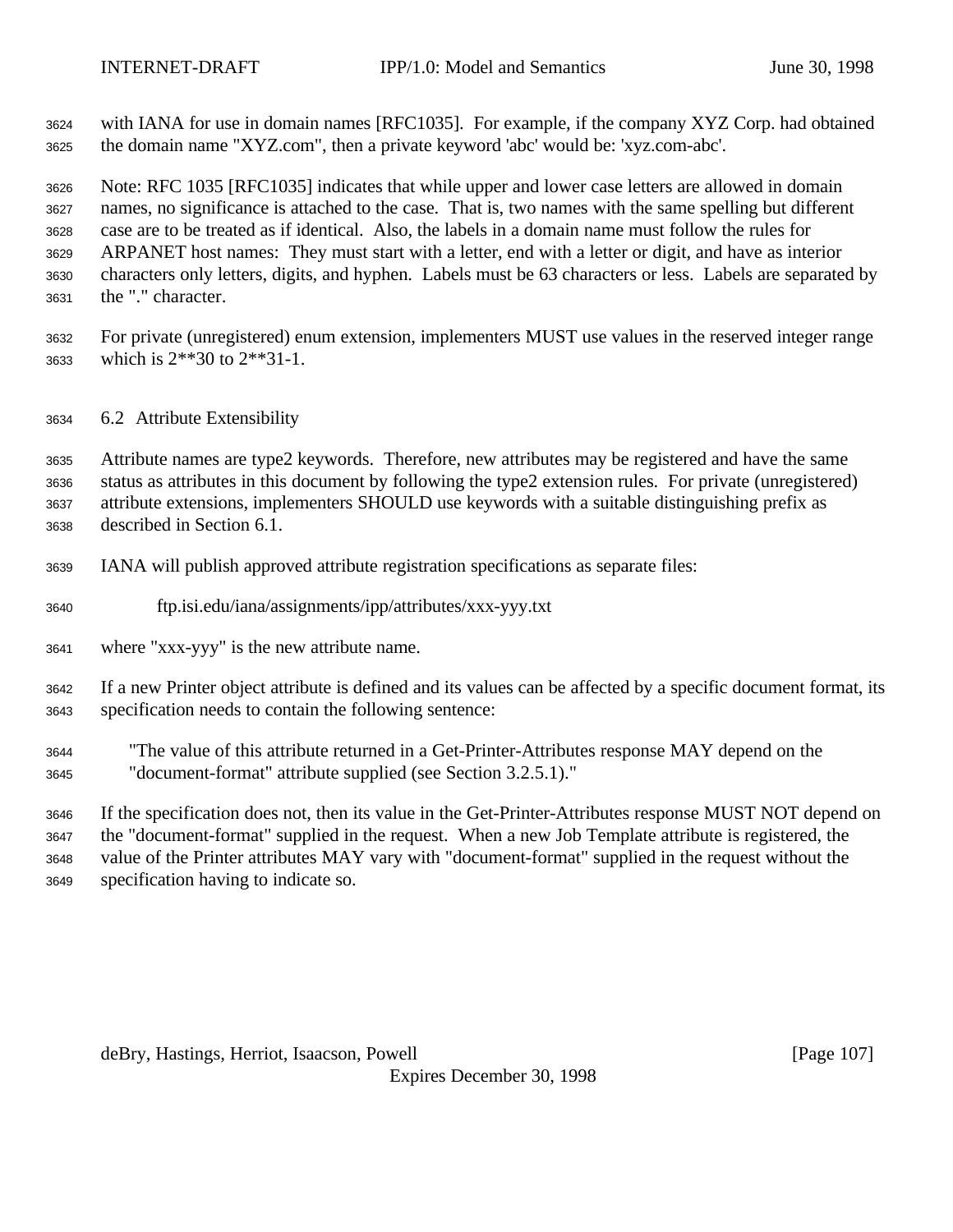6.3 Attribute Syntax Extensibility

 Attribute syntaxes are like type2 enums. Therefore, new attribute syntaxes may be registered and have the same status as attribute syntaxes in this document by following the type2 extension rules described in Section 6.1. The value codes that identify each of the attribute syntaxes are assigned in the protocol specification [IPP-PRO], including a designated range for private, experimental use.

 For attribute syntaxes, the IPP Designated Expert in consultation with IANA assigns the next attribute syntax code in the appropriate range as specified in [IPP-PRO]. IANA will publish approved attribute syntax registration specifications as separate files:

- ftp.isi.edu/iana/assignments/ipp/attribute-syntaxes/xxx-yyy.txt
- where 'xxx-yyy' is the new attribute syntax name.
- 6.4 Operation Extensibility

 Operations may also be registered following the type2 procedures described in Section 6.1, though major new operations will usually be done by a new standards track RFC that augments this document. For private (unregistered) operation extensions, implementers MUST use the range for the "operation-id" in requests specified in Section 4.4.13 "operations-supported" Printer attribute.

 For operations, the IPP Designated Expert in consultation with IANA assigns the next operation-id code as specified in Section 4.4.13. IANA will publish approved operation registration specifications as separate files:

- ftp.isi.edu/iana/assignments/ipp/operations/Xxx-Yyy.txt
- where "Xxx-Yyy" is the new operation name.
- 6.5 Status Code Extensibility

 Operation status codes may also be registered following the type2 procedures described in Section 6.1. The values for status codes are allocated in ranges as specified in Section 14 for each status code class:

- "informational" Request received, continuing process
- "successful" The action was successfully received, understood, and accepted
- "redirection" Further action must be taken in order to complete the request
- "client-error" The request contains bad syntax or cannot be fulfilled
- "server-error" The IPP object failed to fulfill an apparently valid request

deBry, Hastings, Herriot, Isaacson, Powell **compared and Contract and Contract Contract (Page 108**)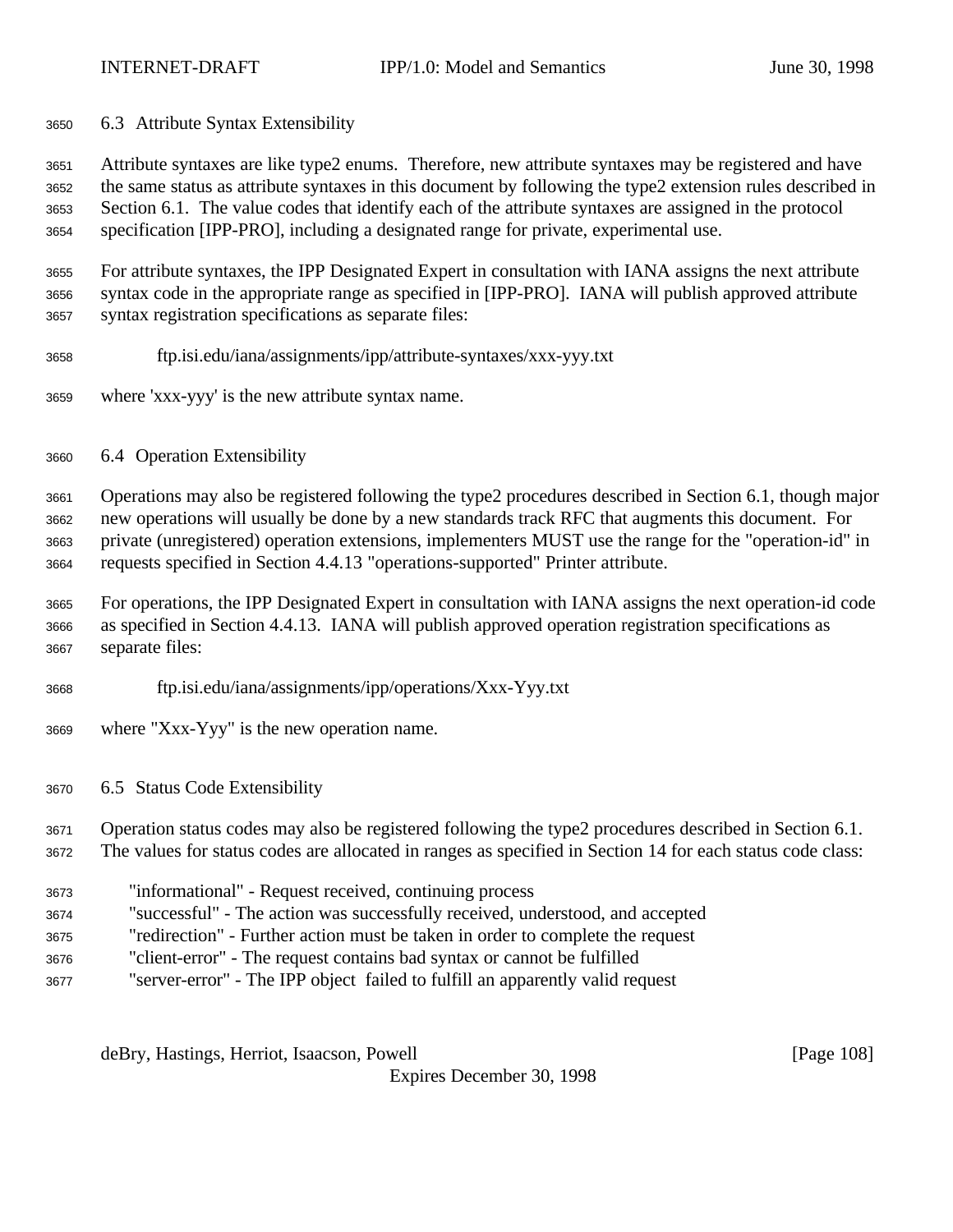For private (unregistered) operation status code extensions, implementers MUST use the top of each range as specified in Section 14.

 For operation status codes, the IPP Designated Expert in consultation with IANA assigns the next status code in the appropriate class range as specified in Section 14. IANA will publish approved status code registration specifications as separate files:

- ftp.isi.edu/iana/assignments/ipp/status-codes/xxx-yyy.txt
- where "xxx-yyy" is the new operation status code keyword.
- 6.6 Registration of MIME types/sub-types for document-formats

The "document-format" attribute's syntax is 'mimeMediaType'. This means that valid values are Internet

Media Types (see Section 4.1.9). RFC 2045 [RFC2045] defines the syntax for valid Internet media

- types. IANA is the registry for all Internet media types.
- 6.7 Registration of charsets for use in 'charset' attribute values

 The "attributes-charset" attribute's syntax is 'charset'. This means that valid values are charsets names. When a charset in the IANA registry has more than one name (alias), the name labeled as "(preferred MIME name)", if present, MUST be used (see Section 4.1.7). IANA is the registry for charsets following the procedures of [RFC2278].

7. Internationalization Considerations

 Some of the attributes have values that are text strings and names which are intended for human understanding rather than machine understanding (see the 'text' and 'name' attribute syntaxes in Sections 4.1.1 and 4.1.2).

In each operation request, the client

- identifies the charset and natural language of the request which affects each supplied 'text' and 'name' attribute value, and
- requests the charset and natural language for attributes returned by the IPP object in operation responses (as described in Section 3.1.4.1).
- 

deBry, Hastings, Herriot, Isaacson, Powell **compared and Contract and Contract Contract (Page 109**)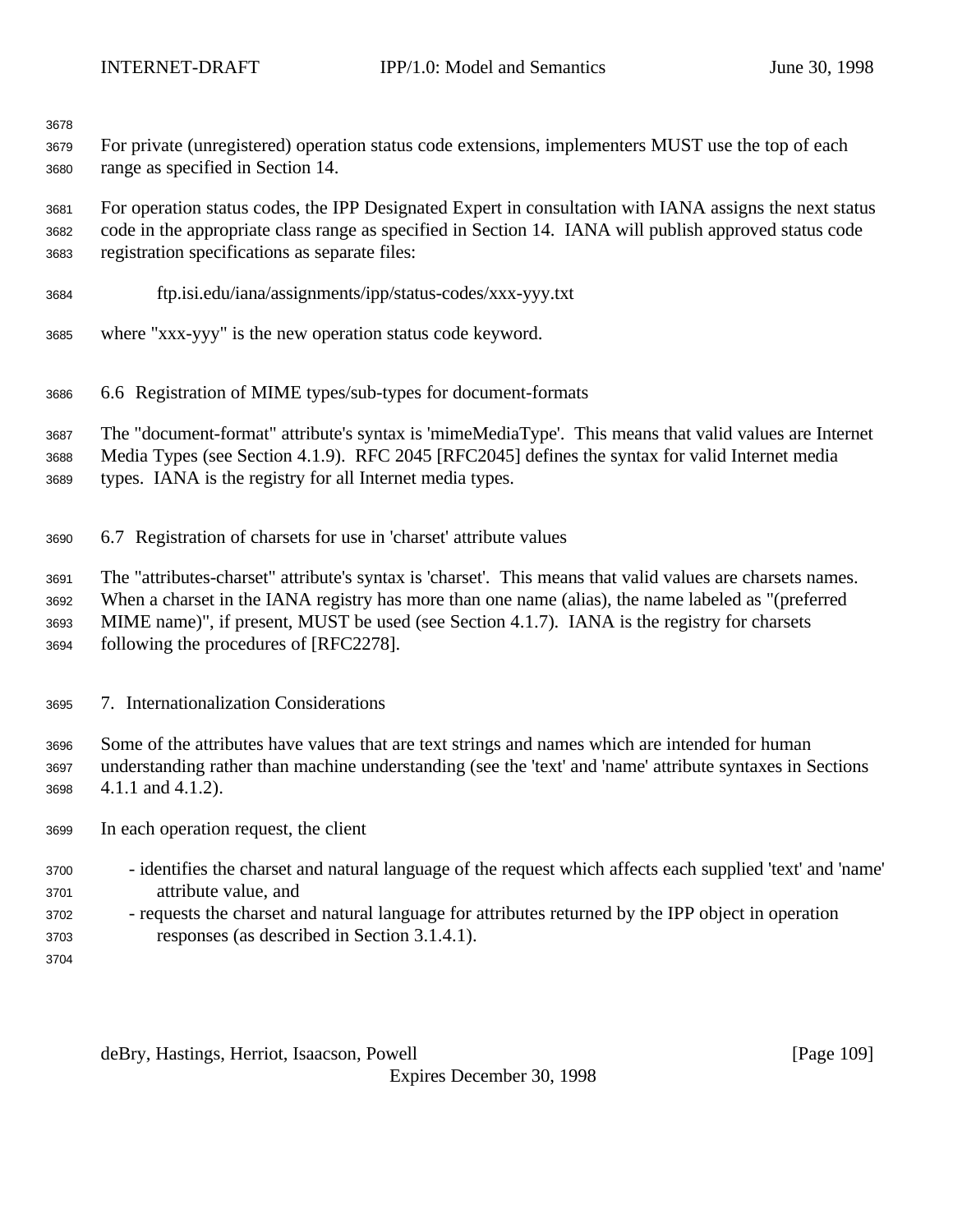In addition, the client MAY separately and individually identify the Natural Language Override of a supplied 'text' or 'name' attribute using the 'textWithLanguage' and 'nameWithLanguage' technique

described section 4.1.1.2 and 4.1.2.2 respectively.

 All IPP objects MUST support the UTF-8 [RFC2044] charset in all 'text' and 'name' attributes supported. If an IPP object supports more than the UTF-8 charset, the object MUST convert between them in order to return the requested charset to the client according to Section 3.1.4.2. If an IPP object supports more than one natural language, the object SHOULD return 'text' and 'name' values in the natural language requested where those values are generated by the Printer (see Section 3.1.4.1).

- For Printers that support multiple charsets and/or multiple natural languages in 'text' and 'name' attributes, different jobs may have been submitted in differing charsets and/or natural languages. All responses MUST be returned in the charset requested by the client. However, the Get-Jobs operation uses the 'textWithLanguage' and 'nameWithLanguage' mechanism to identify the differing natural languages with each job returned.
- The Printer object also has configured charset and natural language attributes. The client can query the
- Printer object to determine the list of charsets and natural languages supported by the Printer object and what the Printer object's configured values are. See the "charset-configured", "charset-supported",
- "natural-language-configured", and "generated-natural-language-supported" Printer description attributes
- for more details.
- The "charset-supported" attributed identifies the supported charsets. If a charset is supported, the IPP object MUST be capable of converting to and from that charset into any other supported charset. In many cases, an IPP object will support only one charset and it MUST be the UTF-8 charset.
- The "charset-configured" attribute identifies the one supported charset which is the native charset given the current configuration of the IPP object (administrator defined).
- The "generated-natural-language-supported" attribute identifies the set of supported natural languages for generated messages; it is not related to the set of natural languages that must be accepted for client supplied 'text' and 'name' attributes. For client supplied 'text' and 'name' attributes, an IPP object MUST accept ALL supplied natural languages. Just because a Printer object is currently configured to support 'en-us' natural language does not mean that the Printer object should reject a job if the client supplies a job name that is in 'fr-ca'.
- The "natural-language-configured" attribute identifies the one supported natural language for generated messages which is the native natural language given the current configuration of the IPP object (administrator defined).

deBry, Hastings, Herriot, Isaacson, Powell [Page 110]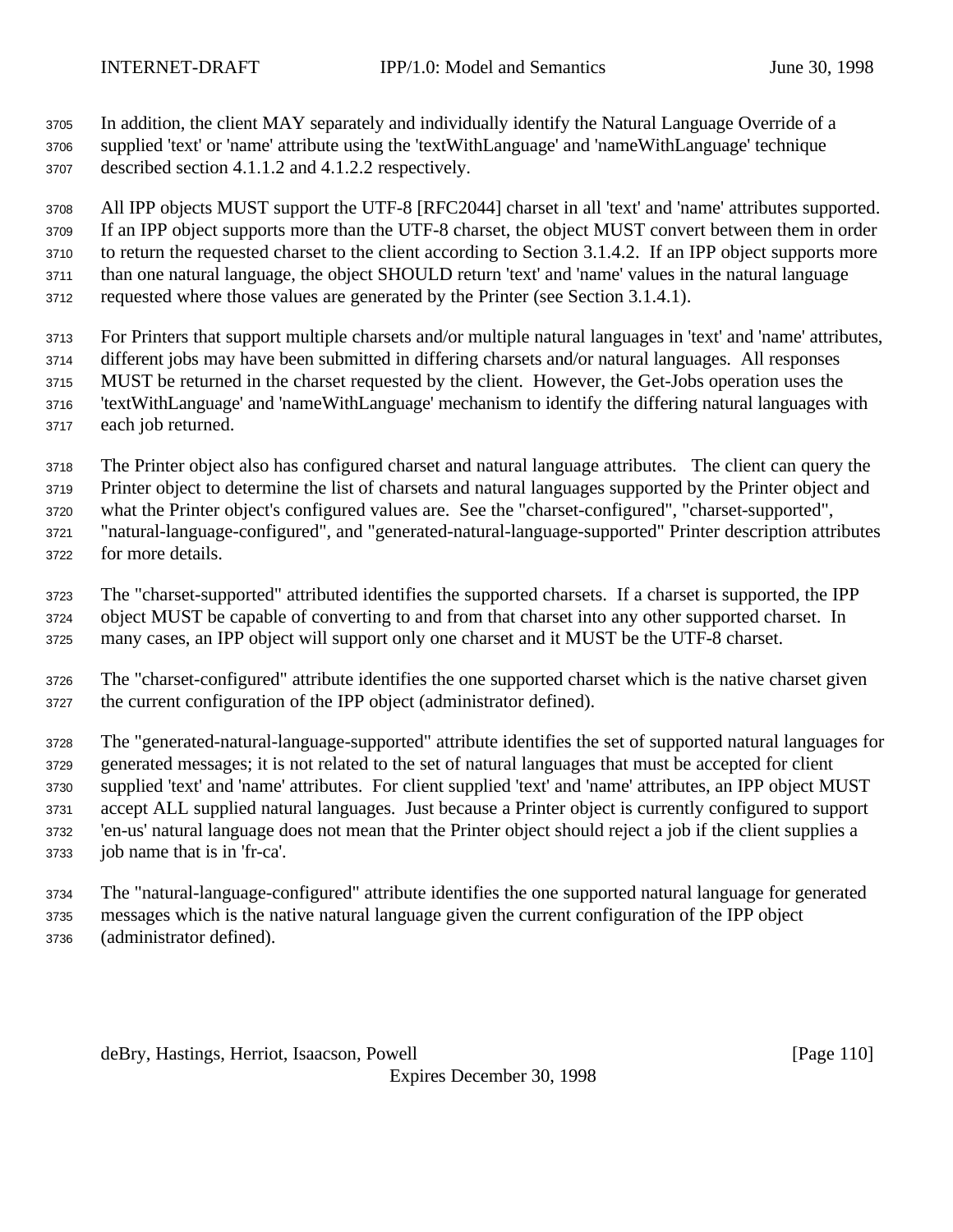Attributes of type 'text' and 'name' are populated from different sources. These attributes can be categorized into following groups (depending on the source of the attribute):

- 1. Some attributes are supplied by the client (e.g., the client supplied "job-name", "document-name", and "requesting-user-name" operation attributes along with the corresponding Job object's "job- name" and "job-originating-user-name" attributes). The IPP object MUST accept these attributes in any natural language no matter what the set of supported languages for generated messages
- 2. Some attributes are supplied by the system administrator (e.g., the Printer object's "printer-name" and "printer-location" attributes). These too can be in any natural language. If the natural language for these attributes is different than what a client requests, then they must be reported using the Natural Language Override mechanism.
- 3. Some attributes are supplied by the device manufacturer (e.g., the Printer object's "printer-make- and-model" attribute). These too can be in any natural language. If the natural language for these attributes is different than what a client requests, then they must be reported using the Natural Language Override mechanism.
- 4. Some attributes are supplied by the operator (e.g., the Job object's "job-message-from-operator" attribute). These too can be in any natural language. If the natural language for these attributes is different than what a client requests, then they must be reported using the Natural Language Override mechanism.
- 5. Some attributes are generated by the IPP object (e.g., the Job object's "job-state-message" attribute, the Printer object's "printer-state-message" attribute, and the "status-message" operation attribute). These attributes can only be in one of the "generated-natural-language-supported" natural languages. If a client requests some natural language for these attributes other than one of the supported values, the IPP object SHOULD respond in using the value of the "natural-language-configured" attribute (using the Natural Language Override mechanism if needed).
- 
- The 'text' and 'name' attributes specified in this version of this document (additional ones will be registered according to the procedures in Section 6) are:

| 3764 | <b>Attributes</b>                | Source                   |
|------|----------------------------------|--------------------------|
| 3765 |                                  |                          |
| 3766 | <b>Operation Attributes</b>      |                          |
| 3767 | job-name (name)                  | client                   |
| 3768 | document-name (name)             | client                   |
| 3769 | requesting-user-name (name)      | client                   |
| 3770 |                                  |                          |
| 3771 | <b>Job Attributes:</b>           |                          |
| 3772 | job-name (name)                  | client or Printer object |
| 3773 | job-originating-user-name (name) | Printer object           |
| 3774 | job-state-message (text)         | Job or Printer object    |
|      |                                  |                          |

deBry, Hastings, Herriot, Isaacson, Powell [Page 111]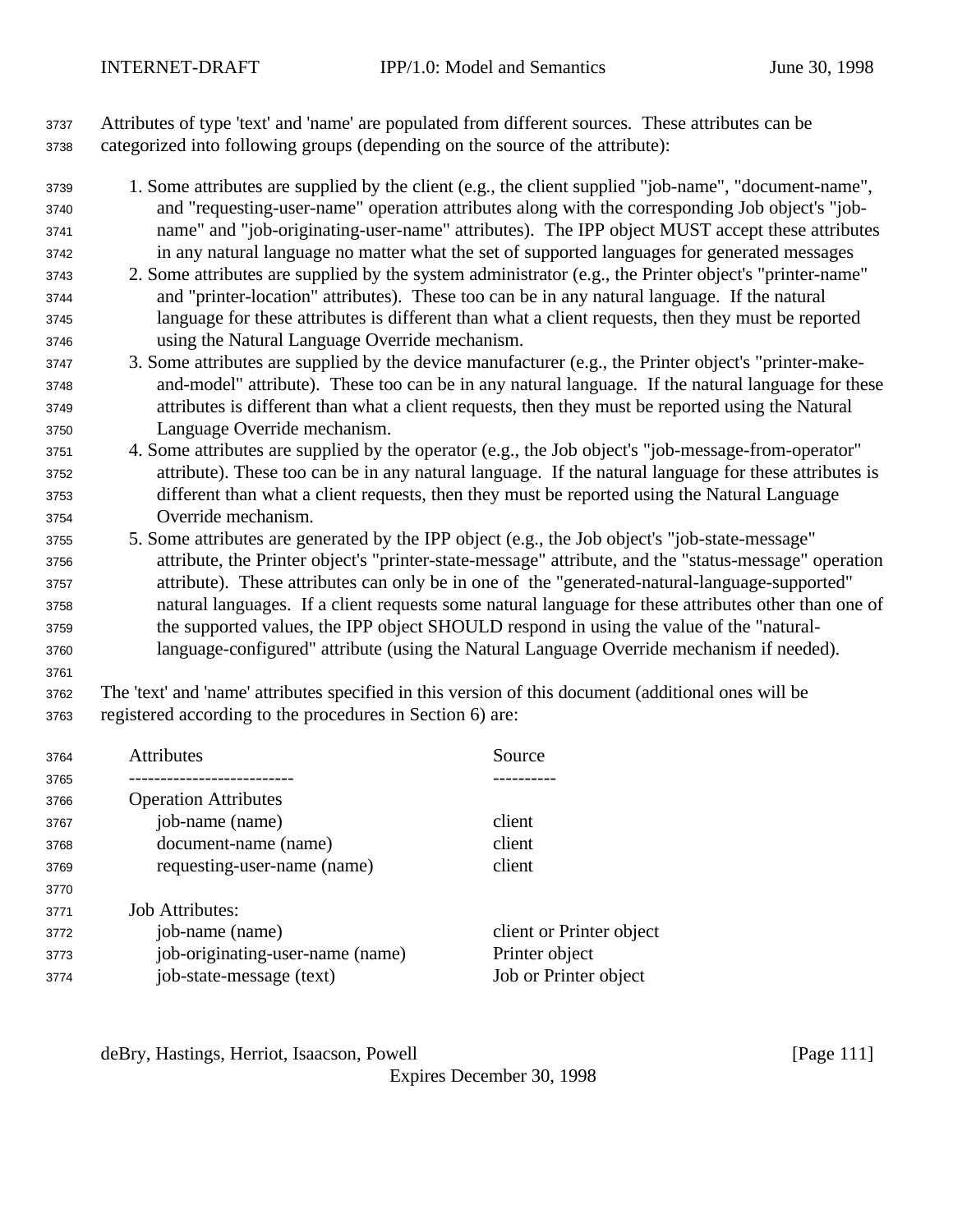### INTERNET-DRAFT **IPP/1.0:** Model and Semantics June 30, 1998

| 3775 | job-message-from-operator (text)     | operator                      |
|------|--------------------------------------|-------------------------------|
| 3776 |                                      |                               |
| 3777 | <b>Printer Attributes:</b>           |                               |
| 3778 | printer-name (name)                  | administrator                 |
| 3779 | printer-location (text)              | administrator                 |
| 3780 | printer-info (text)                  | administrator                 |
| 3781 | printer-make-and-model (text)        | administrator or manufacturer |
| 3782 | printer-state-message (text)         | Printer object                |
| 3783 | printer-message-from-operator (text) | operator                      |
|      |                                      |                               |

8. Security Considerations

 Some IPP objects MAY be deployed over protocol stacks that support Transport Layer Security (TLS) Version 1.0. Other IPP objects MAY be deployed over protocol stacks that do not support TLS. Some IPP objects MAY be deployed over both types of protocol stacks. Those IPP objects that support TLS, are capable of supporting mutual authentication as well as privacy of messages via multiple encryption schemes. TLS 1.0 also supports a backwards compatibility mode for negotiating down to SSL3 which leverages the vast installed base of SSL3 aware clients and servers. An important point about security related information for TLS access to an IPP object, is that the security-related parameters (authentication, encryption keys, etc.) are "out-of-band" to the actual IPP protocol.

 An IPP object that does not support TLS MAY elect to support a transport layer that provides other security mechanisms. For example, in a mapping of IPP over HTTP/1.1 [IPP-PRO], if the IPP object does not support TLS, HTTP still allows for client authentication.

 It is difficult to anticipate the security risks that might exist in any given IPP environment. For example, if IPP is used within a given corporation over a private network, the risks of exposing document data may be low enough that the corporation will choose not to use encryption on that data. However, if the connection between the client and the IPP object is over a public network, the client may wish to protect the content of the information during transmission through the network with encryption.

 Furthermore, the value of the information being printed may vary from one IPP environment to the next. Printing payroll checks, for example, would have a different value than printing public information from a file. There is also the possibly of denial-of-service attacks, but denial-of-service attacks against printing resources are not well understood and there is no published precedents regarding this scenario.

 Once the authenticated identity of the requester has been supplied to the IPP object, the object uses that identity to enforce any authorization policy that might be in place. For example, one site's policy might be that only the job owner is allowed to cancel a job. The details and mechanisms to set up a particular access control policy are not part of IPP/1.0, and must be established via some other type of

deBry, Hastings, Herriot, Isaacson, Powell [Page 112]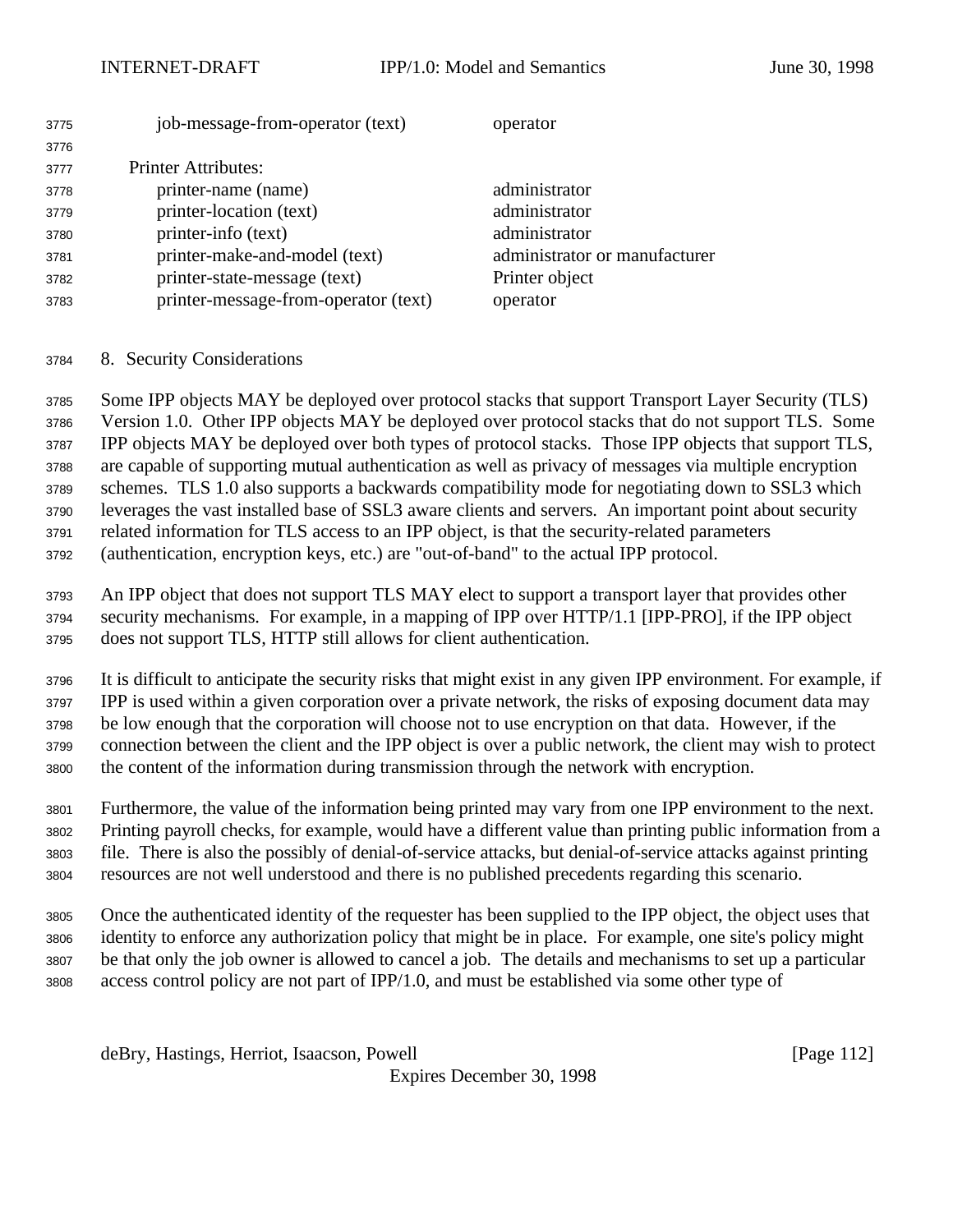administrative or access control framework. However, there are operation status codes that allow an IPP server to return information back to a client about any potential access control violations for an IPP object.

 During a create operation, the client's identity is recorded in the Job object in an implementation-defined attribute. This information can be used to verify a client's identity for subsequent operations on that Job object in order to enforce any access control policy that might be in effect. See section 8.3 below for more details.

 Since the security levels or the specific threats that any given IPP system administrator may be concerned with cannot be anticipated, IPP MUST be capable of operating with different security mechanisms and security policies as required by the individual installation. Security policies might vary from very strong, to very weak, to none at all, and corresponding security mechanisms will be required. TLS Version 1.0 supports the type of negotiated levels of security required by most, if not all, potential IPP environments. IPP environments that require no security can elect to deploy IPP objects that do not utilize the optional TLS security mechanisms.

# 8.1 Security Scenarios

 The following sections describe specific security attacks for IPP environments. Where examples are provided they should be considered illustrative of the environment and not an exhaustive set. Not all of these environments will necessarily be addressed in initial implementations of IPP.

8.1.1 Client and Server in the Same Security Domain

 This environment is typical of internal networks where traditional office workers print the output of personal productivity applications on shared work-group printers, or where batch applications print their output on large production printers. Although the identity of the user may be trusted in this environment, a user might want to protect the content of a document against such attacks as eavesdropping, replaying or tampering.

8.1.2 Client and Server in Different Security Domains

 Examples of this environment include printing a document created by the client on a publicly available printer, such as at a commercial print shop; or printing a document remotely on a business associate's printer. This latter operation is functionally equivalent to sending the document to the business associate as a facsimile. Printing sensitive information on a Printer in a different security domain requires strong security measures. In this environment authentication of the printer is required as well as protection against unauthorized use of print resources. Since the document crosses security domains, protection

deBry, Hastings, Herriot, Isaacson, Powell [Page 113]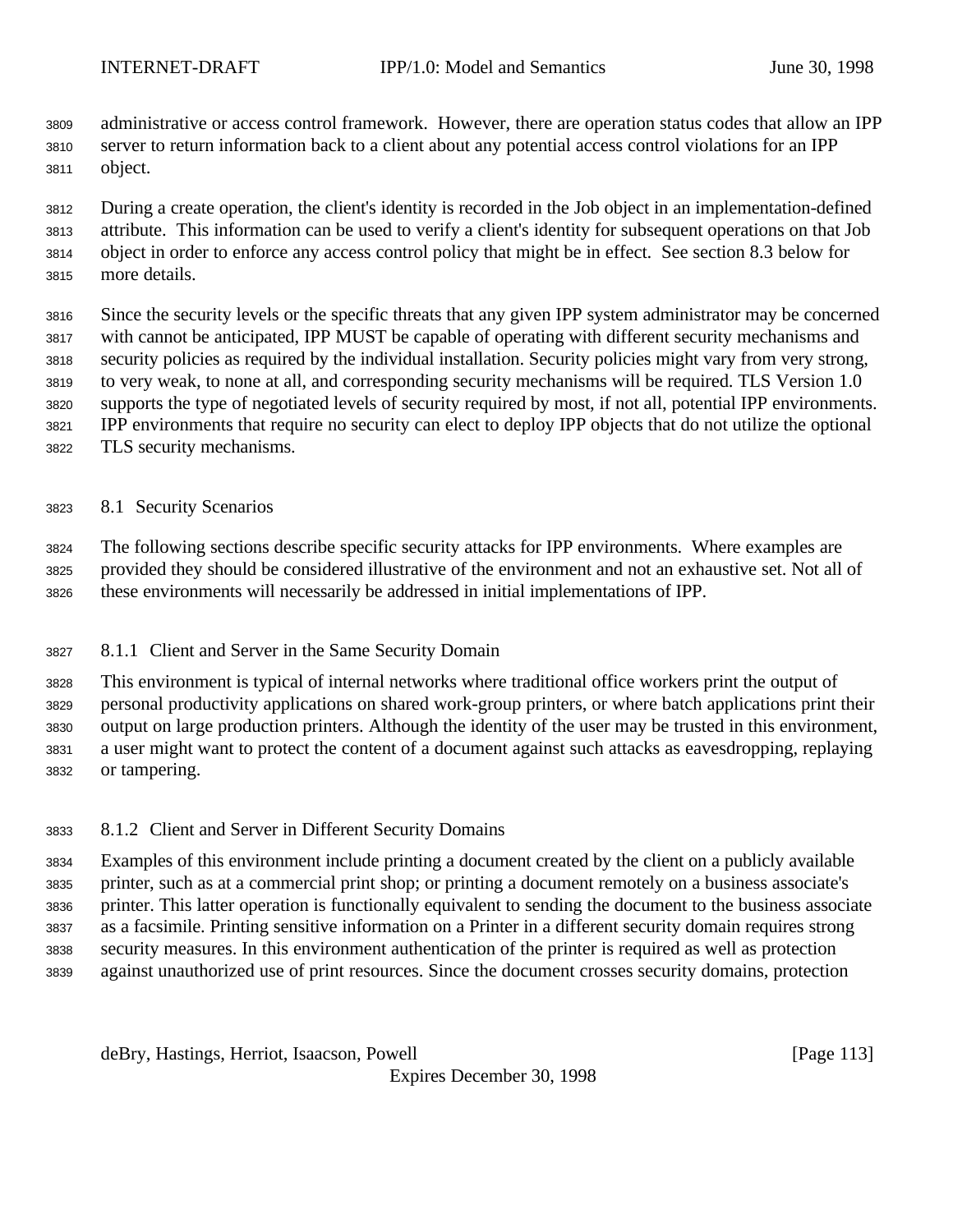against eavesdropping and document tampering are also required. It will also be important in this environment to protect Printers against "spamming" and malicious document content.

## 8.1.3 Print by Reference

 When the document is not stored on the client, printing can be done by reference. That is, the print request can contain a reference, or pointer, to the document instead of the actual document itself. Standard methods currently do not exist for remote entities to "assume" the credentials of a client for forwarding requests to a 3rd party. It is anticipated that Print-By-Reference will be used to access "public" documents and that sophisticated methods for authenticating "proxies" will not be specified for version 1 of IPP.

8.2 URIs for TLS and non-TLS Access

 As described earlier, an IPP object can support TLS access, non-TLS access, or both. The "printer-uri- supported" attribute contains the Printer object's URI(s). Its companion attribute, "uri-security- supported", identifies the security mechanism used for each URI listed in the "printer-uri-supported" attribute. For each Printer operation request, a client MUST supply only one URI in the "printer-uri" operation attribute. In other words, even though the Printer supports more than one URI, the client only interacts with the Printer object using one if its URIs. This duality is not needed for Job objects, since the Printer objects is the factory for Job objects, and the Printer object will generate the correct URI for new Job objects depending on the Printer object's security configuration.

- 8.3 The "requesting-user-name" (name(MAX)) Operation Attribute
- Each operation MUST specify the user who is performing the operation in both of the following two ways:
- 1) via the REQUIRED "requesting-user-name" operation attribute that a client SHOULD supply in all operations. The client MUST obtain the value for this attribute from an environmental or network login name for the user, rather than allowing the user to supply any value. If the client does not supply a value for "requesting-user-name", the printer MUST assume that the client is supplying some anonymous name, such as "anonymous".
- 2) via an authentication mechanism of the underlying transport which may be configured to give no authentication information.
- There are six cases to consider:

deBry, Hastings, Herriot, Isaacson, Powell **compared and Containers** and Containers and Containers and Container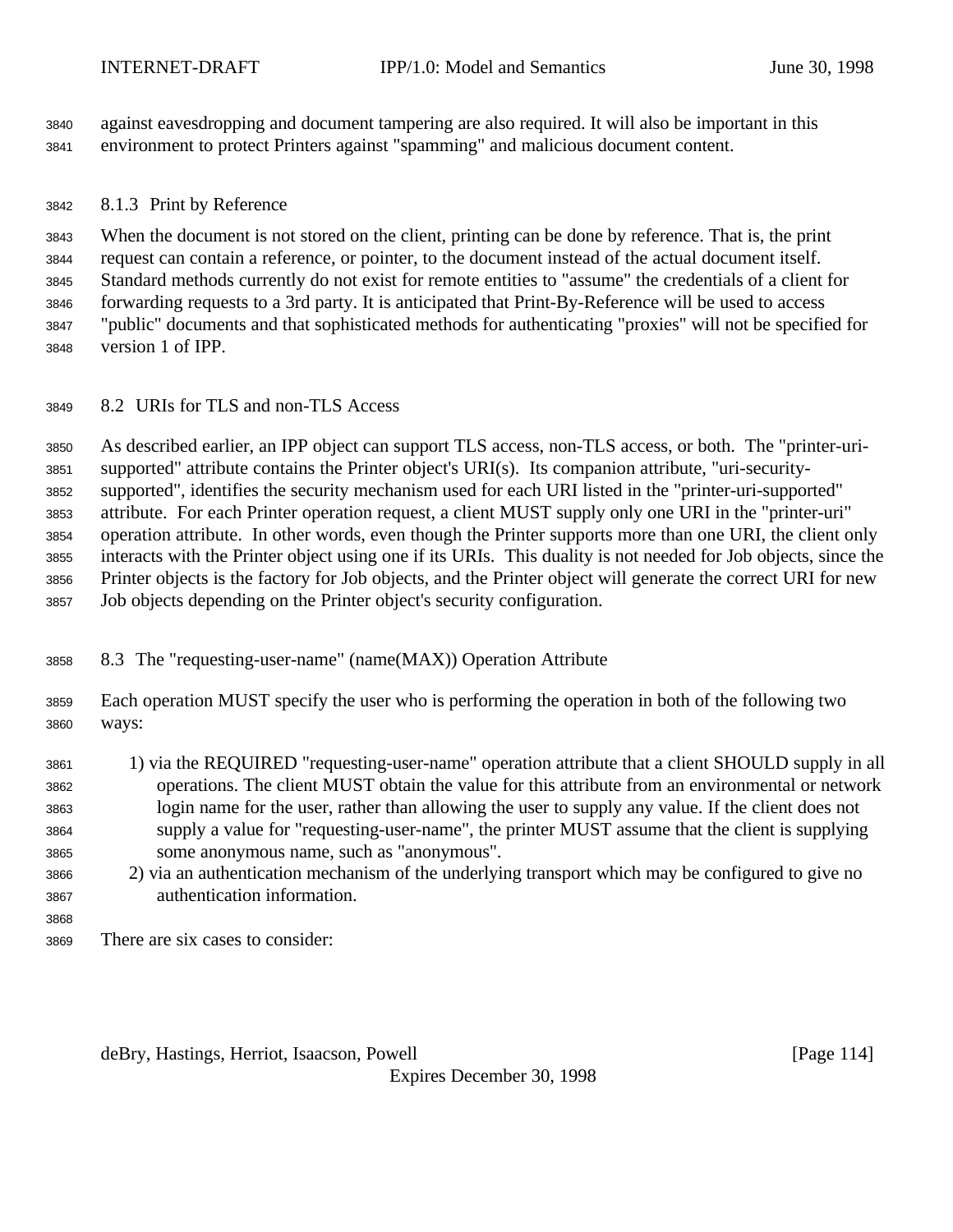| 3870<br>3871 | a) the authentication mechanism gives no information, and the client doesn't specify "requesting-<br>user-name".                  |
|--------------|-----------------------------------------------------------------------------------------------------------------------------------|
| 3872         | b) the authentication mechanism gives no information, but the client specifies "requesting-user-                                  |
| 3873         | name".                                                                                                                            |
| 3874         | c) the authentication mechanism specifies a user which has no human readable representation, and the                              |
| 3875         | client doesn't specify "requesting-user-name".                                                                                    |
| 3876         | d) the authentication mechanism specifies a user which has no human readable representation, but the                              |
| 3877         | client specifies "requesting-user-name".                                                                                          |
| 3878         | e) the authentication mechanism specifies a user which has a human readable representation. The                                   |
| 3879         | Printer object ignores the "requesting-user-name".                                                                                |
| 3880         | f) the authentication mechanism specifies a user who is trusted and whose name means that the value                               |
| 3881         | of the "requesting-user-name", which MUST be present, is treated as the authenticated name.                                       |
| 3882         |                                                                                                                                   |
| 3883         | Note: Case "f" is intended for a tightly coupled gateway and server to work together so that the "user"                           |
| 3884         | name is able to be that of the gateway client and not that of the gateway. Because most, if not all, system                       |
| 3885         | vendors will initially implement IPP via a gateway into their existing print system, this mechanism is                            |
| 3886         | necessary unless the authentication mechanism allows a gateway (client) to act on behalf of some other                            |
| 3887         | client.                                                                                                                           |
| 3888         | The user-name has two forms:                                                                                                      |
| 3889         | - one that is human readable: it is held in the REQUIRED "job-originating-user-name" Job                                          |
| 3890         | Description attribute which is set during the job creation operations. It is used for presentation                                |
| 3891         | only, such as returning in queries or printing on start sheets                                                                    |
| 3892         | - one for authorization: it is held in an undefined (by IPP) Job object attribute which is set by the job                         |
| 3893         | creation operation. It is used to authorize other operations, such as Send-Document, Send-URI,                                    |
| 3894         | Cancel-Job, to determine the user when the my-jobs' attribute is specified with Get-Jobs, and to                                  |
| 3895         | limit what attributes and values to return with Get-Job-Attributes and Get-Jobs.                                                  |
| 3896         |                                                                                                                                   |
| 3897         | The human readable user name:                                                                                                     |
| 3898         | - is the value of the "requesting-user-name" for cases b, d and f.                                                                |
| 3899         | - comes from the authentication mechanism for case e                                                                              |
| 3900         | - is some anonymous name, such as "anonymous" for cases a and c.                                                                  |
| 3901         |                                                                                                                                   |
| 3902         | The user name used for authorization:                                                                                             |
|              |                                                                                                                                   |
| 3903         |                                                                                                                                   |
| 3904         | - is the value of the "requesting-user-name" for cases b and f.<br>- comes from the authentication mechanism for cases c, d and e |
| 3905         |                                                                                                                                   |
| 3906         | - is some anonymous name, such as "anonymous" for case a.                                                                         |

deBry, Hastings, Herriot, Isaacson, Powell [Page 115]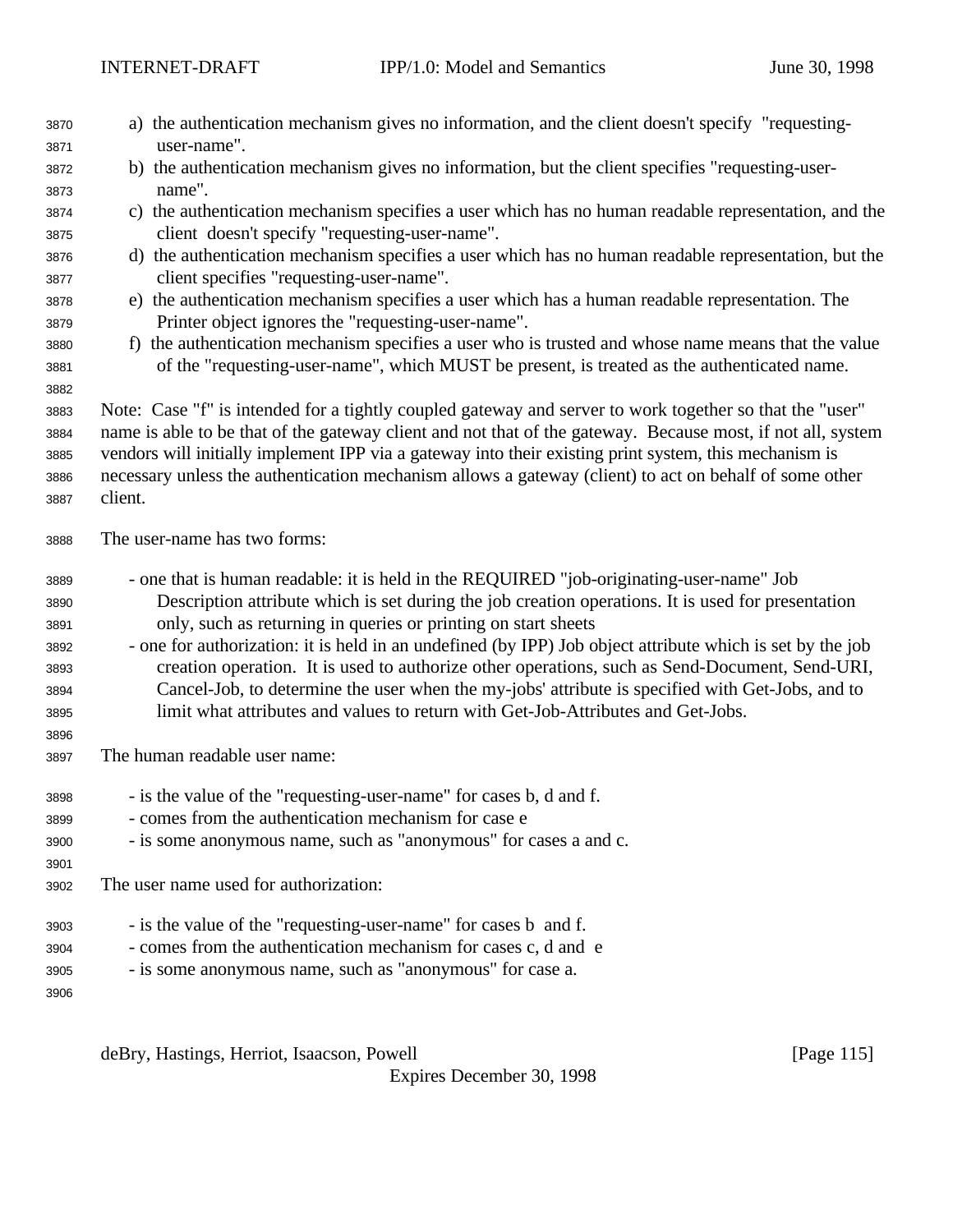The essence of these rules for resolving conflicting sources of user-names is that a printer implementation is free to pick either source as long as it achieves consistent results. That is, if a user uses the same path for a series of requests, the requests MUST appear to come from the same user from the standpoint of both the human-readable user name and the user name for authorization. This rule MUST continue to apply even if a request could be authenticated by two or more mechanisms. It doesn't matter which of several authentication mechanisms a Printer uses as long as it achieves consistent results. If a client uses more than one authentication mechanism, it is recommended that an administrator make all credentials

- resolve to the same user and user-name as much as possible.
- 8.4 Restricted Queries

 In many IPP operations, a client supplies a list of attributes to be returned in the response. For security reasons, an IPP object may be configured not to return all attributes (or all values) that a client requests. The job attributes returned MAY depend on whether the requesting user is the same as the user that submitted the job. The IPP object MAY even return none of the requested attributes. In such cases, the status returned is the same as if the object had returned all requested attributes. The client cannot tell by such a response whether the requested attribute was present or absent on the object.

8.5 IPP Security Application Profile for TLS

 The IPP application profile for TLS follows the standard "Mandatory Cipher Suites" requirement as documented in the TLS specification [TLS]. Client implementations MUST NOT assume any other cipher suites are supported by an IPP Printer object.

 If a conforming IPP object supports TLS, it MUST implement and support the "Mandatory Cipher Suites" as specified in the TLS specification and MAY support additional cipher suites.

 A conforming IPP client SHOULD support TLS including the "Mandatory Cipher Suites" as specified in the TLS specification. A conforming IPP client MAY support additional cipher suites.

It is possible that due to certain government export restrictions some non-compliant versions of this

extension could be deployed. Implementations wishing to inter-operate with such non-compliant versions

3932 MAY offer the TLS\_DHE\_DSS\_EXPORT\_WITH\_DES40\_CBC\_SHA mechanism. However, since 40

bit ciphers are known to be vulnerable to attack by current technology, any client which actives a 40 bit

cipher MUST NOT indicate to the user that the connection is completely secure from eavesdropping.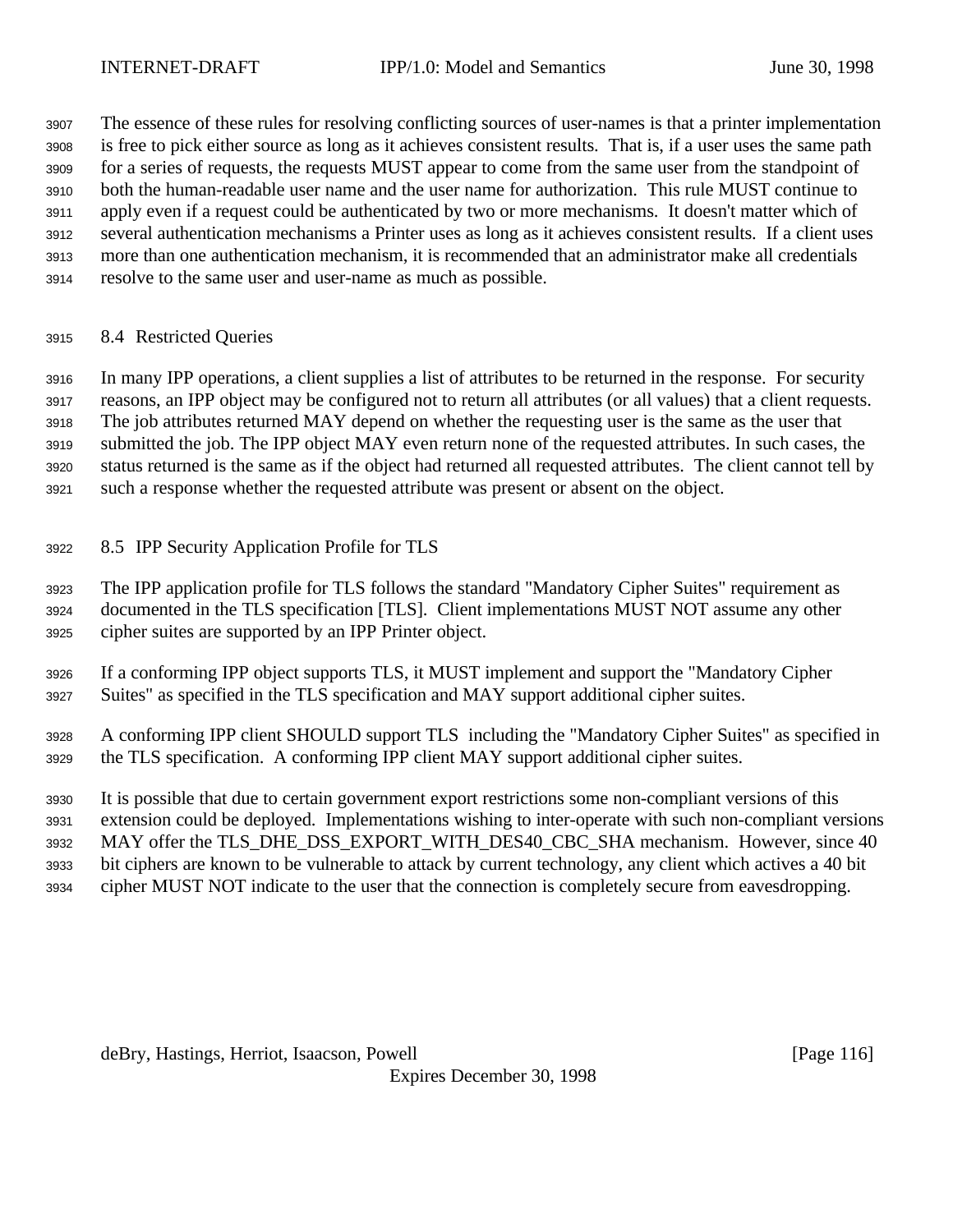| 3935 | 9. References                                                                                        |
|------|------------------------------------------------------------------------------------------------------|
| 3936 | [ASCII]                                                                                              |
| 3937 | Coded Character Set - 7-bit American Standard Code for Information Interchange (ASCII),              |
| 3938 | ANSI X3.4-1986. This standard is the specification of the US-ASCII charset.                          |
| 3939 | [HTPP]                                                                                               |
| 3940 | J. Barnett, K. Carter, R. DeBry, "Initial Draft - Hypertext Printing Protocol - HTPP/1.0",           |
| 3941 | October 1996, ftp://ftp.pwg.org/pub/pwg/ipp/historic/htpp/overview.ps.gz                             |
| 3942 | [IANA-CON]                                                                                           |
| 3943 | Narte, T. and Alvestrand, H.T.: Guidelines for Writing an IANA Considerations Section in RFCs,       |
| 3944 | Work in Progress, draft-iesg-iana-considerations-04.txt, May 21, 1998.                               |
| 3945 | $[IANA-CS]$                                                                                          |
| 3946 | IANA Registry of Coded Character Sets: ftp://ftp.isi.edu/in-notes/iana/assignments/character-sets    |
| 3947 | $[IANA-MT]$                                                                                          |
| 3948 | IANA Registry of Media Types: ftp://ftp.isi.edu/in-notes/iana/assignments/media-types/               |
| 3949 | [IPP LPD]                                                                                            |
| 3950 | Herriot, R., Hastings, T., Jacobs, N., Martin, J., "Mapping between LPD and IPP Protocols",          |
| 3951 | draft-ietf-ipp-lpd-ipp-map-04.txt, June 1998.                                                        |
| 3952 | $[IPP-PRO]$                                                                                          |
| 3953 | Herriot, R., Butler, S., Moore, P., Tuner, R., "Internet Printing Protocol/1.0: Encoding and         |
| 3954 | Transport", draft-ietf-ipp-pro-06.txt, June, 1998.                                                   |
| 3955 | $[IPP-RAT]$                                                                                          |
| 3956 | Zilles, S., "Rationale for the Structure and Model and Protocol for the Internet Printing Protocol", |
| 3957 | draft-ietf-ipp-rat-03.txt, June, 1998.                                                               |
| 3958 | [IPP-REQ]                                                                                            |
| 3959 | Wright, D., "Design Goals for an Internet Printing Protocol", draft-ietf-ipp-req-02.txt, June, 1998. |
| 3960 | $[ISO10646-1]$                                                                                       |
| 3961 | ISO/IEC 10646-1:1993, "Information technology -- Universal Multiple-Octet Coded Character            |
| 3962 | Set (UCS) - Part 1: Architecture and Basic Multilingual Plane, JTC1/SC2."                            |
| 3963 | $[ISO8859-1]$                                                                                        |
| 3964 | ISO/IEC 8859-1:1987, "Information technology -- 8-bit One-Byte Coded Character Set - Part 1:         |
| 3965 | Latin Alphabet Nr 1", 1987, JTC1/SC2.                                                                |

deBry, Hastings, Herriot, Isaacson, Powell [Page 117]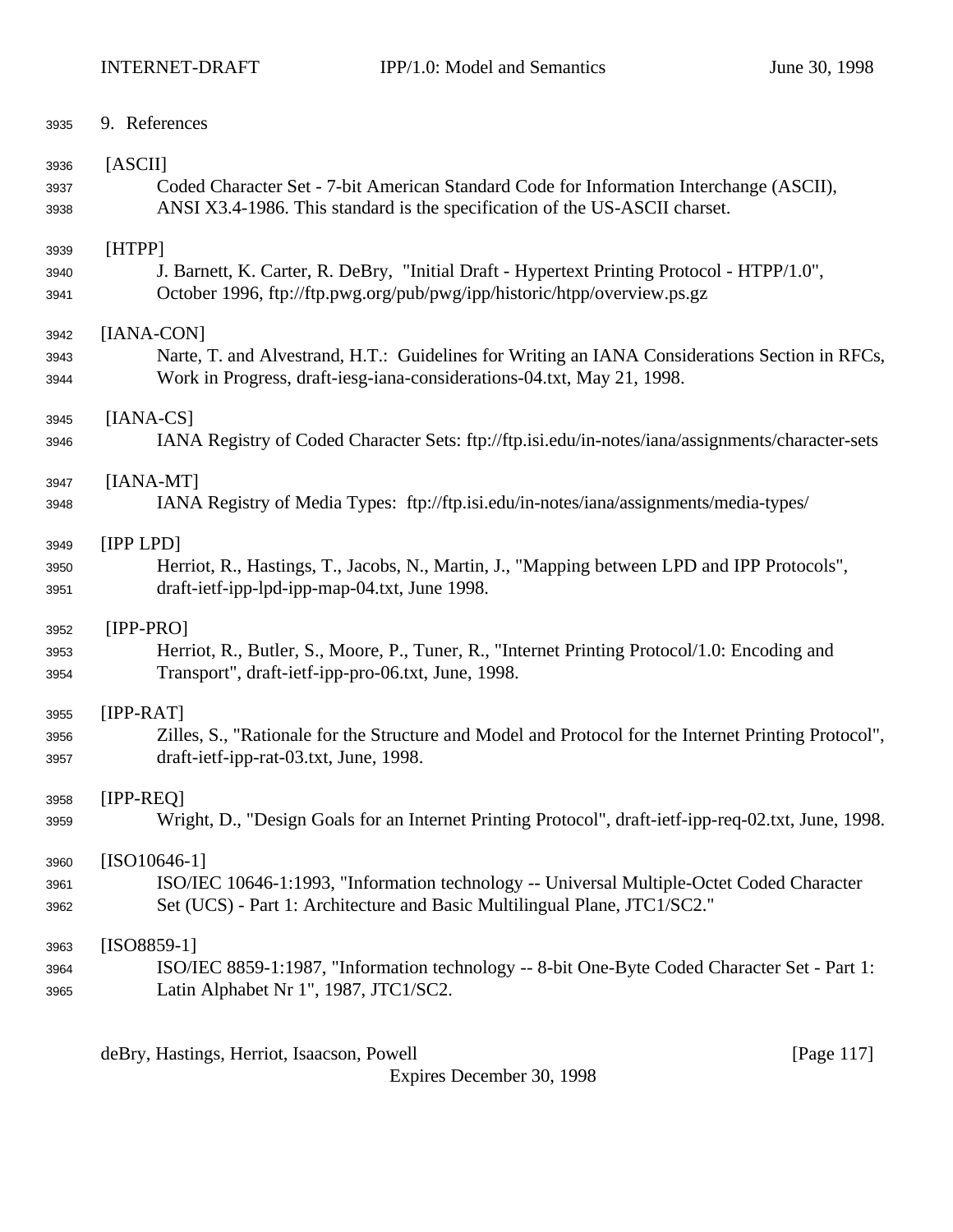| 3966 | $[ISO10175]$                                                                                        |
|------|-----------------------------------------------------------------------------------------------------|
| 3967 | ISO/IEC 10175 Document Printing Application (DPA), June 1996.                                       |
| 3968 | [LDPA]                                                                                              |
| 3969 | T. Hastings, S. Isaacson, M. MacKay, C. Manros, D. Taylor, P. Zehler, "LDPA - Lightweight           |
| 3970 | Document Printing Application", October 1996,                                                       |
| 3971 | ftp://ftp.pwg.org/pub/pwg/ipp/historic/ldpa/ldpa8.pdf.gz                                            |
| 3972 | [P1387.4]                                                                                           |
| 3973 | Kirk, M. (editor), POSIX System Administration - Part 4: Printing Interfaces, POSIX 1387.4 D8,      |
| 3974 | 1994.                                                                                               |
| 3975 | [PSIS] Herriot, R. (editor), X/Open A Printing System Interoperability Specification (PSIS), August |
| 3976 | 1995.                                                                                               |
| 3977 | [PWG]                                                                                               |
| 3978 | Printer Working Group, http://www.pwg.org.                                                          |
| 3979 | [RFC1035]                                                                                           |
| 3980 | P. Mockapetris, "DOMAIN NAMES - IMPLEMENTATION AND SPECIFICATION", RFC                              |
| 3981 | 1035, November 1987.                                                                                |
| 3982 | [RFC1179]                                                                                           |
| 3983 | McLaughlin, L. III, (editor), "Line Printer Daemon Protocol" RFC 1179, August 1990.                 |
| 3984 | [RFC1630]                                                                                           |
| 3985 | T. Berners-Lee, "Universal Resource Identifiers in WWW: A Unifying Syntax for the Expression        |
| 3986 | of Names and Addresses of Objects on the Network as used in the World-Wide Web", RFC 1630,          |
| 3987 | June 1994.                                                                                          |
| 3988 | [RFC1738]                                                                                           |
| 3989 | Berners-Lee, T., Masinter, L., McCahill, M., "Uniform Resource Locators (URL)", RFC 1738,           |
| 3990 | December, 1994.                                                                                     |
| 3991 | [RFC1759]                                                                                           |
| 3992 | Smith, R., Wright, F., Hastings, T., Zilles, S., and Gyllenskog, J., "Printer MIB", RFC 1759,       |
| 3993 | March 1995.                                                                                         |
| 3994 | [RFC1766]                                                                                           |
| 3995 | H. Alvestrand, "Tags for the Identification of Languages", RFC 1766, March 1995.                    |

deBry, Hastings, Herriot, Isaacson, Powell [Page 118]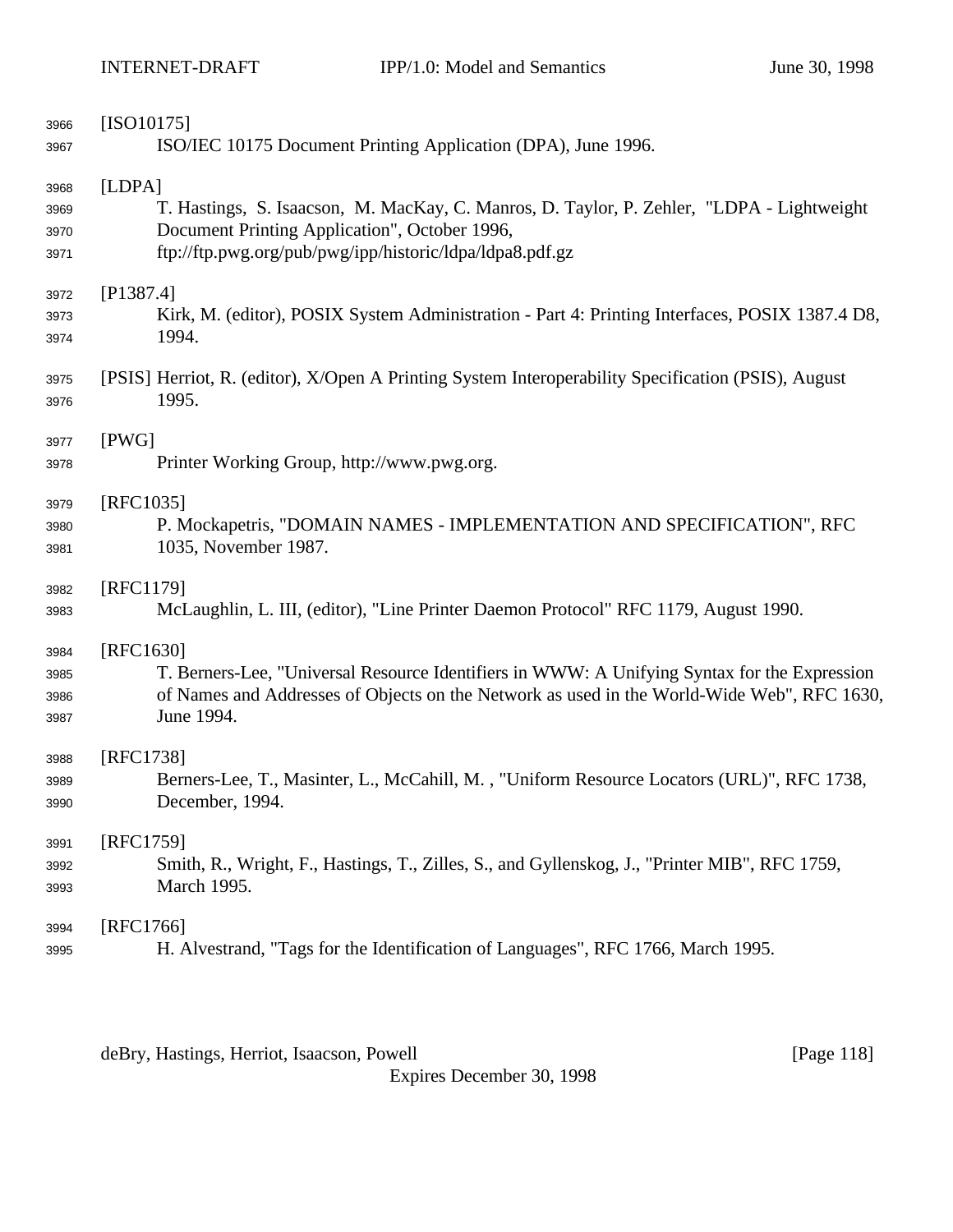| 3996 | [RFC1808]                                                                                     |
|------|-----------------------------------------------------------------------------------------------|
| 3997 | R. Fielding, "Relative Uniform Resource Locators", RFC 1808, June 1995.                       |
| 3998 | [RFC1903]                                                                                     |
| 3999 | J. Case, et.al., "Textual Conventions for Version 2 of the Simple Network Management Protocol |
| 4000 | (SNMP v2)" RFC 1903, January 1996.                                                            |
| 4001 | [RFC1952]                                                                                     |
| 4002 | P. Deutsch, "GZIP file format specification version 4.3", RFC 1952, May 1996.                 |
| 4003 | [RFC2044]                                                                                     |
| 4004 | F. Yergeau, "UTF-8, a transformation format of Unicode and ISO 10646", RFC 2044, October      |
| 4005 | 1996.                                                                                         |
| 4006 | [RFC2068]                                                                                     |
| 4007 | R. Fielding, J. Gettys, J. Mogul, H. Frystyk, T. Berners-Lee, "Hypertext Transfer Protocol -  |
| 4008 | HTTP/1.1", RFC 2068, January 1997                                                             |
| 4009 | [RFC2069]                                                                                     |
| 4010 | J. Franks, P. Hallam-Baker, J. Hostetler, P. Leach, A. Luotonen, E. Sink, L. Stewart, "An     |
| 4011 | Extension to HTTP: Digest Access Authentication", RFC-2069, Jan 1997.                         |
| 4012 | $[RFC2045]$                                                                                   |
| 4013 | N. Fried, N. Borenstein, ", Multipurpose Internet Mail Extensions (MIME) Part One: Format of  |
| 4014 | Internet Message Bodies " RFC 2045, November 1996.                                            |
| 4015 | $[RFC2046]$                                                                                   |
| 4016 | Multipurpose Internet Mail Extensions (MIME) Part Two: Media Types. N. Freed & N.             |
| 4017 | Borenstein. November 1996. (Obsoletes RFC1521, RFC1522, RFC1590), RFC 2046.                   |
| 4018 | [RFC2048]                                                                                     |
| 4019 | N. Freed, J. Klensin & J. Postel, "Multipurpose Internet Mail Extension (MIME) Part Four:     |
| 4020 | Registration Procedures". RFC 2048, November 1996.                                            |
| 4021 | [RFC2119]                                                                                     |
| 4022 | S. Bradner, "Key words for use in RFCs to Indicate Requirement Levels", RFC 2119, March       |
| 4023 | 1997                                                                                          |
| 4024 | [RFC2228]                                                                                     |
| 4025 | M. Horowitz, S. Lunt, "FTP Security Extensions", RFC 2228, October 1997.                      |

deBry, Hastings, Herriot, Isaacson, Powell [Page 119]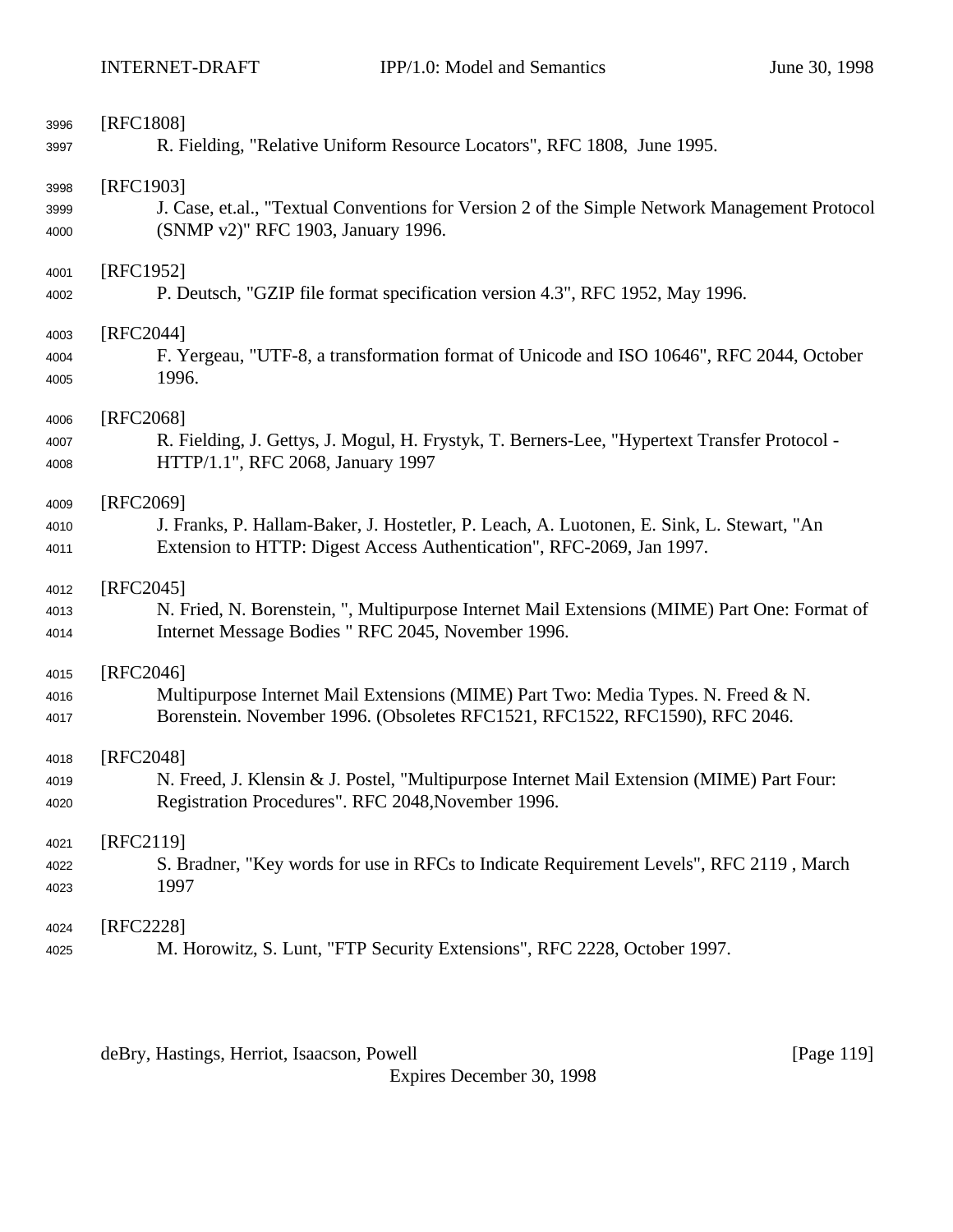| 4026 | [RFC2277]                                                                              |
|------|----------------------------------------------------------------------------------------|
| 4027 | H. Alvestrand, "IETF Policy on Character Sets and Languages" RFC 2277, January 1998.   |
| 4028 | [RFC2278]                                                                              |
| 4029 | N. Freed, J. Postel: "IANA CharSet Registration Procedures", RFC 2278, January 1998.   |
| 4030 | [RFC2279]                                                                              |
| 4031 | F. Yergeau, "UTF-8, a transformation format of ISO 10646", RFC 2279. January 1998.     |
| 4032 | [RFC2316]                                                                              |
| 4033 | S. Bellovin, "Report of the IAB Security Architecture Workshop", RFC 2316, April 1998. |
| 4034 | [SWP]                                                                                  |
| 4035 | P. Moore, B. Jahromi, S. Butler, "Simple Web Printing SWP/1.0", May 7, 1997,           |
| 4036 | ftp://ftp.pwg.org/pub/pwg/ipp/new_PRO/swp9705.pdf                                      |

10. Copyright Notice

 This document and translations of it may be copied and furnished to others, and derivative works that comment on or otherwise explain it or assist in its implementation may be prepared, copied, published and distributed, in whole or in part, without restriction of any kind, provided that the above copyright notice and this paragraph are included on all such copies and derivative works. However, this document itself may not be modified in any way, such as by removing the copyright notice or references to the Internet Society or other Internet organizations, except as needed for the purpose of developing Internet standards in which case the procedures for copyrights defined in the Internet Standards process must be followed, or as required to translate it into languages other than English.

 The limited permissions granted above are perpetual and will not be revoked by the Internet Society or its successors or assigns.

This document and the information contained herein is provided on an "AS IS" basis and THE

INTERNET SOCIETY AND THE INTERNET ENGINEERING TASK FORCE DISCLAIMS ALL

WARRANTIES, EXPRESS OR IMPLIED, INCLUDING BUT NOT LIMITED TO ANY

WARRANTY THAT THE USE OF THE INFORMATION HEREIN WILL NOT INFRINGE ANY

RIGHTS OR ANY IMPLIED WARRANTIES OF MERCHANTABILITY OR FITNESS FOR A

PARTICULAR PURPOSE.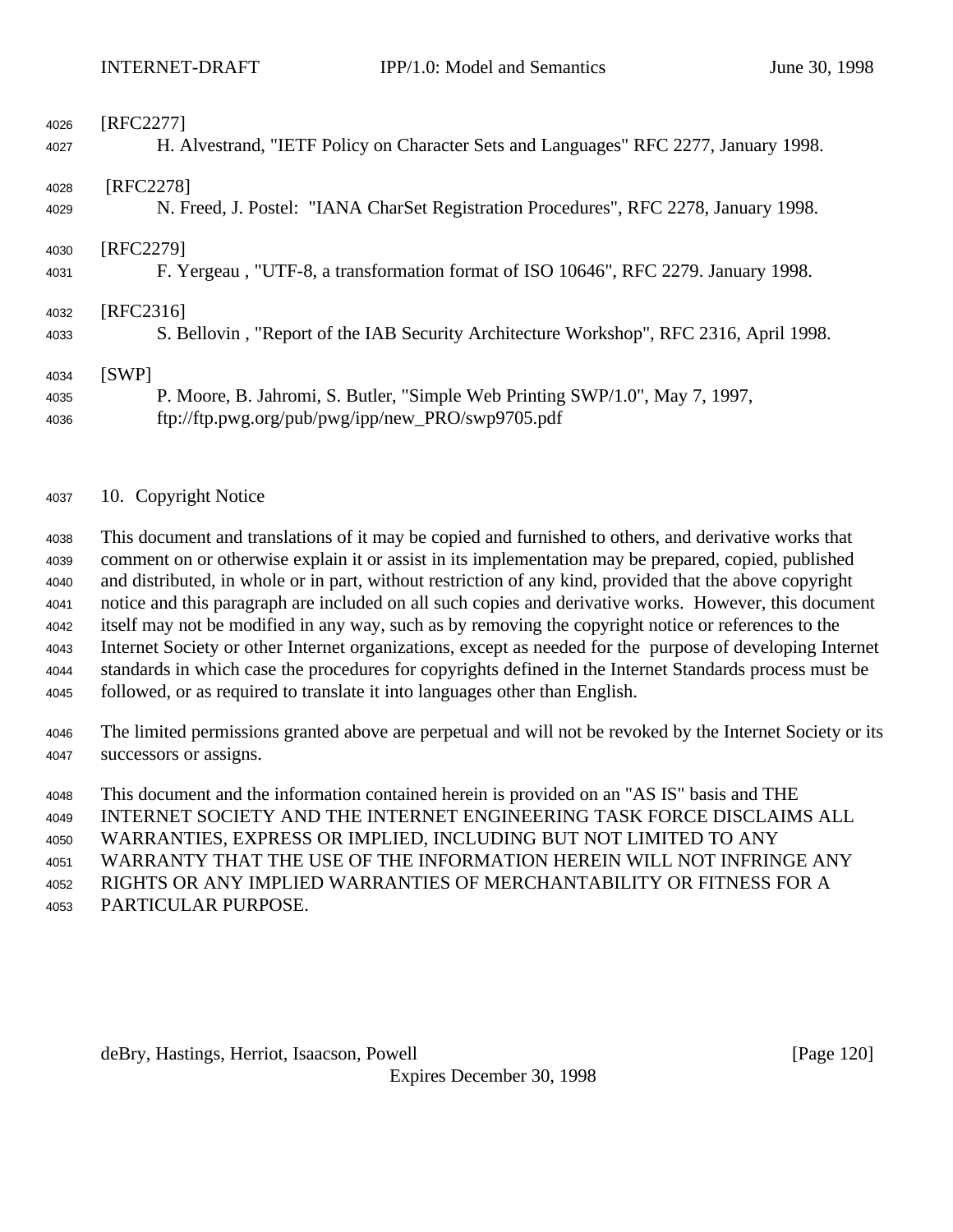| 4054 | 11. Author's Address               |
|------|------------------------------------|
| 4055 | Scott A. Isaacson (Editor)         |
| 4056 | Novell, Inc.                       |
| 4057 | 122 E 1700 S                       |
| 4058 | Provo, UT 84606                    |
| 4059 |                                    |
| 4060 | Phone: 801-861-7366                |
| 4061 | Fax: 801-861-2517                  |
| 4062 | e-mail: sisaacson@novell.com       |
| 4063 |                                    |
| 4064 | <b>Tom Hastings</b>                |
| 4065 | Xerox Corporation                  |
| 4066 | 701 S. Aviation Blvd.              |
| 4067 | El Segundo, CA 90245               |
| 4068 |                                    |
| 4069 | Phone: 310-333-6413                |
| 4070 | Fax: 310-333-5514                  |
| 4071 | e-mail: hastings@cp10.es.xerox.com |
| 4072 |                                    |
| 4073 | <b>Robert Herriot</b>              |
| 4074 | Sun Microsystems Inc.              |
| 4075 | 901 San Antonio.Road, MPK-17       |
| 4076 | Palo Alto, CA 94303                |
| 4077 |                                    |
| 4078 | Phone: 650-786-8995                |
| 4079 | 650-786-7077<br>Fax:               |
| 4080 | e-mail: robert.herriot@eng.sun.com |
| 4081 |                                    |
| 4082 | Roger deBry                        |
| 4083 | <b>HUC/003G</b>                    |
| 4084 | <b>IBM</b> Corporation             |
| 4085 | P.O. Box 1900                      |
| 4086 | Boulder, CO 80301-9191             |
| 4087 |                                    |
| 4088 | Phone: (303) 924-4080              |
| 4089 | Fax: (303) 924-9889                |
| 4090 | e-mail: debry@vnet.ibm.com         |
| 4091 | <b>Patrick Powell</b>              |
| 4092 | <b>Astart Technologies</b>         |

deBry, Hastings, Herriot, Isaacson, Powell [Page 121]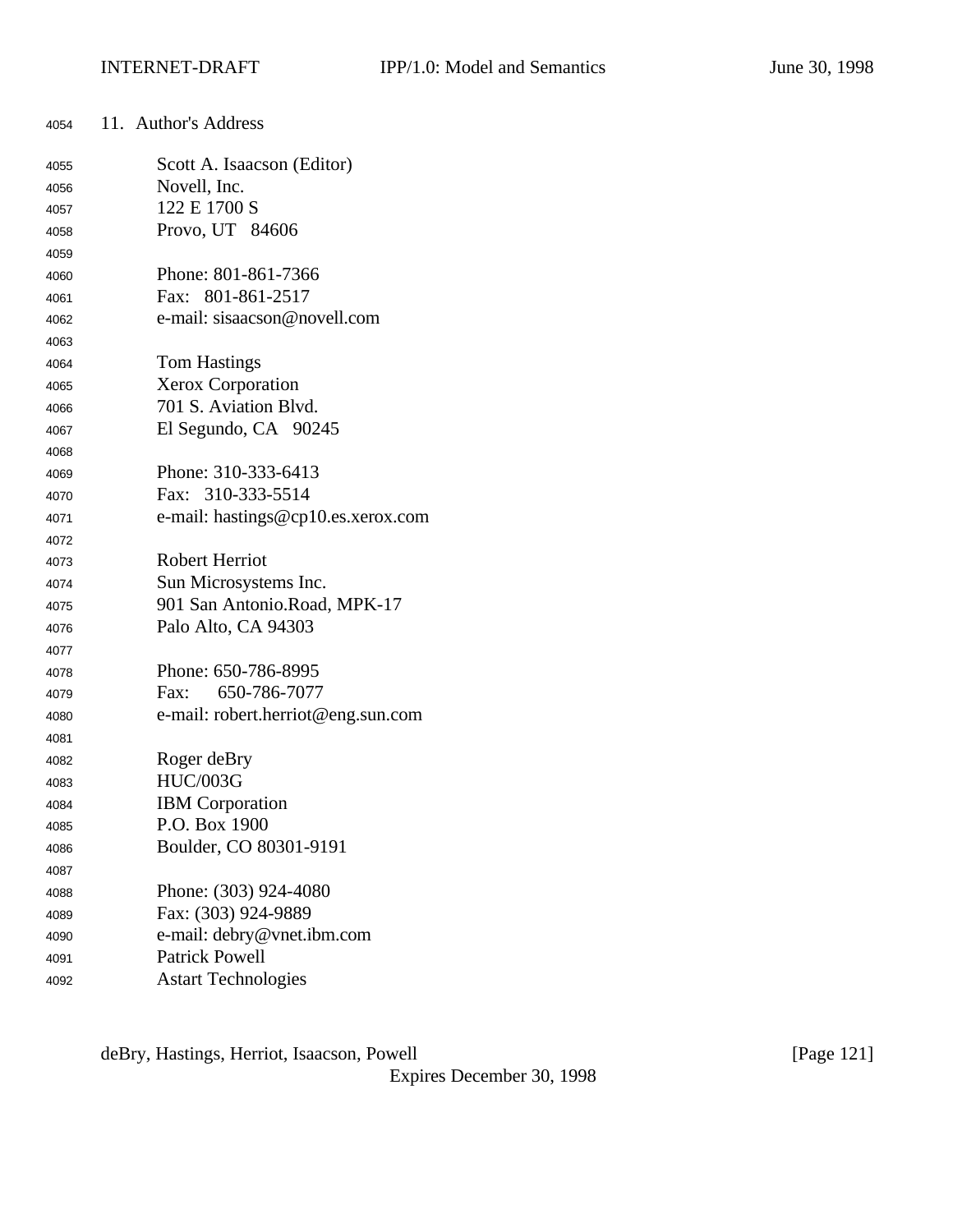| 4093 | 9475 Chesapeake Dr., Suite D                                                                                   |
|------|----------------------------------------------------------------------------------------------------------------|
| 4094 | San Diego, CA 95123                                                                                            |
| 4095 |                                                                                                                |
| 4096 | Phone: (619) 874-6543                                                                                          |
| 4097 | Fax: (619) 279-8424                                                                                            |
| 4098 | e-mail: papowell@astart.com                                                                                    |
| 4099 |                                                                                                                |
| 4100 | IPP Mailing List: ipp@pwg.org                                                                                  |
| 4101 | IPP Mailing List Subscription: ipp-request@pwg.org                                                             |
| 4102 | IPP Web Page: http://www.pwg.org/ipp/                                                                          |
| 4103 |                                                                                                                |
| 4104 | Implementers of this specification are encouraged to join IPP Mailing List in order to participate in any      |
| 4105 | discussions of clarification issues and review of registration proposals for additional attributes and values. |
| 4106 |                                                                                                                |
| 4107 | <b>Other Participants:</b>                                                                                     |
| 4108 | Chuck Adams - Tektronix                                                                                        |
| 4109 | Jeff Barnett - IBM                                                                                             |
| 4110 | Ron Bergman - Dataproducts Corp.                                                                               |
| 4111 | Sylvan Butler, HP                                                                                              |
| 4112 | Keith Carter, IBM Corporation                                                                                  |
| 4113 | Jeff Copeland - QMS                                                                                            |
| 4114 | Andy Davidson - Tektronix                                                                                      |
| 4115 | Mabry Dozier - QMS                                                                                             |
| 4116 | Lee Farrell - Canon Information Systems                                                                        |
| 4117 | <b>Steve Gebert - IBM</b>                                                                                      |
| 4118 | Babek Jahromi, Microsoft                                                                                       |
| 4119 | David Kellerman - Northlake Software                                                                           |
| 4120 | Rick Landau - Digital                                                                                          |
| 4121 | Greg LeClair - Epson                                                                                           |
| 4122 | Harry Lewis - IBM                                                                                              |
| 4123 | Pete Loya - HP                                                                                                 |
| 4124 | Ray Lutz - Cognisys                                                                                            |
| 4125 | Mike MacKay, Novell, Inc.                                                                                      |
| 4126 | Daniel Manchala - Underscore                                                                                   |
| 4127 | Carl-Uno Manros, Xerox                                                                                         |
| 4128 | Jay Martin - Underscore                                                                                        |
| 4129 | Larry Masinter - Xerox                                                                                         |
| 4130 | <b>Stan McConnell - Xerox</b>                                                                                  |
| 4131 | Ira McDonald, High North Inc.                                                                                  |
| 4132 | Paul Moore, Microsoft                                                                                          |

deBry, Hastings, Herriot, Isaacson, Powell [Page 122]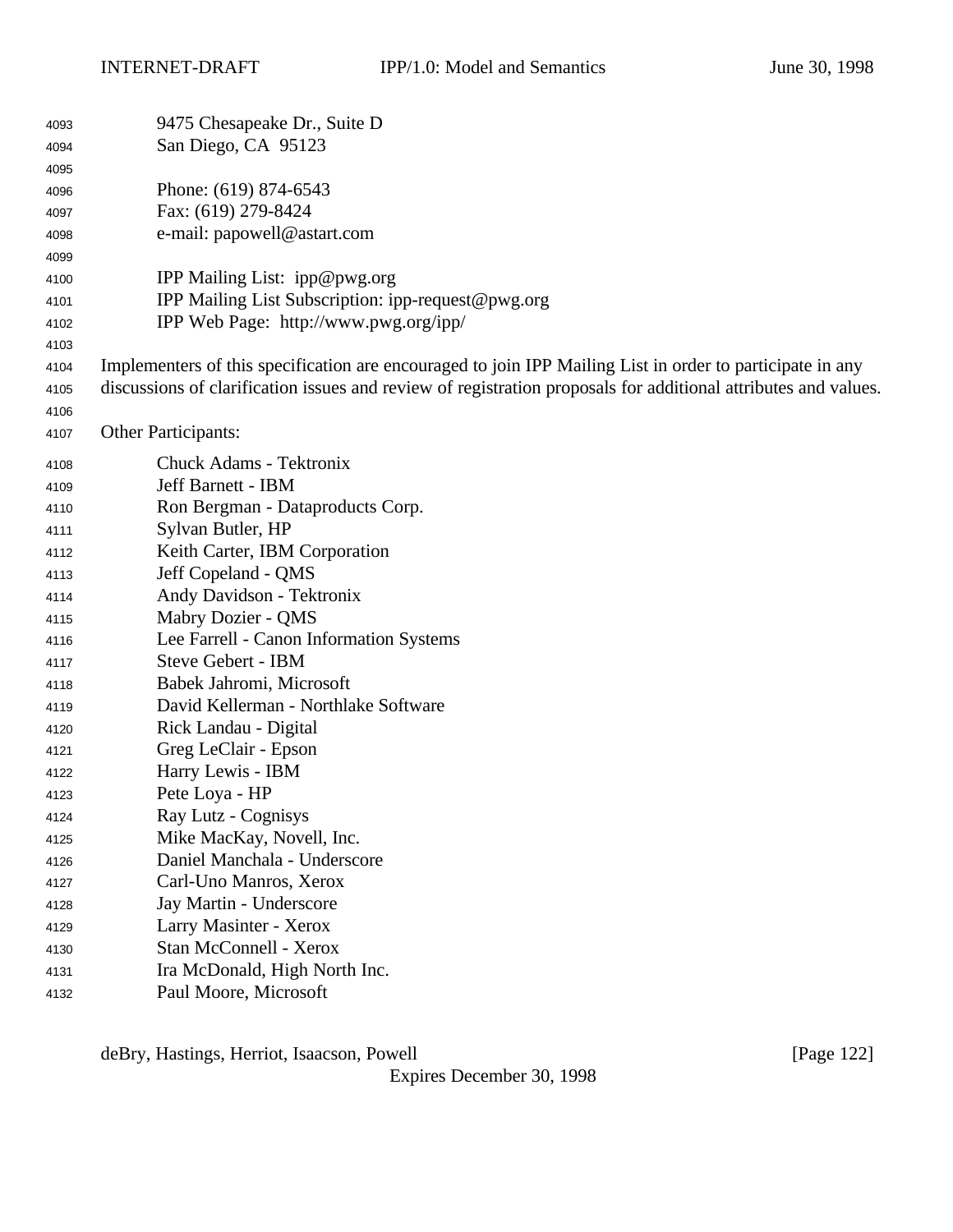| 4133 | Tetsuya Morita - Ricoh            |
|------|-----------------------------------|
| 4134 | Yuichi Niwa - Ricoh               |
| 4135 | Pat Nogay - IBM                   |
| 4136 | <b>Ron Norton - Printronics</b>   |
| 4137 | <b>Bob Pentecost - HP</b>         |
| 4138 | Rob Rhoads - Intel                |
| 4139 | Xavier Riley - Xerox              |
| 4140 | David Roach - Unisys              |
| 4141 | <b>Stuart Rowley, Kyocera</b>     |
| 4142 | Hiroyuki Sato - Canon             |
| 4143 | Bob Setterbo - Adobe              |
| 4144 | Devon Taylor, Novell, Inc.        |
| 4145 | Mike Timperman - Lexmark          |
| 4146 | Randy Turner - Sharp              |
| 4147 | Atsushi Yuki - Kyocera            |
| 4148 | Rick Yardumian - Xerox            |
| 4149 | Lloyd Young - Lexmark             |
| 4150 | Bill Wagner - DPI                 |
| 4151 | Jim Walker - DAZEL                |
| 4152 | Chris Wellens - Interworking Labs |
| 4153 | Rob Whittle - Novell              |
| 4154 | Don Wright - Lexmark              |
| 4155 | Peter Zehler, Xerox               |
| 4156 | Steve Zilles, Adobe               |
|      |                                   |

deBry, Hastings, Herriot, Isaacson, Powell [Page 123]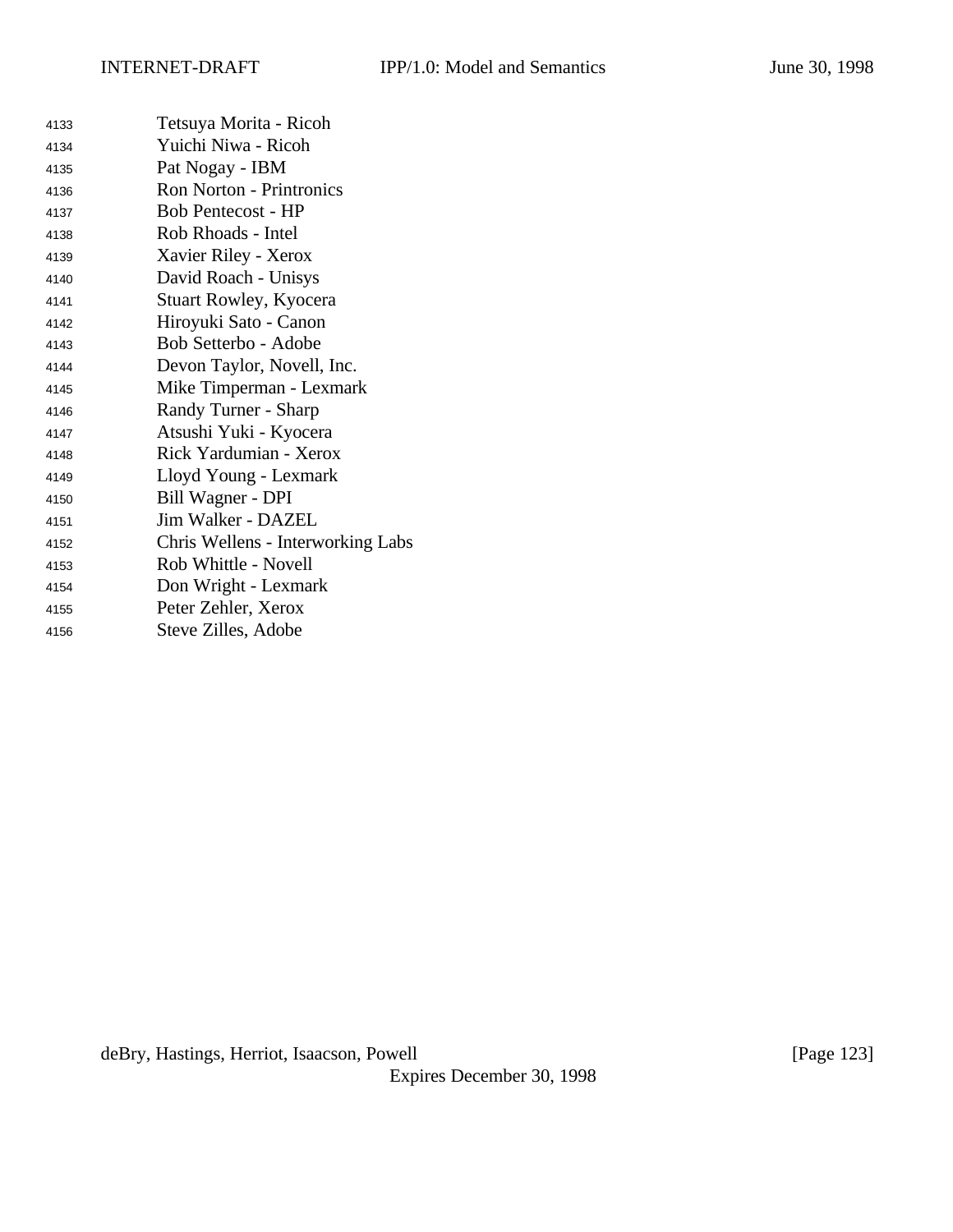- 12. Formats for IPP Registration Proposals
- In order to propose an IPP extension for registration, the proposer must submit an application to IANA
- by email to "iana@iana.org" or by filling out the appropriate form on the IANA web pages
- (http://www.iana.org). This section specifies the required information and the formats for proposing
- registrations of extensions to IPP as provided in Section 6 for:
- 
- 1. type2 'keyword' attribute values
- 2. type3 'keyword' attribute values
- 3. type2 'enum' attribute values
- 4. type3 'enum' attribute values
- 5. attributes
- 6. attribute syntaxes
- 7. operations
- 8. status codes
- 12.1 Type2 keyword attribute values registration
- Type of registration: type2 keyword attribute value
- Name of attribute to which this keyword specification is to be added:
- Proposed keyword name of this keyword value:
- Specification of this keyword value (follow the style of IPP Model Section 4.1.3):
- Name of proposer:
- Address of proposer:
- Email address of proposer:
- 
- Note: For type2 keywords, the Designated Expert will be the point of contact for the approved
- registration specification, if any maintenance of the registration specification is needed.
- 12.2 Type3 keyword attribute values registration
- Type of registration: type3 keyword attribute value
- Name of attribute to which this keyword specification is to be added:
- Proposed keyword name of this keyword value:
- Specification of this keyword value (follow the style of IPP Model Section 4.1.3):
- Name of proposer:
- Address of proposer:
- Email address of proposer:
- 

deBry, Hastings, Herriot, Isaacson, Powell **compare 1241** [Page 124]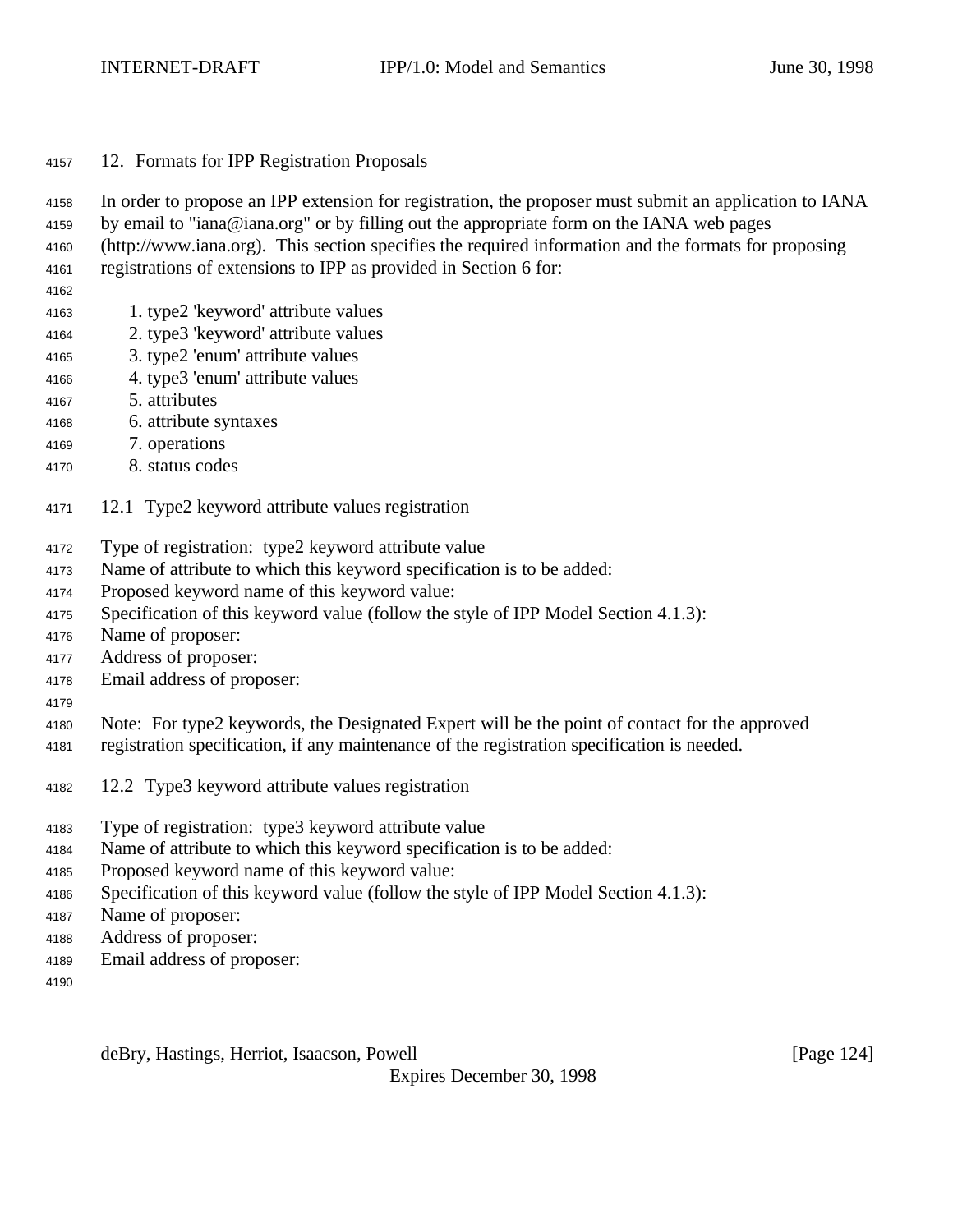- Note: For type3 keywords, the proposer will be the point of contact for the approved registration
- specification, if any maintenance of the registration specification is needed.
- 12.3 Type2 enum attribute values registration
- Type of registration: type2 enum attribute value
- Name of attribute to which this enum specification is to be added:
- Keyword symbolic name of this enum value:
- Numeric value (to be assigned by the IPP Designated Expert in consultation with IANA):
- Specification of this enum value (follow the style of IPP Model Section 4.1.4):
- Name of proposer:
- Address of proposer:
- Email address of proposer:
- 
- Note: For type2 enums, the Designated Expert will be the point of contact for the approved registration specification, if any maintenance of the registration specification is needed.
- 12.4 Type3 enum attribute values registration
- Type of registration: type3 enum attribute value
- Name of attribute to which this enum specification is to be added:
- Keyword symbolic name of this enum value:
- Numeric value (to be assigned by the IPP Designated Expert in consultation with IANA):
- Specification of this enum value (follow the style of IPP Model Section 4.1.4):
- Name of proposer:
- Address of proposer:
- Email address of proposer:
- 

Note: For type3 enums, the proposer will be the point of contact for the approved registration

- specification, if any maintenance of the registration specification is needed.
- 12.5 Attribute registration
- Type of registration: attribute
- Proposed keyword name of this attribute:
- Types of attribute (Operation, Job Template, Job Description, Printer Description):
- Operations to be used with if the attribute is an operation attribute:
- Object (Job, Printer, etc. if bound to an object):
- Attribute syntax(es) (include 1setOf and range as in Section 4.2):
- If attribute syntax is 'keyword' or 'enum', is it type2 or type3:
- If this is a Printer attribute, MAY the value returned depend on "document-format" (See Section 6.2):

deBry, Hastings, Herriot, Isaacson, Powell [Page 125]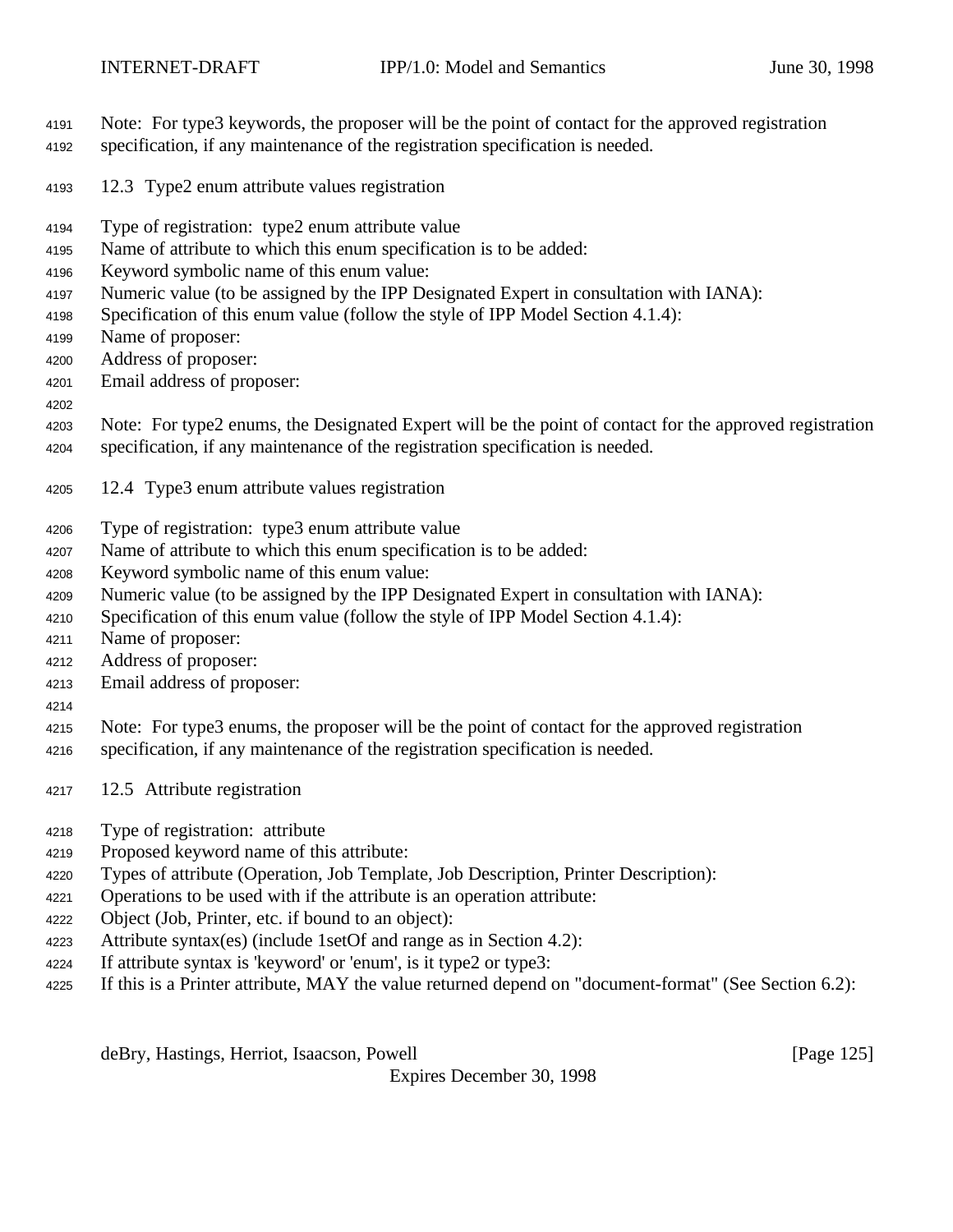- Specification of this attribute (follow the style of IPP Model Section 4.2):
- Name of proposer:
- Address of proposer:
- Email address of proposer:
- 
- Note: For attributes, the IPP Designated Expert will be the point of contact for the approved registration specification, if any maintenance of the registration specification is needed.
- 12.6 Attribute Syntax registration
- Type of registration: attribute syntax
- Proposed name of this attribute syntax:
- Type of attribute syntax (integer, octetString, character-string, see [IPP-PRO]):
- Numeric value (to be assigned by the IPP Designated Expert in consultation with IANA):
- Specification of this attribute (follow the style of IPP Model Section 4.1):
- Name of proposer:
- Address of proposer:
- Email address of proposer:
- 
- Note: For attribute syntaxes, the IPP Designated Expert will be the point of contact for the approved
- registration specification, if any maintenance of the registration specification is needed.
- 12.7 Operation registration
- Type of registration: operation
- Proposed name of this operation:
- Numeric operation-id value (to be assigned by the IPP Designated Expert in consultation with IANA):
- Object Target (Job, Printer, etc. that operation is upon):
- Specification of this attribute (follow the style of IPP Model Section 3):
- Name of proposer:
- Address of proposer:
- Email address of proposer:
- 

 Note: For operations, the IPP Designated Expert will be the point of contact for the approved registration specification, if any maintenance of the registration specification is needed.

- 12.8 Status code registration
- Type of registration: status code
- Keyword symbolic name of this status code value:
- Numeric value (to be assigned by the IPP Designated Expert in consultation with IANA):

deBry, Hastings, Herriot, Isaacson, Powell [Page 126]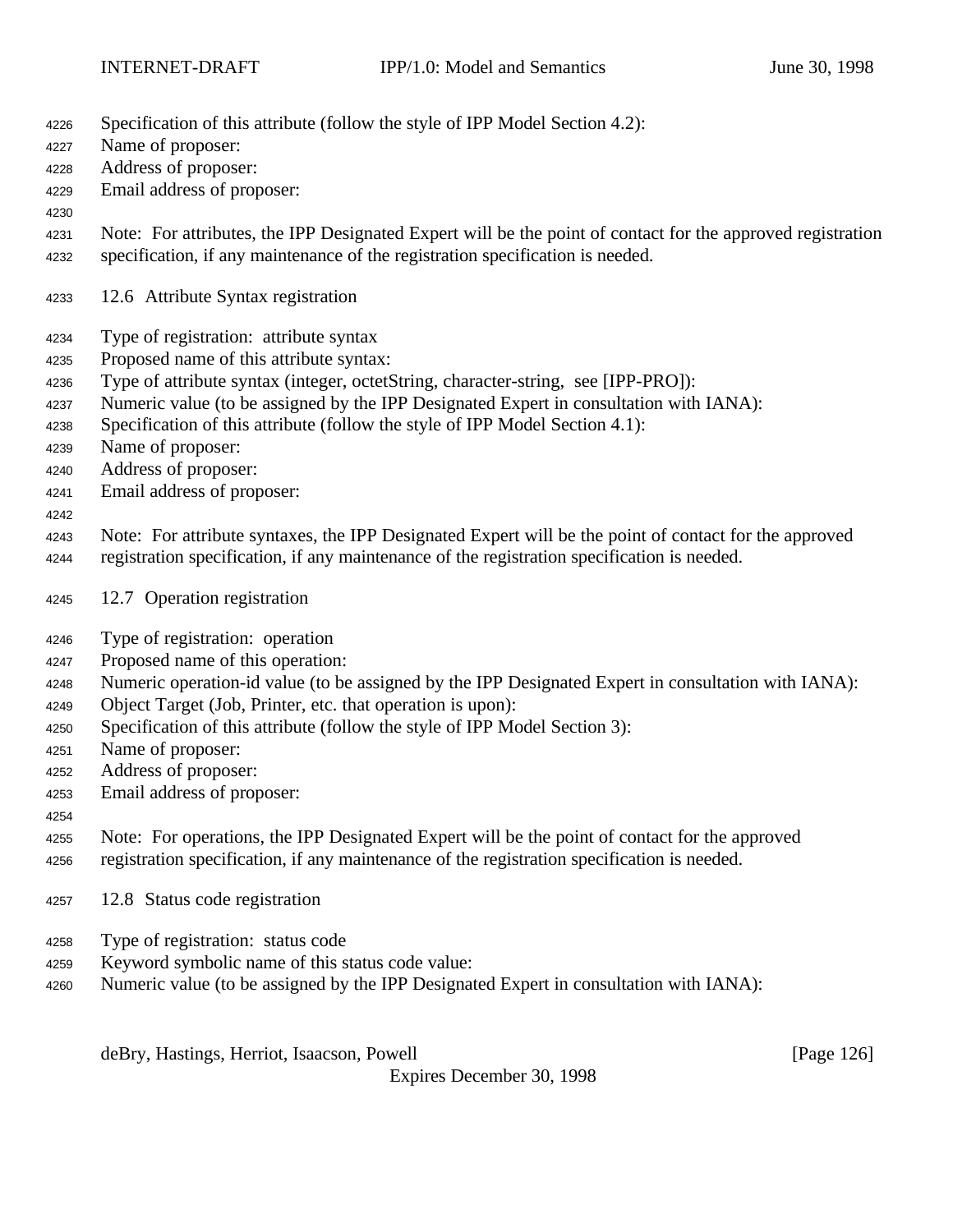- Operations that this status code may be used with:
- Specification of this status code (follow the style of IPP Model Section 14 APPENDIX B: Status Codes
- and Suggested Status Code Messages):
- Name of proposer:
- Address of proposer:
- Email address of proposer:
- 

 Note: For status codes, the Designated Expert will be the point of contact for the approved registration specification, if any maintenance of the registration specification is needed.

- 13. APPENDIX A: Terminology
- This specification uses the terminology defined in this section.
- 13.1 Conformance Terminology

The key words "MUST", "MUST NOT", "REQUIRED", "SHALL", "SHALL NOT", "SHOULD",

 "SHOULD NOT", "RECOMMENDED", "MAY", and "OPTIONAL" in this document are to be interpreted as described in RFC 2119 [RFC2119].

13.1.1 NEED NOT

 This term is not included in RFC 2119. The verb "NEED NOT" indicates an action that the subject of the sentence does not have to implement in order to claim conformance to the standard. The verb "NEED NOT" is used instead of "MAY NOT" since "MAY NOT" sounds like a prohibition.

- 13.2 Model Terminology
- 13.2.1 Keyword

 Keywords are used within this document as identifiers of semantic entities within the abstract model (see section 4.1.3). Attribute names, some attribute values, attribute syntaxes, and attribute group names are represented as keywords.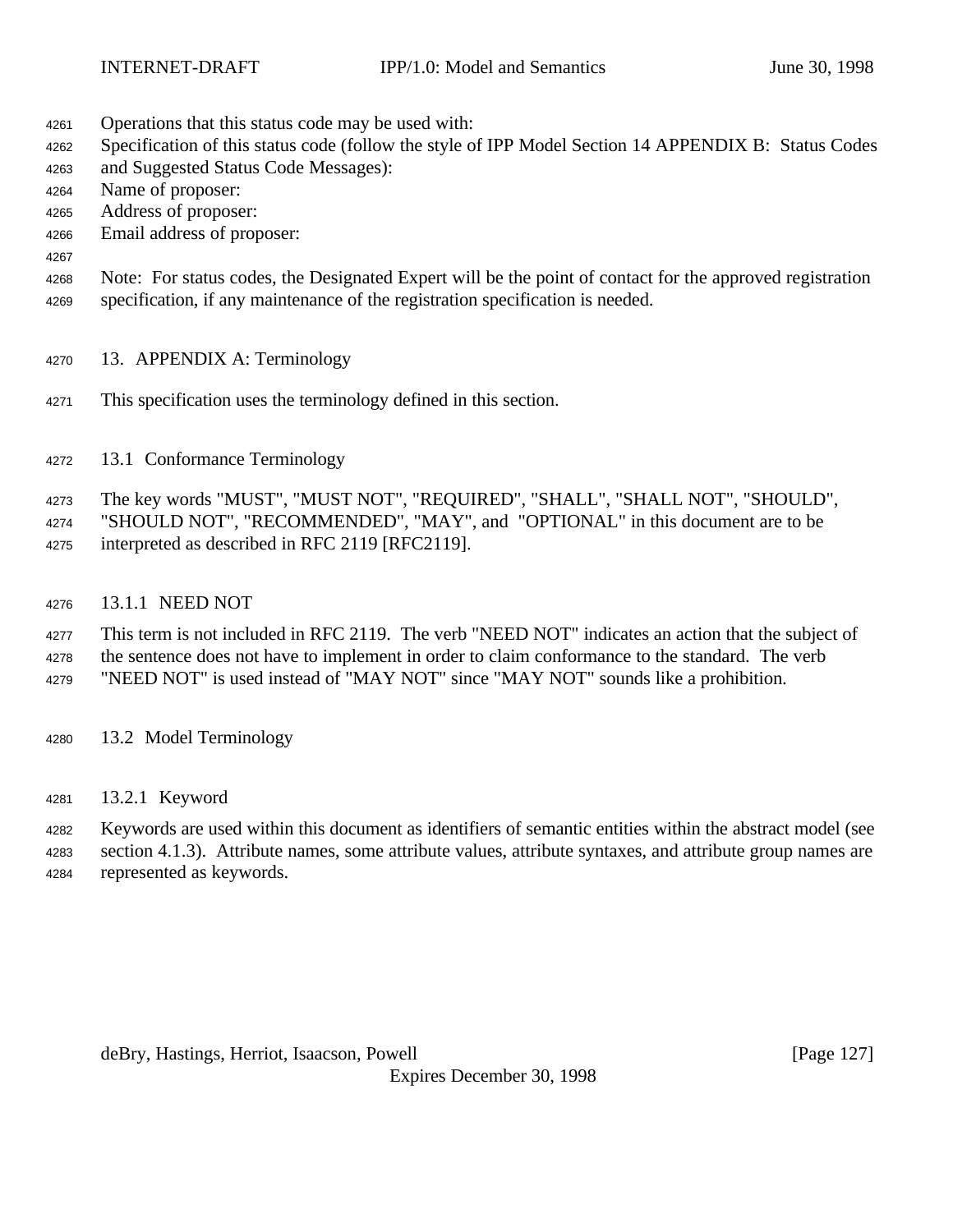13.2.2 Attributes

 An attribute is an item of information that is associated with an instance of an IPP object. An attribute consists of an attribute name and one or more attribute values. Each attribute has a specific attribute

syntax. All object attributes are defined in section 4 and all operation attributes are defined in section 3.

 Job Template Attributes are described in section 4.2. The client optionally supplies Job Template attributes in a create request (operation requests that create Job objects). The Printer object has associated attributes which define supported and default values for the Printer.

13.2.2.1 Attribute Name

 Each attribute is uniquely identified in this document by its attribute name. An attribute name is a keyword. The keyword attribute name is given in the section header describing that attribute. In running text in this document, attribute names are indicated inside double quotation marks (") where the quotation marks are not part of the keyword itself.

13.2.2.2 Attribute Group Name

 Related attributes are grouped into named groups. The name of the group is a keyword. The group name may be used in place of naming all the attributes in the group explicitly. Attribute groups are defined in section 3.

### 13.2.2.3 Attribute Value

 Each attribute has one or more values. Attribute values are represented in the syntax type specified for that attribute. In running text in this document, attribute values are indicated inside single quotation marks ('), whether their attribute syntax is keyword, integer, text, etc. where the quotation marks are not part of the value itself.

13.2.2.4 Attribute Syntax

 Each attribute is defined using an explicit syntax type. In this document, each syntax type is defined as a keyword with specific meaning. The protocol specification document [IPP-PRO] indicates the actual "on-the-wire" encoding rules for each syntax type. Attribute syntax types are defined in section 4.1.

- 13.2.3 Supports
- By definition, a Printer object supports an attribute only if that Printer object responds with the
- corresponding attribute populated with some value(s) in a response to a query for that attribute. A

deBry, Hastings, Herriot, Isaacson, Powell **compared and Containers** and Containers and Containers and Container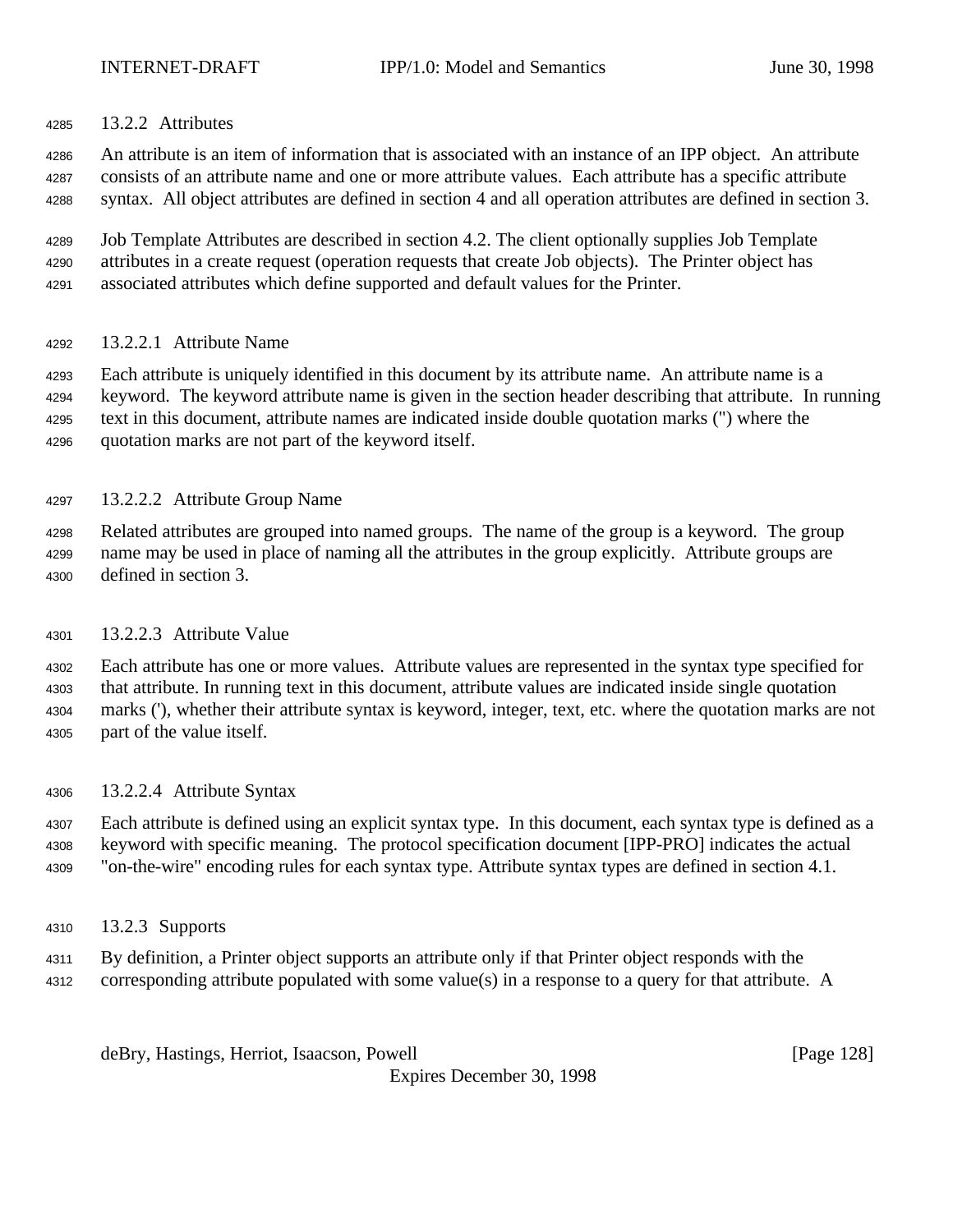Printer object supports an attribute value if the value is one of the Printer object's "supported values" attributes. The device behind a Printer object may exhibit a behavior that corresponds to some IPP attribute, but if the Printer object, when queried for that attribute, doesn't respond with the attribute, then as far as IPP is concerned, that implementation does not support that feature. If the Printer object's "xxx- supported" attribute is not populated with a particular value (even if that value is a legal value for that attribute), then that Printer object does not support that particular value.

 A conforming implementation MUST support all REQUIRED attributes. However, even for REQUIRED attributes, conformance to IPP does not mandate that all implementations support all possible values representing all possible job processing behaviors and features. For example, if a given instance of a Printer supports only certain document formats, then that Printer responds with the "document-format- supported" attribute populated with a set of values, possibly only one, taken from the entire set of possible values defined for that attribute. This limited set of values represents the Printer's set of supported document formats. Supporting an attribute and some set of values for that attribute enables IPP end users to be aware of and make use of those features associated with that attribute and those values. If an implementation chooses to not support an attribute or some specific value, then IPP end users would have no ability to make use of that feature within the context of IPP itself. However, due to existing practice and legacy systems which are not IPP aware, there might be some other mechanism outside the scope of IPP to control or request the "unsupported" feature (such as embedded instructions within the document data itself).

- For example, consider the "finishings-supported" attribute.
- 1) If a Printer object is not physically capable of stapling, the "finishings-supported" attribute MUST NOT be populated with the value of 'staple'.
- 2) A Printer object is physically capable of stapling, however an implementation chooses not to support stapling in the IPP "finishings" attribute. In this case, 'staple' MUST NOT be a value in the "finishings-supported" Printer object attribute. Without support for the value 'staple', an IPP end user would have no means within the protocol itself to request that a Job be stapled. However, an existing document data formatter might be able to request that the document be stapled directly with an embedded instruction within the document data. In this case, the IPP implementation does not "support" stapling, however the end user is still able to have some control over the stapling of the completed job.
- 3) A Printer object is physically capable of stapling, and an implementation chooses to support stapling in the IPP "finishings" attribute. In this case, 'staple' MUST be a value in the "finishings- supported" Printer object attribute. Doing so, would enable end users to be aware of and make use of the stapling feature using IPP attributes.
- 
- Even though support for Job Template attributes by a Printer object is OPTIONAL, it is
- RECOMMENDED that if the device behind a Printer object is capable of realizing any feature or

deBry, Hastings, Herriot, Isaacson, Powell [Page 129]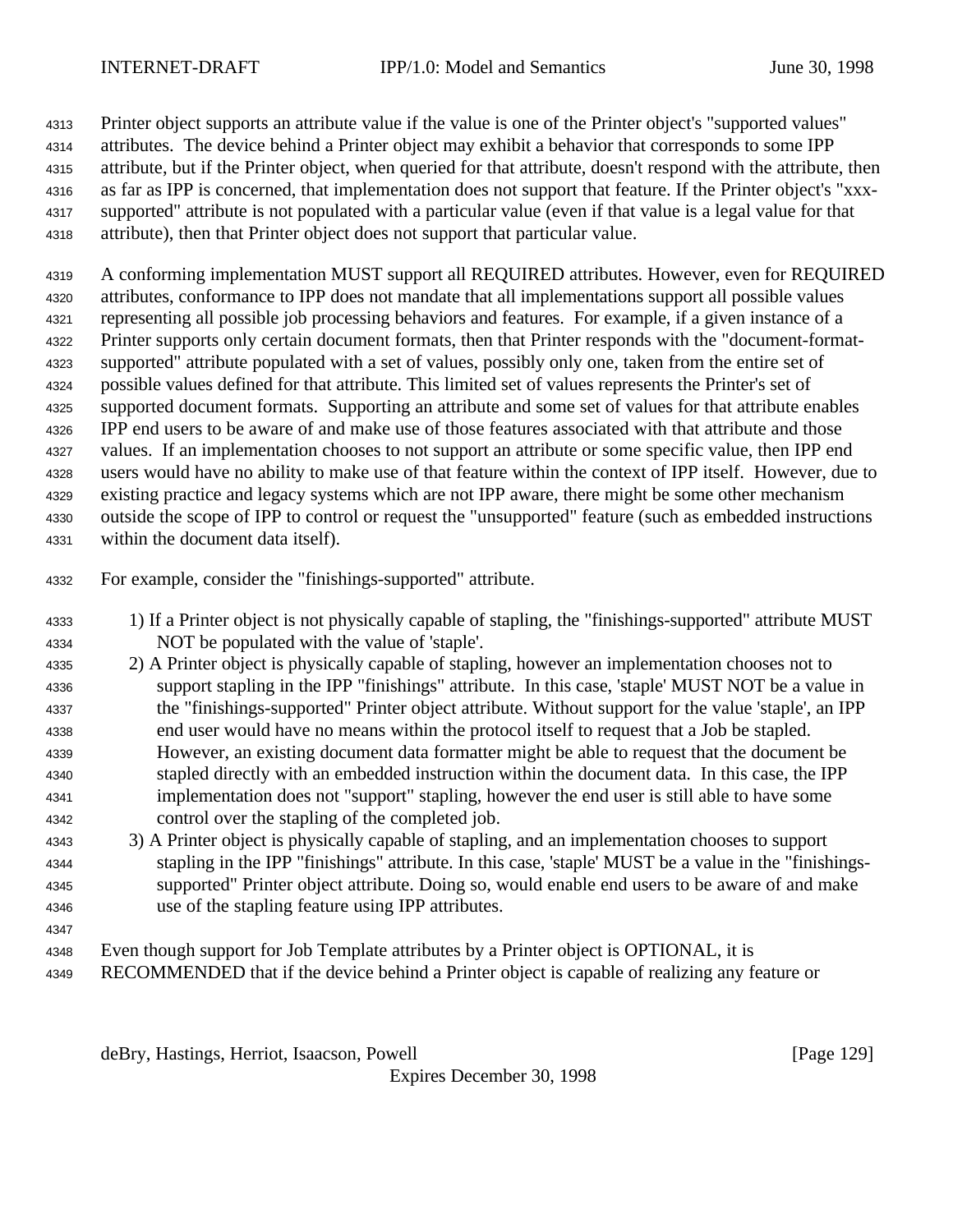function that corresponds to an IPP attribute and some associated value, then that implementation SHOULD support that IPP attribute and value.

 The set of values in any of the supported value attributes is set (populated) by some administrative process or automatic sensing mechanism that is outside the scope of IPP. For administrative policy and control reasons, an administrator may choose to make only a subset of possible values visible to the end user. In this case, the real output device behind the IPP Printer abstraction may be capable of a certain feature, however an administrator is specifying that access to that feature not be exposed to the end user through the IPP protocol. Also, since a Printer object may represent a logical print device (not just a physical device) the actual process for supporting a value is undefined and left up to the implementation. However, if a Printer object supports a value, some manual human action may be needed to realize the semantic action associated with the value, but no end user action is required.

For example, if one of the values in the "finishings-supported" attribute is 'staple', the actual process

 might be an automatic staple action by a physical device controlled by some command sent to the device. Or, the actual process of stapling might be a manual action by an operator at an operator attended Printer

object.

 For another example of how supported attributes function, consider a system administrator who desires to control all print jobs so that no job sheets are printed in order to conserve paper. To force no job sheets, the system administrator sets the only supported value for the "job-sheets-supported" attribute to 'none'. In this case, if a client requests anything except 'none', the create request is rejected or the "job- sheets" value is ignored (depending on the value of "ipp-attribute-fidelity"). To force the use of job start/end sheets on all jobs, the administrator does not include the value 'none' in the "job-sheets- supported" attribute. In this case, if a client requests 'none', the create request is rejected or the "job-sheets" value is ignored (again depending on the value of "ipp-attribute-fidelity").

- 13.2.4 print-stream page
- A "print-stream page" is a page according to the definition of pages in the language used to express the document data.
- 13.2.5 impression

 An "impression" is the image (possibly many print-stream pages in different configurations) imposed onto a single media page.

deBry, Hastings, Herriot, Isaacson, Powell [Page 130]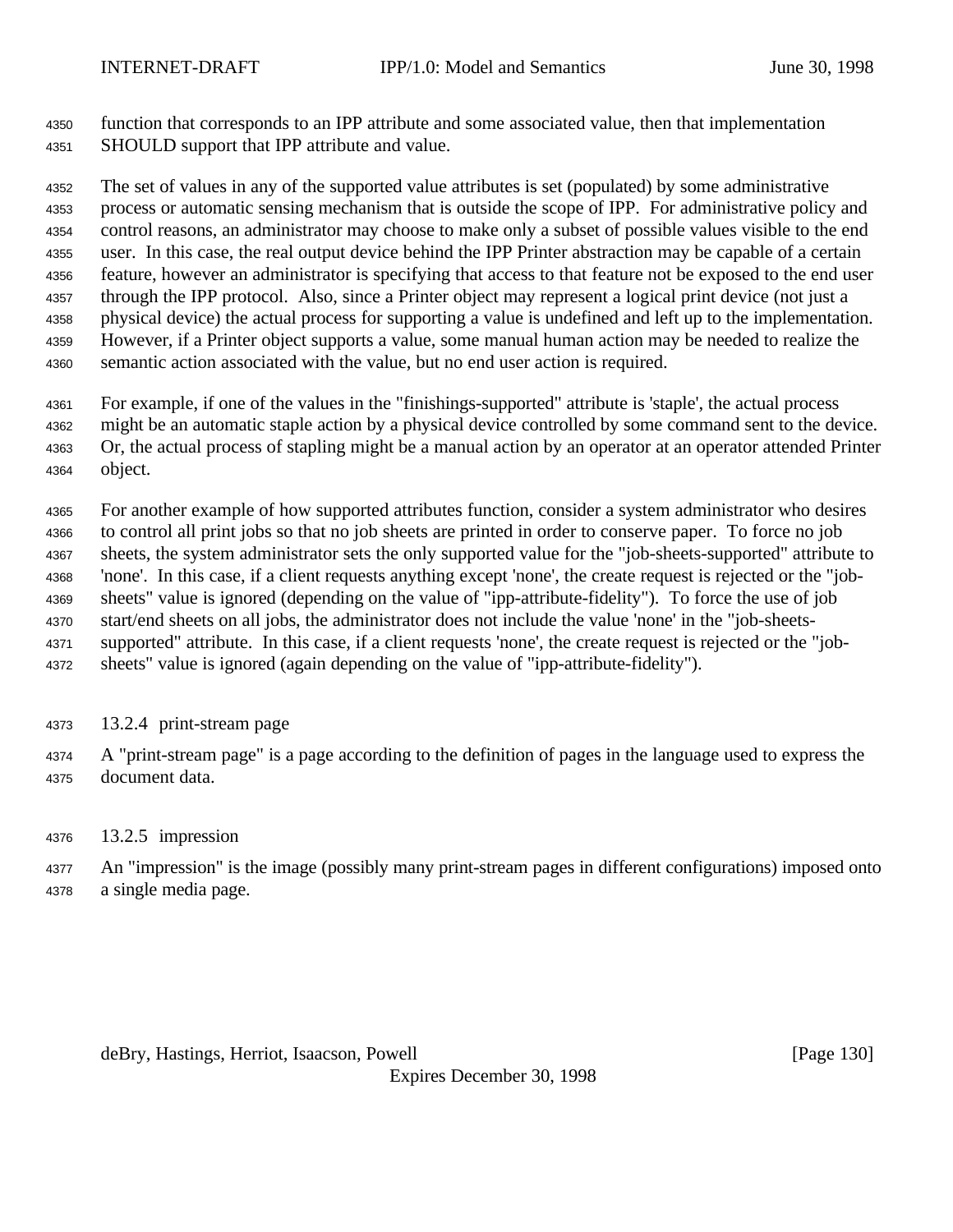- 14. APPENDIX B: Status Codes and Suggested Status Code Messages This section defines status code enum keywords and values that are used to provide semantic information on the results of an operation request. Each operation response MUST include a status code. The response MAY also contain a status message that provides a short textual description of the status. The status code is intended for use by automata, and the status message is intended for the human end user. Since the status message is an OPTIONAL component of the operation response, an IPP application (i.e., a browser, GUI, print driver or gateway) is NOT REQUIRED to examine or display the status message, since it MAY not be returned to the application.
- The prefix of the status keyword defines the class of response as follows:
- "informational" Request received, continuing process "successful" - The action was successfully received, understood, and accepted
- "redirection" Further action must be taken in order to complete the request
- "client-error" The request contains bad syntax or cannot be fulfilled
- "server-error" The IPP object failed to fulfill an apparently valid request
- 

 As with type2 enums, IPP status codes are extensible. IPP clients are NOT REQUIRED to understand the meaning of all registered status codes, though such understanding is obviously desirable. However, IPP clients MUST understand the class of any status code, as indicated by the prefix, and treat any unrecognized response as being equivalent to the first status code of that class, with the exception that an unrecognized response MUST NOT be cached. For example, if an unrecognized status code of "client- error-xxx-yyy" is received by the client, it can safely assume that there was something wrong with its request and treat the response as if it had received a "client-error-bad-request" status code. In such cases, IPP applications SHOULD present the OPTIONAL message (if present) to the end user since the message is likely to contain human readable information which will help to explain the unusual status. The name of the enum is the suggested status message for US English.

 The status code values range from 0x0000 to 0x7FFF. The value ranges for each status code class are as follows:

- "successful" 0x0000 to 0x00FF "informational" - 0x0100 to 0x01FF
- "redirection" 0x0200 to 0x02FF
- "client-error"  $0x0400$  to  $0x04FF$
- 4410 "server-error"  $0x0500$  to  $0x05FF$
- 

4412 The top half (128 values) of each range (0x0n40 to 0x0nFF, for  $n = 0$  to 5) is reserved for private use within each status code class. Values 0x0600 to 0x7FFF are reserved for future assignment and MUST NOT be used.

deBry, Hastings, Herriot, Isaacson, Powell **compared and Containers** and Containers and Containers and Container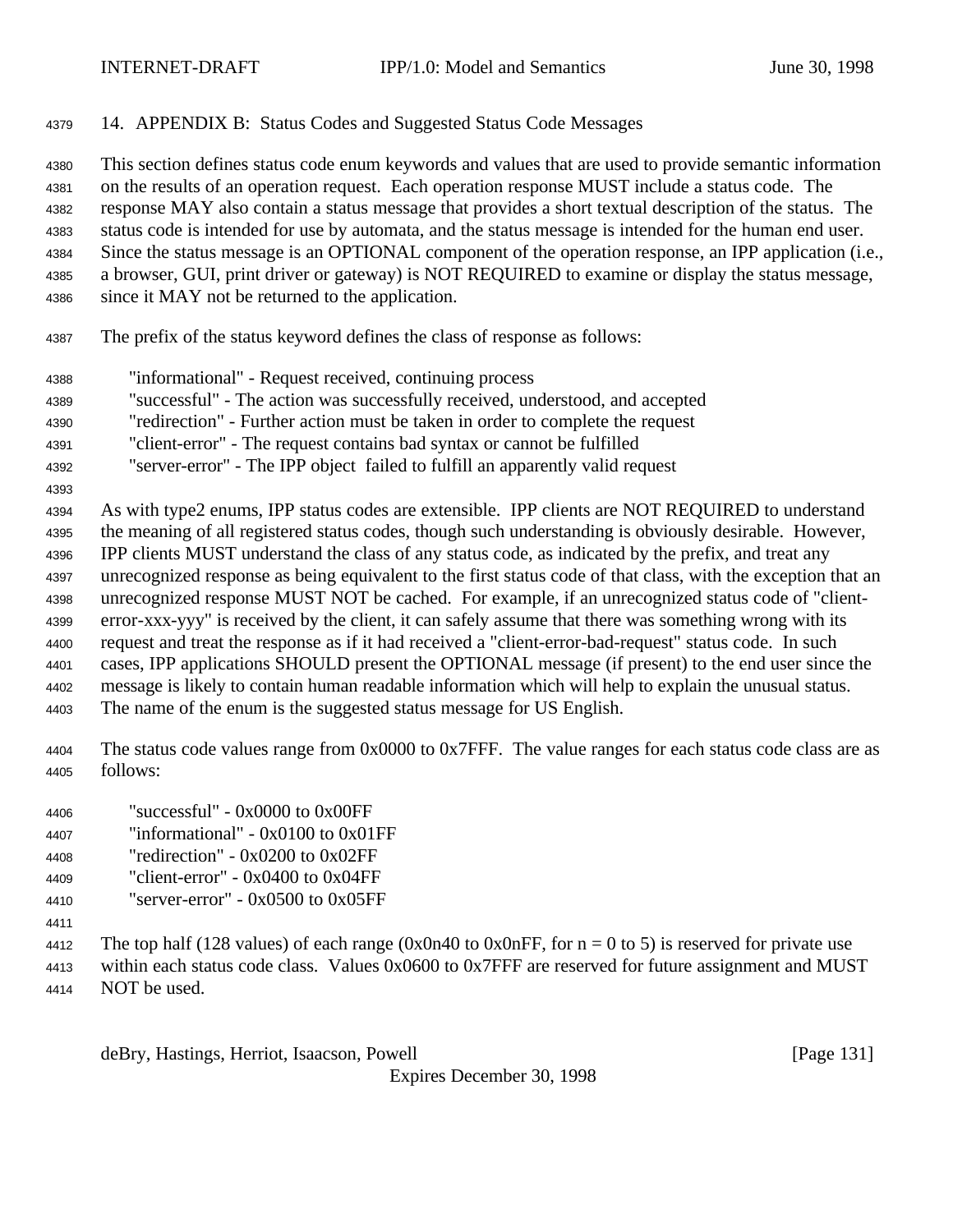14.1 Status Codes

 Each status code is described below. Section 14.2 contains a table that indicates which status codes apply to which operations. Sections 16.3 and 16.4 describe the suggested steps for processing IPP attributes for all operations, including returning status codes.

14.1.1 Informational

 This class of status code indicates a provisional response and is to be used for informational purposes only.

- There are no status codes defined in IPP/1.0 for this class of status code.
- 14.1.2 Successful Status Codes

 This class of status code indicates that the client's request was successfully received, understood, and accepted.

14.1.2.1 successful-ok (0x0000)

 The request has succeeded. In the case of a response to a create request, the 'successful-ok' status code indicates that the request was successfully received and validated, and that the Job object has been created; it does not indicate that the job has been processed. The transition of the Job object into the 'completed' state is the only indicator that the job has been printed.

14.1.2.2 successful-ok-ignored-or-substituted-attributes (0x0001)

 The request has succeeded, but some attributes were ignored or unsupported values were substituted with supported values in order to process the job without rejecting it.

14.1.2.3 successful-ok-conflicting-attributes (0x0002)

 The request has succeeded, but some attribute values conflicted with the values of other attributes. These conflicting values were either (1) substituted with (supported) values or (2) the attributes were removed in order to process the job without rejecting it.

- 14.1.3 Redirection Status Codes
- This class of status code indicates that further action needs to be taken to fulfill the request.

deBry, Hastings, Herriot, Isaacson, Powell **compared and Contract and Contract Contract (Page 132**)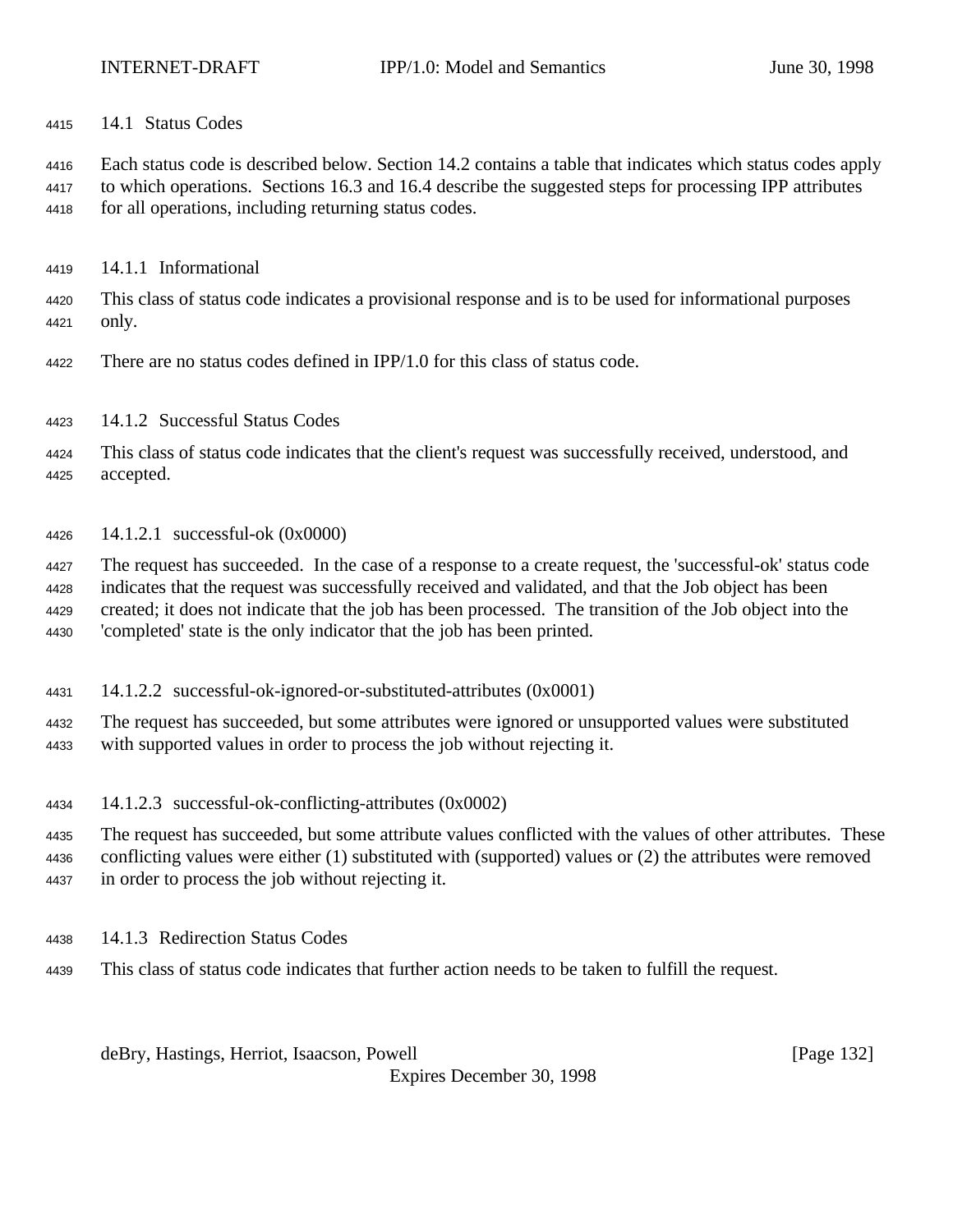There are no status codes defined in IPP/1.0 for this class of status code.

14.1.4 Client Error Status Codes

 This class of status code is intended for cases in which the client seems to have erred. The IPP object SHOULD return a message containing an explanation of the error situation and whether it is a temporary or permanent condition.

14.1.4.1 client-error-bad-request (0x0400)

 The request could not be understood by the IPP object due to malformed syntax (such as the value of a fixed length attribute whose length does not match the prescribed length for that attribute - see section 16.3). The IPP application SHOULD NOT repeat the request without modifications.

14.1.4.2 client-error-forbidden (0x0401)

 The IPP object understood the request, but is refusing to fulfill it. Additional authentication information or authorization credentials will not help and the request SHOULD NOT be repeated. This status code is commonly used when the IPP object does not wish to reveal exactly why the request has been refused or when no other response is applicable.

14.1.4.3 client-error-not-authenticated (0x0402)

 The request requires user authentication. The IPP client may repeat the request with suitable authentication information. If the request already included authentication information, then this status code indicates that authorization has been refused for those credentials. If this response contains the same challenge as the prior response, and the user agent has already attempted authentication at least once, then the response message may contain relevant diagnostic information. This status codes reveals more information than "client-error-forbidden".

14.1.4.4 client-error-not-authorized (0x0403)

 The requester is not authorized to perform the request. Additional authentication information or authorization credentials will not help and the request SHOULD NOT be repeated. This status code is used when the IPP object wishes to reveal that the authentication information is understandable, however, the requester is explicitly not authorized to perform the request. This status codes reveals more information than "client-error-forbidden" and "client-error-not-authenticated".

deBry, Hastings, Herriot, Isaacson, Powell [Page 133]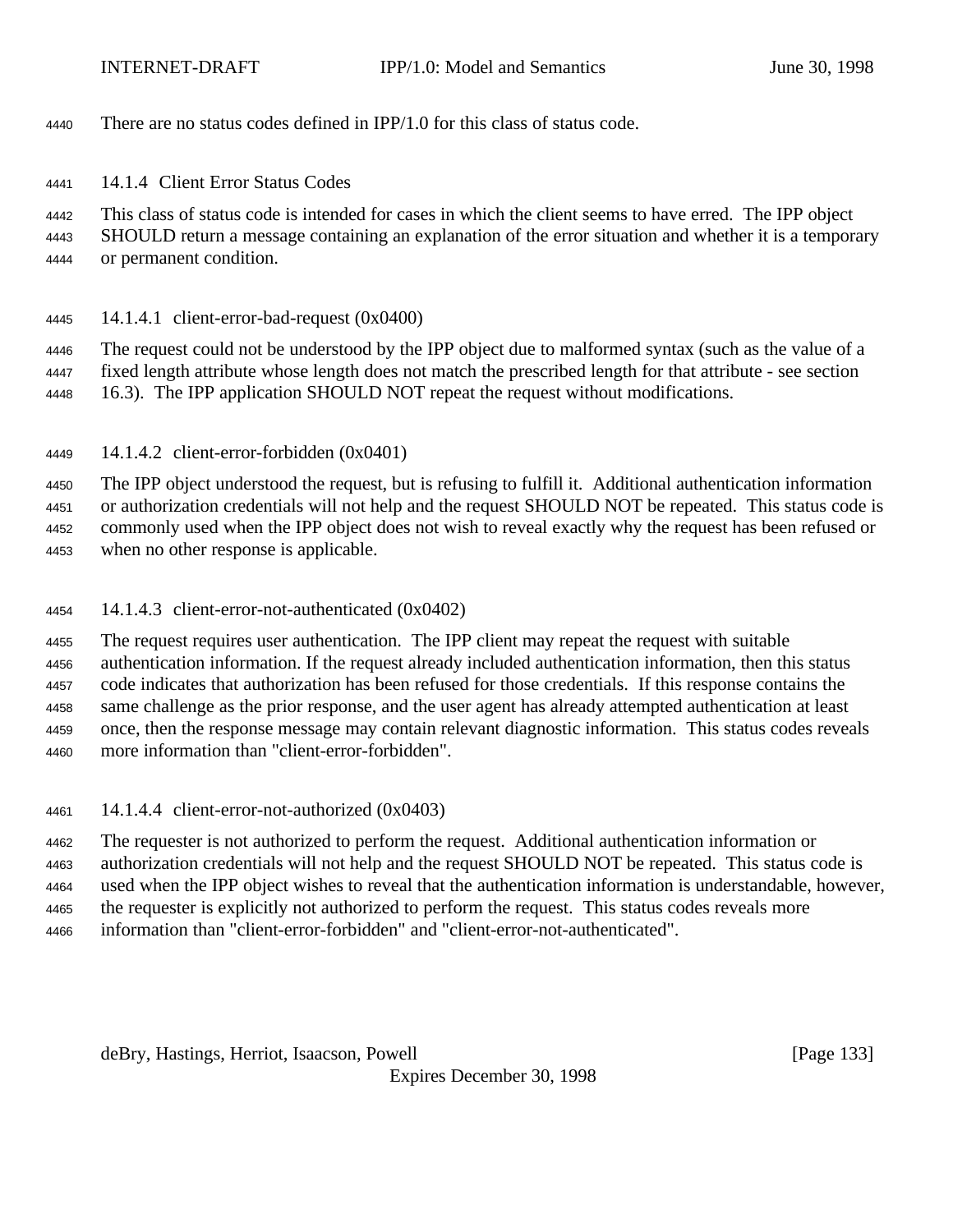14.1.4.5 client-error-not-possible (0x0404)

 This status code is used when the request is for something that can not happen. For example, there might be a request to cancel a job that has already been canceled or aborted by the system. The IPP client SHOULD NOT repeat the request.

14.1.4.6 client-error-timeout (0x0405)

 The client did not produce a request within the time that the IPP object was prepared to wait. For example, a client issued a Create-Job operation and then, after a long period of time, issued a Send- Document operation and this error status code was returned in response to the Send-Document request (see section 3.3.1). The IPP object might have been forced to clean up resources that had been held for the waiting additional Documents. The IPP object was forced to close the Job since the client took too long. The client SHOULD NOT repeat the request without modifications.

14.1.4.7 client-error-not-found (0x0406)

 The IPP object has not found anything matching the request URI. No indication is given of whether the condition is temporary or permanent. For example, a client with an old reference to a Job (a URI) tries to cancel the Job, however in the mean time the Job might have been completed and all record of it at the Printer has been deleted. This status code, 'client-error-not-found' is returned indicating that the referenced Job can not be found. This error status code is also used when a client supplies a URI as a reference to the document data in either a Print-URI or Send-URI operation, but the document can not be found.

 In practice, an IPP application should avoid a not found situation by first querying and presenting a list of valid Printer URIs and Job URIs to the end-user.

14.1.4.8 client-error-gone (0x0407)

 The requested object is no longer available and no forwarding address is known. This condition should be considered permanent. Clients with link editing capabilities should delete references to the request URI after user approval. If the IPP object does not know or has no facility to determine, whether or not the condition is permanent, the status code "client-error-not-found" should be used instead.

 This response is primarily intended to assist the task of maintenance by notifying the recipient that the resource is intentionally unavailable and that the IPP object administrator desires that remote links to that resource be removed. It is not necessary to mark all permanently unavailable resources as "gone" or to keep the mark for any length of time -- that is left to the discretion of the IPP object administrator.

deBry, Hastings, Herriot, Isaacson, Powell **compared and Contract and Contract Contract (Page 134**)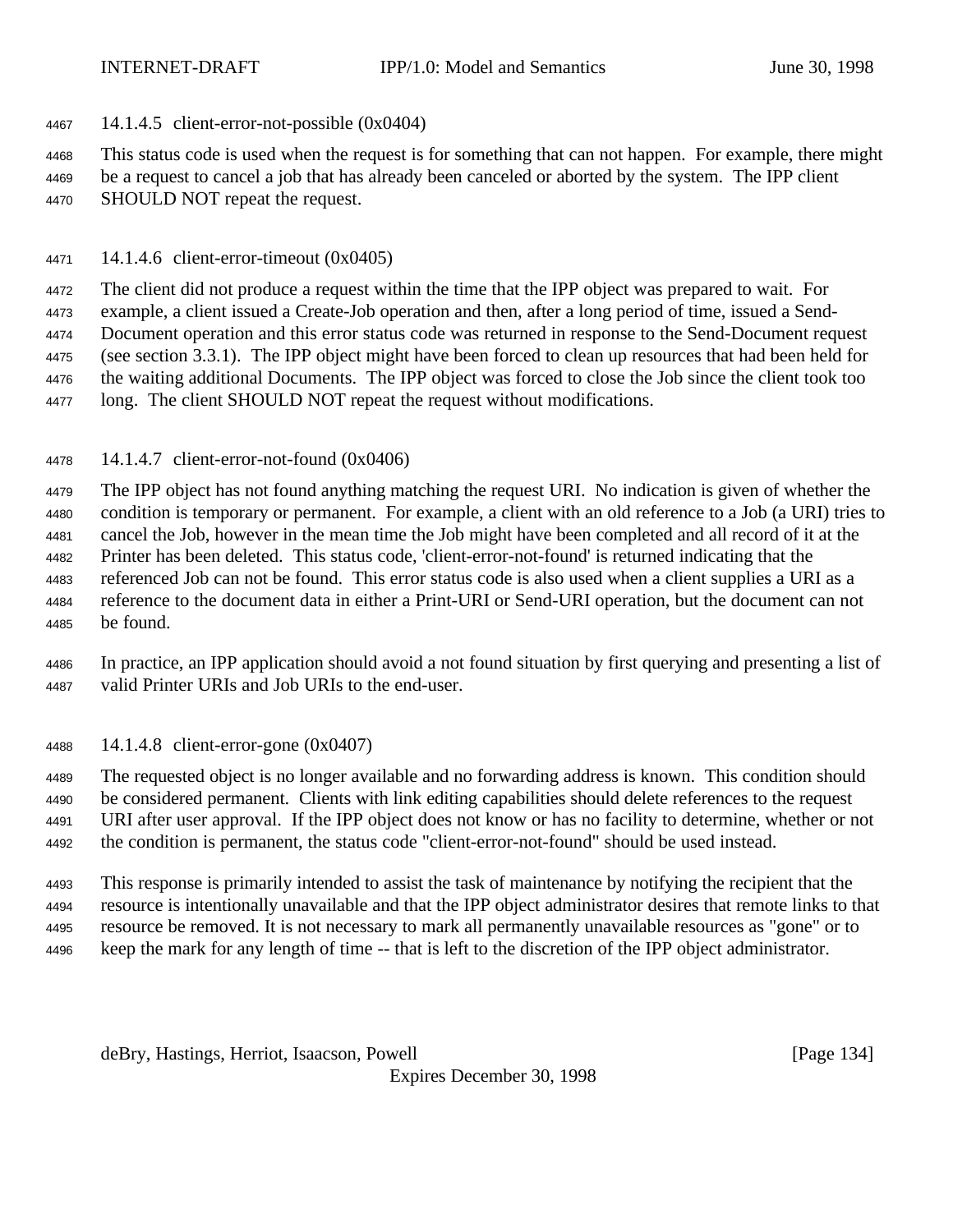14.1.4.9 client-error-request-entity-too-large (0x0408)

The IPP object is refusing to process a request because the request entity is larger than the IPP object is

 willing or able to process. An IPP Printer returns this status code when it limits the size of print jobs and it receives a print job that exceeds that limit or when the attributes are so many that their encoding causes the request entity to exceed IPP object capacity.

14.1.4.10 client-error-request-value-too-long (0x0409)

 The IPP object is refusing to service the request because one or more of the client-supplied attributes has a variable length value that is longer than the maximum length specified for that attribute. The IPP object might not have sufficient resources (memory, buffers, etc.) to process (even temporarily), interpret, and/or ignore a value larger than the maximum length. Another use of this error code is when the IPP object supports the processing of a large value that is less than the maximum length, but during the processing of the request as a whole, the object may pass the value onto some other system component which is not able to accept the large value. For more details, see section 16.3.

 Note: For attribute values that are URIs, this rare condition is only likely to occur when a client has improperly submitted a request with long query information (e.g. an IPP application allows an end-user to

enter an invalid URI), when the client has descended into a URI "black hole" of redirection (e.g., a

redirected URI prefix that points to a suffix of itself), or when the IPP object is under attack by a client

attempting to exploit security holes present in some IPP objects using fixed-length buffers for reading or

manipulating the Request-URI.

14.1.4.11 client-error-document-format-not-supported (0x040A)

 The IPP object is refusing to service the request because the document data is in a format, as specified in the "document-format" operation attribute, that is not supported by the Printer object. This error is returned independent of the client-supplied "ipp-attribute-fidelity". The Printer object MUST return this status code, even if there are other attributes that are not supported as well, since this error is a bigger problem than with Job Template attributes.

14.1.4.12 client-error-attributes-or-values-not-supported (0x040B)

 In a create request, if the Printer object does not support one or more attributes or attribute values supplied in the request and the client supplied the "ipp-attributes-fidelity" operation attribute with the 'true' value, the Printer object MUST return this status code. For example, if the request indicates 'iso-a4' media, but that media type is not supported by the Printer object. Or, if the client supplies an optional attribute and the attribute itself is not even supported by the Printer. If the "ipp-attribute-fidelity" attribute is 'false', the Printer MUST ignore or substitute values for unsupported attributes and values rather than reject the request and return this status code.

deBry, Hastings, Herriot, Isaacson, Powell [Page 135]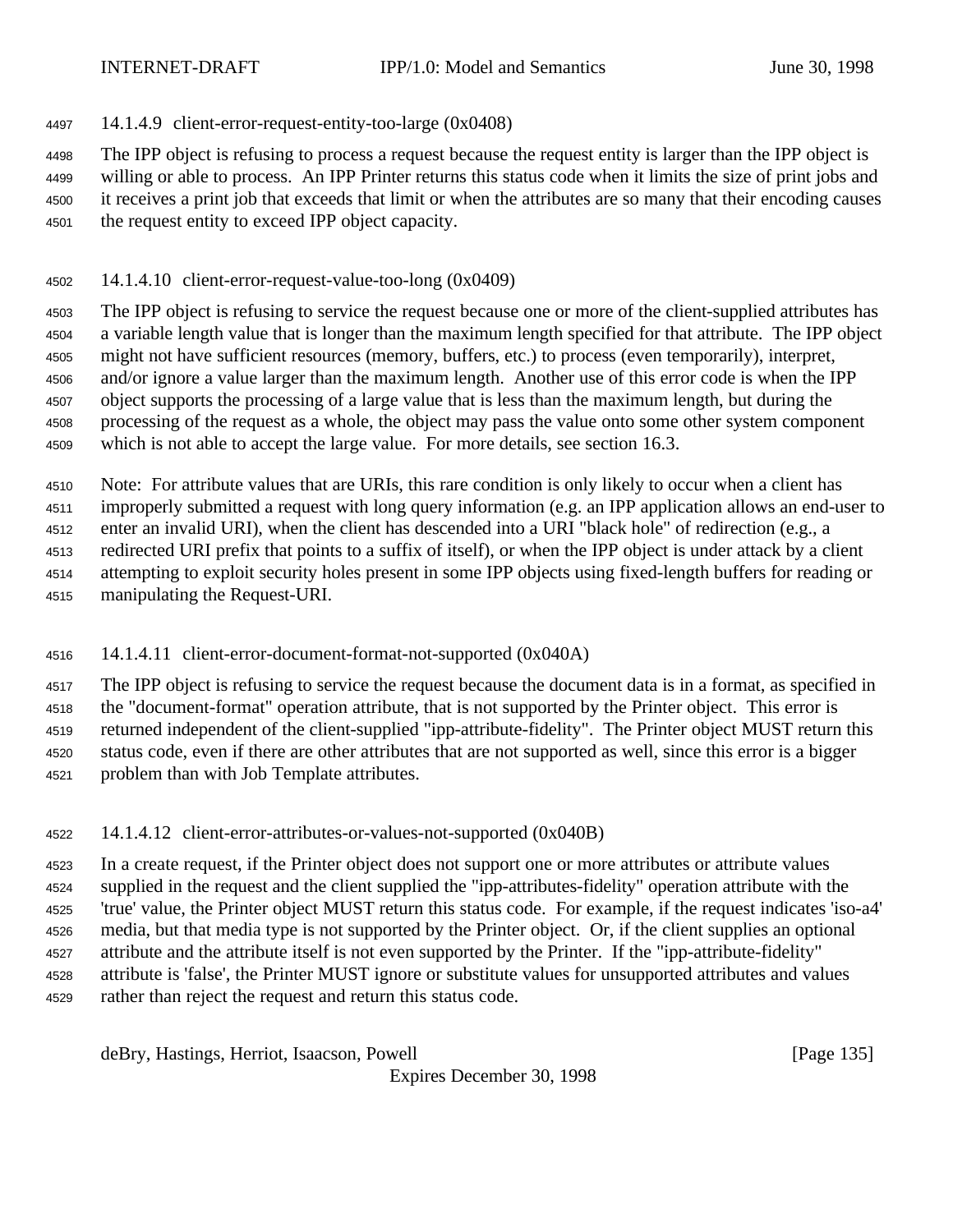For any operation where a client requests attributes (such as a Get-Jobs, Get-Printer-Attributes, or Get-

 Job-Attributes operation), if the IPP object does not support one or more of the requested attributes, the IPP object simply ignores the unsupported requested attributes and processes the request as if they had

not been supplied, rather than returning this status code.

- 14.1.4.13 client-error-uri-scheme-not-supported (0x040C)
- The type of the client supplied URI in a Print-URI or a Send-URI operation is not supported.
- 14.1.4.14 client-error-charset-not-supported (0x040D)

 For any operation, if the IPP Printer does not support the charset supplied by the client in the "attributes- charset" operation attribute, the Printer MUST reject the operation and return this status (see Section 3.1.4.1).

- 14.1.4.15 client-error-conflicting-attributes (0x040E)
- The request is rejected because some attribute values conflicted with the values of other attributes.
- 14.1.5 Server Error Status Codes

 This class of status codes indicates cases in which the IPP object is aware that it has erred or is incapable of performing the request. The IPP object SHOULD include a message containing an explanation of the error situation, and whether it is a temporary or permanent condition.

14.1.5.1 server-error-internal-error (0x0500)

 The IPP object encountered an unexpected condition that prevented it from fulfilling the request. This error status code differs from "server-error-temporary-error" in that it implies a more permanent type of internal error. It also differs from "server-error-device-error" in that it implies an unexpected condition (unlike a paper-jam or out-of-toner problem which is undesirable but expected). This error status code indicates that probably some knowledgeable human intervention is required.

14.1.5.2 server-error-operation-not-supported (0x0501)

 The IPP object does not support the functionality required to fulfill the request. This is the appropriate response when the IPP object does not recognize an operation or is not capable of supporting it.

deBry, Hastings, Herriot, Isaacson, Powell **compared and Contract and Contract Contract (Page 136**)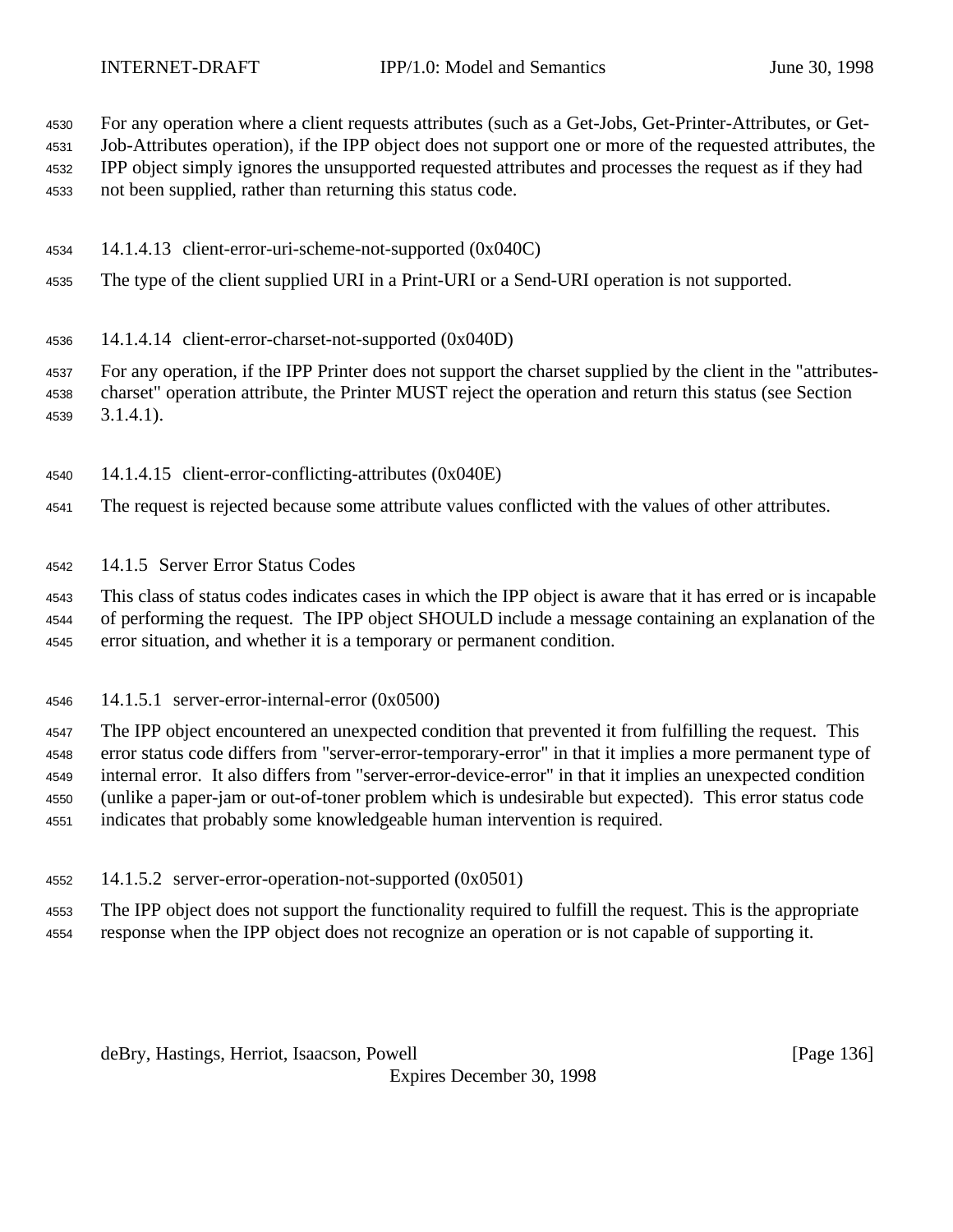14.1.5.3 server-error-service-unavailable (0x0502)

 The IPP object is currently unable to handle the request due to a temporary overloading or maintenance of the IPP object. The implication is that this is a temporary condition which will be alleviated after some delay. If known, the length of the delay may be indicated in the message. If no delay is given, the IPP application should handle the response as it would for a "server-error-temporary-error" response. If the condition is more permanent, the error status codes "client-error-gone" or "client-error-not-found" could be used.

14.1.5.4 server-error-version-not-supported (0x0503)

 The IPP object does not support, or refuses to support, the IPP protocol version that was used in the request message. The IPP object is indicating that it is unable or unwilling to complete the request using the same version as supplied in the request other than with this error message. The response should contain a Message describing why that version is not supported and what other versions are supported by that IPP object.

A conforming IPP/1.0 client MUST specify the valid version ('1.0') on each request. A conforming

 IPP/1.0 object MUST NOT return this status code to a conforming IPP/1.0 client. An IPP object MUST return this status code to a non-conforming IPP client. The response MUST identify in the "version-

number" operation attribute the closest version number that the IPP object does support.

14.1.5.5 server-error-device-error (0x0504)

 A printer error, such as a paper jam, occurs while the IPP object processes a Print or Send operation. The response contains the true Job Status (the values of the "job-state" and "job-state-reasons" attributes). Additional information can be returned in the optional "job-state-message" attribute value or in the OPTIONAL status message that describes the error in more detail. This error status code is only returned in situations where the Printer is unable to accept the create request because of such a device error. For example, if the Printer is unable to spool, and can only accept one job at a time, the reason it might reject a create request is that the printer currently has a paper jam. In many cases however, where the Printer object can accept the request even though the Printer has some error condition, the 'successful-ok' status code will be returned. In such a case, the client would look at the returned Job Object Attributes or later query the Printer to determine its state and state reasons.

14.1.5.6 server-error-temporary-error (0x0505)

 A temporary error such as a buffer full write error, a memory overflow (i.e. the document data exceeds the memory of the Printer), or a disk full condition, occurs while the IPP Printer processes an operation. The client MAY try the unmodified request again at some later point in time with an expectation that the temporary internal error condition may have been cleared. Alternatively, as an implementation option, a

deBry, Hastings, Herriot, Isaacson, Powell [Page 137]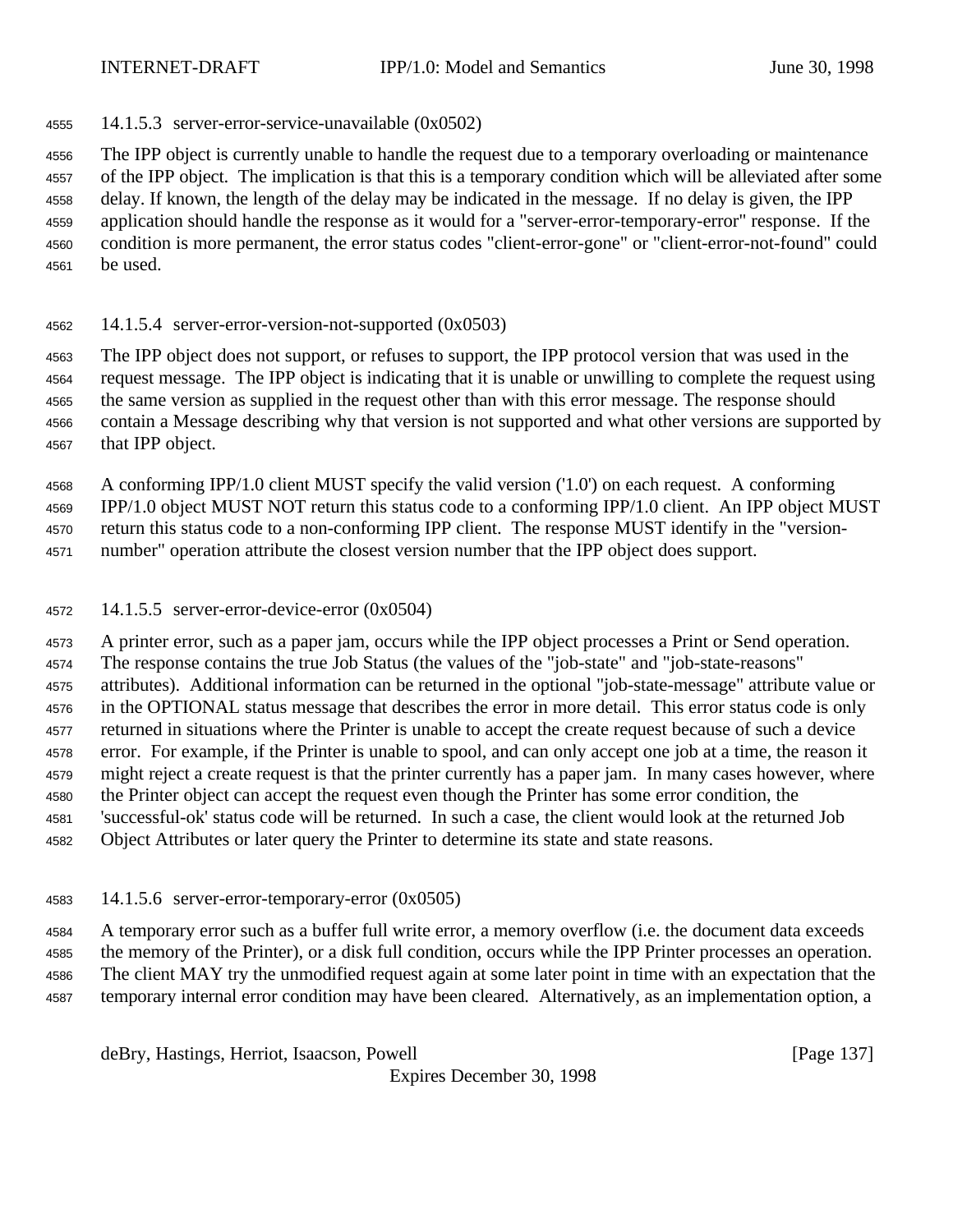- Printer object MAY delay the response until the temporary condition is cleared so that no error is returned.
- 14.1.5.7 server-error-not-accepting-jobs (0x0506)
- A temporary error indicating that the Printer is not currently accepting jobs, because the administrator has set the value of the Printer's "printer-is-not-accepting-jobs" attribute to 'false' (by means outside of IPP/1.0).
- 14.1.5.8 server-error-busy (0x0507)

 A temporary error indicating that the Printer is too busy processing jobs and/or other requests. The client SHOULD try the unmodified request again at some later point in time with an expectation that the temporary busy condition will have been cleared.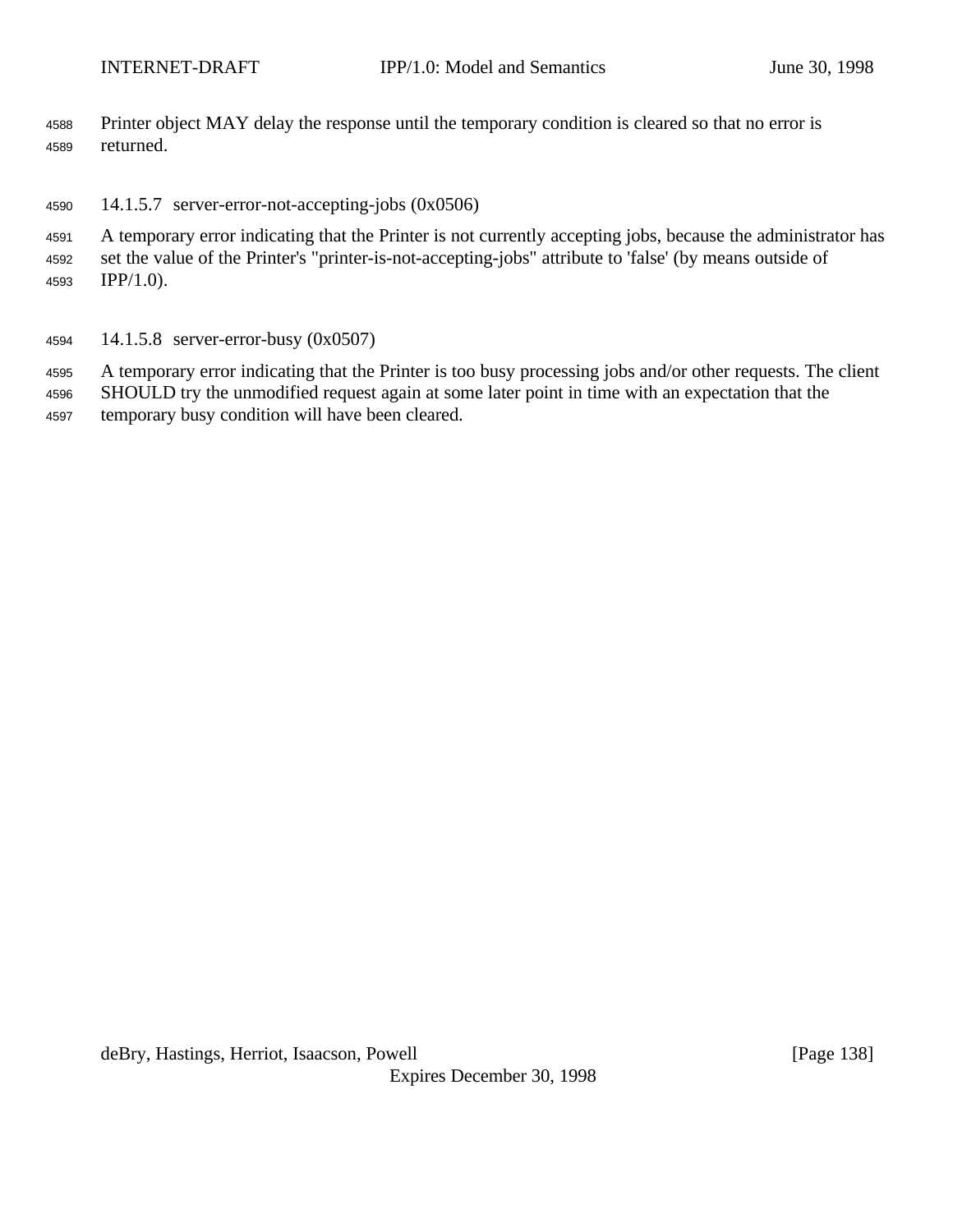14.2 Status Codes for IPP Operations

```
4599 PJ = Print-Job, PU = Print-URI, CJ = Create-Job, SD = Send-Document
4600 SU = Send-URI, V = Validate-Job, GA = Get-Job-Attributes and
4601 Get-Printer-Attributes, GJ = Get-Jobs, C = Cancel-Job
4602
4603 IPP Operations
4604 IPP Status Keyword PJ PU CJ SD SU V GA GJ C
4605 ------------------ -- -- -- -- -- - -- -- -
4606 successful-ok x x x x x x x x x
4607 successful-ok-ignored-or-substituted- x x x x x x x x x
4608 attributes
4609 successful-ok-conflicting-attributes x x x x x x x x x
4610 client-error-bad-request x x x x x x x x x
4611 client-error-forbidden x x x x x x x x x
4612 client-error-not-authenticated x x x x x x x x x
4613 client-error-not-authorized x x x x x x x x x
4614 client-error-not-possible x x x x x x x x x
4615 client-error-timeout x x x x x x x x x
4616 client-error-not-found x x x x x x x x x
4617 client-error-gone x x x x x x x x x
4618 client-error-request-entity-too-large x x x x x x x x x
4619 client-error-request-value-too-long x x x x x x x x x
4620 client-error-document-format-not- x x x x x x
4621 supported
4622 client-error-attributes-or-values-not- x x x x x x x x x
4623 supported
4624 client-error-uri-scheme-not-supported x x
4625 client-error-charset-not-supported x x x x x x x x x
4626 client-error-conflicting-attributes x x x x x x x x x
4627 server-error-internal-error x x x x x x x x x
4628 server-error-operation-not-supported x x x x
4629 server-error-service-unavailable x x x x x x x x x
4630 server-error-version-not-supported x x x x x x x x x
4631 server-error-device-error x x x x x
4632 server-error-temporary-error x x x x x
4633 server-error-not-accepting-jobs x x x x x x
4634 server-error-busy x x x x x x x x x
4635
```
- 15. APPENDIX C: "media" keyword values
- Standard keyword values are taken from several sources.

deBry, Hastings, Herriot, Isaacson, Powell **company** and the same of the same of the same of the same of the same of the same of the same of the same of the same of the same of the same of the same of the same of the same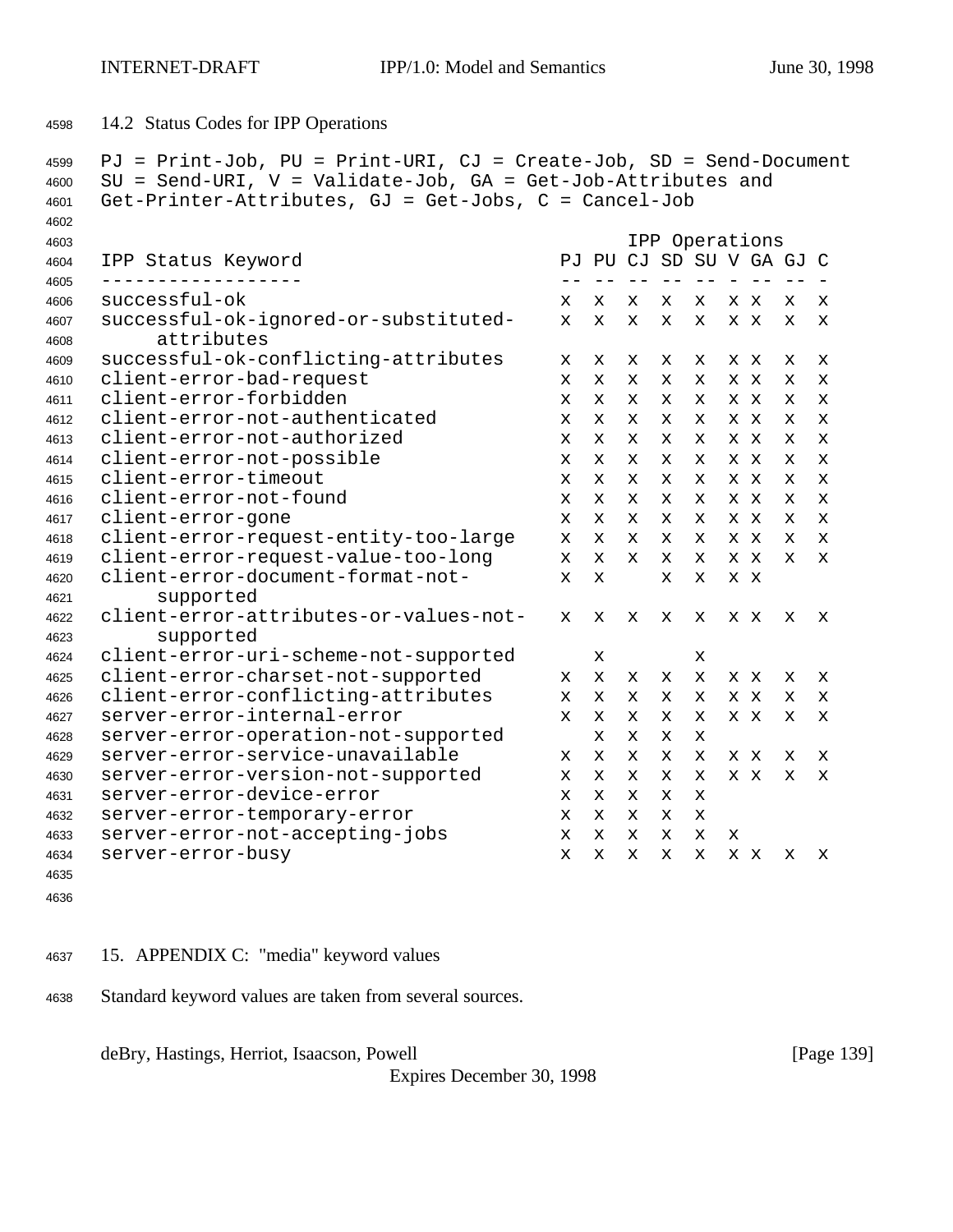Standard values are defined (taken from DPA[ISO10175] and the Printer MIB[RFC1759]):

| 4640 | 'default': The default medium for the output device                                      |
|------|------------------------------------------------------------------------------------------|
| 4641 | 'iso-a4-white': Specifies the ISO A4 white medium                                        |
| 4642 | 'iso-a4-colored': Specifies the ISO A4 colored medium                                    |
| 4643 | 'iso-a4-transparent' Specifies the ISO A4 transparent medium                             |
| 4644 | 'iso-a3-white': Specifies the ISO A3 white medium                                        |
| 4645 | 'iso-a3-colored': Specifies the ISO A3 colored medium                                    |
| 4646 | 'iso-a5-white': Specifies the ISO A5 white medium                                        |
| 4647 | 'iso-a5-colored': Specifies the ISO A5 colored medium                                    |
| 4648 | 'iso-b4-white': Specifies the ISO B4 white medium                                        |
| 4649 | 'iso-b4-colored': Specifies the ISO B4 colored medium                                    |
| 4650 | 'iso-b5-white': Specifies the ISO B5 white medium                                        |
| 4651 | 'iso-b5-colored': Specifies the ISO B5 colored medium                                    |
| 4652 | 'jis-b4-white': Specifies the JIS B4 white medium                                        |
| 4653 | 'jis-b4-colored': Specifies the JIS B4 colored medium                                    |
| 4654 | 'jis-b5-white': Specifies the JIS B5 white medium                                        |
| 4655 | 'jis-b5-colored': Specifies the JIS B5 colored medium                                    |
| 4656 |                                                                                          |
| 4657 | The following standard values are defined for North American media:                      |
| 4658 | 'na-letter-white': Specifies the North American letter white medium                      |
| 4659 | 'na-letter-colored': Specifies the North American letter colored medium                  |
| 4660 | 'na-letter-transparent': Specifies the North American letter transparent medium          |
| 4661 | 'na-legal-white': Specifies the North American legal white medium                        |
| 4662 | 'na-legal-colored': Specifies the North American legal colored medium                    |
| 4663 |                                                                                          |
| 4664 | The following standard values are defined for envelopes:                                 |
| 4665 | 'iso-b4-envelope': Specifies the ISO B4 envelope medium                                  |
| 4666 | 'iso-b5-envelope': Specifies the ISO B5 envelope medium                                  |
| 4667 | 'iso-c3-envelope': Specifies the ISO C3 envelope medium                                  |
| 4668 | 'iso-c4-envelope': Specifies the ISO C4 envelope medium                                  |
| 4669 | 'iso-c5-envelope': Specifies the ISO C5 envelope medium                                  |
| 4670 | 'iso-c6-envelope': Specifies the ISO C6 envelope medium                                  |
| 4671 | 'iso-designated-long-envelope': Specifies the ISO Designated Long envelope medium        |
| 4672 | 'na-10x13-envelope': Specifies the North American 10x13 envelope medium                  |
| 4673 | 'na-9x12-envelope': Specifies the North American 9x12 envelope medium                    |
| 4674 | 'monarch-envelope': Specifies the Monarch envelope                                       |
| 4675 | 'na-number-10-envelope': Specifies the North American number 10 business envelope medium |

deBry, Hastings, Herriot, Isaacson, Powell [Page 140]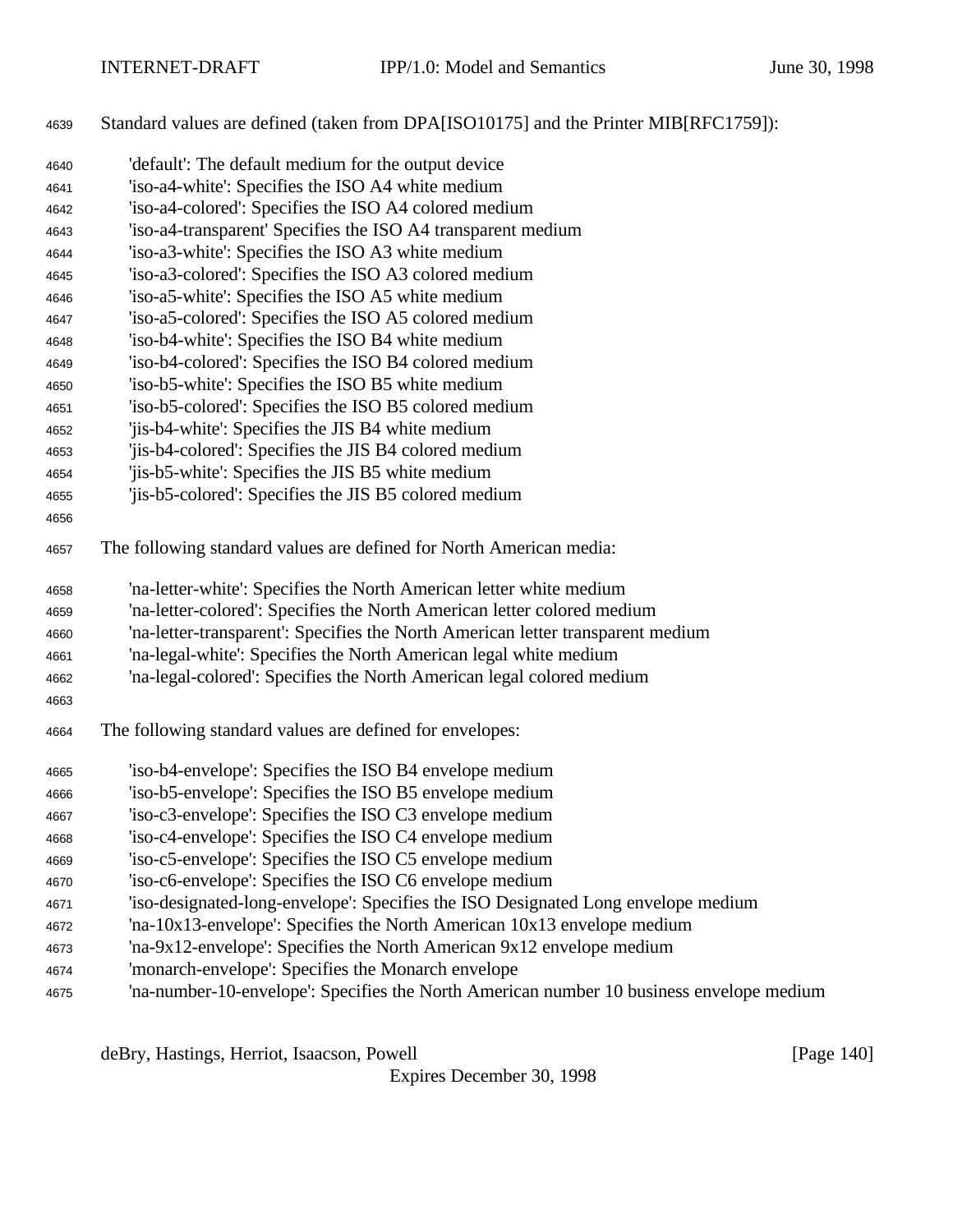- 'na-7x9-envelope': Specifies the North American 7x9 inch envelope
- 'na-9x11-envelope': Specifies the North American 9x11 inch envelope
- 'na-10x14-envelope': Specifies the North American 10x14 inch envelope
- 'na-number-9-envelope': Specifies the North American number 9 business envelope
- 'na-6x9-envelope': Specifies the North American 6x9 inch envelope
- 'na-10x15-envelope': Specifies the North American 10x15 inch envelope
- 
- The following standard values are defined for the less commonly used media (white-only):

| 4684 | 'executive-white': Specifies the white executive medium |
|------|---------------------------------------------------------|
| 4685 | 'folio-white': Specifies the folio white medium         |
| 4686 | 'invoice-white': Specifies the white invoice medium     |
| 4687 | 'ledger-white': Specifies the white ledger medium       |
| 4688 | 'quarto-white': Specified the white quarto medium       |
| 4689 | 'iso-a0-white': Specifies the ISO A0 white medium       |
| 4690 | 'iso-a1-white': Specifies the ISO A1 white medium       |
| 4691 | 'iso-a2-white': Specifies the ISO A2 white medium       |
| 4692 | 'iso-a6-white': Specifies the ISO A6 white medium       |
| 4693 | 'iso-a7-white': Specifies the ISO A7 white medium       |
| 4694 | 'iso-a8-white': Specifies the ISO A8 white medium       |
| 4695 | 'iso-a9-white': Specifies the ISO A9 white medium       |
| 4696 | 'iso-10-white': Specifies the ISO A10 white medium      |
| 4697 | 'iso-b0-white': Specifies the ISO B0 white medium       |
| 4698 | 'iso-b1-white': Specifies the ISO B1 white medium       |
| 4699 | 'iso-b2-white': Specifies the ISO B2 white medium       |
| 4700 | 'iso-b3-white': Specifies the ISO B3 white medium       |
| 4701 | 'iso-b6-white': Specifies the ISO B6 white medium       |
| 4702 | 'iso-b7-white': Specifies the ISO B7 white medium       |
| 4703 | 'iso-b8-white': Specifies the ISO B8 white medium       |
| 4704 | 'iso-b9-white': Specifies the ISO B9 white medium       |
| 4705 | 'iso-b10-white': Specifies the ISO B10 white medium     |
| 4706 | 'jis-b0-white': Specifies the JIS B0 white medium       |
| 4707 | 'jis-b1-white': Specifies the JIS B1 white medium       |
| 4708 | 'jis-b2-white': Specifies the JIS B2 white medium       |
| 4709 | 'jis-b3-white': Specifies the JIS B3 white medium       |
| 4710 | 'jis-b6-white': Specifies the JIS B6 white medium       |
| 4711 | 'jis-b7-white': Specifies the JIS B7 white medium       |
| 4712 | 'jis-b8-white': Specifies the JIS B8 white medium       |
| 4713 | 'jis-b9-white': Specifies the JIS B9 white medium       |
| 4714 | 'jis-b10-white': Specifies the JIS B10 white medium     |

deBry, Hastings, Herriot, Isaacson, Powell [Page 141]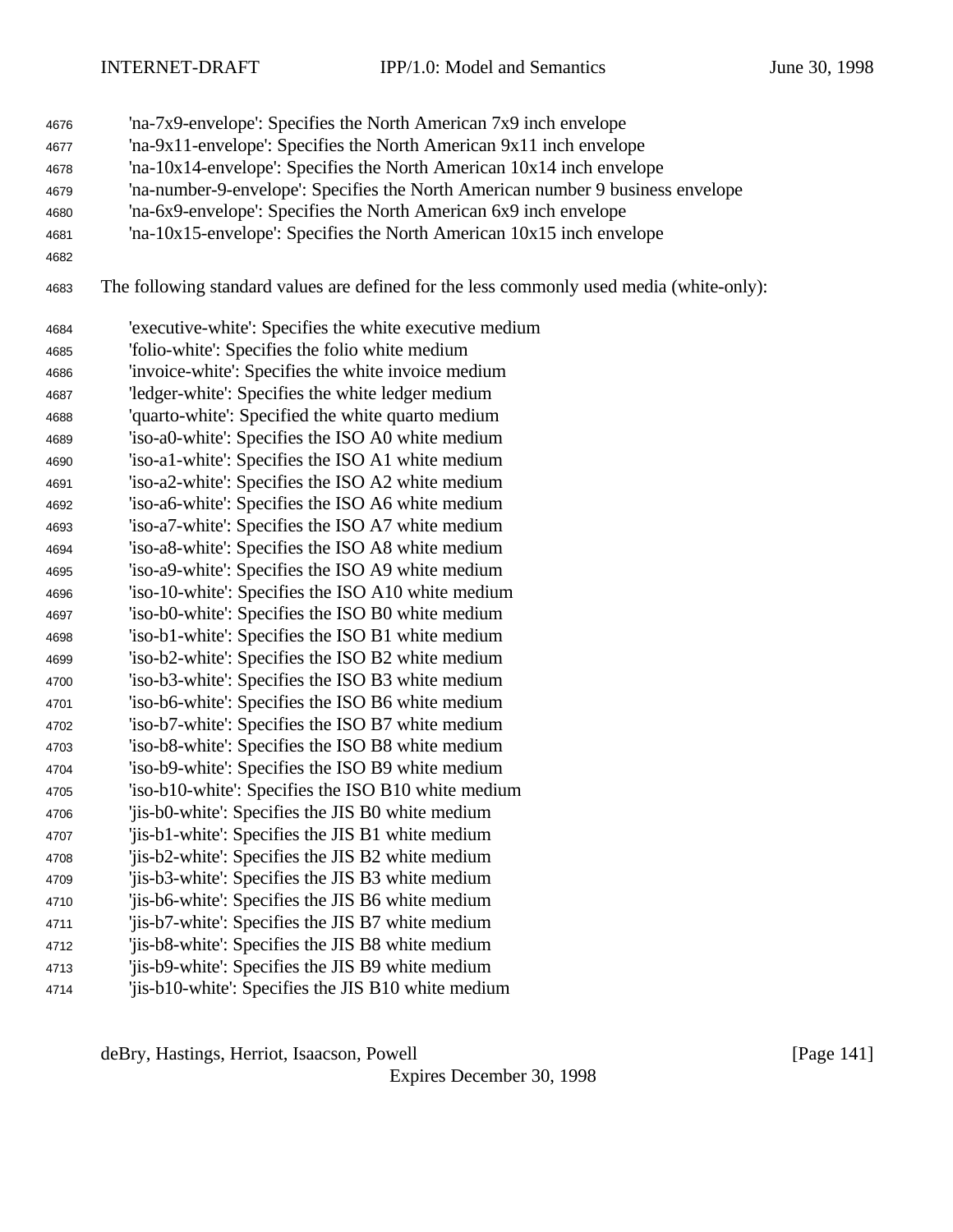| 4715 |                                                                                               |
|------|-----------------------------------------------------------------------------------------------|
| 4716 | The following standard values are defined for engineering media:                              |
| 4717 | 'a': Specifies the engineering A size medium                                                  |
| 4718 | b: Specifies the engineering B size medium                                                    |
| 4719 | 'c': Specifies the engineering C size medium                                                  |
| 4720 | 'd': Specifies the engineering D size medium                                                  |
| 4721 | 'e': Specifies the engineering E size medium                                                  |
| 4722 |                                                                                               |
| 4723 | The following standard values are defined for input-trays (from ISO DPA and the Printer MIB): |
| 4724 | 'top': The top input tray in the printer.                                                     |
| 4725 | 'middle': The middle input tray in the printer.                                               |
| 4726 | "bottom": The bottom input tray in the printer.                                               |
| 4727 | 'envelope': The envelope input tray in the printer.                                           |
| 4728 | 'manual': The manual feed input tray in the printer.                                          |
| 4729 | 'large-capacity': The large capacity input tray in the printer.                               |
| 4730 | 'main': The main input tray                                                                   |
| 4731 | 'side': The side input tray                                                                   |
| 4732 |                                                                                               |
| 4733 | The following standard values are defined for media sizes (from ISO DPA):                     |
| 4734 | 'iso-a0': Specifies the ISO A0 size: 841 mm by 1189 mm as defined in ISO 216                  |
| 4735 | 'iso-a1': Specifies the ISO A1 size: 594 mm by 841 mm as defined in ISO 216                   |
| 4736 | 'iso-a2': Specifies the ISO A2 size: 420 mm by 594 mm as defined in ISO 216                   |
| 4737 | 'iso-a3': Specifies the ISO A3 size: 297 mm by 420 mm as defined in ISO 216                   |
| 4738 | 'iso-a4': Specifies the ISO A4 size: 210 mm by 297 mm as defined in ISO 216                   |
| 4739 | 'iso-a5': Specifies the ISO A5 size: 148 mm by 210 mm as defined in ISO 216                   |
| 4740 | 'iso-a6': Specifies the ISO A6 size: 105 mm by 148 mm as defined in ISO 216                   |
| 4741 | 'iso-a7': Specifies the ISO A7 size: 74 mm by 105 mm as defined in ISO 216                    |
| 4742 | 'iso-a8': Specifies the ISO A8 size: 52 mm by 74 mm as defined in ISO 216                     |
| 4743 | 'iso-a9': Specifies the ISO A9 size: 37 mm by 52 mm as defined in ISO 216                     |
| 4744 | 'iso-a10': Specifies the ISO A10 size: 26 mm by 37 mm as defined in ISO 216                   |
| 4745 | 'iso-b0': Specifies the ISO B0 size: 1000 mm by 1414 mm as defined in ISO 216                 |
| 4746 | 'iso-b1': Specifies the ISO B1 size: 707 mm by 1000 mm as defined in ISO 216                  |
| 4747 | 'iso-b2': Specifies the ISO B2 size: 500 mm by 707 mm as defined in ISO 216                   |
| 4748 | 'iso-b3': Specifies the ISO B3 size: 353 mm by 500 mm as defined in ISO 216                   |
| 4749 | 'iso-b4': Specifies the ISO B4 size: 250 mm by 353 mm as defined in ISO 216                   |
| 4750 | 'iso-b5': Specifies the ISO B5 size: 176 mm by 250 mm as defined in ISO 216                   |

deBry, Hastings, Herriot, Isaacson, Powell [Page 142]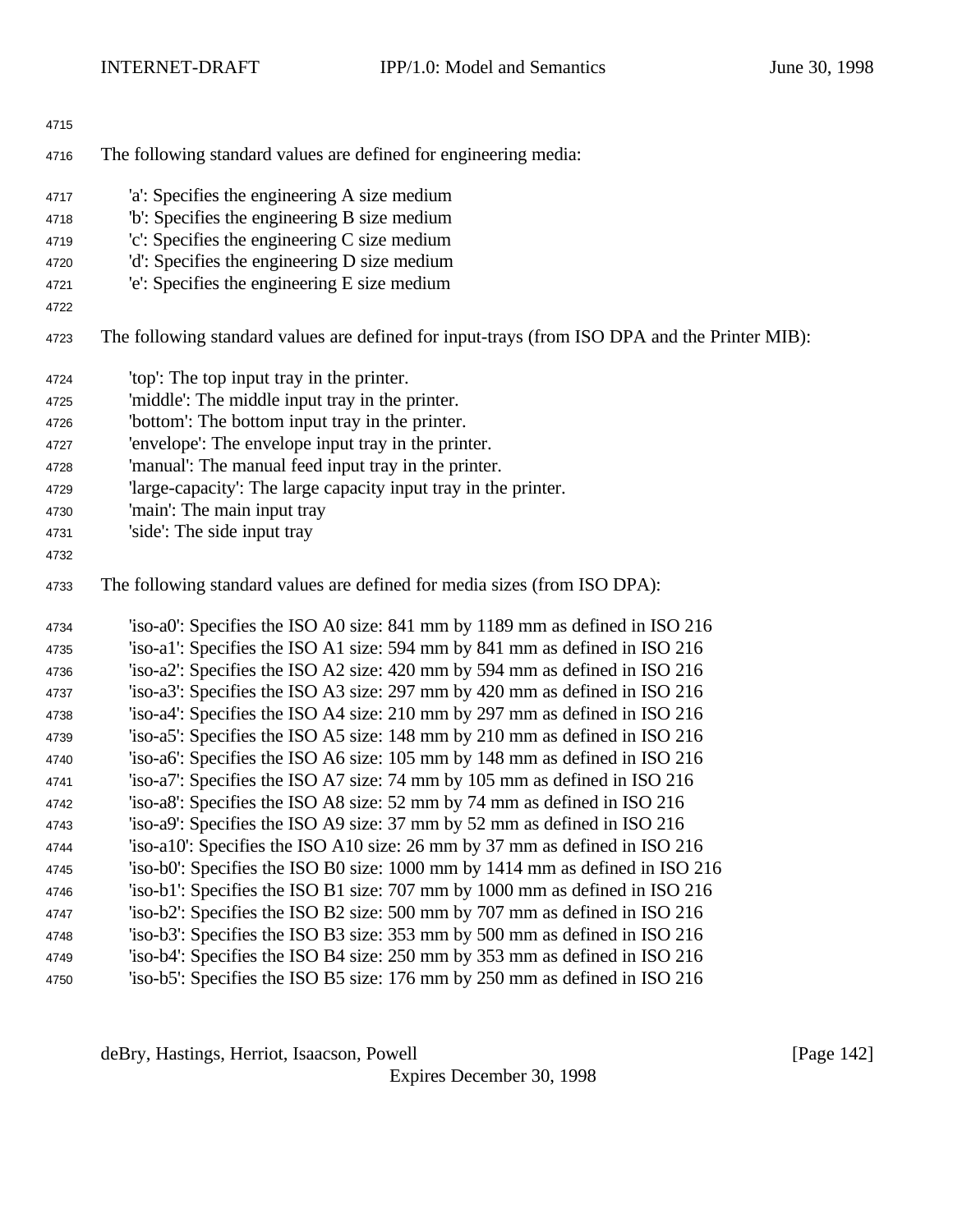- 'iso-b6': Specifies the ISO B6 size: 125 mm by 176 mm as defined in ISO 216
- 'iso-b7': Specifies the ISO B7 size: 88 mm by 125 mm as defined in ISO 216
- 'iso-b8': Specifies the ISO B8 size: 62 mm by 88 mm as defined in ISO 216
- 'iso-b9': Specifies the ISO B9 size: 44 mm by 62 mm as defined in ISO 216
- 'iso-b10': Specifies the ISO B10 size: 31 mm by 44 mm as defined in ISO 216 'na-letter': Specifies the North American letter size: 8.5 inches by 11 inches
- 'na-legal': Specifies the North American legal size: 8.5 inches by 14 inches
- 'executive': Specifies the executive size (7.25 X 10.5 in)
- 'folio': Specifies the folio size (8.5 X 13 in)
- 'invoice': Specifies the invoice size (5.5 X 8.5 in)
- 'ledger': Specifies the ledger size (11 X 17 in)
- 'quarto': Specifies the quarto size (8.5 X 10.83 in)
- 'iso-c3': Specifies the ISO C3 size: 324 mm by 458 mm as defined in ISO 269
- 'iso-c4': Specifies the ISO C4 size: 229 mm by 324 mm as defined in ISO 269
- 'iso-c5': Specifies the ISO C5 size: 162 mm by 229 mm as defined in ISO 269
- 'iso-c6': Specifies the ISO C6 size: 114 mm by 162 mm as defined in ISO 269
- 'iso-designated-long': Specifies the ISO Designated Long size: 110 mm by 220 mm as defined in ISO 269
- 'na-10x13-envelope': Specifies the North American 10x13 size: 10 inches by 13 inches
- 'na-9x12-envelope': Specifies the North American 9x12 size: 9 inches by 12 inches
- 'na-number-10-envelope': Specifies the North American number 10 business envelope size: 4.125 inches by 9.5 inches
- 'na-7x9-envelope': Specifies the North American 7x9 inch envelope size
- 'na-9x11-envelope': Specifies the North American 9x11 inch envelope size
- 'na-10x14-envelope': Specifies the North American 10x14 inch envelope size
- 'na-number-9-envelope': Specifies the North American number 9 business envelope size
- 'na-6x9-envelope': Specifies the North American 6x9 envelope size
- 'na-10x15-envelope': Specifies the North American 10x15 envelope size
- 'monarch-envelope': Specifies the Monarch envelope size (3.87 x 7.5 in)
- 'jis-b0': Specifies the JIS B0 size: 1030mm x 1456mm
- 'jis-b1': Specifies the JIS B1 size: 728mm x 1030mm
- 'jis-b2': Specifies the JIS B2 size: 515mm x 728mm
- 'jis-b3': Specifies the JIS B3 size: 364mm x 515mm
- 'jis-b4': Specifies the JIS B4 size: 257mm x 364mm
- 'jis-b5': Specifies the JIS B5 size: 182mm x 257mm
- 'jis-b6': Specifies the JIS B6 size: 128mm x 182mm
- 'jis-b7': Specifies the JIS B7 size: 91mm x 128mm
- 'jis-b8': Specifies the JIS B8 size: 64mm x 91mm
- 'jis-b9': Specifies the JIS B9 size: 45mm x 64mm
- 'jis-b10': Specifies the JIS B10 size: 32mm x 45mm

deBry, Hastings, Herriot, Isaacson, Powell **company** and the company of the company in the company of the company of the company of the company of the company of the company of the company of the company of the company of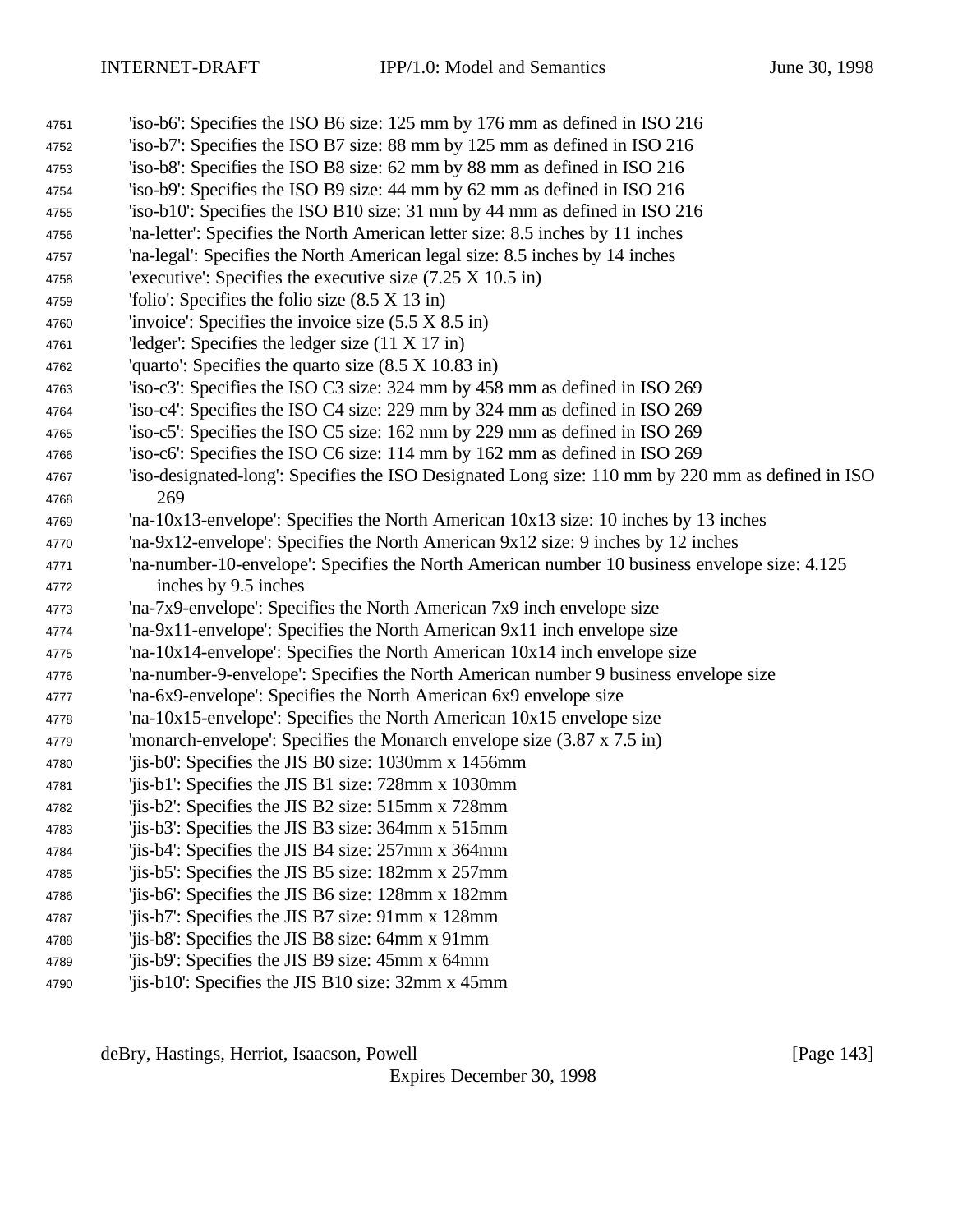16. APPENDIX D: Processing IPP Attributes

 When submitting a print job to a Printer object, the IPP model allows a client to supply operation and Job Template attributes along with the document data. These Job Template attributes in the create request affect the rendering, production and finishing of the documents in the job. Similar types of instructions may also be contained in the document to be printed, that is, embedded within the print data itself. In addition, the Printer has a set of attributes that describe what rendering and finishing options which are supported by that Printer. This model, which allows for flexibility and power, also introduces the potential that at job submission time, these client-supplied attributes may conflict with either:

- what the implementation is capable of realizing (i.e., what the Printer supports), as well as - the instructions embedded within the print data itself.
- 

The following sections describe how these two types of conflicts are handled in the IPP model.

16.1 Fidelity

 If there is a conflict between what the client requests and what a Printer object supports, the client may request one of two possible conflict handling mechanisms:

- 1) either reject the job since the job can not be processed exactly as specified, or
- 2) allow the Printer to make any changes necessary to proceed with processing the Job the best it can.

 In the first case the client is indicating to the Printer object: "Print the job exactly as specified with no exceptions, and if that can't be done, don't even bother printing the job at all." In the second case, the client is indicating to the Printer object: "It is more important to make sure the job is printed rather than be processed exactly as specified; just make sure the job is printed even if client supplied attributes need to be changed or ignored."

The IPP model accounts for this situation by introducing an "ipp-attribute-fidelity" attribute.

 In a create request, "ipp-attribute-fidelity" is a boolean operation attribute that is OPTIONALLY supplied by the client. The value 'true' indicates that total fidelity to client supplied Job Template attributes and values is required. The client is requesting that the Job be printed exactly as specified, and if that is not possible then the job MUST be rejected rather than processed incorrectly. The value 'false' indicates that a reasonable attempt to print the Job is acceptable. If a Printer does not support some of the client supplied Job Template attributes or values, the Printer MUST ignore them or substitute any supported value for unsupported values, respectively. The Printer may choose to substitute the default value associated with that attribute, or use some other supported value that is similar to the unsupported requested value. For example, if a client supplies a "media" value of 'na-letter', the Printer may choose to

deBry, Hastings, Herriot, Isaacson, Powell [Page 144]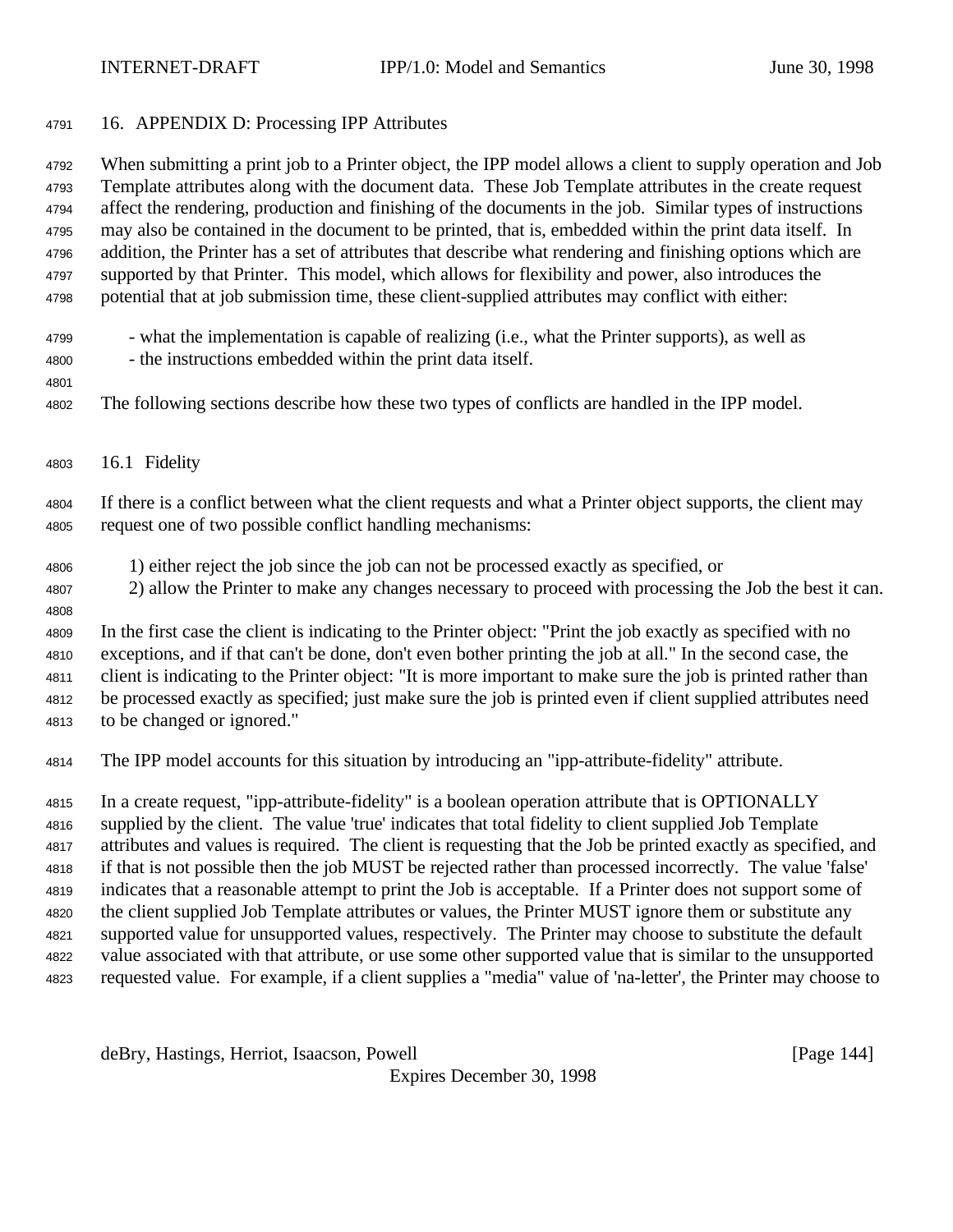substitute 'iso-a4' rather than a default value of 'envelope'. If the client does not supply the "ipp-attribute-fidelity" attribute, the Printer assumes a value of 'false'.

 Each Printer implementation MUST support both types of "fidelity" printing (that is whether the client supplies a value of 'true' or 'false'):

- If the client supplies 'false' or does not supply the attribute, the Printer object MUST always accept the request by ignoring unsupported Job Template attributes and by substituting unsupported values of supported Job Template attributes with supported values.
- If the client supplies 'true', the Printer object MUST reject the request if the client supplies unsupported Job Template attributes.
- 

 Since a client can always query a Printer to find out exactly what is and is not supported, "ipp-attribute-fidelity" set to 'false' is useful when:

- 1) The End-User uses a command line interface to request attributes that might not be supported.
- 2) In a GUI context, if the End User expects the job might be moved to another printer and prefers a sub-optimal result to nothing at all.
- 3) The End User just wants something reasonable in lieu of nothing at all.
- 
- 16.2 Page Description Language (PDL) Override

 If there is a conflict between the value of an IPP Job Template attribute and a corresponding instruction in the document data, the value of the IPP attribute SHOULD take precedence over the document instruction. Consider the case where a previously formatted file of document data is sent to an IPP Printer. In this case, if the client supplies any attributes at job submission time, the client desires that those attributes override the embedded instructions. Consider the case were a previously formatted document has embedded in it commands to load 'iso-a4' media. However, the document is passed to an end user that only has access to a printer with 'na-letter' media loaded. That end user most likely wants to submit that document to an IPP Printer with the "media" Job Template attribute set to 'na-letter'. The job submission attribute should take precedence over the embedded PDL instruction. However, until companies that supply document data interpreters allow a way for external IPP attributes to take precedence over embedded job production instructions, a Printer might not be able to support the semantics that IPP attributes override the embedded instructions.

- The IPP model accounts for this situation by introducing a "pdl-override-supported" attribute that describes the Printer objects capabilities to override instructions embedded in the PDL data stream. The value of the "pdl-override-supported" attribute is configured by means outside IPP/1.0.
- This REQUIRED Printer attribute takes on the following values:

deBry, Hastings, Herriot, Isaacson, Powell [Page 145]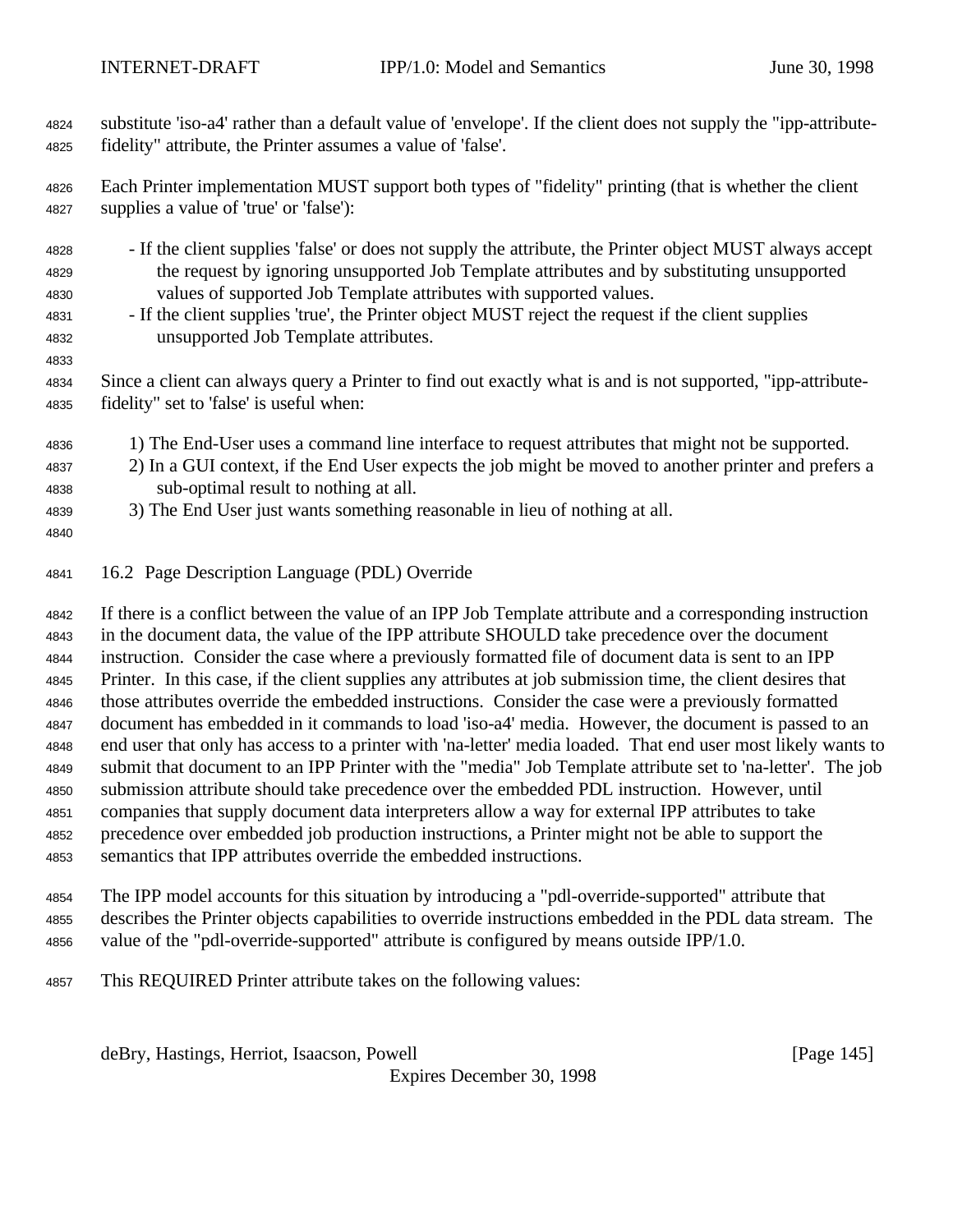- 'attempted': This value indicates that the Printer object attempts to make the IPP attribute values

deBry, Hastings, Herriot, Isaacson, Powell [Page 146] Expires December 30, 1998 take precedence over embedded instructions in the document data, however there is no guarantee. - 'not-attempted': This value indicates that the Printer object makes no attempt to make the IPP attribute values take precedence over embedded instructions in the document data. At job processing time, an implementation that supports the value of 'attempted' might do one of several different actions: 1) Generate an output device specific command sequence to realize the feature represented by the IPP attribute value. 2) Parse the document data itself and replace the conflicting embedded instruction with a new embedded instruction that matches the intent of the IPP attribute value. 3) Indicate to the Printer that external supplied attributes take precedence over embedded instructions and then pass the external IPP attribute values to the document data interpreter. 4) Anything else that allows for the semantics that IPP attributes override embedded document data instructions. Since 'attempted' does not offer any type of guarantee, even though a given Printer object might not do a very "good" job of attempting to ensure that IPP attributes take a higher precedence over instructions embedded in the document data, it would still be a conforming implementation. At job processing time, an implementation that supports the value of 'not-attempted' might do one of the following actions: 1) Simply pre-pend the document data with the PDL instruction that corresponds to the client- supplied PDL attribute, such that if the document data also has the same PDL instruction, it will override what the Printer object pre-pended. In other words, this implementation is using the same implementation semantics for the client-supplied IPP attributes as for the Printer object defaults. 2) Parse the document data and replace the conflicting embedded instruction with a new embedded instruction that approximates, but does not match, the semantic intent of the IPP attribute value. Note: The "ipp-attribute-fidelity" attribute applies to the Printer's ability to either accept or reject other unsupported Job Template attributes. In other words, if "ipp-attribute-fidelity" is set to 'true', a Job is accepted if and only if the client supplied Job Template attributes and values are supported by the Printer. Whether these attributes actually affect the processing of the Job when the document data contains embedded instructions depends on the ability of the Printer to override the instructions embedded in the document data with the semantics of the IPP attributes. If the document data attributes can be overridden ("pdl-override-supported" set to 'attempted'), the Printer makes an attempt to use the IPP attributes when processing the Job. If the document data attributes can not be overridden ("pdl-override-supported" set to 'not-attempted'), the Printer makes no attempt to override the embedded document data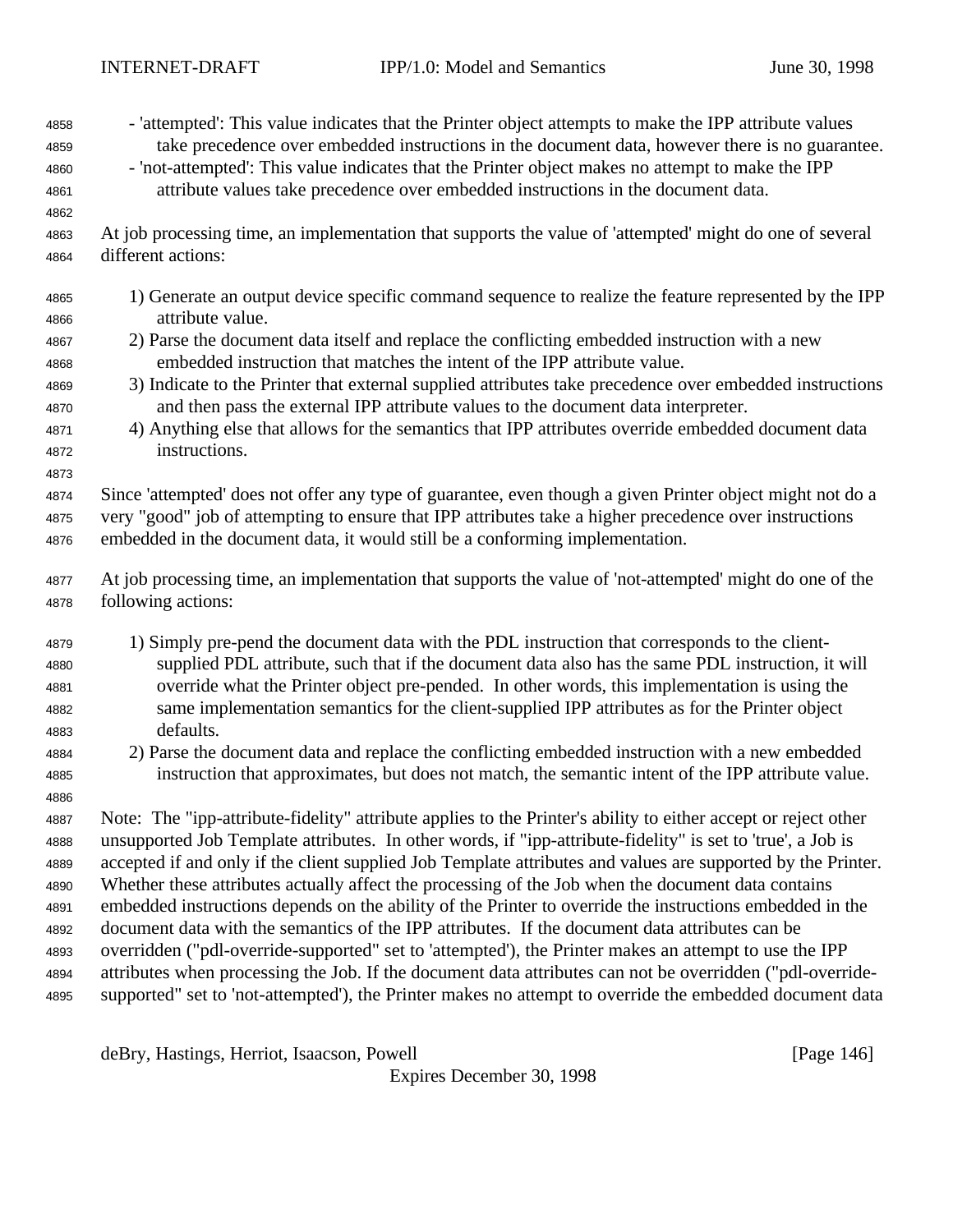instructions with the IPP attributes when processing the Job, and hence, the IPP attributes may fail to affect the Job processing and output when the corresponding instruction is embedded in the document data.

16.3 Suggested Operation Processing Steps for All Operations

 When an IPP object receives a request, the IPP object either accepts or rejects the request. In order to determine whether or not to accept or reject the request, the IPP object SHOULD execute the following steps. The order of the steps may be rearranged and/or combined, including making one or multiple passes over the request. Therefore, the error status codes returned may differ between implementations. The next section contains the additional steps for the Print-Job, Validate-Job, Print-URI, Create-Job, Send-Document, and Send-URI operations that create jobs, adds documents, and validates jobs.

 In the following, processing continues step by step until a "RETURNS the xxx status code …" statement is encountered. Error returns are indicated by the verb: "REJECTS". Since clients have difficulty getting the status code before sending all of the document data in a Print-Job request, clients SHOULD use the Validate-Job operation before sending large documents to be printed, in order to validate whether the IPP Printer will accept the job or not.

It is assumed that security authentication and authorization has already taken place at a lower layer.

## 16.3.1 Validate version number

 Every request and every response contains the "version-number" attribute. The value of this attribute is the major and minor version number of the syntax and semantics that the client and IPP object is using, respectively. The "version-number" attribute remains in a fixed position across all future versions so that all clients and IPP object that support future versions can determine which version is being used. The IPP object checks to see if the major version number supplied in the request is supported. If not, the Printer object REJECTS the request and RETURNS the 'server-error-version-not-supported' status code in the response. The IPP object returns in the "version-number" response attribute the major and minor version for the error response. Thus the client can learn at least one major and minor version that the IPP object supports. The IPP object is encouraged to return the closest version number to the one supplied by the client.

 The checking of the minor version number is implementation dependent, however if the client supplied minor version is explicitly supported, the IPP object MUST respond using that identical minor version number. If the requested minor version is not supported (the requested minor version is either higher or lower) than a supported minor version, the IPP object SHOULD return the closest supported minor version.

deBry, Hastings, Herriot, Isaacson, Powell [Page 147]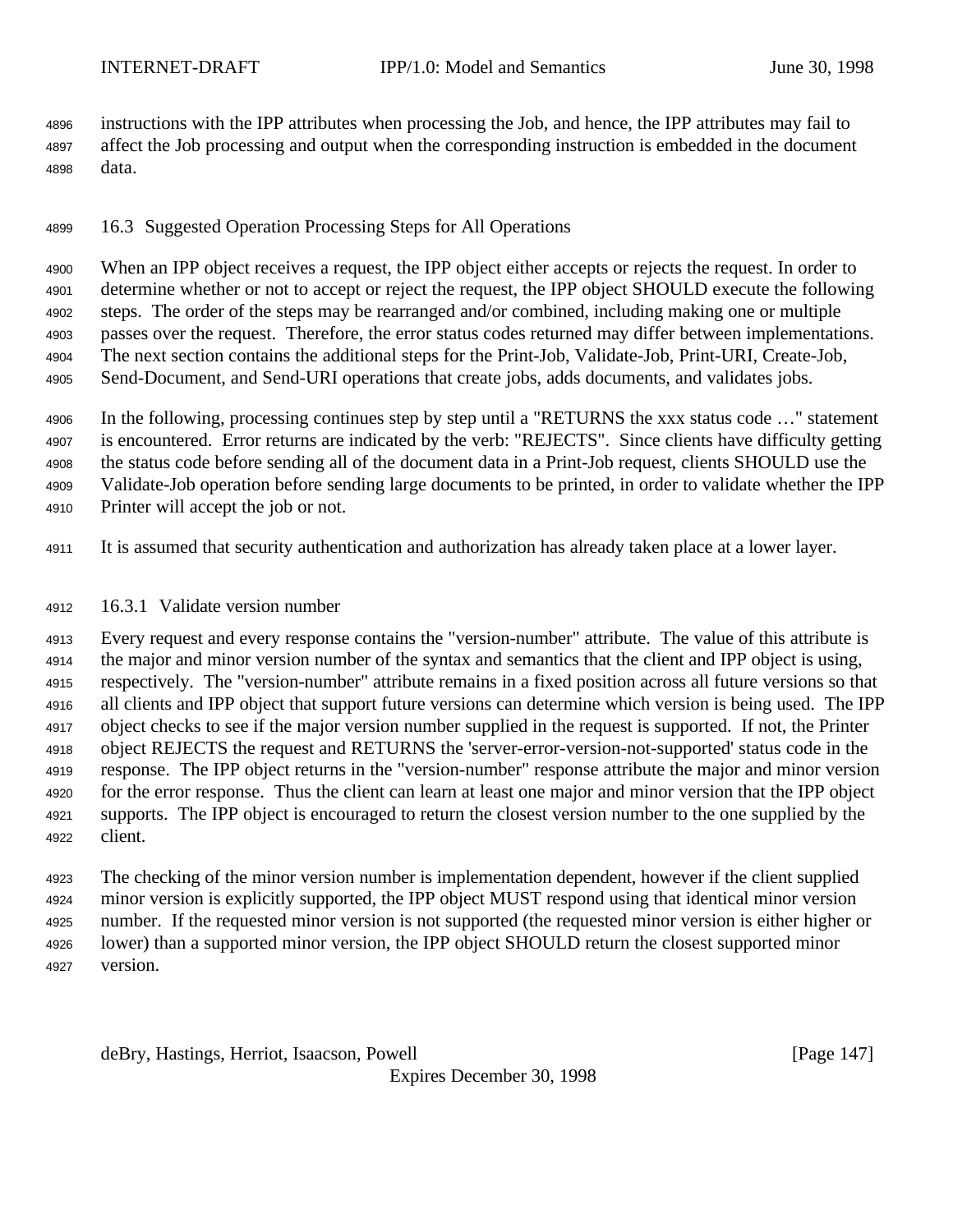16.3.2 Validate operation identifier

The Printer object checks to see if the "operation-id" attribute supplied by the client is supported as

- indicated in the Printer object's "printer-operations-supported" attribute. If not, the Printer REJECTS the request and returns the 'server-error-operation-not-supported' status code in the response.
- 16.3.3 Validate the request identifier

 The Printer object checks to see if the "request-id" attribute supplied by the client is in range. If the value 4934 is not between 1 and  $2^{**}31 - 1$  (inclusive), the Printer object REJECTS the request and returns the 'client-error-bad-request' status code in the response.

- Note: The "version-number", attribute, "operation-id", and the "request-id" attributes in the same fixed octet positions in all versions of the protocol. These fields are validated before proceeding with the rest of the validation.
- 16.3.4 Validate attribute group and attribute presence and order
- The order of the following validation steps depends on implementation.
- 16.3.4.1 Validate the presence and order of attribute groups

 Client requests and IPP object responses contain attribute groups that Section 3 requires to be present and in a specified order. An IPP object verifies that the attribute groups are present and in the correct 4944 order in requests supplied by clients (attribute groups without an  $*$  in the following tables).

 If an IPP object receives a request with (1) required attribute groups missing, or (2) the attributes groups are out of order, or (3) the groups are repeated, the IPP object REJECTS the request and RETURNS the 'client-error-bad-request' status code. For example, it is an error for the Job Template Attributes group to occur before the Operation Attributes group, for the Operation Attributes group to be omitted, or for an attribute group to occur more than once, except in the Get-Jobs response.

 Since this kind of attribute group error is most likely to be an error detected by a client developer rather than by a customer, the IPP object NEED NOT return an indication of which attribute group was in error in either the Unsupported Attributes group or the Status Message. Also, the IPP object NEED NOT find all attribute group errors before returning this error.

- 16.3.4.2 Ignore unknown attribute groups in the expected position
- Future attribute groups may be added to the specification at the end of requests just before the Document Content and at the end of response, except for the Get-Jobs response, where it maybe there or before the

deBry, Hastings, Herriot, Isaacson, Powell [Page 148]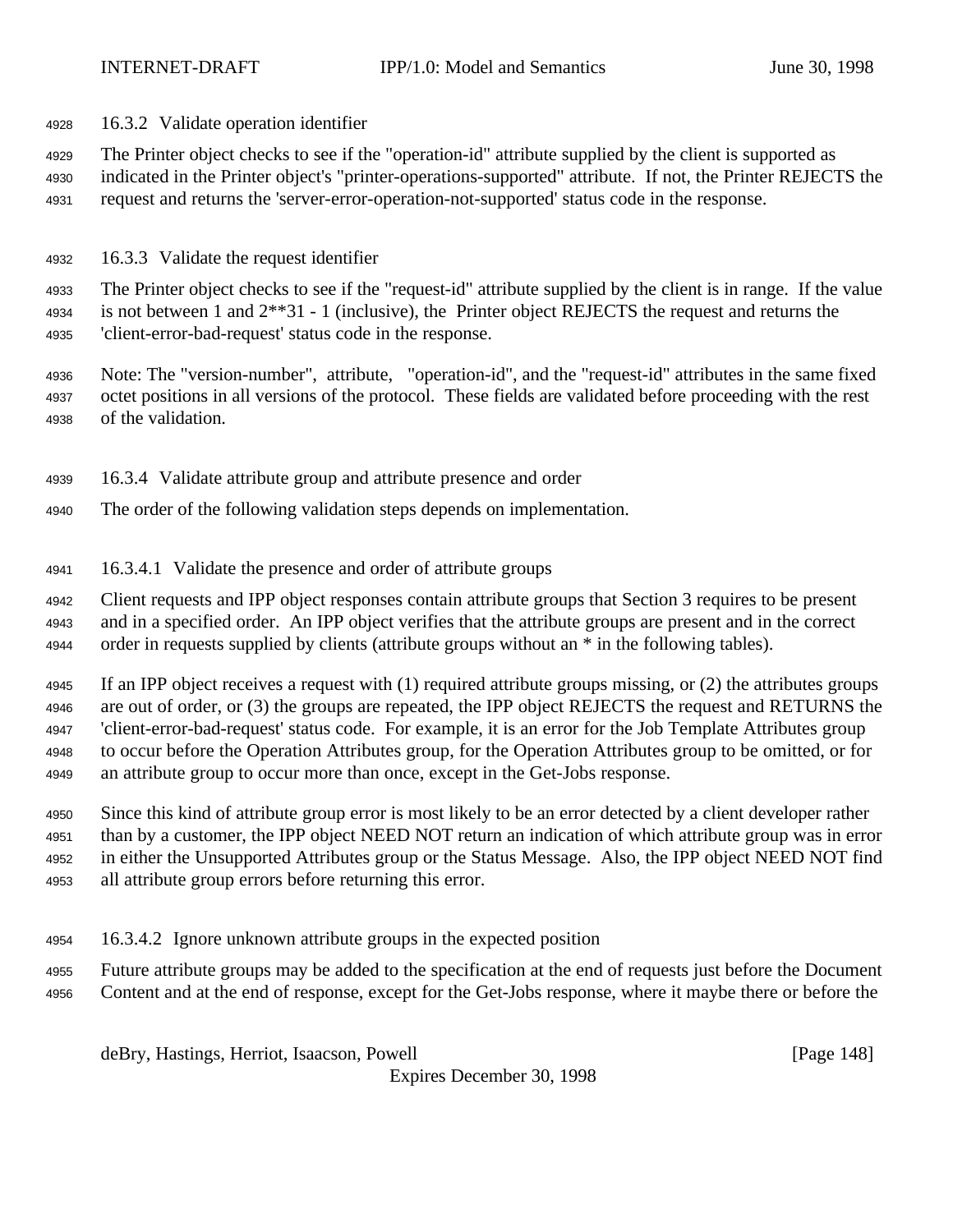first job attributes returned. If an IPP object receives an unknown attribute group in these positions, it ignores the entire group, rather than returning an error, since that group may be a new group in a later minor version of the protocol that can be ignored. (If the new attribute group cannot be ignored without confusing the client, the major version number would have been increased in the protocol document and in the request). If the unknown group occurs in a different position, the IPP object REJECTS the request and RETURNS the 'client-error-bad-request' status code.

Clients also ignore unknown attribute groups returned in a response.

 Note: By validating that requests are in the proper form, IPP objects force clients to use the proper form which, in turn, increases the chances that customers will be able to use such clients from multiple vendors with IPP objects from other vendors.

16.3.4.3 Validate the presence of a single occurrence of required Operation attributes

 Client requests and IPP object responses contain Operation attributes that Section 3 requires to be present. Attributes within a group may be in any order, except for the ordering of target, charset, and natural languages attributes. These attributes must be first, and must be supplied in the following order: charset, natural language, and then target. An IPP object verifies that the attributes that Section 4 4972 requires to be supplied by the client have been supplied in the request (attributes without an  $*$  in the following tables). An asterisk (\*) indicates groups and Operation attributes that the client may omit in a request or an IPP object may omit in a response.

 If an IPP object receives a request with required attributes missing or repeated from a group, the IPP object REJECTS the request and RETURNS the 'client-error-bad-request' status code. For example, it is an error for the "attributes-charset" or "attributes-natural-language" attribute to be omitted in any operation request, or for an Operation attribute to be supplied in a Job Template group or a Job Template attribute to be supplied in an Operation Attribute group in a create request. It is also an error to supply the "attributes-charset" attribute twice.

 Since these kinds of attribute errors are most likely to be detected by a client developer rather than by a customer, the IPP object NEED NOT return an indication of which attribute was in error in either the Unsupported Attributes group or the Status Message. Also, the IPP object NEED NOT find all attribute errors before returning this error.

 The following tables list all the attributes for all the operations by attribute group in each request and each response. The order of the groups is the order that the client supplies the groups as specified in Section 3. The order of the attributes within a group is arbitrary, except as noted for some of the special operation attributes (charset, natural language, and target). The tables below use the following notation:

R indicates a REQUIRED attribute that an IPP object MUST support

deBry, Hastings, Herriot, Isaacson, Powell [Page 149]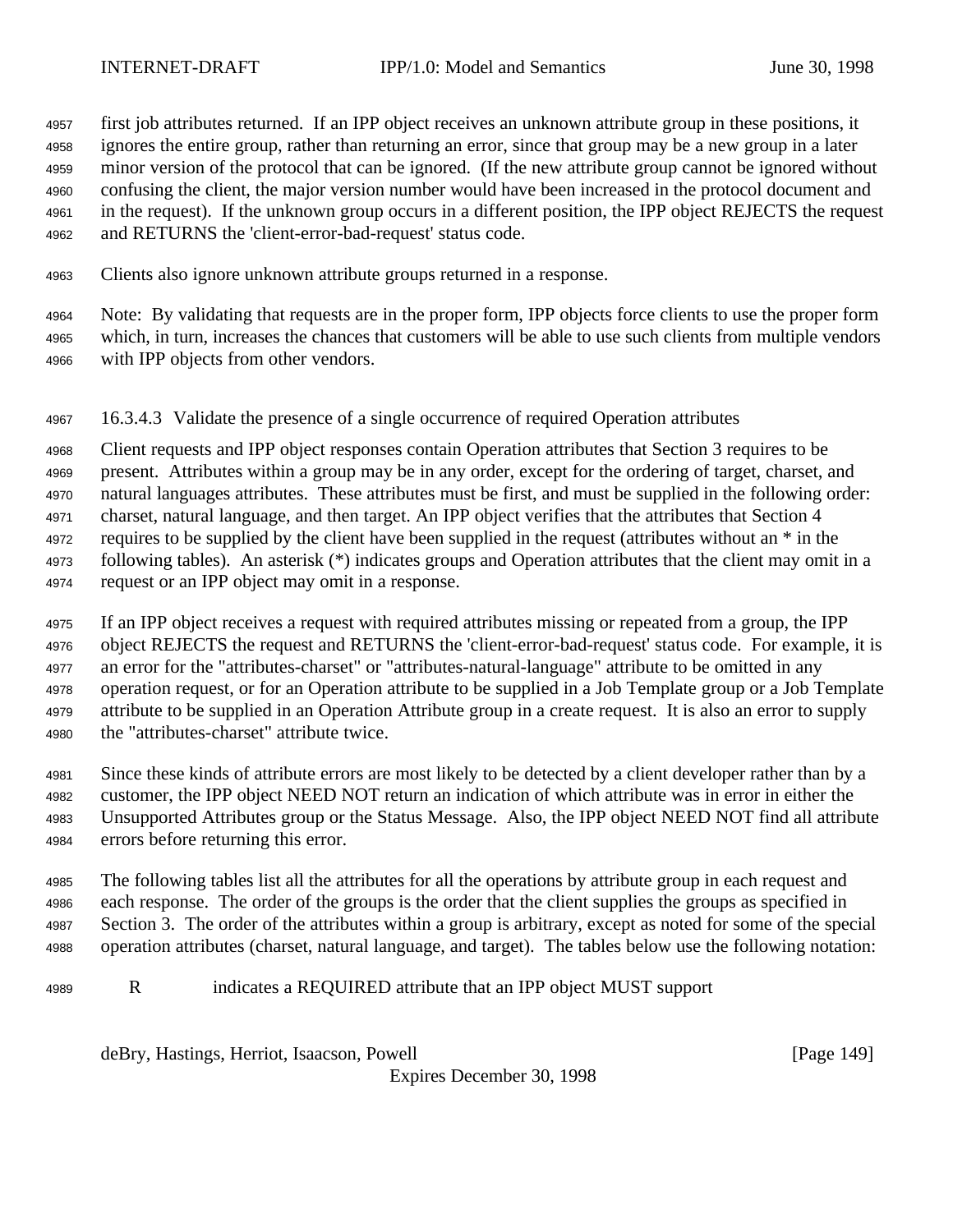O indicates an OPTIONAL attribute that an IPP object NEED NOT support \* indicates that a client MAY omit the attribute in a request and that an IPP object MAY omit the attribute in a response. The absence of an \* means that a client MUST supply the attribute in a request and an IPP object MUST supply the attribute in a response. Operation Requests The tables below show the attributes in their proper attribute groups for operation requests: Note: All operation requests contain "version-number", "operation-id", and "request-id" parameters. Print-Job Request: Group 1: Operation Attributes (R) attributes-charset (R) attributes-natural-language (R) printer-uri (R) requesting-user-name (R\*) job-name (R\*) ipp-attribute-fidelity (R\*) document-name (R\*) document-format (R\*) document-natural-language (O\*) compression (O\*) job-k-octets (O\*) job-impressions (O\*) job-media-sheets (O\*) Group 2: Job Template Attributes (R) <Job Template attributes> (O\*) (see Section 4.2) Group 3: Document Content (R) <document content> Validate-Job Request: Group 1: Operation Attributes (R) attributes-charset (R) attributes-natural-language (R) printer-uri (R) requesting-user-name (R\*) job-name  $(R<sup>*</sup>)$  ipp-attribute-fidelity (R\*) document-name (R\*) document-format (R\*) document-natural-language (O\*)

deBry, Hastings, Herriot, Isaacson, Powell **company** and the same of the same of the same of the same of the same of the same of the same of the same of the same of the same of the same of the same of the same of the same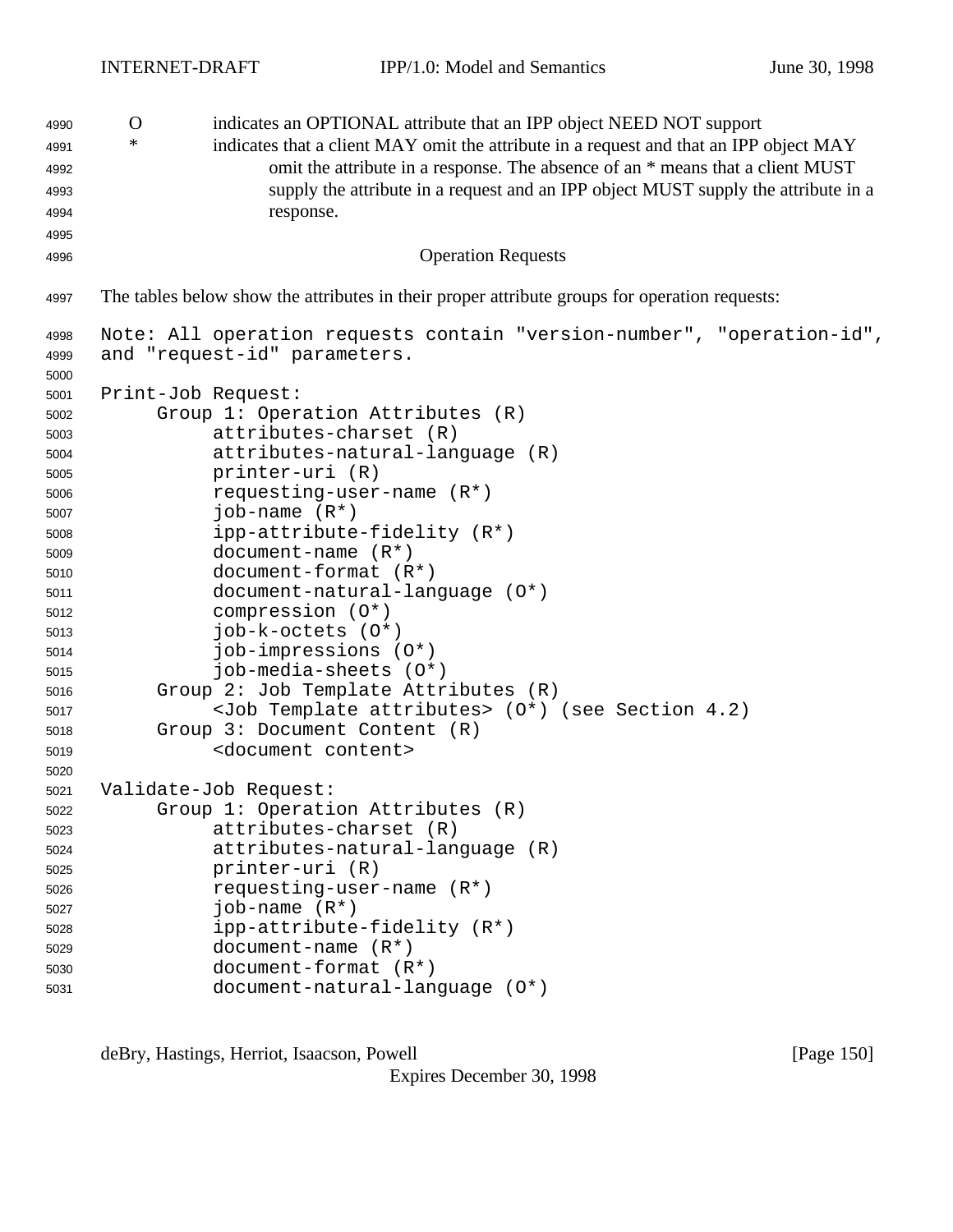```
5032 compression (O*)
5033 job-k-octets (O*)
5034 job-impressions (O*)
5035 job-media-sheets (O*)
5036 Group 2: Job Template Attributes (R)
5037 <Job Template attributes> (O*) (see Section 4.2)
5038
5039 Create-Job Request:
5040 Group 1: Operation Attributes (R)
5041 attributes-charset (R)
5042 attributes-natural-language (R)
5043 printer-uri (R)
5044 requesting-user-name (R*)
5045 job-name (R*)
5046 ipp-attribute-fidelity (R*)
5047 job-k-octets (O*)
5048 job-impressions (O*)
5049 job-media-sheets (O*)
5050 Group 2: Job Template Attributes (R)
5051 <Job Template attributes> (O*) (see Section 4.2)
5052
5053 Print-URI Request:
5054 Group 1: Operation Attributes (R)
5055 attributes-charset (R)
5056 attributes-natural-language (R)
5057 printer-uri (R)
5058 document-uri (R)
5059 requesting-user-name (R*)
5060 job-name (R*)
5061 ipp-attribute-fidelity (R*)
5062 document-name (R*)
5063 document-format (R*)
5064 document-natural-language (O*)
5065 compression (O*)
5066 job-k-octets (O*)
5067 job-impressions (O*)
5068 job-media-sheets (O*)
5069 Group 2: Job Template Attributes (R)
5070 <Job Template attributes> (O*) (see Section 4.2)
5071
5072 Send-Document Request:
5073 Group 1: Operation Attributes (R)
5074 attributes-charset (R)
5075 attributes-natural-language (R)
5076 (printer-uri & job-id) | job-uri (R)
```
deBry, Hastings, Herriot, Isaacson, Powell [Page 151]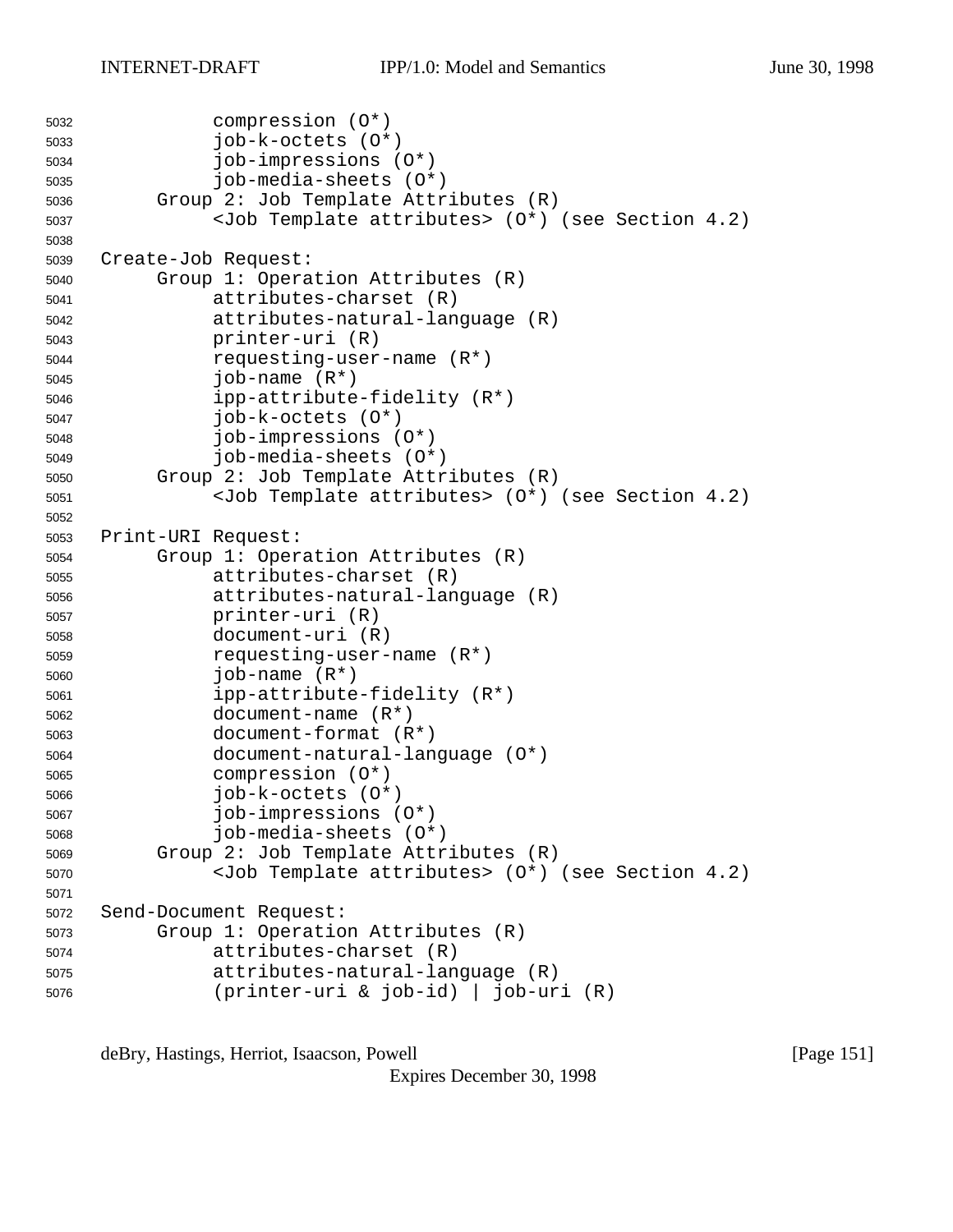```
5077 last-document (R)
5078 requesting-user-name (R*)
5079 document-name (R*)
5080 document-format (R*)
5081 document-natural-language (O*)
5082 compression (O*)
5083 Group 2: Document Content (R)
5084 <document content>
5085
5086 Send-URI Request:
5087 Group 1: Operation Attributes (R)
5088 attributes-charset (R)
5089 attributes-natural-language (R)
5090 (printer-uri & job-id) | job-uri (R)
5091 last-document (R)
5092 document-uri (R)
5093 requesting-user-name (R*)
5094 document-name (R*)
5095 document-format (R*)
5096 document-natural-language (O*)
5097 compression (O*)
5098
5099 Cancel-Job Request:
5100 Group 1: Operation Attributes (R)
5101 attributes-charset (R)
5102 attributes-natural-language (R)
5103 (printer-uri & job-id) | job-uri (R)
5104 requesting-user-name (R*)
5105 message (O*)
5106
5107 Get-Printer-Attributes Request:
5108 Group 1: Operation Attributes (R)
5109 attributes-charset (R)
5110 attributes-natural-language (R)
5111 printer-uri (R)
5112 requesting-user-name (R*)
5113 requested-attributes (R*)
5114 document-format (R*)
5115
5116 Get-Job-Attributes Request:
5117 Group 1: Operation Attributes (R)
5118 attributes-charset (R)
5119 attributes-natural-language (R)
5120 (printer-uri & job-id) | job-uri (R)
5121 requesting-user-name (R*)
```
deBry, Hastings, Herriot, Isaacson, Powell [Page 152]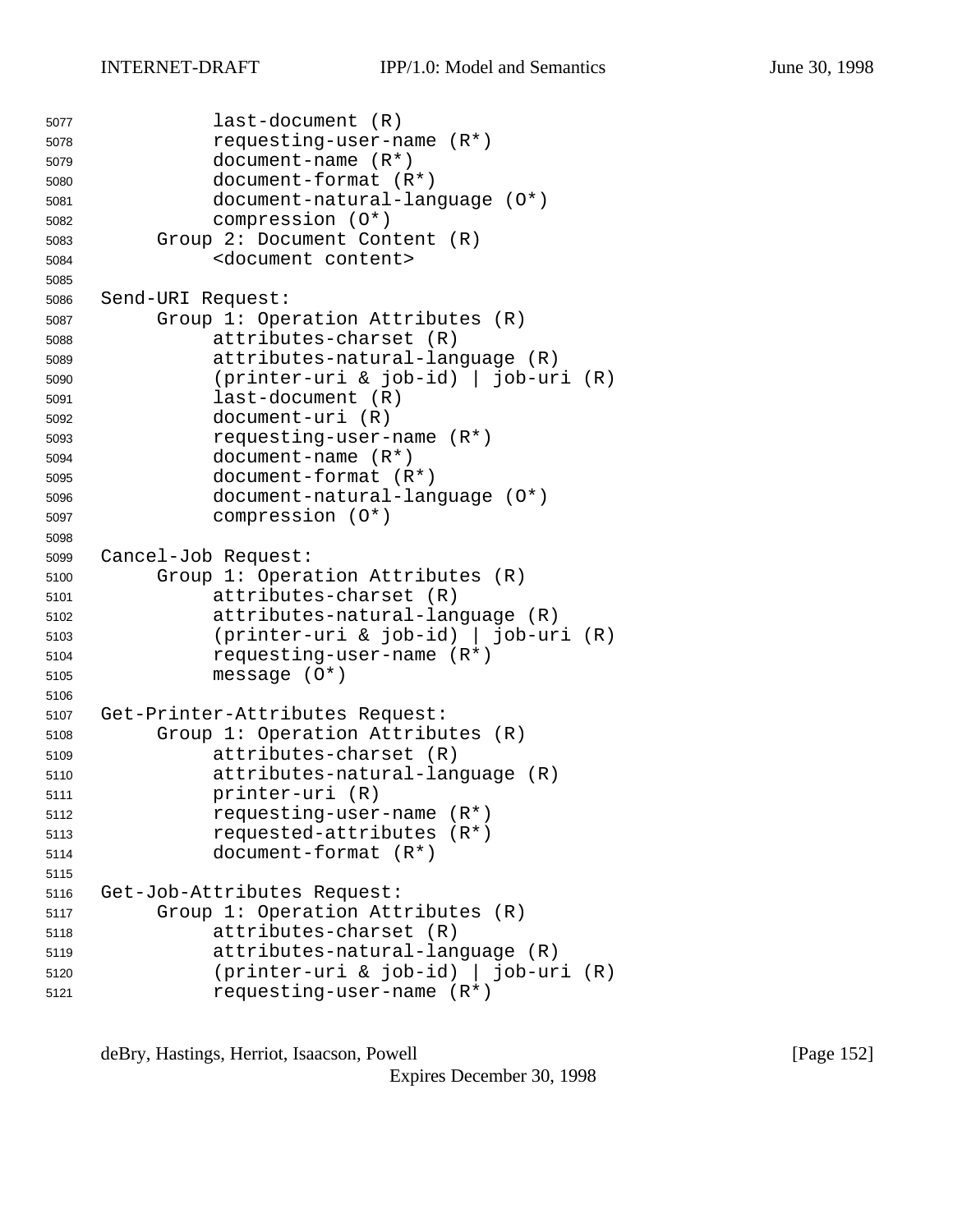```
5122 requested-attributes (R*)
5123
5124 Get-Jobs Request:
5125 Group 1: Operation Attributes (R)
5126 attributes-charset (R)
5127 attributes-natural-language (R)
5128 printer-uri (R)
5129 requesting-user-name (R*)
5130 limit (R*)
5131 requested-attributes (R*)
5132 which-jobs (R*)
5133 my-jobs (R*)
5134
5135 Operation Responses
5136 The tables below show the response attributes in their proper attribute groups for responses.
5137 Note: All operation responses contain "version-number", "status-code",
5138 and "request-id" parameters.
5139
5140 Print-Job Response:
5141 Print-URI Response:
5142 Create-Job Response:
5143 Send-Document Response:
5144 Send-URI Response:
5145 Group 1: Operation Attributes (R)
5146 attributes-charset (R)
5147 attributes-natural-language (R)
5148 status-message (O*)
5149 Group 2: Unsupported Attributes (R*) (see Note 3)
5150 <unsupported attributes> (R*)
5151 Group 3: Job Object Attributes(R*) (see Note 2)
5152 job-uri (R)
5153 job-id (R)
5154 job-state (R)
5155 job-state-reasons (O*)
5156 job-state-message (O*)
5157 number-of-intervening-jobs (O*)
5158
5159 Validate-Job Response:
5160 Cancel-Job Response:
5161 Group 1: Operation Attributes (R)
5162 attributes-charset (R)
```
deBry, Hastings, Herriot, Isaacson, Powell **compared as a set of the Contract Contract (Page 153**)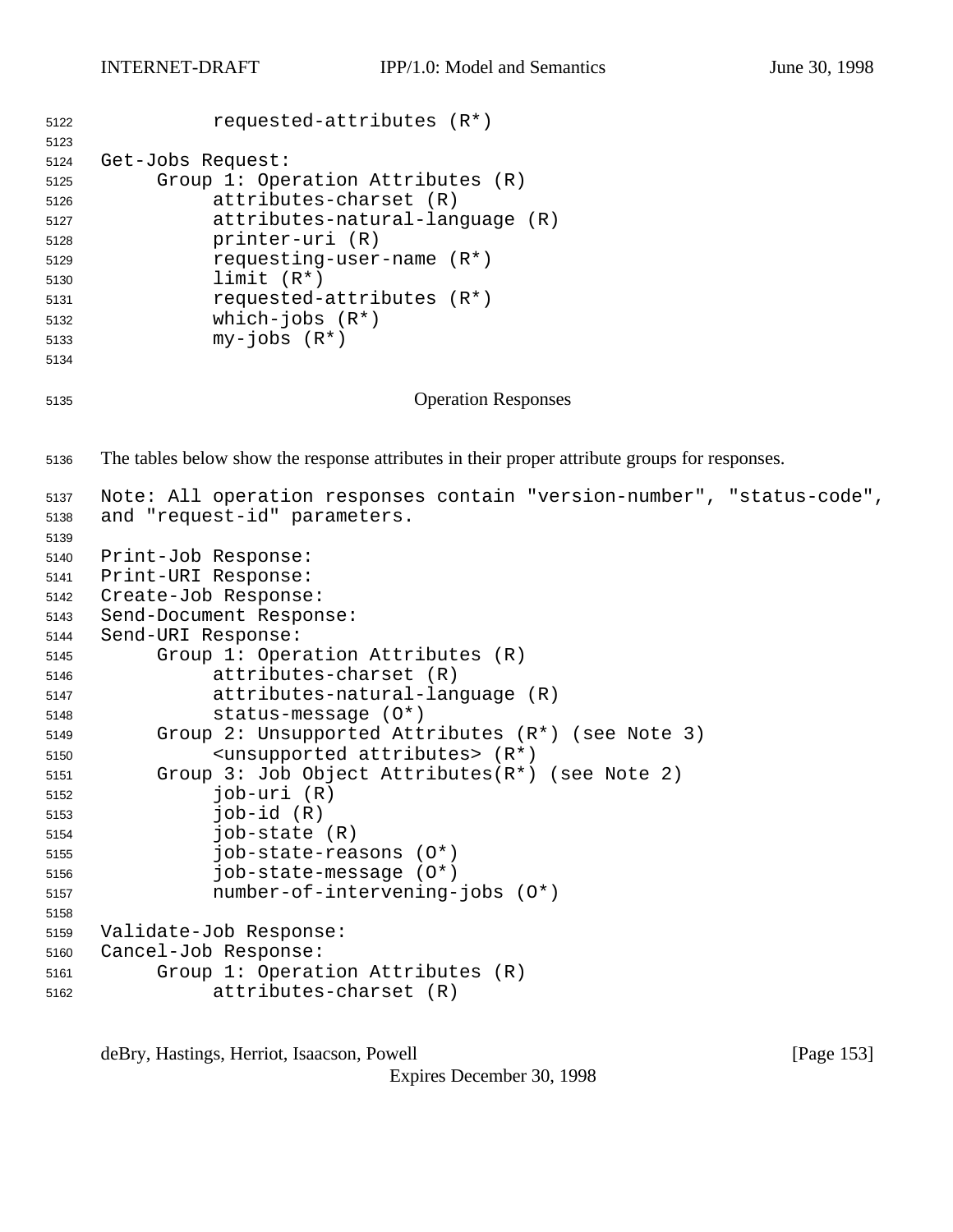attributes-natural-language (R) status-message (O\*) Group 2: Unsupported Attributes (R\*) (see Note 3) <unsupported attributes> (R\*) Note 2 - the Job Object Attributes and Printer Object Attributes are returned only if the IPP object returns one of the success status codes. Note 3 - the Unsupported Attributes Group is present only if the client included some Operation and/or Job Template attributes that the Printer doesn't support whether a success or an error return. Get-Printer-Attributes Response: Group 1: Operation Attributes (R) attributes-charset (R) attributes-natural-language (R) status-message (O\*) Group 2: Unsupported Attributes (R\*) (see Note 4) <unsupported attributes> (R\*) Group 3: Printer Object Attributes(R\*) (see Note 2) <requested attributes> (R\*) Note 4 - the Unsupported Attributes Group is present only if the client included some Operation attributes that the Printer doesn't support whether a success or an error return. Get-Job-Attributes Response: Group 1: Operation Attributes (R) attributes-charset (R) attributes-natural-language (R) status-message (O\*) Group 2: Unsupported Attributes (R\*) (see Note 4) <unsupported attributes> (R\*) Group 3: Job Object Attributes(R\*) (see Note 2) <requested attributes> (R\*) Get-Jobs Response: Group 1: Operation Attributes (R) attributes-charset (R) attributes-natural-language (R) status-message (O\*) Group 2: Unsupported Attributes (R\*) (see Note 4) <unsupported attributes> (R\*) Group 3: Job Object Attributes(R\*) (see Note 2, 5)

deBry, Hastings, Herriot, Isaacson, Powell **compared as a set of the Contract Contract Contract Contract Contract**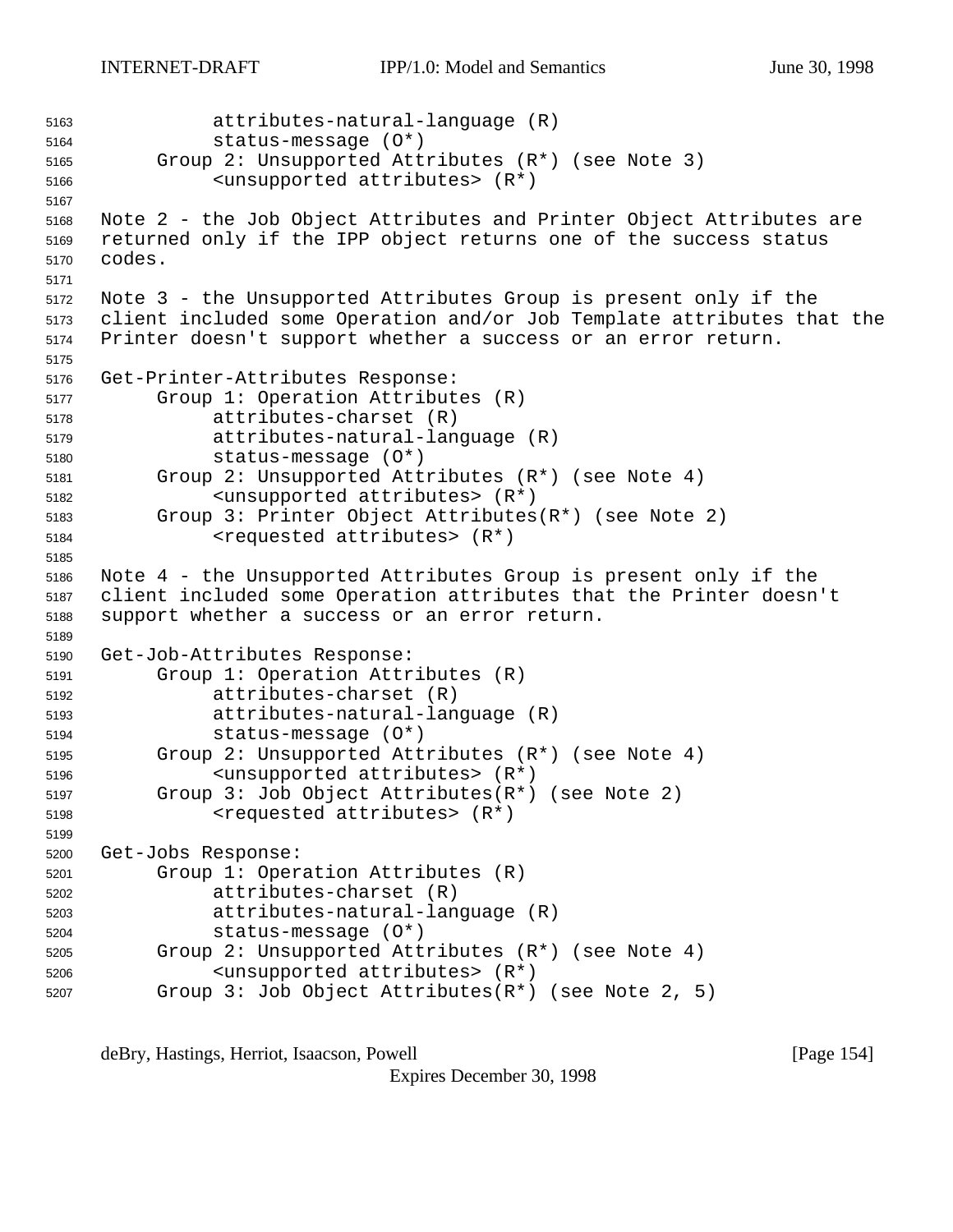<requested attributes> (R\*) Note 5: for the Get-Jobs operation the response contains a separate Job Object Attributes group 3 to N containing requested-attributes for each job object in the response. 16.3.5 Validate the values of the REQUIRED Operation attributes An IPP object validates the values supplied by the client of the REQUIRED Operation attribute that the IPP object MUST support. The next section specifies the validation of the values of the OPTIONAL Operation attributes that IPP objects MAY support. The IPP object performs the following syntactic validation checks of each Operation attribute value: a) that the length of each Operation attribute value is correct for the attribute syntax tag supplied by the client according to Section 4.1. b) that the attribute syntax tag is correct for that Operation attribute according to Section 3, c) that the value is in the range specified for that Operation attribute according to Section 3, d) that multiple values are supplied by the client only for operation attributes that are multi- valued, i.e., that are 1setOf X according to Section 3. If any of these checks fail, the IPP object REJECTS the request and RETURNS the 'client-error-bad- request' or the 'client-error-request-value-too-long' status code. Since such an error is most likely to be an error detected by a client developer, rather than by an end-user, the IPP object NEED NOT return an indication of which attribute had the error in either the Unsupported Attributes Group or the Status Message. The description for each of these syntactic checks is explicitly expressed in the first IF statement in the following table. In addition, the IPP object checks each Operation attribute value against some Printer object attribute or some hard-coded value if there is no "xxx-supported" Printer object attribute defined. If its value is not among those supported or is not in the range supported, then the IPP object REJECTS the request and RETURNS the error status code indicated in the table by the second IF statement. If the value of the Printer object's "xxx-supported" attribute is 'no-value' (because the system administrator hasn't configured a value), the check always fails. ----------------------------------------------- attributes-charset (charset) IF NOT any single non-empty 'charset' value less than or equal to 63 octets, REJECT/RETURN 'client-error-request-value-too-long'. IF NOT in the Printer object's "charset-supported" attribute, REJECT/RETURN "client-error-charset-not-supported".

deBry, Hastings, Herriot, Isaacson, Powell **compared as a set of the set of the set of the set of the set of the**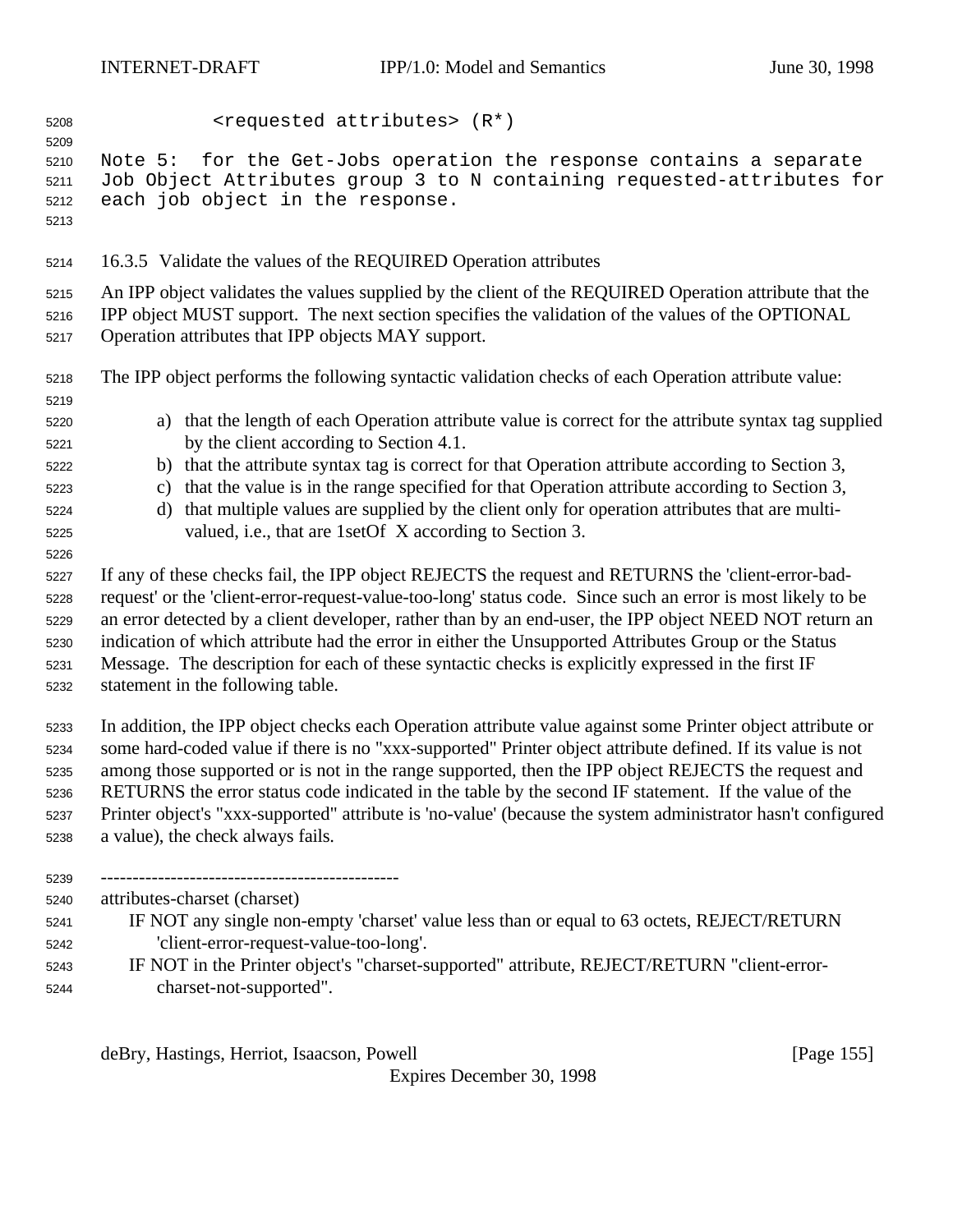| 5245 |                                                                                                    |
|------|----------------------------------------------------------------------------------------------------|
| 5246 | attributes-natural-language(naturalLanguage)                                                       |
| 5247 | IF NOT any single non-empty 'naturalLanguage' value less than or equal to 63 octets,               |
| 5248 | REJECT/RETURN 'client-error-request-value-too-long'.                                               |
| 5249 | ACCEPT the request even if not a member of the set in the Printer object's "generated-natural-     |
| 5250 | language-supported" attribute.                                                                     |
| 5251 |                                                                                                    |
| 5252 | requesting-user-name                                                                               |
| 5253 | IF NOT any single 'name' value less than or equal to 255 octets, REJECT/RETURN 'client-error-      |
| 5254 | request-value-too-long'.                                                                           |
| 5255 | IF the IPP object can obtain a better authenticated name, use it instead.                          |
| 5256 |                                                                                                    |
| 5257 | job-name(name)                                                                                     |
| 5258 | IF NOT any single 'name' value less than or equal to 255 octets, REJECT/RETURN 'client-error-      |
| 5259 | request-value-too-long'.                                                                           |
| 5260 | IF NOT supplied by the client, the Printer object creates a name from the document-name or         |
| 5261 | document-uri.                                                                                      |
| 5262 |                                                                                                    |
| 5263 | document-name (name)                                                                               |
| 5264 | IF NOT any single 'name' value less than or equal to 255 octets, REJECT/RETURN 'client-error-      |
| 5265 | request-value-too-long'.                                                                           |
| 5266 |                                                                                                    |
| 5267 | ipp-attribute-fidelity (boolean)                                                                   |
| 5268 | IF NOT either a single 'true' or 'false' 'boolean' value equal to 1 octet, REJECT/RETURN 'client-  |
| 5269 | error-bad-request'.                                                                                |
| 5270 | IF NOT supplied by the client, the IPP object assumes the value 'false'.                           |
| 5271 |                                                                                                    |
| 5272 | document-format (mimeMediaType)                                                                    |
| 5273 | IF NOT any single non-empty 'mimeMediaType' value less than or equal to 255 octets,                |
| 5274 | REJECT/RETURN 'client-error-request-value-too-long'.                                               |
| 5275 | IF NOT in the Printer object's "document-format-supported" attribute, REJECT/RETURN 'client-       |
| 5276 | error-document-format-not-supported'                                                               |
| 5277 | IF NOT supplied by the client, the IPP object assumes the value of the Printer object's "document- |
| 5278 | format-default" attribute.                                                                         |
| 5279 |                                                                                                    |
| 5280 | document-uri (uri)                                                                                 |
| 5281 | IF NOT any single non-empty 'uri' value less than or equal to 1023 octets, REJECT/RETURN 'client-  |
| 5282 | error-request-value-too-long'.                                                                     |
| 5283 | IF the URI syntax is not valid, REJECT/RETURN 'client-error-bad-request'.                          |

deBry, Hastings, Herriot, Isaacson, Powell [Page 156]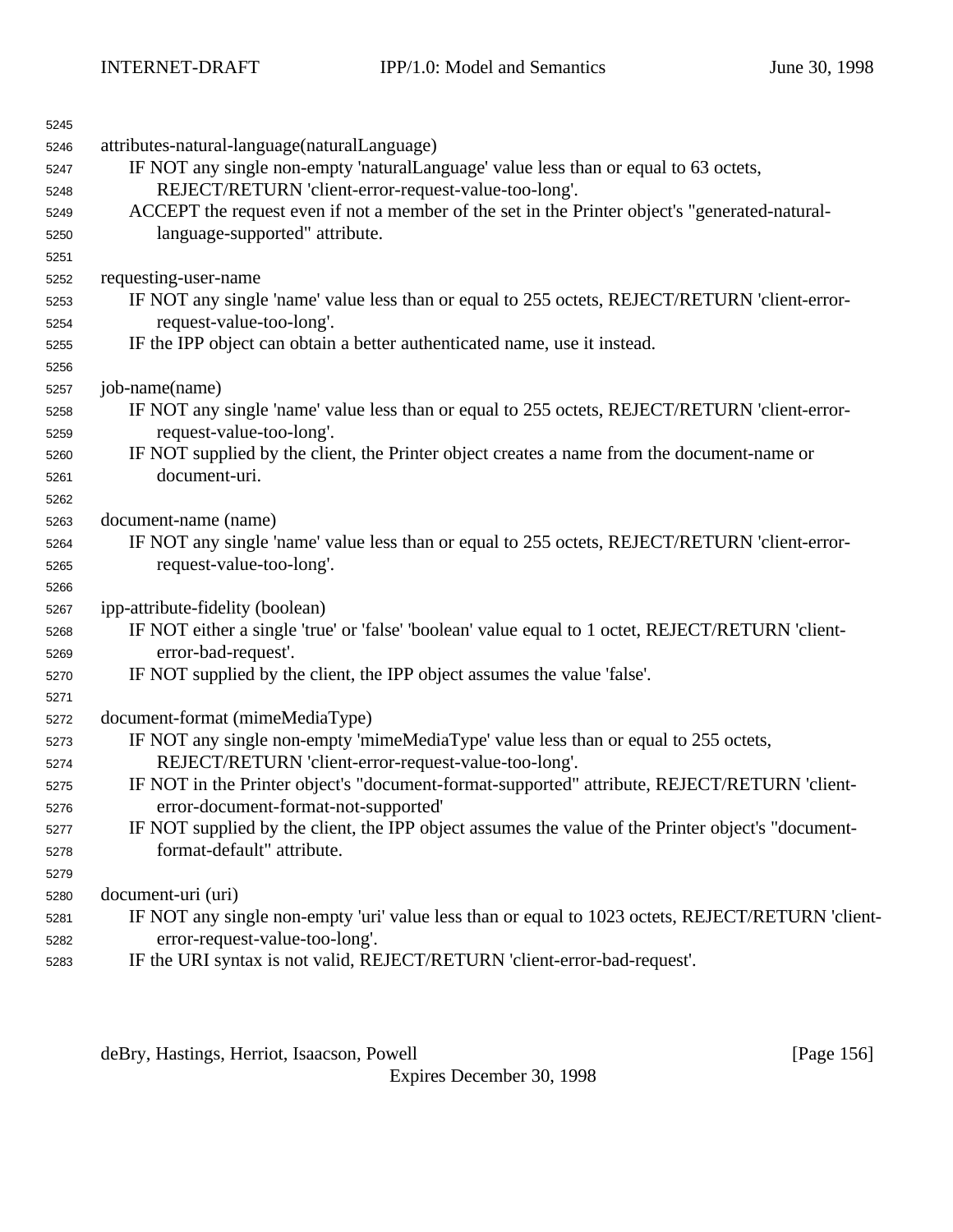| 5284 | IF scheme is NOT in the Printer object's "reference-uri-schemes-supported" attribute,               |
|------|-----------------------------------------------------------------------------------------------------|
| 5285 | REJECT/RETURN 'client-error'-uri-scheme-not-supported'.                                             |
| 5286 |                                                                                                     |
| 5287 | last-document (boolean)                                                                             |
| 5288 | IF NOT either a single 'true' or 'false' 'boolean' value equal to 1 octet, REJECT/RETURN 'client-   |
| 5289 | error-bad-request'.                                                                                 |
| 5290 |                                                                                                     |
| 5291 | job-id (integer(1:MAX))                                                                             |
| 5292 | IF NOT any single 'integer' value equal to 4 octets AND in the range 1 to MAX, REJECT/RETURN        |
| 5293 | 'client-error-bad-request'.                                                                         |
| 5294 | IF NOT a job-id of an existing Job object, REJECT/RETURN 'client-error-not-found' or 'client-error- |
| 5295 | gone' status code, if keep track of recently deleted jobs.                                          |
| 5296 |                                                                                                     |
| 5297 | requested-attributes (1setOf keyword)                                                               |
| 5298 | IF NOT any number of 'keyword' values less than or equal to 255 octets, REJECT/RETURN 'client-      |
| 5299 | error-request-value-too-long'.                                                                      |
| 5300 | Ignore unsupported values which are the keyword names of unsupported attributes. Don't bother to    |
| 5301 | copy such requested (unsupported) attributes to the Unsupported Attribute response group since      |
| 5302 | the response will not return them.                                                                  |
| 5303 |                                                                                                     |
| 5304 | which-jobs (type2 keyword)                                                                          |
| 5305 | IF NOT a single 'keyword' value less than or equal to 255 octets, REJECT/RETURN 'client-error-      |
| 5306 | request-value-too-long'.                                                                            |
| 5307 | IF NEITHER 'completed' NOR 'not-completed', copy the attribute and the unsupported value to the     |
| 5308 | Unsupported Attributes response group and REJECT/RETURN 'client-error-attributes-or-values-         |
| 5309 | not-supported'.                                                                                     |
| 5310 | Note: a Printer still supports the 'completed' value even if it keeps no completed/canceled/aborted |
| 5311 | jobs: by returning no jobs when so queried.                                                         |
| 5312 | IF NOT supplied by the client, the IPP object assumes the 'not-completed' value.                    |
| 5313 |                                                                                                     |
| 5314 | my-jobs (boolean)                                                                                   |
| 5315 | IF NOT either a single 'true' or 'false' 'boolean' value equal to 1 octet, REJECT/RETURN 'client-   |
| 5316 | error-bad-request'.                                                                                 |
| 5317 | IF NOT supplied by the client, the IPP object assumes the 'false' value.                            |
| 5318 |                                                                                                     |
| 5319 | limit (integer(1:MAX))                                                                              |
| 5320 | IF NOT any single 'integer' value equal to 4 octets AND in the range 1 to MAX, REJECT/RETURN        |
| 5321 | 'client-error-bad-request'.                                                                         |
| 5322 | IF NOT supplied by the client, the IPP object returns all jobs, no matter how many.                 |
| 5323 |                                                                                                     |

deBry, Hastings, Herriot, Isaacson, Powell [Page 157]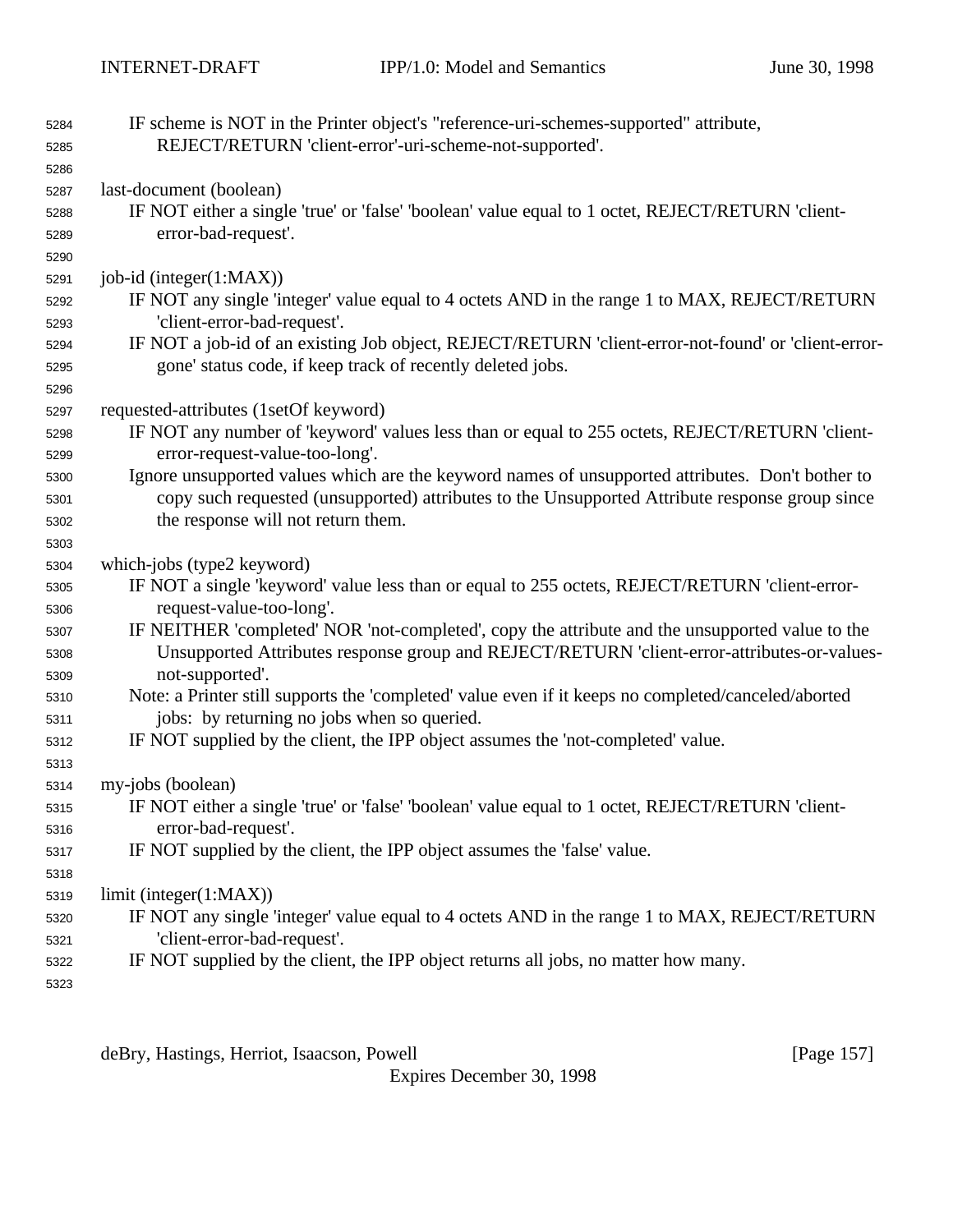16.3.6 Validate the values of the OPTIONAL Operation attributes

 OPTIONAL Operation attributes are those that an IPP object MAY or MAY NOT support. An IPP object validates the values of the OPTIONAL attributes supplied by the client. The IPP object performs the same syntactic validation checks for each OPTIONAL attribute value as in Section 16.3.5. As in Section 16.3.5, if any fail, the IPP object REJECTS the request and RETURNS the 'client-error-bad-request' or the 'client-error-request-value-too-long' status code.

 In addition, the IPP object checks each Operation attribute value against some Printer attribute or some hard-coded value if there is no "xxx-supported" Printer attribute defined. If its value is not among those supported or is not in the range supported, then the IPP object REJECTS the request and RETURNS the error status code indicated in the table. If the value of the Printer object's "xxx-supported" attribute is 'no-value' (because the system administrator hasn't configured a value), the check always fails.

 If the IPP object doesn't recognize/support an attribute, the IPP object treats the attribute as an unknown or unsupported attribute (see the last row in the table below).

-----------------------------------------------

document-natural-language (naturalLanguage)

- IF NOT any single non-empty 'naturalLanguage' value less than or equal to 63 octets, REJECT/RETURN 'client-error-request-value-too-long'.
- IF NOT a value that the Printer object supports in document formats, (no standard "xxx-supported" Printer attribute), REJECT/RETURN 'client-error-natural-language-not-supported'.

compression (type3 keyword)

- IF NOT any single 'keyword' values less than or equal to 255 octets, REJECT/RETURN 'client-error-request-value-too-long'.
- IF NOT in the Printer object's "compression-supported" attribute, copy the attribute and the unsupported value to the Unsupported Attributes response group and REJECT/RETURN 'client-error-attributes-or-values-not-supported'.

job-k-octets (integer(0:MAX))

IF NOT any single 'integer' value equal to 4 octets,

- REJECT/RETURN 'client-error-bad-request'.
- IF NOT in the range of the Printer object's "job-k-octets-supported" attribute, copy the attribute and the unsupported value to the Unsupported Attributes response group and REJECT/RETURN 'client-error-attributes-or-values-not-supported'.

deBry, Hastings, Herriot, Isaacson, Powell **compared as a set of the set of the set of the set of the set of the**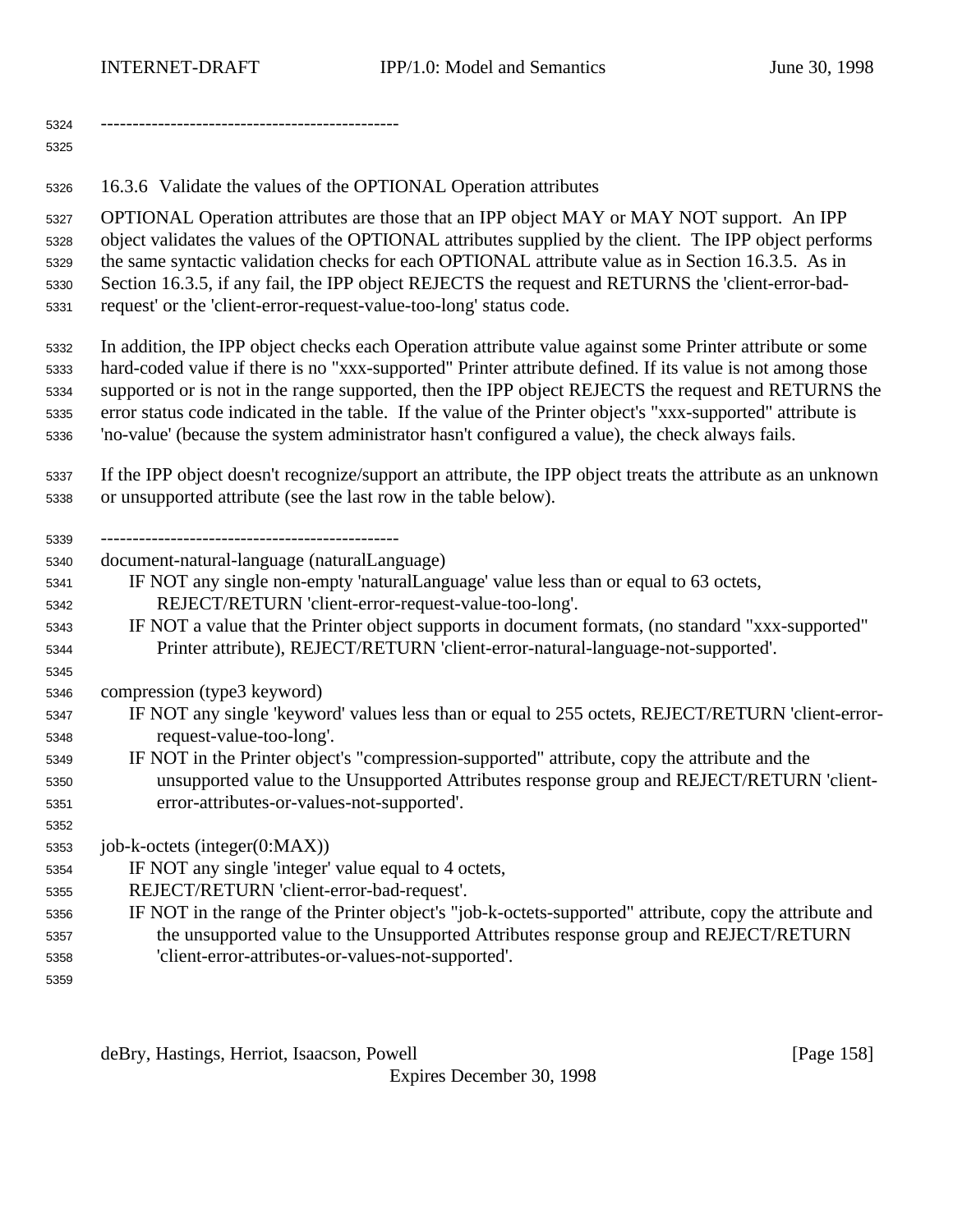| 5360 | job-impressions (integer(0:MAX))                                                                           |
|------|------------------------------------------------------------------------------------------------------------|
| 5361 | IF NOT any single 'integer' value equal to 4 octets,                                                       |
| 5362 | REJECT/RETURN 'client-error-bad-request'.                                                                  |
| 5363 | IF NOT in the range of the Printer object's "job-impressions-supported" attribute, copy the attribute      |
| 5364 | and the unsupported value to the Unsupported Attributes response group and REJECT/RETURN                   |
| 5365 | 'client-error-attributes-or-values-not-supported'.                                                         |
| 5366 |                                                                                                            |
| 5367 | job-media-sheets (integer(0:MAX))                                                                          |
| 5368 | IF NOT any single 'integer' value equal to 4 octets,                                                       |
| 5369 | REJECT/RETURN 'client-error-bad-request'.                                                                  |
| 5370 | IF NOT in the range of the Printer object's "job-media-supported" attribute, copy the attribute and the    |
| 5371 | unsupported value to the Unsupported Attributes response group and REJECT/RETURN 'client-                  |
| 5372 | error-attributes-or-values-not-supported'.                                                                 |
| 5373 |                                                                                                            |
| 5374 | message $(text(127))$                                                                                      |
| 5375 | IF NOT any single 'text' value less than or equal to 127 octets,                                           |
| 5376 | REJECT/RETURN 'client-error-request-value-too-long'.                                                       |
| 5377 |                                                                                                            |
| 5378 | unknown or unsupported attribute                                                                           |
| 5379 | IF the attribute syntax supplied by the client is supported but the length is not legal for that attribute |
| 5380 | syntax, REJECT/RETURN 'client-error-request-value-too-long'.                                               |
| 5381 | ELSE copy the attribute and value to the Unsupported Attributes response group and change the              |
| 5382 | attribute value to the "out-of-band" 'unsupported' value, but otherwise ignore the attribute.              |
| 5383 |                                                                                                            |
| 5384 | Note: Future Operation attributes may be added to the protocol specification that may occur                |
| 5385 | anywhere in the specified group. When the operation is otherwise successful, the IPP object returns        |
| 5386 | the 'successful-ok-ignored-or-substituted-attributes' status code. Ignoring unsupported Operation          |
| 5387 | attributes in all operations is analogous to the handling of unsupported Job Template attributes in the    |
| 5388 | create and Validate-Job operations when the client supplies the "ipp-attribute-fidelity" Operation         |
| 5389 | attribute with the 'false' value. This last rule is so that we can add OPTIONAL Operation attributes to    |
| 5390 | future versions of IPP so that older clients can inter-work with new IPP objects and newer clients can     |
| 5391 | inter-work with older IPP objects. (If the new attribute cannot be ignored without performing              |
| 5392 | unexpectedly, the major version number would have been increased in the protocol document and in           |
| 5393 | the request). This rule for Operation attributes is independent of the value of the "ipp-attribute-        |
| 5394 | fidelity" attribute. For example, if an IPP object doesn't support the OPTIONAL "job-k-octets"             |
| 5395 | attribute', the IPP object treats "job-k-octets" as an unknown attribute and only checks the length for    |
| 5396 | the 'integer' attribute syntax supplied by the client. If it is not four octets, the IPP object REJECTS    |
| 5397 | the request and RETURNS the 'client-error-bad-request' status code, else the IPP object copies the         |
| 5398 | attribute to the Unsupported Attribute response group, setting the value to the "out-of-band"              |
| 5399 | 'unsupported' value, but otherwise ignores the attribute.                                                  |

deBry, Hastings, Herriot, Isaacson, Powell [Page 159]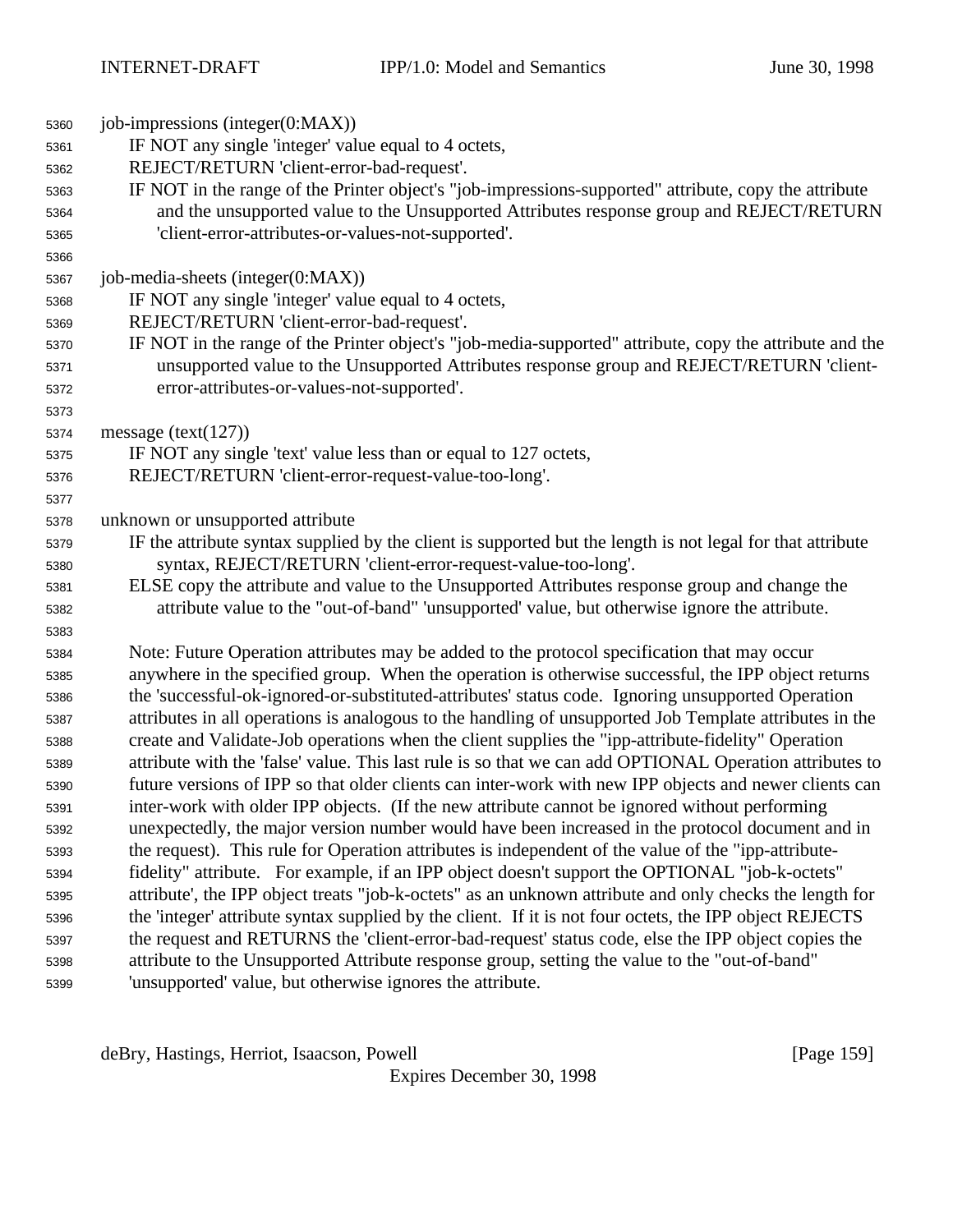-----------------------------------------------

 16.4 Suggested Additional Processing Steps for Operations that Create/Validate Jobs and Add Documents

 This section in combination with the previous section recommends the processing steps for the Print-Job, Validate-Job, Print-URI, Create-Job, Send-Document, and Send-URI operations that IPP objects SHOULD use. These are the operations that create jobs, validate a Print-Job request, and add documents to a job.

16.4.1 Default "ipp-attribute-fidelity" if not supplied

 The Printer object checks to see if the client supplied an "ipp-attribute-fidelity" Operation attribute. If the attribute is not supplied by the client, the IPP object assumes that the value is 'false'.

16.4.2 Check that the Printer object is accepting jobs

 If the value of the Printer object's "printer-is-accepting-jobs" is 'false', the Printer object REJECTS the request and RETURNS the 'server-error-not-accepting-jobs' status code.

16.4.3 Validate the values of the Job Template attributes

An IPP object validates the values of all Job Template attribute supplied by the client. The IPP object

 performs the analogous syntactic validation checks of each Job Template attribute value that it performs 5416 for Operation attributes (see Section 16.3.5.):

- a) that the length of each value is correct for the attribute syntax tag supplied by the client according to Section 4.1.
- b) that the attribute syntax tag is correct for that attribute according to Sections 4.2 to 4.4,
- c) that multiple values are supplied only for multi-valued attributes, i.e., that are 1setOf X according to Sections 4.2 to 4.4

 As in Section 16.3.5, if any of these syntactic checks fail, the IPP object REJECTS the request and RETURNS the 'client-error-bad-request' or 'client-error-request-value-too-long' status code, independent of the value of the "ipp-attribute-fidelity". Since such an error is most likely to be an error detected by a client developer, rather than by an end-user, the IPP object NEED NOT return an indication of which attribute had the error in either the Unsupported Attributes Group or the Status Message. The description for each of these syntactic checks is explicitly expressed in the first IF statement in the following table.

deBry, Hastings, Herriot, Isaacson, Powell **compared and Contract and Contract Contract (Page 160**)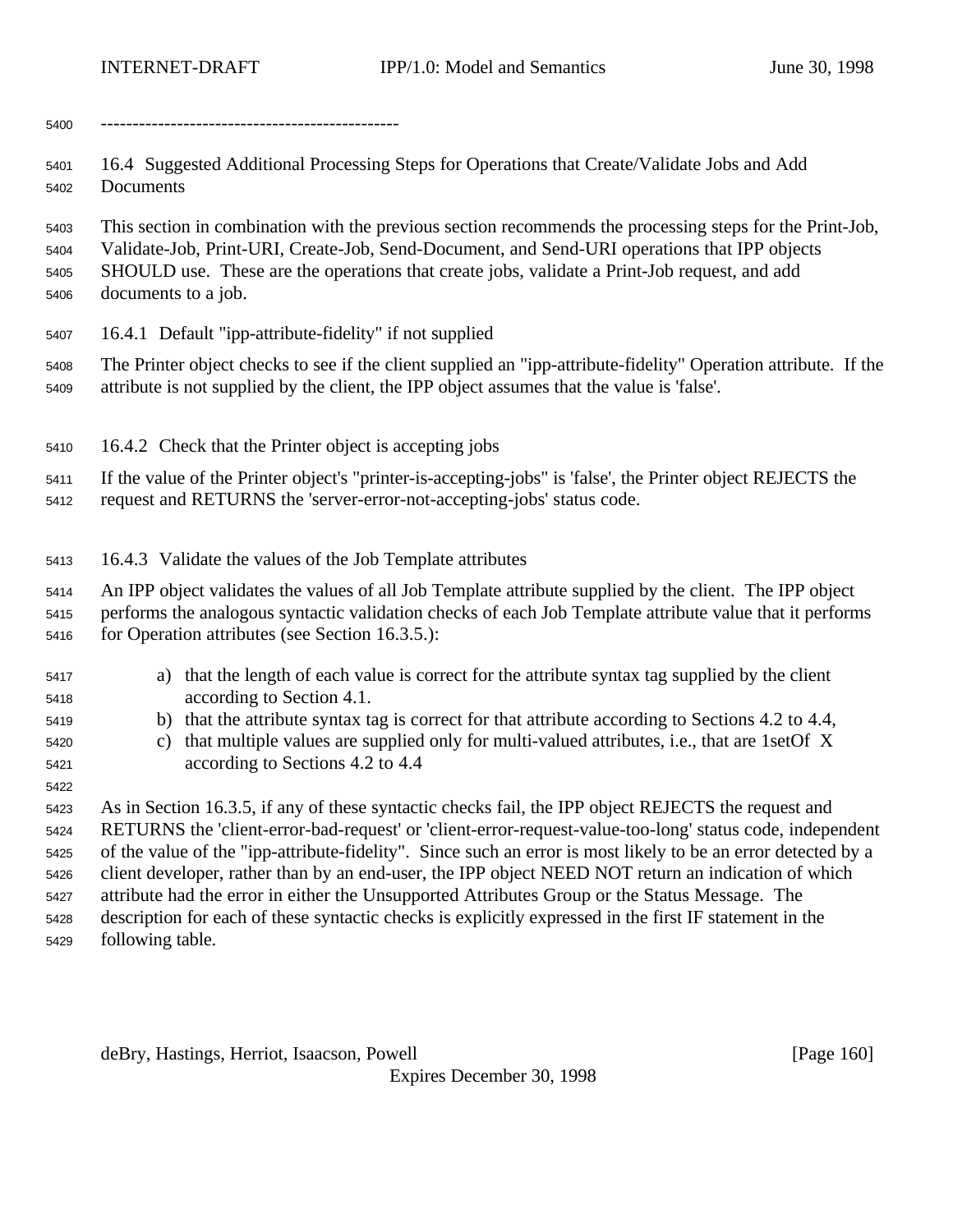In addition, the IPP object loops through all the client-supplied Job Template attributes, checking to see if the supplied attribute value(s) are supported or in the range supported, i.e., the value of the "xxx" attribute in the request is (1) a member of the set of values or is in the range of values of the Printer' objects "xxx-supported" attribute. If the value of the Printer object's "xxx-supported" attribute is 'no- value' (because the system administrator hasn't configured a value), the check always fails. If the check fails, the IPP object copies the attribute to the Unsupported Attributes response group with its unsupported value. If the attribute contains more than one value, each value is checked and each unsupported value is separately copied, while supported values are not copied. If an IPP object doesn't recognize/support a Job Template attribute, i.e., there is no corresponding Printer object "xxx-supported" attribute, the IPP object treats the attribute as an unknown or unsupported attribute (see the last row in the table below).

 If some Job Template attributes are supported for some document formats and not for others or the values are different for different document formats, the IPP object SHOULD take that into account in this validation using the value of the "document-format" supplied by the client (or defaulted to the value of the Printer's "document-format-default" attribute, if not supplied by the client). For example, if "number-up" is supported for the 'text/plain' document format, but not for the 'application/postscript' document format, the check SHOULD (though it NEED NOT) depend on the value of the "document-format" operation attribute. See "document-format" in section 3.2.1.1 and 3.2.5.1.

 Note: whether the request is accepted or rejected is determined by the value of the "ipp-attribute-fidelity" attribute in a subsequent step, so that all Job Template attribute supplied are examined and all unsupported attributes and/or values are copied to the Unsupported Attributes response group.

-----------------------------------------------

job-priority (integer(1:100))

IF NOT any single 'integer' value equal to 4 octets, REJECT/RETURN 'client-error-bad-request'.

- IF NOT supplied by the client, use the value of the Printer object's "job-priority-default" attribute at job submission time.
- IF NOT in the range 1 to 100, inclusive, copy the attribute and the unsupported value to the Unsupported Attributes response group.
- Map the value to the nearest supported value in the range 1:100 as specified by the number of discrete values indicated by the value of the Printer's "job-priority-supported" attribute. See the formula in Section 4.2.1.

job-hold-until (type3 keyword | name)

- IF NOT any single 'keyword' or 'name' value less than or equal to 255 octets, REJECT/RETURN 'client-error-request-value-too-long'.
- IF NOT supplied by the client, use the value of the Printer object's "job-hold-until" attribute at job submission time.

deBry, Hastings, Herriot, Isaacson, Powell [Page 161]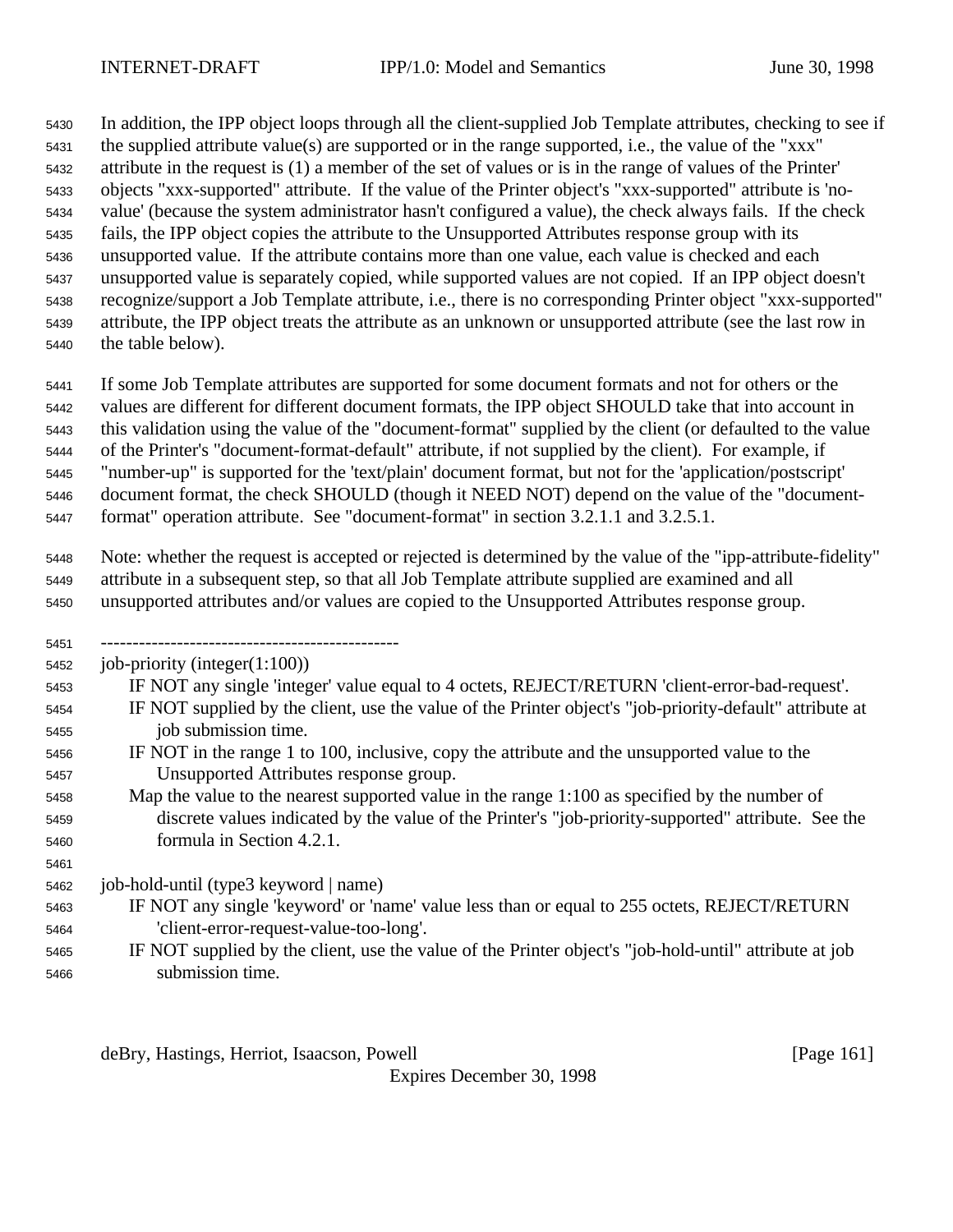| 5467         | IF NOT in the Printer object's "job-hold-until-supported" attribute, copy the attribute and the                                                                                                            |
|--------------|------------------------------------------------------------------------------------------------------------------------------------------------------------------------------------------------------------|
| 5468         | unsupported value to the Unsupported Attributes response group.                                                                                                                                            |
| 5469         |                                                                                                                                                                                                            |
| 5470         | job-sheets (type3 keyword   name)                                                                                                                                                                          |
| 5471         | IF NOT any single 'keyword' or 'name' value less than or equal to 255 octets, REJECT/RETURN                                                                                                                |
| 5472         | 'client-error-request-value-too-long'.                                                                                                                                                                     |
| 5473         | IF NOT in the Printer object's "job-sheets-supported" attribute, copy the attribute and the                                                                                                                |
| 5474         | unsupported value to the Unsupported Attributes response group.                                                                                                                                            |
| 5475         |                                                                                                                                                                                                            |
| 5476         | multiple-document-handling (type2 keyword)                                                                                                                                                                 |
| 5477         | IF NOT any single 'keyword' value less than or equal to 255 octets, REJECT/RETURN 'client-error-                                                                                                           |
| 5478         | request-value-too-long'.                                                                                                                                                                                   |
| 5479         | IF NOT in the Printer object's "multiple-document-handling-supported" attribute, copy the attribute                                                                                                        |
| 5480         | and the unsupported value to the Unsupported Attributes response group.                                                                                                                                    |
| 5481         |                                                                                                                                                                                                            |
| 5482         | copies (integer $(1:MAX)$ )                                                                                                                                                                                |
| 5483         | IF NOT any single 'integer' value equal to 4 octets,                                                                                                                                                       |
| 5484         | REJECT/RETURN 'client-error-bad-request'.                                                                                                                                                                  |
| 5485         | IF NOT in range of the Printer object's "copies-supported" attribute                                                                                                                                       |
| 5486         | copy the attribute and the unsupported value to the Unsupported Attributes response group.                                                                                                                 |
| 5487         |                                                                                                                                                                                                            |
| 5488         | finishings (1setOf type2 enum)                                                                                                                                                                             |
| 5489         | IF NOT any 'enum' value(s) equal to 4 octets, REJECT/RETURN 'client-error-bad-request'.                                                                                                                    |
| 5490         | IF NOT in the Printer object's "finishings-supported" attribute, copy the attribute and the unsupported                                                                                                    |
| 5491         | value(s), but not any supported values, to the Unsupported Attributes response group.                                                                                                                      |
| 5492         |                                                                                                                                                                                                            |
| 5493         | page-ranges (1setOf rangeOfInteger(1:MAX))                                                                                                                                                                 |
| 5494         | IF NOT any 'rangeOfInteger' value(s) each equal to 8 octets, REJECT/RETURN 'client-error-bad-                                                                                                              |
| 5495         | request'.                                                                                                                                                                                                  |
| 5496         | IF first value is greater than second value in any range, the ranges are not in ascending order, or                                                                                                        |
| 5497         | ranges overlap, REJECT/RETURN 'client-error-bad-request'.                                                                                                                                                  |
| 5498         | IF the value of the Printer object's "page-ranges-supported" attribute is 'false', copy the attribute to<br>the Unsupported Attributes response group and set the value to the "out-of-band" 'unsupported' |
| 5499         | value.                                                                                                                                                                                                     |
| 5500<br>5501 |                                                                                                                                                                                                            |
| 5502         | sides (type2 keyword)                                                                                                                                                                                      |
| 5503         | IF NOT any single 'keyword' value less than or equal to 255 octets, REJECT/RETURN 'client-error-                                                                                                           |
| 5504         | request-value-too-long'.                                                                                                                                                                                   |
| 5505         | IF NOT in the Printer object's "sides-supported" attribute, copy the attribute and the unsupported                                                                                                         |
| 5506         | value to the Unsupported Attributes response group.                                                                                                                                                        |
|              |                                                                                                                                                                                                            |

deBry, Hastings, Herriot, Isaacson, Powell [Page 162]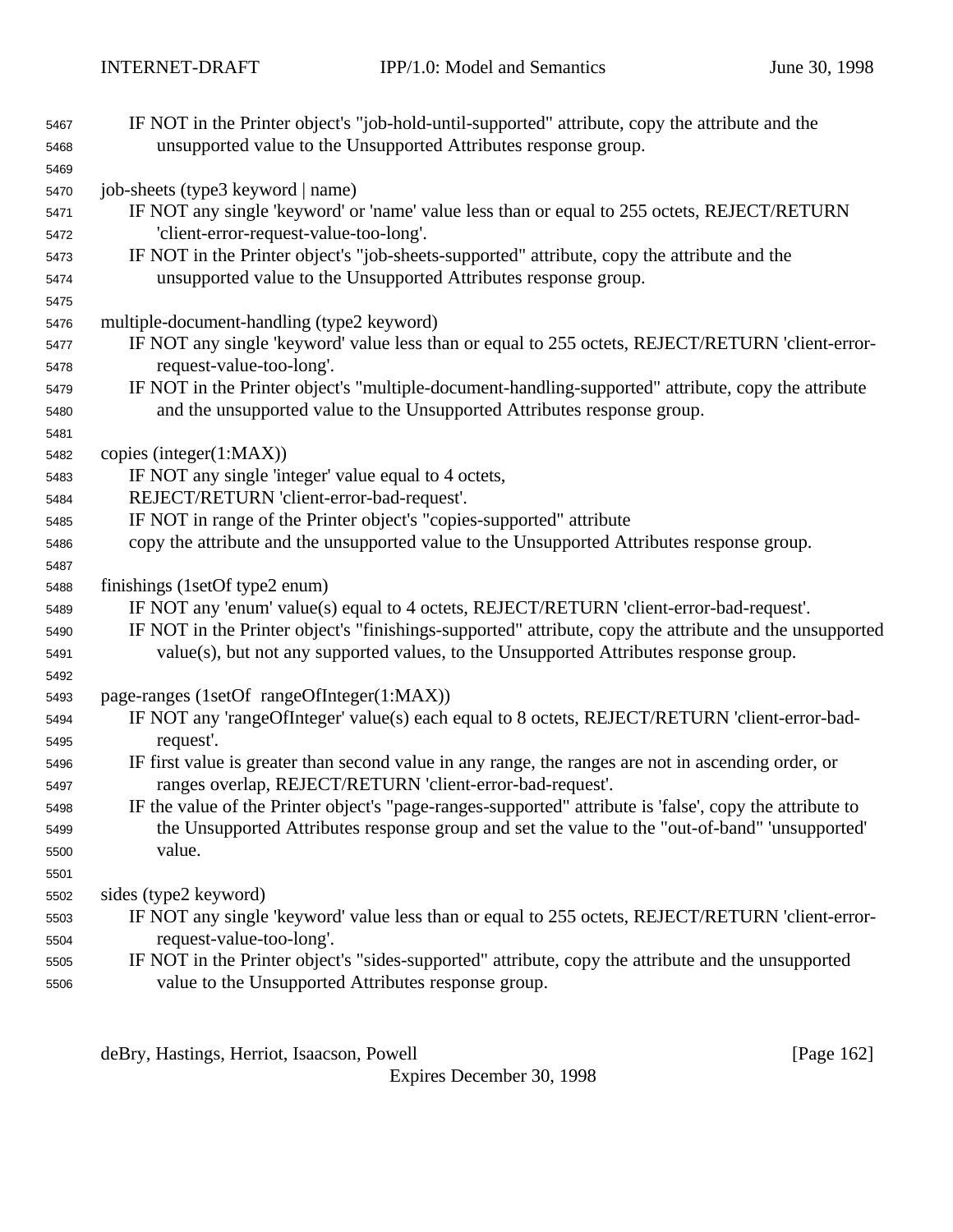| 5507 |                                                                                                            |
|------|------------------------------------------------------------------------------------------------------------|
| 5508 | number-up (integer(1:MAX))                                                                                 |
| 5509 | IF NOT any single 'integer' value equal to 4 octets,                                                       |
| 5510 | REJECT/RETURN 'client-error-bad-request'.                                                                  |
| 5511 | IF NOT a value or in the range of one of the values of the Printer object's "number-up-supported"          |
| 5512 | attribute, copy the attribute and value to the Unsupported Attribute response group.                       |
| 5513 |                                                                                                            |
| 5514 | orientation-requested (type2 enum)                                                                         |
| 5515 | IF NOT any single 'enum' value equal to 4 octets,                                                          |
| 5516 | REJECT/RETURN 'client-error-bad-request'.                                                                  |
| 5517 | IF NOT in the Printer object's "orientation-requested-supported" attribute, copy the attribute and the     |
| 5518 | unsupported value to the Unsupported Attributes response group.                                            |
| 5519 |                                                                                                            |
| 5520 | media (type3 keyword   name)                                                                               |
| 5521 | IF NOT any single 'keyword' or 'name' value less than or equal to 255 octets, REJECT/RETURN                |
| 5522 | 'client-error-request-value-too-long'.                                                                     |
| 5523 | IF NOT in the Printer object's "media-supported" attribute, copy the attribute and the unsupported         |
| 5524 | value to the Unsupported Attributes response group.                                                        |
| 5525 |                                                                                                            |
| 5526 | printer-resolution (resolution)                                                                            |
| 5527 | IF NOT any single 'resolution' value equal to 9 octets,                                                    |
| 5528 | REJECT/RETURN 'client-error-bad-request'.                                                                  |
| 5529 | IF NOT in the Printer object's "multiple-document-handling-supported" attribute, copy the attribute        |
| 5530 | and the unsupported value to the Unsupported Attributes response group.                                    |
| 5531 |                                                                                                            |
| 5532 | print-quality (type2 enum)                                                                                 |
| 5533 | IF NOT any single 'enum' value equal to 4 octets,                                                          |
| 5534 | REJECT/RETURN 'client-error-bad-request'.                                                                  |
| 5535 | IF NOT in the Printer object's "print-quality-supported" attribute, copy the attribute and the             |
| 5536 | unsupported value to the Unsupported Attributes response group.                                            |
| 5537 |                                                                                                            |
| 5538 | unknown or unsupported attribute (i.e., there is no corresponding Printer object "xxx-supported"           |
| 5539 | attribute)                                                                                                 |
| 5540 | IF the attribute syntax supplied by the client is supported but the length is not legal for that attribute |
| 5541 | syntax,                                                                                                    |
| 5542 | REJECT/RETURN 'client-error-bad-request' or 'client-error-request-value-too-long'.                         |
| 5543 | ELSE copy the attribute and value to the Unsupported Attributes response group and change the              |
| 5544 | attribute value to the "out-of-band" 'unsupported' value. Any remaining Job Template Attributes            |
| 5545 | are either unknown or unsupported Job Template attributes and are validated algorithmically                |
| 5546 | according to their attribute syntax for proper length (see below).                                         |

deBry, Hastings, Herriot, Isaacson, Powell [Page 163]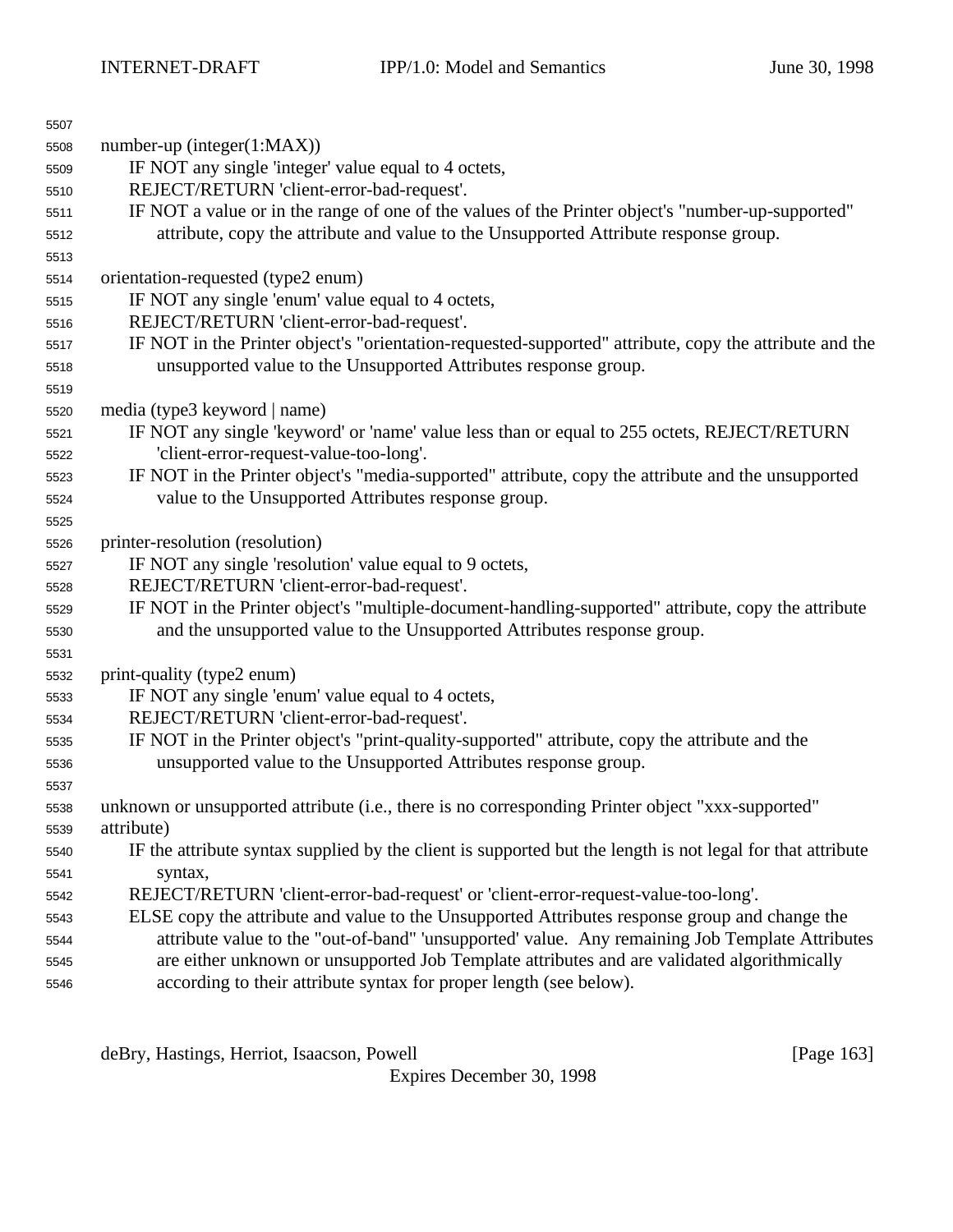-----------------------------------------------

 If the attribute syntax is supported AND the length check fails, the IPP object REJECTS the request and RETURNS the 'client-error-request-value-too-long' status code, else the IPP object copies the unsupported Job Template attribute to the Unsupported Attributes response group and changes the attribute value to the "out-of-band" 'unsupported' value. The following table shows the length checks for all attribute syntaxes. In the following table: "<=" means less than or equal, "=" means equal to:

| 5554 | Name                  | Octet length check for read-write attributes |                    |
|------|-----------------------|----------------------------------------------|--------------------|
| 5555 |                       |                                              |                    |
| 5556 | 'textWithLanguage     | <= 1023 AND 'naturalLanguage'                | 63<br>$\leq$ $=$   |
| 5557 | 'textWithoutLanguage' | $\leq$ 1023                                  |                    |
| 5558 | 'nameWithLanguage'    | <= 255 AND 'naturalLanguage'                 | - 63<br>$\leq$ $=$ |
| 5559 | 'nameWithoutLanguage' | $\leq$ 255                                   |                    |
| 5560 | 'keyword'             | $\leq$ 255                                   |                    |
| 5561 | 'enum'                | $= 4$                                        |                    |
| 5562 | 'uri'                 | $\leq$ 1023                                  |                    |
| 5563 | 'uriScheme'           | $\leq$ 63                                    |                    |
| 5564 | 'charset'             | $\leq -63$                                   |                    |
| 5565 | 'naturalLanguage'     | $\leq$ 63                                    |                    |
| 5566 | 'mimeMediaType'       | $\leq$ 255                                   |                    |
| 5567 | 'octetString'         | $\leq$ 1023                                  |                    |
| 5568 | 'boolean'             | $= 1$                                        |                    |
| 5569 | 'integer'             | $= 4$                                        |                    |
| 5570 | 'rangeOfInteger'      | $= 8$                                        |                    |
| 5571 | 'dateTime'            | $= 11$                                       |                    |
| 5572 | 'resolution'          | $= 9$                                        |                    |
| 5573 | 'lsetOf<br>– X '      |                                              |                    |
| 5574 |                       |                                              |                    |

16.4.4 Check for conflicting Job Template attributes values

 Once all the Operation and Job Template attributes have been checked individually, the Printer object SHOULD check for any conflicting values among all the supported values supplied by the client. For example, a Printer object might be able to staple and to print on transparencies, however due to physical stapling constraints, the Printer object might not be able to staple transparencies. The IPP object copies the supported attributes and their conflicting attribute values to the Unsupported Attributes response group. The Printer object only copies over those attributes that the Printer object either ignores or substitutes in order to resolve the conflict, and it returns the original values which were supplied by the client. For example suppose the client supplies "finishings" equals 'staple' and "media" equals 'transparency', but the Printer object does not support stapling transparencies. If the Printer chooses to ignore the stapling request in order to resolve the conflict, the Printer objects returns "finishings" equal to

deBry, Hastings, Herriot, Isaacson, Powell [Page 164]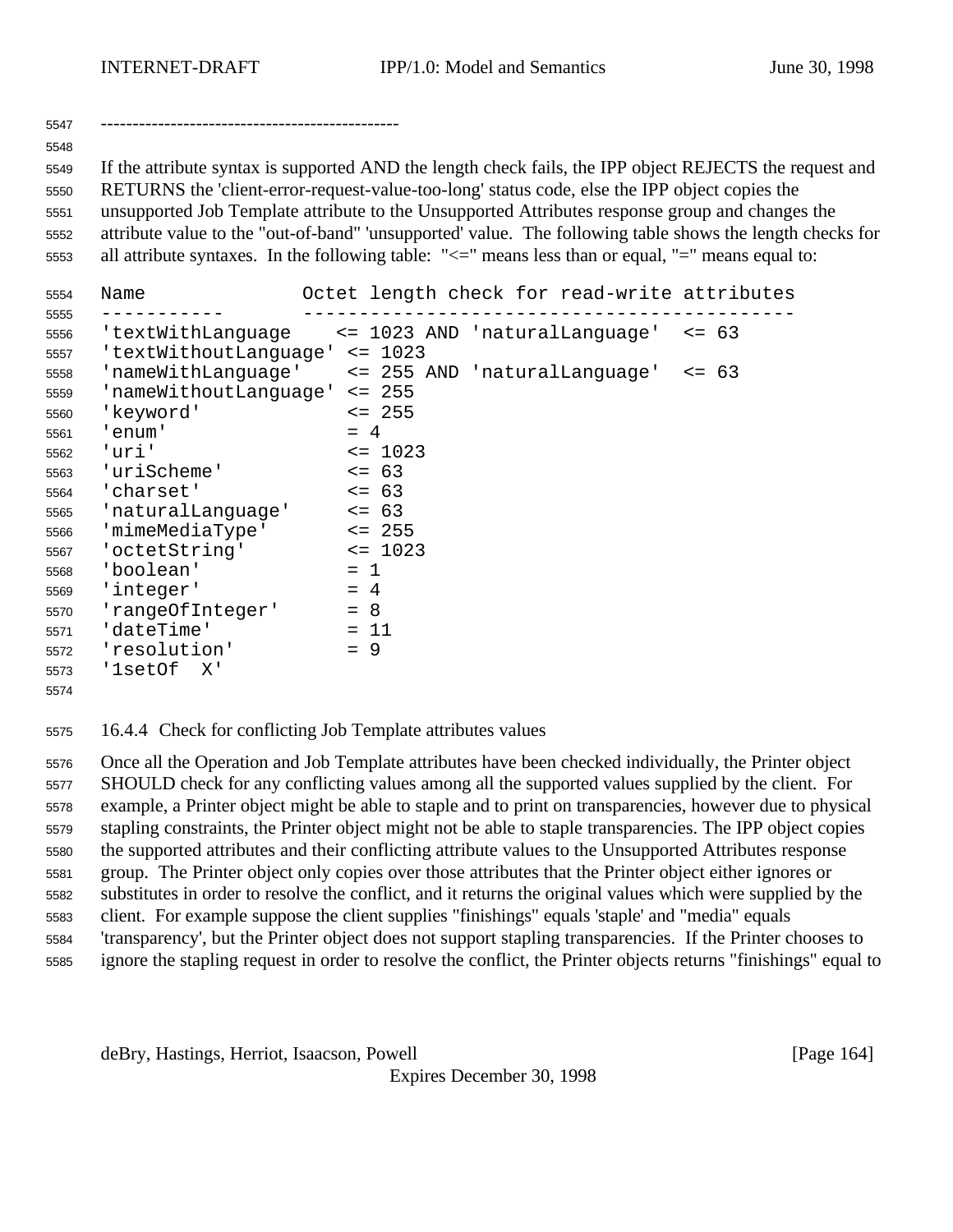| 5586<br>5587 | 'staple' in the Unsupported Attributes response group. If any attributes are multi-valued, only the<br>conflicting values of the attributes are copied.            |
|--------------|--------------------------------------------------------------------------------------------------------------------------------------------------------------------|
| 5588         | Note: The decisions made to resolve the conflict (if there is a choice) is implementation dependent.                                                               |
| 5589         | 16.4.5 Decide whether to REJECT the request                                                                                                                        |
| 5590         | If there were any unsupported Job Template attributes or unsupported/conflicting Job Template attribute                                                            |
| 5591<br>5592 | values and the client supplied the "ipp-attribute-fidelity" attribute with the 'true' value, the Printer object<br>REJECTS the request and return the status code: |
| 5593<br>5594 | (1) 'client-error-conflicting-attributes' status code, if there were any conflicts between attributes<br>supplied by the client.                                   |
| 5595<br>5596 | (2) 'client-error-attributes-or-values-not-supported' status code, otherwise.                                                                                      |
| 5597         | Note: Unsupported Operation attributes or values that are returned do not affect the status returned in                                                            |
| 5598         | this step. If the unsupported Operation attribute was a serious error, the above already rejected the                                                              |
| 5599         | request in a previous step. If control gets to this step with unsupported Operation attributes being                                                               |
| 5600         | returned, they are not serious errors.                                                                                                                             |
|              |                                                                                                                                                                    |
| 5601         | 16.4.6 For the Validate-Job operation, RETURN one of the success status codes                                                                                      |
| 5602         | If the requested operation is the Validate-Job operation, the Printer object returns:                                                                              |
| 5603         | (1) the "successful-ok" status code, if there are no unsupported or conflicting Job Template attributes                                                            |
| 5604<br>5605 | or values.<br>(2) the "successful-ok-conflicting-attributes, if there are any conflicting Job Template attribute or                                                |
| 5606<br>5607 | values.                                                                                                                                                            |
| 5608         | (3) the "successful-ok-ignored-or-substituted-attributes, if there are only unsupported Job Template<br>attributes or values.                                      |
| 5609         |                                                                                                                                                                    |
| 5610         | Note: Unsupported Operation attributes or values that are returned do not affect the status returned in                                                            |
| 5611         | this step. If the unsupported Operation attribute was a serious error, the above already rejected the                                                              |
| 5612<br>5613 | request in a previous step. If control gets to this step with unsupported Operation attributes being<br>returned, they are not serious errors.                     |

If "ipp-attribute-fidelity" is set to 'false' (or it was not supplied by the client), the Printer object:

deBry, Hastings, Herriot, Isaacson, Powell [Page 165]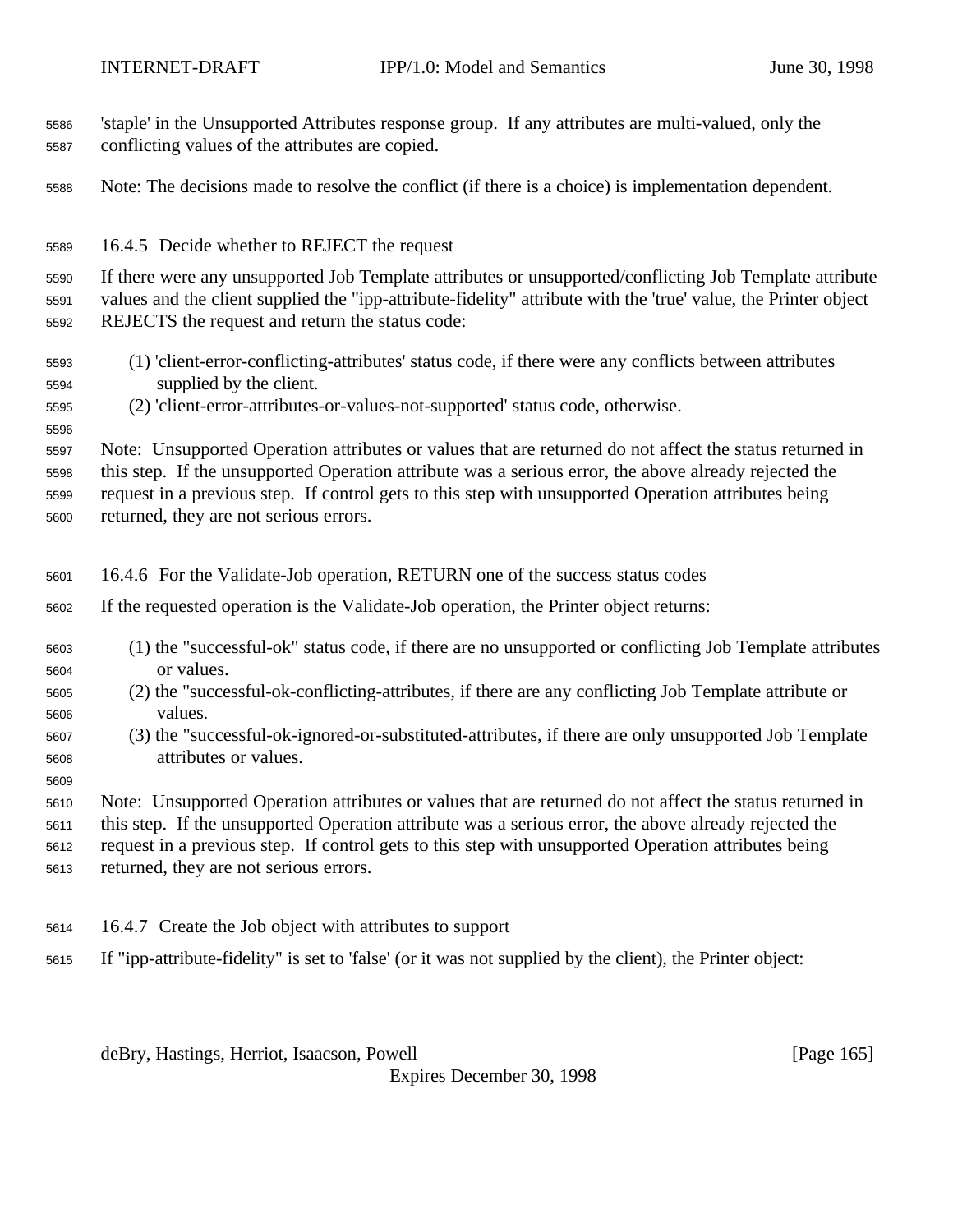- (1) creates a Job object, assigns a unique value to the job's "job-uri" and "job-id" attributes, and initializes all of the job's other supported Job Description attributes.
- (2) removes all unsupported attributes from the Job object.
- (3) for each unsupported value, removes either the unsupported value or substitutes the unsupported attribute value with some supported value. If an attribute has no values after removing unsupported values from it, the attribute is removed from the Job object (so that the normal default behavior at job processing time will take place for that attribute).
- (4) for each conflicting value, removes either the conflicting value or substitutes the conflicting attribute value with some other supported value. If an attribute has no values after removing conflicting values from it, the attribute is removed from the Job object (so that the normal default behavior at job processing time will take place for that attribute).
- If there were no attributes or values flagged as unsupported, or the value of 'ipp-attribute-fidelity" was 'false', the Printer object is able to accept the create request and create a new Job object. If the "ipp- attribute-fidelity" attribute is set to 'true', the Job Template attributes that populate the new Job object are necessarily all the Job Template attributes supplied in the create request. If the "ipp-attribute-fidelity" attribute is set to 'false', the Job Template attributes that populate the new Job object are all the client supplied Job Template attributes that are supported or that have value substitution. Thus, some of the requested Job Template attributes may not appear in the Job object because the Printer object did not support those attributes. The attributes that populate the Job object are persistently stored with the Job object for that Job. A Get-Job-Attributes operation on that Job object will return only those attributes that are persistently stored with the Job object.
- Note: All Job Template attributes that are persistently stored with the Job object are intended to be "override values"; that is, they that take precedence over whatever other embedded instructions might be in the document data itself. However, it is not possible for all Printer objects to realize the semantics of "override". End users may query the Printer's "pdl-override-supported" attribute to determine if the Printer either attempts or does not attempt to override document data instructions with IPP attributes.
- There are some cases, where a Printer supports a Job Template attribute and has an associated default value set for that attribute. In the case where a client does not supply the corresponding attribute, the Printer does not use its default values to populate Job attributes when creating the new Job object; only Job Template attributes actually in the create request are used to populate the Job object. The Printer's default values are only used later at Job processing time if no other IPP attribute or instruction embedded in the document data is present.
- Note: If the default values associated with Job Template attributes that the client did not supply were to be used to populate the Job object, then these values would become "override values" rather than defaults. If the Printer supports the 'attempted' value of the "pdl-override-supported" attribute, then these override values could replace values specified within the document data. This is not the intent of the default value mechanism. A default value for an attribute is used only if the create request did not specify

deBry, Hastings, Herriot, Isaacson, Powell [Page 166]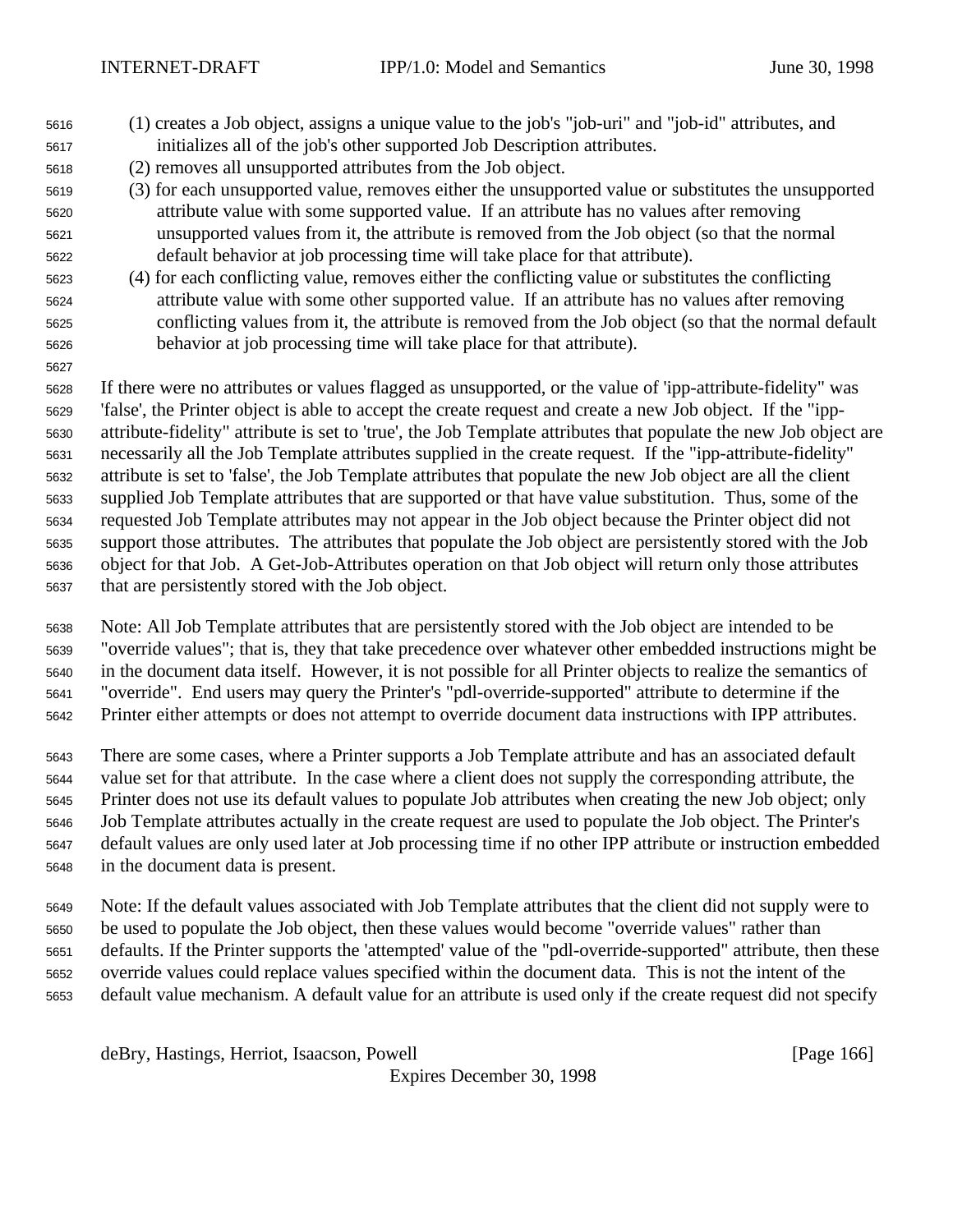that attribute (or it was ignored when allowed by "ipp-attribute-fidelity" being 'false') and no value was provided within the content of the document data.

 If the client does not supply a value for some Job Template attribute, and the Printer does not support that attribute, as far as IPP is concerned, the result of processing that Job (with respect to the missing attribute) is undefined.

16.4.8 Return one of the success status codes

Once the Job object has been created, the Printer object accepts the request and returns to the client:

- (1) the 'successful-ok' status code, if there are no unsupported or conflicting Job Template attributes or values.
- (2) the 'successful-ok-conflicting-attributes' status code, if there are any conflicting Job Template attribute or values.
- (3) the 'successful-ok-ignored-or-substituted-attributes' status code, if there are only unsupported Job Template attributes or values.
- 

 Note: Unsupported Operation attributes or values that are returned do not affect the status returned in this step. If the unsupported Operation attribute was a serious error, the above already rejected the request in a previous step. If control gets to this step with unsupported Operation attributes being returned, they are not serious errors.

 The Printer object also returns Job status attributes that indicate the initial state of the Job ('pending', 'pending-held', 'processing', etc.), etc. See Print-Job Response, section 3.2.1.2.

16.4.9 Accept appended Document Content

 The Printer object accepts the appended Document Content data and either starts it printing, or spools it for later processing.

16.4.10 Scheduling and Starting to Process the Job

 The Printer object uses its own configuration and implementation specific algorithms for scheduling the Job in the correct processing order. Once the Printer object begins processing the Job, the Printer changes the Job's state to 'processing'. If the Printer object supports PDL override (the "pdl-override- supported" attribute set to 'attempted'), the implementation does its best to see that IPP attributes take precedence over embedded instructions in the document data.

deBry, Hastings, Herriot, Isaacson, Powell **compared and Contract and Contract Contract (Page 167**)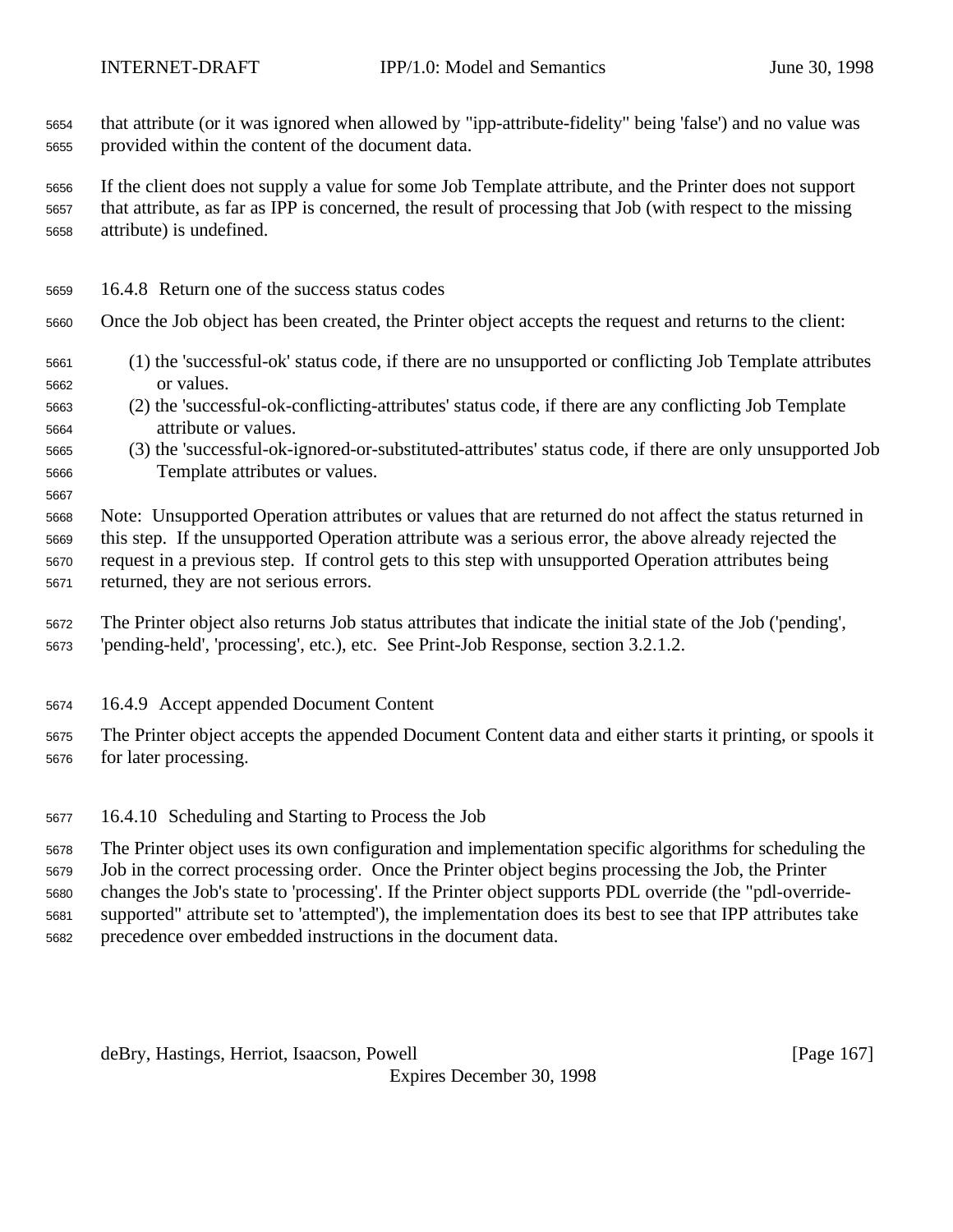16.4.11 Completing the Job

 The Printer object continues to process the Job until it can move the Job into the 'completed' state. If an Cancel-Job operation is received, the implementation eventually moves the Job into the 'canceled' state.

If the system encounters errors during processing that do not allow it to progress the Job into a

 completed state, the implementation halts all processing, cleans up any resources, and moves the Job into the 'aborted' state.

16.4.12 Destroying the Job after completion

 Once the Job moves to the 'completed', 'aborted', or 'canceled' state, it is an implementation decision as to when to destroy the Job object and release all associated resources. Once the Job has been destroyed, the Printer would return either the "client-error-not-found" or "client-error-gone" status codes for operations directed at that Job.

 Note: the Printer object SHOULD NOT re-use a "job-uri" or "job-id" value for a sufficiently long time after a job has been destroyed, so that stale references kept by clients are less likely to access the wrong (newer) job.

16.4.13 Interaction with "ipp-attribute-fidelity"

 Some Printer object implementations may support "ipp-attribute-fidelity" set to 'true' and "pdl-override- supported" set to 'attempted' and yet still not be able to realize exactly what the client specifies in the create request. This is due to legacy decisions and assumptions that have been made about the role of job instructions embedded within the document data and external job instructions that accompany the document data and how to handle conflicts between such instructions. The inability to be 100% precise about how a given implementation will behave is also compounded by the fact that the two special attributes, "ipp-attribute-fidelity" and "pdl-override-supported", apply to the whole job rather than specific values for each attribute. For example, some implementations may be able to override almost all Job Template attributes except for "number-up".

16.5 Using Job Template Attributes During Document Processing.

 The Printer object uses some of the Job object's Job Template attributes during the processing of the document data associated with that job. These include, but are not limited to, "orientation", "number- up", "sides", "media", and "copies". The processing of each document in a Job Object MUST follow the steps below. These steps are intended only to identify when and how attributes are to be used in processing document data and any alternative steps that accomplishes the same effect can be used to implement this specification.

deBry, Hastings, Herriot, Isaacson, Powell **compared and Contract and Contract Contract (Page 168**)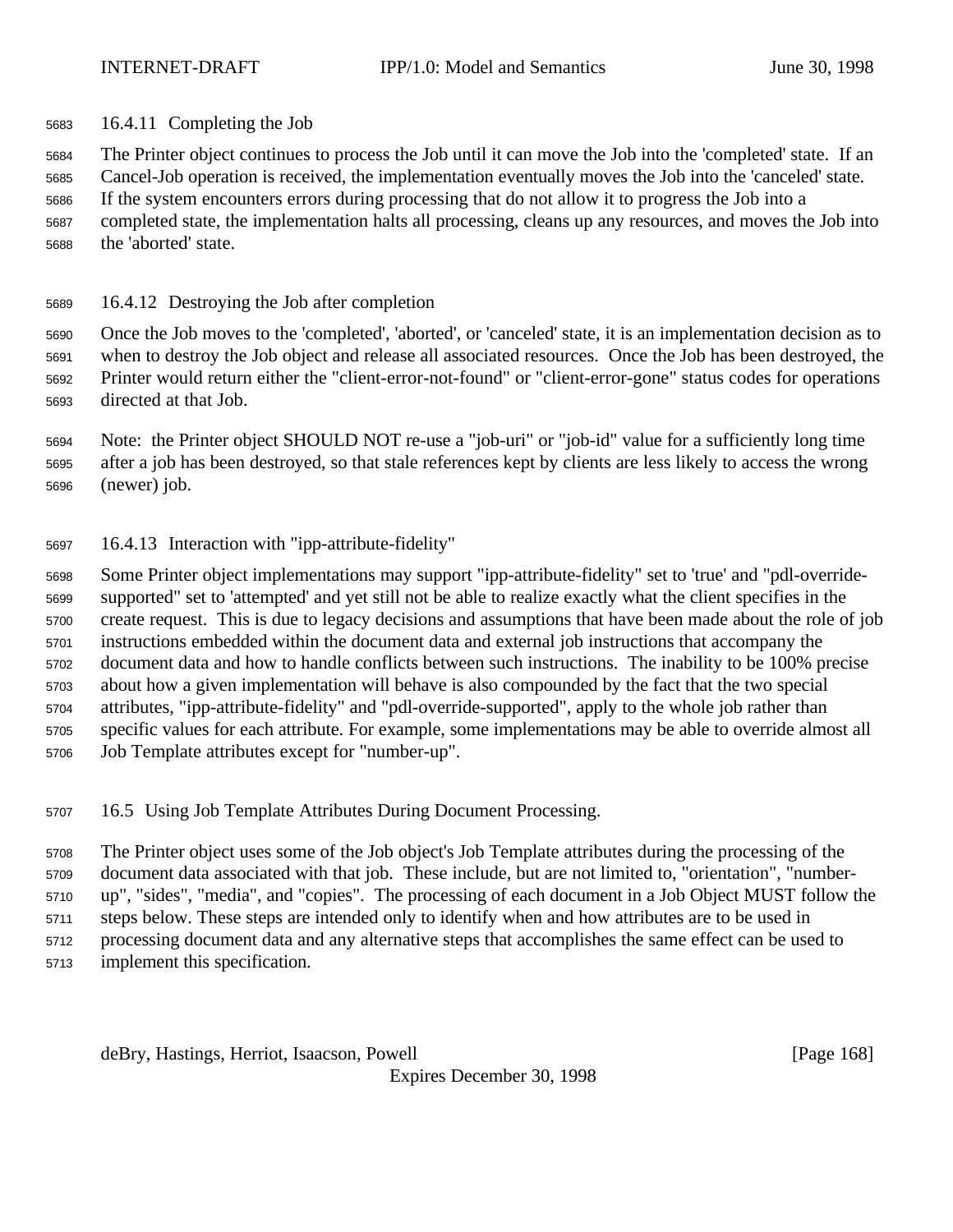- 1. Using the client supplied "document-format" attribute or some form of document format detection algorithm (if the value of "document-format" is not specific enough), determine whether or not the document data has already been formatted for printing. If the document data has been formatted, then go to step 2. Otherwise, the document data MUST be formatted. The formatting detection algorithm is implementation defined and is not specified by this specification. The formatting of the document data uses the "orientation-requested" attribute to determine how the formatted print data should be placed on a print-stream page, see section 4.2.10 for the details.
- 2. The document data is in the form of a print-stream in a known media type. The "page-ranges" attribute is used to select, as specified in section 4.2.7, a sub-sequence of the pages in the print-stream that are to be processed and images.
- 3. The input to this step is a sequence of print-stream pages. This step is controlled by the "number- up" attribute. If the value of "number-up" is N, then during the processing of the print-stream pages, each N print-stream pages are positioned, as specified in section 4.2.9, to create a single impression. If a given document does not have N more print-stream pages, then the completion of the impression is controlled by the "multiple-document-handling" attribute as described in section 4.2.4; when the value of this attribute is 'single-document', the print-stream pages of document data from subsequent documents is used to complete the impression.
- The size(scaling), position(translation) and rotation of the print-stream pages on the impression is implementation defined. Note that during this process the print-stream pages may be rendered to a form suitable for placing on the impression; this rendering is controlled by the values of the "printer-resolution" and "print-quality" attributes as described in sections 4.2.12 and 4.2.13. In the case N=1, the impression is nearly the same as the print-stream page; the differences would only be in the size, position and rotation of the print-stream page and/or any decoration, such as a frame to the page, that is added by the implementation.
- 4. The collection of impressions is placed, in sequence, onto sides of the media sheets. This placement is controlled by the "sides" attribute and the orientation of the print-stream page, as described in section 4.2.8. The orientation of the print-stream pages affects the orientation of the impression; for example, if "number-up" equals 2, then, typically, two portrait print-stream pages become one landscape impression. Note that the placement of impressions onto media sheets is also controlled by the "multiple-document-handling" attribute as described in section 4.2.4.
- 5. The "copies" and "multiple-document-handling" attributes are used to determine how many copies of each media instance are created and in what order. See sections 4.2.5 and 4.2.4 for the details.
- 6. When the correct number of copies are created, the media instances are finished according to the values of the "finishings" attribute as described in 4.2.6. Note that sometimes finishing operations

deBry, Hastings, Herriot, Isaacson, Powell [Page 169]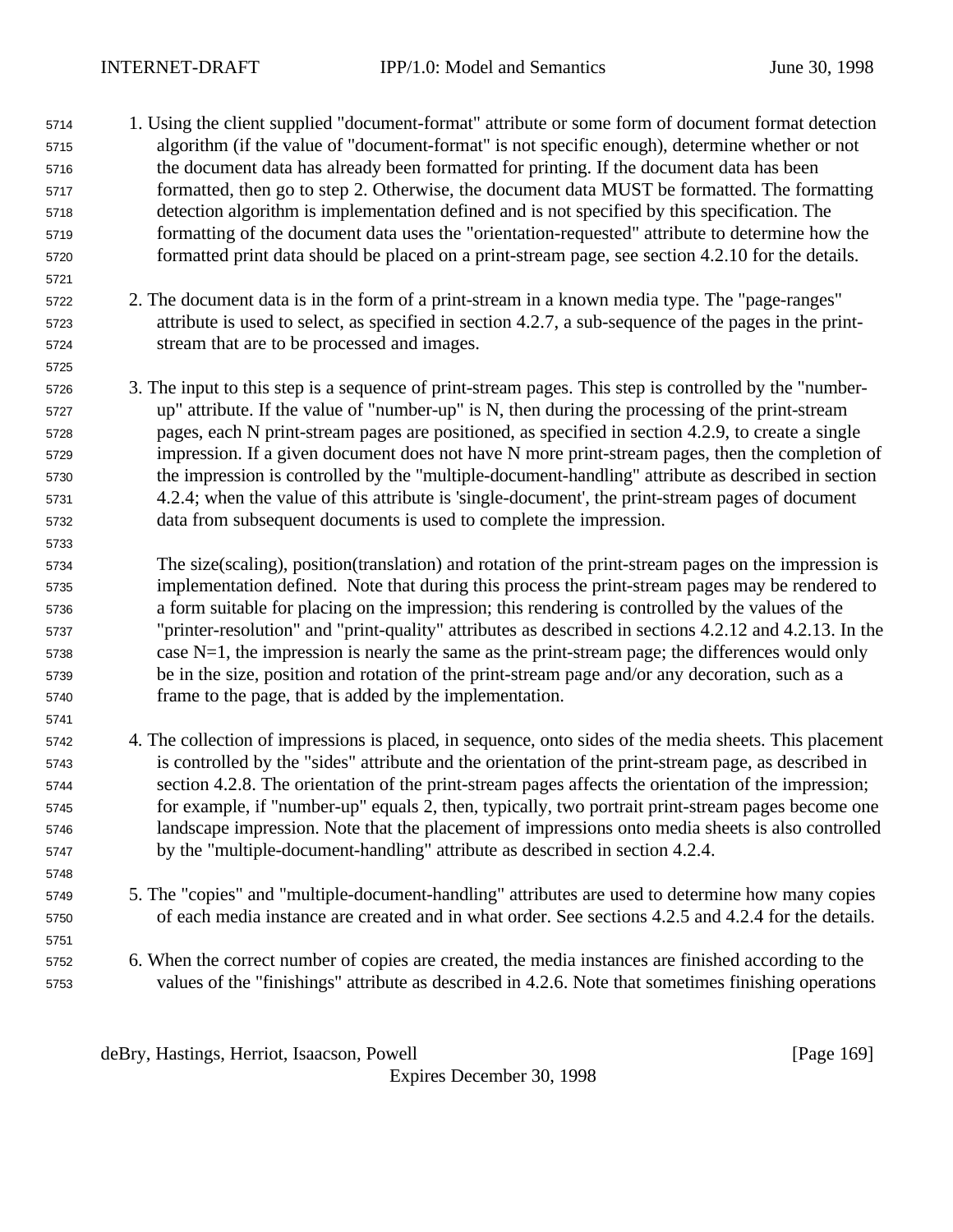may require manual intervention to perform the finishing operations on the copies, especially uncollated copies. This specification allows any or all of the processing steps to be performed automatically or manually at the discretion of the Printer object.

## 17. APPENDIX E: Generic Directory Schema

 This section defines a generic schema for an entry in a directory service. A directory service is a means by which service users can locate service providers. In IPP environments, this means that IPP Printers can be registered (either automatically or with the help of an administrator) as entries of type printer in the directory using an implementation specific mechanism such as entry attributes, entry type fields, specific branches, etc. IPP clients can search or browse for entries of type printer. Clients use the directory service to find entries based on naming, organizational contexts, or filtered searches on attribute values of entries. For example, a client can find all printers in the "Local Department" context. Authentication and authorization are also often part of a directory service so that an administrator can place limits on end users so that they are only allowed to find entries to which they have certain access rights. IPP itself does not require any specific directory service protocol or provider.

 Note: Some directory implementations allow for the notion of "aliasing". That is, one directory entry object can appear as multiple directory entry object with different names for each object. In each case, each alias refers to the same directory entry object which refers to a single IPP Printer object.

The generic schema is a subset of IPP Printer Job Template and Printer Description attributes (sections

4.2 and 4.4). These attributes are identified as either REQUIRED or OPTIONAL for the directory entry

itself. This conformance labeling is NOT the same conformance labeling applied to the attributes of IPP

Printers objects. REQUIRED attributes MUST be associated with each directory entry. OPTIONAL

 attributes SHOULD be associated with the directory entry (if known or supported). In addition, all directory entry attributes SHOULD reflect the current attribute values for the corresponding Printer

object.

 In order to bridge between the directory service and the IPP Printer object, one of the REQUIRED directory entry attributes is the Printer object's "printer-uri-supported" attribute. The IPP client queries the "printer-uri-supported" attribute in the directory entry and then addresses the IPP Printer object using one of its URIs. The "uri-security-supported" attribute identifies the protocol (if any) used to secure a channel.

The following attributes define the generic schema for directory entries of type PRINTER:

| 5784 | printer-uri-supported  | <b>REQUIRED</b> | Section 4.4.1 |
|------|------------------------|-----------------|---------------|
| 5785 | uri-security-supported | REQUIRED        | Section 4.4.2 |
| 5786 | printer-name           | REQUIRED        | Section 4.4.3 |

deBry, Hastings, Herriot, Isaacson, Powell [Page 170]